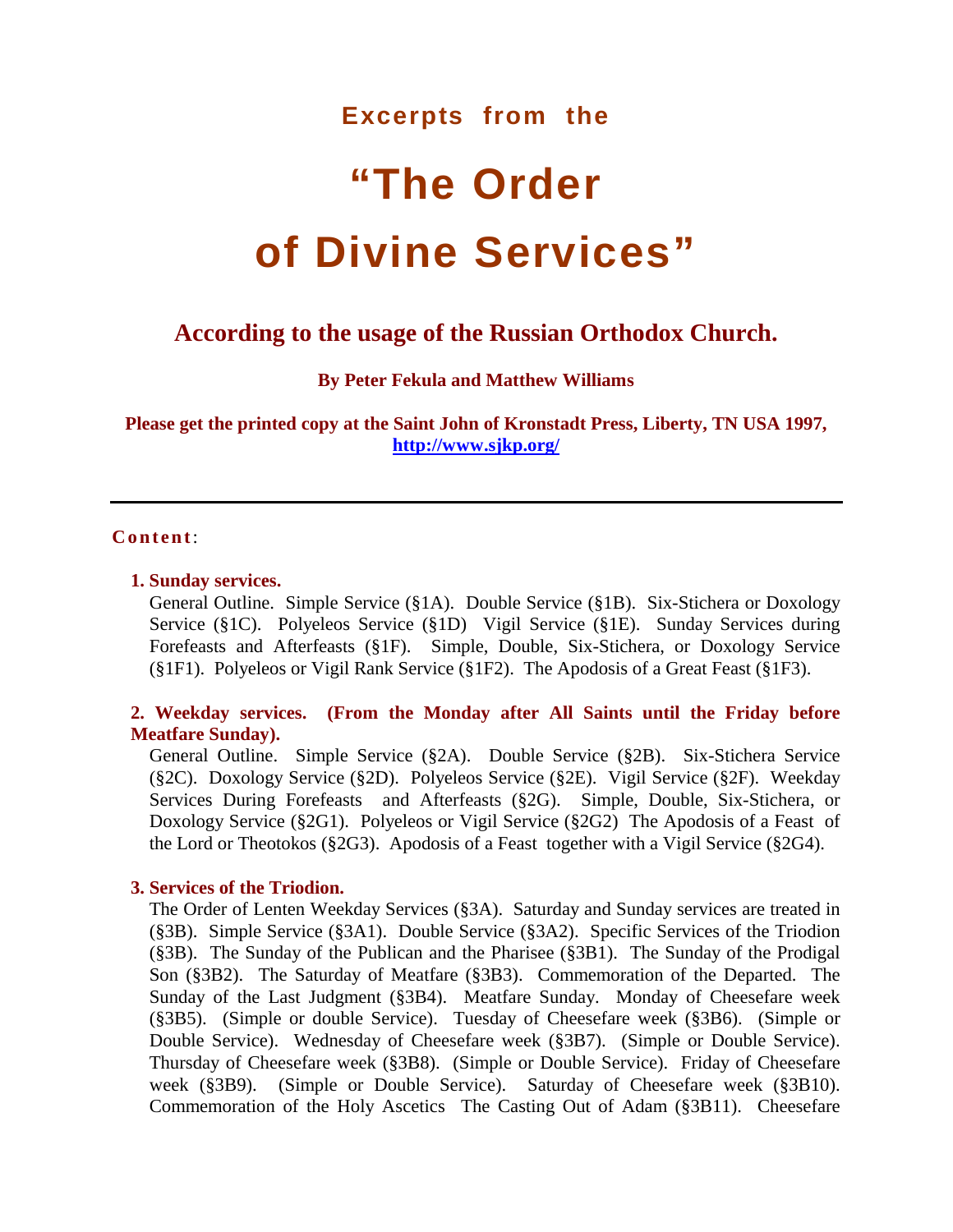Sunday [The First Saturday of Lent \(§3B12\).](#page-101-0) [Commemoration of Saint Theodore Tyro](#page-101-1) [The](#page-104-0)  [First Sunday of Lent \(§3B13\).](#page-104-0) [The Triumph of Orthodoxy](#page-104-1) [The Second through Fourth](#page-106-0)  [Saturdays of Lent \(§3B14\).](#page-106-0) [Commemoration of the Departed.](#page-106-1) [The Second Sunday of Lent](#page-109-0)  [\(§3B15\).](#page-109-0) [Commemoration of Saint Gregory Palamas](#page-109-1) [The Third Sunday of Lent \(§3B16\).](#page-113-0)  [Veneration of the Precious Cross.](#page-113-1) [The Fourth Sunday of Lent \(§3B17\).](#page-116-0) [Saint John of the](#page-116-1)  [Ladder.](#page-116-1) [The Fifth Thursday of Lent \(§3B18\).](#page-119-0) [The Reading of the Great Canon.](#page-119-1) [The Fifth](#page-122-0)  [Saturday of Lent \(§3B19\).](#page-122-0) [The Fifth Sunday of Lent \(§3B20\).](#page-124-0) [Commemoration of Saint](#page-124-1)  [Mary of Egypt.](#page-124-1) [The Sixth Saturday of Lent \(§3B21\)](#page-127-0) [Commemoration of the Holy And](#page-127-1)  [Righteous Lazarus.](#page-127-1) [Palm Sunday \(§3B22\).](#page-129-0) [The Entry of Our Lord into Jerusalem.](#page-129-1) [Great](#page-134-0)  [and Holy Monday \(§3B23\).](#page-134-0) [Great and Holy Tuesday \(§3B24\).](#page-137-0) [Great and Holy Wednesday](#page-140-0)  [\(§3B25\).](#page-140-0) [Great and Holy Thursday \(§3B26\).](#page-143-0) [Great and Holy Friday \(§3B27\).](#page-146-0) [Great and](#page-156-0)  [Holy Saturday \(§3B28\).](#page-156-0)

#### **[4. Services of the Pentecostarion.](#page-163-0)**

[The Order of Weekday Services](#page-164-0) [of The Pentecostarion \(§4A\).](#page-164-1) [Simple, Six-Stichera, or](#page-168-0)  [Doxology Service \(§4A1\).](#page-168-0) [Double Service \(§4A2\).](#page-170-0) [Polyeleos or Vigil Service \(§4A3\).](#page-172-0)  [Specific Services of the Pentecostarion \(§4B\).](#page-174-0) [The Sunday of Pascha \(§4B1\),](#page-174-1) [The](#page-174-2)  [Resurrection of our Lord.](#page-174-2) [Monday through Thursday of Bright Week \(§4B2\).](#page-179-0) [Friday of](#page-182-0)  [Bright Week \(§4B3\).](#page-182-0) [Commemoration of the Spring of the Theotokos.](#page-182-1) [Saturday of Bright](#page-182-2)  [Week \(§4B4\).](#page-182-2) [The First Sunday after Pascha \(§4B5\).](#page-183-0) [The Sunday of The Holy Apostle](#page-183-1)  [Thomas \(Antipascha\).](#page-183-1) [The Second through Fifth Sundays after Pascha \(§4B6\).](#page-185-0) [The Second](#page-187-0)  [through Fifth Sundays](#page-187-0) [after Pascha Combined with a saint of Polyeleos or Vigil Rank](#page-187-1)  [\(§4B7\).](#page-187-1) [Wednesday in the Fourth Week of Pascha \(§4B8\).](#page-189-0) [Mid-Pentecost.](#page-189-1) [The Fourth](#page-191-0)  [Sunday after Pascha \(§4B9\).](#page-191-0) [Commemoration of the Samaritan Woman.](#page-191-1) [Afterfeast of Mid-](#page-191-2)[Pentecost.](#page-191-2) [Wednesday in the Fifth Week of Pascha \(§4B10\).](#page-193-0) [The Apodosis of Mid-](#page-193-1)[Pentecost.](#page-193-1) [Wednesday in the Sixth Week of Pascha \(§4B11\).](#page-193-2) [The Apodosis of Pascha.](#page-193-3)  [Thursday in the Fifth Week of Pascha \(§4B12\).](#page-196-0) [The Ascension of our Lord.](#page-196-1) [The Sixth](#page-199-0)  [Sunday after Pascha \(§4B13\),](#page-199-0) Commemoration of the Fathers at Nicea. Afterfeast of the [Ascension.](#page-199-2) [Saturday in the Sixth Week of Pascha \(§4B14\).](#page-201-0) [Commemoration of the](#page-201-1)  [Departed.](#page-201-1) [The Sunday of Holy Pentecost \(§4B15\).](#page-202-0) Trinity [Sunday.](#page-202-1) [The Monday after](#page-205-0)  [Pentecost \(Day of the Holy Spirit\) \(§4B16\).](#page-205-0) [The Sunday After Pentecost \(§4B17\).](#page-206-0) [The](#page-206-1)  [Sunday of All Saints.](#page-206-1)

#### **[5. Services of the Menaion.](#page-208-0)**

[The first Day of the Month of September.](#page-208-1) [The Beginning of the Indiction which is the New](#page-208-2)  [Year.](#page-208-2) [The 14th Day of the Month of September](#page-210-0) [The Exaltation of the Precious and Life](#page-210-1)[giving Cross.](#page-210-1) [The 15th Day of the Month of November](#page-213-0) [The Beginning of the Nativity Fast.](#page-213-1)  [The 24th Day of the Month of December](#page-214-0) [The Eve of the Nativity of our Lord.](#page-214-1) [The 25th](#page-218-0)  [Day of the Month of December](#page-218-0) [the Nativity in the Flesh of](#page-218-1) our Lord. [The 5th Day of](#page-219-0)  [January](#page-219-0) [the Eve of the Theophany of our Lord.](#page-219-1) [The 6th of January](#page-223-0) [the Theophany of our](#page-223-1)  [Lord.](#page-223-1) [The 1st of August](#page-223-2) [the Procession of the Holy Cross,](#page-223-3) [Commemoration of the Holy](#page-223-4)  [Maccabees.](#page-223-4)

#### **[6. Concerning the Usage of Theotokia.](#page-226-0)**

[The Order of Divine Services.](#page-227-0) [The Order of Divine Services.](#page-229-0) [III. Weekday services using](#page-229-1)  [resurrectional theotokia.](#page-229-1)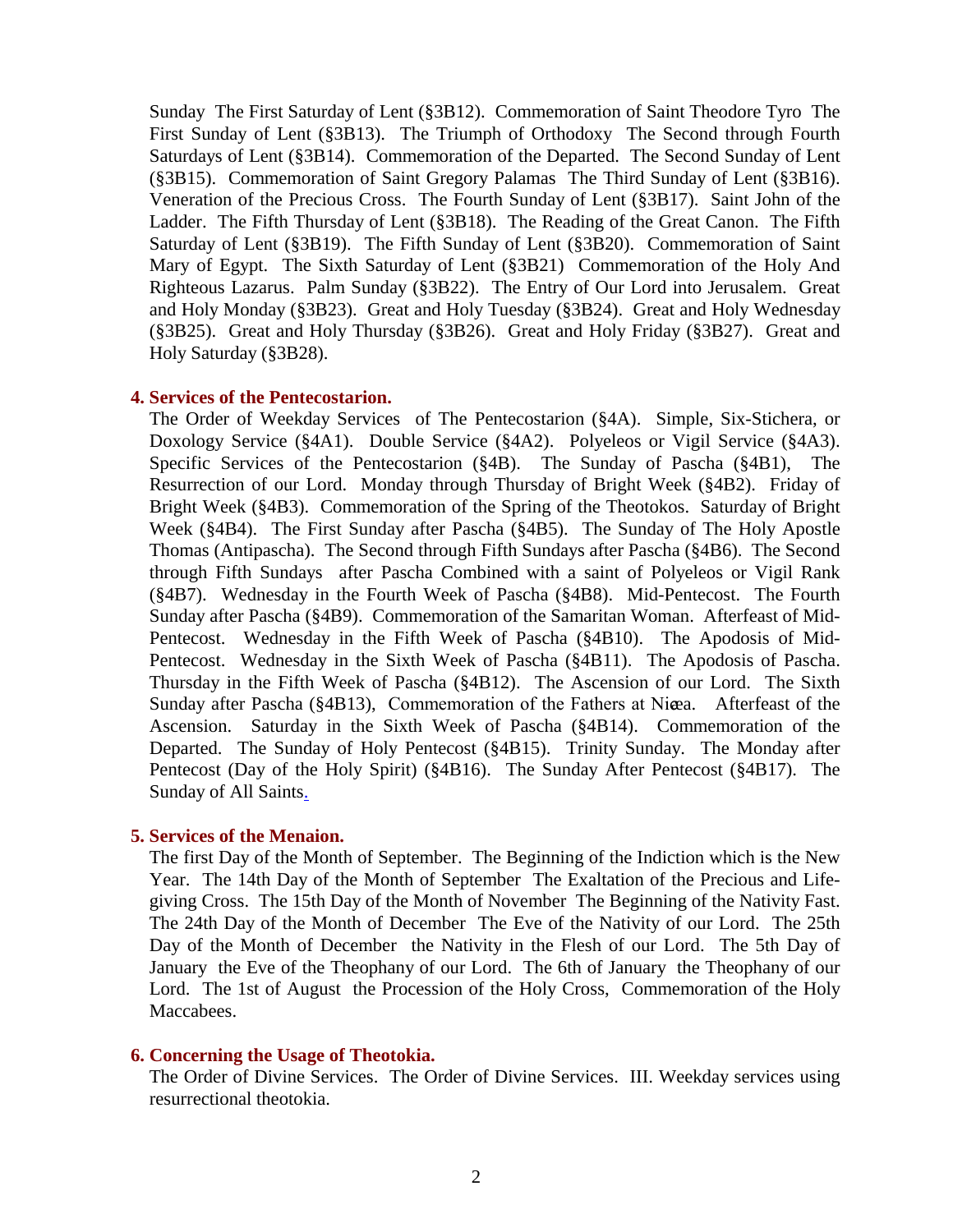# **1. Sunday services.**

<span id="page-2-0"></span>During the period from the second Sunday after Pentecost until the Sunday of the Publican and the Pharisee.

**Note:** On all Sundays during this period, materials for the resurrection are found in the (Sunday) Octoechos, according to the tone of the week. Materials for saints and feasts are found in the Menaion. Additional information concerning liturgical materials may be found in chapter nine.

# **General Outline.**

# <span id="page-2-1"></span>**Vespers.**

#### **If Vigil be served:**

Priest: *Glory to the holy, and consubstantial…*

Clergy: *O come, let us worship…*

Selected verses from Psalm 103 (sung, with refrains, according to the Horologion).

#### **If Vigil be not served:**

Priest: *Blessed is our God…*

The **usual beginning** (see appendix I).

Psalm 103 (read).

#### **The Litany of Peace.**

#### **The Kathisma.**

The first stasis of Kathisma I is **sung** (often in an abbreviated form).

*Glory… Now and ever… Alleluia…* (thrice).

Small Litany

The second stasis of Kathisma I is **read.**

*Glory… Now and ever… Alleluia…* (thrice).

Small Litany

The third stasis of kathisma I is **read.**

*Glory… Now and ever… Alleluia…* (thrice).

Small Litany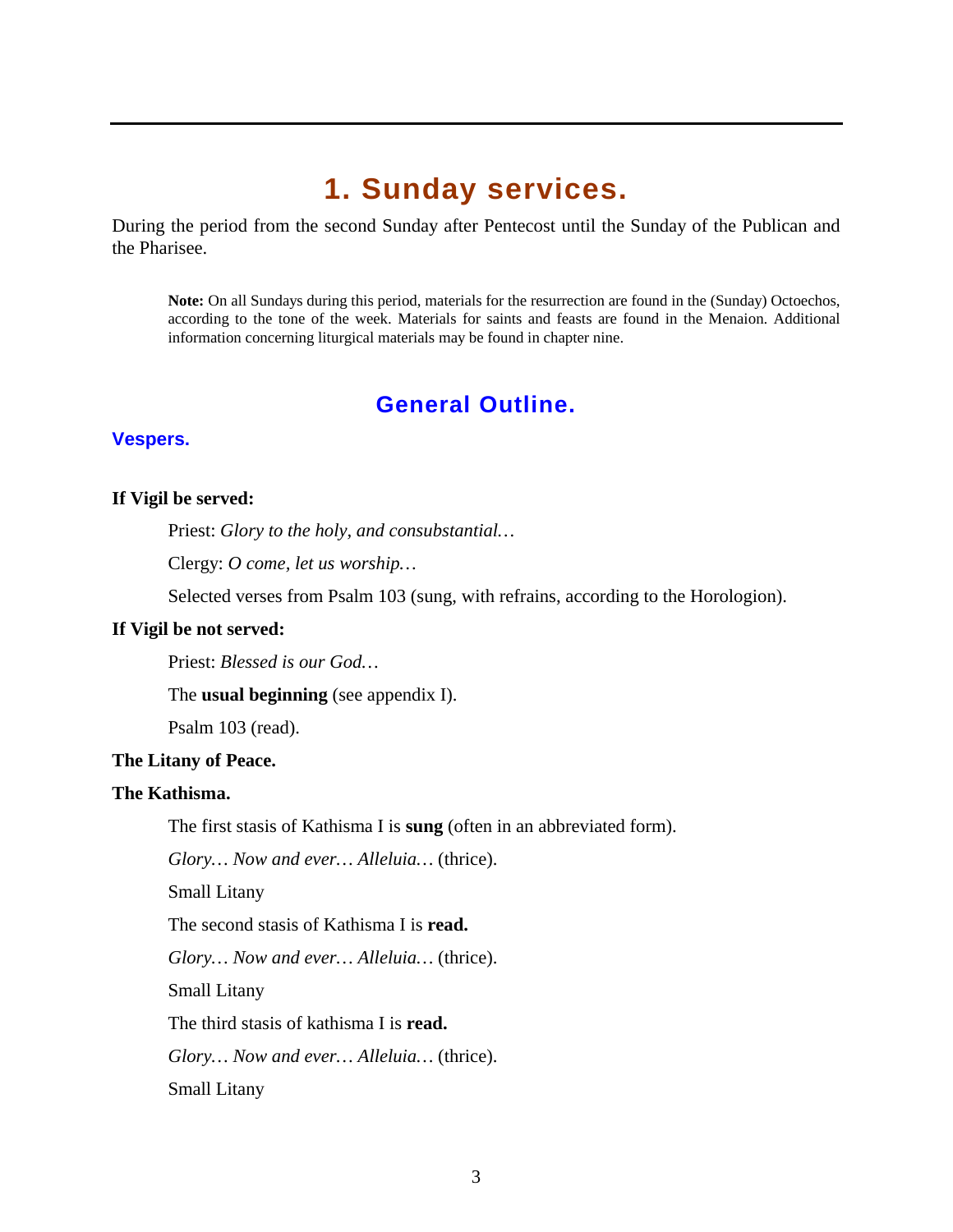At *Lord, I have cried…* the appointed stichera are sung. Entrance and *O Gentle Light…* Prokeimenon: *The Lord is King…* Readings, if appointed Litany: *Let us all say… Vouchsafe, O Lord…* Litany: *Let us complete our evening prayer… Peace be unto all… Let us bow our heads…* Litya, if appointed Aposticha, with the appointed stichera *Now lettest Thou Thy servant…* Trisagion Prayers and the appointed troparia.

#### **If Vigil be served:**

**If Litya be served:** the Blessing of the Loaves

*Blessed be the name of the Lord…* (thrice). *I will bless the Lord…* (the first eleven verses of Psalm 33). Priest: *The blessing of the Lord be upon you…* And the reader begins the Six Psalms of **Matins**, *Glory to God in the highest…* etc. **Otherwise:** The dismissal

#### **Matins.**

**If Vigil be served**: skip to *Glory to God in the highest…,* below.

**Otherwise:**

**Small Compline** and **Midnight Office** are read at the appointed times. Matins begins thus:

Priest: *Blessed is our God…* and the Usual Beginning

Psalms 19 and 20

*Glory… Now and ever…* and the Trisagion Prayers

*Save, O Lord, Thy people…* and two more troparia found in the Horologion

Litany: *Have mercy on us, O God…*

Priest: *Glory to the holy, and consubstantial…*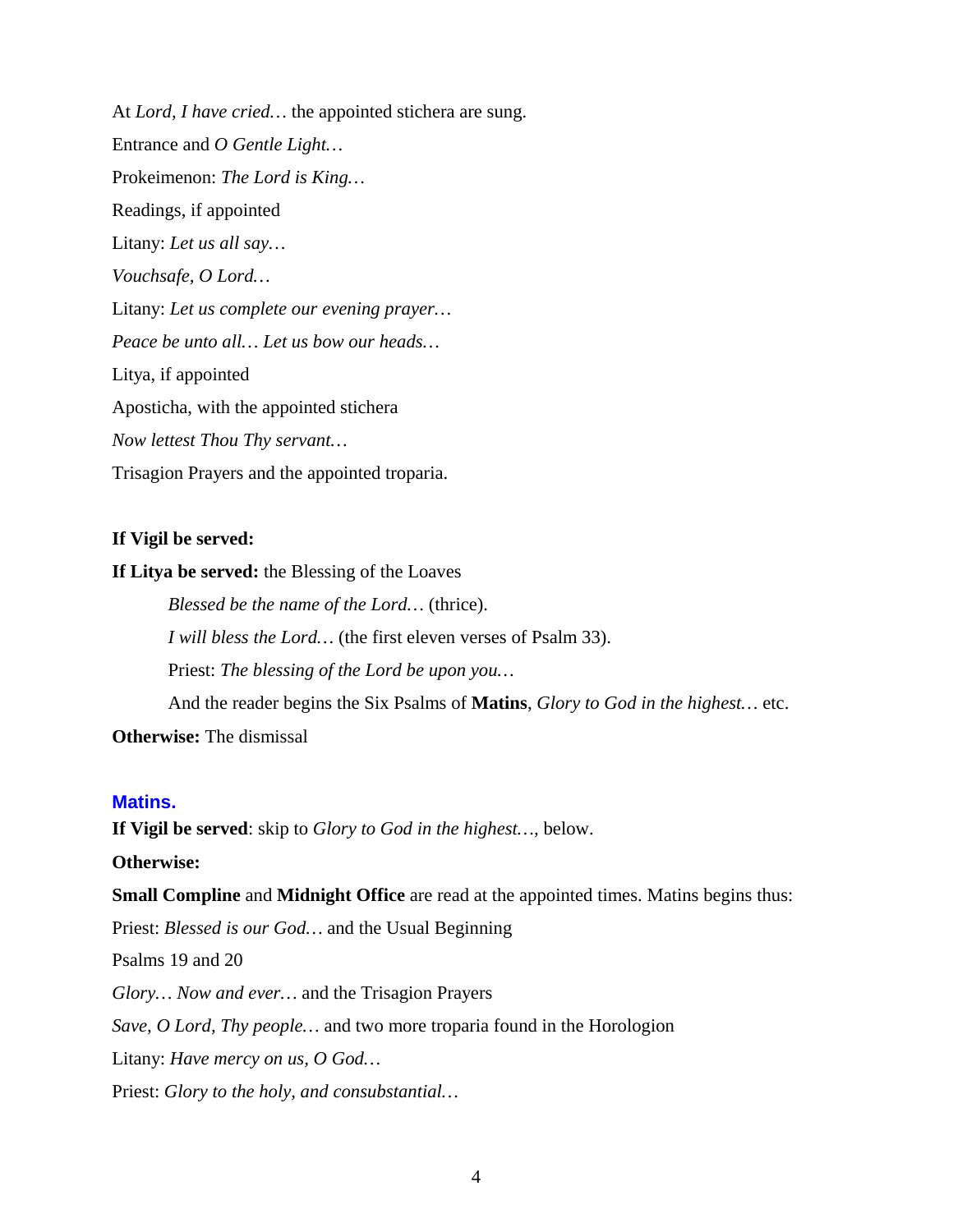Reader: *Glory to God in the highest…* and he reads the **Six Psalms**, to which we listen with silence and compunction.

Litany: *In peace, let us pray to the Lord… God is the Lord…* and the appointed troparia Kathisma II Small litany Sessional hymns Kathisma III Small litany

Sessional hymns

*Note: For additional information concerning the reading of kathismata, see chapter seven.*

Either the **Polyeleos** (Psalms [1](#page-4-0)34 and 135,<sup>1</sup> usually sung in an abbreviated form) or **Psalm 118** <sup>[2](#page-4-1)</sup> (as appointed by the Typicon).The **Magnification**, if it be a Polyeleos or vigil rank service

The **evlogitaria** of the resurrection: *The assembly of angels…*

Small Litany

Hypakoë (and sessional hymns, if appointed).

The **Hymns of Ascents**, according to the tone

Prokeimenon, according to the tone

The **matins gospel** according to its cycle (A table of the matins gospels may be found in appendix II.).

*Having beheld the resurrection…*

Psalm 50

*Glory… Through the prayers of the apostles…*

*Now and ever… Through the prayers of the Theotokos…*

*Have mercy on me… Jesus having risen…*

Litany: *Save, O God, Thy people...*

The **canons**, as appointed. **Note:** The appointed katavasia for the canons may be determined from the table in chapter eight. The usual katavasia for Sundays is *I shall open my mouth…*, which is printed in the appendix to the *Sunday Octoechos* (SJKP, 1997).

<span id="page-4-0"></span> <sup>1</sup> On the three Sundays immediately preceding Great Lent, Psalm 136 (*By the waters of Babylon…*) is added to the Polyeleos.

<span id="page-4-1"></span> $2 \text{ According to current practice, Psalm } 118 \text{ is usually omitted.}$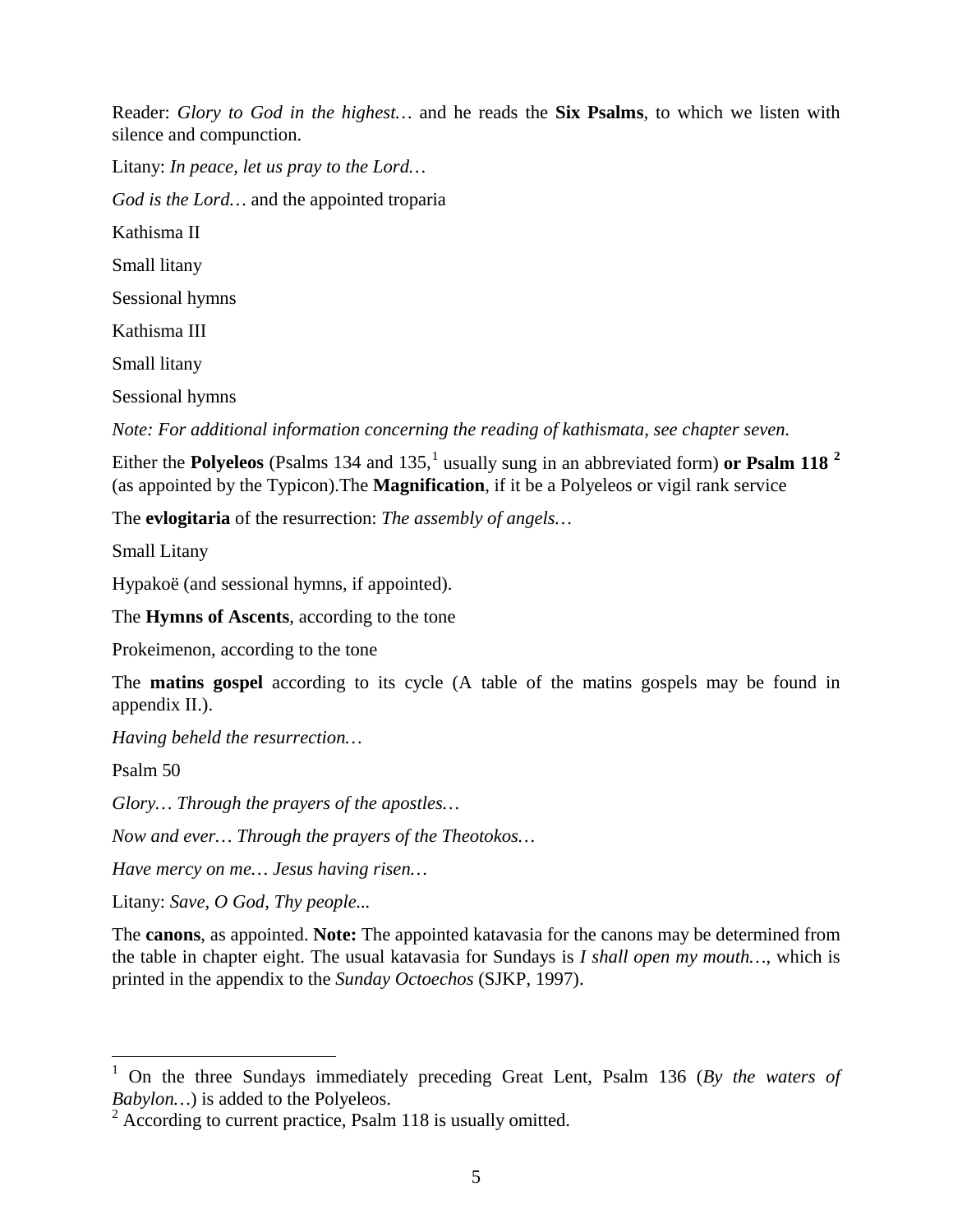The **exapostilaria:** *Holy is the Lord our God…*, followed by the Sunday exapostilarion according to the number of the Matins Gospel, and any other appointed exapostilaria. With rare exceptions the theotokion is that which is given together with the Sunday exapostilarion.

**The Praises** (*Let every breath praise the Lord…*), with the appointed stichera. On Sunday there are always eight stichera. The stichera, however, are inserted beginning with the verse *To do among them the judgment…* (the sixth from the end of the usual verses) and two special Sunday verses are added: *Arise O Lord, my God…* and *I will confess Thee…* **But, if there be stichera from the Menaion**, the additional two verses are taken from the Vespers Aposticha in the Menaion.

**Great Doxology** and the appropriate troparion according to the tone: tones 1, 3, 5 and 7:*Today is salvation…*; tones 2, 4, 6 and 8:*Having risen from the tomb…* (These troparia are found in the Horologion.).

Litany: *Have mercy on us, O God…*

Litany: *Let us complete…*

*Peace be unto all… Let us bow our heads…* Exclamation

*Wisdom!…* and the rest of the dismissal

After the dismissal it is customary to sing the "Many Years" and then we immediately begin the **First Hour** with *O come, let us worship…*

# **The Hours.**

The Hours are read according to the Horologion, with the appointed troparia and kontakia.

# **Divine Liturgy.**

*Blessed is the Kingdom…*

Litany: *In peace, let us pray to the Lord…*

The First Antiphon: *Bless the Lord, O my soul…* (psalm 102).

Small Litany

The Second Antiphon: *Glory…* and then *Praise the Lord, O my soul…* (psalm 145), *Now and ever… Only begotten son…*

#### Small Litany

The Third Antiphon: *In Thy kingdom…* which is the Beatitudes, with the appointed troparia inserted between the final eight, ten, or twelve verses.

Small Entrance and the appointed Troparia and Kontakia

Priest: *For holy art Thou…*

# **And, if a deacon serve:**

Deacon: *O Lord, save the pious…* and the choir repeats.

Deacon: *And unto the ages of ages.*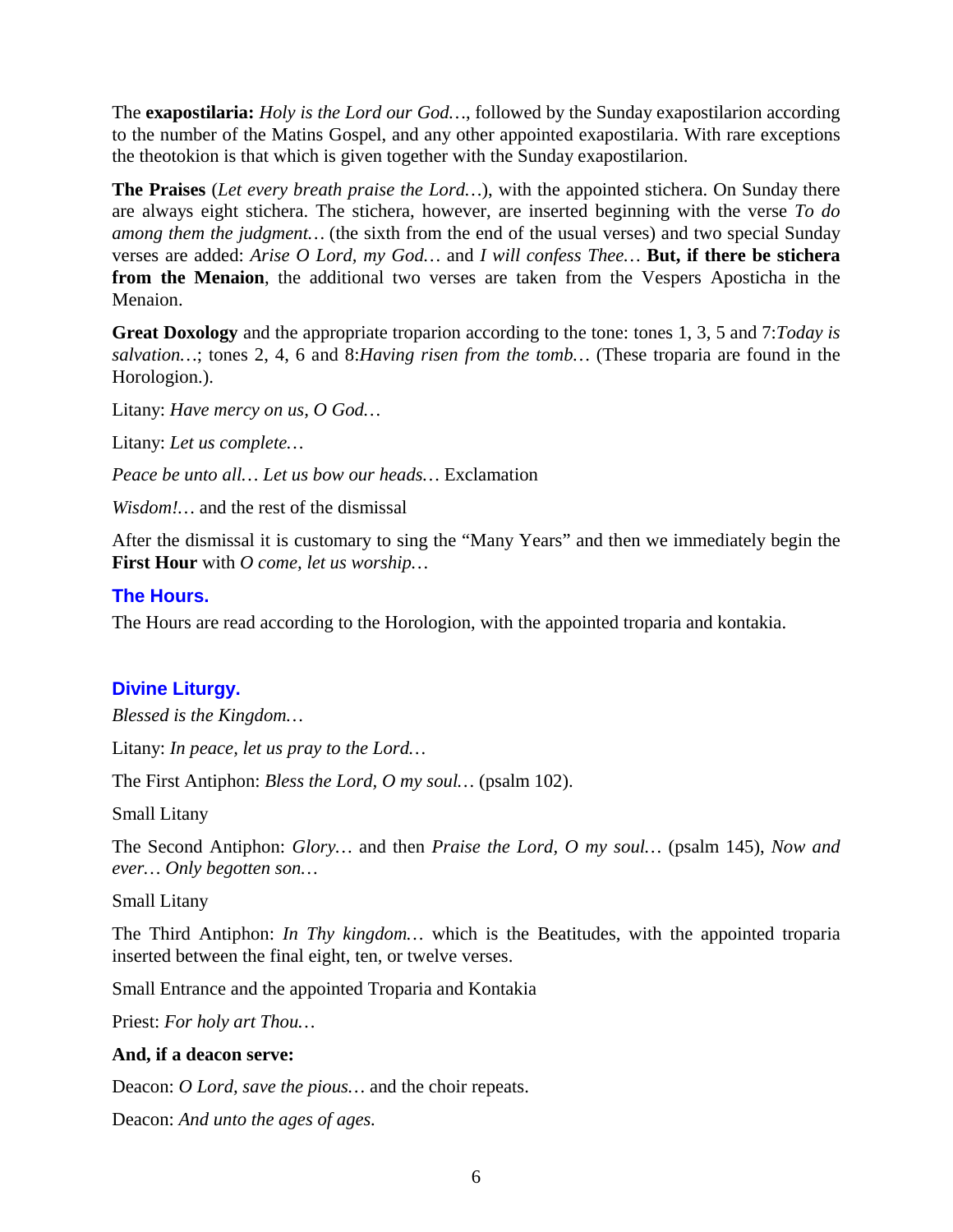Choir: *Amen.* And the Trisagion.

The appointed Prokeimenon, Epistle, Alleluia and Gospel

The rest of the Liturgy, according to the Horologion.

# **Simple Service (§1A).**

<span id="page-6-0"></span>**Note**: For additional information concerning the usage of theotokia, see chapter six.

# **Vespers.**

At *Lord I have cried…* we sing ten stichera: seven from the Octoechos and three from the Menaion and, **if there be a doxasticon in the Menaion:** *Glory…* doxasticon from the Menaion, if there be such; *Now and ever…* the dogmaticon in the tone of the week.

The Litya (if served<sup>[3](#page-6-1)</sup>): We sing the first sticheron of the temple; the stichera of St. Paul of Amoreum (the last three stichera from the Octoechos<sup>[4](#page-6-2)</sup> at *Lord, I have cried...*) or any other stichera the priest wishes;<sup>[5](#page-6-3)</sup> Glory... Now and ever... If it be a temple of the Theotokos we chant the sticheron from *Now and ever…* of the Litya of the temple; otherwise we sing the Aposticha theotokion in the tone of the stichera of the temple sung at the beginning of the Litya or in the tone of the week, taking care not to sing the same theotokion which will be sung at the Aposticha.**Aposticha:** We sing the stichera of the Octoechos; *Glory…* doxasticon from the Menaion, if there be such; *Now and ever…* the theotokion.

For the **troparia: If Vigil be served** we sing *O Theotokos Virgin rejoice…*, thrice. **Otherwise** we sing the Sunday troparion; *Glory…* from the Menaion; *Now and ever…* the theotokion.

# **Matins.**

After *God is the Lord…* we sing the Sunday troparion twice; *Glory…* troparion from the Menaion; *Now and ever…* the theotokion.

After each kathisma we read the sessional hymns from the Octoechos. (**See chapter six concerning the usage of theotokia at the sessional hymns.**).

After the evlogitaria and litany we read the hypakoë, and sing the Hymns of Ascents and prokeimenon in the tone of the week.

#### **The canons:**

Irmos, two troparia and theotokion of the canon of the resurrection in the Octoechos

<span id="page-6-1"></span> $3$  The Typicon calls for a Litya on all Sundays when a Vigil is served. In some places it is the custom to serve a Litya only at services of Vigil rank.

<span id="page-6-2"></span><sup>4</sup> Some editions of the Octoechos do not contain these stichera. These stichera **are** included in the Octoechos translated by Isaac Lambertsen and published by SJKP.

<span id="page-6-3"></span> $<sup>5</sup>$  The remaining stichera of the temple are chanted. Or, if the priest wishes, no additional stichera</sup> are sung.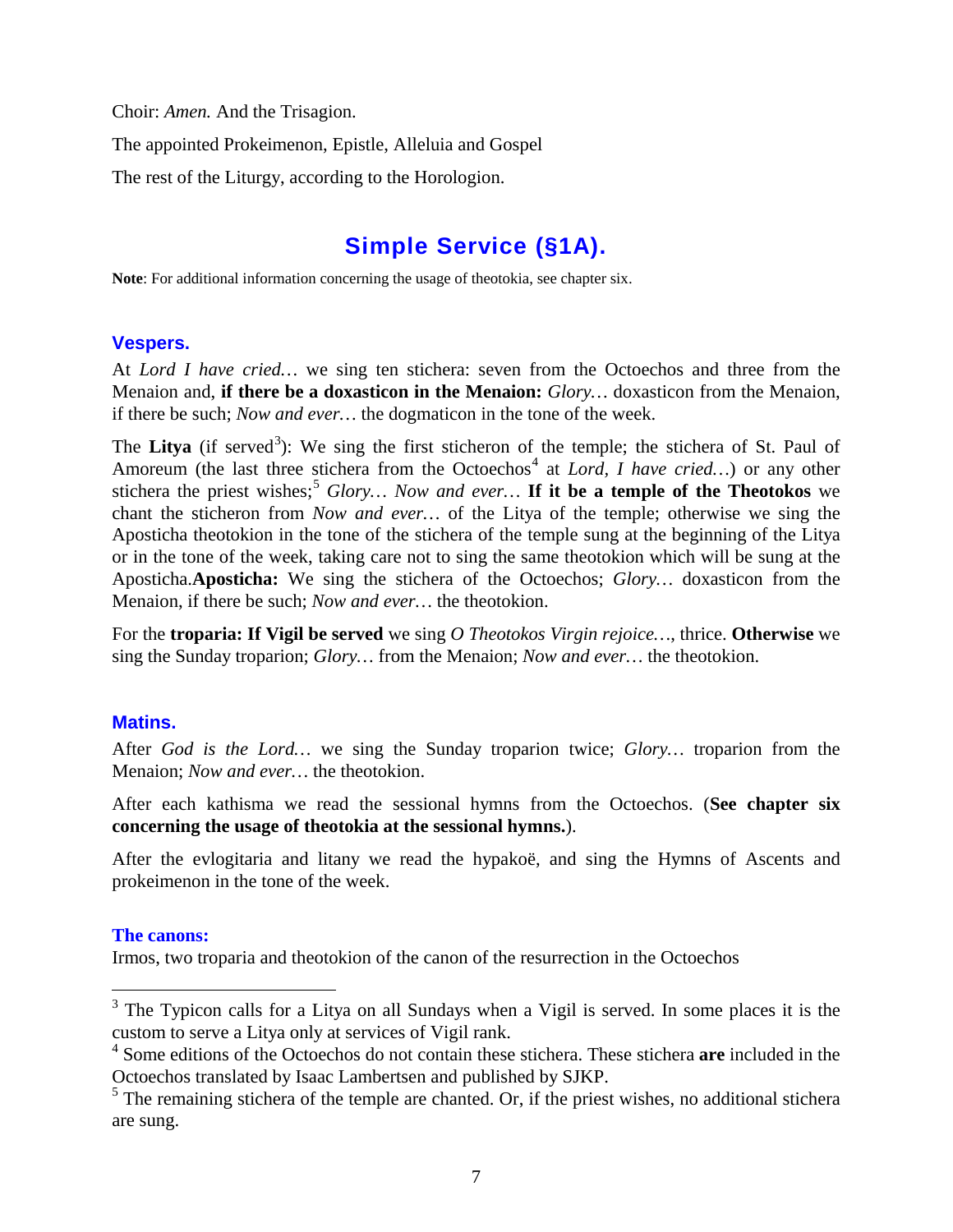Three troparia of the canon of the Cross and resurrection in the Octoechos

Three troparia of the canon to the Theotokos in the Octoechos

Four troparia of the canon in the Menaion

The appointed katavasia is sung.

**After Ode III** there is a small litany. Then the kontakion and ikos (found after Ode VI in the Menaion) are chanted and the sessional hymns from the Menaion (found after Ode III) are read.

**After Ode VI** there is a small litany. Then the kontakion and ikos of the resurrection are chanted.

**After Ode VIII** we sing the **Magnificat** (*My soul doth magnify…*).

**After Ode IX** there is a small litany.

#### **Exapostilaria:**

After *Holy is the Lord…*:

#### **If there be no exapostilarion in the Menaion:**

We read the exapostilarion on the theme of the Matins Gospel (found at the back of the Octoechos); *Glory… Now and ever…* and the theotokion from the same source.

#### **If there be an exapostilarion in the Menaion:**

We read the exapostilarion on the theme of the Matins Gospel; *Glory…* the exapostilarion from the Menaion; *Now and ever…* the theotokion of the **Sunday** exapostilarion (**not** the theotokion in the Menaion).

**The Praises:** We sing eight stichera from the Octoechos; *Glory…* the appointed gospel sticheron; *Now and ever… Most blessed art thou…*

# **The Hours.**

We read the Sunday troparion; *Glory…* the troparion from the Menaion; *Now and ever…* the theotokion from the Horologion. Only the Sunday kontakion is read. The kontakion from the Menaion is not read.

# **Divine Liturgy.**

At the **Beatitudes** we read eight troparia of the resurrection.

#### **Troparia and kontakia:**

#### **In a temple dedicated to the Lord:**

Sunday troparion

Troparion from the Menaion

*Glory…* kontakion from the Menaion

*Now and ever…* Sunday kontakion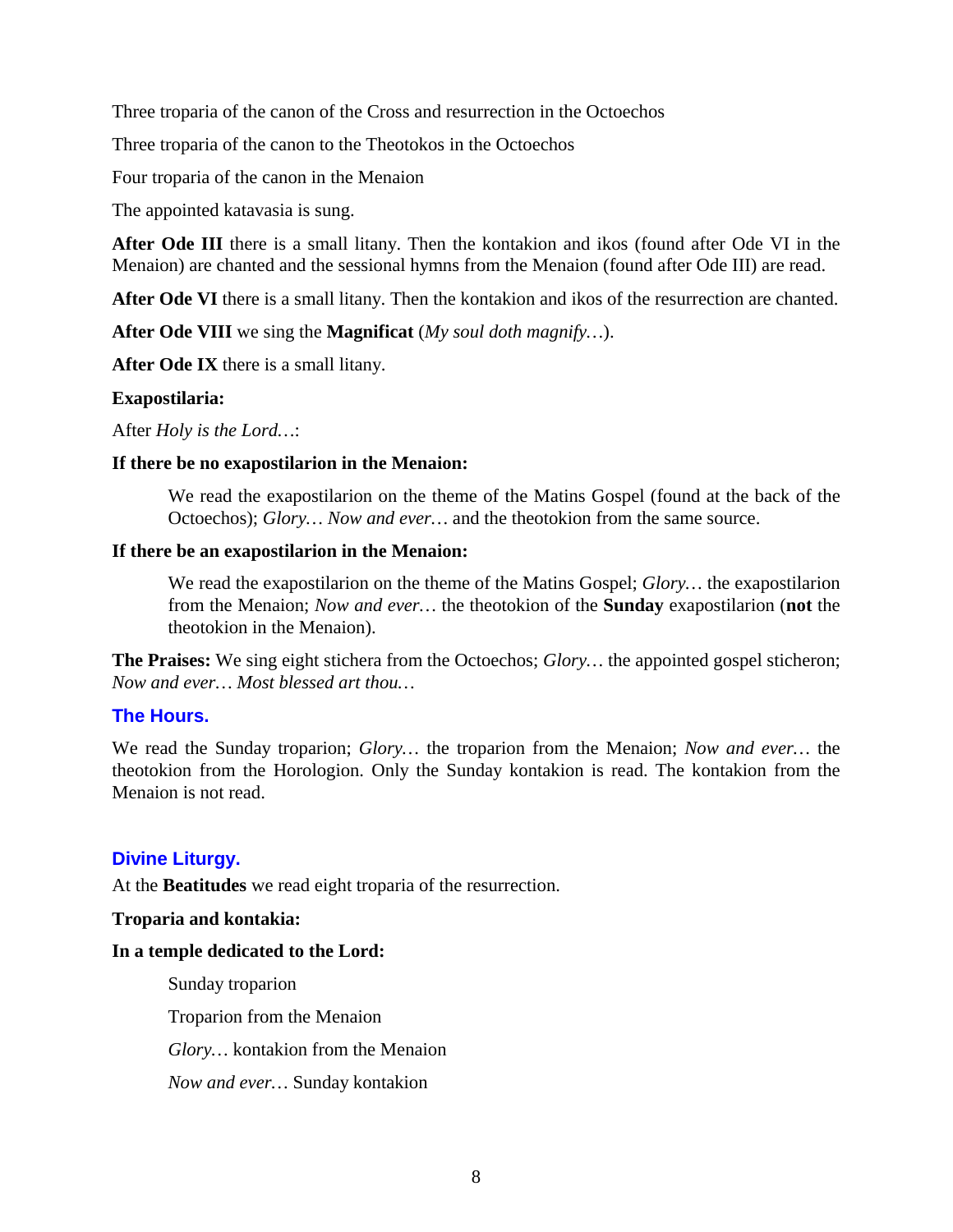*Note: On Sunday, in a temple dedicated to the Lord, the troparion and kontakion of the temple are not chanted.*

### **In a temple dedicated to the Theotokos:**

Sunday troparion

Troparion of the temple

Troparion from the Menaion

Sunday kontakion

*Glory…* Kontakion from the Menaion

*Now and ever…* Kontakion of the temple

#### **In a temple dedicated to a saint:**

Sunday troparion

Troparion of the temple

Troparion from the Menaion

Sunday kontakion

Kontakion of the temple

*Glory…* Kontakion from the Menaion

*Now and ever… Protection of Christians that cannot be put to shame…*

**Prokeimenon, Epistle, Alleluia and Gospel:** For Sunday (and, if there be such, from the Menaion).

**Communion Hymn:** *Praise the Lord…* (and, if there be one, from the Menaion).

# **Double Service (§1B).**

<span id="page-8-0"></span>*Note: For additional information concerning the usage of Theotokia, see chapter six.*

# **Vespers.**

At *Lord I have cried…* we sing ten stichera: four from the Octoechos, three of the first saint and three of the second saint; *Glory…* doxasticon from the Menaion, if there be such; *Now and ever…* the dogmaticon in the tone of the week.

The Litya (if served <sup>[6](#page-8-1)</sup>): We sing the first sticheron of the temple; the stichera of St. Paul of Amoreum (the last three stichera from the Octoechos<sup>[7](#page-8-2)</sup> at *Lord, I have cried...*) or any other stichera the priest wishes; $<sup>8</sup>$  $<sup>8</sup>$  $<sup>8</sup>$ </sup>

<span id="page-8-1"></span> $6$  The Typicon calls for a Litya on all Sundays when a Vigil is served. In some places it is the custom to serve a Litya only at services of Vigil rank.

<span id="page-8-3"></span><span id="page-8-2"></span><sup>7</sup> Some editions of the Octoechos do not contain these stichera. These stichera **are** included in the Octoechos translated by Isaac Lambertsen and published by SJKP.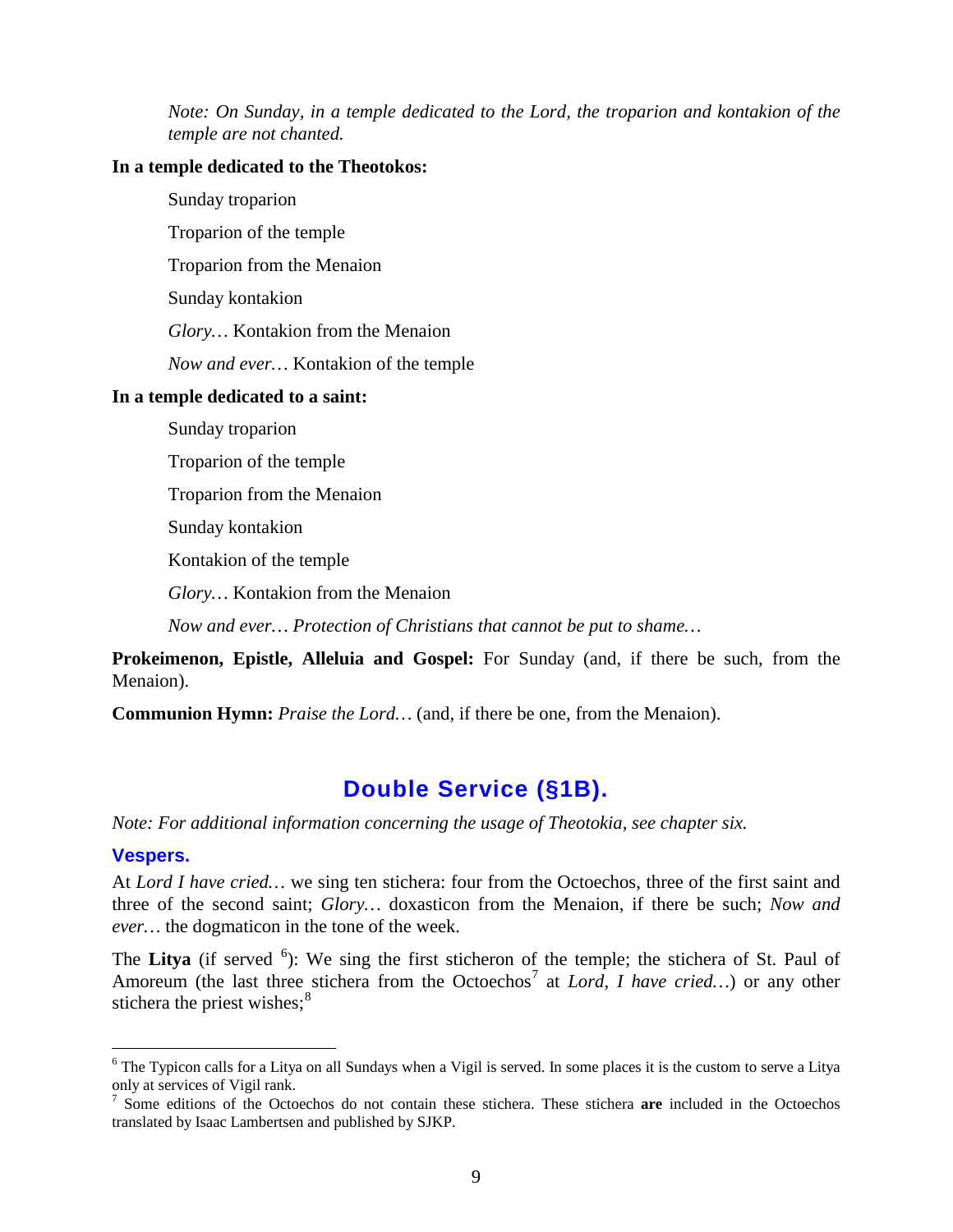*Glory… Now and ever…* **If it be a temple of the Theotokos** we chant the sticheron from *Now and ever...* of the Litya of the temple; otherwise we sing the Aposticha theotokion in the tone of the stichera of the temple sung at the beginning of the Litya or in the tone of the week, taking care not to sing the same theotokion which will be sung at the Aposticha.

**Aposticha:** We sing the stichera from the Octoechos and, **if there be a doxasticon in the Menaion:** *Glory…* doxasticon from the Menaion, if there be such; *Now and ever…* the theotokion.

For the **troparia: If Vigil be served** we sing *O Theotokos Virgin rejoice…*, thrice. **Otherwise** we sing the Sunday troparion; *Glory*... of the first saint;<sup>[9](#page-9-0)</sup> Now and ever... the theotokion.

# **Matins.**

After *God is the Lord…* we sing the Sunday troparion **once**; troparion of the first saint; *Glory…* of the second saint; *Now and ever…* the theotokion

After each kathisma we read the sessional hymns from the Octoechos. (**See chapter six concerning the usage of theotokia at the sessional hymns.**).

After the evlogitaria and litany we read the hypakoë, and sing the Hymns of Ascents and prokeimenon in the tone of the week.

#### **The canons:**

Irmos, two troparia and theotokion of the canon of the resurrection in the Octoechos

Two troparia of the canon to the Theotokos in the Octoechos

Four troparia from the canon of the first saint

Four troparia from the canon of the second saint

The appointed katavasia are sung after each ode.

**After Ode III** there is a small litany followed by the kontakion and ikos of the first saint (found at Ode VI) and then of the second saint (found at Ode III). After the kontakia and ikoi have been chanted we read the sessional hymns from the Menaion (found at Ode III).

After Ode VI there is a small litany, and then the kontakion and ikos of the resurrection are chanted.

**After Ode VIII** we sing the **Magnificat** (*My soul doth magnify…*).

**After Ode IX** there is a small litany.

# **Exapostilaria:**

After *Holy is the Lord…*:

#### **If there be no exapostilaria in the Menaion:**

We read the exapostilarion on the theme of the Matins Gospel (found at the back of the Octoechos); *Glory… Now and ever…* and the theotokion from the same source.

<span id="page-9-0"></span><sup>&</sup>lt;sup>8</sup> The remaining stichera of the temple are chanted. Or, if the priest wishes, no additional stichera are sung. 9 Four troparia are never chanted at Vespers, so the troparion of the second saint is omitted in this case.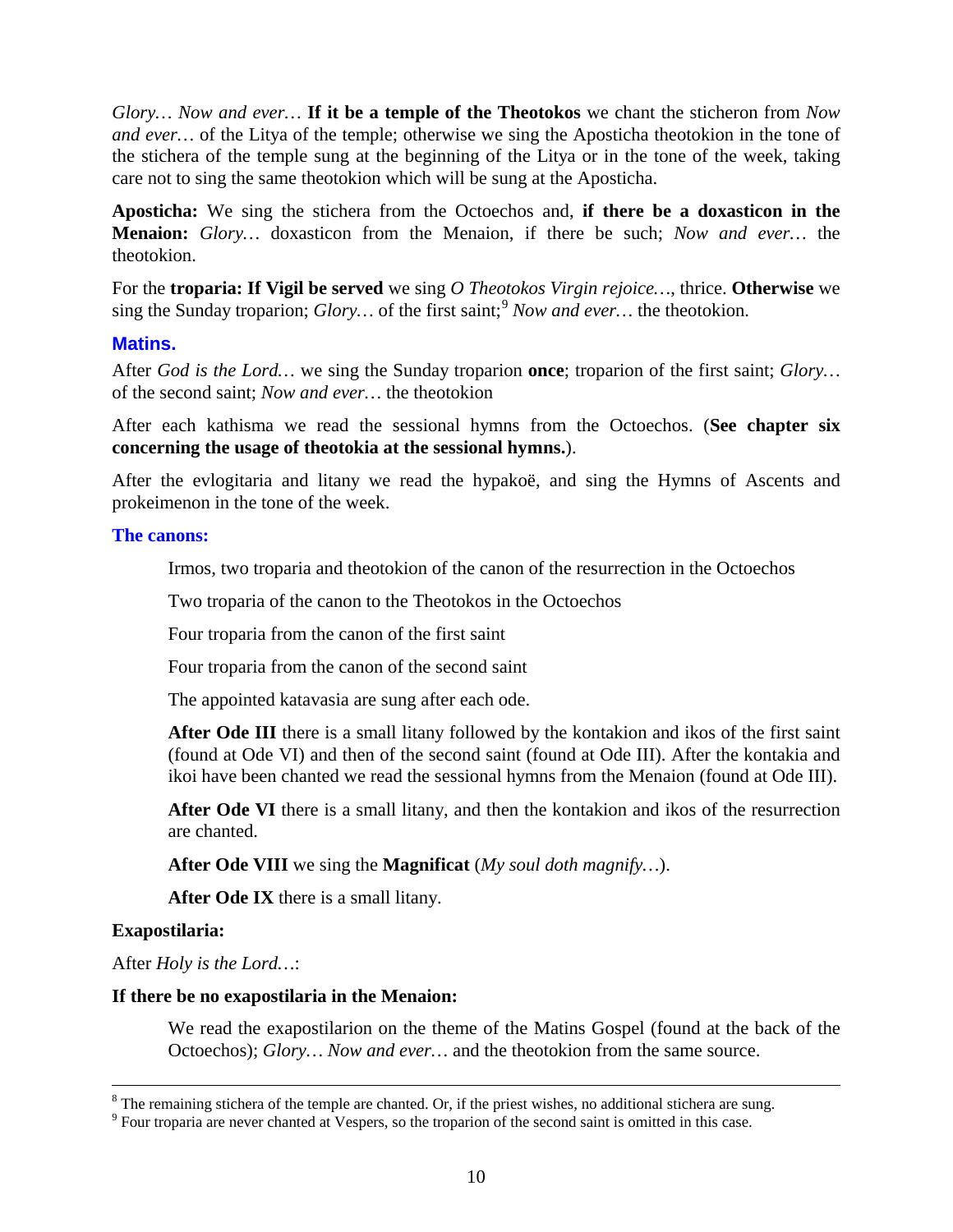#### **If there be one exapostilarion in the Menaion:**

We read the exapostilarion on the theme of the Matins Gospel; *Glory…* the exapostilarion from the Menaion; *Now and ever…* the theotokion of the **Sunday** exapostilarion (**not** the theotokion in the Menaion).

#### **If there be two exapostilaria in the Menaion:**

We read the exapostilarion on the theme of the Matins Gospel; the exapostilarion of the first saint; *Glory…* the exapostilarion of the second saint; *Now and ever…* the theotokion of the **Sunday** exapostilarion (**not** the theotokion in the Menaion).

**The Praises:** We sing eight stichera from the Octoechos; *Glory…* the appointed Gospel Sticheron; *Now and ever… Most blessed art thou…*

#### **The Hours.**

#### **At the First and Sixth Hours:**

Troparia: The resurrectional troparion in the tone of the week*; Glory…* the troparion of the first saint, *Now and ever…* the theotokion from the Horologion.

# **At the Third and Ninth Hours:**

Troparia: The resurrectional troparion in the tone of the week; *Glory…* the troparion of the second saint, *Now and ever…* the theotokion from the Horologion.

At all of the Hours only the Sunday kontakion is read. The kontakia from the Menaion are not read.

#### **Divine Liturgy.**

At the **Beatitudes** we read eight troparia of the resurrection.

#### **Troparia and kontakia:**

#### **In a temple dedicated to the Lord:**

Sunday troparion

Troparion of the first saint

Troparion of the second saint

Kontakion of the first saint

*Glory…* kontakion of the second saint

*Now and ever…* Sunday kontakion

#### **In a temple dedicated to the Theotokos:**

Sunday troparion

Troparion of the temple

Troparion of the first saint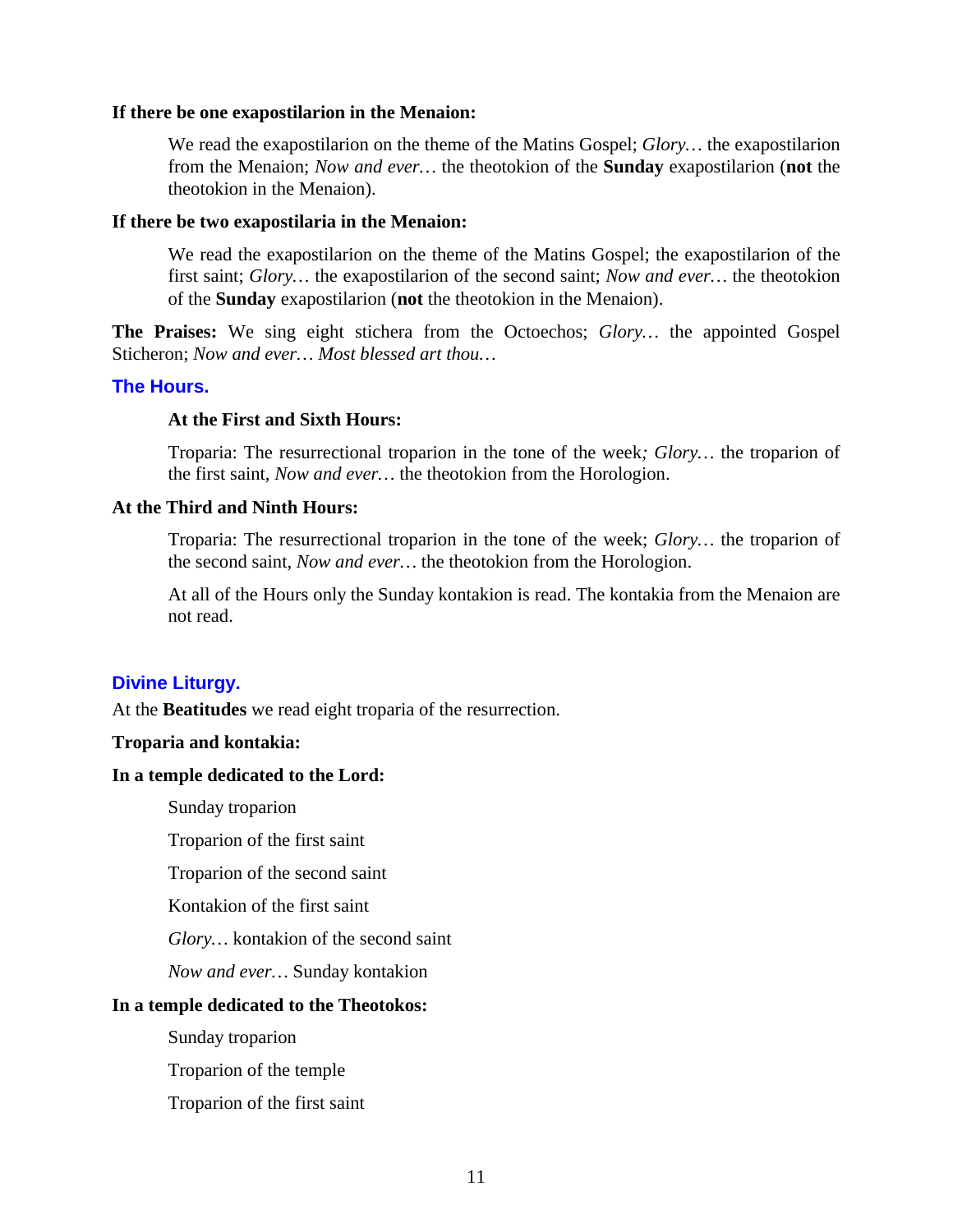Troparion of the second saint Sunday kontakion Kontakion of the first saint *Glory…* kontakion of the second saint *Now and ever…* Kontakion of the temple **In a temple dedicated to a saint:** Sunday troparion Troparion of the temple Troparion of the first saint Troparion of the second saint Sunday kontakion Kontakion of the temple

Kontakion of the first saint

*Glory…* kontakion of the second saint

*Now and ever… Protection of Christians that cannot be put to shame…*

**Prokeimenon, Epistle, Alleluia and Gospel:** For Sunday (and, if there be such, from the Menaion).

**Communion Hymn:** *Praise the Lord…* (and, if there be one, from the Menaion)

# **Six-Stichera or Doxology Service (§1C).**

<span id="page-11-0"></span>*Note: For additional information concerning the usage of theotokia, see chapter six.*

# **Vespers.**

At *Lord I have cried...* we sing ten stichera: six from the Octoechos and four from the Menaion; *Glory…* doxasticon from the Menaion; *Now and ever…* the dogmaticon in the tone of the week.

The **Litya** (if served  $10$ ):

# **If it be a six-stichera service:**

We sing the first sticheron of the temple; the stichera of St. Paul of Amoreum (the last three stichera from the Octoechos <sup>[11](#page-11-2)</sup> at *Lord, I have cried...*) or any other stichera the priest wishes;[12](#page-11-3) *Glory… Now and ever…* **If it be a temple of the Theotokos** we chant the

<span id="page-11-1"></span><sup>&</sup>lt;sup>10</sup> The Typicon calls for a Litya on all Sundays when a Vigil is served. In some places it is the custom to serve a Litya only at services of Vigil rank.

<span id="page-11-2"></span><sup>&</sup>lt;sup>11</sup> Some editions of the Octoechos do not contain these stichera. These stichera **are** included in the Octoechos translated by Isaac Lambertsen and published by SJKP.

<span id="page-11-3"></span> $12$  The remaining stichera of the temple are chanted. Or, if the priest wishes, no additional stichera are sung.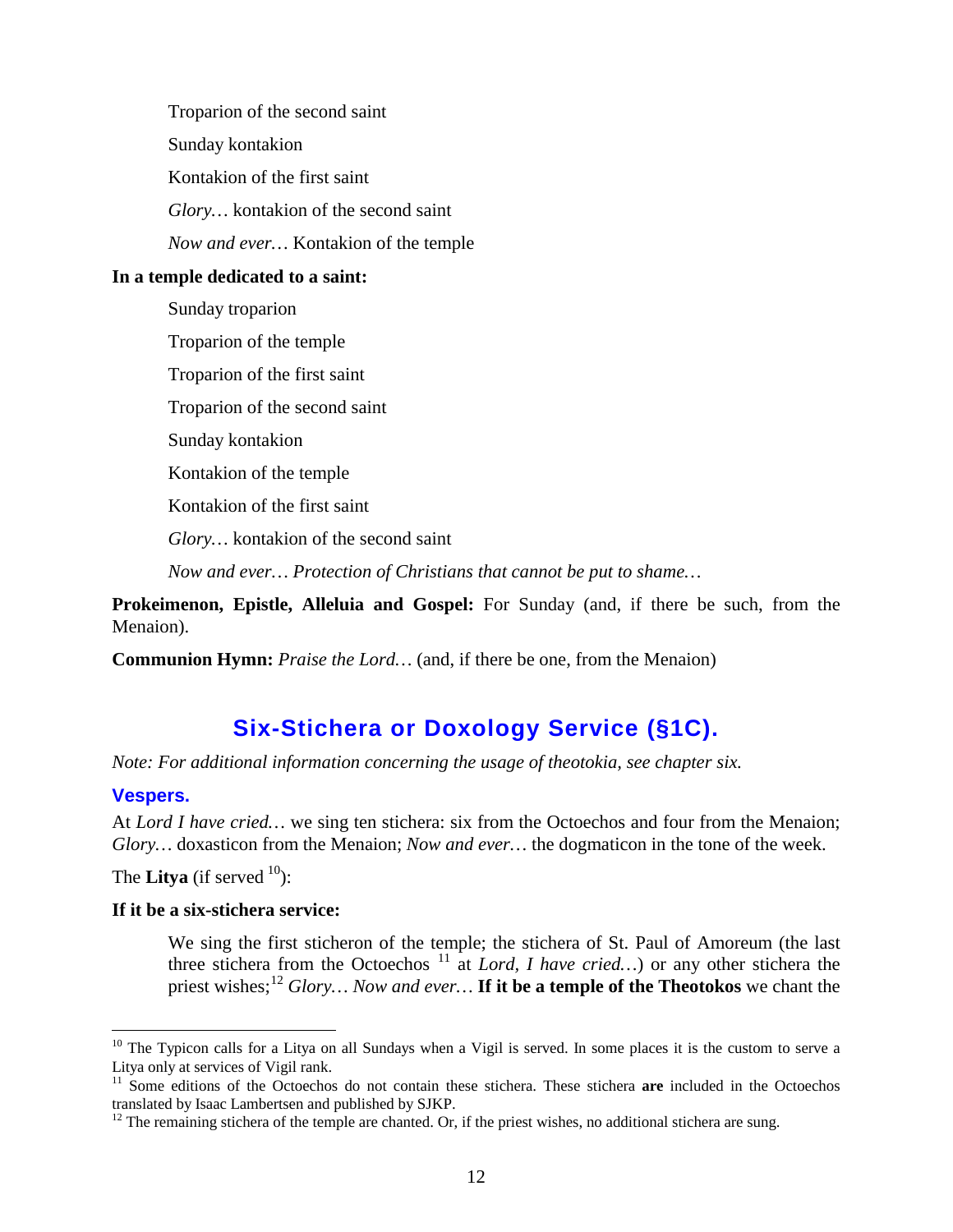sticheron from *Now and ever…* of the Litya of the temple; otherwise we sing the Aposticha theotokion in the tone of the stichera of the temple sung at the beginning of the Litya or in the tone of the week, taking care not to sing the same theotokion which will be sung at the Aposticha.

#### **If it be a Doxology service:**

We sing one sticheron of the temple and two stichera of the vespers Aposticha from the Menaion; *Glory*... the third sticheron of the vespers Aposticha (**not** the doxasticon),<sup>[13](#page-12-0)</sup> *Now and ever…* the Aposticha theotokion in the tone of Glory.

**Aposticha:** We sing the stichera of the Octoechos; *Glory…* doxasticon from the Menaion; *Now and ever…* the theotokion in the tone of the doxasticon.

For the **troparia: If Vigil be served** we sing *O Theotokos Virgin rejoice…*, thrice. **Otherwise** we sing the Sunday troparion; *Glory…* from the Menaion; *Now and ever…* the dismissal theotokion in the tone of the last troparion.

# **Matins.**

After *God is the Lord…* we sing the Sunday troparion twice; *Glory…* from the Menaion; *Now and ever…* the dismissal theotokion in the tone of the last troparion.

After each kathisma we read the sessional hymns from the Octoechos. (**See chapter six concerning the usage of theotokia at the sessional hymns.**).

After the **evlogitaria** and litany we read the hypakoë and sing the Hymns of Ascents and prokeimenon in the tone of the week.

#### **The canons:**

#### **If there be one canon in the Menaion:**

Irmos, two troparia and theotokion of the canon of the resurrection in the Octoechos

Two troparia of the canon of the Cross and resurrection in the Octoechos

Two troparia of the canon to the Theotokos in the Octoechos

Six troparia from the canon in the Menaion

#### **If there be two canons in the Menaion:**

Irmos, two troparia and theotokion of the canon of the resurrection in the Octoechos

Two troparia of the canon to the Theotokos in the Octoechos

Four troparia from the first canon in the Menaion

Four troparia from the second canon in the Menaion

The appointed katavasia is sung.

<span id="page-12-0"></span><sup>&</sup>lt;sup>13</sup> If the Glory at the Litya and Aposticha would be in the same tone, thus necessitating a repetition of the same Aposticha theotokion (at both the Litya and Aposticha), this should be avoided by taking for Glory at the Litya some other sticheron in a different tone — from the Praises at Matins, for instance.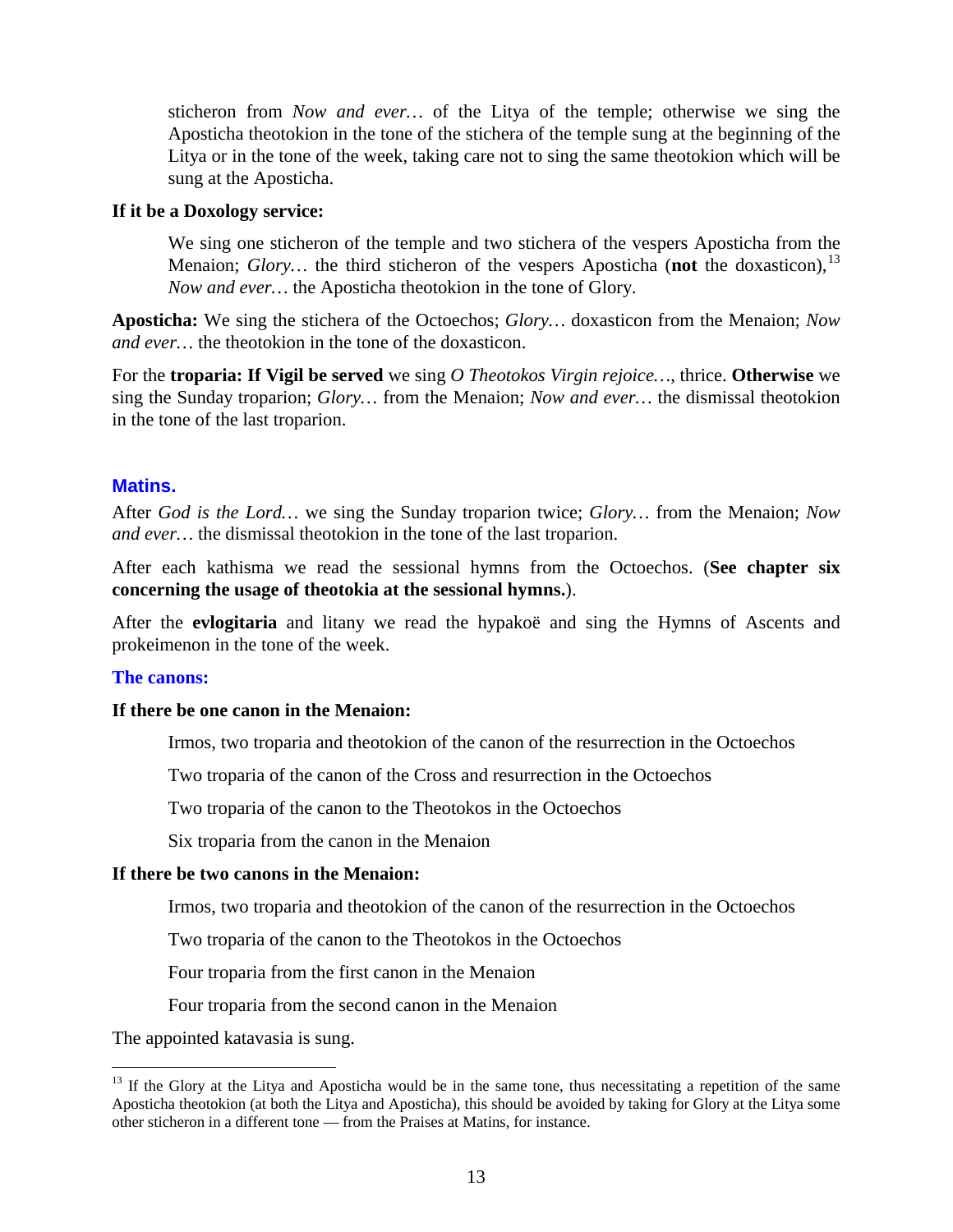**After Ode III** there is a small litany, and then the kontakion and ikos (found after Ode VI in the Menaion) and the sessional hymns from the Menaion (found after Ode III) are chanted.

After Ode VI there is a small litany, and then the kontakion and ikos of the Octoechos are chanted.

**After Ode VIII** we sing the **Magnificat** (*My soul doth magnify…*).

**After Ode IX** there is a small litany.

**Exapostilaria:** We read the exapostilarion on the theme of the Matins Gospel; *Glory…* the exapostilarion from the Menaion; *Now and ever…* the theotokion of the **Sunday** exapostilarion (**not** the theotokion in the Menaion).

**The Praises:** We sing four stichera from the Octoechos and four from the Menaion <sup>[14](#page-13-0)</sup> (the fourth sticheron should be the doxasticon, regardless of the number of stichera given in the Menaion); *Glory…* the appointed gospel sticheron; *Now and ever… Most blessed art thou…*

# **The Hours.**

#### **If it be a six-stichera service:**

We read the Sunday troparion; *Glory…* the troparion from the Menaion; *Now and ever…* the theotokion from the Horologion. Only the Sunday kontakion is read. The kontakion from the Menaion is not read.

#### **If it be a Doxology rank service:**

We read the Sunday troparion; *Glory…* the troparion from the Menaion; *Now and ever…* the theotokion from the Horologion. At the **First and Sixth Hours** we read the kontakion from the Menaion. At the **Third and Ninth Hours** we read the Sunday kontakion.

# **Divine Liturgy.**

At the **Beatitudes** we read ten troparia: six of the resurrection and four from the Menaion (from Ode III of the canon).

#### **Troparia and Kontakia:**

#### **In a temple dedicated to the Lord:**

Sunday troparion

Troparion from the Menaion

*Glory…* kontakion from the Menaion

*Now and ever…* Sunday kontakion

#### **In a temple dedicated to the Theotokos:**

Sunday troparion

<span id="page-13-0"></span><sup>&</sup>lt;sup>14</sup> If there be no stichera in the Menaion, the Praises are chanted as for a simple service. See §1A.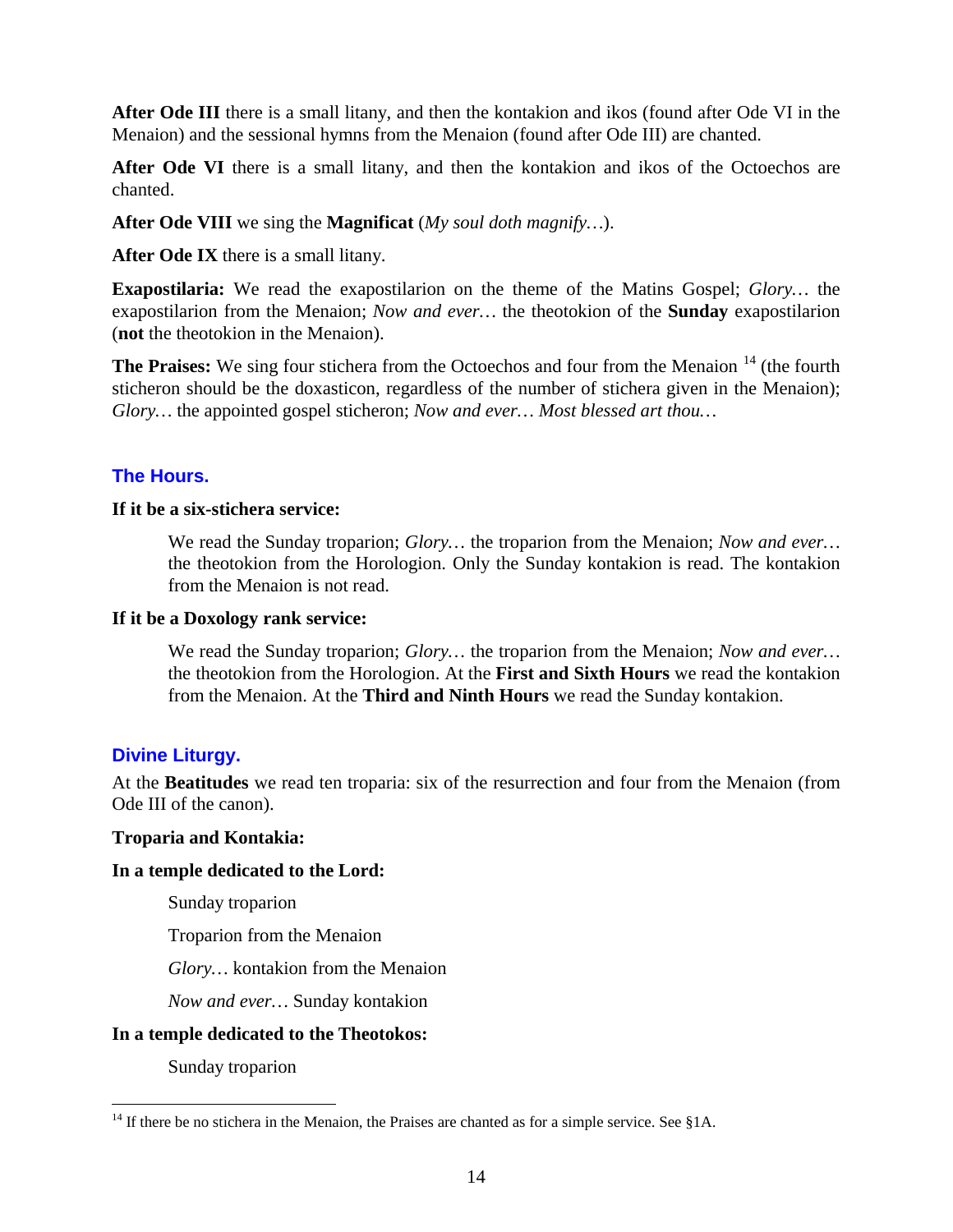Troparion of the temple Troparion from the Menaion Sunday kontakion *Glory…* Kontakion from the Menaion *Now and ever…* Kontakion of the temple **In a temple dedicated to a saint:** Sunday troparion Troparion of the temple Troparion from the Menaion Sunday kontakion Kontakion of the temple *Glory…* Kontakion from the Menaion *Now and ever… Protection of Christians…* **Prokeimenon, Epistle, Alleluia and Gospel:** For Sunday and from the Menaion

**Communion Hymn:** *Praise the Lord…* and from the Menaion

# **Polyeleos Service (§1D)**

<span id="page-14-0"></span>*Note: For additional information concerning the usage of theotokia, see chapter six.*

# **Vespers.**

At *Lord I have cried…* we sing ten stichera: four from the Octoechos and six from the Menaion; *Glory…* doxasticon from the Menaion; *Now and ever…* the dogmaticon in the tone of the week.

After the **entrance** there are three readings from the Menaion (usually from the Old Testament).

**Litya** (if served  $^{15}$ ): We sing one sticheron of the temple and then the stichera in the Menaion;  $^{16}$  $^{16}$  $^{16}$ *Glory…* sticheron in the Menaion; *Now and ever…* Sunday Aposticha theotokion in the tone of Glory (unless there be a special festal theotokion in the Menaion. Weekday theotokia, which are often indicated in the Menaion, should not be chanted on Sunday). If there be no stichera in the Menaion for the Litya, follow the instructions for a Doxology rank service in §1C.

**Aposticha:** We sing the stichera of the Octoechos; *Glory…* doxasticon from the Menaion; *Now and ever…* the theotokion in the tone of the doxasticon.

<span id="page-14-1"></span><sup>&</sup>lt;sup>15</sup> The Typicon calls for a Litya on all Sundays when a Vigil is served. In some places it is the custom to serve a Litya only at services of Vigil rank.

<span id="page-14-2"></span> $16$  If there be no stichera in the Menaion for the Litya, the pattern set forth above for a doxology service should be used.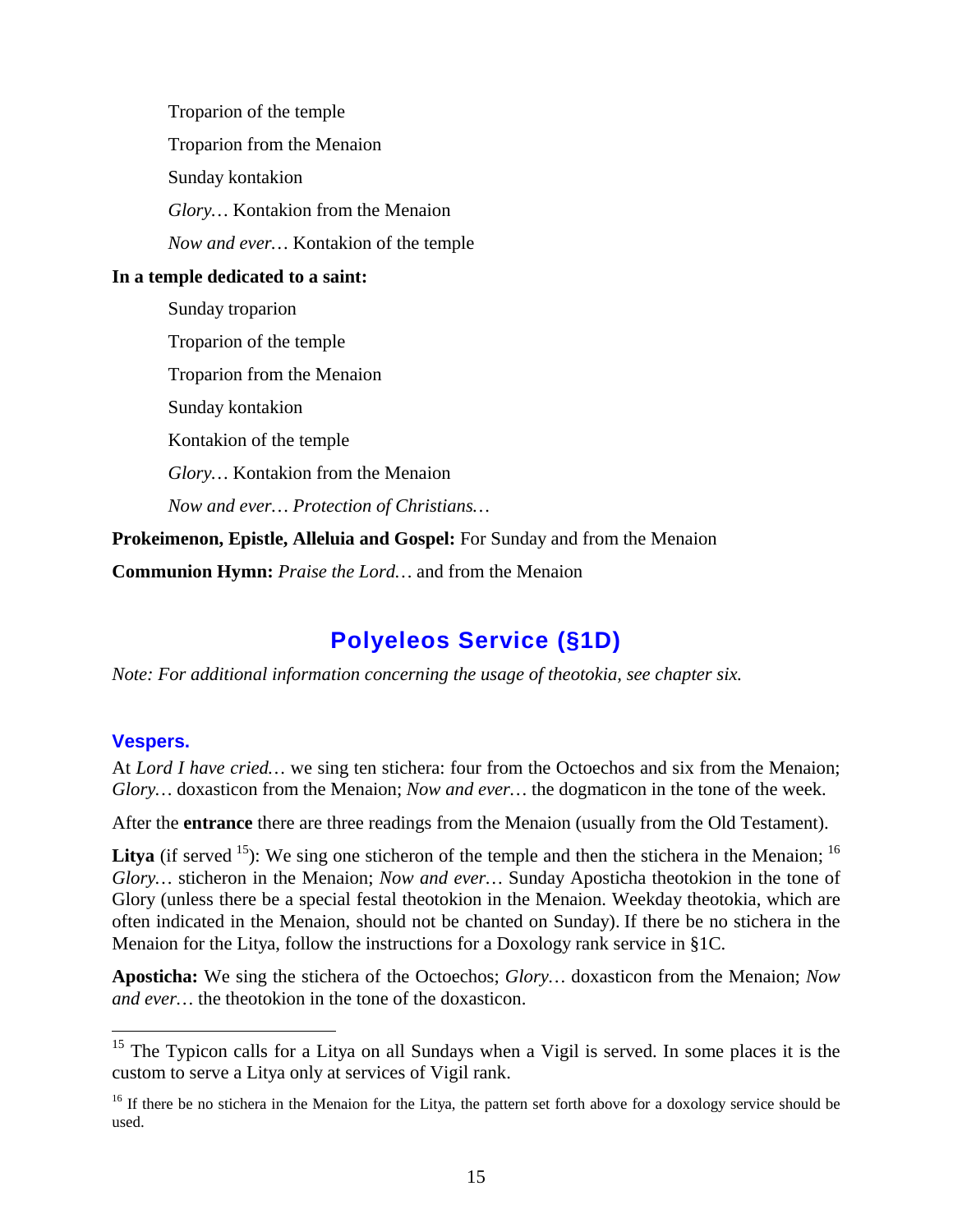At the **troparia: If Vigil be served** we sing *O Theotokos Virgin rejoice…*, thrice. **Otherwise** we sing the Sunday troparion; *Glory…* from the Menaion; *Now and ever…* the dismissal theotokion in the tone of the last troparion.

# **Matins.**

After *God is the Lord…* we sing the Sunday troparion twice; *Glory…* from the Menaion; *Now and ever…* the dismissal theotokion in the tone of the last troparion.

After each kathisma we read the sessional hymns from the Octoechos. (**See chapter six concerning the usage of theotokia at the sessional hymns.**).

After the second reading from the Psalter (kathisma III) and the sessional hymns we sing the **Polyeleos** (regardless of the season) which is immediately followed by the **magnification** and selected psalm verses from the Menaion. After the final psalm verse and chanting of the magnification, the **evlogitaria**, *Blessed art Thou, O Lord…,* are immediately begun (without having sung *Glory… Now and ever… Alleluia…*).

Note: It is common practice on Sunday to chant only the magnification, and that once by the clergy, omitting the selected psalm verses.

After the evlogitaria and litany we read the hypakoë for the tone of the week, and then the sessional hymns from the Menaion are read in this order: first the sessional hymn from the Menaion which would ordinarily be read after the first kathisma, then the one ordinarily read after the second kathisma (we do not read the theotokia of these sessional hymns). We then read *Glory…* and the sessional hymn given in the Menaion for after the Polyeleos; *Now and ever…* and its theotokion.

After the completion of the sessional hymns we sing the **Hymns of Ascents** and **prokeimenon** in the tone of the week.

The canons, exapostilaria and praises are all chanted as set forth for a Doxology service. See  $§1C.$ 

# **The Hours and Divine Liturgy.**

As set forth for a doxology rank service. See §1C.

# **Vigil Service (§1E).**

<span id="page-15-0"></span>Note: Feasts of the Lord, whose hymns supersede those for a Sunday, are treated separately in chapter five. For additional information concerning the usage of theotokia, see chapter six.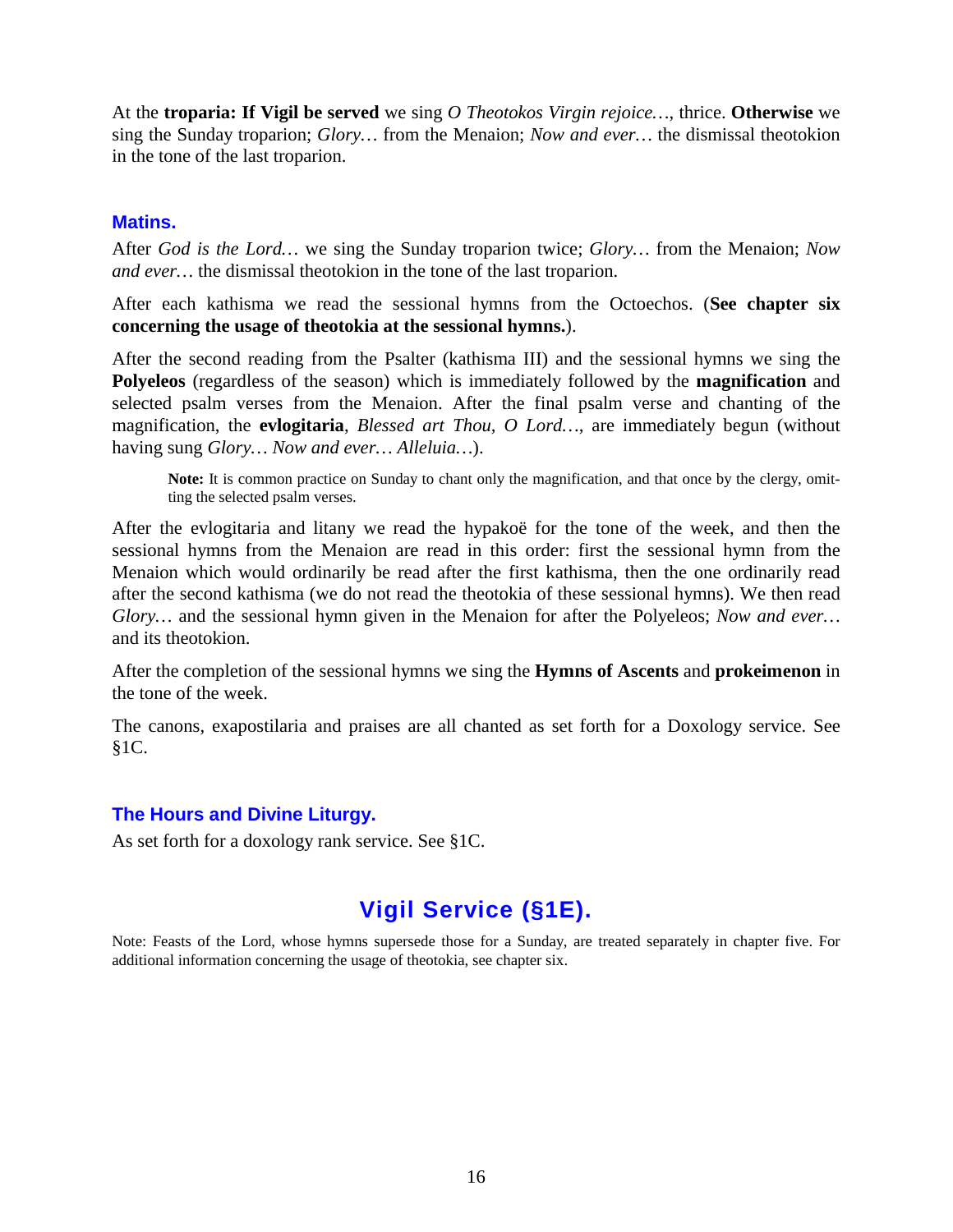# **Vespers.**

At *Lord I have cried…* we sing ten stichera: four from the Octoechos and six from the Menaion; *Glory…* doxasticon from the Menaion; *Now and ever…* the dogmaticon in the tone of the week. But if it be a feast of the Theotokos, <sup>[17](#page-16-0)</sup> Glory... Now and ever... doxasticon of the feast.

After the **entrance** there are three readings from the Menaion (usually from the Old Testament).

Litya: We sing one sticheron of the temple <sup>[18](#page-16-1)</sup> and then the stichera in the Menaion; *Glory*... sticheron in the Menaion; *Now and ever…* Sunday Aposticha theotokion in the tone of Glory (unless there be a special festal theotokion in the Menaion. Weekday theotokia, which are often indicated in the Menaion, should not be chanted on Sunday). **But if it be a feast of the Theotokos:** Stichera of the feast; *Glory… Now and ever…* Feast.

**Aposticha:** We sing the stichera of the Octoechos; *Glory…* doxasticon from the Menaion; *Now and ever…* the theotokion in the tone of the doxasticon. **But if it be a feast of the Theotokos:**  Stichera of the feast; *Glory… Now and ever…* feast.

**Troparia:** *O Theotokos Virgin rejoice…* twice, and the troparion of the saint, once. **But if it be a feast of the Theotokos**, the troparion of the feast only, thrice.

**Note:** If for some reason a Vigil cannot be served, the troparia should be chanted thus: the Sunday troparion; *Glory…* from the Menaion; *Now and ever…* the dismissal theotokion in the tone of the last troparion. **But if it be a feast of the Theotokos:** the Sunday troparion; *Glory… Now and ever…* of the feast.

# **Matins.**

After *God is the Lord…* we sing the Sunday troparion twice; *Glory…* from the Menaion; *Now and ever…* the dismissal theotokion in the tone of the last troparion. **But if it be a feast of the Theotokos:** Sunday troparion, twice; *Glory… Now and ever…* the troparion of the feast, once.

After each kathisma we read the sessional hymns from the Octoechos. (**See chapter six concerning the usage of theotokia at the sessional hymns.**).

After the second reading from the Psalter (Kathisma III) and the sessional hymns we sing the **Polyeleos** (regardless of the season) which is immediately followed by the magnification and selected psalm verses from the Menaion. After the final psalm verse and chanting of the magnification, the **evlogitaria**, *Blessed art Thou, O Lord…,* are immediately begun (without having sung *Glory… Now and ever… Alleluia…*).

Note: It is common practice on Sunday to chant only the magnification, and that once by the clergy, omitting the selected psalm verses.

<span id="page-16-0"></span> $17$  The feasts of the Theotokos to which reference is made in this section are as follows: 1) The Nativity of the Theotokos (Sept. 8); 2) The Entrance of the Theotokos into the Temple (Nov. 21); 3) The Meeting of the Lord (Feb. 2); 4) The Dormition of the Theotokos (Aug. 15).

<span id="page-16-1"></span><sup>&</sup>lt;sup>18</sup> At a Vigil of the highest order of Saints (Sts. Peter & Paul, and the Nativity and Beheading of the Forerunner), the sticheron of the temple is omitted at the Litya.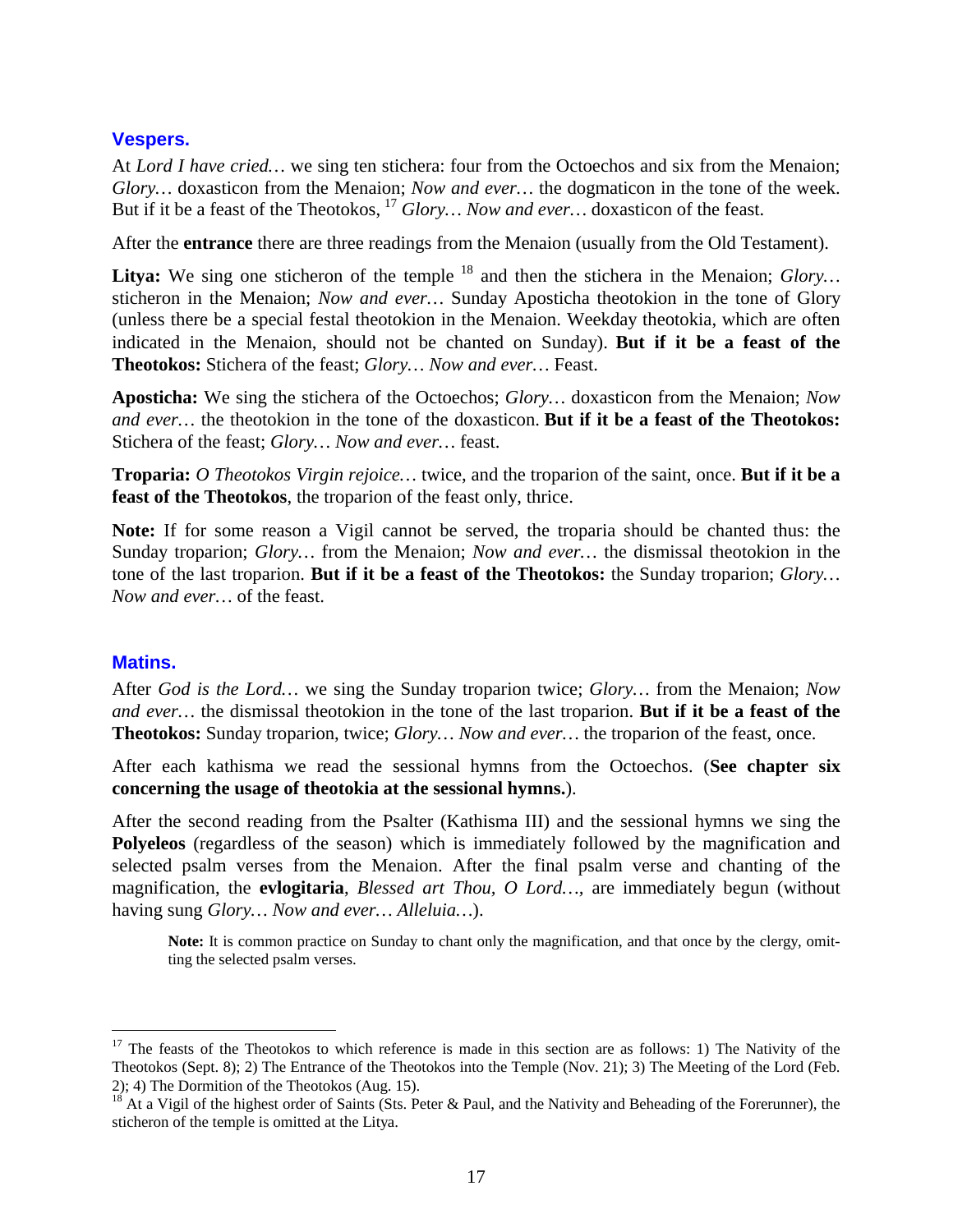After the evlogitaria and litany we read the hypakoë for the tone of the week, and then the sessional hymns from the Menaion are read in this order: first the sessional hymn from the Menaion which would ordinarily be read after the first kathisma, then the one ordinarily read after the second kathisma (we do not read the theotokia of these sessional hymns). We then read *Glory…* and the sessional hymn given in the Menaion for after the Polyeleos; *Now and ever…* and its theotokion.

After the completion of the sessional hymns we sing the **Hymns of Ascents** and **prokeimenon** in the tone of the week.

**But if it be a feast of the Theotokos** we sing the Hymns of Ascents in the tone of the week. The prokeimenon and gospel are of the **feast**. *Having beheld…* Psalm 50. *Glory… Through the prayers of the Theotokos… Now and ever…* the same, *Have mercy on me…* and the sticheron of the feast.

# **The canons:**

Irmos, two troparia and theotokion of the canon of the resurrection in the Octoechos

Two troparia of the canon of the Theotokos in the Octoechos

Eight troparia from the canon in the Menaion (four from each canon if there be two).

After each ode we sing the appointed katavasia.

**After Ode III** there is a small litany, and then the kontakion and ikos (found after Ode VI in the Menaion) and the sessional hymns from the Menaion (found after Ode III) are chanted. **But if it be a feast of the Theotokos** we chant the kontakion and ikos of the resurrection (after Ode VI in the Octoechos) and the sessional hymns from the Menaion (found after Ode III).

**After Ode VI** there is a small litany, and then the kontakion and ikos of the Octoechos are chanted. **But if it be a feast of the Theotokos:** the kontakion and ikos of the Feast.

**After Ode VIII** we sing the **Magnificat** (*My soul doth magnify…*), even if it be a feast of the Theotokos.[19](#page-17-0)

**After Ode IX** there is a small litany.

**Exapostilaria:** We read the exapostilarion on the theme of the Matins Gospel; *Glory…* the exapostilarion from the Menaion; *Now and ever…* the theotokion of the **Sunday** exapostilarion (**not** the theotokion in the Menaion). **But if it be a feast of the Theotokos:** Sunday exapostilarion; *Glory… Now and ever…* and the exapostilarion of the Feast.

<span id="page-17-0"></span> $19$  If it be a feast of the Theotokos, the refrains of the feast for ode IX are not chanted, but rather the usual refrain, *Most holy Theotokos, save us.*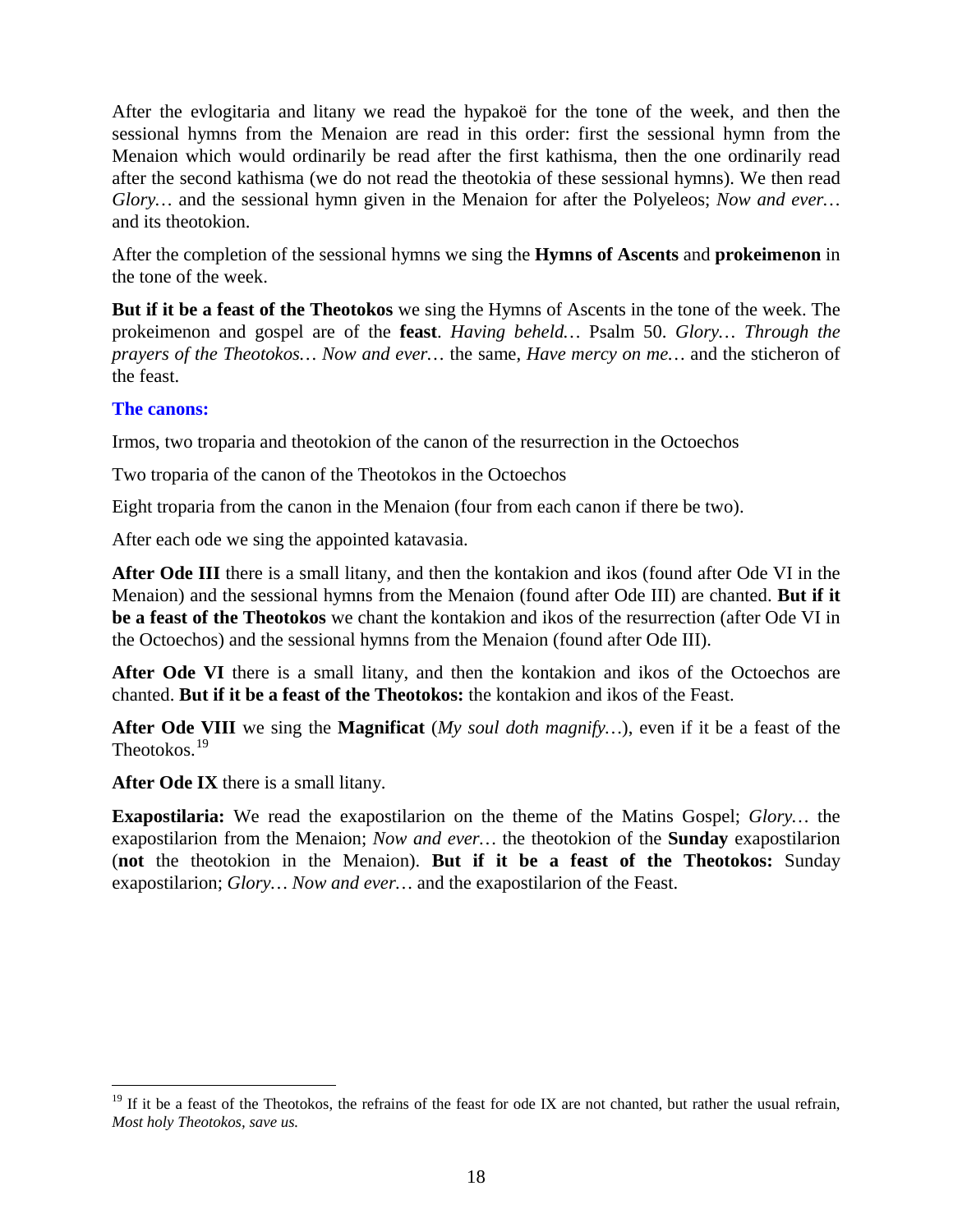**The Praises:** We sing eight stichera: four from the Octoechos and four from the Menaion (the fourth sticheron should be the doxasticon, regardless of the number of stichera given in the Menaion; before the last two stichera from the Menaion we use the verses from the Vespers Aposticha, instead of the usual Sunday verses); *Glory…* the appointed gospel sticheron; *Now and ever… Most blessed art thou…* **But if it be a feast of the Theotokos:** four stichera from the Octoechos and four from the Menaion; *Glory…* sticheron of the feast; *Now and ever… Most blessed…* After the dismissal: *Glory… Now and ever…* and the gospel sticheron.

# **The Hours.**

We read the Sunday troparion; *Glory…* the troparion from the Menaion; *Now and ever…* the theotokion from the Horologion. At the **First and Sixth Hours** we read the kontakion from the Menaion. At the **Third and Ninth Hours** we read the Sunday kontakion. **But if it be a feast of the Theotokos**, we use the Sunday kontakion at the First and Sixth Hours, and that of the Feast at the Third and Ninth Hours.

# **Divine Liturgy.**

At the **Beatitudes** we read ten troparia: six of the resurrection and four from the Menaion (from Ode III of the canon).

# **Troparia and Kontakia:**

# **In a temple dedicated to the Lord:**

Sunday troparion

Troparion from the Menaion

*Glory…* kontakion from the Menaion

*Now and ever…* Sunday kontakion

# **In a temple dedicated to the Theotokos:**

Sunday troparion

Troparion of the temple

Troparion from the Menaion

Sunday kontakion

*Glory…* Kontakion from the Menaion

*Now and ever…* Kontakion of the temple

# **In a temple dedicated to a saint:**

Sunday troparion

Troparion from the Menaion

Sunday kontakion

*Glory…* Kontakion from the Menaion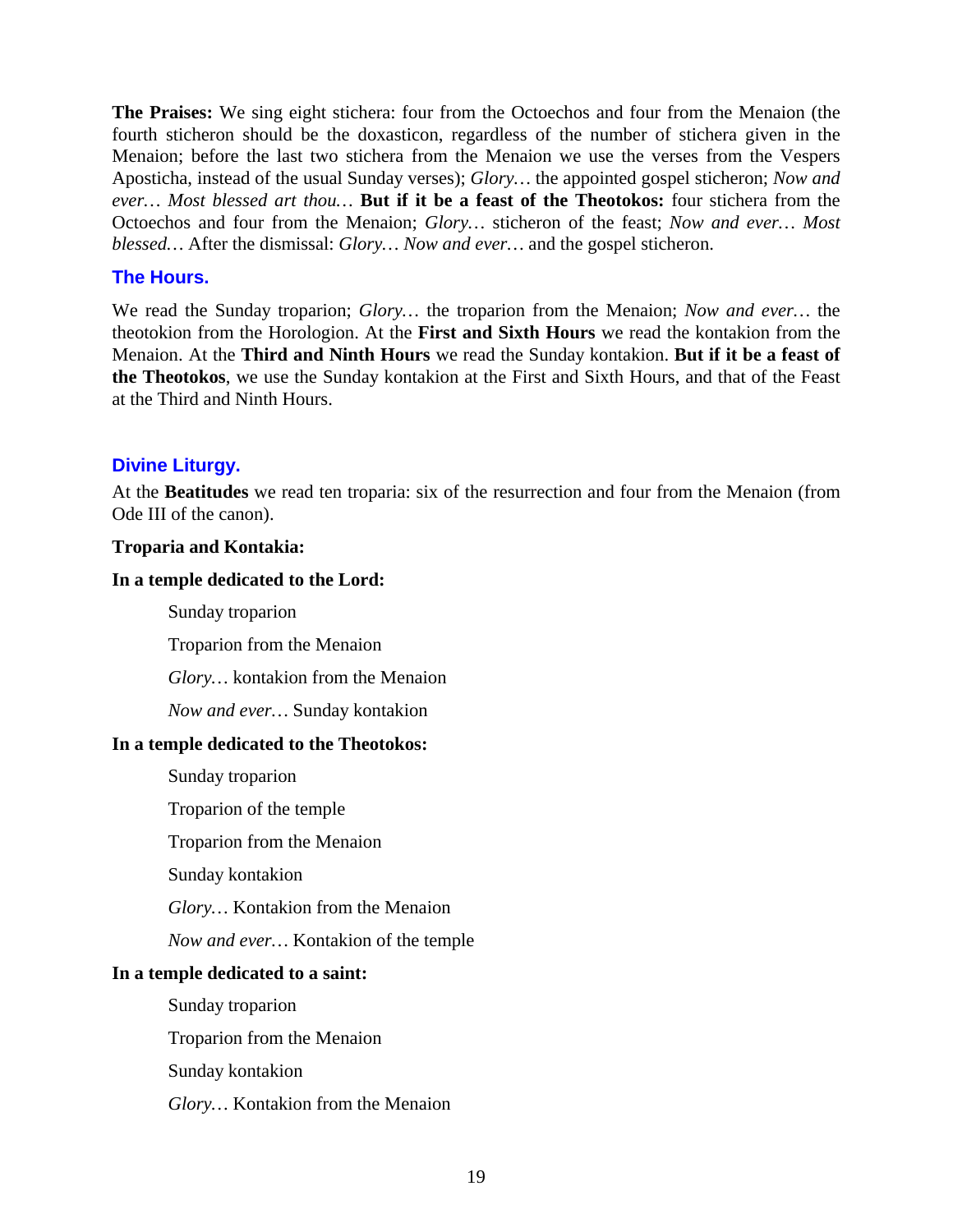*Now and ever… Protection of Christians…*

#### **But if it be a feast of the Theotokos, regardless of the temple:**

Sunday troparion

Troparion of the Feast

*Glory…* Sunday kontakion

*Now and ever…* Kontakion of the Feast

**Prokeimenon, Epistle, Alleluia** and **Gospel:** For Sunday and from the Menaion

**If it be a feast of the Theotokos** instead of *It is truly meet…*, we sing the refrain and irmos of Ode IX of the feast.

**Communion Hymn:** *Praise the Lord…* and from the Menaion

# <span id="page-19-0"></span>**Sunday Services during Forefeasts and Afterfeasts (§1F).**

**Note:** Throughout this section, the term "feast" will be used in reference to liturgical materials of the forefeast or feast which are found in the Menaion during forefeast and afterfeast periods.

# <span id="page-19-1"></span>**Simple, Double, Six-Stichera, or Doxology Service (§1F1).**

**Note:** If a double commemoration fall on Sunday during a forefeast or afterfeast, the hymns for the second saint are set aside and chanted at Compline on another day.  $20$ 

# **Vespers.**

At *Lord I have cried…*

If it be a **simple service** we sing four stichera from the Octoechos, three stichera of the feast and three of the (first) saint, from the Menaion.

But if it be a **six-stichera** or **Doxology service** we chant three stichera from the Octoechos, three stichera of the feast and four of the saint, from the Menaion.

*Glory…* doxasticon from the Menaion, if there be such, otherwise the doxasticon of the feast (written at *Now and ever…*) *Now and ever…* and the dogmaticon in the tone of the week.

Litya (if served <sup>[21](#page-19-3)</sup>): Stichera of the feast, from the Vespers Aposticha; *Glory... Now and ever...* sticheron of the feast, from the Matins Aposticha.

<span id="page-19-2"></span> $20$  The Typicon is silent concerning the order of services when a double commemoration falls on Sunday during a forefeast or afterfeast. Varying practices have been found in such situations — we have chosen to set aside the second saint, following the precedent set in the Typicon on Sept. 1 (commemoration of the Indiction, St. Symeon, and the Holy Martyred Women), where the service for the Indiction could be compared to an afterfeast.

<span id="page-19-3"></span><sup>&</sup>lt;sup>21</sup> The Typicon calls for a Litya on all Sundays. In some places it is the custom to serve a Litya only at services of Vigil rank.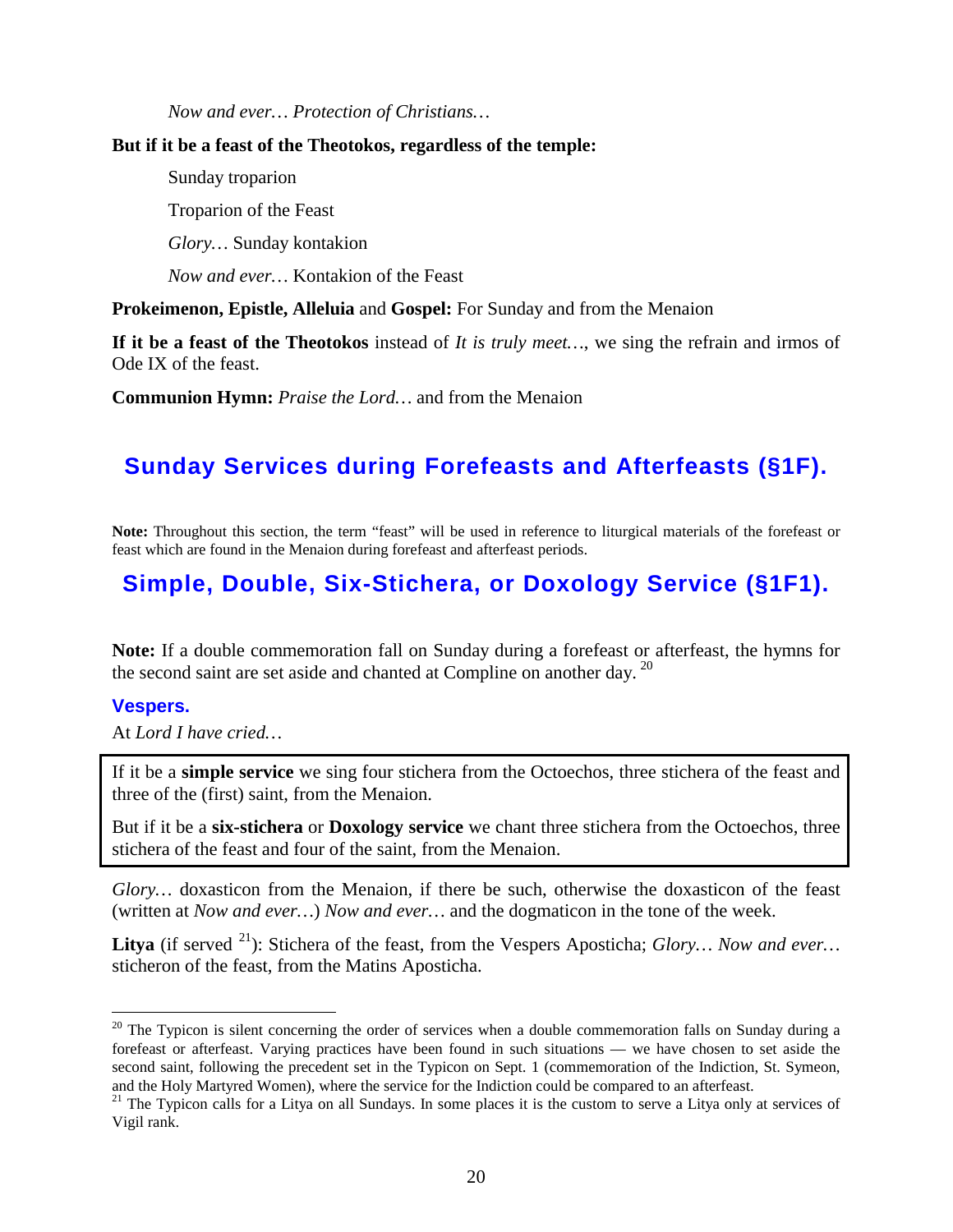**Aposticha:** We sing the stichera of the Octoechos; *Glory…* doxasticon from the Menaion, if there be such; *Now and ever…* sticheron of the feast.

For the **troparia: If Vigil be served** we sing *O Theotokos Virgin rejoice…*, twice, and the troparion of the feast, once. [22](#page-20-0) **Otherwise** we sing the Sunday troparion; *Glory…* of the saint, from the Menaion; *Now and ever…* troparion of the feast.

# **Matins.**

After *God is the Lord…* we sing the Sunday troparion twice; *Glory…* troparion of the saint; *Now and ever…* troparion of the feast.

After each kathisma we read the sessional hymns from the Octoechos. (**See chapter six concerning the usage of theotokia at the sessional hymns).**

After the **evlogitaria** and litany we read the hypakoë, and sing the Hymns of Ascents and **prokeimenon** in the tone of the week.

# **The canons:**

#### **If it be a simple, double or six-stichera service:**

Irmos, two troparia and theotokion of the canon of the resurrection in the Octoechos

Two troparia of the canon to the Theotokos in the Octoechos

Four troparia of the feast, from the Menaion

Four troparia of the saint, from the Menaion

# **If it be a Doxology service:**

Irmos, two troparia and theotokion of the canon of the resurrection in the Octoechos

Four troparia of the feast, from the Menaion

Six troparia of the saint, from the Menaion

The appointed katavasia is sung (usually of the feast).

**After Ode III** there is a small litany, and then the kontakion and ikos of the feast and of the saint (found after Odes III and VI in the Menaion) are chanted and then the sessional hymns from the Menaion (found after Ode III) are read.

**After Ode VI** there is a small litany, and then the kontakion and ikos of the resurrection are chanted.

**After Ode VIII** we sing the **Magnificat** (*My soul doth magnify…*), unless otherwise directed by the Typicon.

**After Ode IX** there is a small litany.

**Exapostilaria:**

<span id="page-20-0"></span><sup>&</sup>lt;sup>22</sup> If it be the forefeast of Transfiguration or the Entrance of the Theotokos, we sing *O Theotokos...*, thrice.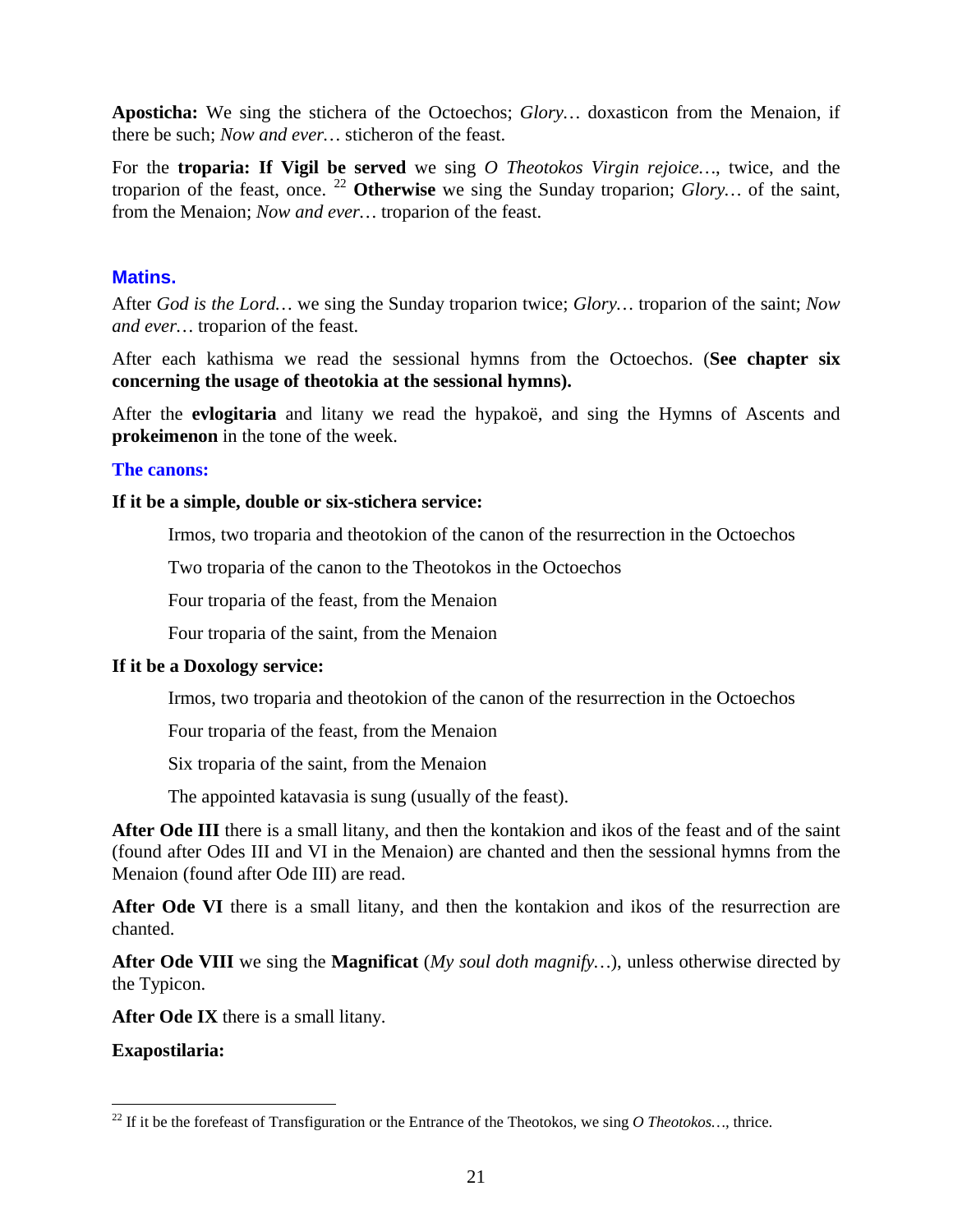After *Holy is the Lord…* we read the exapostilarion on the theme of the Matins Gospel (found at the back of the Octoechos); *Glory…* exapostilarion of the saint, if there be one; *Now and ever…* and the exapostilarion of the feast.

**The Praises:** We sing eight stichera: four from the Octoechos and four of the saint (the fourth sticheron should be the doxasticon, regardless of the number of stichera given in the Menaion), **but if there be no stichera of the saint**, we chant four stichera of the feast, from the Matins Aposticha; *Glory…* the appointed gospel sticheron; *Now and ever… Most blessed art thou…*

# **The Hours.**

**At the First and Sixth Hours:** Sunday troparion and troparion of the feast. Kontakion of the feast.

**At the Third and Ninth Hours:** Sunday troparion and troparion of the saint. Sunday kontakion.

**But if it be a Doxology service,** the kontakia are said thus:

**First Hour:** feast **Third Hour:** resurrection **Sixth Hour:** saint **Ninth Hour:** feast.

# **Divine Liturgy.**

At the **Beatitudes** we read ten troparia: six troparia of the resurrection and four troparia from Ode III of the canon of the forefeast, or **if it be an afterfeast** four troparia from the Ode indicated in the Menaion. **But if there be troparia indicated for the Saint (in the Menaion)**, we read twelve troparia: four troparia of the resurrection, four troparia from the canon of the feast (as indicated above) and four troparia of the saint (from Ode VI of his canon).

# **Troparia and Kontakia:**

# **In a temple dedicated to the Lord:**

- Sunday troparion
- Troparion of the feast
- Troparion of the saint
- Sunday kontakion
- *Glory…* kontakion of the saint
- *Now and ever…* kontakion of the feast

# **In a temple dedicated to the Theotokos:**

# **If it be a feast of the Lord:**

Sunday troparion

Troparion of the feast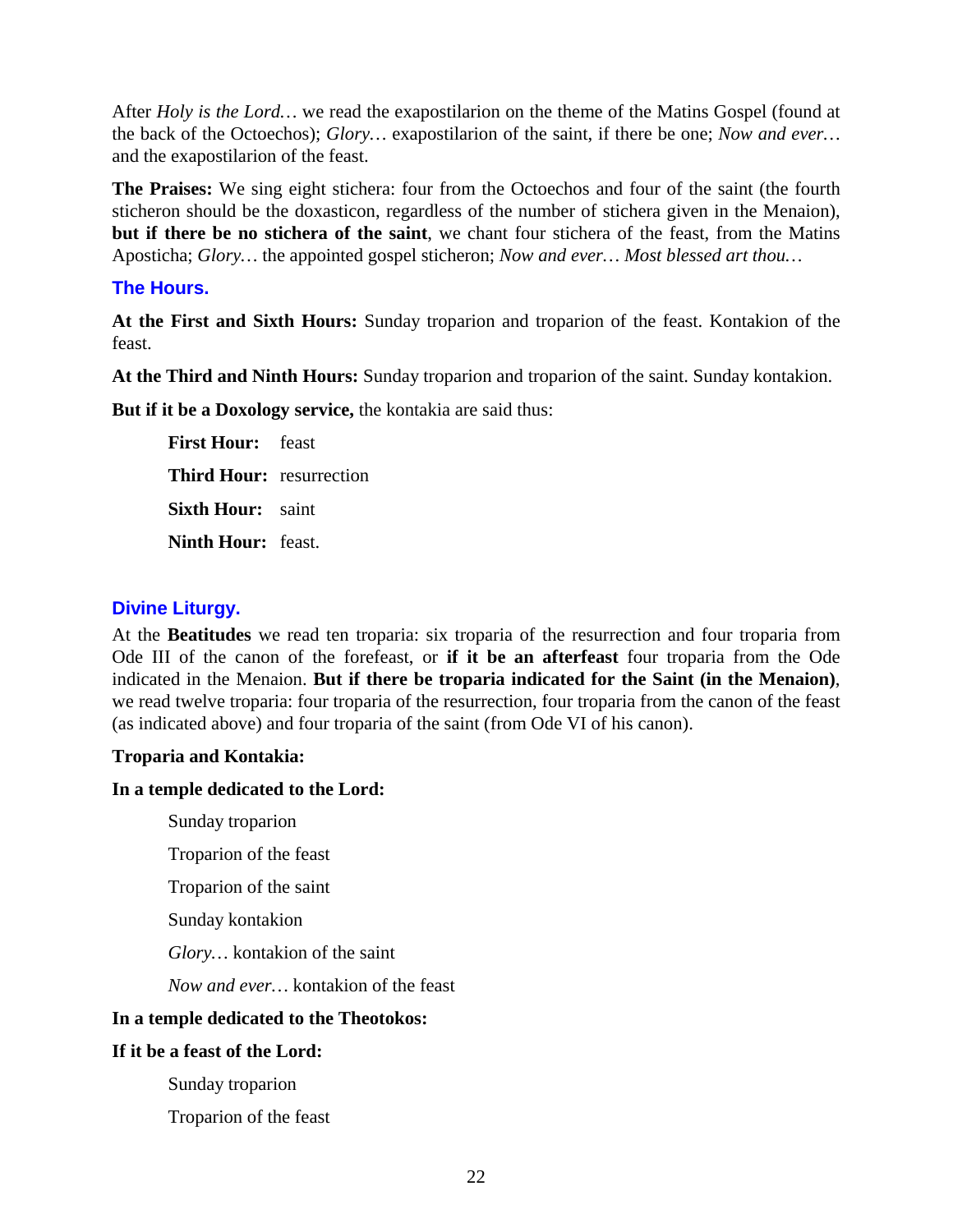Troparion of the temple

Troparion of the saint

Sunday kontakion

Kontakion of the feast

*Glory…* kontakion of the saint

*Now and ever…* kontakion of the temple

# **If it be a feast of the Theotokos:**

Sunday troparion

Troparion of the feast

Troparion of the saint

Sunday kontakion

*Glory…* kontakion of the saint

*Now and ever…* kontakion of the feast

# **In a temple dedicated to a saint:**

Sunday troparion

Troparion of the feast

Troparion of the temple

Troparion of the saint

Sunday kontakion

Kontakion of the temple

*Glory…* kontakion of the saint

*Now and ever…* kontakion of the feast

# **Forefeast:**

# **Prokeimenon, Epistle, Alleluia and Gospel:** Sunday and saint

**Communion Hymn:** *Praise the Lord…* and for the saint (if there be such).

# **Afterfeast:**

**Prokeimenon:** Sunday and Feast

**Epistle:** Sunday

**Alleluia:** Sunday and Feast

**Gospel:** Sunday

In place of *It is truly meet…* we sing the Refrain and Irmos of Ode IX of the Feast.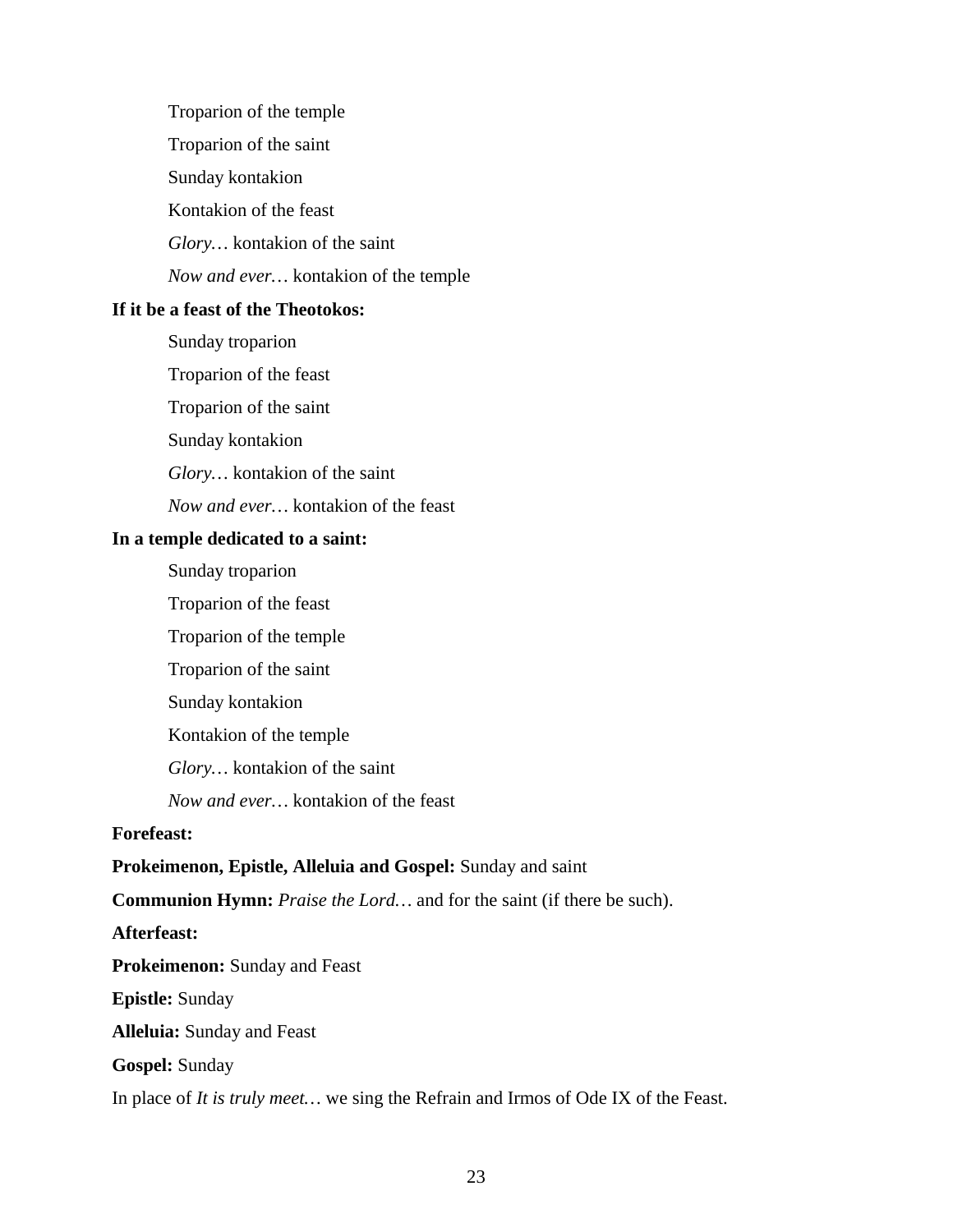**Communion hymn:** *Praise the Lord…* and for the Feast.

**But if there be readings for the saint:** The Prokeimenon, Epistle, Alleluia, Gospel and Communion Hymn are for Sunday and the saint.

# **Polyeleos or Vigil Rank Service (§1F2).**

# <span id="page-23-0"></span>**Vespers.**

At *Lord I have cried…* we sing three stichera from the Octoechos, three stichera of the feast, and four of the saint, from the Menaion; *Glory…* doxasticon from the Menaion; *Now and ever…* and the dogmaticon in the tone of the week.

After the **entrance** there are three readings from the Menaion (usually from the Old Testament).

**Litya:** Sticheron for the feast, taken from the Vespers Aposticha; and, if there be stichera of the saint, these are chanted as well; *Glory…* saint, if there be one; *Now and ever…* feast, taken from the Matins Aposticha.

**Aposticha:** We sing the stichera of the Octoechos; *Glory…* doxasticon from the Menaion; *Now and ever…* feast.

For the **troparia:**

**If Vigil be served** and it be a saint of Polyeleos-rank: we sing *O Theotokos Virgin rejoice…*, twice; and the troparion of the feast, once. **But if it be a saint of vigil-rank:** *O Theotokos Virgin rejoice…,* twice; saint, once.

**Otherwise** we sing the Sunday troparion; *Glory…* of the saint, from the Menaion; *Now and ever…* troparion of the feast.

# **Matins.**

After *God is the Lord…* we sing the Sunday troparion twice; *Glory…* troparion of the saint; *Now and ever…* troparion of the feast.

After each kathisma we read the sessional hymns from the Octoechos. (**See chapter six concerning the usage of theotokia at the sessional hymns.**).

After the second reading from the Psalter (kathisma III) and the sessional hymns we sing the **Polyeleos** (regardless of the season) which is immediately followed by the magnification and selected psalm verses from the Menaion. After the final psalm verse and chanting of the magnification, the **evlogitaria**, *Blessed art Thou, O Lord…,* are immediately begun (without having sung *Glory… Now and ever… Alleluia…*).

**Note:** It is common practice on Sunday to chant only the magnification, and that once by the clergy, omitting the selected psalm verses.

After the evlogitaria and litany we read the hypakoë for the tone of the week, and then the sessional hymns from the Menaion are read in this order: first the sessional hymn from the Menaion which would ordinarily be read after the first kathisma, then the one ordinarily read after the second kathisma (we do not read the theotokia of these sessional hymns). We then read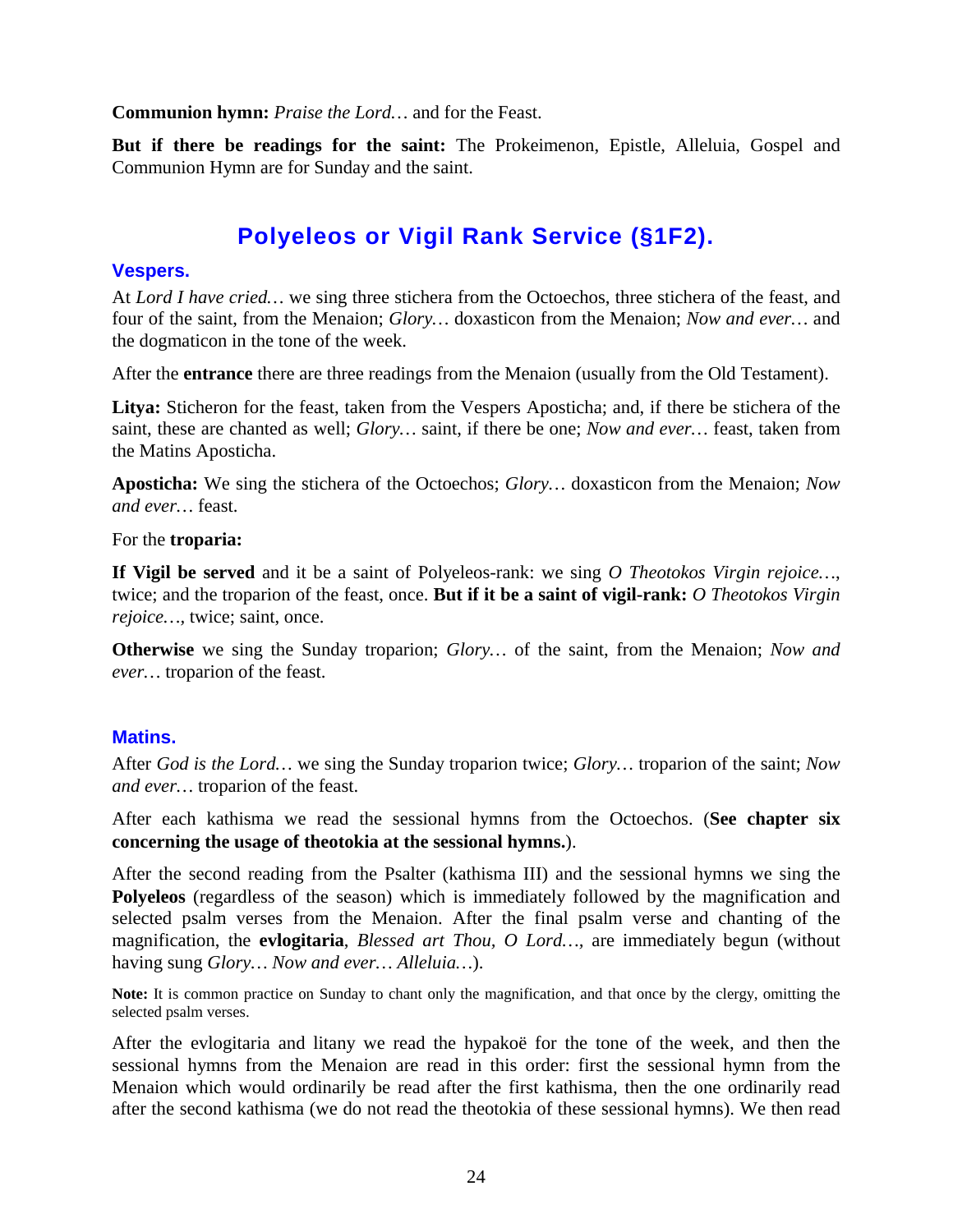*Glory…* and the sessional hymn given in the Menaion for after the Polyeleos; *Now and ever…* and its theotokion.

After the completion of the sessional hymns we sing the **Hymns of Ascents** and **prokeimenon** in the tone of the week.

# **The canons:**

Irmos, two troparia and theotokion of the canon of the resurrection in the Octoechos

Four troparia of the feast, from the Menaion

Six troparia of the saint, from the Menaion

The appointed katavasia is sung (usually of the feast).

**After Ode III** there is a small litany and then the kontakion and ikos of the feast and of the saint (found after Odes III and VI in the Menaion) are chanted and then the sessional hymns from the Menaion (found after Ode III) are read.

**After Ode VI** there is a small litany and then the kontakion and ikos of the resurrection are chanted.

**After Ode VIII** we sing the **Magnificat** (*My soul doth magnify…*).

**After Ode IX** there is a small litany.

We read the exapostilarion on the theme of the Matins Gospel (found at the back of the Octoechos); *Glory…* exapostilarion of the saint, if there be one; *Now and ever…* and the exapostilarion of the feast.

**The Praises:** We sing eight stichera: four from the Octoechos and four of the saint (the fourth sticheron should be the doxasticon, regardless of the number of stichera given in the Menaion), **but if there be no stichera for the saint**, we chant four stichera of the feast, including the doxasticon, with their refrains; *Glory…* the appointed gospel sticheron; *Now and ever… Most blessed art thou…*

# **The Hours.**

**First Hour:** Troparion of Sunday and feast. Kontakion of the feast.

**Third Hour:** Troparion of Sunday and saint. Sunday kontakion.

**Sixth Hour:** Troparion of Sunday and feast. Kontakion of the saint.

**Ninth Hour:** Troparion of Sunday and saint. Kontakion of the feast.

# **Divine Liturgy.**

At the **Beatitudes** we read twelve troparia: four troparia of the resurrection, four troparia from Ode III of the canon of the forefeast, or **if it be an afterfeast** four troparia from the Ode indicated in the Menaion, and four troparia of the saint (from Ode VI of his canon).

# **Troparia and Kontakia:**

**In a temple dedicated to the Lord:**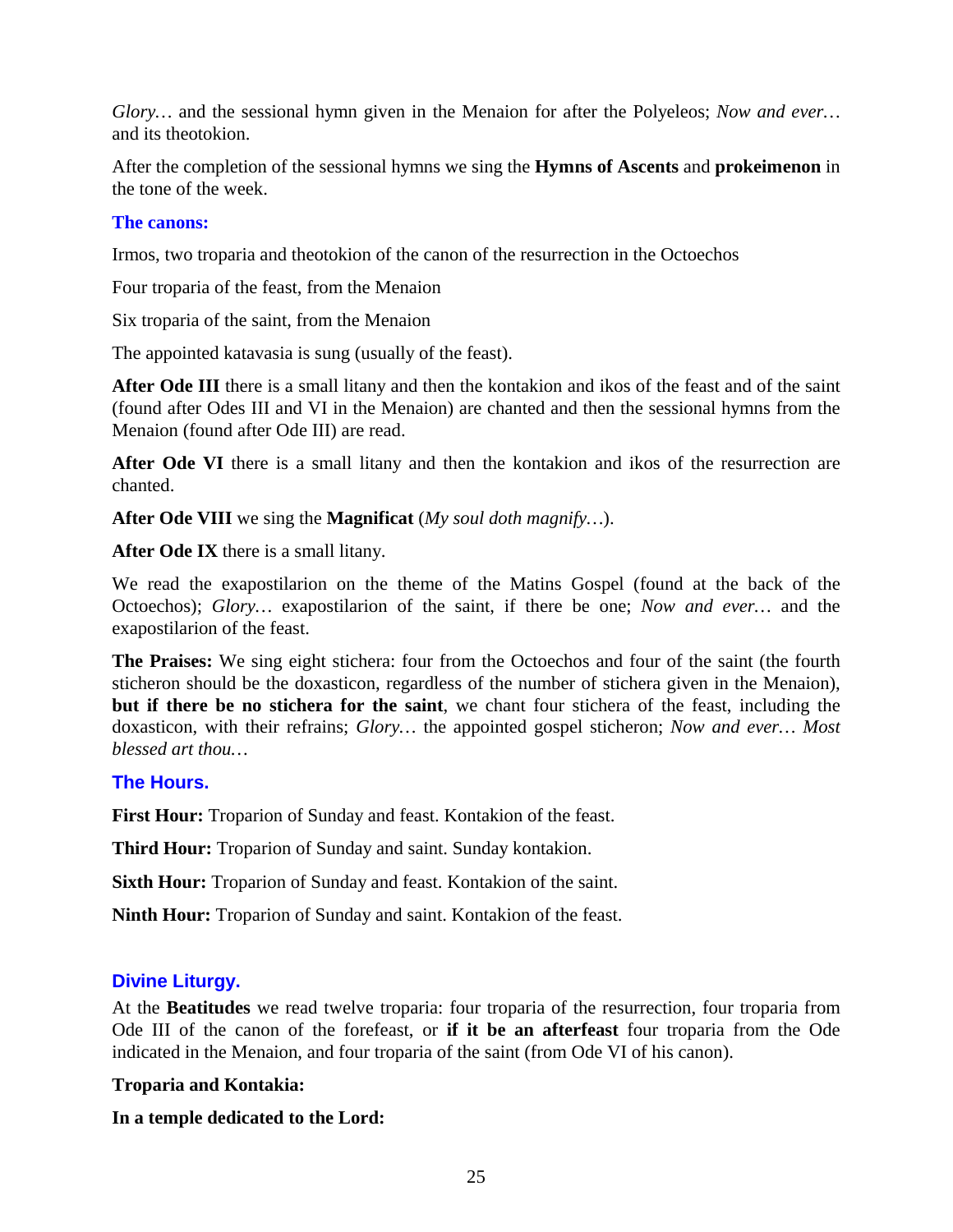Sunday troparion Troparion of the feast Troparion of the saint Sunday kontakion *Glory…* kontakion of the saint *Now and ever…* kontakion of the feast **In a temple dedicated to the Theotokos: If it be a feast of the Lord:** Sunday troparion Troparion of the feast Troparion of the temple Troparion of the saint Sunday kontakion Kontakion of the feast *Glory…* kontakion of the saint *Now and ever…* kontakion of the temple **If it be a feast of the Theotokos:** Sunday troparion Troparion of the feast Troparion of the saint Sunday kontakion *Glory…* kontakion of the saint *Now and ever…* kontakion of the feast **In a temple dedicated to a saint:** Sunday troparion Troparion of the feast Troparion of the temple\* Troparion of the saint

Sunday kontakion

Kontakion of the temple\*

*Glory…* kontakion of the saint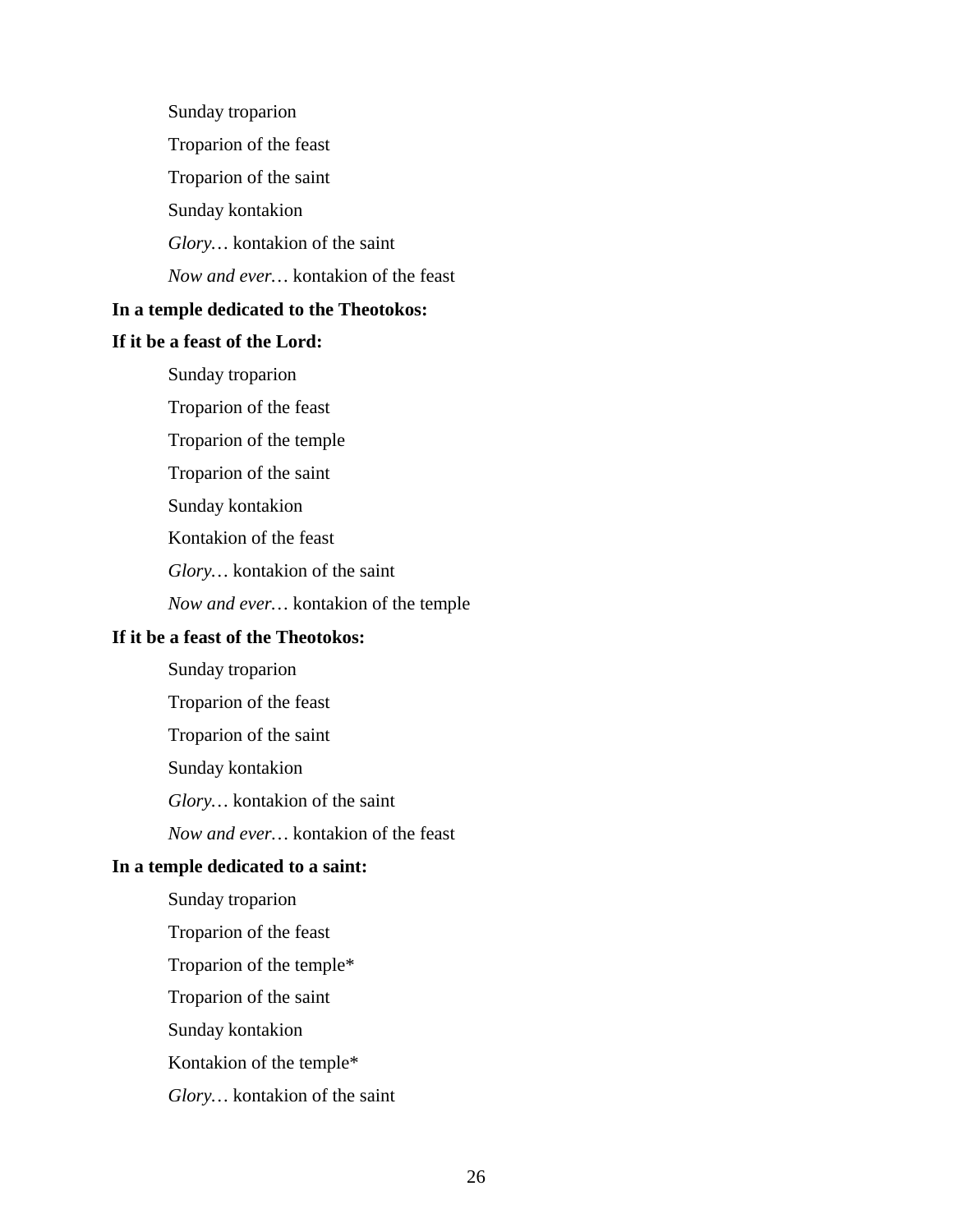*Now and ever…* kontakion of the feast

The **Prokeimenon, Epistle, Alleluia** and **Gospel** are of the Sunday and saint.

**If it be an afterfeast** in place of *It is truly meet…* we sing the refrain and irmos of Ode IX of the feast.

**Communion Hymn:** *Praise the Lord…* and of the saint

**\***If it be a service of vigil-rank, the troparion and kontakion of the temple are not chanted.

# **The Apodosis of a Great Feast (§1F3).**

<span id="page-26-0"></span>**Note:** The materials for the feast are found in the Menaion under the date of the feast itself.

# **Vespers.**

At *Lord I have cried…* we sing ten stichera: four stichera from the Octoechos and six stichera of the feast; *Glory…* sticheron of the feast; *Now and ever…* and the dogmaticon in the tone of the week.

**Litya** (if served  $^{23}$  $^{23}$  $^{23}$ ): Stichera of the feast.

**Aposticha:** We sing the stichera from the Octoechos; *Glory… Now and ever…* sticheron of the feast.

For the **troparia: If Vigil be served** we sing *O Theotokos Virgin rejoice…*, twice, and the troparion of the feast, once.[24](#page-26-2) **Otherwise** we sing the Sunday troparion; *Glory… Now and ever…*  troparion of the feast.

# **Matins.**

After *God is the Lord…* we sing the Sunday troparion twice; *Glory… Now and ever…* troparion of the feast.

After each kathisma we read the sessional hymns from the Octoechos. (**See chapter six concerning the usage of theotokia at the sessional hymns.**).

After the evlogitaria and litany we read the hypakoë, and sing the **Hymns of Ascents** and **prokeimenon** in the tone of the week.

# **The canons:**

Irmos, two troparia and theotokion of the canon of the resurrection in the Octoechos

Two troparia of the canon to the Theotokos in the Octoechos

<span id="page-26-1"></span> $23$  The Typicon calls for a Litya on all Sundays. In some places it is the custom to serve a Litya only at services of Vigil rank.

<span id="page-26-2"></span><sup>&</sup>lt;sup>24</sup> If it be the apodosis of the Entrance of our Lord into the Temple, we sing *O Theotokos Virgin...* thrice.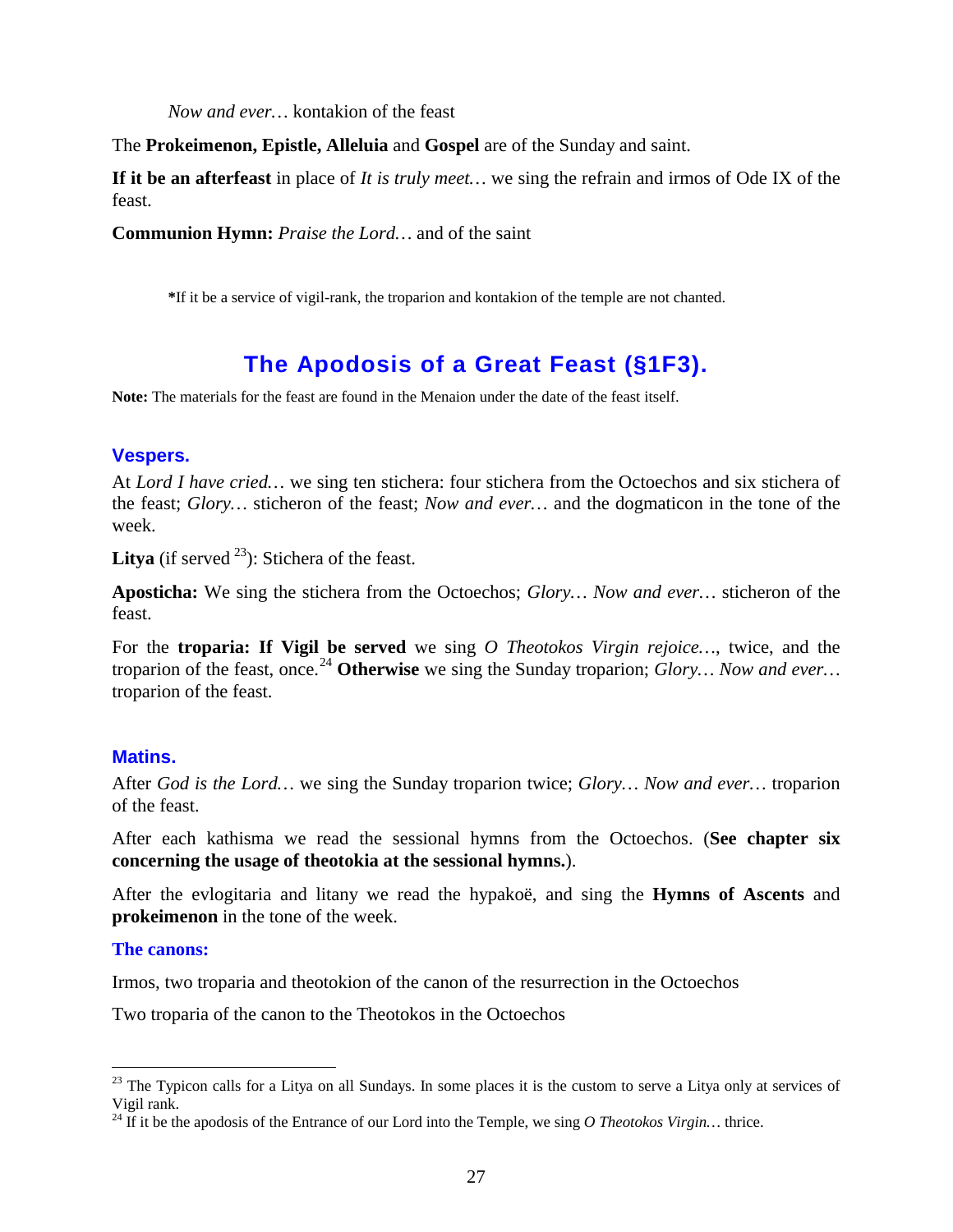Eight troparia of the feast, from the Menaion (four troparia from each canon, if there be two).

The appointed katavasia is sung (usually of the feast).

After Ode III there is a small litany, and then the kontakion and ikos of the feast (found after Ode VI in the Menaion) are chanted and then the sessional hymn of the feast (found after Ode III) is read twice.

After Ode VI there is a small litany, and then the kontakion and ikos of the resurrection are chanted.

**After Ode VIII** we sing the **Magnificat** (*My soul doth magnify…*), unless otherwise directed by the Typicon.

**After Ode IX** there is a small litany.

After *Holy is the Lord…* we read the **exapostilarion** on the theme of the Matins Gospel (found at the back of the Octoechos); *Glory… Now and ever…* and the exapostilarion of the feast.

**The Praises:** We sing eight stichera: four from the Octoechos and four stichera of the feast, including the doxasticon, with their refrains; *Glory…* the appointed gospel sticheron; *Now and ever… Most blessed art thou…*

# **The Hours.**

Sunday troparion and troparion of the feast.<sup>[25](#page-27-0)</sup> At the **First and Sixth Hours** we read the kontakion of the feast. At the **Third and Ninth Hours** we read the Sunday kontakion.

# **Divine Liturgy.**

At the **Beatitudes** we read ten troparia: six of the resurrection and four from Ode IX of the feast.

# **Troparia and Kontakia:**

Sunday troparion

Troparion of the feast

*Glory…* Sunday kontakion

*Now and ever…* kontakion of the feast

# **If it be a feast of the Lord:**

**Prokeimenon:** Sunday and feast

**Epistle:** For the Sunday, only

**Alleluia:** Sunday and feast

**Gospel:** For the Sunday, only

#### **If it be a feast of the Theotokos:**

<span id="page-27-0"></span><sup>&</sup>lt;sup>25</sup> Since the Apodosis of a feast is completed at the end of Liturgy, we must conclude that the troparion and kontakion of the feast ought not be read at the Ninth Hour (i.e. at any service after the Liturgy).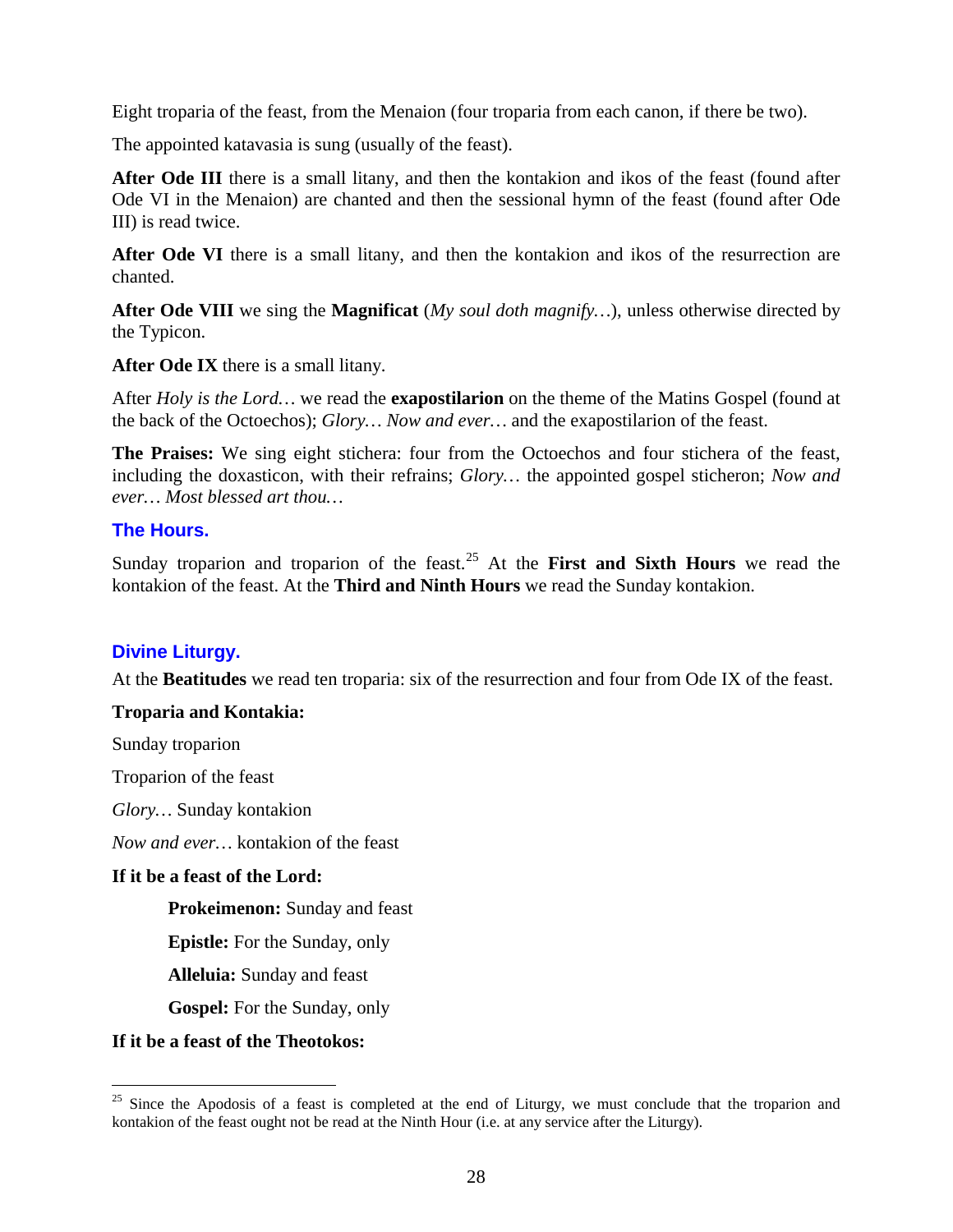The **Prokeimenon, Epistle, Alleluia** and **Gospel** are of the Sunday and the feast.

In place of *It is truly meet…* we sing the Refrain and Irmos of Ode IX of the feast. **Communion hymn:** *Praise the Lord…*, and of the feast

# <span id="page-28-1"></span><span id="page-28-0"></span>**2. Weekday services. (From the Monday after All Saints until the Friday before Meatfare Sunday).**

**Note:** During this period the variable liturgical materials are found in the Octoechos, according to the tone of the week and in the Menaion, according to the date. Additional information concerning liturgical materials may be found in chapter nine.

# **General Outline.**

<span id="page-28-2"></span>**Note:** This outline should not be used for a Vigil. §2F (vigil rank service) includes its own outline.

#### **Vespers.**

Priest: *Blessed is our God…*

The **usual beginning** (see appendix I).

Psalm 103 (read).

The Litany of Peace

The appointed **kathisma**. Note: There will be no reading from the Psalter if there was a Vigil the night preceding, unless *Blessed is the man…* is appointed to be sung.

Small Litany

At *Lord, I have cried…* the appointed stichera are sung.

Entrance, if appointed

*O Gentle Light…*

Prokeimenon

Readings, if such be appointed

If there was an entrance, we say the litany: *Let us all say…* Otherwise, we immediately read:

*Vouchsafe, O Lord…*

Litany: *Let us complete our evening prayer…*

*Peace be unto all… Let us bow our heads…*

Aposticha, with the appointed stichera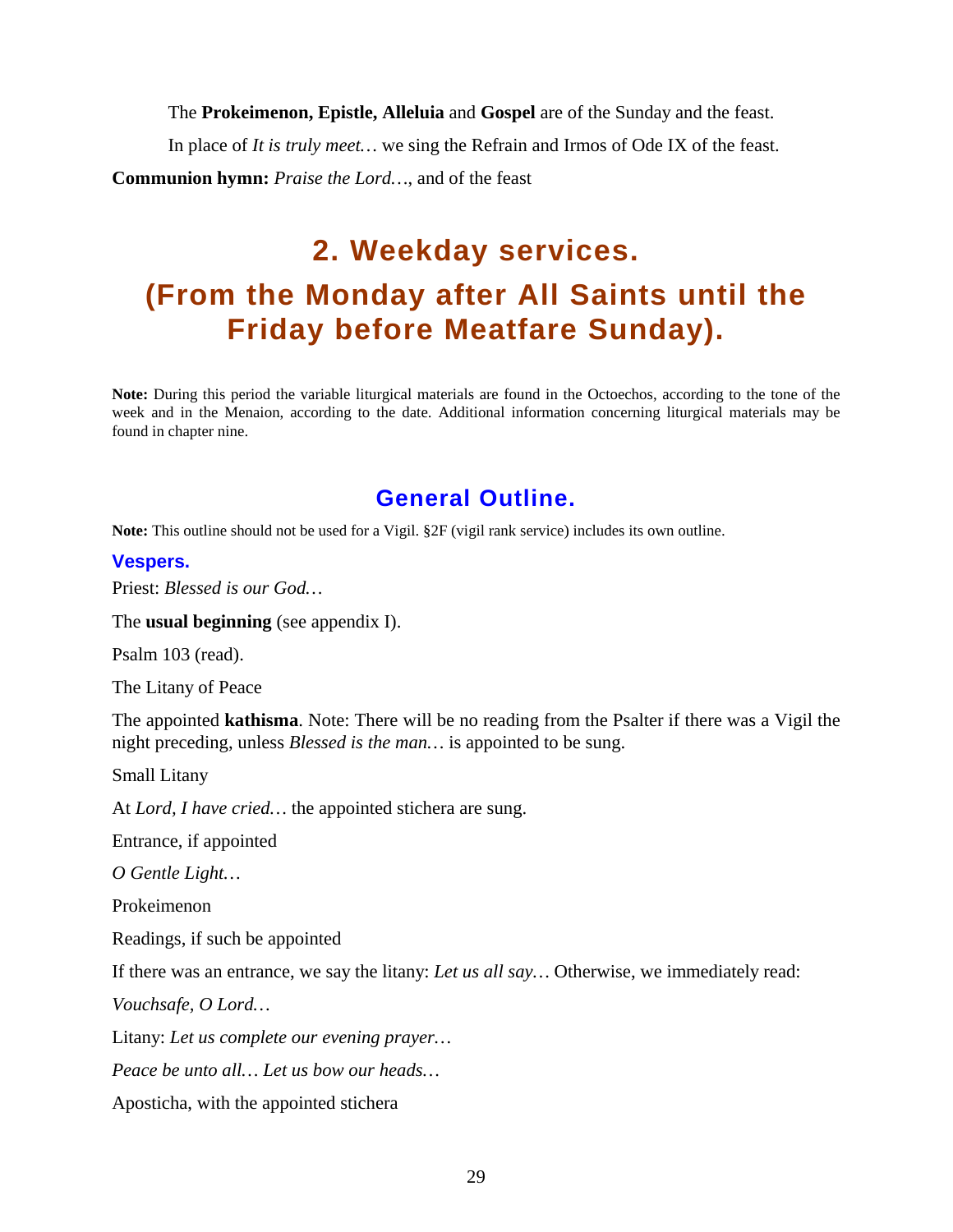*Now lettest Thou Thy servant…* Trisagion Prayers The appointed troparia If there was not an entrance, we say the litany: *Have mercy on us, O God…* The dismissal

#### **Matins.**

Priest: *Blessed is our God…* and the usual beginning.

Psalms 19 and 20

*Glory… Now and ever…*

Trisagion Prayers

*Save, O Lord, Thy people…* and two more troparia, found in the Horologion

Litany: *Have mercy on us, O God…*

Priest: *Glory to the holy, and consubstantial…*

Reader: *Glory to God in the highest…* and he reads the **Six Psalms**, to which we listen with silence and compunction.

Litany: *In peace, let us pray to the Lord…*

*God is the Lord…* and the appointed troparia

The appointed kathismata, sessional hymns, and psalm 50

The canons

Exapostilaria [26](#page-29-0)

The Praises (*Let every breath praise the Lord…*), with stichera if appointed.

#### **If the Doxology be not sung:**

Reader: *Glory… Now and ever…*

Priest: *To Thee glory is due…*

Reader: *Amen.*

Priest: *Glory to Thee Who hast shown us the light.*

And the reader continues with the Doxology (read, not sung).

Litany: *Let us complete our morning prayer unto the Lord…*

*Peace be unto all… Let us bow our heads…* Exclamation

<span id="page-29-0"></span><sup>&</sup>lt;sup>26</sup> Some make the mistake of chanting *Holy is the Lord...* with the exapostilaria. This, however, is done only on Sunday.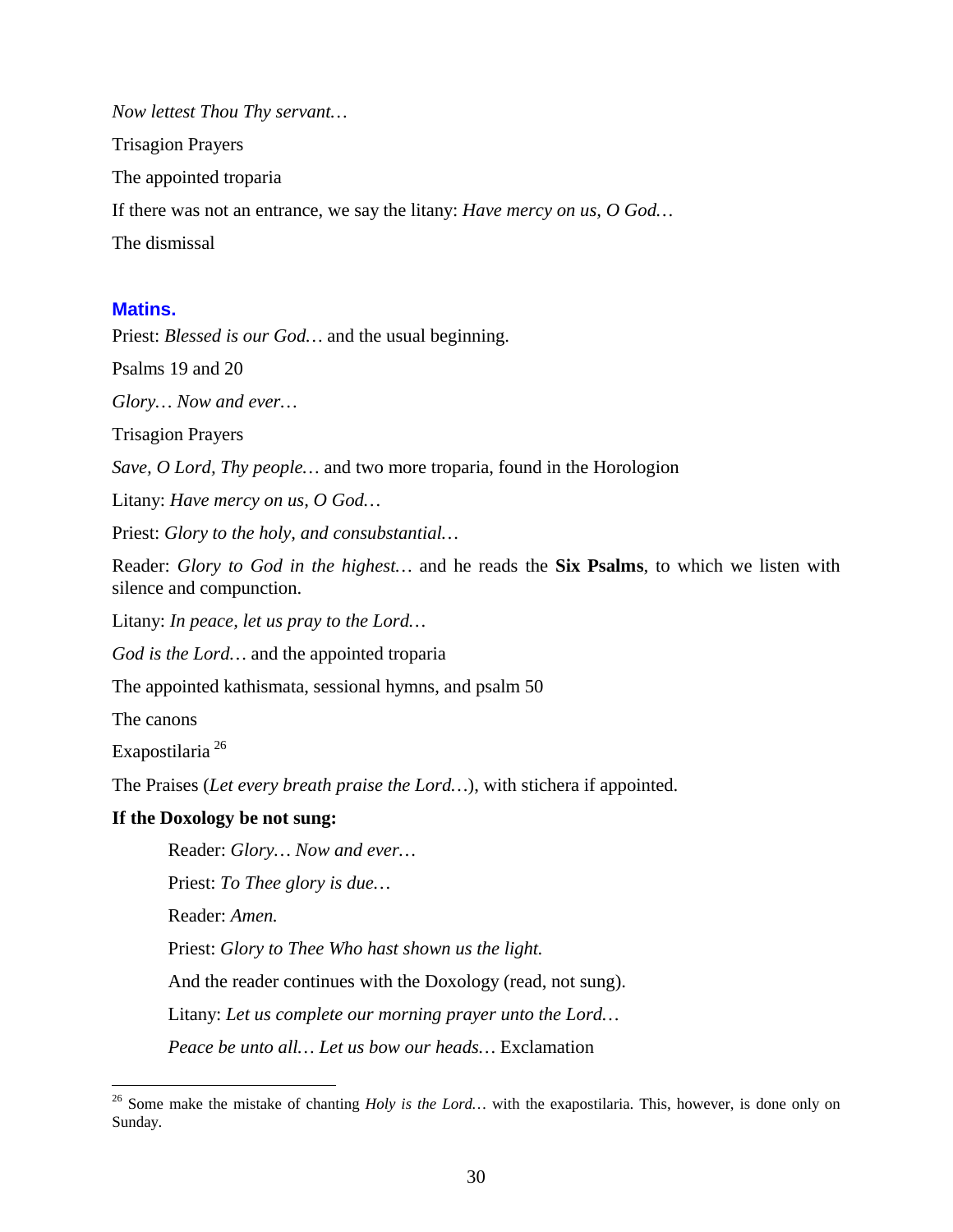Aposticha, with the appointed stichera

*It is good to give praise…*

Trisagion Prayers

The appointed troparia

Litany: *Have mercy on us, O God…*

*Wisdom!… …Establish, O God…*, and if it be a simple service, we immediately begin the **First Hour**, otherwise we continue with the rest of the dismissal.

#### **If the Doxology be sung:**

Priest: *Glory to Thee Who hast…*

Great Doxology is sung

Troparion and theotokion

Litany: *Have mercy on us, O God…*

Litany: *Let us complete…*

*Peace be unto all… Let us bow our heads…* Exclamation

*Wisdom!…* and the rest of the dismissal

# **The Hours and Divine Liturgy.**

The general order of the Hours and Divine Liturgy are the same as on a Sunday.

# **Simple Service (§2A).**

<span id="page-30-0"></span>Note: For additional information concerning the usage of theotokia, see chapter six.

# **Vespers.**

At *Lord I have cried…* we sing six stichera:

#### **Sunday through Thursday evening:**

Three stichera from the Octoechos and three from the Menaion; *Glory…* doxasticon from the Menaion, if there be one; *Now and ever…* theotokion

#### **But if it be Friday evening:**

We sing **six** stichera, all being from the Menaion, doubling each sticheron; *Glory…*  doxasticon from the Menaion, if there be one, *Now and ever…* dogmaticon **in the tone of the week.**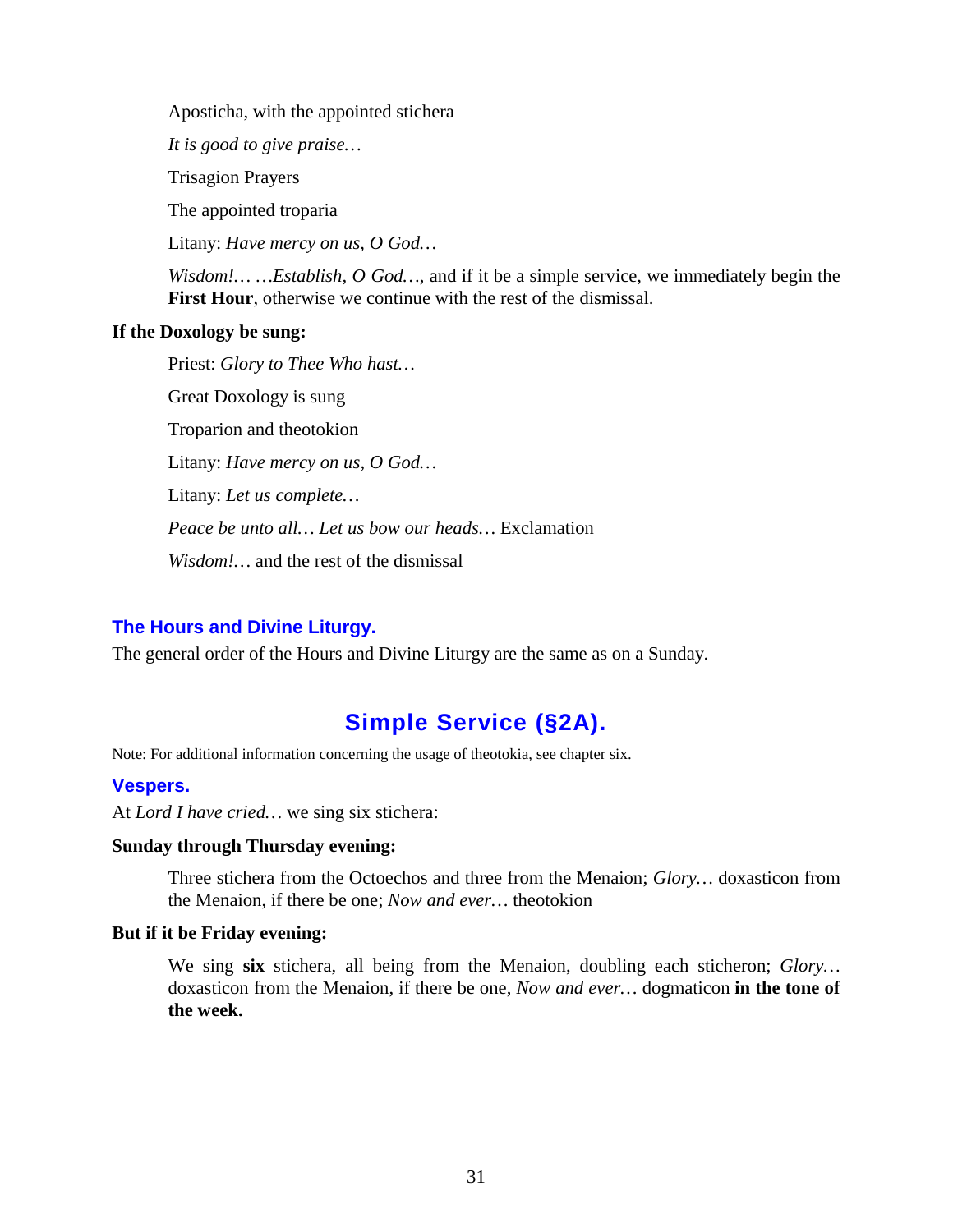**Aposticha:** We sing the stichera of the Octoechos; *Glory…* doxasticon from the Menaion, if there be one; *Now and ever…* theotokion.[27](#page-31-0)

The **troparion** from the Menaion; *Glory… Now and ever…* theotokion.

### **Matins.**

After *God is the Lord…* we sing the troparion from the Menaion, twice; *Glory… Now and ever…*  the theotokion.

After each kathisma we say *Lord, have mercy*, thrice,<sup>[28](#page-31-1)</sup> and read the sessional hymns from the Octoechos.<sup>[29](#page-31-2)</sup> After the last appointed kathisma and its sessional hymns we say *Lord, have mercy,* thrice; *Glory… Now and ever…* and psalm 50.

**Note:** On Saturday, during the second kathisma reading (kathisma XVII) the priest performs a complete censing of the church.

# **The canons:**

#### **Monday through Friday:**

Irmos, four troparia and theotokion from the first canon in the Octoechos

Four troparia from the second canon in the Octoechos

Four troparia from the Menaion

#### **Saturday:**

#### **In a temple dedicated to the resurrection:**

*From the preceding Sunday, in the tone of the week:*

Irmos, twice, and two troparia of the resurrection

One troparion from the canon of the Cross and resurrection

One troparion from the canon of the Theotokos

*Then:*

Four troparia from the Menaion

Four troparia from the first canon in the Octoechos (for All Saints).

#### **In a temple of the Lord or Theotokos:**

Six troparia (including the irmos, twice) of the canon of the temple

Four troparia from the Menaion

Four troparia from the first canon in the Octoechos (for All Saints).

<span id="page-31-0"></span><sup>&</sup>lt;sup>27</sup> The Slavonic Typicon has special provisions for the Aposticha on Friday evening. These provisions, however, do not correspond to the materials currently available in English. Therefore, the above order should be used even on Friday evening.<br><sup>28</sup> But on Saturday the small litany is intoned instead of the *Lord, have mercy*.

<span id="page-31-2"></span><span id="page-31-1"></span><sup>&</sup>lt;sup>29</sup> For details concerning the theotokion at the sessional hymns after the first kathisma reading on Saturday, see chapter six.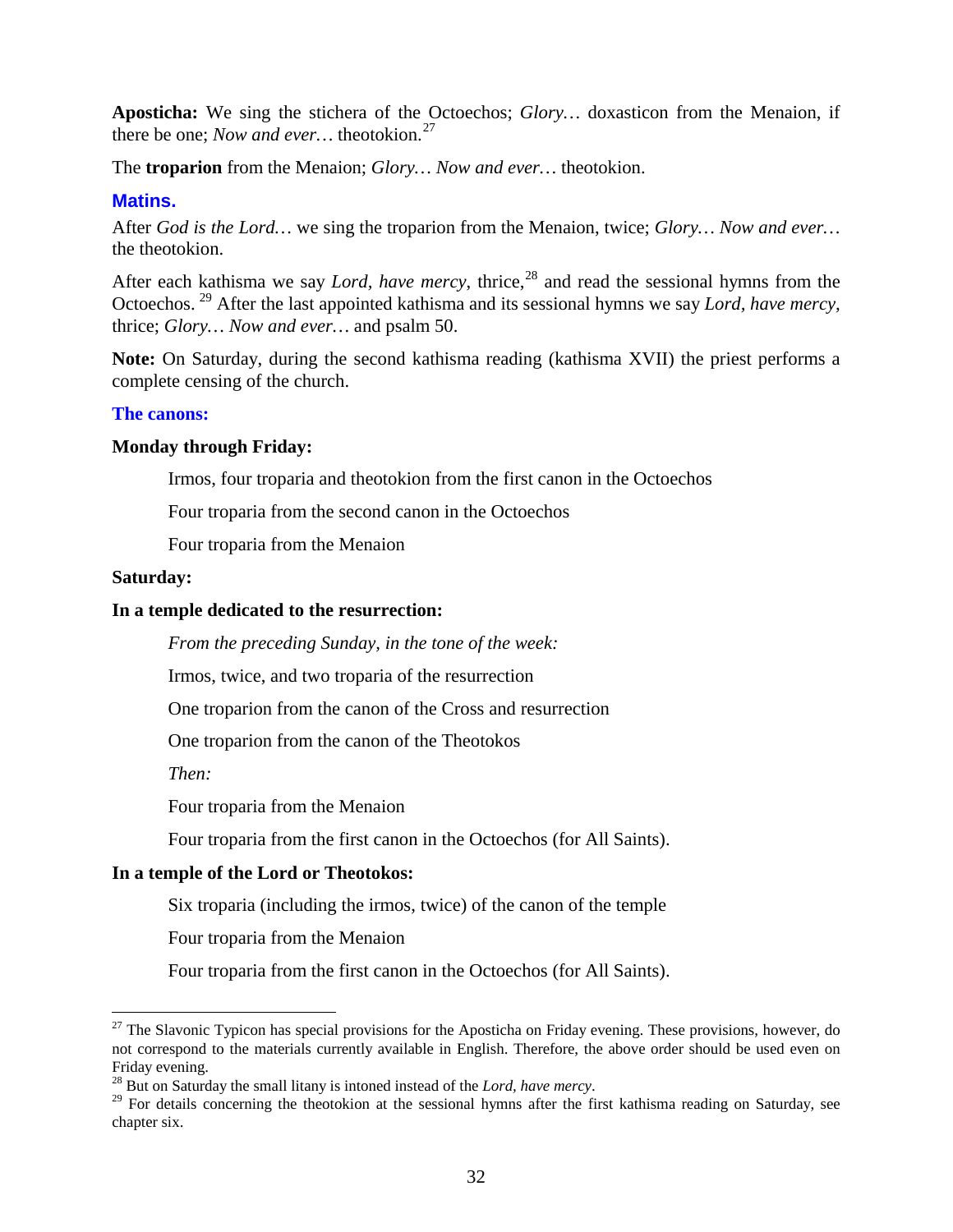#### **In a temple of a Saint:**

Six troparia (including the irmos, twice) from the Menaion

Four troparia from the canon of the temple

Four troparia from the first canon in the Octoechos (for All Saints)

The **katavasiæ**, which are the irmoi of the canon in the Menaion (on Saturday, the Octoechos), are sung only at Odes III, VI, VIII and IX.

After Ode III there is a small litany, and then the sessional hymns from the Menaion are read.

After Ode VI there is a small litany, and then the kontakion and ikos from the Menaion are chanted.<sup>[30](#page-32-0)</sup>

**After Ode VIII** we sing the **Magnificat** (*My soul doth magnify…*).

**After Ode IX** *It is truly meet…* and a small litany

#### **Exapostilaria:**

#### **If there be no exapostilarion in the Menaion:**

Exapostilarion from the Octoechos; *Glory… Now and ever…* theotokion or stavrotheotokion from the Octoechos.

#### **If there be an exapostilarion in the Menaion:**

Exapostilarion from the Octoechos; *Glory*… from the Menaion; *Now and ever…* theotokion from the Menaion or stavrotheotokion from the Octoechos. **On Saturday:**  Menaion; *Glory…* Octoechos; *Now and ever…* theotokion in Octoechos.

The **Praises** are read without stichera **unless there be stichera in the Menaion,** in which case the first two verses are still read, and we insert the stichera from the Menaion between the concluding verses; *Glory…* doxasticon in Menaion; *Now and ever…*  theotokion. In this case the priest does not say, *To Thee Glory is due…,* but immediately: *Glory to Thee Who hast…*. **On Saturday** even though the Octoechos provides verses for the Praises, we do not chant them, but read the psalms and the Doxology.

**Aposticha:** From the Octoechos. **But if it be Saturday:** We chant the first three stichera given at praises (for the Martyrs) in the Octoechos, using the usual Aposticha refrains (*We were filled in the morning…* etc.); *Glory…* doxasticon from the Menaion, if there be one; *Now and ever…*  theotokion.

The **troparion** from the Menaion; *Glory… Now and ever…* theotokion.

<span id="page-32-0"></span><sup>&</sup>lt;sup>30</sup> If there be no kontakion in the Menaion, the Typicon prescribes the sessional hymn for the Martyrs from the Octoechos (found at the sessional hymns at the beginning of Matins). In such a case that hymn is not read at its appointed place, but is transferred to Ode VI of the Canon. The Octoechos, however, in this case, prescribes the appropriate kontakion and ikos from the General Menaion (on Saturdays, in such a case, we always use the kontakion and ikos from the General Menaion). If there be a kontakion in the Menaion, but no ikos, then we chant only the kontakion.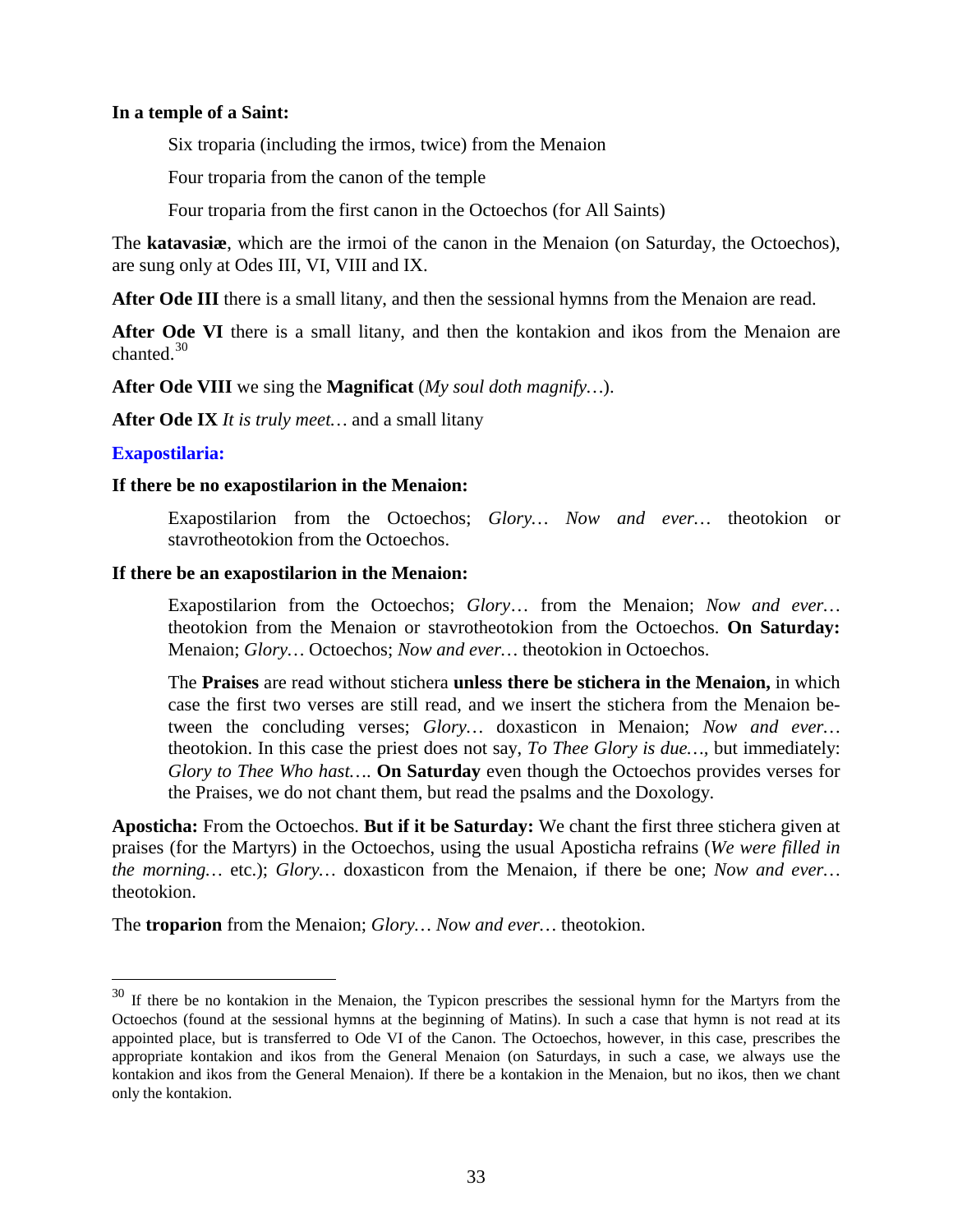# **The Hours.**

Troparion and kontakion from the Menaion.

# **Divine Liturgy.**

In some churches, shorter daily antiphons are used in place of the typical psalms and the Beatitudes. However, if the Menaion indicates that troparia be read at the Beatitudes, we use the Typika and Beatitudes with the troparia as appointed in the Menaion. **On Saturday:** We always use the Typika and Beatitudes. If the Menaion calls for Beatitude troparia for the saint (from Ode III), these precede those of the Octoechos (four each); otherwise, we use six troparia on the Beatitudes, all from the Octoechos.

# **Troparia and Kontakia:**

# **In a temple dedicated to the Lord:**

# **On Monday, Tuesday or Thursday:**

Troparion of the temple

Troparion of the day of the week (on Thursday, two troparia).

Troparion from the Menaion

Kontakion of the day of the week (on Thursday, two kontakia).

Kontakion from the Menaion

*Glory*…*With the saints give rest…* (kontakion of the departed).

*Now and ever…* kontakion of the temple

# **On Wednesday or Friday:**

Troparion of the day of the week

Troparion from the Menaion

Kontakion from the Menaion

*Glory*…*With the saints give rest…*

*Now and ever…* kontakion of the day of the week (if the priest so desires, the kontakion of the temple may be sung instead of that for the day of the week).

# **On Saturday:**

Troparion of the temple Troparion of the day of the week Troparion from the Menaion Kontakion of the temple Kontakion from the Menaion *Glory*…*With the saints give rest…*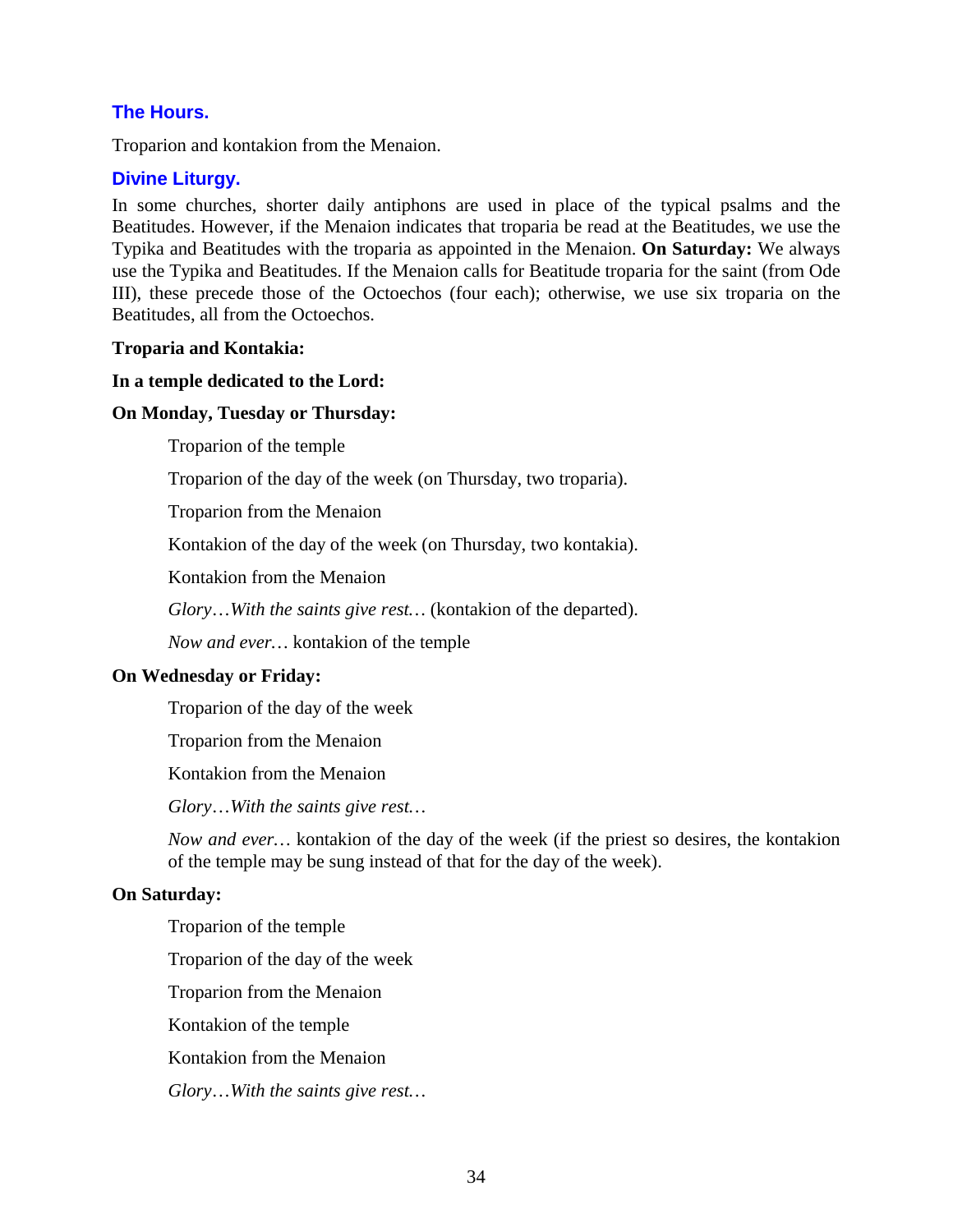*Now and ever…* Kontakion of the day of the week

#### **In a temple dedicated to the Theotokos:**

#### **On Monday, Tuesday or Thursday:**

The same as in a temple of the Lord

#### **On Wednesday or Friday:**

Troparion of the day of the week

Troparion of the temple

Troparion from the Menaion

Kontakion of the day of the week

Kontakion from the Menaion

*Glory*…*With the saints give rest…*

*Now and ever…* kontakion of the temple

#### **On Saturday:**

The same as in a temple of the Lord.

#### **In a temple dedicated to a saint:**

#### **On Monday through Friday:**

Troparion of the day of the week (on Thursday, two troparia).

Troparion of the temple  $31$ 

Troparion from the Menaion

Kontakion of the day of the week (on Thursday, two kontakia).

Kontakion of the temple $31$ 

Kontakion from the Menaion

*Glory*…*With the saints give rest…*

*Now and ever… Protection of Christians…*

#### **On Saturday:**

Troparion of the day of the week

Troparion from the Menaion

Kontakion from the Menaion

*Glory*…*With the saints give rest…*

<span id="page-34-0"></span> $31$  If the commemoration for the day of the week is the same as that for the temple (e.g. a temple of the Holy Angels on Monday), the troparion and kontakion of the temple are not chanted.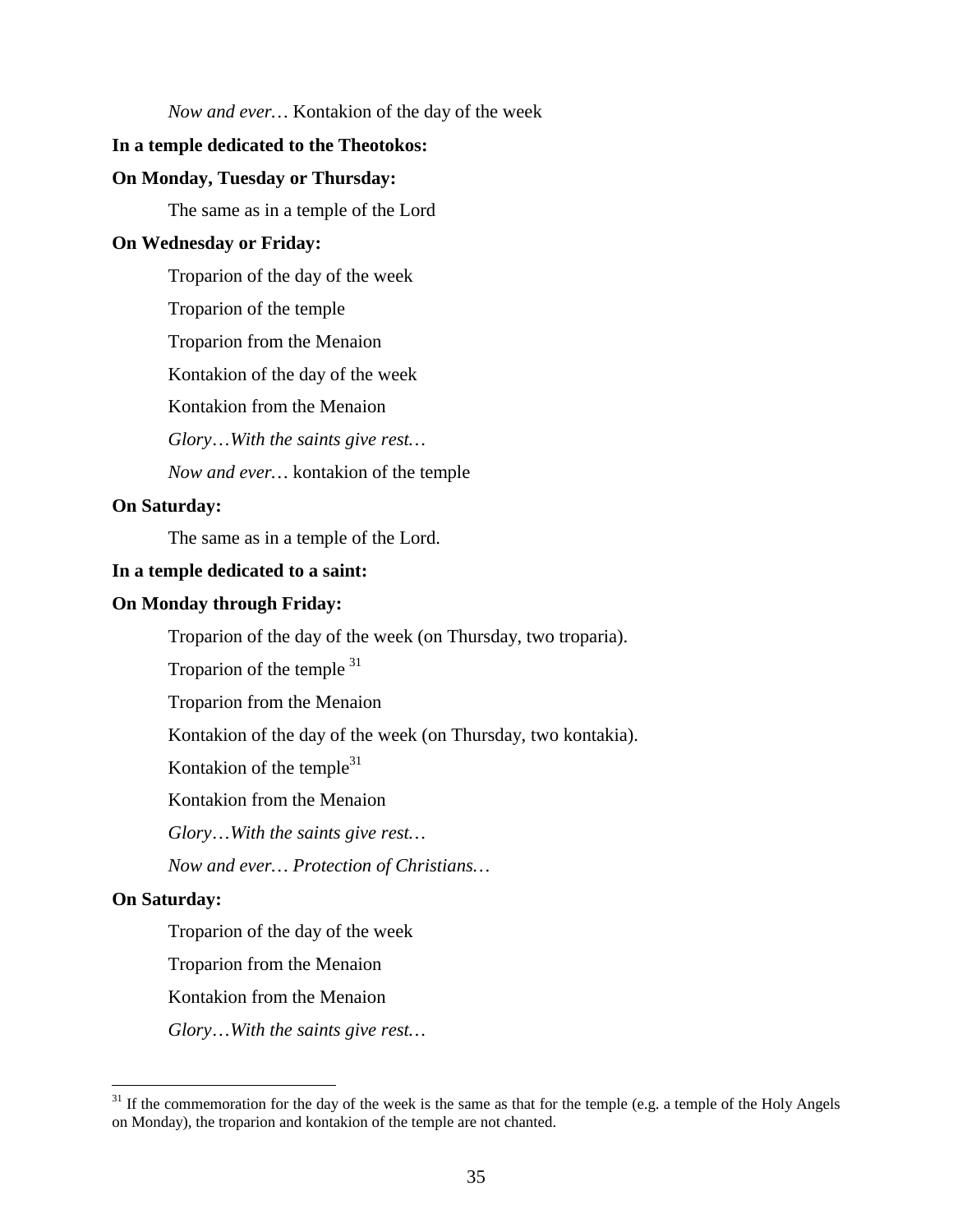*Now and ever…* kontakion of the day of the week

**Prokeimenon, Epistle, Alleluia, Gospel,** and **Communion Hymn:** For the day (and, if there be such, from the Menaion).

But if it be **Saturday,** and there be readings in the Menaion, the prokeimenon, epistle, alleluia, gospel, and communion hymn are first from the Menaion, and then for the day.

# **Double Service (§2B).**

<span id="page-35-0"></span>**Note:** For additional information concerning the usage of theotokia, see chapter six.

#### **Vespers.**

At *Lord I have cried…* we sing six stichera: three for the first saint and three for the second saint; *Glory…* doxasticon from the Menaion, if there be such; *Now and ever…* theotokion.

**Aposticha:** We sing the stichera of the Octoechos; *Glory…* doxasticon from the Menaion, if there be one; *Now and ever…* theotokion.[32](#page-35-1)

**Troparia:** Troparion of the first saint; *Glory…* troparion for the second saint, if there be such; *Now and ever…* theotokion.

#### **Matins.**

After *God is the Lord…* we sing the troparion of the first saint, twice; *Glory…* troparion of the second saint, if there be such; *Now and ever…* the theotokion.

After each kathisma we say *Lord, have mercy*, thrice,<sup>[33](#page-35-2)</sup> and read the sessional hymns from the Octoechos.<sup>[34](#page-35-3)</sup> After the last appointed kathisma and its sessional hymns we say *Lord, have mercy,* thrice; *Glory… Now and ever…* and psalm 50.

**Note:** On Saturday, during the second kathisma reading (kathisma XVII) the priest performs a complete censing of the church.

#### **The canons:**

#### **Monday, Tuesday and Thursday:**

Irmos, four troparia and theotokion from the first canon in the Octoechos

Four troparia of the first saint, from the Menaion

Four troparia of the second saint, from the Menaion

#### **Wednesday and Friday:**

Irmos, two troparia and theotokion from the first canon in the Octoechos

<span id="page-35-1"></span> $32$  The Slavonic Typicon has special provisions for the Aposticha on Friday evening. These provisions, however, do not correspond to the materials currently available in English. Therefore, the above order should be used even on Friday evening.

<span id="page-35-2"></span><sup>&</sup>lt;sup>33</sup> But on Saturday the small litany is intoned instead of the *Lord, have mercy*.

<span id="page-35-3"></span> $34$  For details concerning the theotokion at the sessional hymns after the first kathisma reading on Saturday, see chapter six.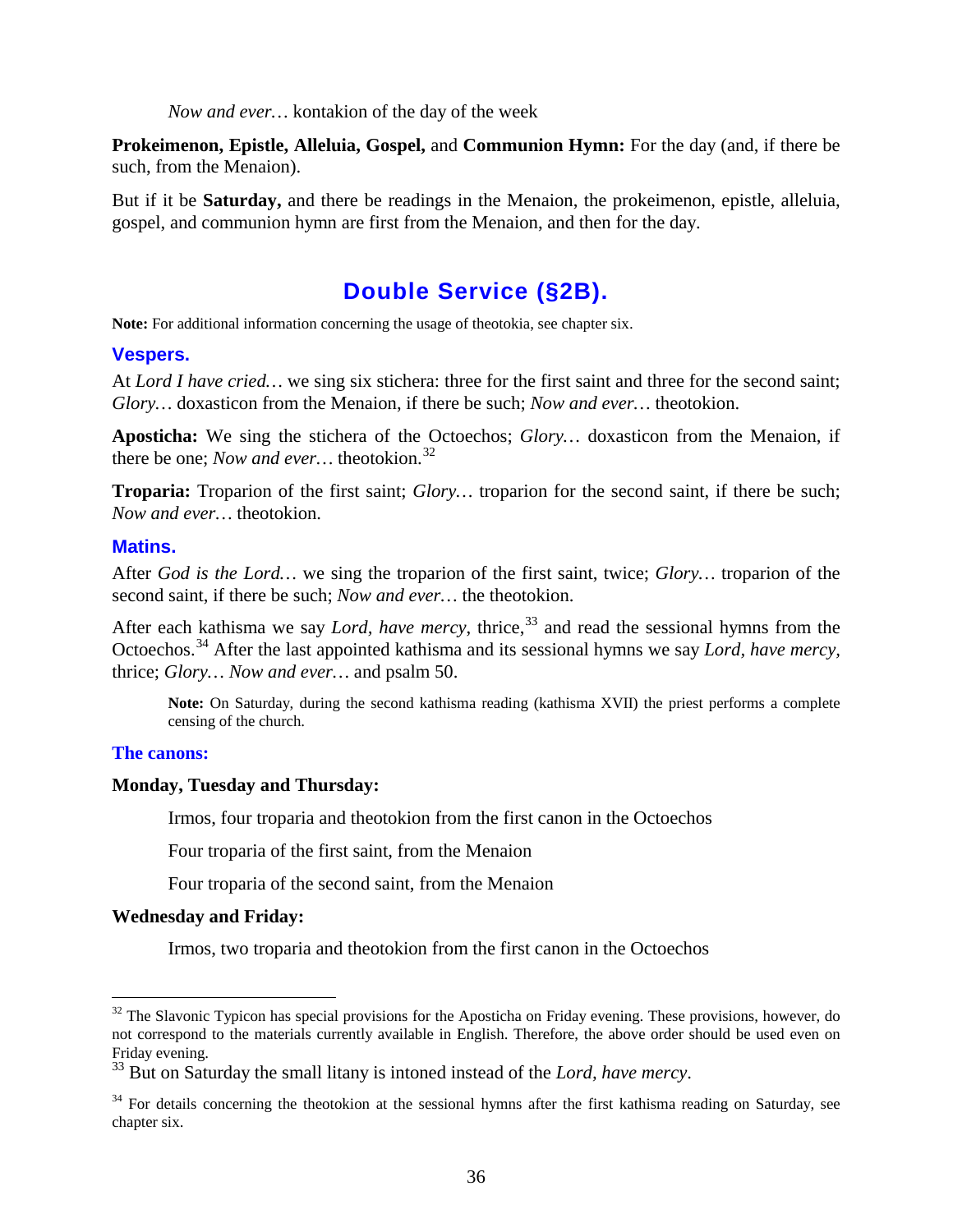Four troparia from the second canon in the Octoechos

Three troparia of the first saint, from the Menaion

Three troparia of the second saint, from the Menaion

#### **Saturday:**

### **In a temple of the Lord or Theotokos:**

Four troparia (including the irmos, twice) of the canon of the temple<sup>[35](#page-36-0)</sup>

Three troparia of the first saint, from the Menaion

Three troparia of the second saint, from the Menaion

Four troparia from the first canon in the Octoechos (for All Saints).

### **In a temple of a Saint:**

Six troparia (including the irmos, twice) of the first saint, from the Menaion

Four troparia of the second saint, from the Menaion

Four troparia from the first canon in the Octoechos (for All Saints).

The canon for the saint of the temple is not said

The **katavasiæ**, which are the irmoi of the canon in the Menaion (on Saturday, the Octoechos), are sung only at Odes III, VI, VIII and IX.

After Ode III there is a small litany and then the kontakion (and ikos) of the second saint, if there be such, followed by the sessional hymns from the Menaion.

**After Ode VI** there is a small litany and then the kontakion and ikos of the first saint, from the Menaion.<sup>[36](#page-36-1)</sup>

**After Ode VIII** we sing the **Magnificat** (*My soul doth magnify…*).

**After Ode IX** *It is truly meet…* and a Small Litany

**Exapostilaria:**

#### **If there be no exapostilarion in the Menaion:**

Exapostilarion from the Octoechos; *Glory… Now and ever…* theotokion from the Octoechos.

#### **If there be an exapostilarion for one saint:**

<span id="page-36-0"></span><sup>&</sup>lt;sup>35</sup> In a temple of the Resurrection we use four troparia from the canon of the Resurrection in the tone of the week from the Octoechos (including the irmos, once).

<span id="page-36-1"></span><sup>&</sup>lt;sup>36</sup> If there be no kontakion in the Menaion, the Typicon prescribes the Sessional hymn for the Martyrs from the Octoechos (found at the Sessional hymns at the beginning of Matins). In such a case, that hymn is not read at its appointed place, but is not read at its appointed place, but is transferred to Ode VI of the Canon. The Octoechos, however, in this case, prescribes the appropriate kontakion and ikos from the General Menaion (on Saturdays, in such a case, we always use the kontakion and ikos from the General Menaion). If there be a kontakion in the Menaion, but no ikos, then we chant only the kontakion.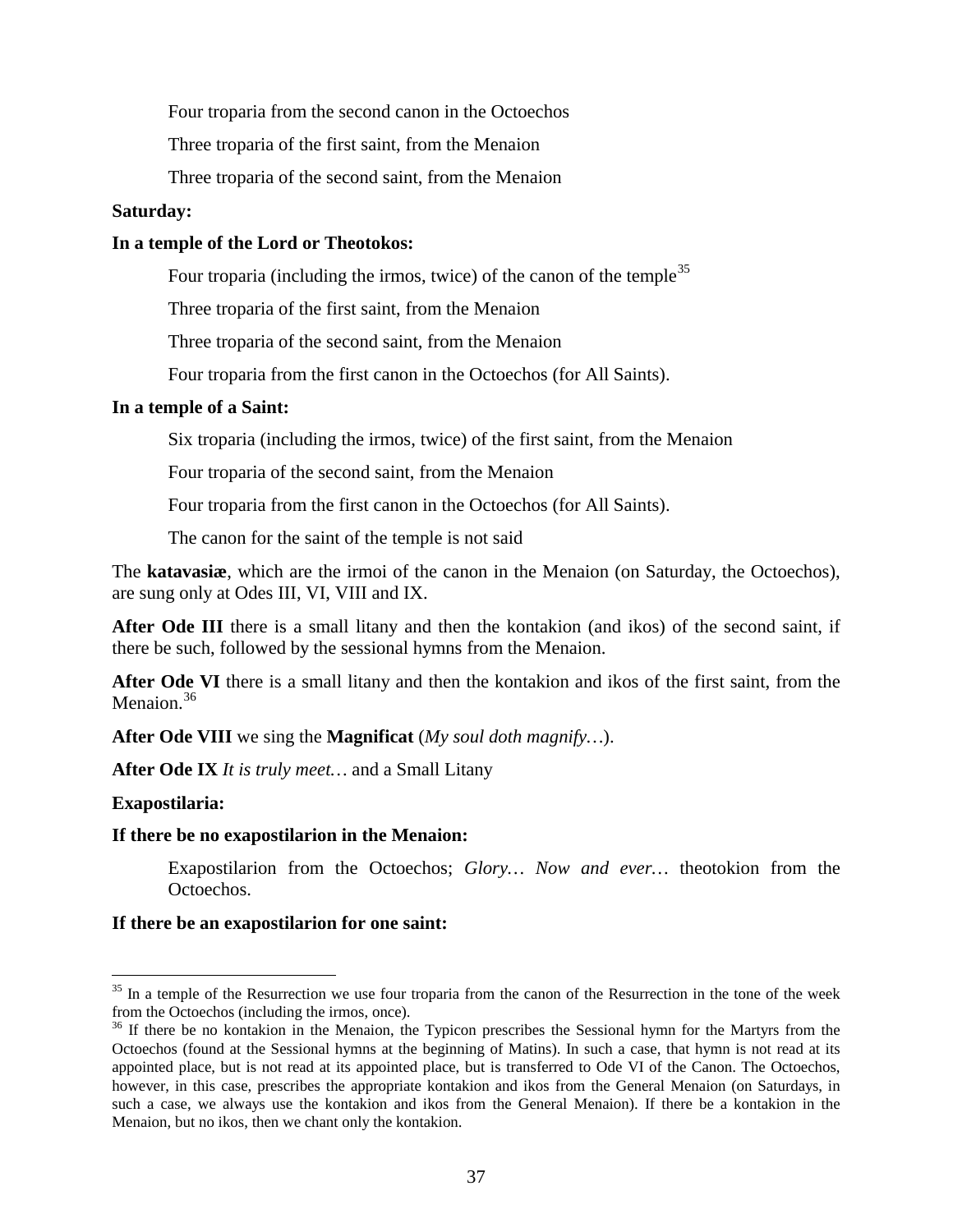Exapostilarion from the Octoechos; *Glory*… from the Menaion; *Now and ever…* theotokion from the Menaion or stavrotheotokion from the Octoechos. **On Saturday:**  Menaion; *Glory…* Octoechos; *Now and ever…* theotokion in Octoechos.

# **If there be exapostilaria for both saints:**

**Monday through Friday:** Exapostilarion for the first saint; *Glory*… for the second saint; *Now and ever…* theotokion from the Menaion or stavrotheotokion from the Octoechos. **On Saturday:** Exapostilaria for the saints, in the order they appear in the Menaion; *Glory…* Octoechos; *Now and ever…* theotokion in Octoechos.

The Praises are read without stichera **unless there be stichera in the Menaion,** in which case the first two verses are still read, and we insert the stichera from the Menaion between the concluding verses; *Glory…* doxasticon in Menaion; *Now and ever…*  theotokion. In this case, we do not read *Glory… Now and ever…,* nor does the priest say, *To Thee Glory is due…,* but immediately: *Glory to Thee Who hast…*. **On Saturday** even though the Octoechos provides verses for the Praises, we don't chant them, but read the psalms and the Doxology.

**Aposticha:** From the Daily Octoechos. **But if it be Saturday:** We chant the first three stichera given at praises (for the Martyrs) in the Octoechos, using the usual Aposticha refrains (*We were filled in the morning…* etc.); *Glory…* doxasticon from the Menaion, if there be one; *Now and ever…* theotokion.

**Troparia:** Troparion of the first saint; *Glory…* troparion for the second saint, if there be such; *Now and ever…* theotokion.

# **The Hours.**

Troparia of both saints.

**At the First and Sixth Hour:** Kontakion for the first saint.

**At the Third and Ninth Hour:** Kontakion for the second saint.

**Note:** If there be only one kontakion, we chant that kontakion at all the Hours.

# **Divine Liturgy.**

In some churches, shorter daily antiphons are used in place of the Typika and Beatitudes. However, if the Menaion indicates that troparia be read at the Beatitudes, we use the Typika and Beatitudes with the troparia as appointed in the Menaion. **On Saturday:** We always use the Typika and Beatitudes. If the Menaion calls for Beatitude verses for the first saint (from Ode III), these precede those of the Octoechos (four each); otherwise, we use six troparia on the Beatitudes, all from the Octoechos. If the Menaion calls for Beatitude verses for both saints, we take four troparia from Ode III of the first saint, and four from Ode VI of the second saint, omitting the troparia from the Octoechos.

The remainder of the Liturgy follows the same order as for a simple service (§2A). If there be troparia and kontakia for both saints, both are used.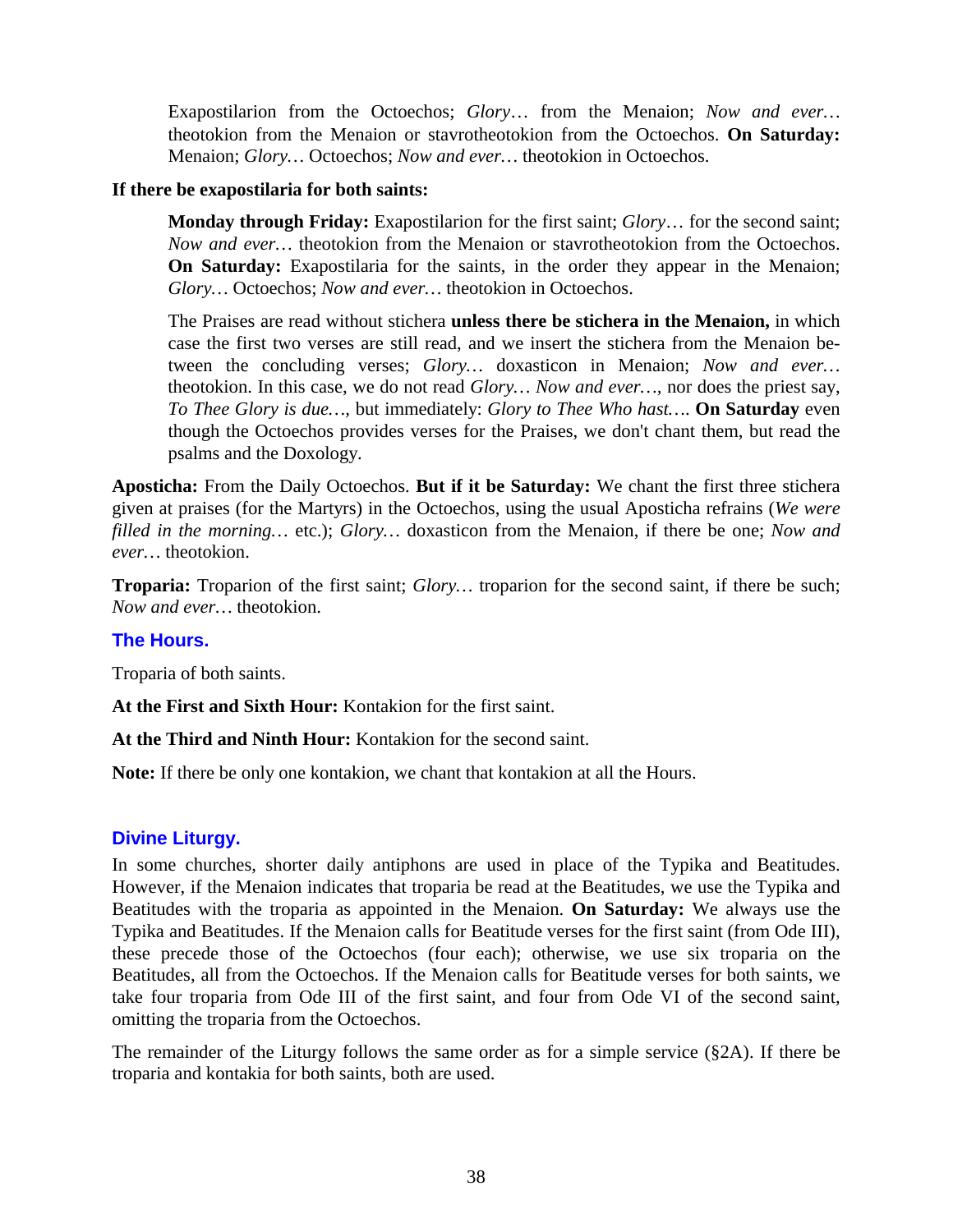# **Six-Stichera Service (§2C).**

Note: For additional information concerning the usage of theotokia, see chapter six.

### **Vespers.**

At *Lord I have cried…* we sing six stichera from the Menaion; *Glory…* doxasticon from the Menaion; *Now and ever…* theotokion.

**Aposticha:** We sing the stichera from the Octoechos; *Glory…* doxasticon from the Menaion; *Now and ever...* theotokion.<sup>[37](#page-38-0)</sup>

The **troparion** from the Menaion; *Glory… Now and ever…* theotokion.

#### **Matins.**

After *God is the Lord…* we sing the troparion from the Menaion, twice; *Glory… Now and ever…*  theotokion.

After each kathisma we say *Lord, have mercy*, thrice,<sup>[38](#page-38-1)</sup> and read the sessional hymns from the Octoechos.39 After the last appointed kathisma and its sessional hymns we say *Lord, have mercy,*  thrice; *Glory… Now and ever…* and psalm 50.

**Note:** On Saturday, during the second kathisma reading (kathisma XVII) the priest performs a complete censing of the church.

#### **The canons:**

#### **Weekdays except Thursday:**

Irmos, two troparia and theotokion from the first canon in the Octoechos (the two troparia for the martyrs are omitted).

Four troparia from the second canon in the Octoechos

Six troparia from the Menaion

#### **Thursday:**

Irmos, three troparia and theotokion from the first canon in the Octoechos

Three troparia from the second canon in the Octoechos, including the theotokion (the troparion before the theotokion is omitted if necessary).

Six troparia from the Menaion.<sup>[39](#page-38-2)</sup>

#### **Saturday:**

#### **In a temple dedicated to the resurrection:**

*From the preceding Sunday, in the tone of the week:*

<span id="page-38-0"></span><sup>&</sup>lt;sup>37</sup> The Slavonic Typicon has special provisions for the Aposticha on Friday evening. These provisions, however, do not correspond to the materials currently available in English. Therefore, the above order should be used even on Friday evening.<br><sup>38</sup> But on Saturday the small litany is intoned instead of the *Lord, have mercy*.

<span id="page-38-2"></span><span id="page-38-1"></span><sup>&</sup>lt;sup>39</sup> For details concerning the theotokion at the sessional hymns after the first kathisma reading on Saturday, see chapter six.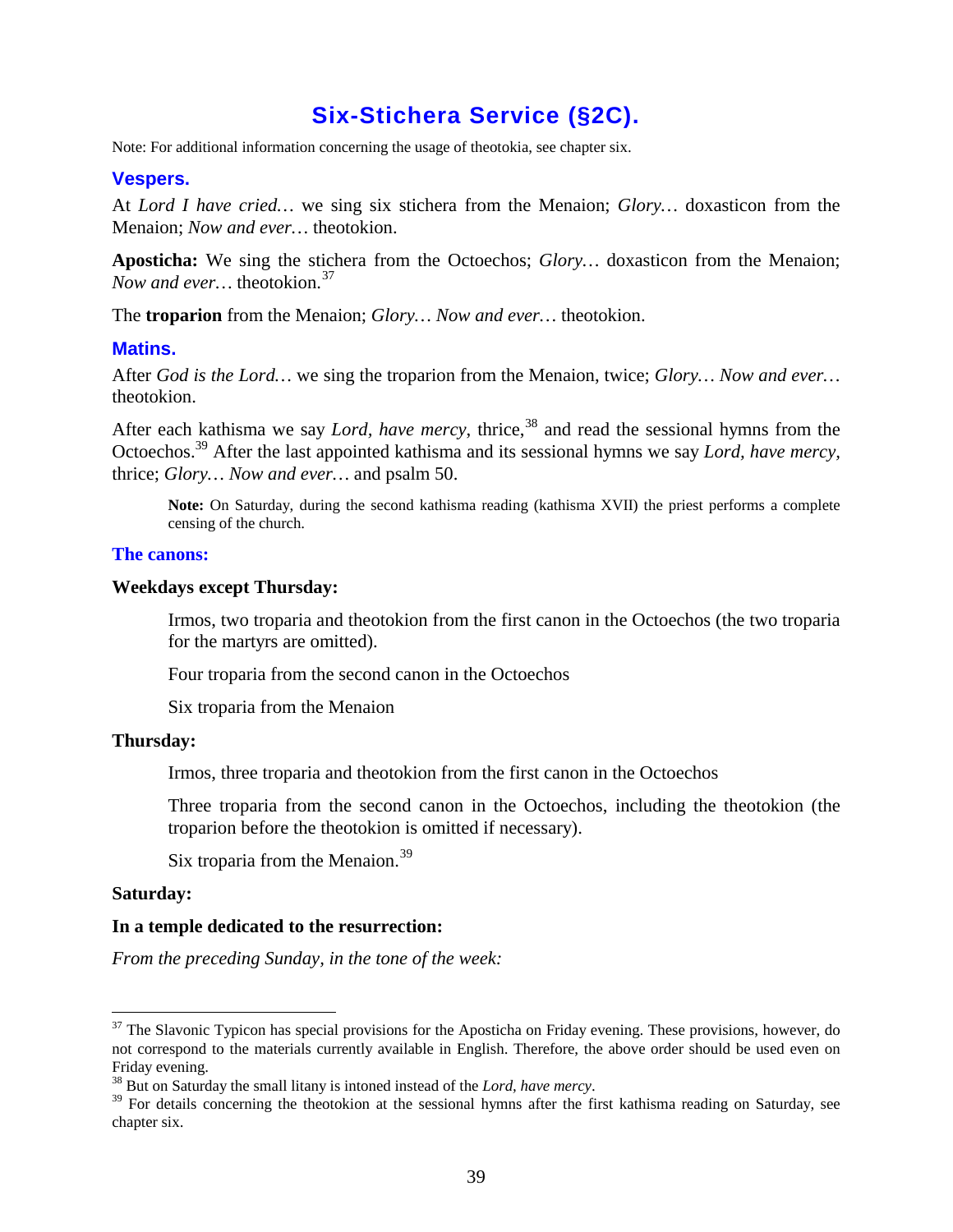Irmos and two troparia of the resurrection

One troparion from the canon of the Theotokos

*Then*:

Six troparia from the Menaion

Four troparia from the first canon in the Octoechos (for All Saints).

# **In a temple of the Lord or Theotokos:**

Four troparia (including the irmos, twice) from the canon of the temple

Six troparia from the Menaion

Four troparia from the first canon in the Octoechos (for All Saints).

# **In a temple of a Saint:**

Six troparia (including the irmos, twice) from the Menaion

Four troparia from the canon of the temple

Four troparia from the first canon in the Octoechos (for All Saints).

The **katavasiæ**, which are the irmoi of the canon in the Menaion (on Saturday, the Octoechos), are sung only at Odes III, VI, VIII and IX.

After Ode III there is a small litany, and then the sessional hymns from the Menaion are read.

**After Ode VI** there is a small litany, and then the kontakion and ikos from the Menaion are chanted.

**After Ode VIII** we sing the **Magnificat** (*My soul doth magnify…*).

**After Ode IX** *It is truly meet…* and a small litany

**Exapostilarion** from the Octoechos; *Glory*… from the Menaion; *Now and ever…* theotokion from the Menaion, or stavrotheotokion from the Octoechos. **On Saturday:** Exapostilarion from the Menaion; *Glory…* Octoechos; *Now and ever…* theotokion from the Octoechos.

The Praises are read without stichera **unless there be stichera in the Menaion,** in which case the first two verses are still read, and we insert the stichera from the Menaion between the concluding verses; *Glory…* doxasticon from the Menaion; *Now and ever…* theotokion. In this case the priest does not say *To Thee Glory is due…,* but immediately *Glory to Thee Who hast…*. and the Doxology is read. **On Saturday,** even though the Octoechos provides verses for the Praises, we do not chant them, but read the psalms and the Doxology.

**Aposticha:** From the Octoechos. **But if it be Saturday:** We chant the first three stichera given at praises (for the Martyrs) in the Octoechos, using the usual Aposticha refrains (*We were filled in the morning…* etc.); *Glory…* doxasticon from the Menaion; *Now and ever…* theotokion.

The **troparion** from the Menaion; *Glory… Now and ever…* theotokion.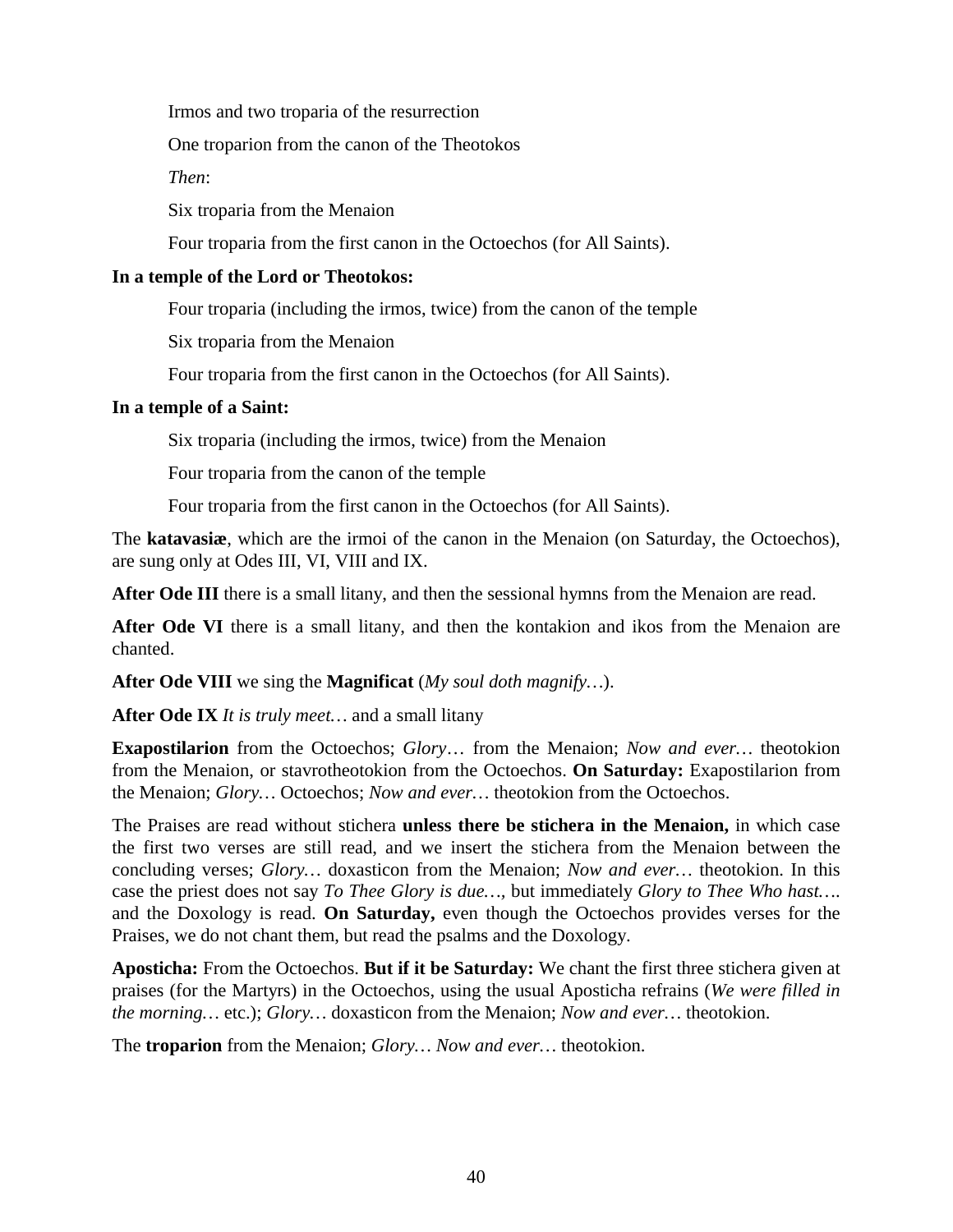# **The Hours.**

Troparion and kontakion from the Menaion.

# **Divine Liturgy.**

At the **Beatitudes** we read four troparia form the Octoechos and four troparia from ode III in the Menaion. The rest of the Liturgy follows the same order as for a simple commemoration (§2A).

# **Doxology Service (§2D).**

**Note**: For additional information concerning the usage of theotokia, see chapter six.

### **Vespers.**

At *Lord I have cried…* we sing six stichera from the Menaion; *Glory…* doxasticon from the Menaion; *Now and ever…* theotokion.

**Aposticha:** We sing the stichera from the Menaion, with the verses provided therein; *Glory…*  doxasticon from the Menaion; *Now and ever…* theotokion.

The **troparion** from the Menaion; *Glory… Now and ever…* theotokion.

### **Matins.**

After *God is the Lord…* we sing the troparion from the Menaion, twice; *Glory… Now and ever…*  theotokion.

After the first and second kathisma readings there is a small and we read the sessional hymns from the Menaion. If there be a third kathisma appointed, thereafter we say *Lord, have mercy*, thrice, and read the sessional hymns from the Octoechos. After the last appointed kathisma and its sessional hymns we say *Lord, have mercy,* thrice; *Glory… Now and ever…* and psalm 50.

**Note:** On Saturday, during the second kathisma reading (kathisma XVII) the priest performs a complete censing of the church.

#### **The canons:**

#### **Weekdays except Thursday:**

Irmos, two troparia and theotokion from the first canon in the Octoechos (the two troparia for the martyrs are omitted).

Four troparia from the second canon in the Octoechos

Six troparia from the Menaion

#### **Thursday:**

Irmos, three troparia and theotokion from the first canon in the Octoechos

Three troparia from the second canon in the Octoechos, including the theotokion (the troparion before the theotokion is omitted if necessary).

Six troparia from the Menaion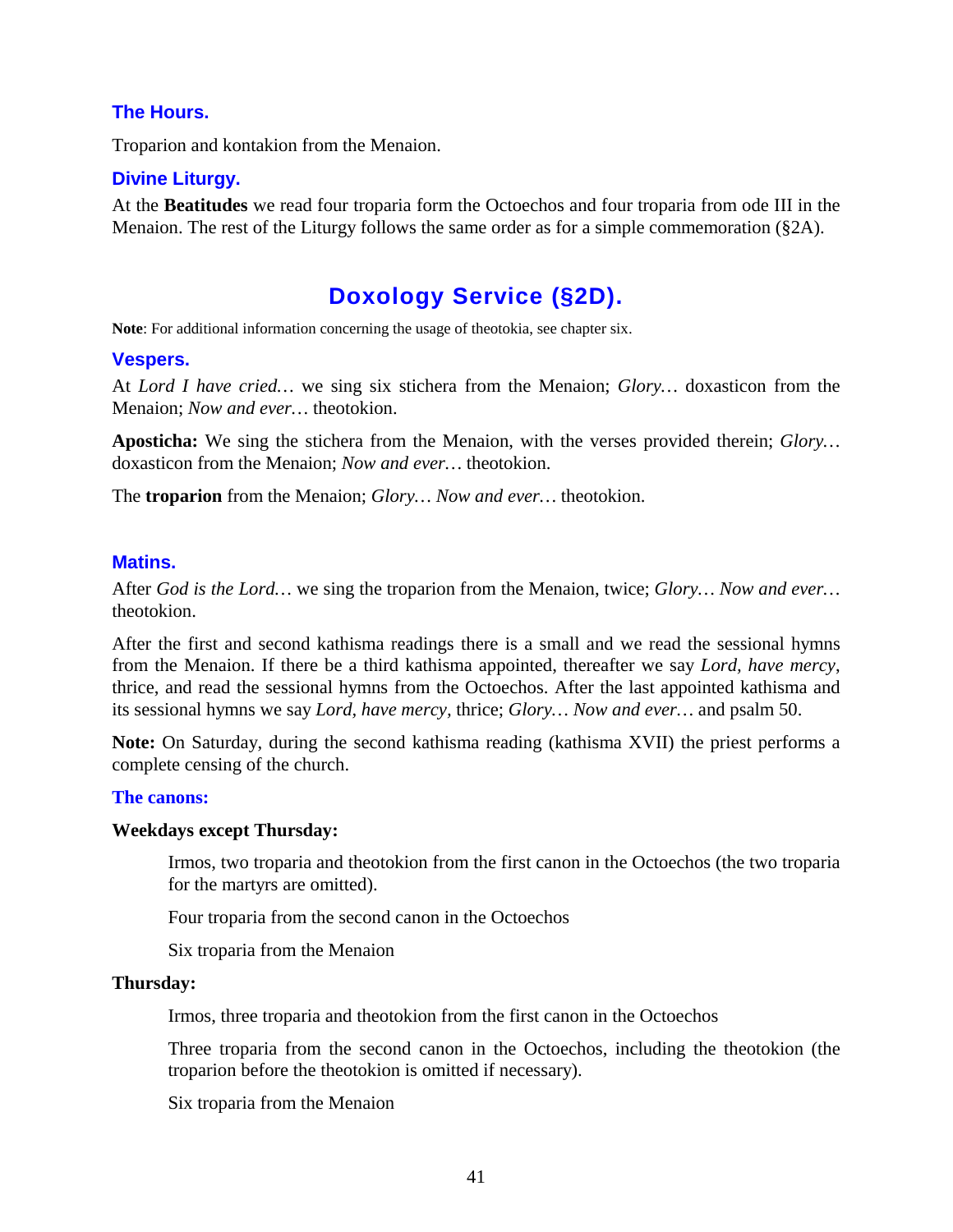### **Saturday:**

### **In a temple dedicated to the resurrection:**

*From the preceding Sunday, in the tone of the week:*

Irmos, twice, and two troparia of the resurrection

One troparion from the canon of the Cross and resurrection

One troparion from the canon of the Theotokos

*Then:* Eight troparia from the Menaion

#### **In a temple of the Lord or Theotokos:**

Six troparia (including the irmos, twice) of the canon of the temple

Eight troparia from the Menaion

#### **In a temple of a Saint:**

Six troparia (including the irmos, twice) from the canon to the Theotokos, in the tone of the week (from the preceding Sunday).

Eight troparia from the Menaion

After each ode we sing the appointed katavasia.

**After Ode III** there is a small litany and then the sessional hymns from the Menaion are read.

**After Ode VI** there is a small litany and then the kontakion and ikos from the Menaion.

**After Ode VIII** we sing the **Magnificat** (*My soul doth magnify…*).

**After Ode IX** there is a small litany.

**Exapostilarion** from the Menaion; *Glory*... *Now and ever*... theotokion from the Menaion.<sup>[40](#page-41-0)</sup>

**The Praises:** The first two verses are sung in the tone of the first sticheron. We chant four stichera from the Menaion; *Glory…* doxasticon from the Menaion; *Now and ever…* theotokion

The **Great Doxology** and then the **troparion** from the Menaion; *Glory… Now and ever…*  theotokion.

#### **The Hours.**

Troparion and kontakion from the Menaion.

# **Divine Liturgy.**

At the **Beatitudes** we read four troparia from ode III and four from ode VI of the canon in the Menaion.

#### **Troparia and Kontakia:**

<span id="page-41-0"></span><sup>&</sup>lt;sup>40</sup> In some rare instances the Menaion will indicate that we chant the exapostilarion for the day (from the Octoechos); *Glory…* from the Menaion; *Now and ever…* the theotokion from the Menaion.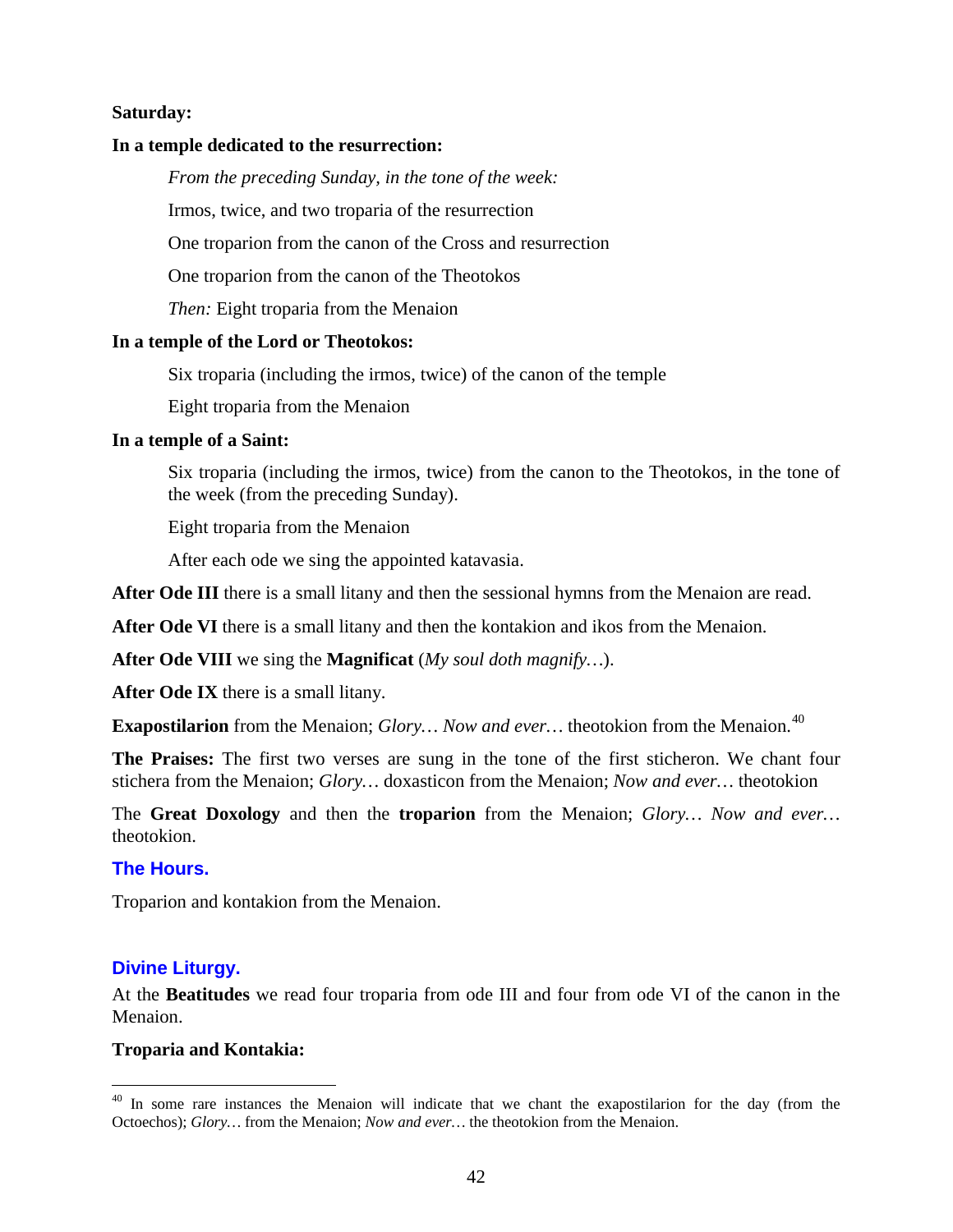#### **In a temple dedicated to the Lord or Theotokos:**

Troparion of the temple Troparion from the Menaion *Glory*… kontakion from the Menaion *Now and ever…* kontakion of the temple

# **In a temple dedicated to a saint:**

Troparion of the temple

Troparion from the Menaion

Kontakion of the temple

*Glory*… kontakion from the Menaion

*Now and ever… Protection of Christians…*

**Prokeimenon, Epistle, Alleluia, Gospel** and **Communion Hymn:** For the day and from the Menaion. **But on Saturday:** From the Menaion and then for the day.

# **Polyeleos Service (§2E).**

**Note**: For additional information concerning the usage of theotokia, see chapter six.

# **Vespers.**

Instead of the kathisma we sing *Blessed is the man…*, the first stasis of Kathisma I (or selected verses therefrom).

At *Lord I have cried…* we sing six or eight stichera from the Menaion, as provided therein; *Glory…* doxasticon from the Menaion; *Now and ever…* theotokion.

After the Entrance and prokeimenon there are three **readings** appointed in the Menaion.

Litya, if served: The first sticheron of the temple and then the stichera from the Menaion

**Aposticha:** We sing the stichera from the Menaion, with the verses provided therein; *Glory…*  doxasticon from the Menaion; *Now and ever…* theotokion.

The **troparion** from the Menaion; *Glory… Now and ever…* theotokion.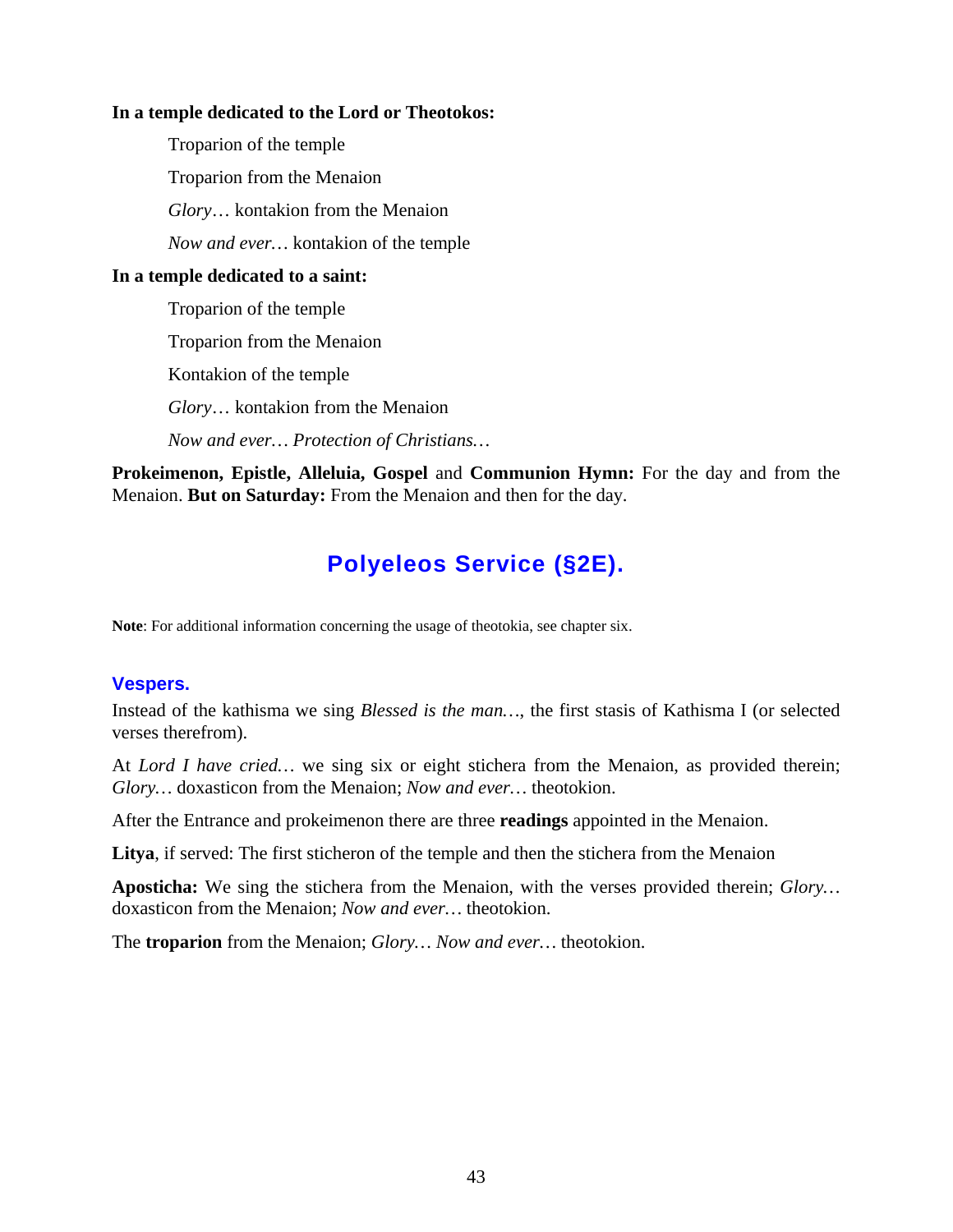### **Matins.**

After *God is the Lord…* we sing the troparion from the Menaion, twice; *Glory… Now and ever…*  theotokion.

After each **kathisma** there is a small litany, and then the sessional hymns from the Menaion are read. $41$ 

After the reading of the second appointed kathisma and the sessional hymns, we sing the Polyeleos which is immediately followed by the Magnification and selected psalm verses <sup>[42](#page-43-1)</sup> from the Menaion.

Small litany and sessional hymns from the Menaion

The **Hymns of Ascents**, fourth tone: *From my youth up…*

Prokeimenon and Gospel from the Menaion

Psalm 50

*Glory... Through the prayers of \_\_\_ ...* 

*Now and ever… Through the prayers of the Theotokos… Have mercy on me…* and then the sticheron from the Menaion.

Litany: *Save, O God, Thy people...*

Then the **canons:**

#### **Weekdays in all temples and Saturdays in a temple of a saint:**

Six troparia (including the irmos, twice) from the canon of Supplication to the Theotokos <sup>[43](#page-43-2)</sup> or the canon to the Theotokos provided in the Menaion.

Four troparia from the first canon in the Menaion \*

Four troparia from the second canon in the Menaion \*

\* If there be only one canon in the Menaion, as is sometimes the case, we read eight troparia from that canon.

#### **Saturday:**

#### **In a temple dedicated to the resurrection:**

*From the preceding Sunday, in the tone of the week:*

Irmos, twice, and two troparia of the resurrection

<span id="page-43-0"></span><sup>&</sup>lt;sup>41</sup> If there be a third kathisma reading appointed, it is transferred to Vespers of another day and read instead of kathisma xvii; or it may be omitted entirely that week.

<span id="page-43-1"></span> $42$  It is generally the practice to use only as many of the selected verses as are needed to allow the priest time to cense the church.

<span id="page-43-2"></span> $43$  This canon is provided in the back of each volume of the Menaion. It is also available from SJKP as a separate publication.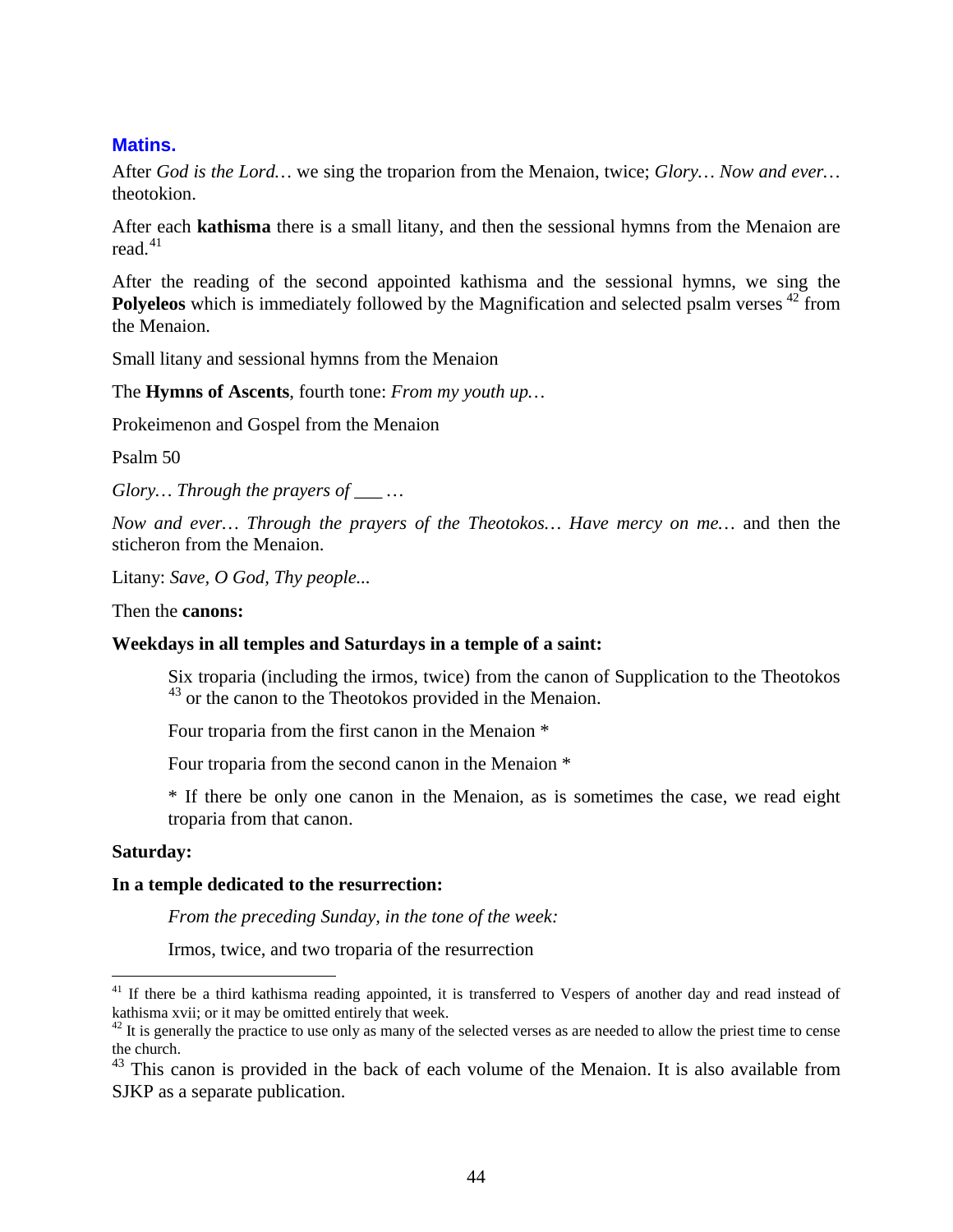One troparion from the canon of the Cross and resurrection

One troparion from the canon of the Theotokos

*Then:*

Four troparia from the first canon in the Menaion\*

Four troparia from the second canon in the Menaion\*

# **In a temple of the Lord or Theotokos:**

Six troparia (including the irmos, twice) of the canon of the temple

Four troparia from the first canon in the Menaion\*

Four troparia from the second canon in the Menaion\*

After each ode we sing the appointed katavasia.

After Ode III there is a small litany, and then the sessional hymns from the Menaion are read.

**After Ode VI** there is a small litany, and then the kontakion and ikos from the Menaion are chanted.

**After Ode VIII** we sing the **Magnificat** (*My soul doth magnify…*).

**After Ode IX** there is a small litany (*It is truly meet…* is **not** sung.).

**Exapostilarion** from the Menaion; *Glory… Now and ever…* theotokion from the Menaion.

**The Praises:** The first two verses are sung in the tone of the first sticheron. We chant four stichera from the Menaion; *Glory…* doxasticon from the Menaion; *Now and ever…* theotokion

The **Great Doxology** and then the **troparion** from the Menaion; *Glory… Now and ever…*  theotokion.

# **The Hours.**

Troparion and kontakion from the Menaion.

# **Divine Liturgy.**

At the **Beatitudes** we read four troparia from ode III and four from ode VI of the canon in the Menaion.<sup>[44](#page-44-0)</sup>

\* If there be only one canon in the Menaion, as is sometimes the case, we read eight troparia from that canon.

# **Troparia and kontakia:**

**In a temple dedicated to the Lord or Theotokos:**

Troparion of the temple

<span id="page-44-0"></span> $44$  If there be two canons in the Menaion (as is often the case) the troparia from ode III are from the first canon, those from ode VI are from the second canon.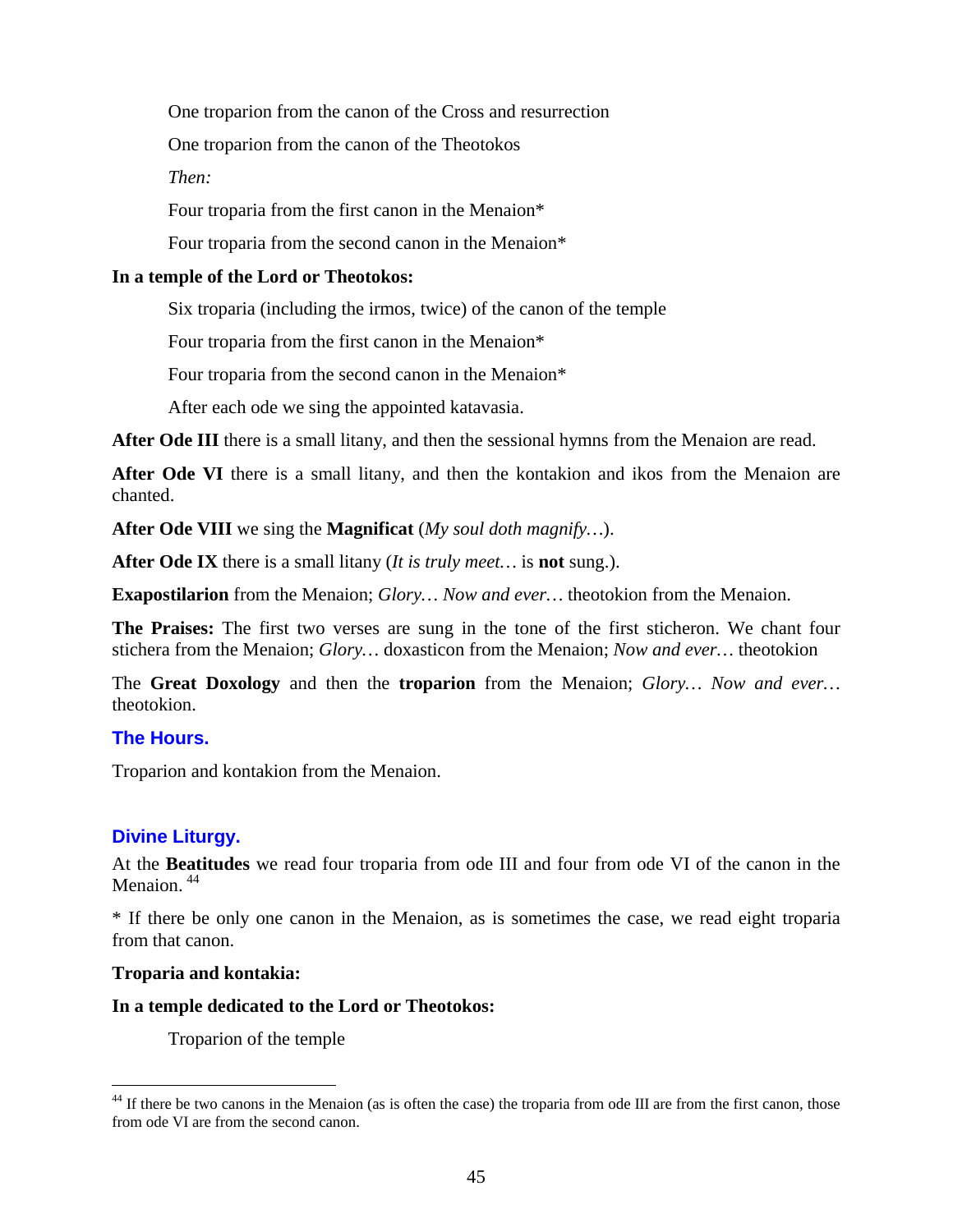Troparion from the Menaion *Glory*… kontakion from the Menaion *Now and ever…* kontakion of the temple

# **In a temple dedicated to a saint:**

Troparion of the temple Troparion from the Menaion Kontakion of the temple *Glory*… kontakion from the Menaion *Now and ever… Protection of Christians…* **Prokeimenon:** From the Menaion, only **Epistle:** For the day and from the Menaion **Alleluia:** From the Menaion, only **Gospel:** For the day and from the Menaion **Communion Hymn:** From the Menaion, only

But if it be **Saturday**, the **Prokeimenon, Epistle, Alleluia, Gospel** and **Communion Hymn** are all from the Menaion and then for the day.

# **Vigil Service (§2F).**

**Note**: For additional information concerning the usage of theotokia, see chapter six.

# **Vespers.**

Priest: *Glory to the holy, and consubstantial…*

Clergy: *O come, let us worship…*

Selected verses from Psalm 103 (sung, with refrains).

The Litany of Peace

Instead of the usual appointed kathisma we sing *Blessed is the man…*, the first stasis of kathisma i (or selected verses therefrom), followed by a small litany.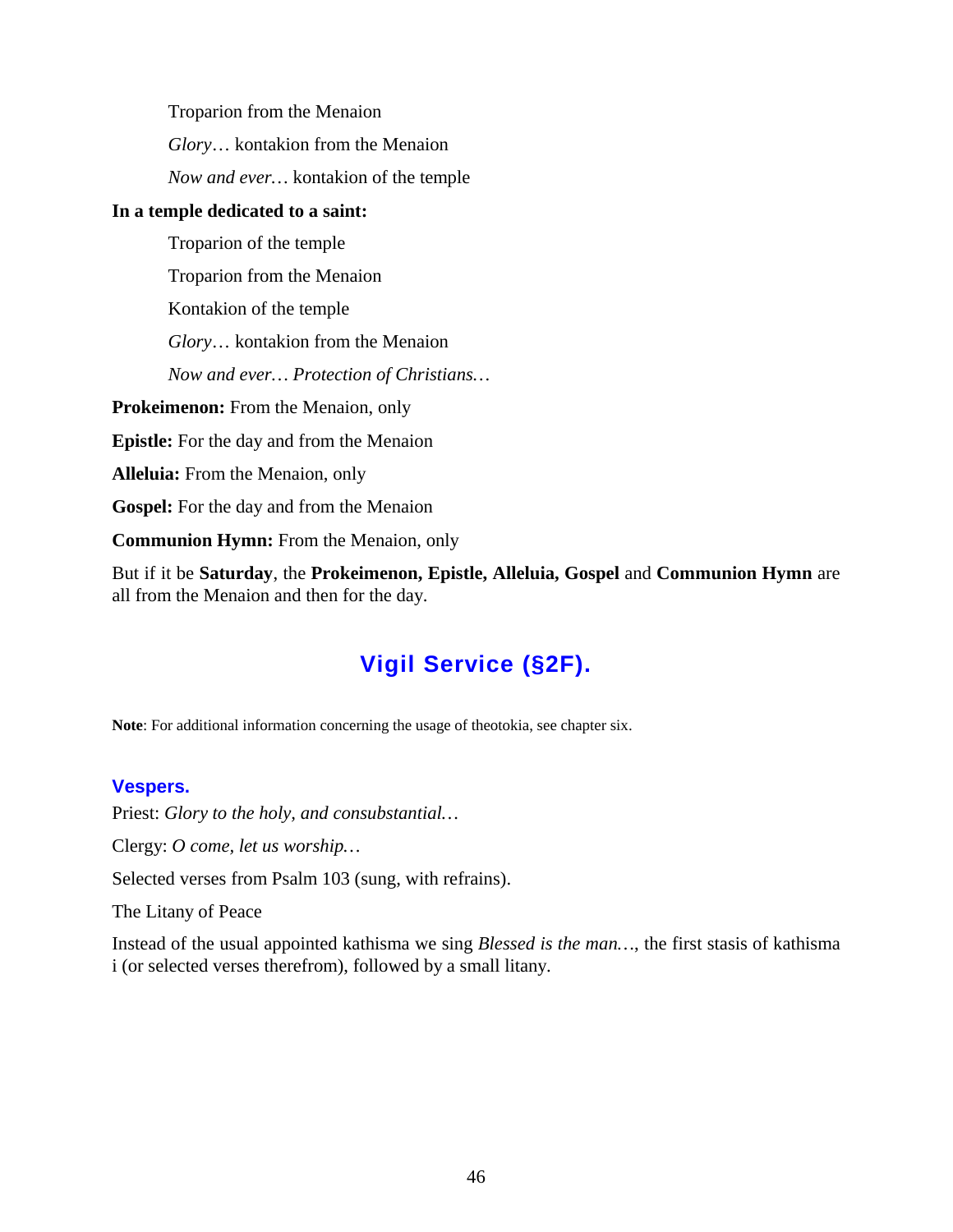At *Lord I have cried...* we sing eight or ten stichera from the Menaion, as provided therein; *Glory…* doxasticon from the Menaion; *Now and ever…* theotokion. **But if it be a feast of the Theotokos**, [45](#page-46-0) *Glory… Now and ever…* doxasticon of the feast (even on Friday evening).

### **Entrance**

*O Gentle Light…*

Prokeimenon of the day

Three **readings**, as appointed by the Menaion

Litany: *Let us all say…*

*Vouchsafe, O Lord…*

Litany: *Let us complete our evening prayer…*

*Peace be unto all… Let us bow our heads…*

**Litya:** The first sticheron from the Litya of the temple,  $46$  followed by the stichera from the Menaion.

**Aposticha:** We sing the stichera from the Menaion, with the verses provided therein; *Glory…*  doxasticon from the Menaion; *Now and ever…* theotokion.

*Now lettest Thou Thy servant…*

Trisagion Prayers

Troparion from the Menaion, twice, and *O Theotokos Virgin rejoice…*, once. **But if it be a feast of the Theotokos**, we sing the troparion of the feast alone, thrice.

The Blessing of the Loaves

*Blessed be the name of the Lord…* (thrice).

*I will bless the Lord…* (the first eleven verses of Psalm 33).

Priest: *The blessing of the Lord be upon you…*

And the reader begins the Six Psalms of **Matins**, *Glory to God in the highest…* etc.

# **Matins.**

Reader: *Glory to God in the highest…* and he reads the **Six Psalms**, to which we listen with silence and compunction.

Litany: *In peace, let us pray to the Lord…*

<span id="page-46-0"></span><sup>&</sup>lt;sup>45</sup> Feasts of the Theotokos to which reference is made in this section: 1) Nativity of the Theotokos (Sept. 8); 2) Entrance of the Theotokos into the Temple (Nov. 21); 3) Meeting of the Lord (Feb. 2); 4) Dormition of the Theotokos (Aug. 15).

<span id="page-46-1"></span><sup>&</sup>lt;sup>46</sup> For feasts of the Theotokos and of Saints of the highest rank (Sts. Peter & Paul, Nativity and Beheading of the Forerunner), the sticheron of the temple is omitted at the Litya.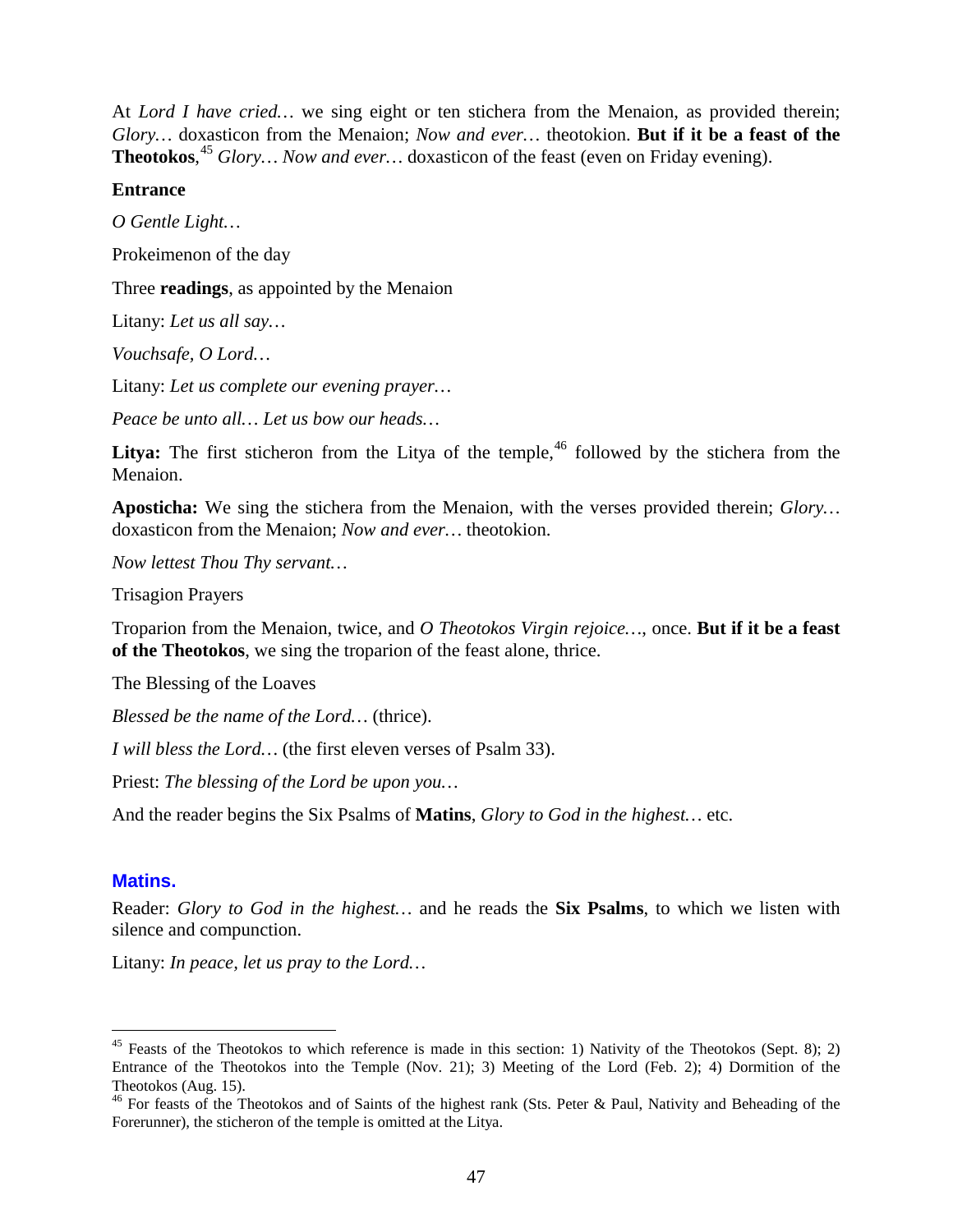After *God is the Lord…* we sing the troparion from the Menaion, twice; *Glory… Now and ever…*  theotokion. **But if it be a feast of the Theotokos:** we sing the troparion of the feast, twice;*Glory… Now and ever…* troparion of the feast, once.

The first appointed kathisma

Small litany and sessional hymns from the Menaion

The second appointed kathisma

Small litany and sessional hymns from the Menaion

**Note:** If there be a third kathisma reading appointed, it is transferred to Vespers of another day and read instead of Kathisma XVIII; or it may be omitted entirely that week.

After the reading of the second appointed kathisma and the sessional hymns we sing the Polyeleos which is immediately followed by the Magnification and selected psalm verses <sup>[47](#page-47-0)</sup> from the Menaion.

Small litany and the **sessional hymns** from the Menaion

The first antiphon of the **Hymns of Ascents** of the fourth tone, *From my youth up…*

Prokeimenon

*Let us pray to the Lord… For holy art Thou…*

*Let every breath…*

The appointed reading from the **Gospel**

Psalm 50

*Glory… Through the prayers of* Name, *O Merciful One…*

*Now and ever… Through the prayers of the Theotokos…*

*Have mercy on me...* and then the sticheron from the Menaion.<sup>[48](#page-47-1)</sup>

Litany: *Save, O God, Thy people...*

Then the **canons:**

#### **Feasts of the Theotokos (Monday — Saturday):**

Eight troparia (including the Irmos, twice) from the first canon

Eight troparia (including the Irmos, twice) from the second canon

# **Saints Peter and Paul; Nativity and Beheading of the Forerunner (Monday — Saturday):**

Eight troparia (including the Irmos, twice) from the first canon

<span id="page-47-0"></span> $47$  It is generally the practice to use only as many of the selected verses as are needed to allow the priest time to cense the church.

<span id="page-47-1"></span><sup>48</sup> On the feast of the Entrance of the Theotokos into the Temple, *Through the prayers…* is replaced by special verses for the feast.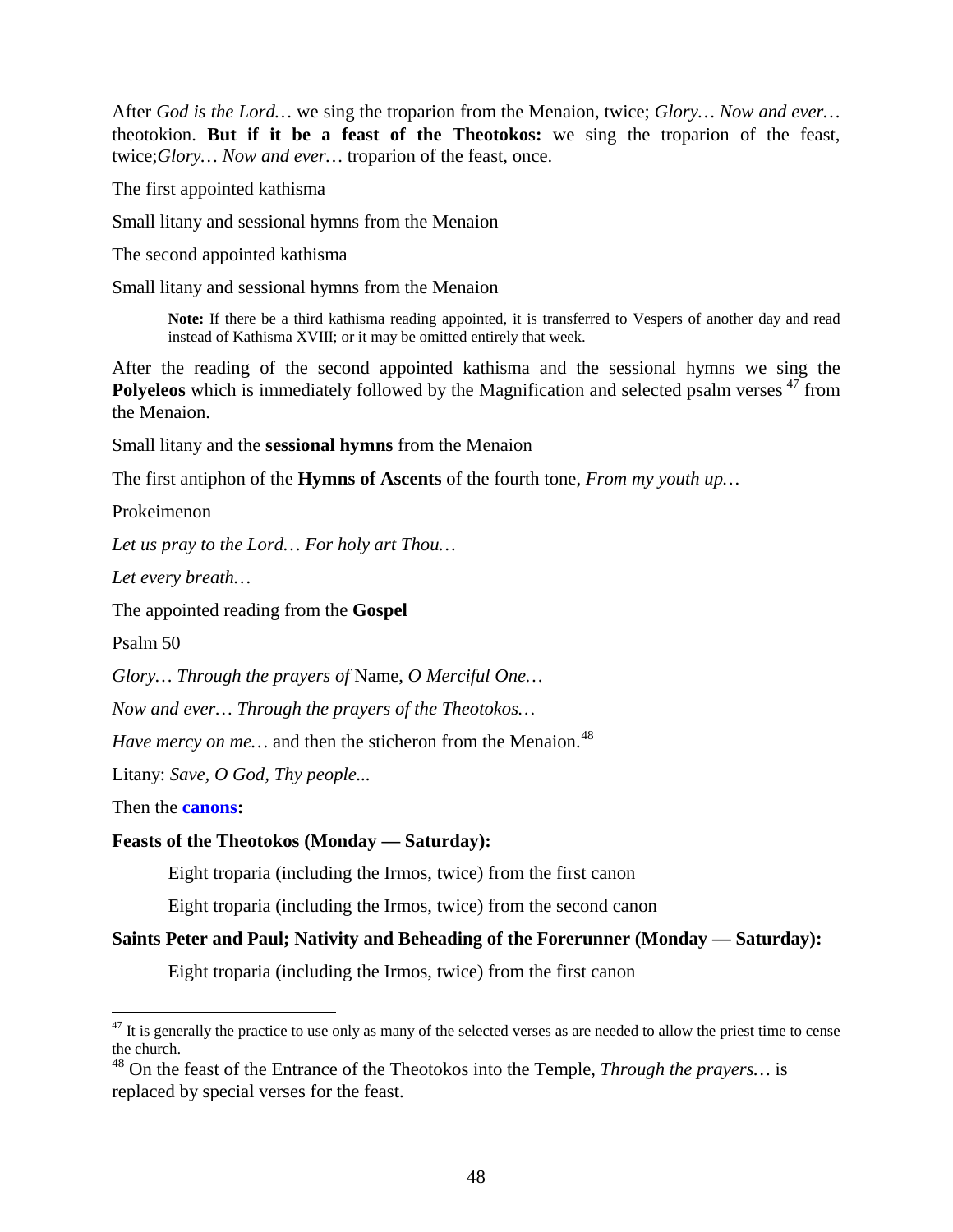Six troparia (including the Irmos, twice) from the second canon

### **Other Saints:**

#### **Weekdays in all temples and Saturdays in a temple of a saint:**

Six troparia (including the irmos, twice) from the canon of Supplication to the Theotokos<sup>[49](#page-48-0)</sup> or the canon to the Theotokos provided in the Menaion.

Four troparia from the first canon in the Menaion\*

Four troparia from the second canon in the Menaion\*

#### **Saturday:**

#### **In a temple of the resurrection:**

From the preceding Sunday, in the tone of the week:

Irmos, twice, and two troparia of the resurrection

One troparion from the canon of the Cross and resurrection

One troparion from the canon of the Theotokos

*Then:*

Four troparia from the first canon in the Menaion\*

Four troparia from the second canon in the Menaion\*

#### **In a temple of the Lord or Theotokos:**

Six troparia (including the irmos, twice) of the canon of the temple

Four troparia from the first canon in the Menaion\*

Four troparia from the second canon in the Menaion\*

After each ode we sing the appointed katavasia.

After Ode III there is a small litany, and then the sessional hymns from the Menaion are read.

**After Ode VI** there is a small litany, and then the kontakion and ikos from the Menaion are chanted.

After Ode VIII we sing the Magnificat (*My soul doth magnify...*).<sup>[50](#page-48-1)</sup> But if it be a feast of the **Theotokos**, we immediately sing the refrains and ode IX.

**After Ode IX** there is a small litany.

The **exapostilaria** are chanted according to the Menaion.

\* If there be only one canon in the Menaion, as is sometimes the case, we read eight troparia from that canon.

<span id="page-48-0"></span> $49$  This canon is provided in the back of each volume of the Menaion. It is also available from SJKP as a separate publication.

<span id="page-48-1"></span> $50$  On January 30 (Three Hierarchs) the Magnificat is not sung, but rather the refrains and troparia of ode ix.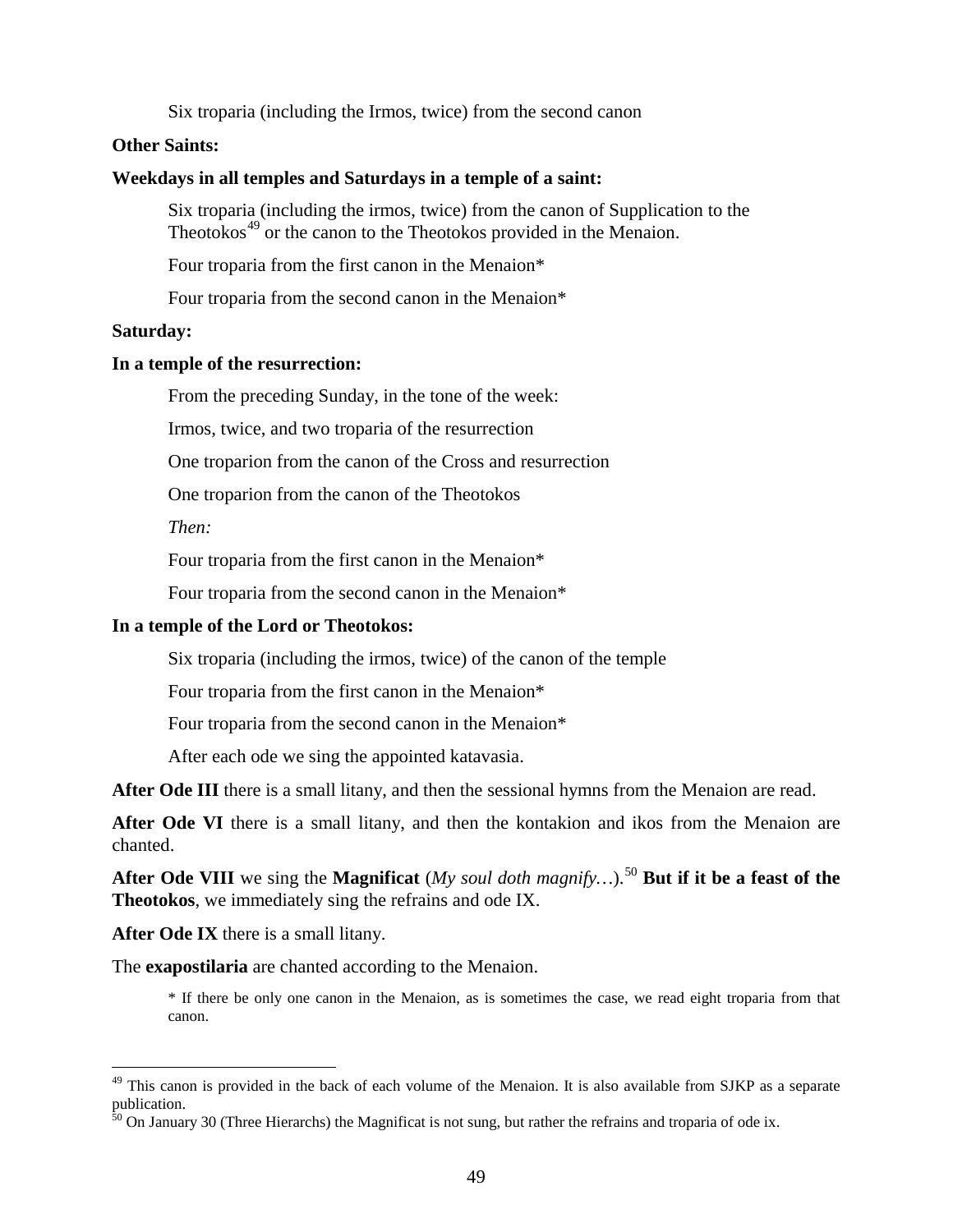**The Praises:** The first two verses are sung in the tone of the first sticheron. We chant four stichera from the Menaion; *Glory…* doxasticon from the Menaion; *Now and ever…* theotokion. **But if it be a feast of the Theotokos:** *Glory… Now and ever…* doxasticon from the Menaion.

The **Great Doxology** and then the **troparion** from the Menaion; *Glory… Now and ever…*  theotokion. **If it be a feast of the Theotokos**, we sing the troparion of the feast alone, once.

Litany: *Have mercy on us, O God…*

Litany: *Let us complete… Peace be unto all…*

*Let us bow our heads… Wisdom!…* and the rest of the dismissal. And then the reader begins **First Hour.**

# **The Hours.**

Troparion and kontakion from the Menaion.

# **Divine Liturgy.**

At the **Beatitudes** we read four troparia from ode III and four from ode VI of the canon in the Menaion. $51$ 

# **Troparia and Kontakia:**

### **If it be a feast of the Theotokos:**

Troparion of the feast; *Glory… Now and ever…* kontakion of the feast

# **But if it be a feast of a saint:**

# **In a temple dedicated to the Lord or Theotokos:**

Troparion of the temple

Troparion from the Menaion

*Glory*… kontakion from the Menaion

*Now and ever…* kontakion of the temple

# **In a temple dedicated to a saint:**

Troparion from the Menaion

*Glory*… kontakion from the Menaion

*Now and ever… Protection of Christians…*

# The **Prokeimenon, Epistle, Alleluia, Gospel** and **Communion Hymn** are from the Menaion alone.[52](#page-49-1)

<span id="page-49-0"></span> $<sup>51</sup>$  If there be two canons in the Menaion (as is often the case) the troparia from ode III are from the first canon, those</sup> from ode VI are from the second canon.

<span id="page-49-1"></span> $52$  The Epistle and Gospel of the day are transferred to the nearest day convenient.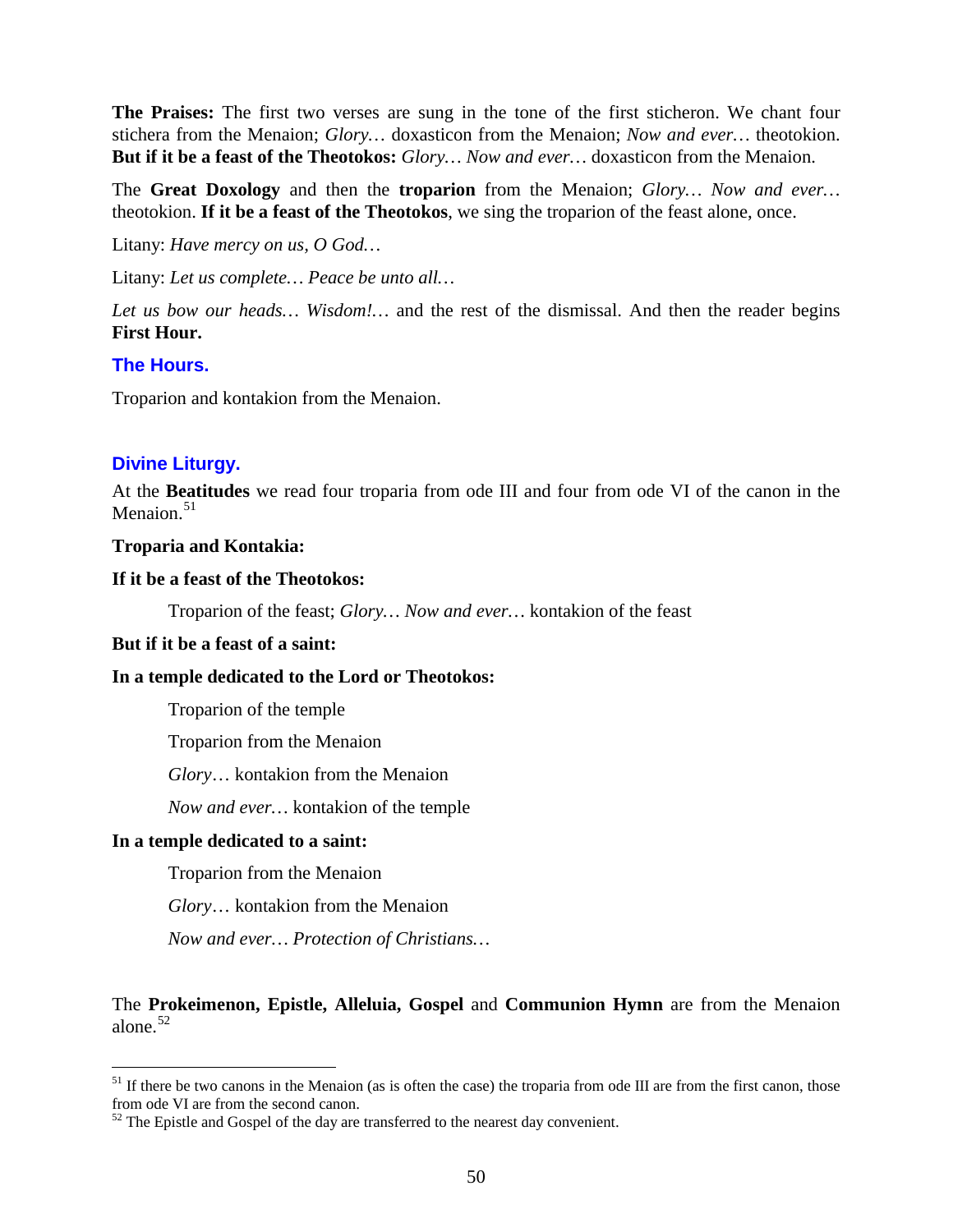**If it be a feast of the Theotokos** we sing the refrain and Irmos of Ode IX instead of *It is truly meet…*

# **Weekday Services During Forefeasts and Afterfeasts (§2G).**

**Note:** The Octoechos is not used on weekdays during forefeasts and afterfeasts.

# **Simple, Double, Six-Stichera, or Doxology Service (§2G1).**

# **Vespers.**

At *Lord I have cried…* we insert six stichera, chanting three stichera of the forefeast or feast from the Menaion and three of the saint, also from the Menaion. But if it be a **Double Commemoration** we chant three stichera of the first saint from the Menaion and three stichera of the second saint, also from the Menaion.

**Then:** *Glory…* doxasticon from the Menaion (if there be one); *Now and ever…* sticheron of the forefeast or feast. But if it be **Friday** evening we chant *Glory…* doxasticon from the Menaion, if there be one, otherwise of the feast (written at *Now and ever…*) *Now and ever…* the dogmaticon **in the tone of the week.[53](#page-50-0)**

**Aposticha:** We sing the stichera of the forefeast or feast with their verses; *Glory…* doxasticon from the Menaion, if there be one; *Now and ever…* sticheron of the forefeast or feast.

The **troparion** of the (first) saint from the Menaion; *Glory…* (troparion of the second saint, if it be a double commemoration and a second troparion be provided); *Now and ever…* troparion of the forefeast or feast  $54$ .

# **Matins.**

After *God is the Lord…*

**If there be a troparion for one Saint in the Menaion** we sing the troparion of the forefeast or feast, twice; *Glory…* troparion of the saint; *Now and ever…* troparion of the forefeast or feast.

**If there be no troparion in the Menaion** we sing the troparion of the forefeast or feast twice; *Glory… Now and ever…* of the forefeast or feast, once more.

If there be troparia for two Saints in the Menaion (Double Commemoration) we sing the troparion of the forefeast or feast, once; the troparion of the first saint; *Glory…* troparion of the second saint; *Now and ever…* troparion of the forefeast or feast.

<span id="page-50-0"></span> <sup>53</sup> During the forefeasts and afterfeasts of the Nativity and Theophany of our Lord, we sing *Now and ever…* and then the sticheron of the feast, even on Friday evening.

<span id="page-50-1"></span><sup>&</sup>lt;sup>54</sup> If there be no troparion for the saint, then the troparion of the forefeast or feast is chanted alone, once.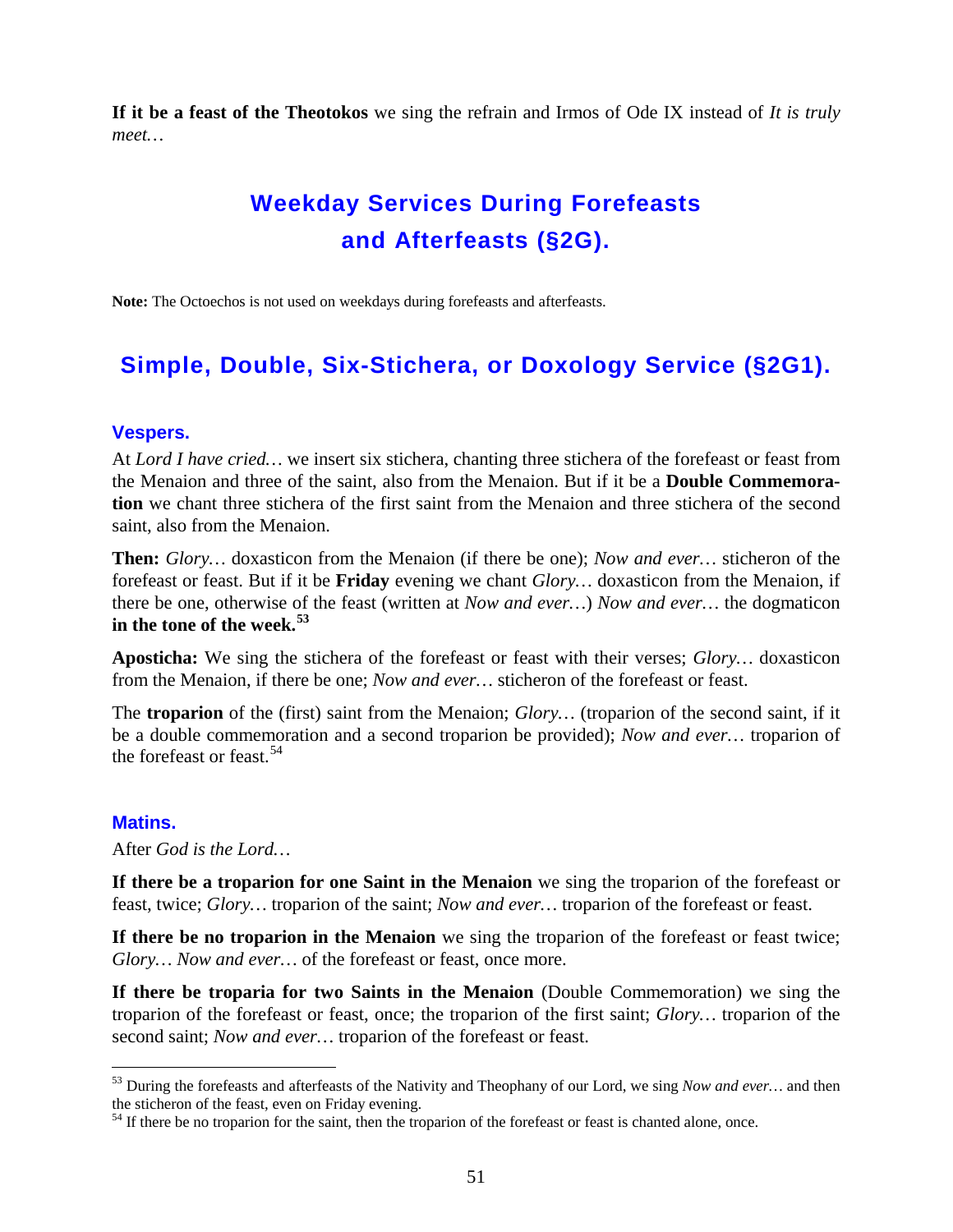After each kathisma there is a small litany followed by the sessional hymns of the forefeast or feast. If there be three kathismata appointed, after the third we chant *Lord, have mercy,* thrice, and then the sessional hymns from the Octoechos for the day and tone of the week.<sup>[55](#page-51-0)</sup>

# **The canons:**

# **If it be a simple service:**

Eight troparia (including the irmos, twice) of the forefeast or feast

Four troparia of the saint

# **If it be a double service:**

Six troparia (including the irmos, twice) of the forefeast or feast

Four troparia of the first saint

Four troparia of the second saint

# **If it be a six-stichera or Doxology service:** [56](#page-51-1)

Six troparia (including the irmos, twice) of the forefeast or feast

Six or eight troparia of the saint, as appointed in the Menaion

The **katavasiæ**, which are the irmoi of the canon to the (second) saint in the Menaion, are sung only at Odes III, VI, VIII and IX. **But if it be a Doxology service** we chant the appointed katavasia after every ode.

# **If it be a simple or double service:**

After Ode III there is a small litany, followed by the kontakion and ikos of the saint(s); then the sessional hymn of the (first) saint; *Glory…* sessional hymn for the second saint, if there be such; *Now and ever…* sessional hymn of the forefeast or feast.

**After Ode VI** there is a small litany and then the kontakion and ikos of the forefeast or feast.

# **If it be a six-stichera[57](#page-51-2) or Doxology service:**

After Ode III there is a small litany, and then the kontakion and ikos of the forefeast or feast are chanted; *Glory…* sessional hymn of the saint; *Now and ever…* sessional hymn of the forefeast or feast.

**After Ode VI** there is a small litany, and then the kontakion and ikos from the Menaion are chanted.

**After Ode VIII** we sing the **Magnificat** (*My soul doth magnify…*).

**After Ode IX** there is a small litany (*It is truly meet…* is **not** sung.).

<span id="page-51-0"></span><sup>&</sup>lt;sup>55</sup> This is the only instance on a weekday during a forefeast or afterfeast in which the Octoechos would be used.

<span id="page-51-1"></span><sup>&</sup>lt;sup>56</sup> This is the general order. Any variation found in the Menaion, however, should be observed.

<span id="page-51-2"></span><sup>&</sup>lt;sup>57</sup> Some Six-stichera services follows the same order as a Simple Service. The Menaion should be consulted.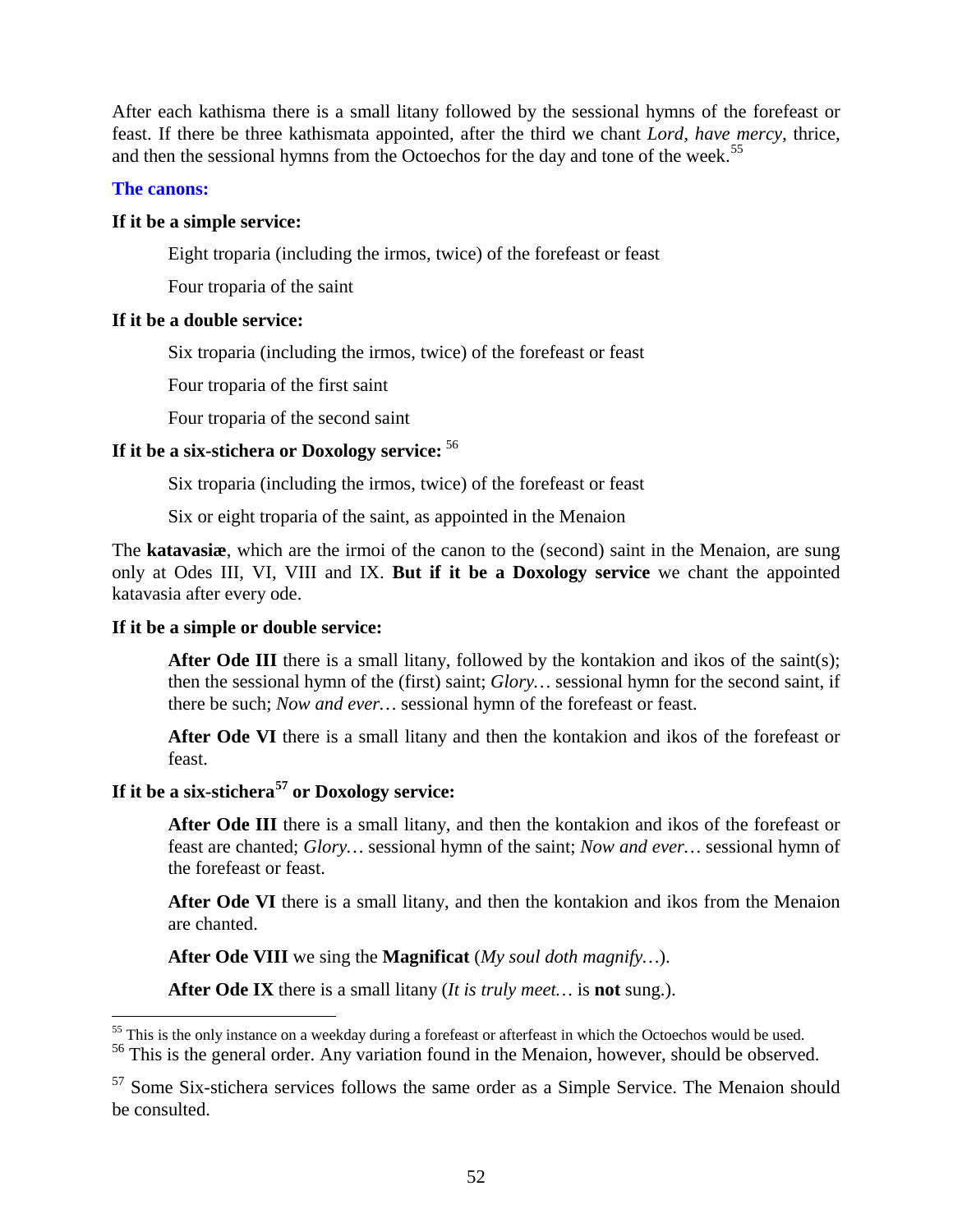**Exapostilarion** for the saint (twice, if it be a six-stichera or Doxology service); *Glory… Now and ever…* forefeast or feast. **If there be no exapostilarion in the Menaion:** Forefeast or feast; *Glory… Now and ever…* the same.

### **If it be a simple, double, or six-stichera service:**

The Praises and Doxology are read <sup>[58](#page-52-0)</sup>

**Aposticha:** Stichera of the forefeast or feast with their verses; *Glory…* doxasticon from the Menaion, if there be one; *Now and ever…* of the forefeast or feast.

The **troparion** of the (first) saint from the Menaion; *Glory…* (troparion of the second saint, if it be a double commemoration and a second troparion be provided); *Now and ever...* troparion of the forefeast or feast.<sup>[59](#page-52-1)</sup>

### **If it be a Doxology service:**

**The Praises:** The first two verses are sung in the tone of the first sticheron. We chant four stichera from the Menaion; *Glory…* doxasticon from the Menaion; *Now and ever…*  of the forefeast or feast.

The **Great Doxology** is sung and then we chant the **troparion** from the Menaion; *Glory… Now and ever…* troparion of the forefeast or feast.

# **The Hours.**

Troparion of the forefeast or feast; *Glory…* of the saint (if there be troparia for two saints, they are alternated). Kontakion of the forefeast or feast only, unless it be a **Doxology service**, in which case we read the kontakion of the forefeast or feast at the First and Sixth Hours, and the kontakion of the saint at the Third and Ninth Hours.

# **Divine Liturgy.**

At the **Beatitudes** we read six<sup>[60](#page-52-2)</sup> troparia from Ode III of the forefeast, or from the appointed ode of the feast (as noted in the Menaion). But if it be a **six-stichera or Doxology service**, we read eight troparia, taking four from Ode III of the forefeast, or from the appointed ode of the feast, and four from Ode VI of the canon of the saint.

# **If it be an afterfeast of the Lord:**

At the Small Entrance at *O come let us worship…* the text following *…save us, O Son of God…* is taken from the refrain of the second antiphon of the Liturgy of the feast itself.

# **Troparia and kontakia:**

<span id="page-52-0"></span><sup>&</sup>lt;sup>58</sup> A few services have stichera at Praises for the forefeast or feast, or for the Saint. In these cases the Praises and Doxology are still read, and we insert the stichera between the concluding verses of the Praises. The priest does not say *To Thee glory is due…* but immediately after the last sticheron (which would be for the forefeast or feast, regardless of whether the rest of the stichera were of the feast or for the saint) the priest says *Glory to Thee Who…*

<span id="page-52-1"></span> $59$  If there be no troparion for the saint, then the troparion of the forefeast or feast is chanted alone, once.  $60$  Occasionally the Menaion will indicate that eight troparia be read for the forefeast or feast.

<span id="page-52-2"></span>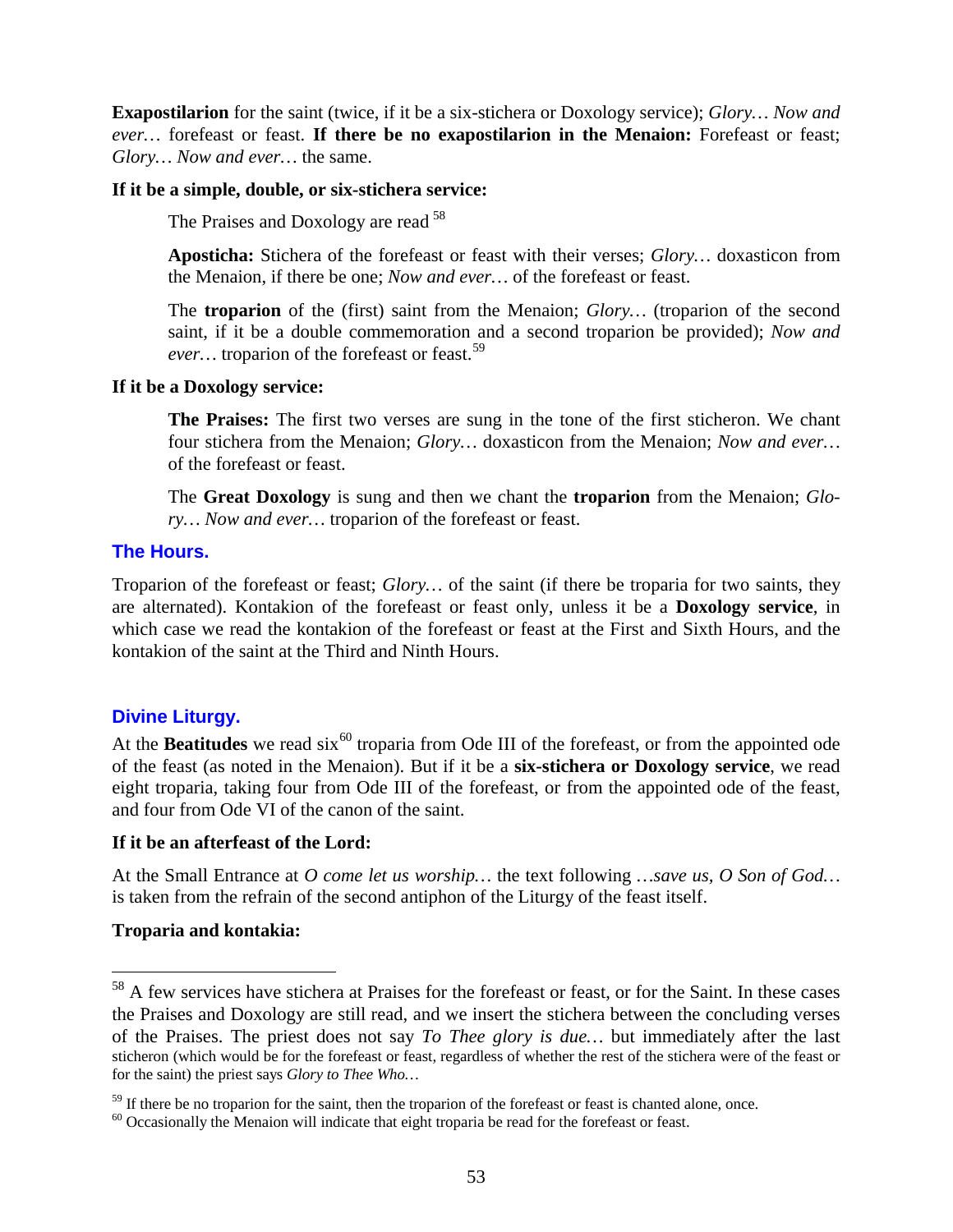#### **If it be a feast of the Lord:**

#### **In a temple dedicated to the Lord:**

Troparion of the forefeast or feast

Troparion of the saint of the day\*

*Glory*… kontakion of the saint of the day\*

*Now and ever…* kontakion of the forefeast or feast

#### **In a temple dedicated to the Theotokos:**

Troparion of the forefeast or feast

Troparion of the temple

Troparion of the saint of the day\*

Kontakion of the forefeast or feast

*Glory*… Kontakion of the saint of the day\*

*Now and ever…* Kontakion of the temple

#### **In a temple dedicated to a saint:**

Troparion of the forefeast or feast Troparion of the temple Troparion of the saint of the day\* Kontakion of the temple *Glory*… kontakion of the saint of the day\* *Now and ever…* kontakion of the forefeast or feast

\* If it be a double-commemoration and the Menaion provide two troparia, they are both chanted. If there be two kontakia provided, the first is chanted before *Glory…*, and the second following *Glory…*

#### **If it be a feast of the Theotokos:**

#### **In a temple dedicated to the Lord:**

Troparion of the temple

Troparion of the forefeast or feast

Troparion of the saint of the day\*

Kontakion of the temple

*Glory*… Kontakion of the saint of the day\*

*Now and ever…* Kontakion of the forefeast or feast

# **In a temple dedicated to the Theotokos:**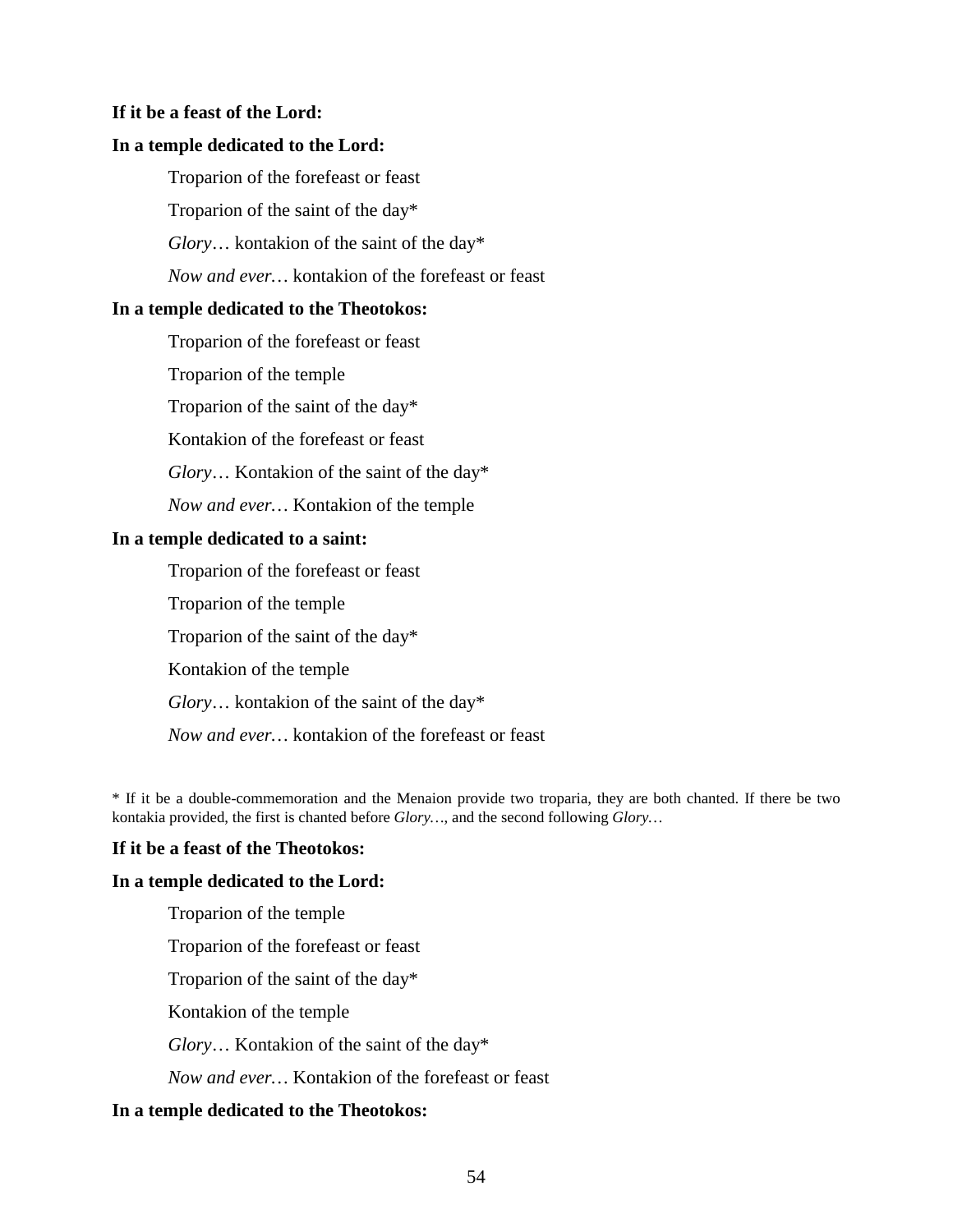Troparion of the forefeast or feast Troparion of the saint of the day\* *Glory*… kontakion of the saint of the day\* *Now and ever…* kontakion of the forefeast or feast

#### **In a temple dedicated to a saint:**

Troparion of the forefeast or feast

Troparion of the temple

Troparion of the saint of the day\*

Kontakion of the temple

*Glory*… kontakion of the saint of the day\*

*Now and ever…* kontakion of the forefeast or feast

### **If it be a weekday:**

### **Forefeast:**

**Prokeimenon** of the saint†

**Epistle** of the day (and of the saint).

**Alleluia** of the saint

**Gospel** of the day (and of the saint).

**Communion hymn** of the saint

### **Afterfeast:**

**Prokeimenon** of the feast (and of the saint).

**Epistle** of the day (and of the saint).

**Alleluia** of the feast (and of the saint).

**Gospel** of the day (and of the saint).

**Communion hymn** of the feast (and of the saint)

\* If it be a double-commemoration and the Menaion provide two troparia, they are both chanted. If there be two kontakia provided, the first is chanted before *Glory…*, and the second following *Glory…*

<sup>†</sup> Martyr Eusignius (Aug. 5), during the forefeast of the Transfiguration, has no readings appointed. In this case we must use the general Prokeimenon, Alleluia, and Communion Hymn.

#### **If it be Saturday:**

#### **Forefeast:**

**Prokeimenon** of the day, *Rejoice in the Lord…*, (and of the saint).

**Epistle** (of the saint and) of the day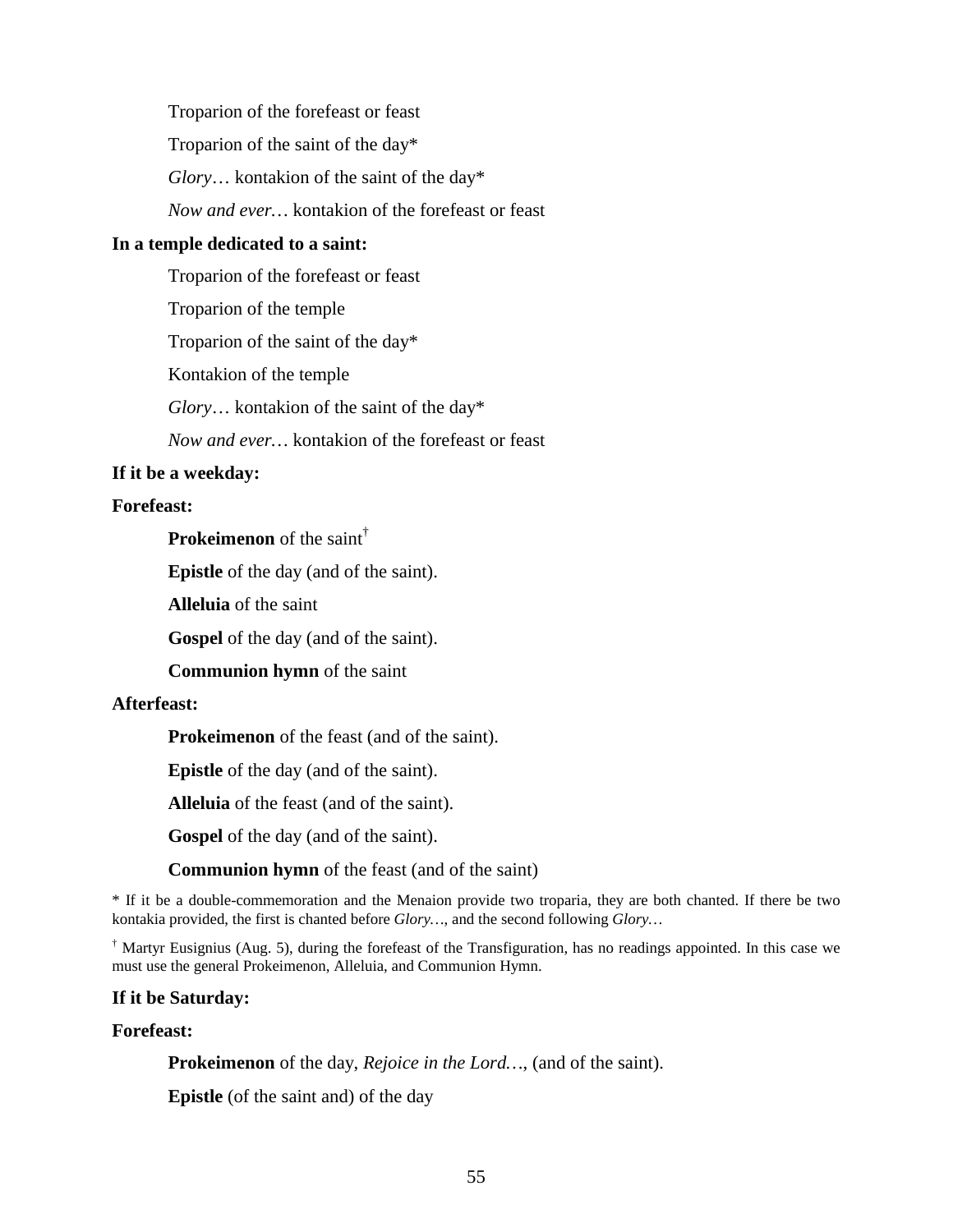**Alleluia** of the day (and of the saint).

**Gospel** (of the saint and) of the day

**Communion hymn** of the day (and of the saint).

#### **Afterfeast:**

**Prokeimenon** of the feast (and of the saint).

**Epistle** (of the saint and) of the day

**Alleluia** of the feast (and of the saint).

**Gospel** (of the saint and) of the day

**Communion hymn** of the feast (and of the saint).

# **If it be an afterfeast:**

Instead of *It is truly meet…* we sing the Refrain and Irmos of Ode IX, from the canon of the feast.  $61$ 

# **Polyeleos or Vigil Service (§2G2)**

If it be a Vigil service, the general order of the services is the same as that of any Vigil on a weekday, as outlined above in §2F.

# **Vespers.**

Instead of the kathisma we sing *Blessed is the man…*, the first stasis of Kathisma I (or selected verses therefrom).

At *Lord I have cried…* we sing three stichera of the forefeast or feast and five stichera of the saint; *Glory…* doxasticon of the saint; *Now and ever…* of the forefeast or feast. **But if it be**  Friday evening:<sup>[62](#page-55-1)</sup> Now and ever... and the dogmaticon in the tone of the week.

After the Entrance and prokeimenon there are three **readings** appointed in the Menaion.

**Litya**, if served: According to the Menaion

**Aposticha:** The appointed stichera from the Menaion; *Glory…* doxasticon of the saint, *Now and ever…* forefeast or feast.

If it be a **Polyeleos Service**, we chant the **troparion** of the saint from the Menaion; *Glory… Now and ever…* troparion of the forefeast or feast. But if it be a **Vigil service** we chant the troparion of the saint, twice, and *O Theotokos Virgin rejoice…*, once.

<span id="page-55-0"></span> $<sup>61</sup>$  There is no general rule as to whether this should be from the first or second canon of the feast. The Menaion</sup> should be consulted.

<span id="page-55-1"></span><sup>62</sup> Unless it be the forefeast or afterfeast of the Nativity or Theophany of the Lord, in which case we chant *Now and ever…* and the sticheron of the forefeast or afterfeast **even on Friday** evening.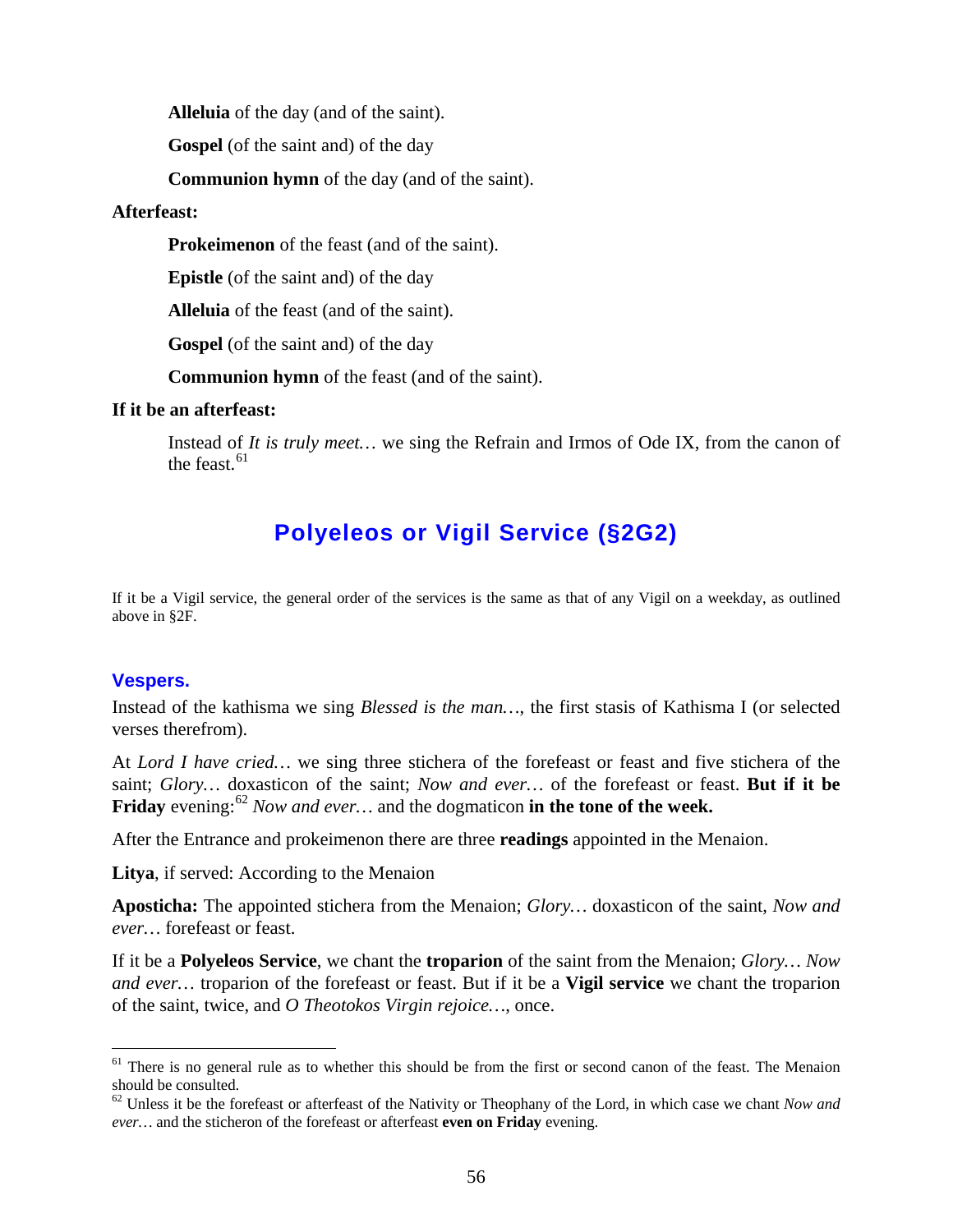# **Matins.**

After *God is the Lord…* we sing the troparion of the forefeast or feast, twice; *Glory…* troparion of the saint; *Now and ever…* troparion of the feast.

After each **kathisma**<sup>[63](#page-56-0)</sup> there is a small litany followed by the sessional hymns from the Menaion.

After the reading of the second appointed kathisma and the sessional hymns we sing the Polyeleos which is immediately followed by the Magnification and selected psalm verses <sup>[64](#page-56-1)</sup> from the Menaion. Thereafter, a small litany followed by the sessional hymn of the saint; *Glory… Now and ever…* of the feast. Then, *From my youth up…* and the **prokeimenon** and **gospel** of the saint.

# **The canons: [65](#page-56-2)**

Six troparia (including the Irmos, twice) of the forefeast or feast

Eight troparia of the canon to the saint (four troparia from each canon if there be two).

We chant the appointed katavasia after every ode.

**After Ode III** there is a small litany followed by the kontakion and ikos of the forefeast or feast; *Glory…* sessional hymn of the saint; *Now and ever…* sessional hymn of the forefeast or feast.

**After Ode VI** there is a small litany followed by the kontakion and ikos of the saint.

**After Ode VIII** we sing the **Magnificat** (*My soul doth magnify…*).

**After Ode IX** there is a small litany (*It is truly meet…* is **not** sung.).

**Exapostilarion** of the saint, twice; *Glory… Now and ever…* forefeast or feast.

**The Praises:** The first two verses are sung in the tone of the first sticheron. We chant four or six stichera of the saint, as provided in the Menaion; *Glory…* doxasticon of the saint; *Now and ever…* of the forefeast or feast.

The **Great Doxology** and then the **troparion** of the saint; *Glory… Now and ever…* and the troparion of the forefeast or feast.

# **The Hours.**

Troparion of the forefeast or feast; *Glory…* of the saint. We read the kontakion of the forefeast or feast at the First and Sixth Hours, and the kontakion of the saint at the Third and Ninth Hours.

# **Divine Liturgy.**

If it be a **Polyeleos service**, the Liturgy follows the order set forth in the preceding section (§2G1) for a Doxology service.

<span id="page-56-0"></span><sup>&</sup>lt;sup>63</sup> If there be a third kathisma reading appointed, it is transferred to Vespers of another day and read instead of Kathisma XVIII; or it may be omitted entirely that week.

<span id="page-56-1"></span> $64$  It is generally the practice to use only as many of the selected verses as are needed to allow the priest time to cense the church.

<span id="page-56-2"></span><sup>&</sup>lt;sup>65</sup> This is the usual order. Exceptions indicated in the Menaion, however, should be noted.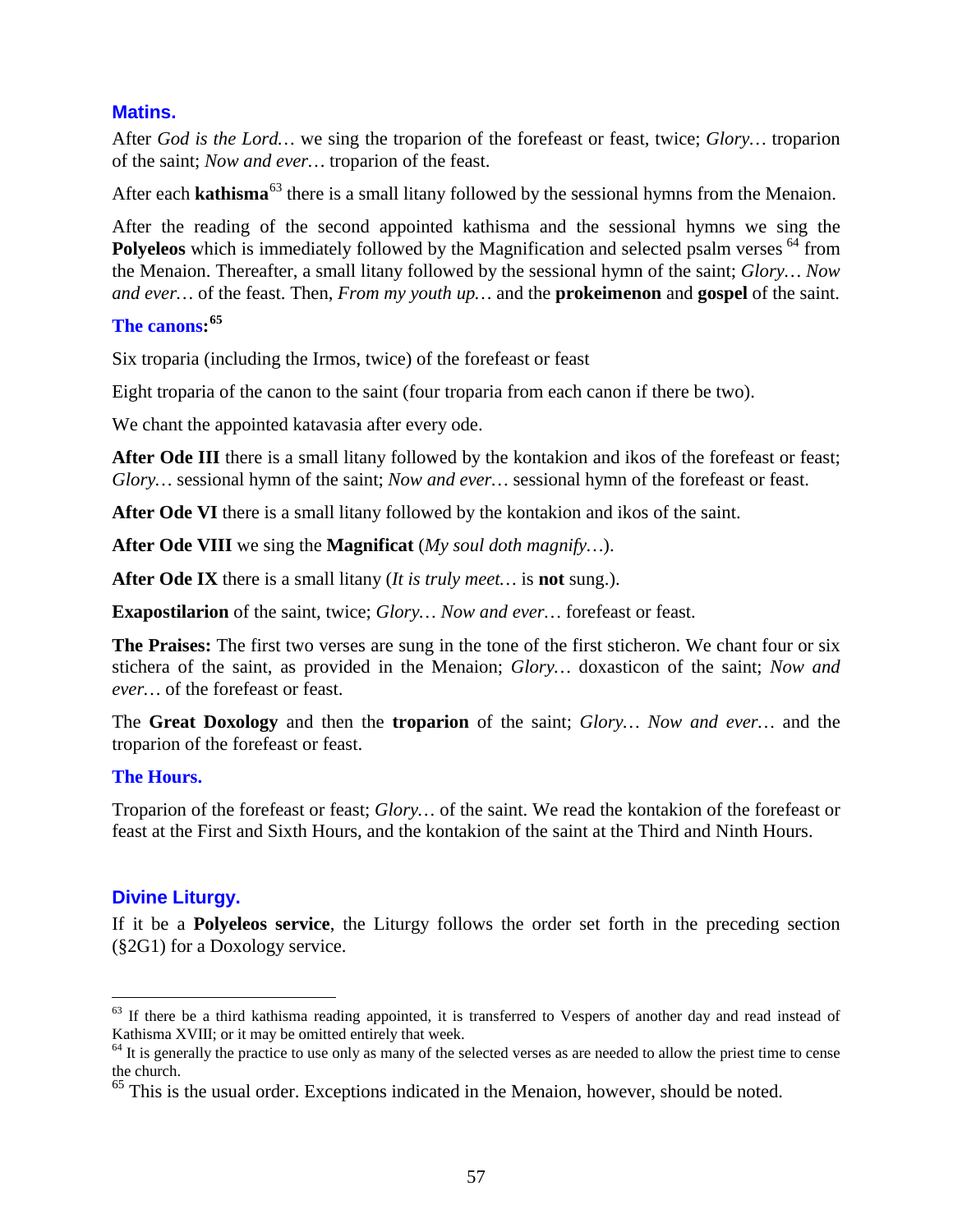#### But if it be **Vigil service:**

At the **Beatitudes** we read eight troparia, taking four from ode III of the forefeast, or from the appointed ode of the feast, and four from ode VI of the canon of the saint.

# **If it be an afterfeast of the Lord:**

At the Small Entrance at *O come let us worship…* the text following *…save us, O Son of God…* is taken from the refrain of the second antiphon of the Liturgy of the feast itself.

### **Troparia and kontakia:**

### **If it be a feast of the Lord:**

#### **In a temple dedicated to the Lord:**

Troparion of the forefeast or feast

Troparion of the saint of the day

*Glory*… kontakion of the saint of the day

*Now and ever…* kontakion of the forefeast or feast

### **In a temple dedicated to the Theotokos:**

Troparion of the forefeast or feast

Troparion of the temple

Troparion of the saint of the day

Kontakion of the forefeast or feast

*Glory*… Kontakion of the saint of the day

*Now and ever…* Kontakion of the temple

#### **In a temple dedicated to a saint:**

Troparion of the forefeast or feast

Troparion of the saint of the day

*Glory*… Kontakion of the saint of the day

*Now and ever…* Kontakion of the forefeast or feast

# **If it be a feast of the Theotokos:**

# **In a temple dedicated to the Lord:**

Troparion of the temple

Troparion of the forefeast or feast

Troparion of the saint of the day

Kontakion of the temple

*Glory*… Kontakion of the saint of the day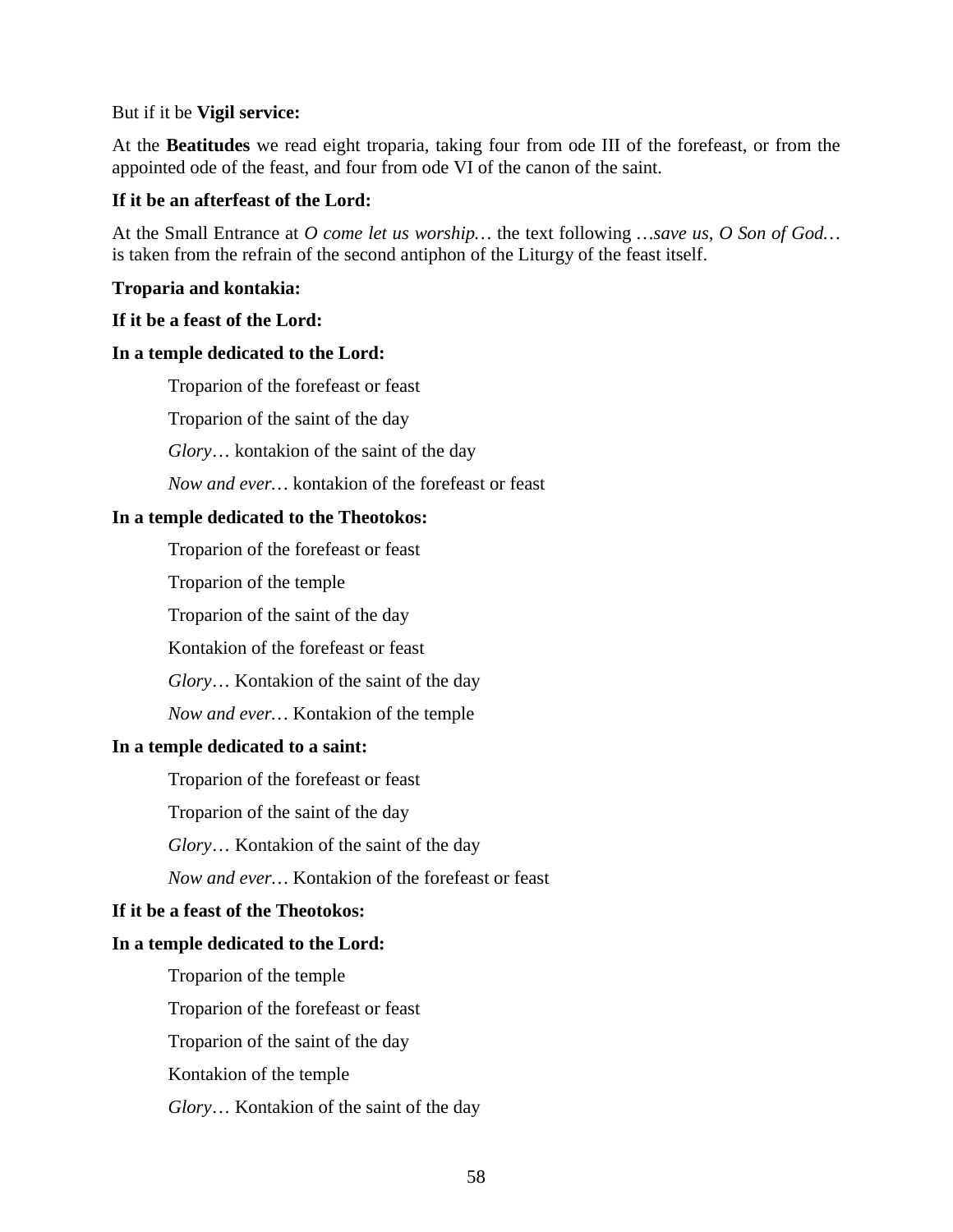*Now and ever…* Kontakion of the forefeast or feast

#### **In a temple dedicated to the Theotokos:**

Troparion of the forefeast or feast

Troparion of the saint of the day

*Glory*… kontakion of the saint of the day

*Now and ever…* kontakion of the forefeast or feast

#### **In a temple dedicated to a saint:**

Troparion of the forefeast or feast

Troparion of the saint of the day

*Glory*… Kontakion of the saint of the day

*Now and ever…* Kontakion of the forefeast or feast

If it be a **forefeast,** the **Prokeimenon**, **Epistle**, **Alleluia**, **Gospel**, and **Communion hymn** are of the saint, only. But if it be an **afterfeast:**

**Prokeimenon** of the feast and saint

**Epistle** of the saint, only

**Alleluia** of the feast and saint

**Gospel** of the saint, only

**Communion hymn** of the feast and saint

**If it be an afterfeast, i**nstead of *It is truly meet…* we sing the Refrain and Irmos of Ode IX, from the canon of the feast.<sup>[66](#page-58-0)</sup>

# **The Apodosis of a Feast of the Lord or Theotokos (§2G3).**

*Materials for the feast are taken from the service in the Menaion for the feast day itself.*

#### **Vespers.**

At *Lord I have cried…* we chant six stichera of the feast; *Glory… Now and ever…* of the feast. **But if it be Friday** evening: *Glory…* of the feast; *Now and ever…* dogmaticon **in the tone of the week. Note:** If it be the Apodosis of the Nativity or Theophany we chant *Glory… Now and ever…* and the sticheron of the feast **even on Friday** evening.

<span id="page-58-0"></span><sup>&</sup>lt;sup>66</sup> There is no general rule as to whether this should be from the first or second canon of the feast. The Menaion should be consulted.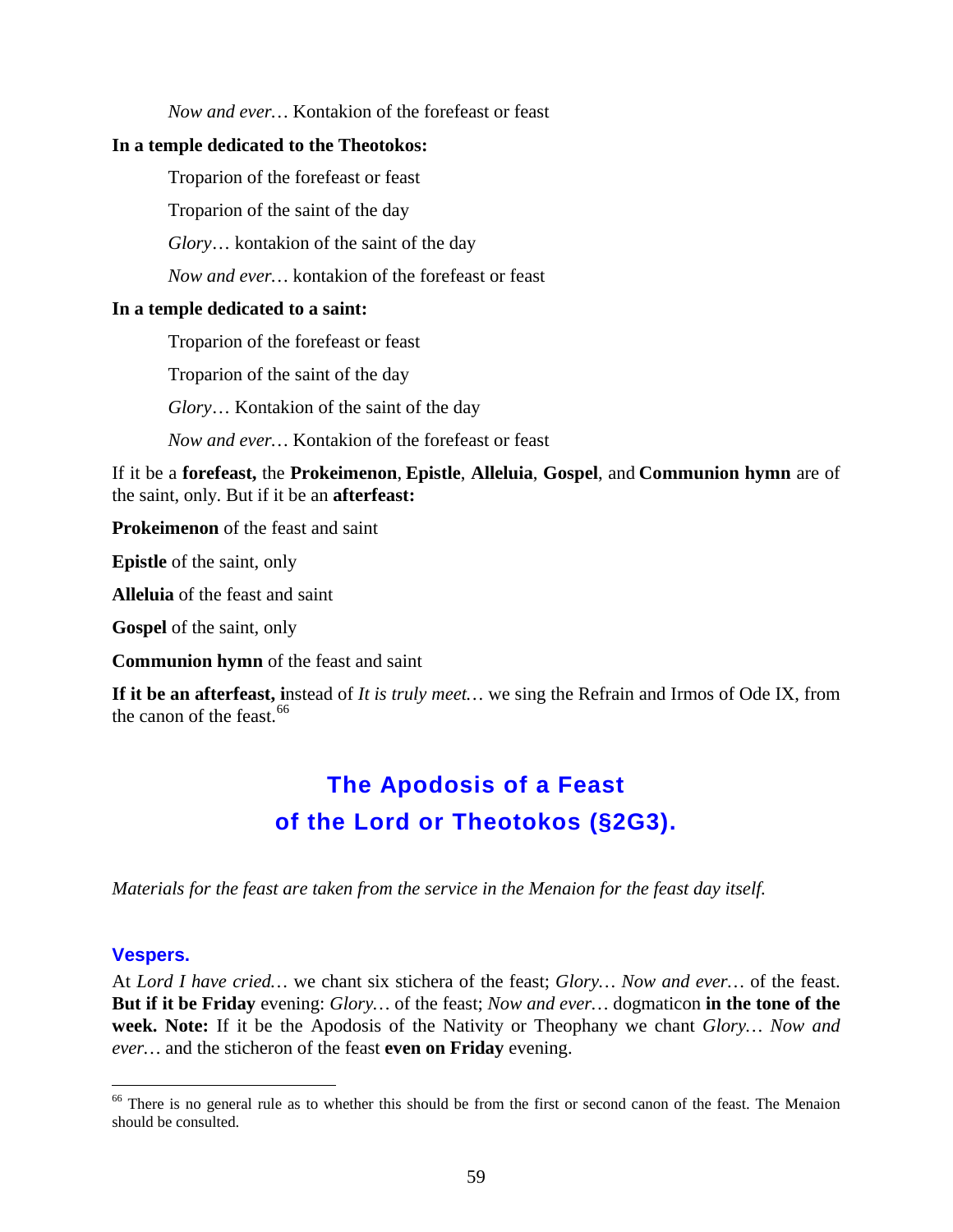**Note:** There is neither an Entrance, nor readings from the Old Testament.

**Aposticha:** We sing the stichera of the feast with their verses; *Glory… Now and ever…* sticheron of the feast.

**Troparion** of the feast, once.

# **Matins.**

After *God is the Lord…* we sing the troparion of the feast, twice; *Glory… Now and ever…* of the feast, once more.

After each kathisma there is a small litany followed by the sessional hymns of the feast. (If there be three kathismata, after the third we read the sessional hymns given after the Polyeleos).

# **The canon:**

Twelve troparia of the feast (including the Irmos, twice). **If there be two canons** of the feast, eight troparia (including the irmos, twice) from the first canon, and four troparia (including the irmos, twice) from the second canon.

After each ode we sing the appointed katavasia.

**After Ode III** there is a small litany followed by the sessional hymn of the feast, twice.

**After Ode VI** there is a small litany followed by the kontakion and ikos of the feast.

**At Ode IX**, instead of the Magnificat (*My soul doth magnify…*), we sing the refrains of the feast. $67$ 

**After Ode IX** there is a small litany (*It is truly meet…* is **not** sung.).

**Exapostilarion** of the feast, twice

**The Praises:** The first two verses are sung in the tone of the first sticheron. We chant four stichera of the feast; *Glory… Now and ever…* of the feast.

The **Great Doxology** and then the **troparion** of the feast.

# **The Hours.**

Troparion and kontakion of the feast.

# **Divine Liturgy.**

At the **Beatitudes** we read eight troparia from ode IX of the feast. **If there be two canons,** we take four troparia from each.<sup>[68](#page-59-1)</sup>

<span id="page-59-0"></span> $67$  If the Apodosis of the Meeting of the Lord fall on Tuesday, Thursday, or Saturday of Cheesefare week, we chant the Magnificat. At all other times we chant the refrains of the feast.

<span id="page-59-1"></span> $68$  Even if it be a feast of the Lord (in which case there would have been festal antiphons on the Feast itself), the Typika and Beatitudes are chanted on the Apodosis.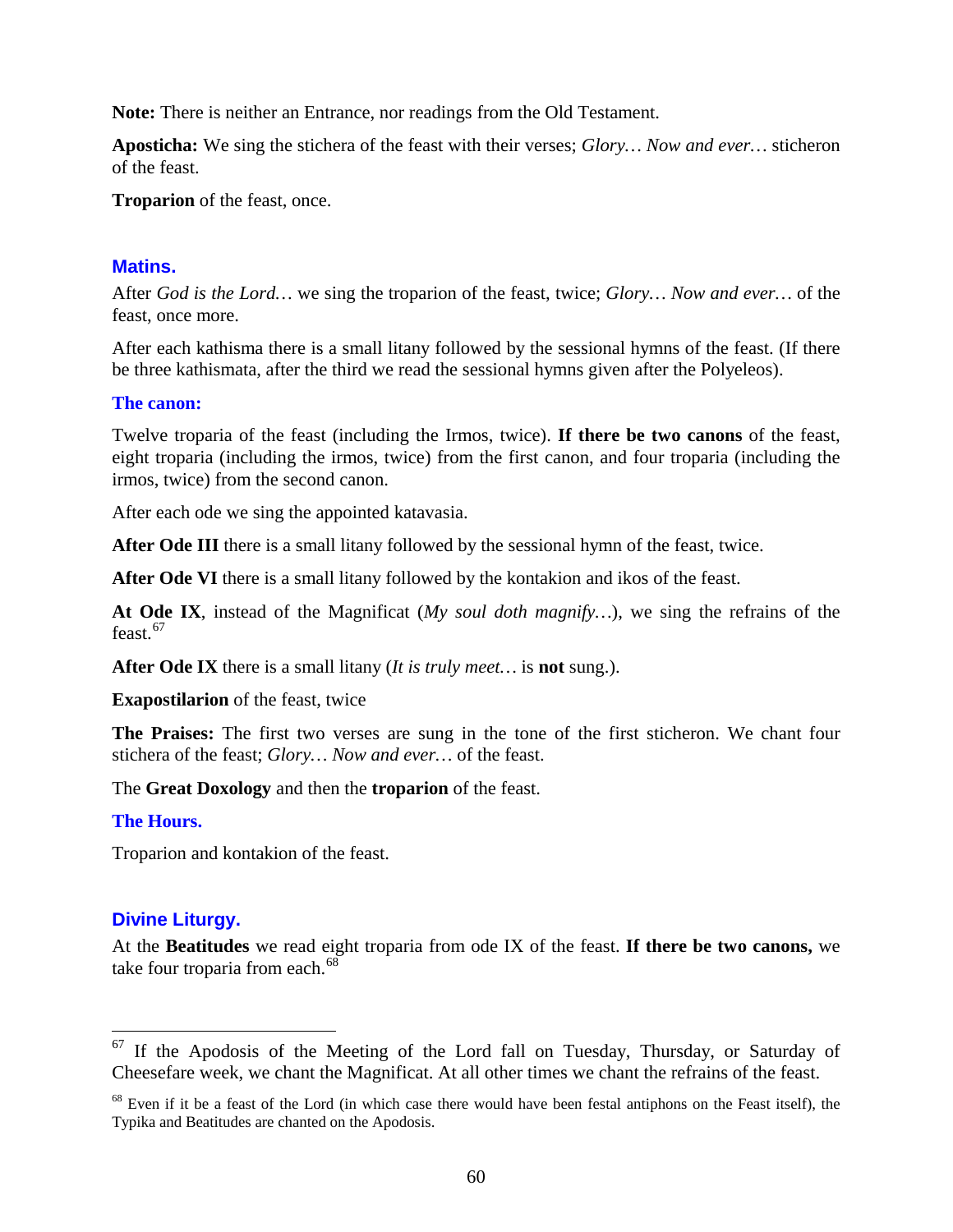**If it be a feast of the Lord, a**t the Small Entrance at *O come let us worship…* the text following *…save us, O Son of God…* is taken from the refrain of the second antiphon of the Liturgy of the feast itself.

We sing the **troparion** of the feast; *Glory… Now and ever…* and the **kontakion** of the feast.

# **If it be a feast of the Lord:**

**Prokeimenon** of the feast

**Epistle** of the day, only

**Alleluia** of the feast

**Gospel** of the day, only

**Communion hymn** of the feast

# **If it be a feast of the Theotokos:**

**Prokeimenon** of the feast

**Epistle** of the day and of the feast

**Alleluia** of the feast

**Gospel** of the day and of the feast

# **Communion hymn** of the feast

Instead of *It is truly meet…* we sing the refrain and irmos of Ode IX, from the canon of the feast.

# **Apodosis of a Feast together with a Vigil Service (§2G4).**

*The general order of the services is the same as that of any Vigil on a weekday, as outlined above in §2F.*

# **Vespers.**

Instead of the kathisma we sing *Blessed is the man…*, the first stasis of Kathisma I (or selected verses therefrom).

At *Lord I have cried…* we sing six stichera of the feast and four of the saint; *Glory…* doxasticon of the saint; *Now and ever…* of the feast, unless it be **Friday** evening, in which case we sing the dogmaticon **in the tone of the week.**

After the Entrance and prokeimenon there are three **readings** appointed in the Menaion.

**Litya:** The first sticheron from the Litya of the temple feast, followed by the stichera of the saint; *Glory…* of the saint; *Now and ever…* of the feast.

**Aposticha:** The stichera of the feast; *Glory…* doxasticon of the saint; *Now and ever…* of the feast.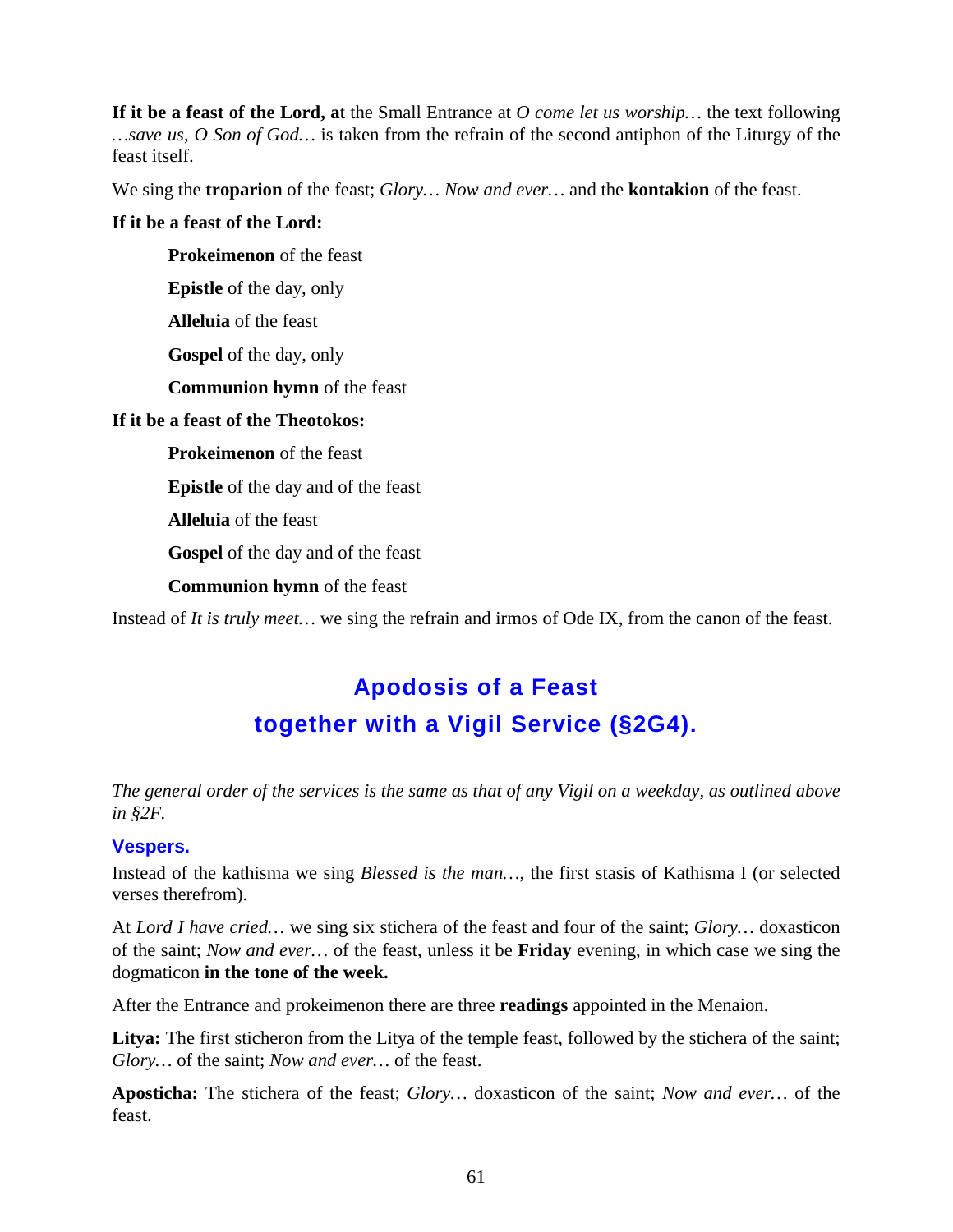**Troparion** of the saint, twice, and the troparion of the feast, once.

### **Matins.**

After *God is the Lord…* we sing the troparion of the forefeast or feast, twice; *Glory…* troparion of the saint; *Now and ever…* troparion of the feast.

After each **kathisma**<sup>[69](#page-61-0)</sup> there is a small litany followed by the sessional hymns of the feast.

After the reading of the second appointed kathisma and the sessional hymns we sing the Polyeleos which is immediately followed by the Magnification and selected psalm verses <sup>[70](#page-61-1)</sup> from the Menaion. Thereafter, a small litany followed by the sessional hymn of the saint; *Glory… Now and ever…* of the feast. Then, *From my youth up…* and the **prokeimenon** and **gospel** of the saint.

### **The canons:**

#### **If there be one canon of the feast:**

Eight troparia of the feast (including the irmos, twice).

Six troparia of the saint

# **If there be two canons of the feast:**

Six troparia (including the irmos, twice) from the first canon of the feast

Four troparia of the saint

Four troparia from the second canon of the feast

We chant the appointed katavasia after every ode.

**After Ode III** there is a small litany followed by the kontakion and ikos of the saint;<sup>[71](#page-61-2)</sup> *Glory*... sessional hymn of the saint; *Now and ever…* sessional hymn of the feast.

**After Ode VI** there is a small litany followed by the kontakion and ikos of the feast.

**At Ode IX**, instead of the Magnificat (*My soul doth magnify…*), we sing the refrains of the feast.

**After Ode IX** there is a small litany.

**Exapostilarion** of the feast; *Glory…* exapostilarion of the saint; *Now and ever…* of the feast.

At the **Praises** we insert eight stichera, chanting four of the feast and four of the saint;<sup>[72](#page-61-3)</sup> Glory... doxasticon of the saint; *Now and ever…* of the feast.

<span id="page-61-0"></span> $69$  If there be a third kathisma reading appointed, it is transferred to Vespers of another day and read instead of Kathisma XVIII; or it may be omitted entirely that week.

<span id="page-61-1"></span> $70$  It is generally the practice to use only as many of the selected verses as are needed to allow the priest time to cense the church.

<span id="page-61-2"></span> $71$  If the saint of the temple be commemorated, the kontakion and ikos of the feast are chanted after Ode III and the kontakion and ikos of the saint after Ode VI.

<span id="page-61-3"></span> $72$  If the Menaion does not provide the two additional verses needed (i.e., the service is not already combined with that of the apodosis), the additional verses may be taken from the Vespers Aposticha.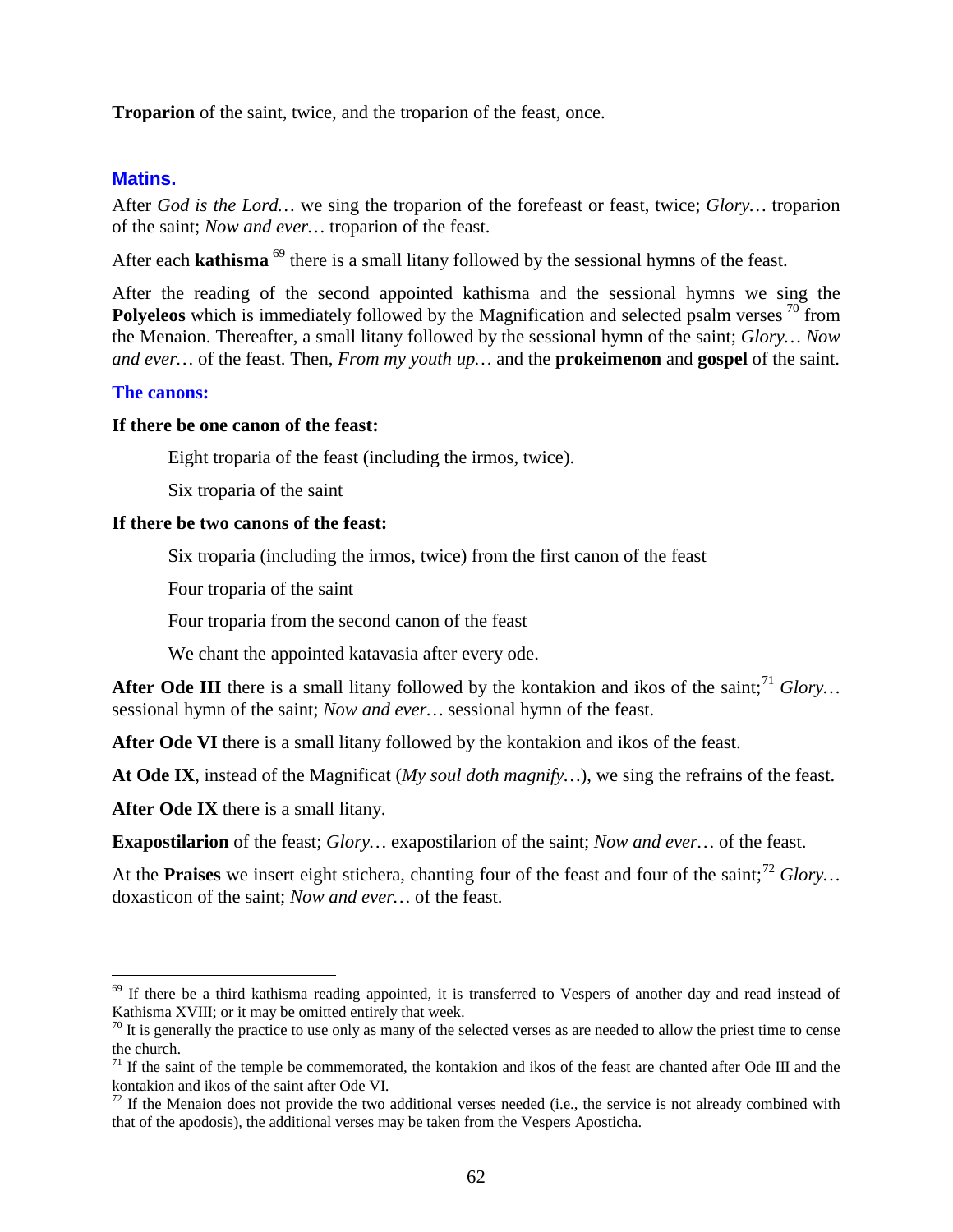The **Great Doxology** and then the **troparion** of the saint; *Glory… Now and ever…* and the troparion of the feast.

# **The Hours.**

Troparion of the feast; *Glory…* of the saint. We read the kontakion of the saint at the First and Sixth Hours, and the kontakion of the feast at the Third and Ninth Hours.

# **Divine Liturgy.**

At the **Beatitudes** we read eight troparia: four from ode IX of the feast (first canon) and four from ode VI of the saint.

**If it be a feast of the Lord, a**t the Small Entrance at *O come let us worship…* the text following *…save us, O Son of God…* is taken from the refrain of the second antiphon of the Liturgy of the feast itself.

# **Troparia and kontakia:**

Troparion of the feast

Troparion of the saint

*Glory*… Kontakion of the saint

*Now and ever…* Kontakion of the feast

### **If it be a feast of the Lord:**

**Prokeimenon** of the feast and of the saint

**Epistle** of the saint, only

**Alleluia** of the feast and of the saint

**Gospel** of the saint, only

**Communion hymn** of the feast and of the saint

# **If it be a feast of the Theotokos:**

**Prokeimenon** of the feast and of the saint

**Epistle** of the saint and of the feast

**Alleluia** of the feast and of the saint

**Gospel** of the saint and of the feast

**Communion hymn** of the feast and of the saint

Instead of *It is truly meet…* we sing the Refrain and Irmos of Ode IX, from the canon of the feast.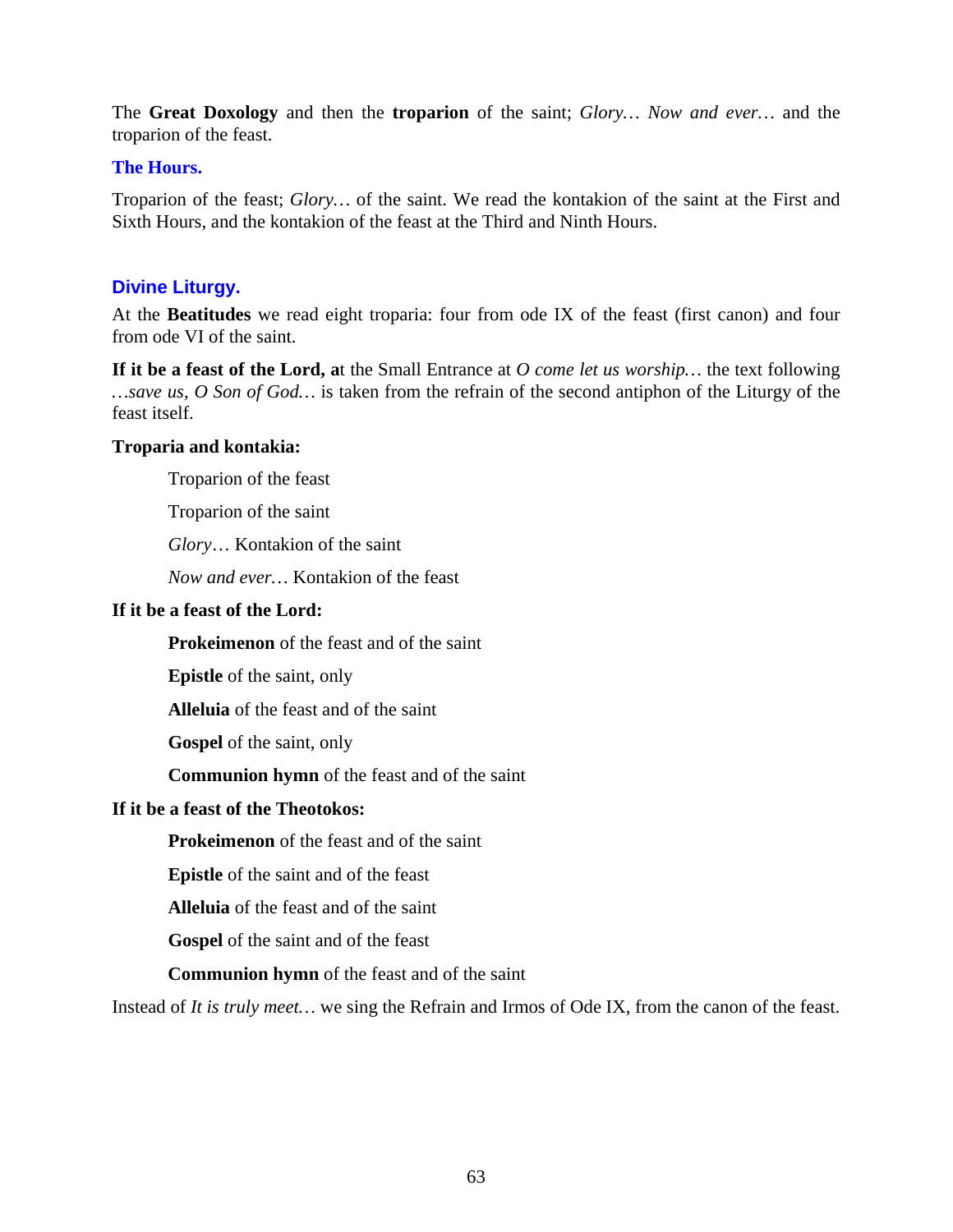# **3. Services of the Triodion.**

# **The Order of Lenten Weekday Services (§3A).**

# **Saturday and Sunday services are treated in (§3B).**

# **Simple Service (§3A1).**

# **The Midnight Office.**

The Midnight Office is read according to the Horologion. After the Prayer of the Hours and the words of the priest, *God be gracious unto us…*, we say the **Prayer of Saint Ephraim** once, with three prostrations.  $^{73}$  $^{73}$  $^{73}$ 

# **Matins.**

Priest: *Blessed is our God…*

The **usual beginning** (see appendix I).<sup>[74](#page-63-1)</sup>

Psalms 19 and 20

*Glory… Now and ever…*

*Holy God…* and the rest of the Trisagion Prayers through *Our Father…* and the exclamation by the priest, *For Thine is the kingdom…*

The troparia, *Save, O Lord…* and the rest as given in the Horologion.

The litany: *Have mercy on us…*

Priest: *Glory to the holy and consubstantial…*

And the Reader begins the **Six Psalms** as usual.

After the Six Psalms and the litany:

Instead of *God is the Lord…* we sing **Alleluia** in the tone of the week, accompanied by the verses supplied in the Priest's Service Book (also in the Horologion).

Then we sing the **Hymns to the Trinity** in the tone of the week, according to the order detailed in the Horologion (also printed in the appendix to the Triodion).

Then the choir sings: *Lord, have mercy,* thrice; *Glory…*

Reader: *Now and ever…* and the first appointed **kathisma**.

<span id="page-63-1"></span><span id="page-63-0"></span><sup>&</sup>lt;sup>73</sup> On the first day of Lent the Prayer of Saint Ephraim is said twice, as at the other services.<br><sup>74</sup> If Matins be preceded by another service, the reader omits *Glory to Thee…* and *Heavenly King…* beginning with *Holy God…* The reader **does not** omit the Trisagion Prayers, as is done outside Lent.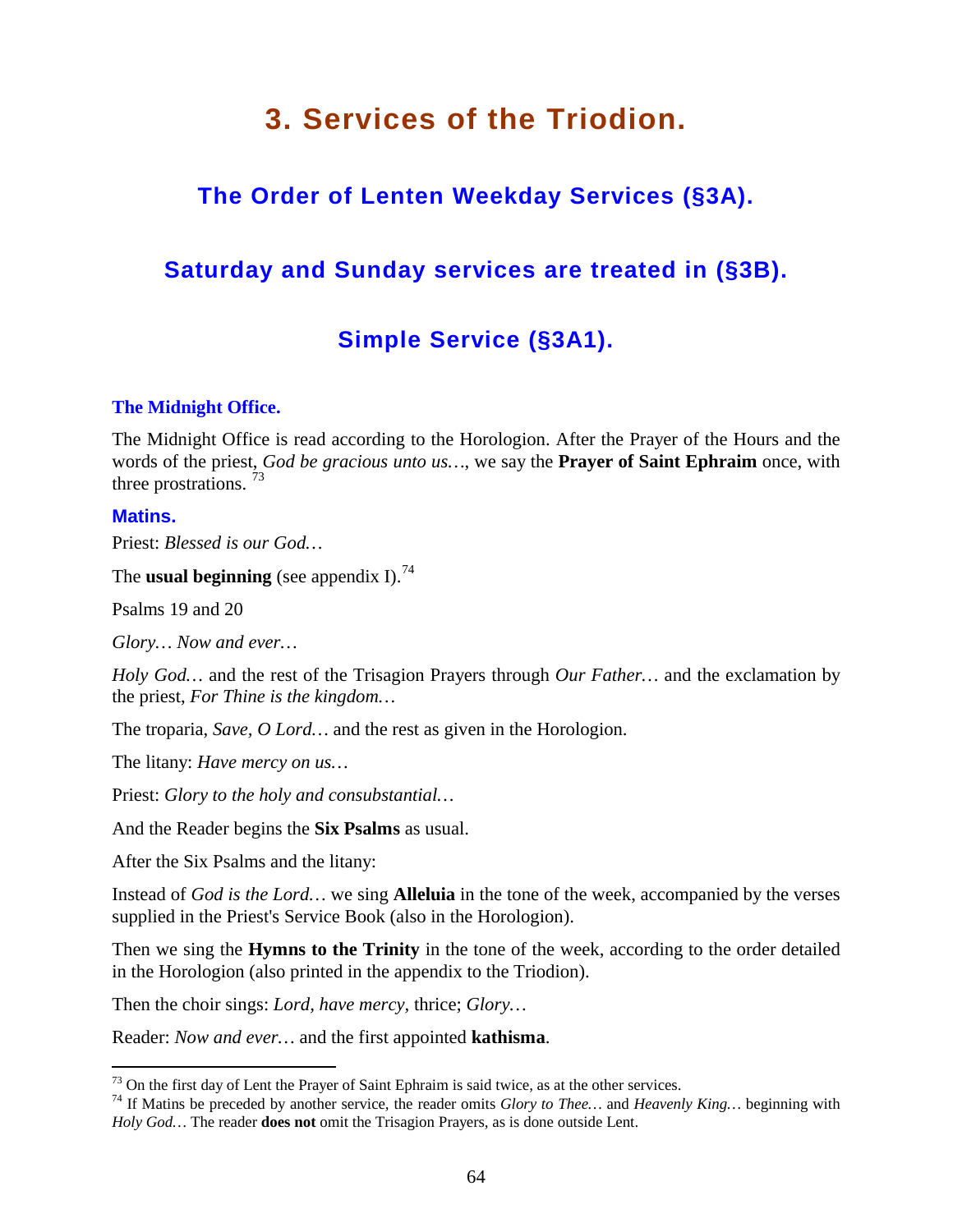After the kathisma there is no litany, but rather *Lord, have mercy,* thrice, followed by the **sessional hymns** in the tone of the week (these are included in the Triodion, pages 668-699).<sup>[75](#page-64-0)</sup>

The second appointed **kathisma** followed by the **sessional hymns** of the day (from Triodion or Triodion Supplement).

Third appointed **kathisma**.

**Sessional hymns** of the day (from Triodion or Triodion Supplement).

Choir: *Lord, have mercy,* thrice, *Glory…* Reader: *Now and ever…* and **Psalm 50.**

Litany: *Save, O God, Thy people*..., with the exclamation by the priest.

Then the **canons**: [76](#page-64-1)

**Note:** In the Slavonic Psalter the verses are numbered and divided differently from those in *The Psalter According to the Seventy,* translated by Holy Transfiguration Monastery. Throughout we will give directions for use with the English *Psalter* from Holy Transfiguration.

We use three canons: The canon from the Menaion, and two three-canticled<sup>[77](#page-64-2)</sup> canons from the Triodion. The three-canticled canons have odes eight and nine, and one ode according to the day: on Monday, ode one; on Tuesday, ode two; on Wednesday, ode three; on Thursday, ode four; on Friday, ode five.

### **At those odes which have only a canon from the Menaion:**

**At odes one, four, five and seven:** Irmos and the four troparia of the canon. Before the first two troparia, we chant the last two verses of the respective biblical ode. Before the final two troparia, we chant, *Glory…* and, *Now and ever…* At these odes there are no katavasiæ.

**At odes three and six:** The irmos is not sung, but we begin immediately with the four troparia of the canon. Before the first two troparia, we chant the last two verses of the respective biblical ode. Before the final two troparia, we chant, *Glory…* and, *Now and ever…* At the end we chant the irmos from the Menaion as the katavasia.

# **At those odes which have a canon from the Menaion and the three-canticled canons from the Triodion:**

We begin by chanting the verses of the biblical ode up to and including the proper verse, as follows:

Ode one: verse nine, *The enemy said…*

Ode three: verse four, *For the Lord…*

Ode four: verse fourteen, *With threatening…*

<span id="page-64-0"></span><sup>&</sup>lt;sup>75</sup> Occasionally the Menaion will provide sessional hymns. In such a case, the sessional hymns from the Triodion (usually read after the second and third kathismata) are read after the first and second; those from the Menaion are read after the third kathisma; the sessional hymns in the tone of the week are omitted entirely. If there be a kontakion in the Menaion, the sessional hymn of the Martyrs is said immediately before the theotokion. See note in Triodion, page 668. If there be no kontakion in the Menaion, this sessional hymn is read after the sixth ode of the canon.

<span id="page-64-1"></span><sup>&</sup>lt;sup>76</sup> For more detailed instructions for the reading of the canons during Lent, see appendix III.  $^{77}$  That is, having three odes.

<span id="page-64-2"></span>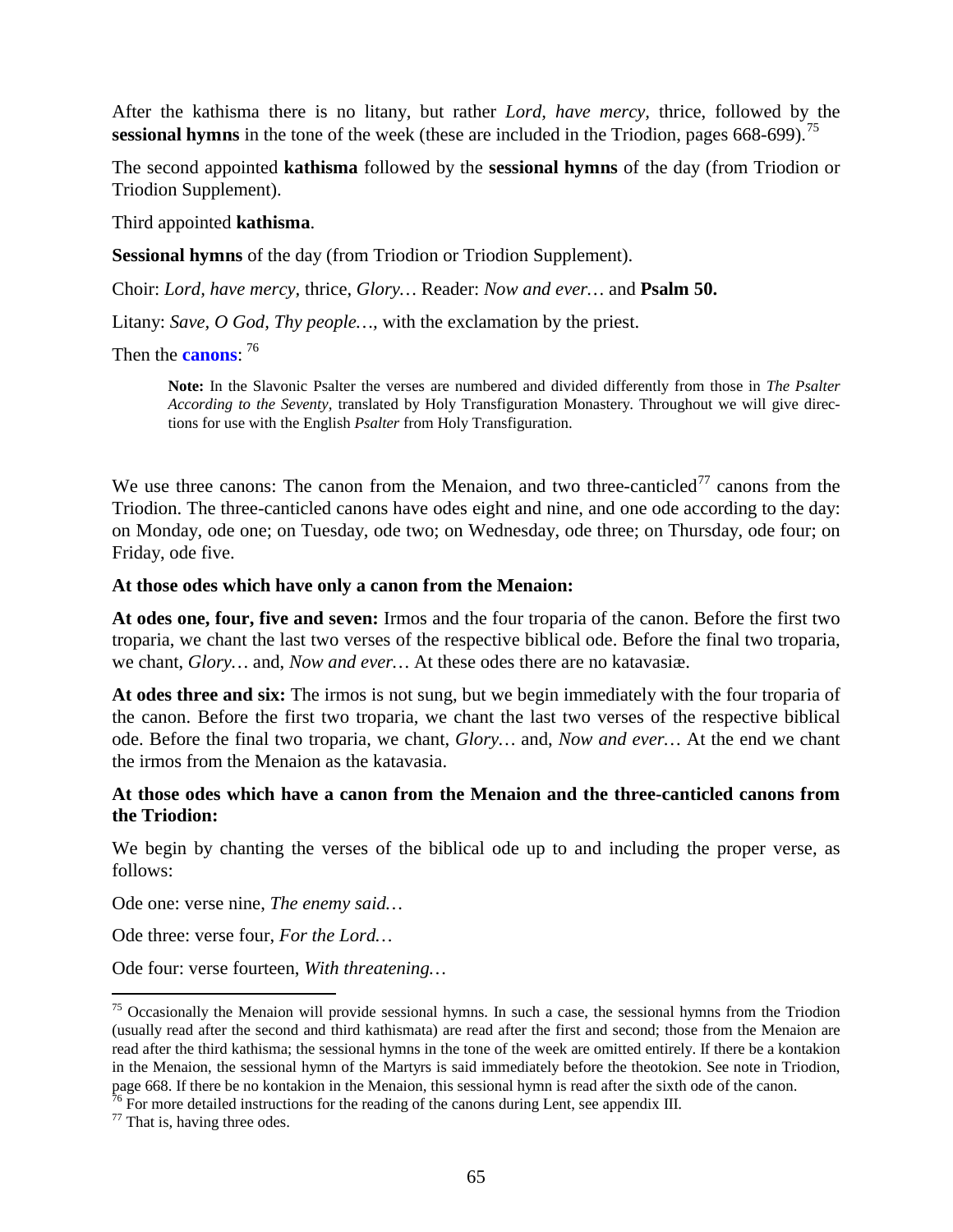Ode five: verse five, *Zeal shall lay hold…*

Ode eight: verse six, *Bless the Lord, fire and heat…*

Ode nine: the irmos is sung before verse one, *Blessed be the Lord…*

We then sing the irmos of the canon in the Menaion, followed by the remaining verses of the biblical ode interspersed with five troparia from the Menaion (if necessary, troparia are repeated to make five); then four troparia from each of the two canons in the Triodion. Before each troparion we chant a verse from the biblical ode, in order. Before the final two troparia we chant *Glory…* and *Now and ever…;* then, one final troparion from the Triodion, with the refrain, *Glory to Thee, our God…* At the end we chant the katavasia from the Triodion (irmos of the second canon).

# **At the second ode (Tuesday only):**

We sing<sup>[78](#page-65-0)</sup> the second biblical ode through to the end, without inserting any troparia between the verses. We conclude by singing *Glory… Now and ever…;* we then sing the irmos of the first canon in the Triodion, followed by four troparia from each of the two canons in the Triodion. Before each troparion we chant the refrain, *Glory to Thee, our God…*. Before the final two troparia, we chant, *Glory…* and, *Now and ever…;* then, one final troparion from the Triodion, with the refrain, *Glory to Thee, our God…* At the end we chant the katavasia from the Triodion (irmos of the second canon).

After Ode III there is a small litany followed by the sessional hymns from the Menaion.

After Ode VI there is a small litany followed by the kontakion and ikos from the Menaion. If there be no kontakion in the Menaion, we read the sessional hymn to the martyrs, in the tone of the week (Triodion, pages 668-699).

**After Ode VIII** we sing the **Magnificat** (*My soul doth magnify…*).

**After Ode IX** *It is truly meet…* and a small litany

Then the **exapostilarion** (Hymn of Light, photogogicon), as detailed in the Horologion.

The **Praises** are read, without stichera.

Priest: *To Thee glory is due…* Reader: *Amen.*

Priest: *Glory to Thee Who hast showed us the light.*

And the reader continues with the **Small Doxology** (read, not sung).

Litany: *Let us complete our morning prayer unto the Lord…*

The **Aposticha**, with stichera from Triodion and the usual weekday verses (*We were filled…*  etc.); *Glory… Now and ever…* theotokion from the Triodion. But if there be a **doxasticon** in the Menaion: *Glory…* doxasticon from the Menaion; *Now and ever…* the theotokion in the tone of Glory from The Common Theotokia, or the stavrotheotokion from the Menaion.

*It is good to give praise…* twice.

Trisagion Prayers

<span id="page-65-0"></span> $78$  Some authorities maintain that the second biblical ode should be read, not sung.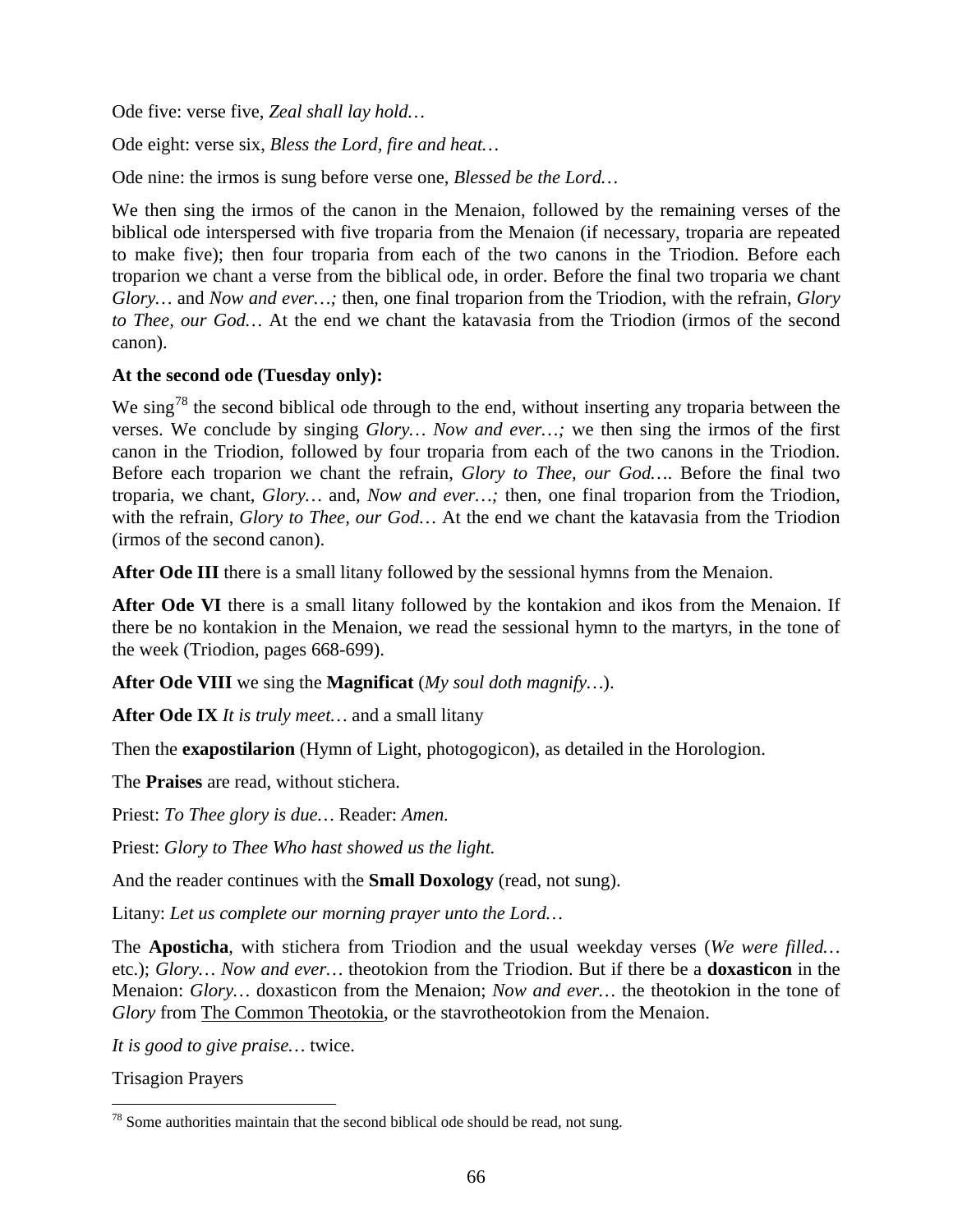*Standing in the temple of thy glory…*

*Lord, have mercy,* forty times.

*Glory… Now and ever…*

*More honorable…*

*In the name of the Lord…*

Priest: *He that is is blessed…*

Reader: *Amen. O Heavenly King, strengthen Orthodox…*

The **Prayer of Saint Ephraim,** twice, with four prostrations and twelve bows.

And then the reader says: *Amen. O come, let us worship…,* and immediately begins the **First Hour**.

# **The Hours and Typika**

The hours and Typika are read exactly as indicated in the Horologion for Lenten services.

# **Vespers.**

During Great Lent there are numerous possible patterns for Vespers, as it is the transitional service from one day to another. In this section we will treat the following possible patterns:

- I. Sunday evening below
- II. Weekday evenings, except Wednesday and Friday.
- III. Wednesday and Friday, when the Liturgy of the Presanctified is served.
- IV. Wednesday, when the Liturgy of the Presanctified is **not** served.
- V. Friday, when the Liturgy of the Presanctified is **not** served.

Other possible patterns, such as Thursday of the Great canon (when Presanctified should be served), will be treated in their proper places.

# **I. Vespers on Sunday Evening.**

Priest: *Blessed is our God…* and the usual beginning.

Psalm 103

The Litany of Peace

We chant *Lord, I have cried...* with ten stichera: four in the tone of the week (Triodion pages)  $184-188$ ),<sup>[79](#page-66-0)</sup> three of the day from the Triodion, and three for the saint of the day from the Menaion; *Glory… Now and ever…* theotokion from the Menaion. But if there be a **doxasticon** in the Menaion: *Glory…* doxasticon from the Menaion; *Now and ever…* the theotokion in the tone of *Glory* from The Common Theotokia.

<span id="page-66-0"></span> $79$  In the Octoechos the first two of these four penitential stichera are found at Sunday Vespers Aposticha in the tone of the week; the final two are found at the Aposticha of Matins on Monday.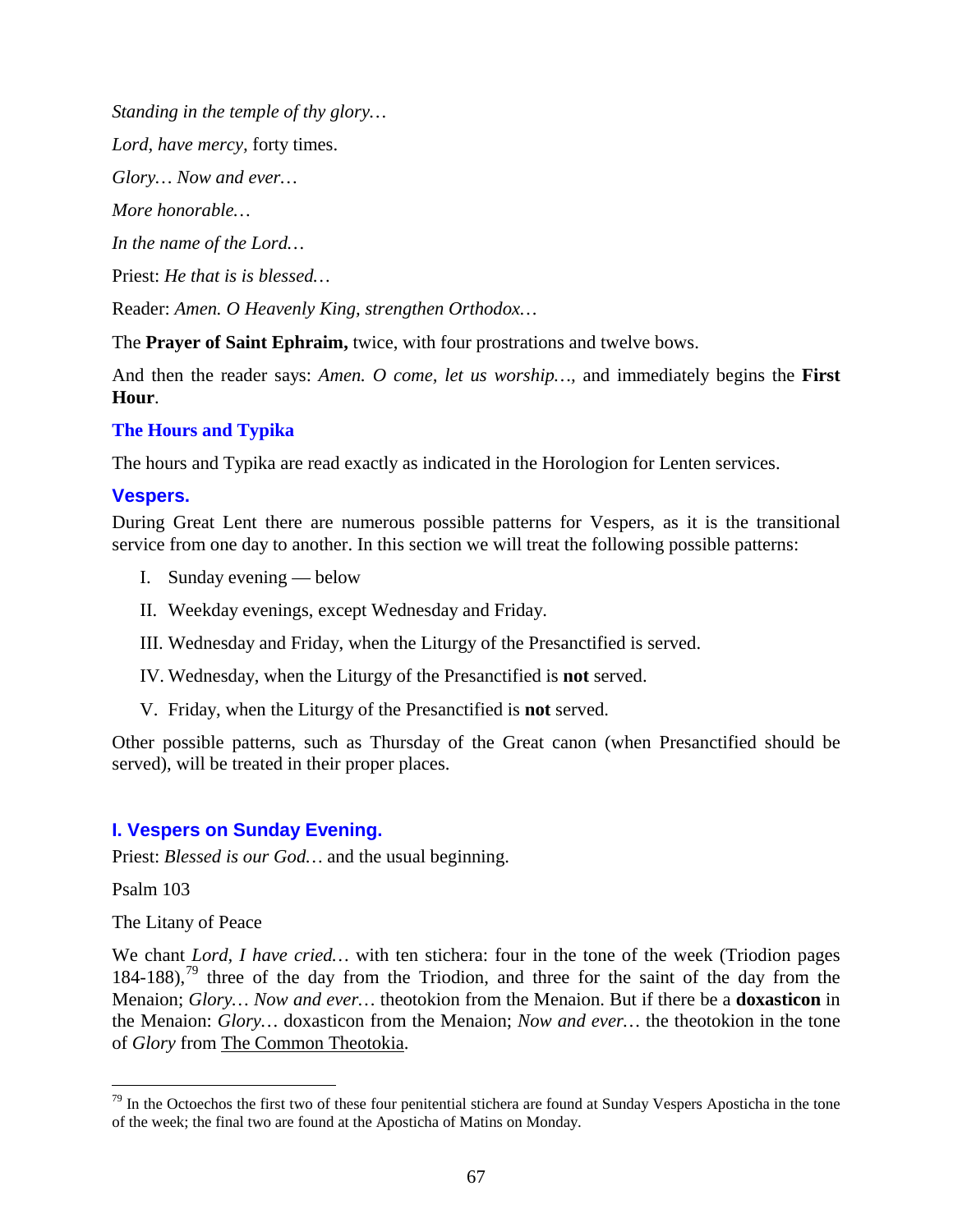# **Entrance** with the censer.

*O Gentle Light…*

Then the **Great Prokeimenon** from the Triodion.

*Vouchsafe, O Lord…* during which the priest removes his phelonion and puts on a dark-colored epitrachilion.

Litany: *Let us complete our evening prayer…* with the response being sung to the Lenten penitential melody. Similarly, the vestments in the church are changed to dark colors at this time.

The **Aposticha**, with stichera from Triodion and the usual weekday verses (*We were filled…*  etc.); *Glory… Now and ever…* theotokion from the Triodion. But if there be a **doxasticon** in the Menaion: *Glory…* doxasticon from the Menaion; *Now and ever…* the theotokion in the tone of Glory from The Common Theotokia.

*Now lettest Thou…*

Trisagion Prayers

*O Theotokos and Virgin, rejoice…* and a prostration.

*Glory… O Baptizer of Christ…* prostration.

*Now and ever… Plead in our behalf…* prostration.

*Beneath thy compassion…* bow from the waist.

*Lord, have mercy,* forty times.

*Glory… Now and ever…*

*More honorable…*

*In the name of the Lord…*

Priest: *He that is, is blessed…*

Reader: *Amen. O Heavenly King, strengthen Orthodox…*

**Prayer of Saint Ephraim** once, with three prostrations.

Priest: *Glory to Thee, O Christ God…*

Choir: *Glory… Now and ever… Lord, have mercy,* thrice. *Father (Master) bless!*

And the priest gives the dismissal.

# **II. Vespers on Weekday Evenings.**

*(except Wednesday and Friday).* Priest: *Blessed is our God…* and the usual beginning. Psalm 103 The Litany of Peace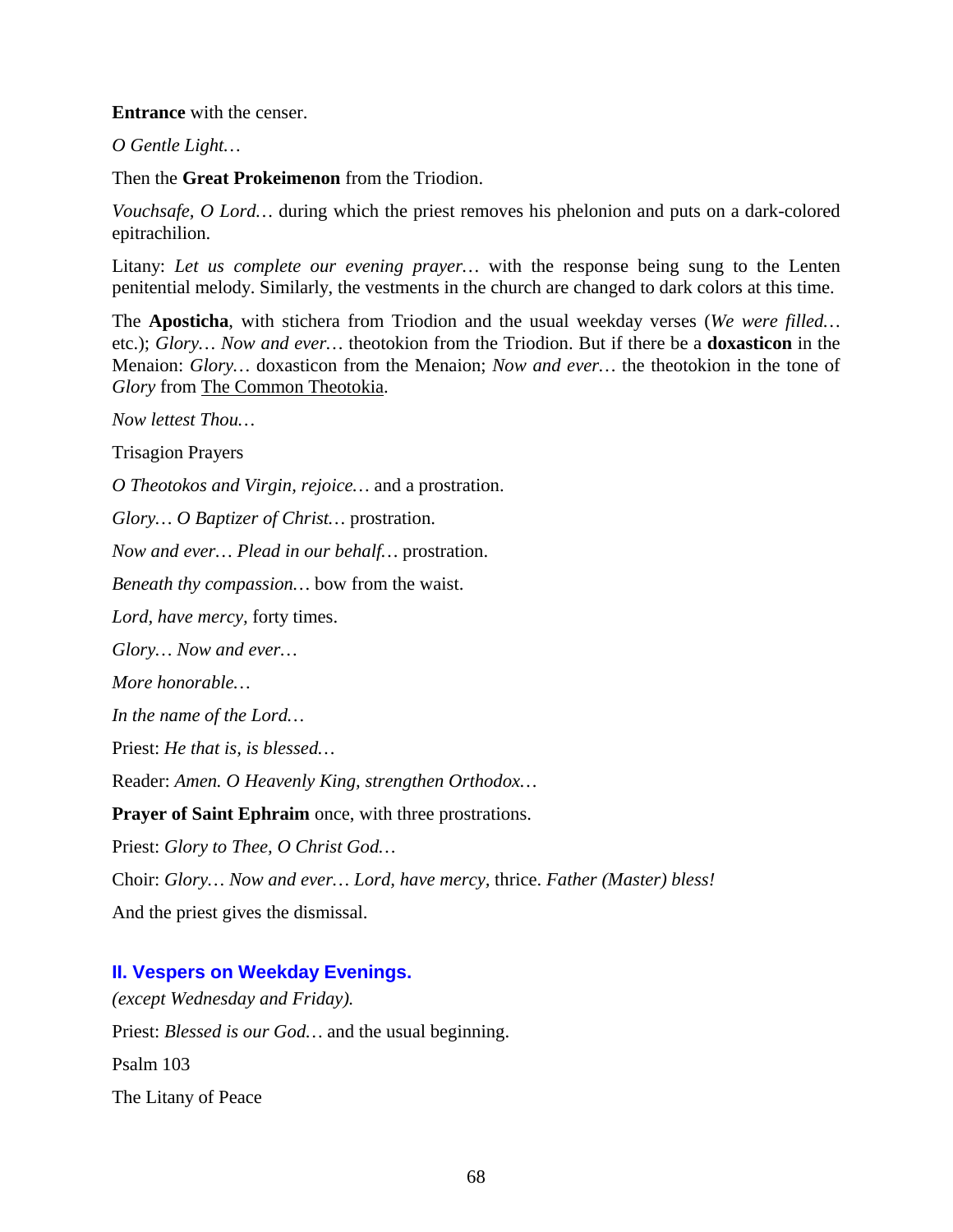The appointed **kathisma** from the Psalter followed by a small litany.

We chant *Lord, I have cried…* with six stichera: three of the day from the Triodion, and three of the saint of the day from the Menaion; *Glory… Now and ever…* theotokion from the Triodion. But if there be a **doxasticon** in the Menaion: *Glory…* doxasticon from the Menaion; *Now and*  ever... the theotokion in the tone of *Glory* from **The Common Theotokia**, or stavrotheotokion from the Menaion.

*O Gentle Light…*

Prokeimenon from the Triodion

The appointed reading from Genesis

Prokeimenon from the Triodion

The appointed reading from Proverbs

*Vouchsafe, O Lord…*

Litany: *Let us complete our evening prayer…*

The **Aposticha**, with stichera from Triodion and the usual weekday verses (*We were filled…*  etc.); *Glory… Now and ever…* theotokion from the Triodion. But if there be a **doxasticon** in the Menaion: *Glory…* doxasticon from the Menaion; *Now and ever…* the theotokion in the tone of Glory from The Common Theotokia, or stavrotheotokion from the Menaion.

*Now lettest Thou…*

Trisagion Prayers

*O Theotokos and Virgin, rejoice…* and a prostration.

*Glory… O Baptizer of Christ…* prostration.

*Now and ever… Plead in our behalf…* prostration.

*Beneath thy compassion…* bow from the waist.

*Lord, have mercy,* forty times.

*Glory… Now and ever…*

*More honorable…*

*In the name of the Lord…*

Priest: *He that is, is blessed…*

Reader: *Amen. O Heavenly King, strengthen Orthodox…*

**Prayer of Saint Ephraim** twice, with four prostrations and twelve bows.

Reader: *Amen,* and the Trisagion Prayers.

*Lord, have mercy,* twelve times.

*O All-Holy Trinity, the Consubstantial…*

*Blessed be the name of the Lord…,* thrice.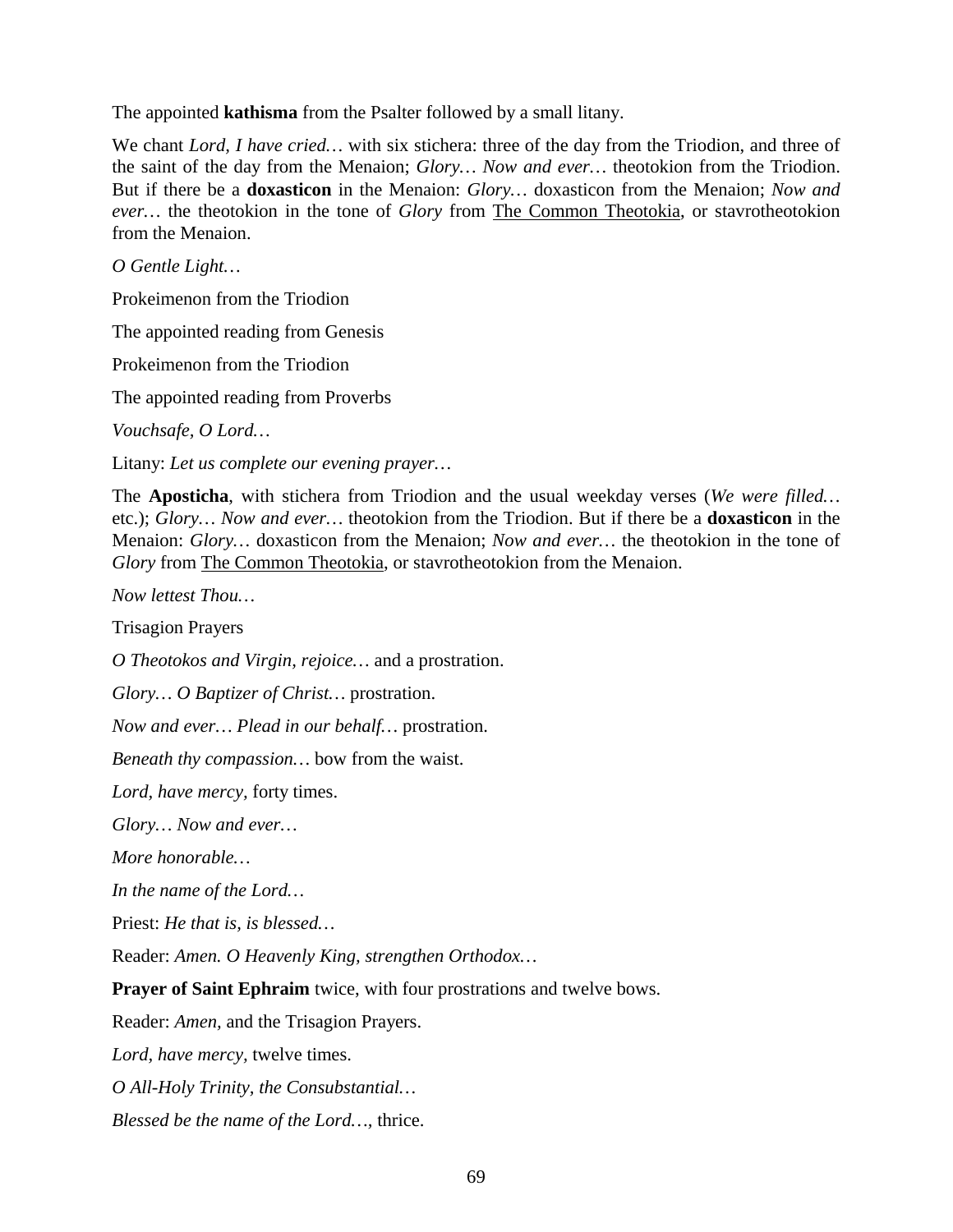*Glory… Now and ever…* Psalm 33 is read Priest: *Wisdom!* Choir: *It is truly meet…* Priest: *O most holy Theotokos save us.* Choir: *More honorable…* Priest: *Glory to Thee, O Christ God…* Choir: *Glory… Now and ever… Lord, have mercy,* thrice. *Father (Master) bless!*

And the priest gives the dismissal.

# **III. Wednesday and Friday when the Liturgy of the Presanctified is Served**

Priest: *Blessed is the Kingdom…*

Choir: *Amen.* And the reader continues with the usual beginning.

Psalm 103

The Litany of Peace

The appointed **kathisma** from the Psalter. After each of the three stases of the kathisma we read: *Glory… Now and ever… Alleluia…* and then there is a small litany. The priest transfers the Consecrated Gifts from the Holy Table to the Table of the Oblation. See detailed rubrics in *The Divine Liturgy of the Presanctified Gifts* (SJKP, 1997).

We chant *Lord, I have cried…* with ten stichera as appointed in the Triodion.

Entrance with the censer.

*O Gentle Light…*

Prokeimenon from the Triodion

The appointed reading from Genesis

Prokeimenon from the Triodion

Deacon: *Command!*

The priest blesses the people with the incense and the lighted candle, saying, *Wisdom! Aright! The Light of Christ…*, while the faithful prostrate themselves.

The appointed reading from Proverbs

Reader (or Trio): *Let my prayer be set forth…*

Choir repeats, and the rest as set forth in the service book.

Then the **Prayer of Saint Ephraim**, once, with three prostrations.

Litany of Fervent Intercession: *Let us all say…*

Litany for the Catechumens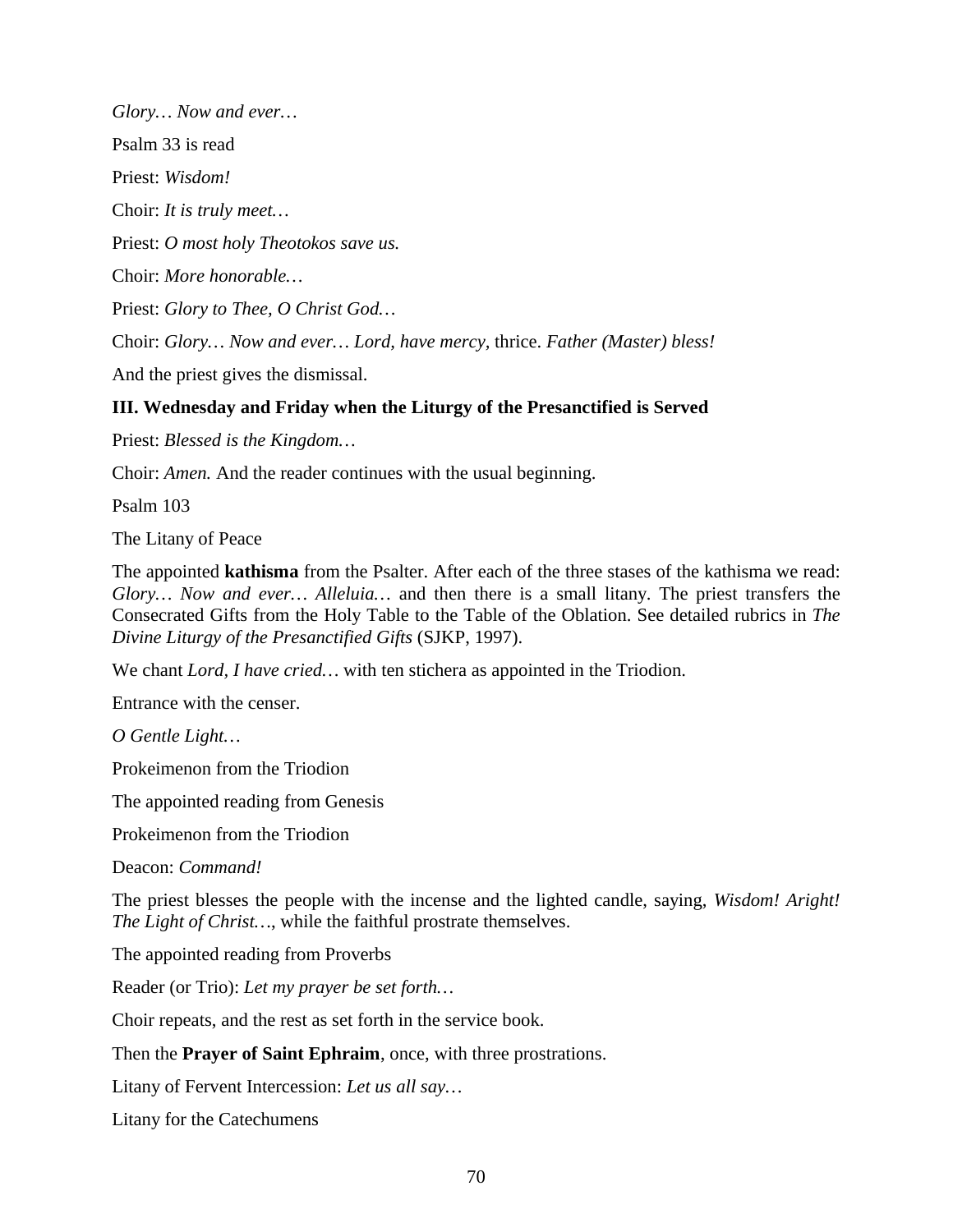Litany for those awaiting illumination (from Wednesday in the fourth week of Lent onwards).

Two litanies for the faithful

*Now the Hosts of Heaven…*

**Great Entrance** with the Consecrated Gifts is made in silence, as we all kneel prostrated with our faces to the ground. Then the choir continues: *With faith and longing…*

Then the **Prayer of Saint Ephraim**, once, with three prostrations.

Litany: *Let us complete our evening prayer…* and then, *Our Father…*

Priest: *Peace be unto all… Let us bow our heads… The Presanctified Holies…* with responses by the choir.

Communion of the clergy, while the choir sings the communion verse, *O taste and see…*

Priest: *With fear of God…*

Choir: *I will bless the Lord at all times…*

Priest: *I believe, O Lord, and I confess…*

Then **communion** is given, during which we sing, *Receive ye the body…*

Priest: *Save, O God, Thy people…*

Choir: *Taste ye the heavenly bread…*

Priest: *Always, now and ever…*

Choir: *Let our mouths be filled…*

Litany: *Aright! Having partaken…*

*In peace, let us depart… Let us pray to the Lord…* and the **Prayer Behind the Ambon**: *O Almighty Master…*

*Blessed be the name of the Lord…,* thrice.

*Glory… Now and ever…* and Psalm 33 is sung.

Priest: *The blessing of the Lord… Glory to Thee, O Christ God…*

Choir: *Glory… Now and ever… Lord, have mercy,* thrice; *Father (Master) bless!*

And the priest gives the dismissal, commemorating the saint of the day just ended and also the saint of the coming day, and St. Gregory the Diologist.<sup>[80](#page-70-0)</sup>

# **IV. Wednesday when the Liturgy of the Presanctified is not Served.**

If for some reason the Liturgy of the Presanctified Gifts cannot be served, Vespers is served alone as on other weekdays during Lent.

<span id="page-70-0"></span> <sup>80</sup> In other words, the saint whose canon was read at Matins, and the saint whose stichera were sung at *Lord, I have cried…* at the beginning of the service.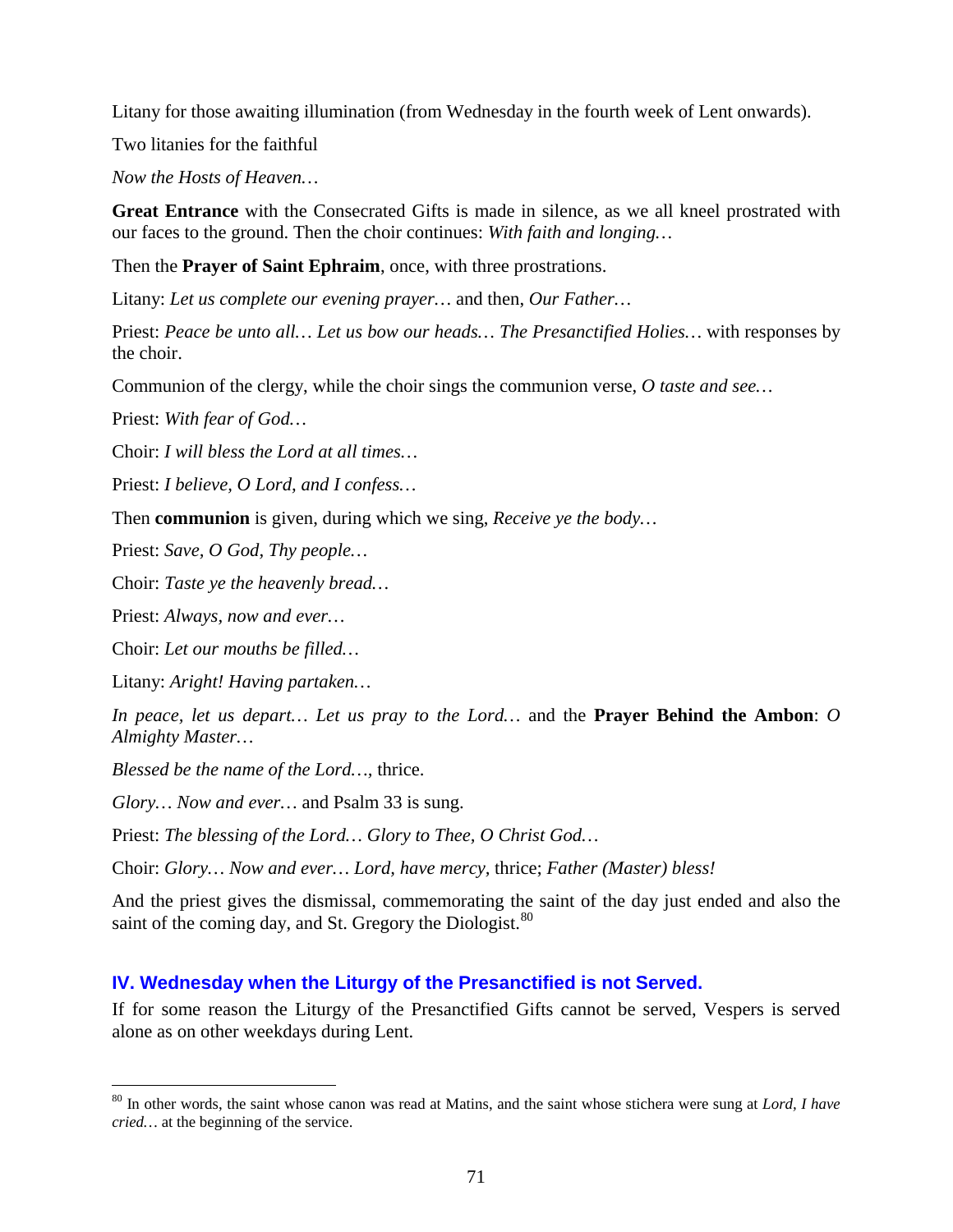At *Lord, I have cried…* we insert six stichera: we chant three stichera from the Triodion, omitting both the first sticheron and the martyricon, and three stichera from the Menaion; *Glory… Now and ever…* theotokion from the Triodion. But if there be a **doxasticon** in the Menaion: *Glory…*  doxasticon from the Menaion; *Now and ever…* the theotokion in the tone of *Glory* from The Common Theotokia.

At the **Aposticha** we take the first sticheron given in the Triodion for *Lord, I have cried…*, and sing it twice; then the martyricon from the same place; *Glory… Now and ever…* theotokion from the Octoechos in the tone of the last sticheron, from the Wednesday Aposticha. But if there be a **doxasticon** in the Menaion: *Glory…* doxasticon from the Menaion; *Now and ever…* the theotokion in the tone of *Glory* from The Common Theotokia.

# **V. Friday when the Liturgy of the Presanctified is not Served**

At *Lord, I have cried…* we insert six stichera: we chant three stichera of the martyrs in the tone of the week, from the Octoechos, and three stichera from the Menaion; *Glory…* doxasticon from Menaion, if there be such, but if not the sticheron of the departed from the Octoechos; *Now and ever…* the dogmaticon in the tone of the week, from the Octoechos.

At the **Aposticha** we take the sticheron given in the Triodion for *Lord, I have cried…*, and sing it twice; then the martyricon from the Octoechos, in the tone of the week; *Glory… Now and ever…*  theotokion in the same tone, also from the Octoechos.

After the **Trisagion Prayers** we do not sing *O Theotokos Virgin…* but rather the troparia from the Triodion, as given at Matins.<sup>[81](#page-71-0)</sup>

Then the litany, *Have mercy on us…*

The Prayer of Saint Ephraim once, with three prostrations

The prayer, *O All-Holy Trinity, the Consubstantial…*

*Blessed be the name of the Lord…,* thrice.

*Glory… Now and ever…*

Psalm 33 is read

Priest: *Wisdom!*

Choir: *It is truly meet…*

Priest: *O most holy Theotokos save us.*

Choir: *More honorable…*

Priest: *Glory to Thee, O Christ God…*

Choir: *Glory… Now and ever… Lord, have mercy,* thrice. *Father (Master) bless!*

And the priest gives the dismissal.

<span id="page-71-0"></span> <sup>81</sup> On Saturday of the first week: Troparion of St. Theodore; *Glory… Now and ever…* theotokion.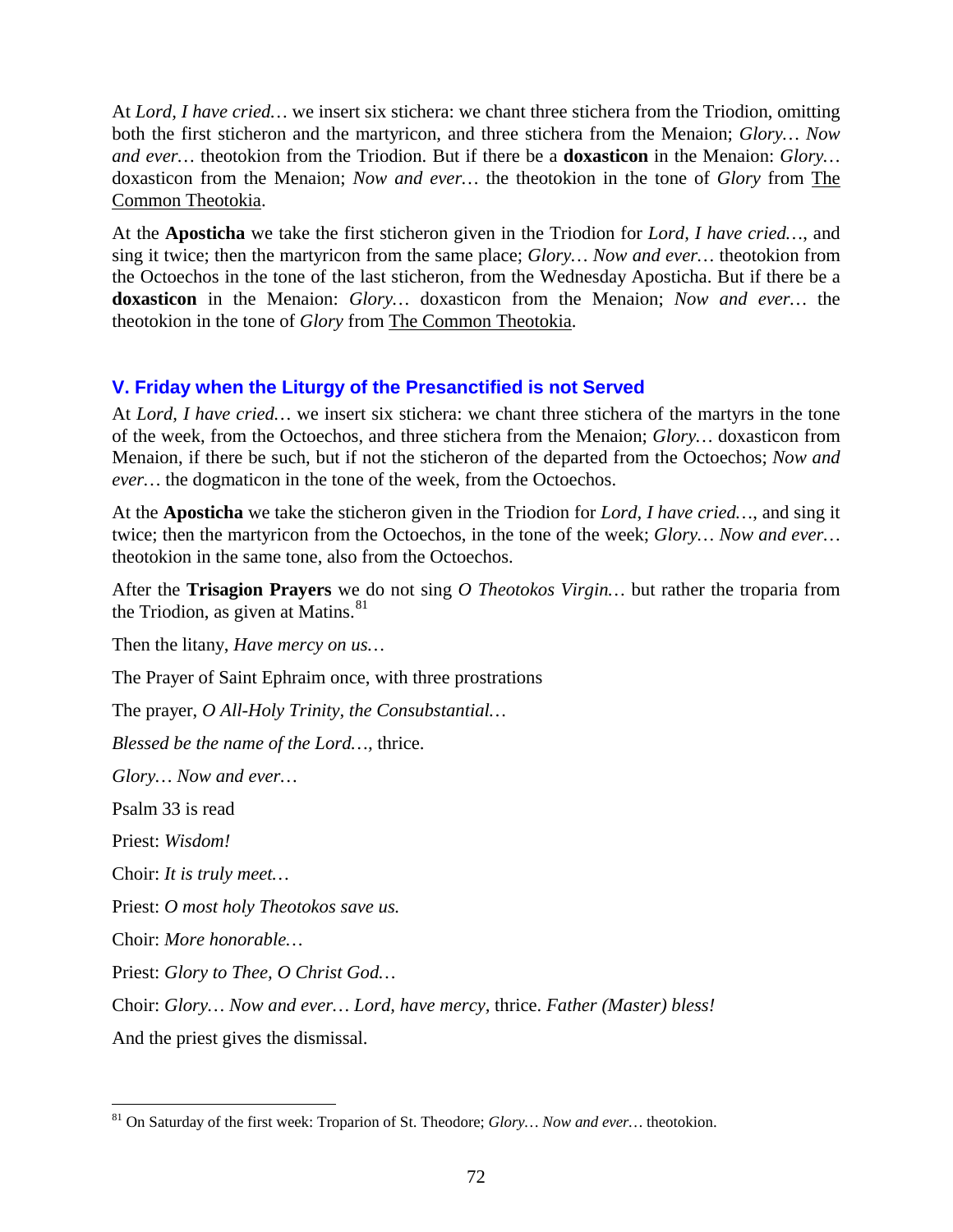# **Double Service (§3A2).**

The general order is the same as for a simple service as set forth in the preceding section of this chapter (§3A1). The following exceptions and clarifications should be noted.

# **Vespers.**

At *Lord, I have cried...* the stichera are chanted according to the order detailed in the preceding section for a simple service. Only the stichera of the first saint are chanted at this point, those of the second saint being transferred to the Praises, as detailed below; if necessary, the theotokion from the Octoechos may be used, from the appropriate day and tone.

# **Matins.**

# **The canons**:

**Note:** In the Slavonic Psalter the verses are numbered and divided differently from those in *The Psalter According to the Seventy,* translated by Holy Transfiguration Monastery. Throughout we will give directions for use with the English *Psalter* from Holy Transfiguration.

We use four canons: Two canons from the Menaion (one for each of the saints), and two threecanticled canons from the Triodion. The three-canticled canons have odes eight and nine, and one ode according to the day: on Monday, ode one; on Tuesday, ode two; on Wednesday, ode three; on Thursday, ode four; on Friday, ode five.

# **At those odes which have only the canons from the Menaion:**

**At odes one, four, five and seven:** From the canon of the first saint we sing the irmos, then we read the first two troparia together **as one**, then the troparion before the theotokion. The theotokion itself is not read. From the canon of the second saint we read the first two troparia together **as one**, then the troparion before the theotokion, and then the theotokion itself. Before each of the first three troparia, we chant one of the last three verses of the respective biblical ode. Before the final two troparia, we chant *Glory…* and *Now and ever…* At these odes there are no katavasiæ.

**At odes three and six:** The irmos is not sung, but we begin immediately with the troparia of the canons in the Menaion, as detailed above. At the end of the ode we chant the irmos of the canon of the first saint as the katavasia.

# **At those odes which have both the canons from the Menaion and the three-canticled canons from the Triodion:**

The canons are read according to the same order as a simple service. The five troparia from the Menaion are obtained thus: from the canon of the first saint, the first two troparia are read together **as one**, then the troparion before the theotokion. The theotokion itself is not read. From the canon of the second saint we read the first two troparia together **as one**, then the troparion before the theotokion, and then the theotokion itself.

**At the second ode (Tuesday only):** The biblical ode and three-canticled canon from the Triodion, as set forth for a simple commemoration.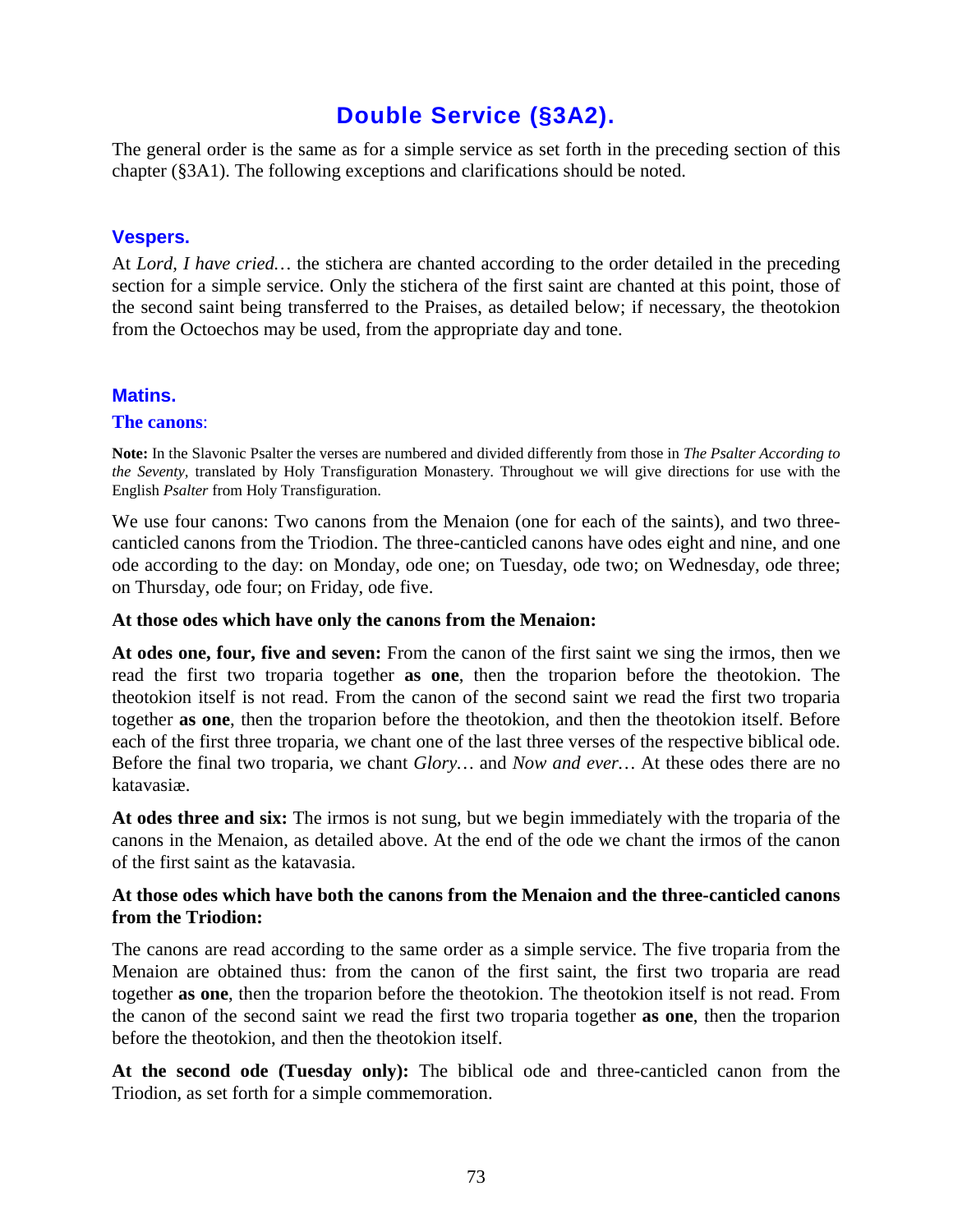**After Ode III** there is a small litany followed by the kontakion and ikos of the second saint, if such be provided, and the sessional hymns from the Menaion.

**After Ode VI** there is a small litany followed by the kontakion and ikos of the first saint, from the Menaion. If there be no kontakion in the Menaion, we read the sessional hymn to the martyrs, in the tone of the week (Triodion, pages 668-699).

At the **Praises** all the verses down to *Praise Him for His mighty acts…* are read, then we insert four stichera of the second saint from the Menaion (printed at *Lord, I have cried…*; the Menaion provides only three stichera, therefore the first must be repeated); *Glory… Now and ever…*  theotokion from the Menaion.

# **Specific Services of the Triodion (§3B). The Sunday of the Publican and the Pharisee (§3B1).**

**The following note appears in the Slavonic Triodion:** The service for the saint whose day falls on this Sunday, as well as on the Sunday of the Prodigal Son, is chanted at Compline of Friday, or whenever the priest wishes, unless it be a great Saint, or the Saint of the temple. Even if the Saint of the temple be not a great Saint, we nevertheless neither omit nor transfer his commemoration to another day. In this case we add the service to the Saint of the Temple to the resurrectional service and to the Triodion service, following the order as outlined for the Feast of the Meeting of the Lord (Feb. 2), as that Feast falls throughout the Lenten and pre-Lenten period.

# **Vespers.**

At *Lord I have cried…* we insert ten stichera:

Seven stichera from the Octoechos

Two stichera from the Triodion, repeating the first, first tone: *Brethren, let us not…*

*Glory…* from the Triodion, eighth tone: *Almighty Lord…*

*Now and ever…* the dogmaticon in the tone of the week

At the **Litya**, if served

The sticheron of the temple

*Glory…* from the Triodion, third tone: *Understanding, O my soul…*

*Now and ever…* resurrectional theotokion from the Aposticha of the third tone.

# At the **Aposticha:**

The stichera of the Octoechos with their verses

*Glory…* from the Triodion, fifth tone: *Mine eyes are weighed…*

*Now and ever…* resurrectional theotokion from the Aposticha of the fifth tone.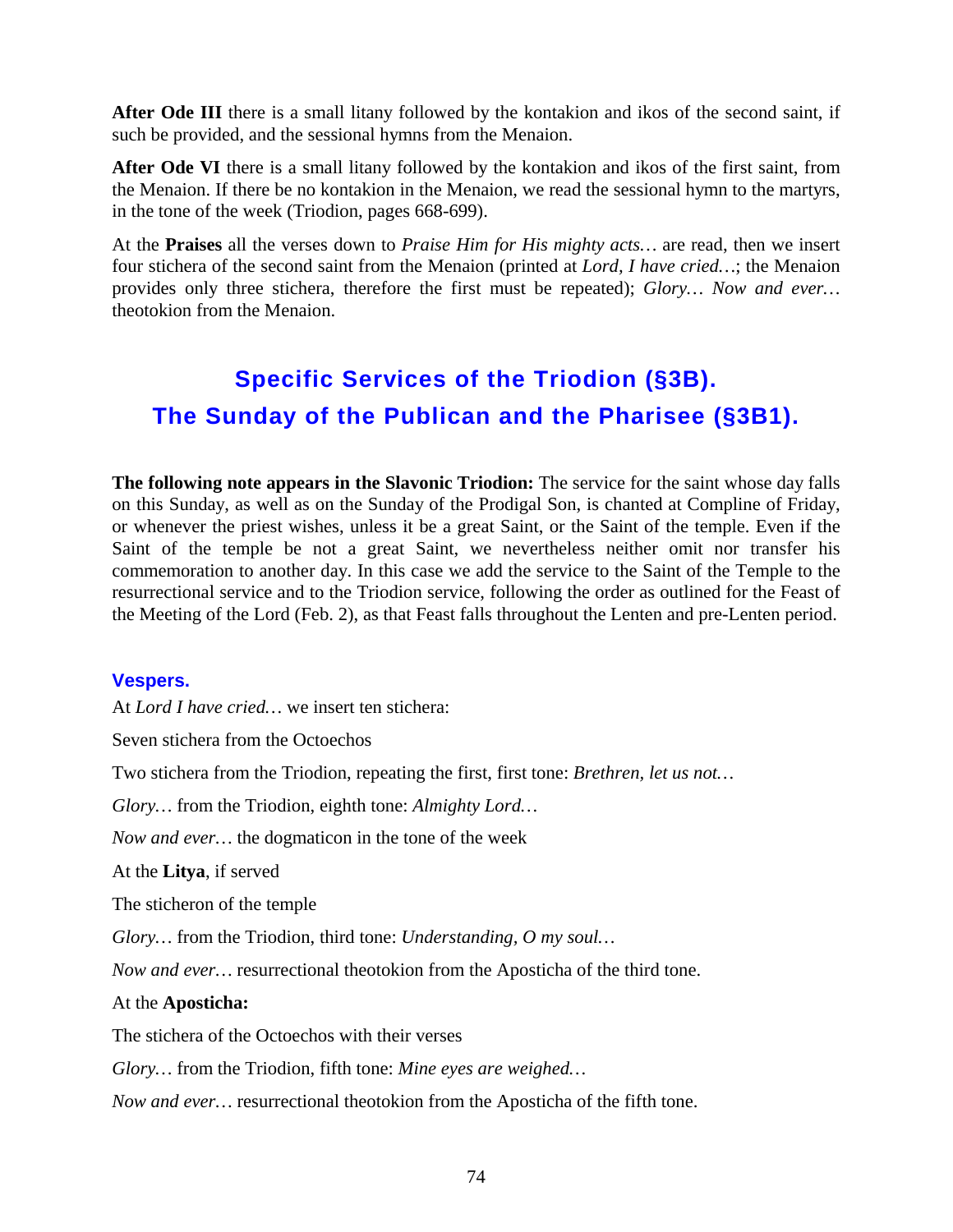For the **troparia: If Vigil be served** we sing *O Theotokos Virgin rejoice…*, thrice. **Otherwise** we sing the Sunday troparion; *Glory… Now and ever…* the theotokion in the same tone.

# **Matins.**

After *God is the Lord…* we sing the Sunday troparion twice; *Glory…* troparion from the Menaion; *Now and ever…* the theotokion.

After each kathisma we read the sessional hymns from the Octoechos.

If it be 14 January or earlier, we sing the **Polyeleos**; otherwise, **Psalm 118** is chanted.

After the evlogitaria and litany we read the hypakoë, and sing the Hymns of Ascents and prokeimenon in the tone of the week.

**After Psalm 50:***Glory… The doors of repentance...*, and the rest as given in the Triodion or Horologion.

## **The canons:**

Irmos, two troparia and theotokion of the canon of the resurrection in the Octoechos

Two troparia of the canon of the Cross and resurrection in the Octoechos

Two troparia of the canon to the Theotokos in the Octoechos

Six troparia of the canon from the Triodion with the refrain, *Have mercy on me, O God, have mercy on me.*

After each ode we sing the appointed katavasia (see chapter eight).

**After Ode III** there is a small litany followed by the sessional hymns from the Triodion.

**After Ode VI** there is a small litany followed by the kontakion, *As the Publican…[82](#page-74-0)* and the ikos from the Triodion.

**After Ode VIII** we sing the **Magnificat**, *My soul doth magnify…*

**After Ode IX** there is a small litany.

# **Exapostilaria:**

*Holy is the Lord…*

The appointed exapostilarion of the resurrection

*Glory…* from the Triodion: *Let us flee…*

*Now and ever…*, theotokion from the Triodion: *The Maker of creation…*

At the **Praises** we insert eight stichera:

We chant four stichera from the Octoechos

<span id="page-74-0"></span> <sup>82</sup> The Slavonic Typicon is silent regarding the first kontakion given in the English Triodion (Ware), *Let us flee…*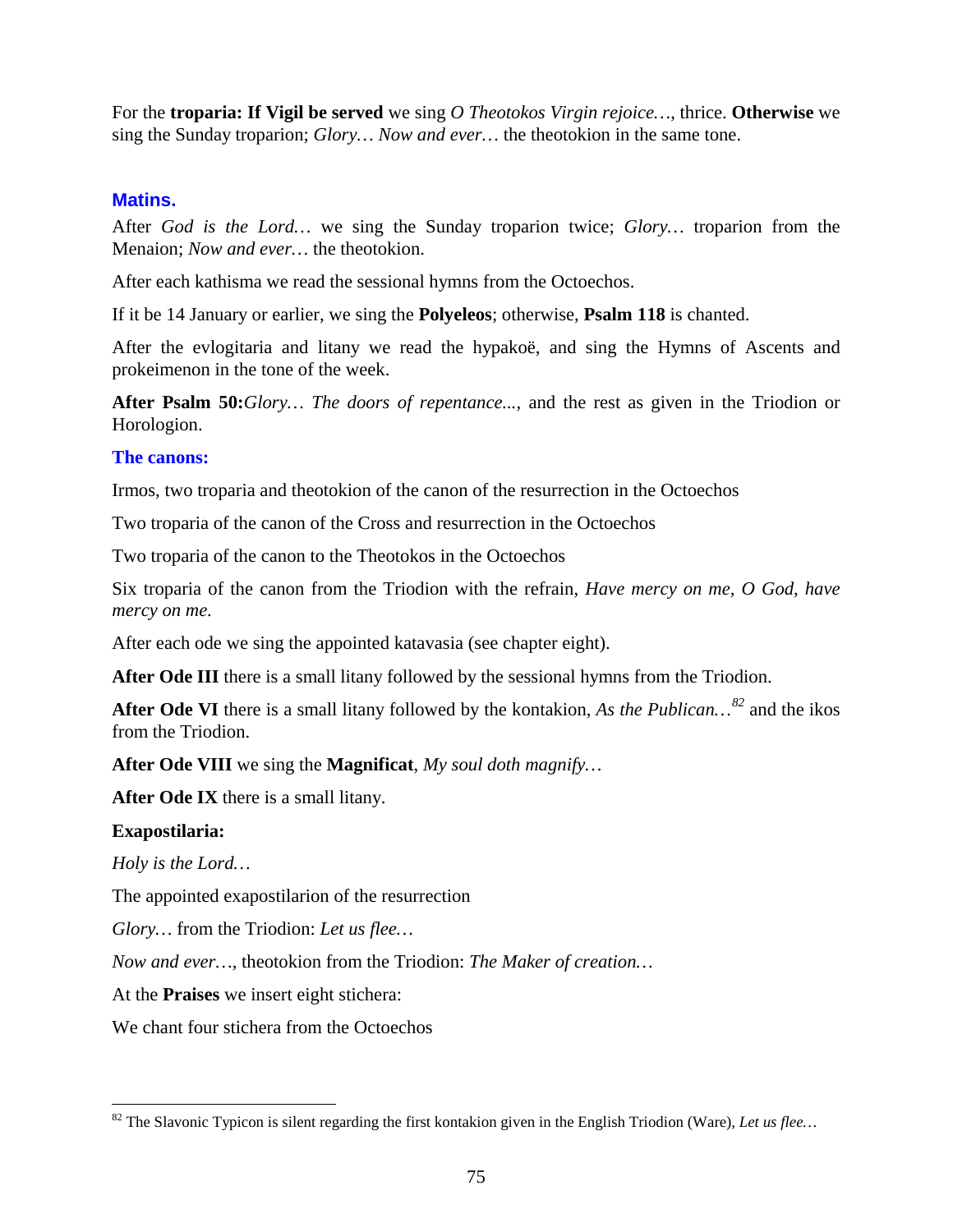And four stichera from the Triodion: two from *Lord, I have cried…,* the doxasticon from the Litya, and one printed at the Praises

*Glory…*, from the Triodion, eighth tone: *O Lord, Thou hast condemned…*

*Now and ever… Most blessed art thou…*

After the dismissal: *Glory… Now and ever…* and the appointed **gospel sticheron**.

# **Hours.**

At all the Hours we read the **troparion** of the resurrection and the **kontakion** from the Triodion.

# **Liturgy.**

At the **Beatitudes** we read six troparia of the resurrection and four troparia of Ode VI of the canon from the Triodion.

## **Troparia and Kontakia:**

## **In a temple dedicated to the Lord:**

Sunday troparion

*Glory… Now and ever…* kontakion from the Triodion

# **In a temple dedicated to the Theotokos:**

Sunday troparion

Troparion of the temple

*Glory…* Kontakion from the Triodion

*Now and ever…* Kontakion of the temple

# **In a temple dedicated to a saint:**

Sunday troparion

Troparion of the temple

*Glory…* Kontakion of the temple

*Now and ever…* Kontakion from the Triodion

**Prokeimenon:** in the tone of the week<sup>[83](#page-75-0)</sup>

**Epistle:** II Timothy §296 (3:10-15).

**Alleluia:** in the tone of the week<sup>[84](#page-75-1)</sup>

**Gospel:** Luke §89 (18:10-14).

**Communion Hymn:** *Praise the Lord…*

<span id="page-75-1"></span><span id="page-75-0"></span><sup>83</sup> In the Greek practice, eighth tone: *Make your vows…* (this is the prokeimenon indicated in the English Triodion). <sup>84</sup> In the Greek practice, eighth tone: *O come, let us sing…*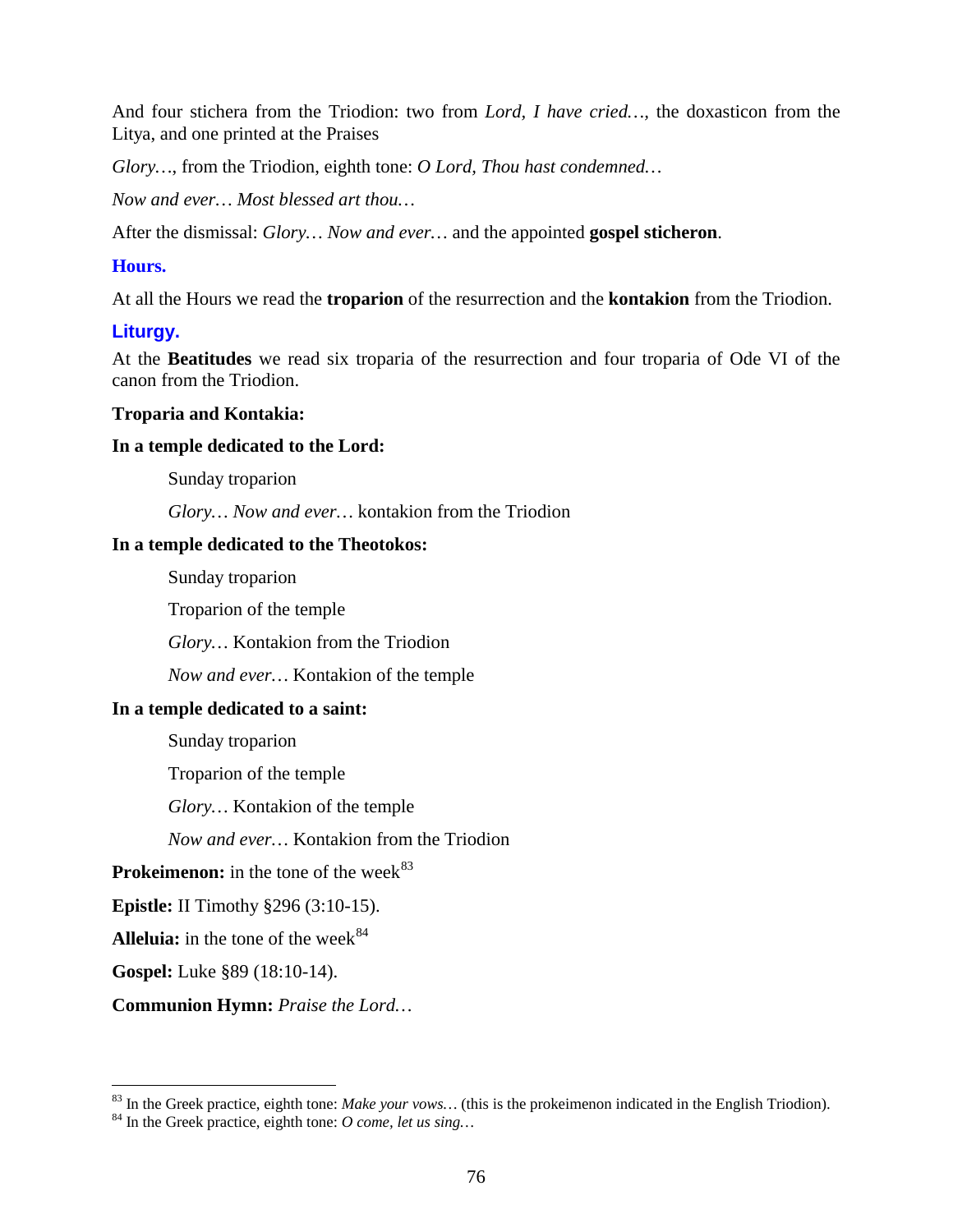# **The Sunday of the Prodigal Son (§3B2).**

# **Vespers.**

At *Lord I have cried…* we insert ten stichera:

We chant six stichera from the Octoechos

And two from the Triodion, repeating each, first tone: *I was entrusted…*

*Glory…* from the Triodion, second tone: *Of what great blessings…*

*Now and ever…* the dogmaticon in the tone of the week

If **Litya** be served:

Sticheron of the temple

*Glory…*, from the Triodion, fourth tone: *As the Prodigal…*

*Now and ever…* resurrectional theotokion from the Aposticha of the fourth tone, *Mercifully regard the supplications of Thy servants…[85](#page-76-0)*

## At the **Aposticha:**

We sing the stichera of the Octoechos with their verses.

*Glory…* from the Triodion, sixth tone: *I have wasted…*

*Now and ever…* resurrectional theotokion from the Aposticha of the sixth tone.

For the **troparia: If Vigil be served** we sing *O Theotokos Virgin rejoice…*, thrice. **Otherwise** we sing the Sunday troparion; *Glory… Now and ever…* the theotokion in the same tone.

# **Matins.**

After *God is the Lord…* we sing the Sunday troparion twice; *Glory…* troparion from the Menaion; *Now and ever…* the theotokion.

After each kathisma we read the sessional hymns from the Octoechos.

**Polyeleos** with *By the waters of Babylon…* (Psalms 134, 135 and 136).

After the evlogitaria and litany we read the hypakoë, and sing the Hymns of Ascents and prokeimenon in the tone of the week.

**After Psalm 50**: *Glory… The doors of repentance...*, and the rest as given in the Triodion or Horologion

#### **The canons:**

Irmos, two troparia and theotokion of the canon of the resurrection in the Octoechos

<span id="page-76-0"></span><sup>&</sup>lt;sup>85</sup> The theotokion provided in the English Triodion (Ware) is the resurrectional dismissal theotokion, and is inconsistent with the Slavonic Typicon.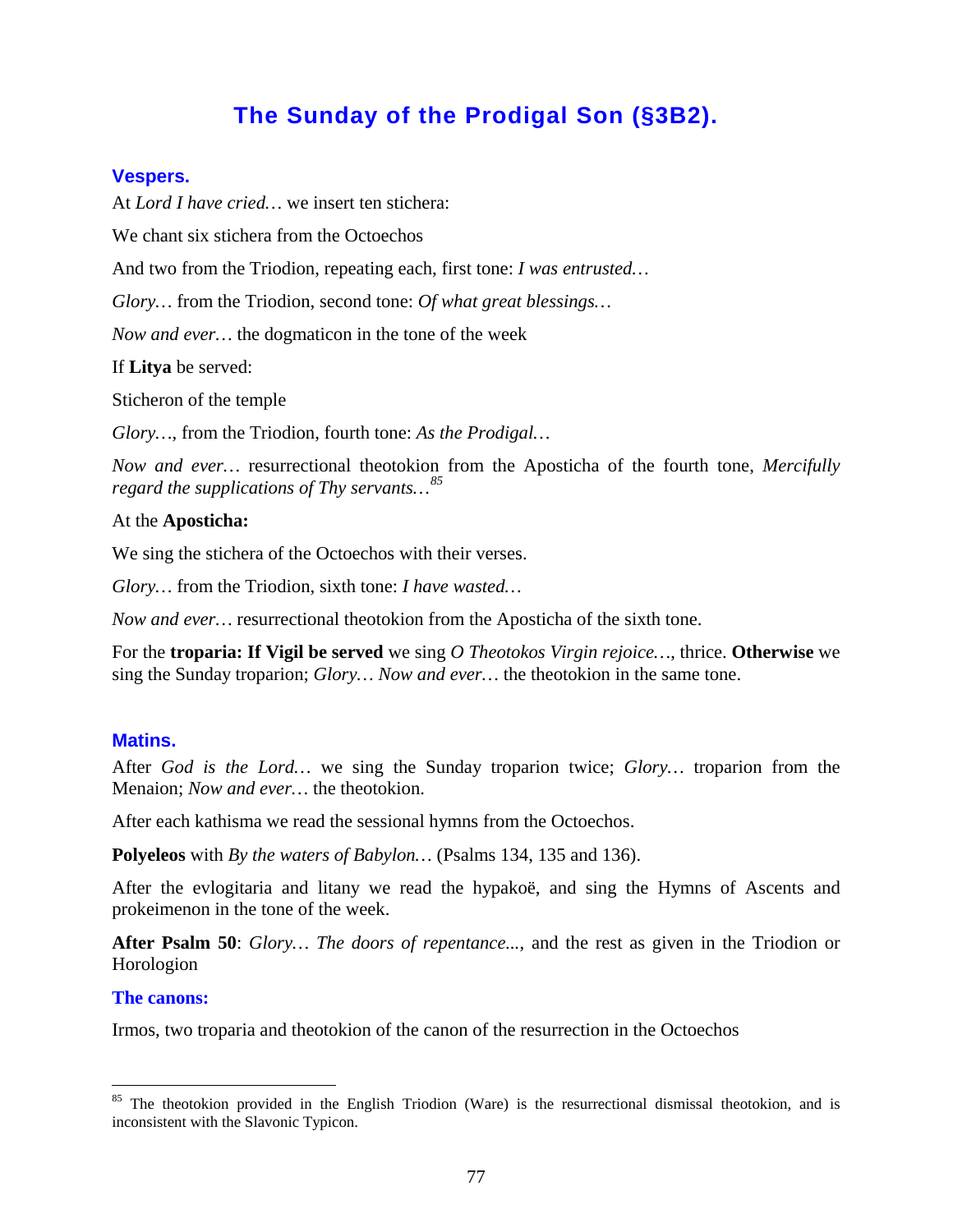Two troparia of the canon of the Cross and resurrection in the Octoechos

Two troparia of the canon to the Theotokos in the Octoechos

Six troparia of the canon from the Triodion with the refrain, *Have mercy on me, O God, have mercy on me.*

After each ode we sing the appointed katavasia (see chapter eight).

**After Ode III** there is a small litany followed by the sessional hymn from the Triodion, twice; *Glory… Now and ever…* theotokion from the Triodion.

**After Ode VI** there is a small litany followed by the kontakion and ikos from the Triodion.

**After Ode VIII** we sing the **Magnificat**, *My soul doth magnify…*

**After Ode IX** there is a small litany.

# **Exapostilaria:**

*Holy is the Lord…*

The appointed exapostilarion of the resurrection

From the Triodion: *The wealth of grace…*

*Glory…*, another from the Triodion: *I have wasted…*

*Now and ever…*, theotokion from the Triodion: *O holy Virgin…*

At the **Praises** we insert eight stichera:

We chant five stichera from the Octoechos

And three stichera from the Triodion

*Glory…*, from the Triodion, sixth tone: *O loving Father…*

*Now and ever… Most blessed art thou…*

After the dismissal: *Glory… Now and ever…* and the appointed **gospel sticheron**.

# **Hours.**

At all the Hours we read the **troparion** of the resurrection and the **kontakion** from the Triodion.

# **Liturgy.**

At the **Beatitudes** we read six troparia of the resurrection and four troparia of Ode VI of the canon from the Triodion.

# **Troparia and Kontakia:**

# **In a temple dedicated to the Lord:**

Sunday troparion

*Glory… Now and ever…* kontakion from the Triodion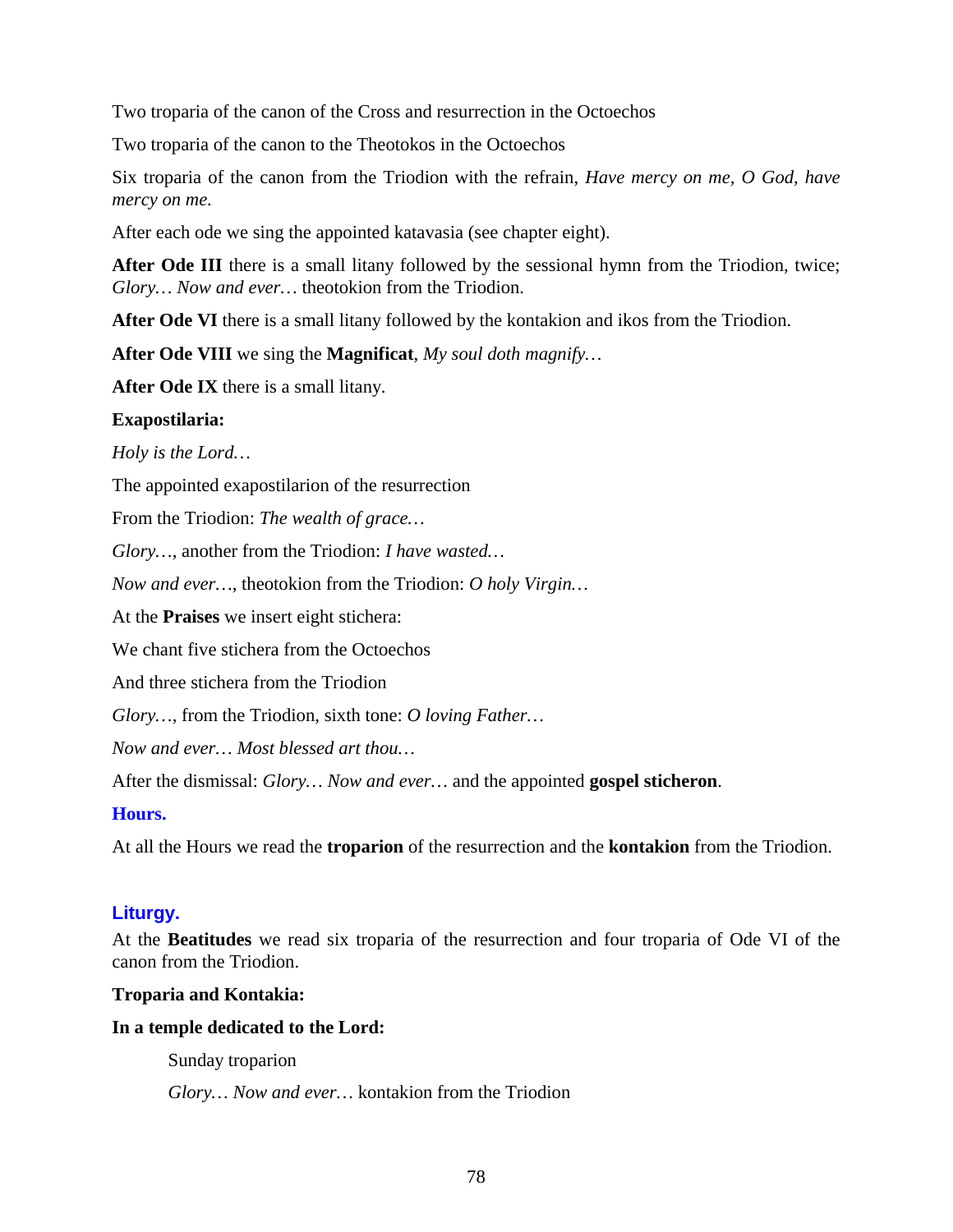## **In a temple dedicated to the Theotokos:**

Sunday troparion Troparion of the temple *Glory…* Kontakion from the Triodion *Now and ever…* Kontakion of the temple **In a temple dedicated to a saint:** Sunday troparion Troparion of the temple *Glory…* Kontakion of the temple *Now and ever…* Kontakion from the Triodion **Prokeimenon:** in the tone of the week<sup>[86](#page-78-0)</sup> **Epistle:** I Corinthians §135(6:12-20). **Alleluia:** in the tone of the week $87$ **Gospel:** Luke §79(15:11-32). **Communion Hymn:** *Praise the Lord…*

# **The Saturday of Meatfare (§3B3). Commemoration of the Departed.**

## **Vespers.**

(On Friday evening).

At *Lord I have cried…* we insert six stichera:

We chant three martyrica in the tone of the week, from the Octoechos.<sup>[88](#page-78-2)</sup>

And three for the departed, from the Triodion, eighth tone: *O ye faithful…*

*Glory…* from the Triodion, same tone: *I lament and weep…*

*Now and ever…* the dogmaticon in the tone of the week

Instead of the **prokeimenon**, we sing *Alleluia*, thrice, in the eighth tone, with the following verses:[89](#page-78-3)

<span id="page-78-0"></span> <sup>86</sup> In the Greek practice, first tone: *Let Thy mercy…*

<span id="page-78-1"></span><sup>&</sup>lt;sup>87</sup> In the Greek practice, first tone: *It is God that avenges me...* <sup>88</sup> Also in the Triodion, pages 142-149.

<span id="page-78-2"></span>

<span id="page-78-3"></span> $89$  The English Triodion (Ware) provides a slightly different version of these verses.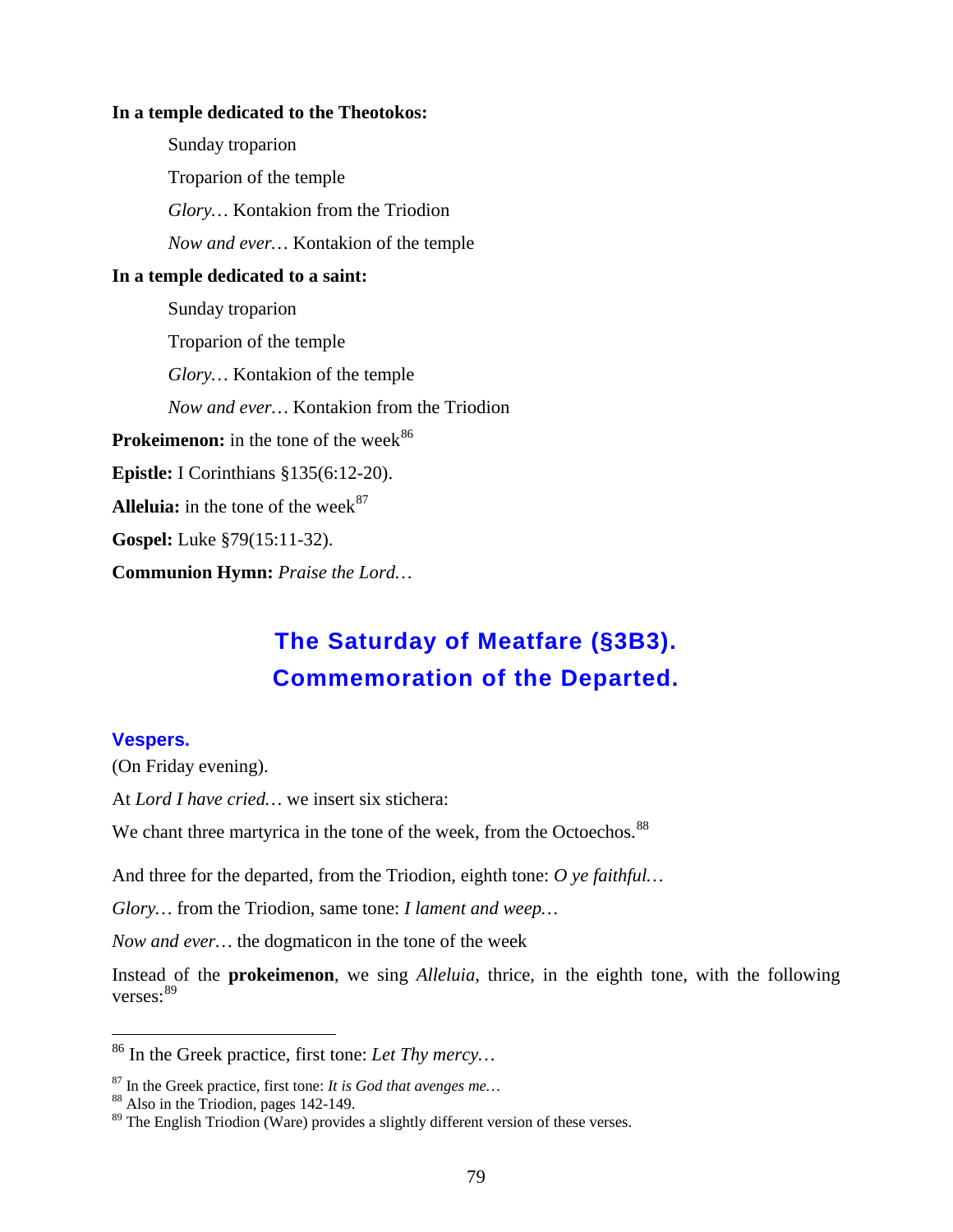Verse 1: *Their souls shall dwell among good things.*

Verse 2:*Blessed are they whom Thou hast chosen and taken to Thyself, O Lord. Their memorial is from generation to generation.*

# At the **Aposticha:**

We sing the one martyricon and then two stichera to the departed in the tone of the week (from the Octoechos or the Triodion, pages 142-149).

We use the same verses as at *Alleluia: Their souls…* and *Blessed are they…*

*Glory…*, from the Triodion, sixth tone: *Thy creative ordinance…*

*Now and ever…*, theotokion, same tone: *At the intercessions…*

# **Troparia:**

From the Triodion, eighth tone: *O Thou Who with wisdom…[90](#page-79-0)*

*Glory… Now and ever…* theotokion, same tone: *In thee we have a wall…*

Matins.

**Note:** Before the beginning of Matins or, if Vespers and Matins be conjoined, before the beginning of Vespers, a table for the commemoration of the departed (Pannykhida table) is placed in the center of the church.

Instead of *God is the Lord…*, we sing *Alleluia*, eighth tone, with the verses, *Blessed are they…*  etc., as at a Pannykhida. Then the **troparia**:

*O Thou Who with wisdom…,* twice

*Glory… Now and ever… In thee we have a wall…*

After the first reading from the Psalter (Kathisma XVI) there is a small litany followed by the sessional hymns to the martyrs in the tone of the week. (From the Octoechos or the Triodion Supplement, pages 274-305.).

At the completion of the sessional hymns:

Choir: *Lord, have mercy*, thrice. *Glory…*

Reader: *Now and ever…* And he begins the **seventeenth kathisma**:

*Blessed are the blameless in the way…*

*Blessed are they that search out His testimonies…* etc.

While the reader continues with the first half of the kathisma, the choir sings softly, fifth tone: *Blessed art Thou, O Lord.*

When the reader has read verse 91, *By Thine ordinance*..., the choir sings thrice the next two verses, *If Thy law had not been…* and *I will never forget Thy statutes…*

Then a small litany for the departed, as at a Pannykhida.<sup>[91](#page-79-0)</sup>

<span id="page-79-0"></span> <sup>90</sup> The Slavonic Typicon disagrees with the English Triodion (Ware), in that the phrase, *For they have set their hope…* is not repeated, as indicated in the Triodion.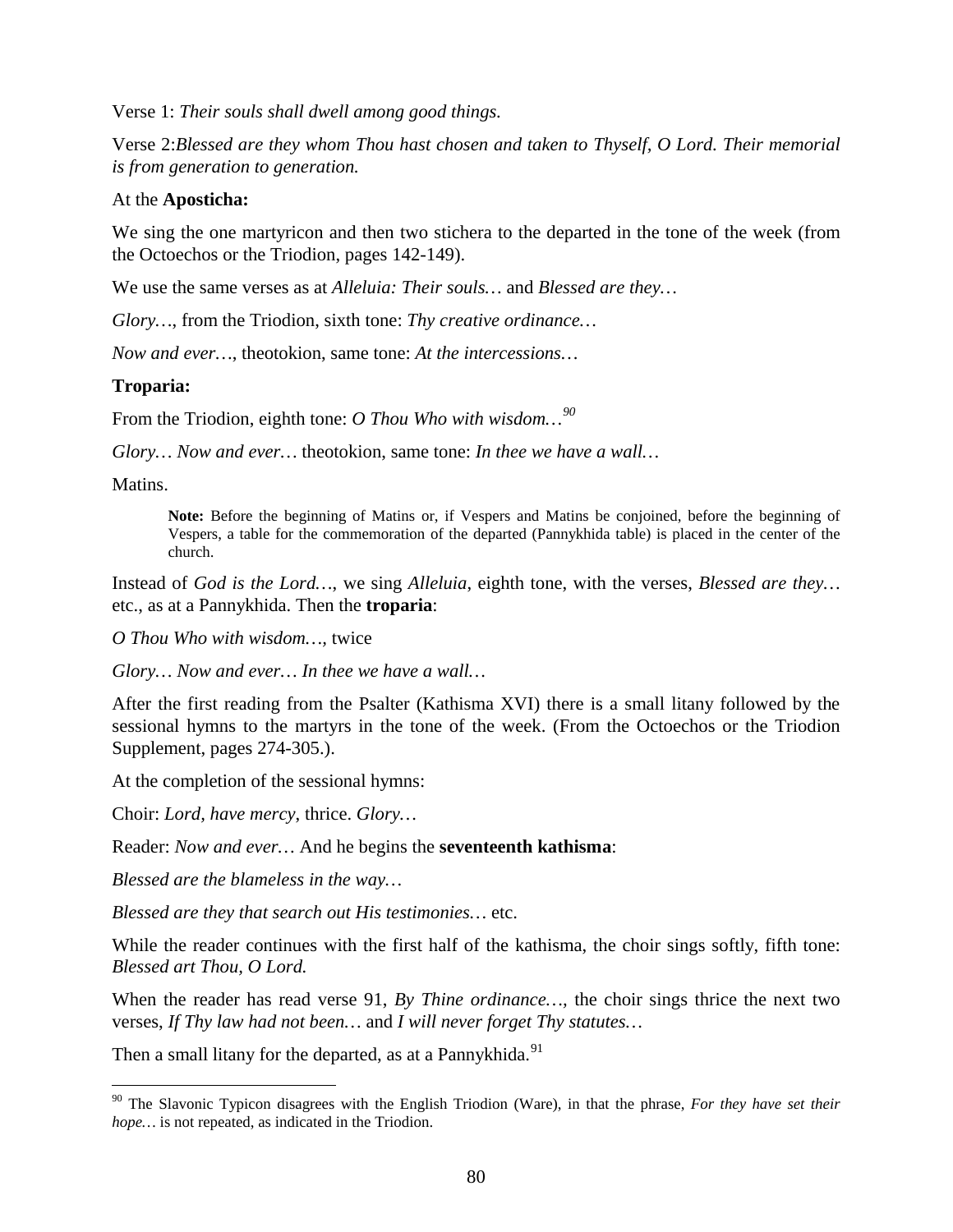And the reader continues with the second half of the seventeenth kathisma, *I am Thine, save me…,* during which the choir sings softly: *Save me, O Savior.*

The reader continues down to verse 174, *I have longed…,* and the choir sings thrice the two concluding verses, *My soul shall live…* and *I have gone astray…*

And immediately the choir begins the **Evlogitaria of the Departed**, as at a Pannykhida: *Blessed art Thou, O Lord, teach me Thy statutes. The choir of the saints…*

Then again the small litany for the Departed, as at a Pannykhida.

Sessional hymns and theotokion from the Triodion.

Psalm 50

And we immediately begin the **canons**:

Six troparia (including the irmos, twice) from the canon of the temple

Eight troparia from the canon for the departed, in the Triodion

**But at Ode Two:** From the Triodion, only.

**Katavasia**: *O ye people…* (from the Triodion).

**After Ode III** we have the usual small litany followed by the sessional hymns from the Triodion.

**After Ode VI** we have the small litany for the departed followed by the kontakion and ikos from the Triodion. During the singing of the kontakion, *With the saints…* the priest censes.

**After Ode VIII** we sing the **Magnificat**, *My soul doth magnify…*

**After Ode IX** *It is truly meet…* and a small litany

**Exapostilaria** (all from the Triodion):

*O Thou who hast authority…*

*Glory… Give rest to Thy servants, O Lord…*

*Now and ever… O Mary, Bride of God…*

Then the **Praises** with four stichera from the Triodion:

(All the verses down to *Praise Him for His mighty acts…* are read.).

We chant four stichera, eighth tone: *Come, brethren…*

*Glory…,* second tone: *As a flower withers…*

*Now and ever…*, theotokion, same tone: *Hail Mary Theotokos, temple…*

Priest: *Glory to Thee, Who hast showed…*

And the **Small Doxology** is read.

<sup>&</sup>lt;sup>91</sup> This litany, and all subsequent litanies for the departed, is said before the Pannykhida table. During the litany, the priest censes the Pannykhida table (from one side only).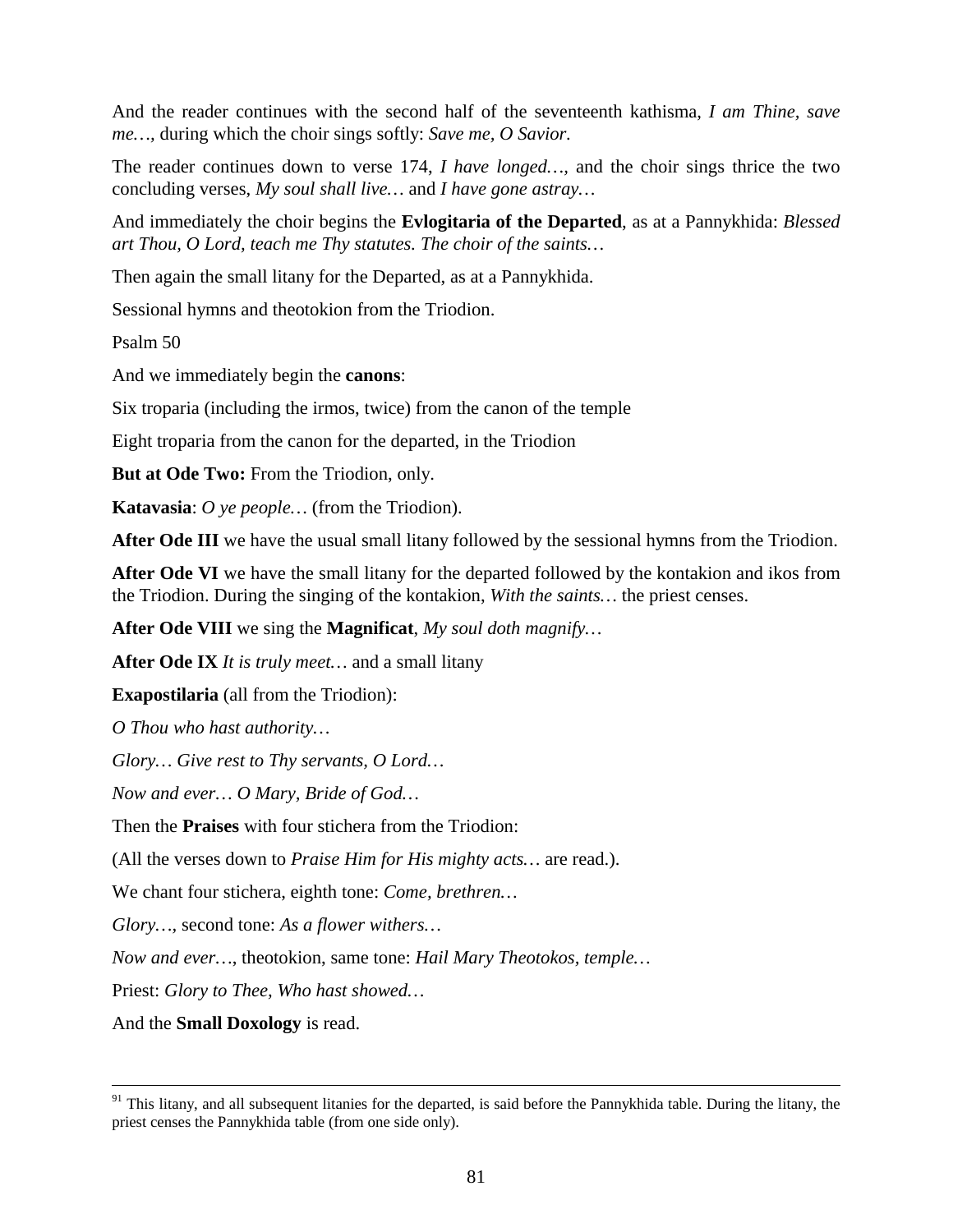Aposticha: Stichera and verses for the departed in the tone of the week, from the Octoechos;<sup>[92](#page-81-0)</sup> *Glory…* from the Triodion, sixth tone: *In days of old… Now and ever…* theotokion, same tone: *Thou art God…*

Then: *It is good to give praise…* (once) and the Trisagion Prayers

# **Troparia:**

From the Triodion, eighth tone: *O Thou Who with wisdom…*

*Glory… Now and ever…* theotokion, same tone: *In thee we have a wall…*

And the rest of Matins, followed immediately by the First Hour.

# **Hours.**

The **troparion,** *O Thou who with wisdom…* and the **kontakion,** *With the saints*…

# **Liturgy..**

At the **Beatitudes** we read four troparia from Ode III of the canon in the Triodion and four troparia from Ode VI.

**Troparia and Kontakia** (from the Triodion, pages 126 and 135)**:**

*O Thou Who with wisdom profound…*

*Glory… With the saints give rest…*

*Now and ever… In thee we have a wall…*

**Prokeimenon**, sixth tone: *Their souls shall dwell…*

**Epistles**: I Corinthians §146 (10:23-28) (for the day).

I Thessalonians §270 (4:13-17) (for the departed).

**Alleluia**, sixth tone: *Blessed are they…*

**Gospels**: Luke §105 (21:8-9, 25-27, 33-36).

John §16 (5:24-30).

**Communion Hymn**: *Blessed are they…*

Following the Liturgy there is a universal Pannykhida for all departed Orthodox Christians.

<span id="page-81-0"></span> $92$  Also in the Triodion Supplement, pages 274-306)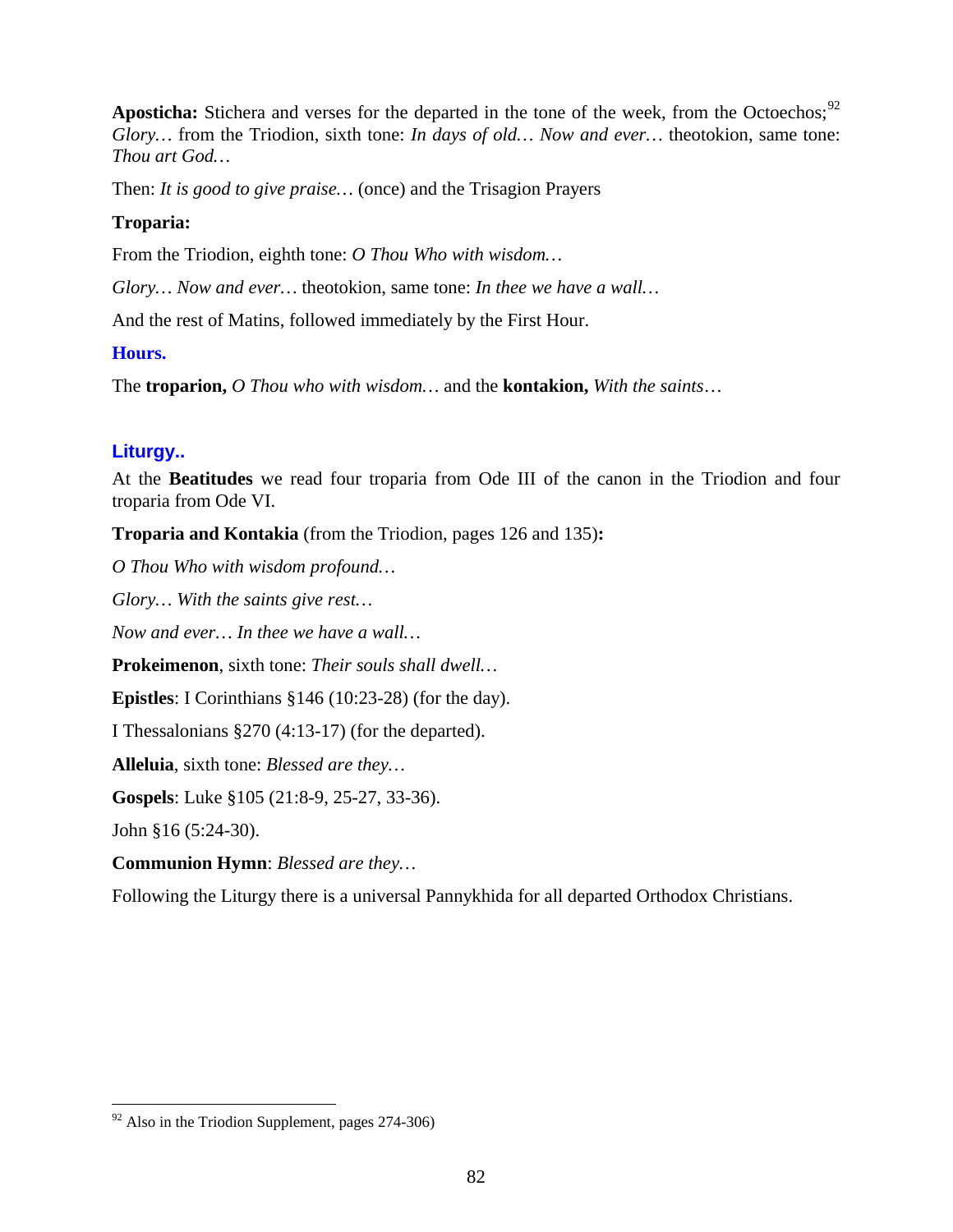# **The Sunday of the Last Judgment (§3B4). Meatfare Sunday.**

# **Vespers.**

At *Lord I have cried…* we insert ten stichera: We chant six stichera from the Octoechos And four from the Triodion, sixth tone: *When Thou shalt come… Glory…* from the Triodion, eighth tone: *When the thrones… Now and ever…* the dogmaticon in the tone of the week If **Litya** be served: Sticheron of the temple *Glory…*, from the Triodion, seventh tone: *Knowing the commandments…*

*Now and ever…* the resurrectional theotokion from the Aposticha in the seventh tone.

# At the **Aposticha:**

We sing the stichera of the Octoechos with their verses.

*Glory…* from the Triodion, eighth tone: *Alas, black soul…*

*Now and ever…* the resurrectional theotokion from the Aposticha in the eighth tone.

For the **troparia: If Vigil be served** we sing *O Theotokos Virgin rejoice…*, thrice. **Otherwise** we sing the Sunday troparion; *Glory… Now and ever…* the theotokion in the same tone.

# **Matins.**

After *God is the Lord…* we sing the Sunday troparion twice; *Glory…* troparion from the Menaion; *Now and ever…* the theotokion.

After each kathisma we read the sessional hymns from the Octoechos.

**Polyeleos** with *By the waters of Babylon…* (Psalms 134, 135 and 136).

After the evlogitaria and litany we read the hypakoë, and sing the Hymns of Ascents and prokeimenon in the tone of the week.

**After Psalm 50:***Glory… The doors of repentance...*, and the rest as given in the Triodion or Horologion

# **The canons:**

Irmos, two troparia and theotokion of the canon of the resurrection in the Octoechos

Two troparia of the canon to the Theotokos in the Octoechos

Eight troparia of the canon from the Triodion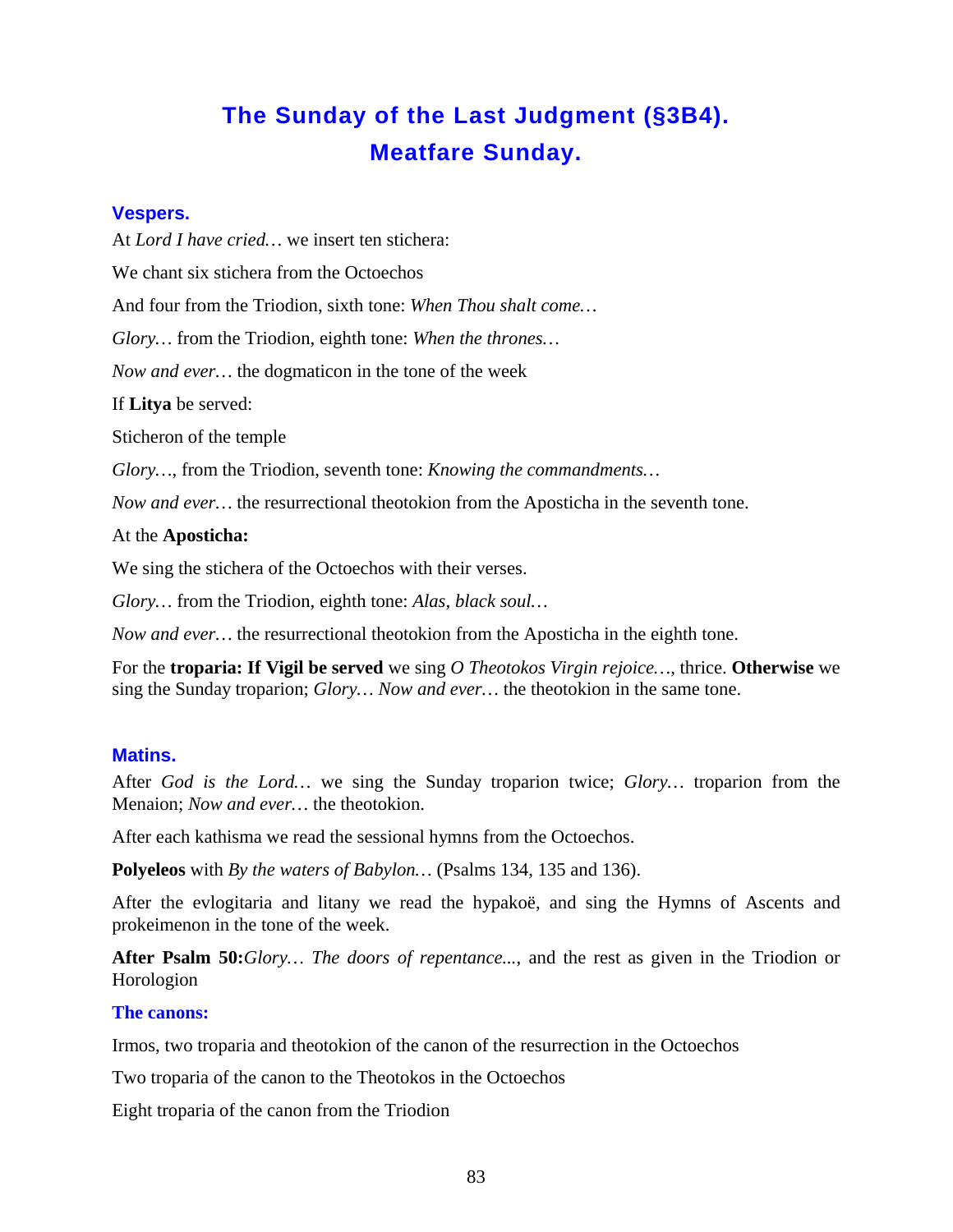**Katavasia:** *He is for me unto salvation…*

**After Ode III** there is a small litany followed by the sessional hymns from the Triodion.

**After Ode VI** there is a small litany followed by the kontakion and ikos from the Triodion.

**After Ode VIII** we sing the **Magnificat**, *My soul doth magnify…*

**After Ode IX** there is a small litany.

# **Exapostilaria:**

*Holy is the Lord…*

The appointed exapostilarion of the resurrection

From the Triodion: *As I ponder…*

*Glory…* another from the Triodion: *Behold there comes…*

*Now and ever…* theotokion from the Triodion: *As I call to mind…*

At the **Praises** we insert nine stichera:<sup>[93](#page-83-0)</sup>

We chant five stichera from the Octoechos

And two stichera from the Triodion, sixth tone: *I think upon…*

Another sticheron from the Triodion, eighth tone: *Daniel the prophet…*

And another sticheron from the Triodion, first tone, *Let us cleanse ourselves…*

*Glory…*, the same sticheron from the Triodion, same tone: *Let us cleanse ourselves…*

*Now and ever… Most blessed art thou…*

After the dismissal: *Glory… Now and ever…* and the appointed **gospel sticheron**.

# **Hours.**

At all the Hours we read the **troparion** of the resurrection and the **kontakion** from the Triodion.

# **Liturgy.**

At the **Beatitudes** we read six troparia of the resurrection and four troparia of Ode VI of the canon from the Triodion.

# **Troparia and Kontakia:**

# **In a temple dedicated to the Lord:**

Sunday troparion

*Glory… Now and ever…* kontakion from the Triodion

# **In a temple dedicated to the Theotokos:**

<span id="page-83-0"></span> $93$  The order of the additional verses interpolated before the final three stichera in the Triodion differs from the usual order, and an extra verse is added to make a total of nine verses.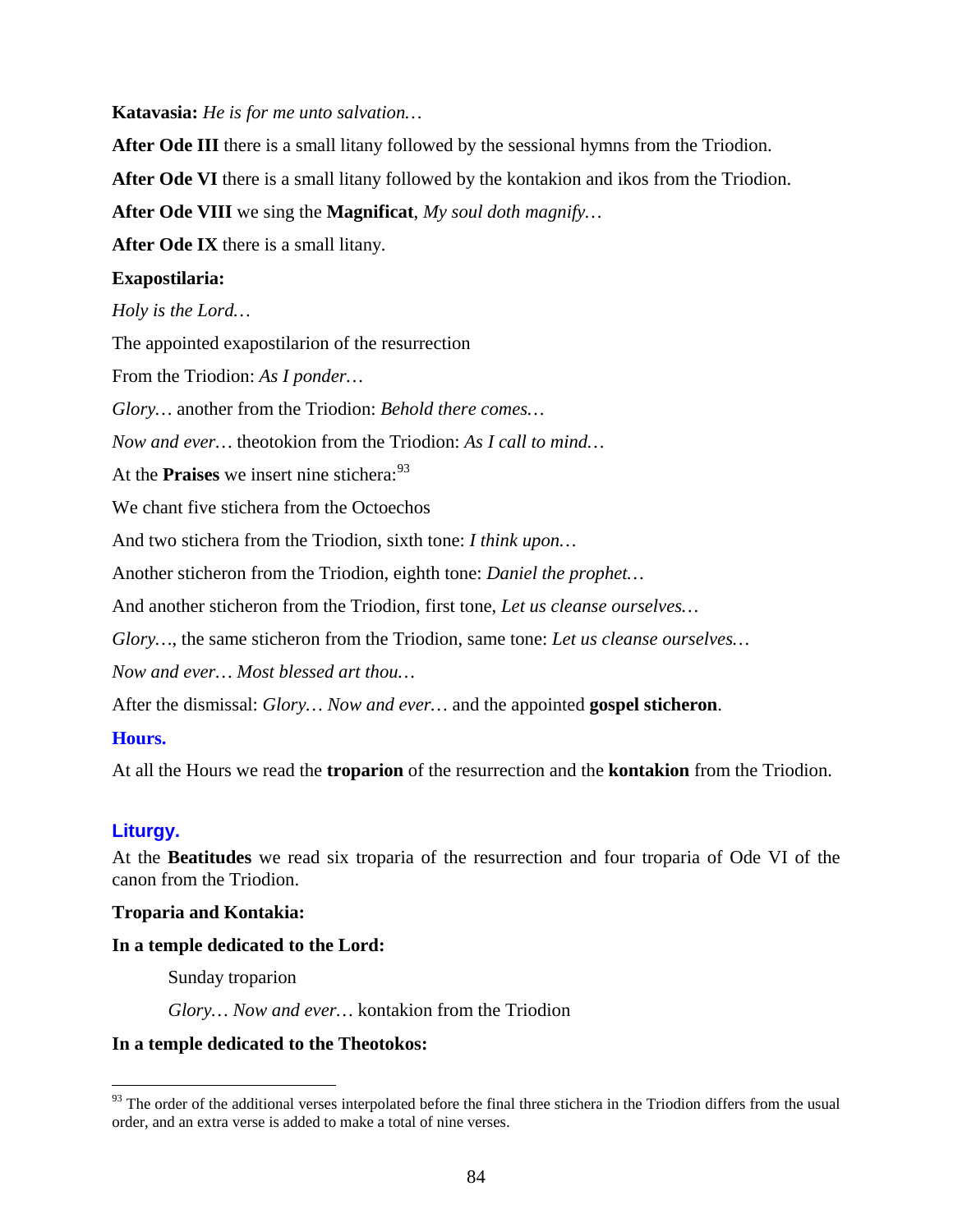Sunday troparion Troparion of the temple *Glory…* Kontakion from the Triodion *Now and ever…* Kontakion of the temple **In a temple dedicated to a saint:** Sunday troparion Troparion of the temple *Glory…* Kontakion of the temple *Now and ever…* Kontakion from the Triodion **Prokeimenon**, third tone: *Great is our Lord…* **Epistle:** I Corinthians §140 (8:8-9:2). **Alleluia**, eighth tone: *O come, let us sing…* **Gospel:** Matthew §106 (25:31-46). **Communion Hymn:** *Praise the Lord…* and *Rejoice in the Lord…*

# **Monday of Cheesefare week (§3B5). (Simple or double Service).**

#### **Vespers.**

#### **(Sunday Evening).**

According to §2A, with the following exception:

At the **Aposticha** we sing the stichera from the Triodion with the usual verses (*Unto Thee have I…* etc.); *Glory… Now and ever…* theotokion from the Triodion. But if there be a **doxasticon** in the Menaion: *Glory…* doxasticon from the Menaion; *Now and ever…* the theotokion in the tone of *Glory* from The Common Theotokia.

#### **Matins.**

According to §2A, with the following exceptions and clarifications:

After the first appointed kathisma we read the **sessional hymns** of repentance in the tone of the week from the Octoechos.<sup>[94](#page-84-0)</sup>

After the second appointed kathisma we read the sessional hymns from the Triodion.

<span id="page-84-0"></span> $94$  These sessional hymns are also printed in the Triodion, pages 668-699.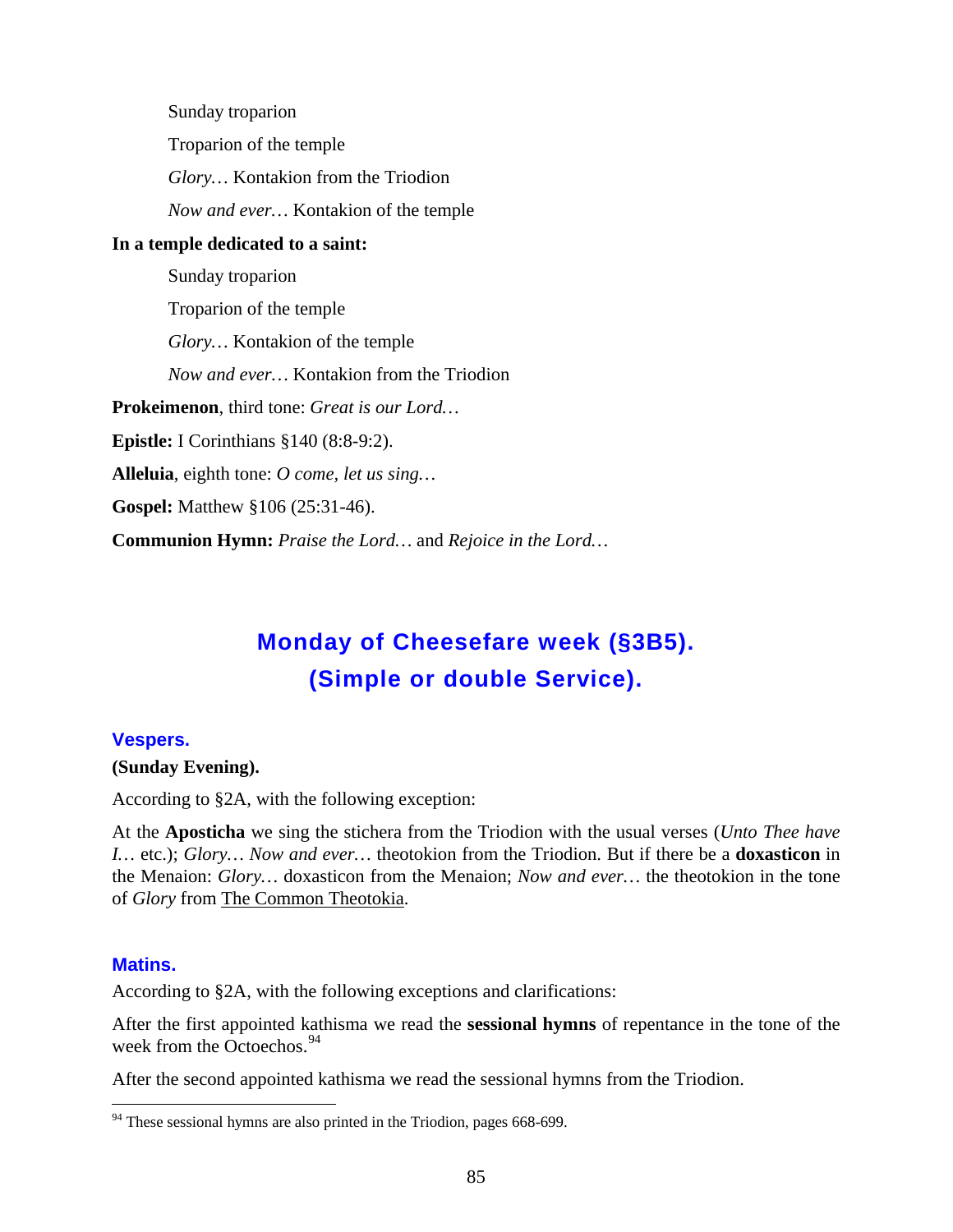## **The canons:**

## **Odes one, eight, and nine:**

Six troparia (including the irmos) from the Menaion<sup>[95](#page-85-0)</sup>

Four troparia from the first three-canticled canon in the Triodion.

Four troparia from the second three-canticled canon in the Triodion.

The **katavasia** from the Triodion (the irmos of the second canon).

# **Odes three through seven:**

# **Simple commemoration:**

Six troparia (including the irmos) from the first canon in the Octoechos

Four troparia from the second canon in the Octoechos

Four troparia from the Menaion

# **Double commemoration:**

Six troparia (including the irmos) from the first canon in the Octoechos

Four troparia from the canon of the first saint

Four troparia from the canon of the second saint

After odes three and six we chant the irmos from the last canon read as the katavasia. After odes four, five, and seven we do not sing katavasiæ.

**After Ode III** there is a small litany followed by the kontakion of the second saint, if there be such, and the sessional hymns from the Menaion.

**After Ode VI** there is a small litany followed by the kontakion and ikos of the (first) saint, from the Menaion.<sup>[96](#page-85-1)</sup>

**After Ode VIII** we sing the **Magnificat** (*My soul doth magnify…*).

**After Ode IX** *It is truly meet…* and a small litany

At the **Aposticha** we sing the stichera from Triodion and the usual weekday verses (*We were filled…* etc.); *Glory… Now and ever…* theotokion from the Triodion. But if there be a **doxasticon** in the Menaion: *Glory…* doxasticon from the Menaion; *Now and ever…* the theotokion in the tone of *Glory* from The Common Theotokia .

<span id="page-85-0"></span> $95$  If it be a double commemoration, we divide these six troparia thus: from the canon of the first saint we sing the irmos, read the first two troparia **as one**, followed by the troparion before the theotokion; from the canon of the second saint we read the first two troparia as one, then the next troparion, and then the theotokion.

<span id="page-85-1"></span><sup>&</sup>lt;sup>96</sup> If there be no kontakion in the Menaion, the Typicon prescribes the Sessional hymn for the Martyrs from the Octoechos (found at the Sessional hymns at the beginning of Matins). In such a case that hymn is not read at its appointed place, but is transferred to Ode VI of the Canon. The Octoechos, however, in this case, prescribes the appropriate kontakion and ikos from the General Menaion (on Saturdays, in such a case, we always use the kontakion and ikos from the General Menaion). If there be a kontakion in the Menaion, but no ikos, then we chant only the kontakion.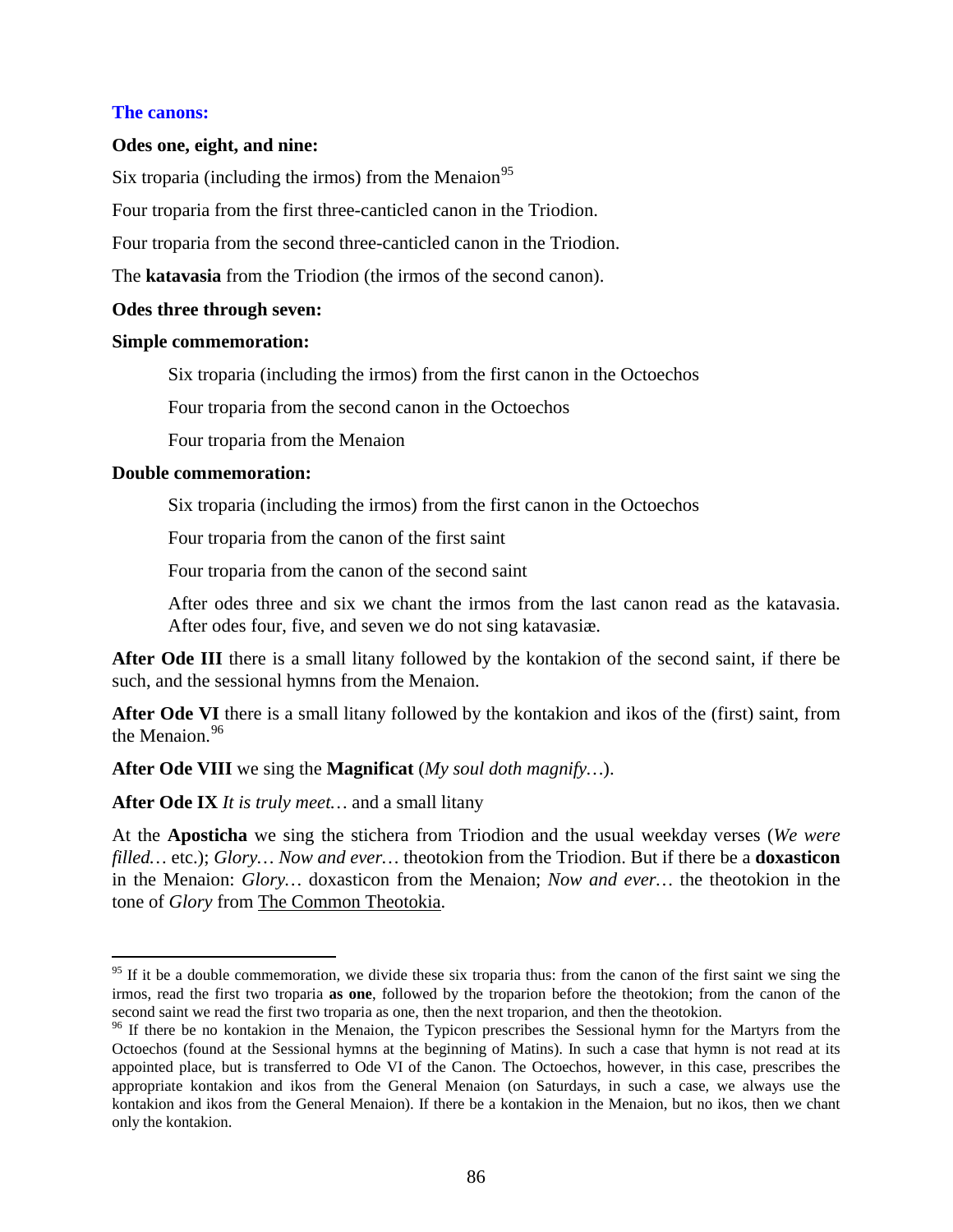# **Tuesday of Cheesefare week (§3B6). (Simple or Double Service).**

# **Vespers.**

# **(Monday Evening).**

According to §2A, with the following exception:

At the **Aposticha** we sing the stichera from the Triodion with the usual verses (*Unto Thee have I…* etc.); *Glory… Now and ever…* theotokion from the Triodion. But if there be a **doxasticon** in the Menaion: *Glory…* doxasticon from the Menaion; *Now and ever…* the theotokion in the tone of *Glory* from The Common Theotokia.

# **Matins.**

According to §2A, with the following exceptions and clarifications:

After the first appointed kathisma we read the **sessional hymns** of repentance in the tone of the week from the Octoechos.<sup>[97](#page-86-0)</sup>

After the second appointed kathisma we read the sessional hymns from the Triodion.

## **The canons:**

# **Ode one, and odes three through seven:**

# **Simple Commemoration:**

Six troparia (including the irmos) from the first canon in the Octoechos

Four troparia from the second canon in the Octoechos

Four troparia from the Menaion

# **Double Commemoration:**

Six troparia (including the irmos) from the first canon in the Octoechos

Four troparia from the canon of the first saint

Four troparia from the canon of the second saint

After odes three and six we chant the irmos from the last canon read as the katavasia. After odes one, four, five, and seven we do not sing katavasiæ.

#### **Ode two:**

Irmos and four troparia from the first three-canticled canon in the Triodion.

Four troparia from the second three-canticled canon in the Triodion.

<span id="page-86-0"></span> $97$  These sessional hymns are also printed in the Triodion, pages 668-699.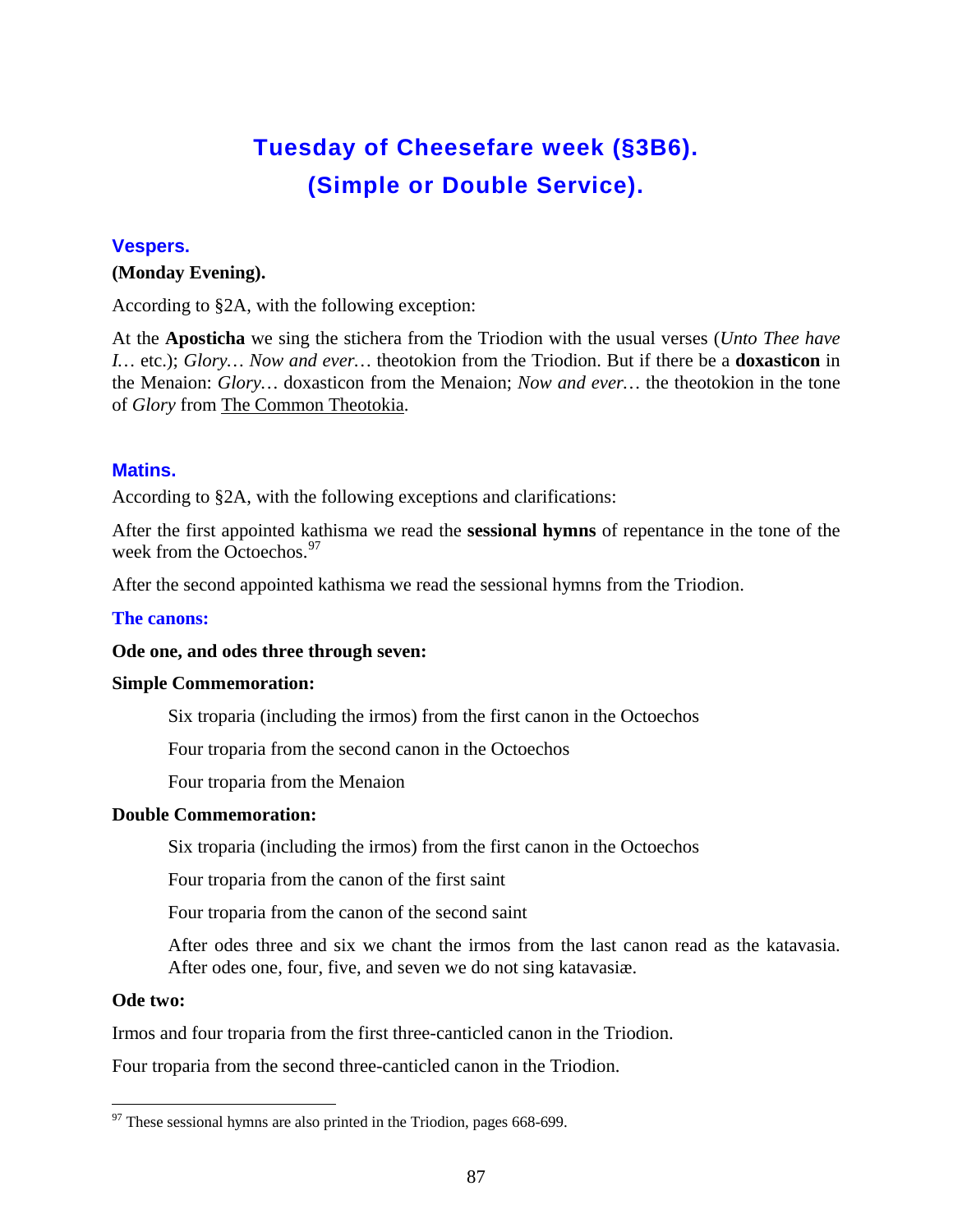The **katavasia** from the Triodion (the irmos of the second canon)

## **Odes eight and nine:**

Six troparia (including the irmos) from the Menaion $98$ 

Four troparia from the first three-canticled canon in the Triodion.

Four troparia from the second three-canticled canon in the Triodion.

The **katavasia** from the Triodion (the irmos of the second canon).

**After Ode III** there is a small litany followed by the kontakion of the second saint, if there be such, and the sessional hymns from the Menaion.

**After Ode VI** there is a small litany followed by the kontakion and ikos of the (first) saint, from the Menaion.<sup>[99](#page-87-1)</sup>

**After Ode VIII** we sing the **Magnificat** (*My soul doth magnify…*).

**After Ode IX** *It is truly meet…* and a small litany

At the **Aposticha** we sing the stichera from Triodion and the usual weekday verses (*We were filled…* etc.); *Glory… Now and ever…* theotokion from the Triodion. But if there be a **doxasticon** in the Menaion: *Glory…* doxasticon from the Menaion; *Now and ever…* the theotokion in the tone of *Glory* from The Common Theotokia.

# **Wednesday of Cheesefare week (§3B7). (Simple or Double Service).**

# **Vespers.**

#### **(Tuesday Evening).**

#### **Simple service:**

At *Lord I have cried…* we sing three stichera from the Octoechos and three from the Menaion; *Glory…* doxasticon from the Menaion, if there be one; *Now and ever…*  stavrotheotokion from the Menaion.

<span id="page-87-0"></span> $98$  If it be a double commemoration, we divide these six troparia thus: from the canon of the first saint we sing the irmos, read the first two troparia **as one**, followed by the troparion before the theotokion; from the canon of the second saint we read the first two troparia as one, then the next troparion, and then the theotokion.

<span id="page-87-1"></span><sup>&</sup>lt;sup>99</sup> If there be no kontakion in the Menaion, the Typicon prescribes the Sessional hymn for the Martyrs from the Octoechos (found at the Sessional hymns at the beginning of Matins). In such a case that hymn is not read at its appointed place, but is transferred to Ode VI of the Canon. The Octoechos, however, in this case, prescribes the appropriate kontakion and ikos from the General Menaion (on Saturdays, in such a case, we always use the kontakion and ikos from the General Menaion). If there be a kontakion in the Menaion, but no ikos, then we chant only the kontakion.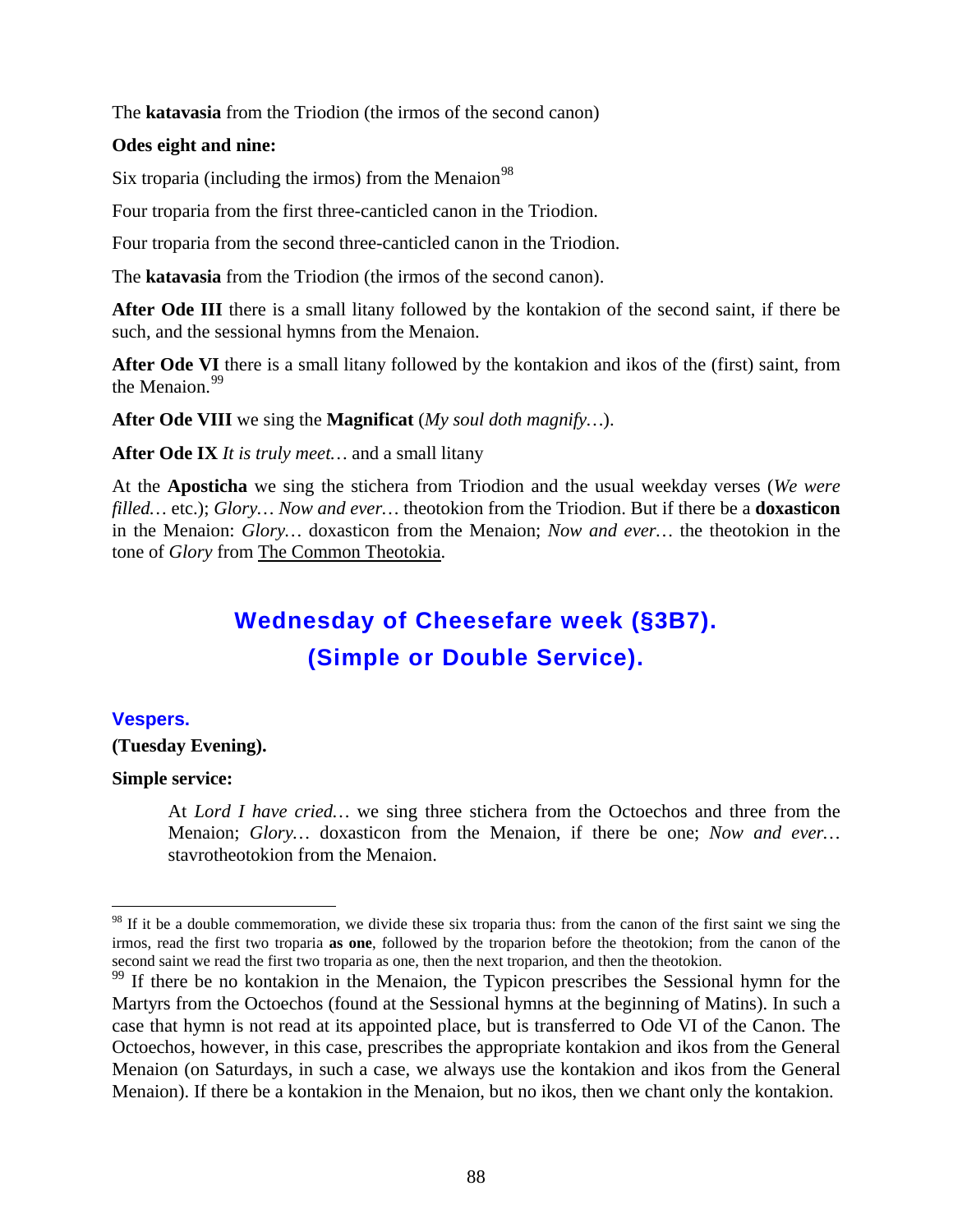### **Double service:**

At *Lord I have cried…* we sing three stichera of the first saint and three of the second saint; *Glory…* doxasticon from the Menaion, if there be such; *Now and ever…*  stavrotheotokion from the Menaion.

*O Gentle Light…*

Prokeimenon of the day, *Let Thy mercy, O Lord…*

*Vouchsafe, O Lord…* and the litany: *Let us complete our evening prayer…*

At the **Aposticha** we chant the stichera from Triodion with the usual verses (*Unto Thee have I…*  etc.); *Glory…* doxasticon from the Menaion, if there be one; *Now and ever…* stavrotheotokion from the Triodion or Menaion.

*Now lettest Thou…*

Trisagion Prayers

*O Theotokos and Virgin, rejoice…* and a prostration.

*Glory… O Baptizer of Christ…* prostration.

*Now and ever… Plead in our behalf…* prostration.

*Beneath thy compassion…* bow from the waist.

*Lord, have mercy,* forty times.

*Glory… Now and ever…*

*More honorable…*

*In the name of the Lord…*

Priest: *He that is, is blessed…*

Reader: *Amen. O Heavenly King, strengthen Orthodox…*

Prayer of Saint Ephraim twice, with four prostrations and twelve bows.

Reader: *Amen,* and the Trisagion Prayers.

*Lord, have mercy,* twelve times.

Priest: *Glory to Thee, O Christ God…*

Choir: *Glory… Now and ever… Lord, have mercy,* thrice. *Father (Master) bless!*

And the priest gives the dismissal.

# **Great Compline.**

Great Compline is read in the evening at the usual time, according to the usual Lenten order, except instead of *O Lord of Hosts…* we chant the daily troparia and the troparion of the temple — i.e., as at Small Compline during non-Lenten periods.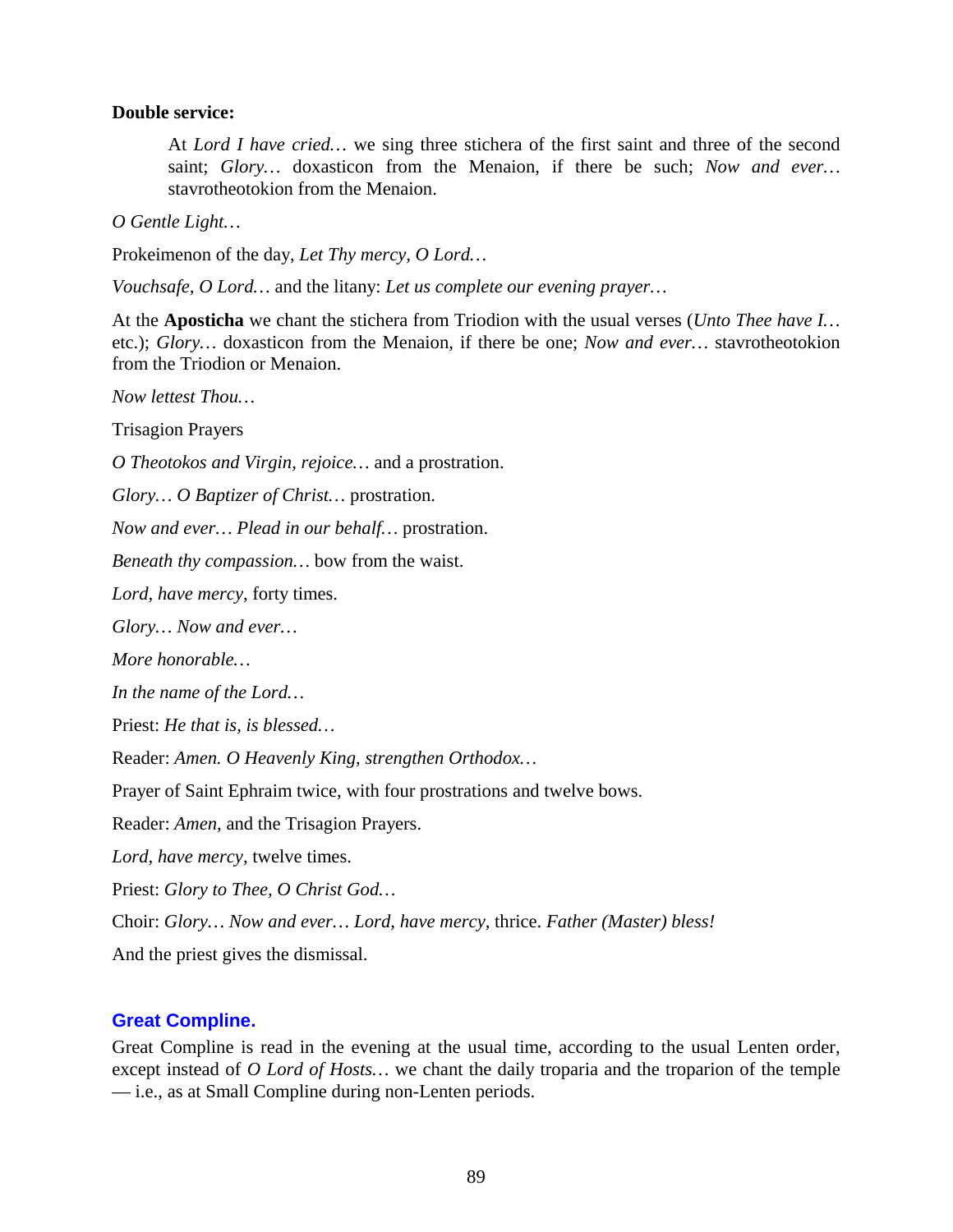# **Matins.**

Matins is served according to the normal Lenten order (§3A1) with the following exceptions and clarifications:

There are only two kathismata read, not three as in Lent.

The prayer *Save, O God, Thy people…* is **not** said.

#### **The canons:**

**Note:** The biblical odes are **not** used on this day. There is a full canon in the Triodion, as well as two three-canticled canons, with odes three, eight and nine. On those odes having the three-canticled canons (i.e. odes three, eight and nine) the canons from the Octoechos and Menaion are not read. **The canon from the Menaion, however, is not simply omitted, but rather the troparia thereof are transferred to a preceding ode** (ode three to ode one; ode eight to ode six; ode nine to ode seven). The refrain for all three canons from the Triodion is Glory to Thee, O our God, glory to Thee.

#### **Odes one, six, and seven:**

#### **Simple commemoration:**

Four troparia (including the irmos) from the canon of the Cross, from the Octoechos

Three troparia from the actual ode from the canon in the Menaion (the theotokion is omitted).

Three troparia (including the theotokion) from the ode from the canon in the Menaion which is transferred (see above note).

Four troparia from the canon in the Triodion

#### **Double commemoration:**

Four troparia (including the irmos) from the canon of the Cross, from the Octoechos

From the actual ode in the Menaion: from the canon of the first saint we read the first two troparia **as one**, then the next troparion; from the canon of the second saint we read two troparia as one.

From the ode in the Menaion being transferred (see note above): from the canon of the first saint we read the first two troparia **as one**, then the next troparion; from the canon of the second saint we read two troparia as one.

Four troparia from the canon in the Triodion

After ode six we chant the irmos from the canon in the Triodion as the katavasia. After odes one and seven we do not sing katavasiæ.

#### **Odes four and five:**

Six troparia (including the irmos) from the canon of the Cross, from the Octoechos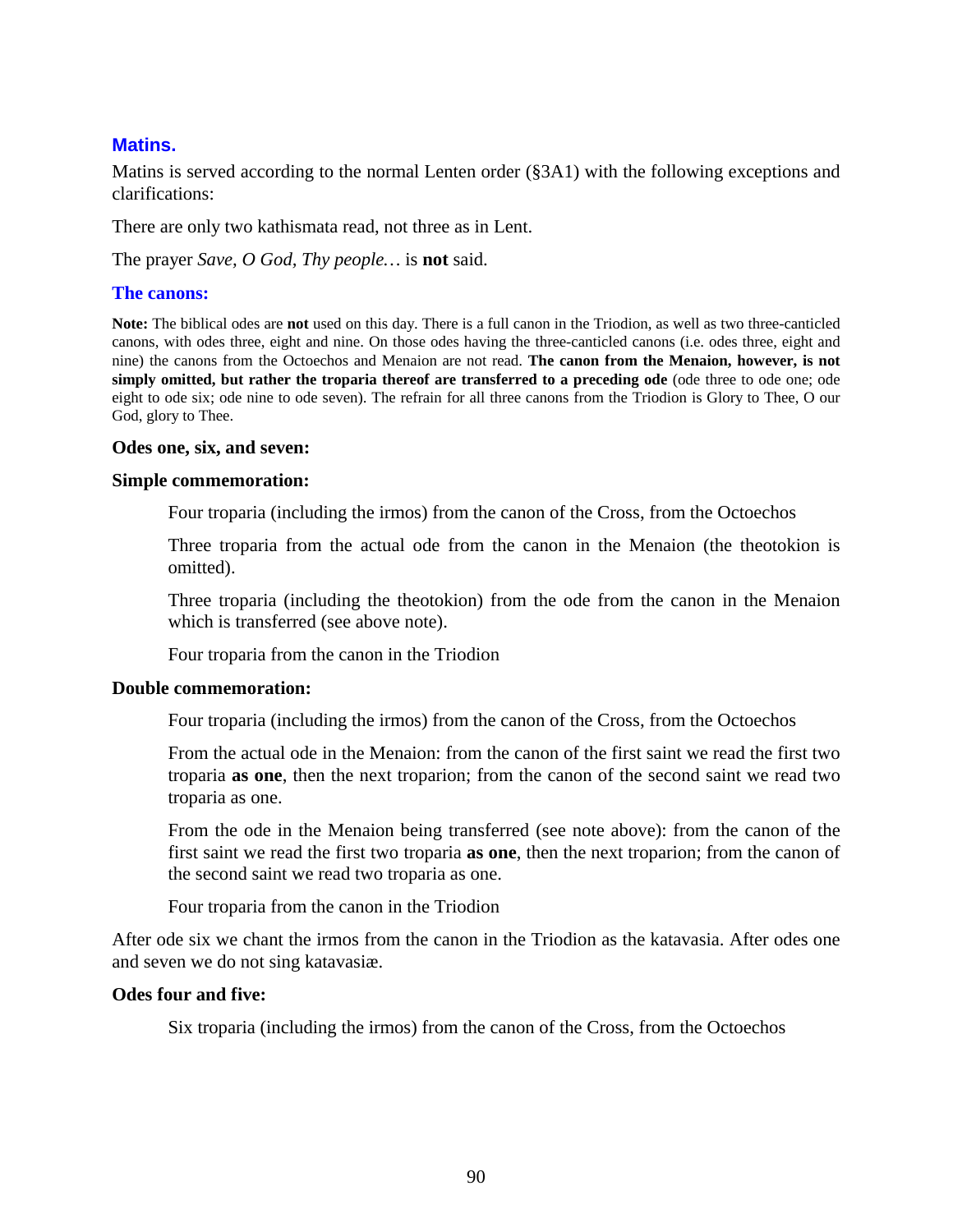Four troparia from the canon in the Menaion<sup>[100](#page-90-0)</sup>

Four troparia from the canon in the Triodion

After these odes we do not sing katavasiæ.

# **Odes three, eight, and nine:**

Six troparia (including the irmos) from the canon in the Triodion

Four troparia from the first three-canticled canon in the Triodion.

Four troparia from the second three-canticled canon in the Triodion.

The **katavasia** from the Triodion (the irmos of the second canon).

**After Ode III** there is a small litany followed by the kontakion of the second saint, if there be such, and the sessional hymns from the Menaion.

**After Ode VI** there is a small litany followed by the kontakion and ikos of the (first) saint, from the Menaion. $101$ 

*It is good to give praise…* is read **only once**.

# **Hours.**

We read the Lenten verses quickly, without singing and without prostrations. There are no readings from the Psalter appointed. At the **Sixth Hour** there is a reading from the Prophecy of Joel. See Triodion Supplement.

**Note:** Liturgy is not served on this day.

<span id="page-90-0"></span> $100$  If it be a double commemoration, we divide these four troparia thus: from the canon of the first saint we read the first two troparia **as one**, followed by the troparion before the theotokion; from the canon of the second saint we read the first two troparia as one and then the theotokion.

<span id="page-90-1"></span> $101$  If there be no kontakion in the Menaion, the Typicon prescribes the Sessional hymn for the Martyrs from the Octoechos (found at the Sessional hymns at the beginning of Matins). In such a case that hymn is not read at its appointed place, but is transferred to Ode VI of the Canon. The Octoechos, however, in this case, prescribes the appropriate kontakion and ikos from the General Menaion (on Saturdays, in such a case, we always use the kontakion and ikos from the General Menaion). If there be a kontakion in the Menaion, but no ikos, then we chant only the kontakion.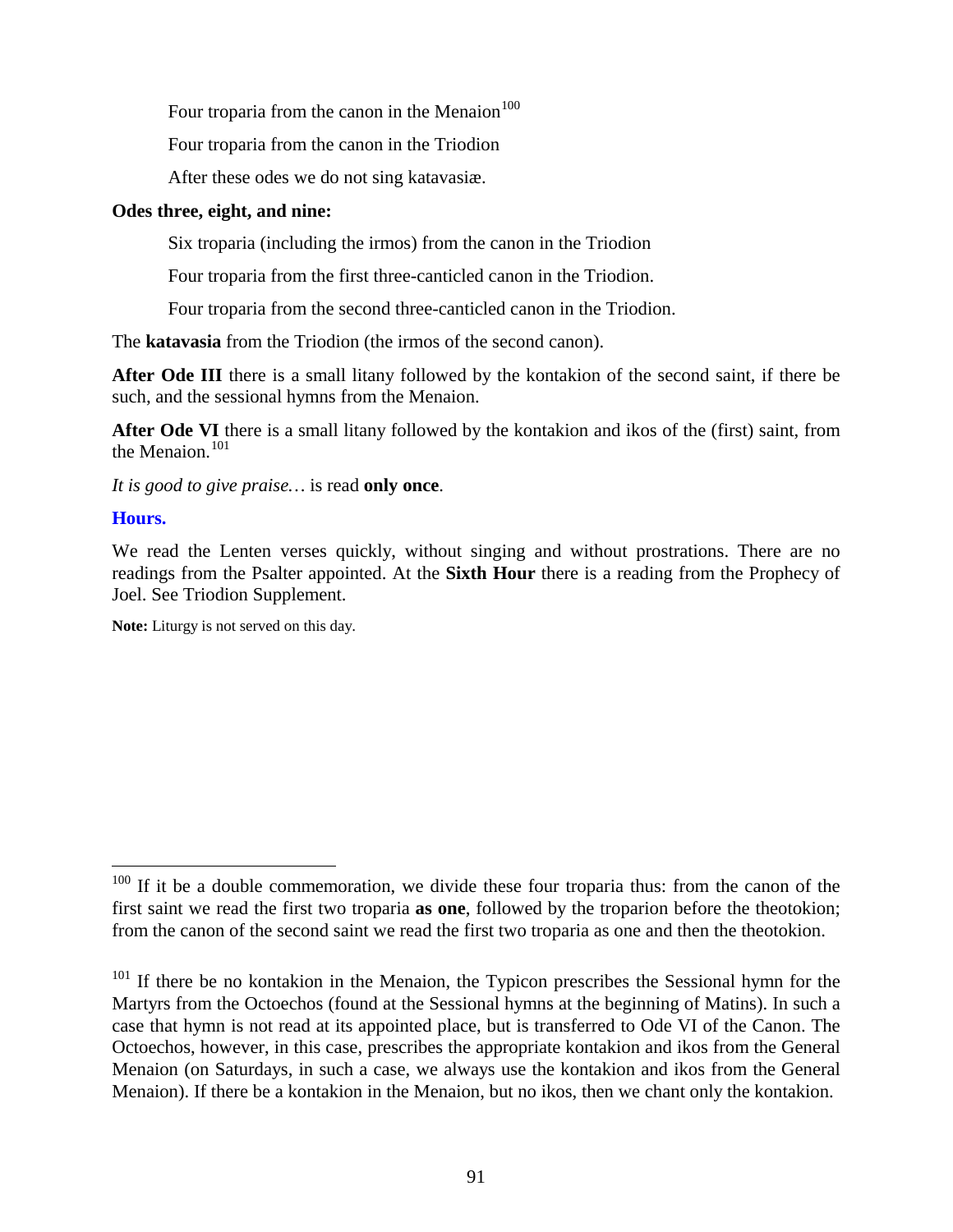# **Thursday of Cheesefare week (§3B8). (Simple or Double Service).**

#### **Vespers.**

#### **(Wednesday Evening).**

#### **Simple service:**

At *Lord I have cried…* we sing three stichera from the Octoechos and three from the Menaion; *Glory… Now and ever…* theotokion from the Menaion. But if there be a **doxasticon** in the Menaion: *Glory…* doxasticon from the Menaion; *Now and ever…* the theotokion in the tone of *Glory* from **The Common Theotokia**.

# **Double service:**

At *Lord I have cried…* we sing three stichera of the first saint and three of the second saint; *Glory… Now and ever…* theotokion from the Menaion. But if there be a **doxasticon** in the Menaion: *Glory…* doxasticon from the Menaion; *Now and ever…* the theotokion in the tone of *Glory* from **The Common Theotokia**.

The usual prokeimenon for Wednesday, *O God, in Thy name save me…*

Reading: Joel 3:12-21

Prokeimenon from the Triodion, *Let Israel hope in the Lord…*

At the **Aposticha** we sing the stichera from the Triodion with the usual verses (*Unto Thee have I…* etc.); *Glory… Now and ever…* theotokion from the Triodion. But if there be a **doxasticon** in the Menaion: *Glory…* doxasticon from the Menaion; *Now and ever…* the theotokion in the tone of *Glory* from The Common Theotokia.

The **troparion** from the Menaion; *Glory… Now and ever…* theotokion.

Then the litany, *Have mercy on us…*

The Prayer of St. Ephraim once, with three prostrations

The prayer, *O All-Holy Trinity, the Consubstantial…*

*Blessed be the name of the Lord…,* thrice.

*Glory… Now and ever…*

Psalm 33 is read

Priest: *Wisdom!*

Choir: *It is truly meet…*

Priest: *O most holy Theotokos save us.*

Choir: *More honorable…* Priest: *Glory to Thee, O Christ God…*

Choir: *Glory… Now and ever… Lord, have mercy,* thrice. *Father (Master) bless!*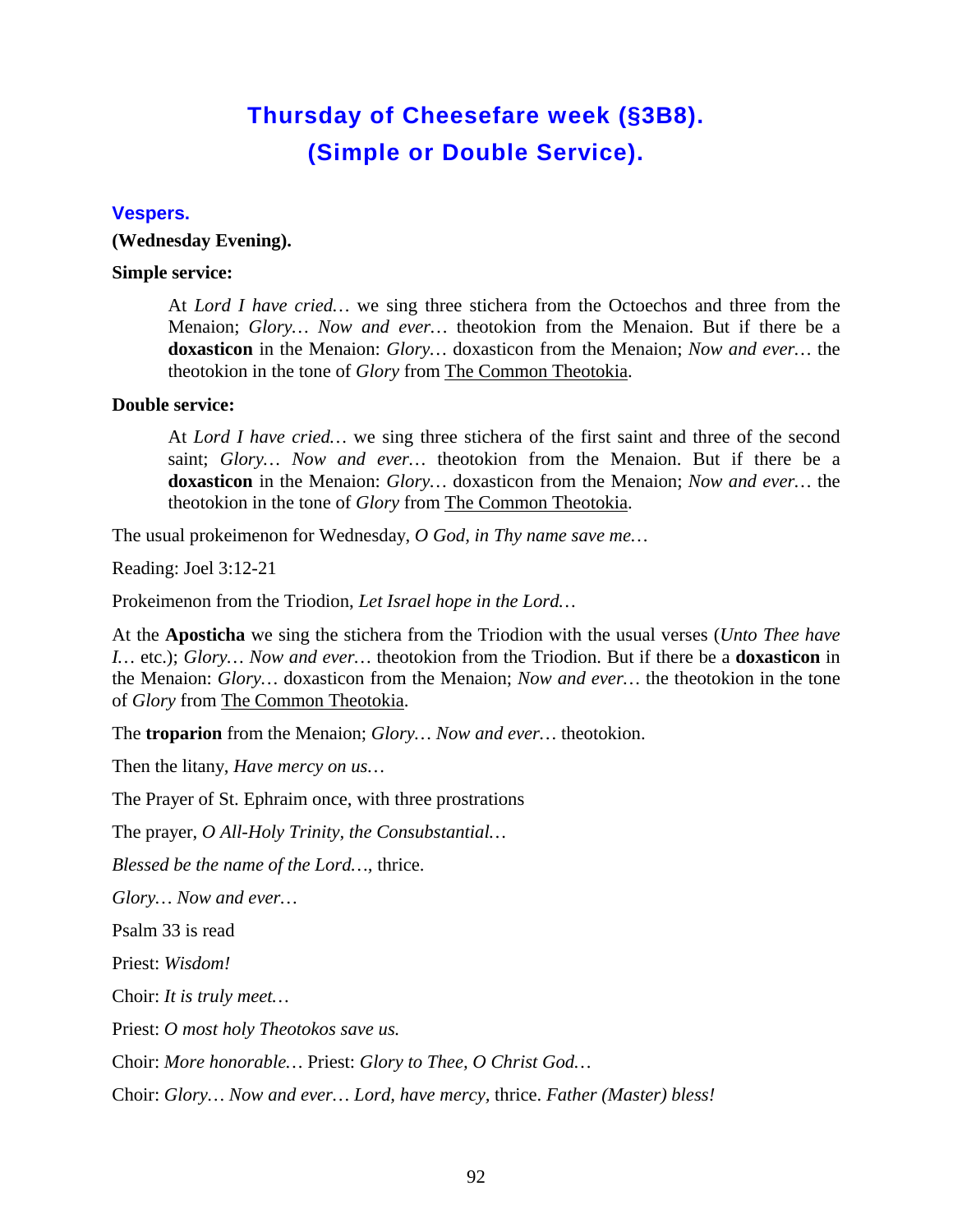And the priest gives the dismissal.

## **Matins.**

According to §2A, with the following exceptions and clarifications:

After the first appointed kathisma we read the **sessional hymns** of the apostles in the tone of the week from the Octoechos.<sup>[102](#page-92-0)</sup>

After the second appointed kathisma we read the sessional hymns from the Triodion.

#### **The canons:**

#### **Odes one, three, five, six, and seven:**

#### **Simple Commemoration:**

Six troparia (including the irmos) from the first canon in the Octoechos

Four troparia from the second canon in the Octoechos

Four troparia from the Menaion

#### **Double Commemoration:**

Six troparia (including the irmos) from the first canon in the Octoechos

Four troparia from the canon of the first saint

Four troparia from the canon of the second saint

After odes three and six we chant the irmos from the last canon read as the katavasia. After odes one, five, and seven we do not sing katavasiæ.

Six troparia (including the irmos) from the Menaion $103$ 

Four troparia from the first three-canticled canon in the Triodion.

Four troparia from the second three-canticled canon in the Triodion.

The **katavasia** from the Triodion (the irmos of the second canon).

**After Ode III** there is a small litany followed by the kontakion of the second saint, if there be such, and the sessional hymns from the Menaion.

**After Ode VI** there is a small litany followed by the kontakion and ikos of the (first) saint, from the Menaion. $104$ 

<span id="page-92-0"></span><sup>&</sup>lt;sup>102</sup> These sessional hymns are also printed in the Triodion, pages 668-699.

<span id="page-92-1"></span><sup>&</sup>lt;sup>103</sup> If it be a double commemoration, we divide these six troparia thus: from the canon of the first saint we sing the irmos, read the first two troparia **as one**, followed by the troparion before the theotokion; from the canon of the second saint we read the first two troparia as one, then the next troparion, and then the theotokion.

<span id="page-92-2"></span><sup>&</sup>lt;sup>104</sup> If there be no kontakion in the Menaion, the Typicon prescribes the Sessional hymn for the Martyrs from the Octoechos (found at the Sessional hymns at the beginning of Matins). In such a case that hymn is not read at its appointed place, but is transferred to Ode VI of the Canon. The Octoechos, however, in this case, prescribes the appropriate kontakion and ikos from the General Menaion (on Saturdays, in such a case, we always use the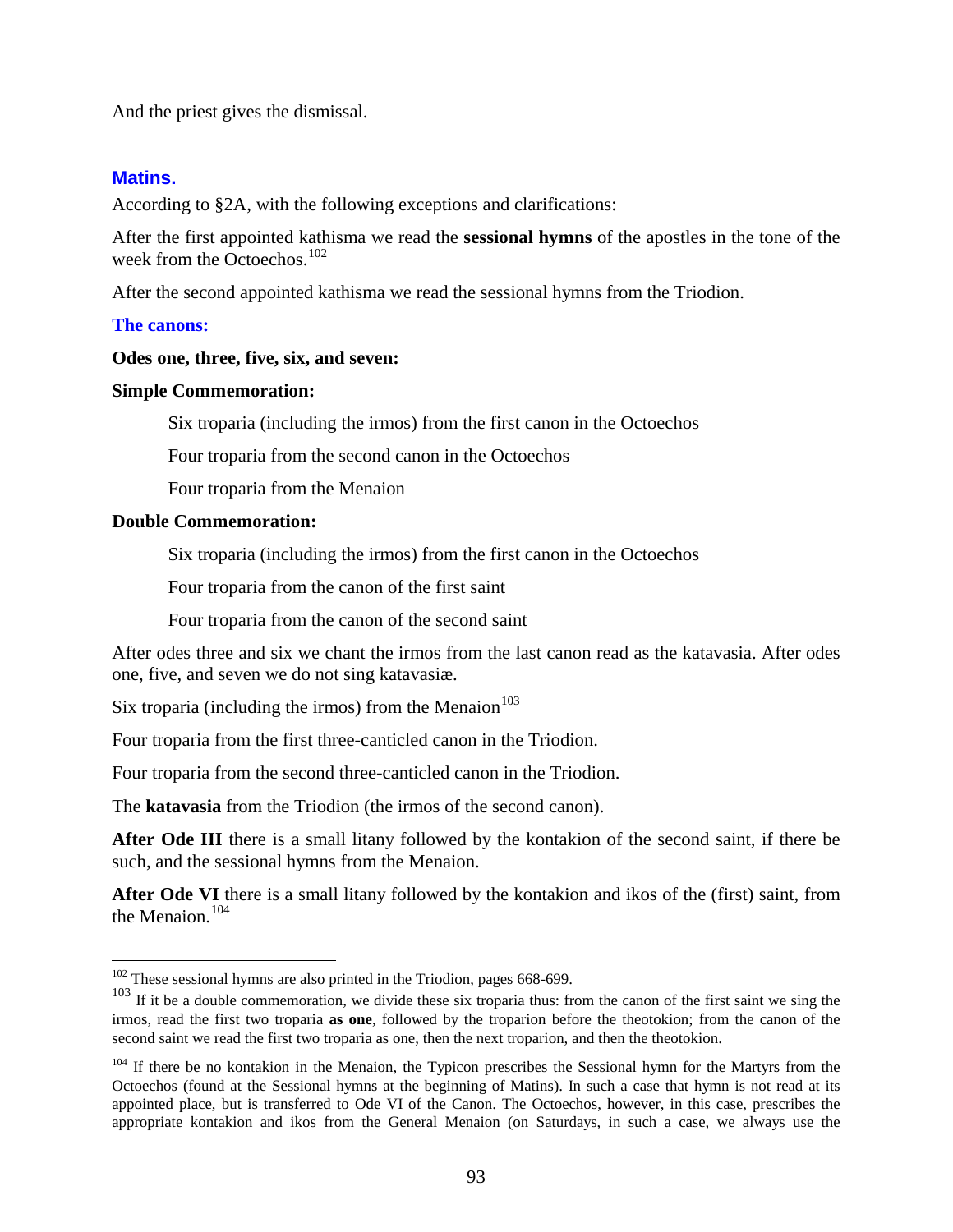## **After Ode VIII** we sing the **Magnificat** (*My soul doth magnify…*).

**After Ode IX** *It is truly meet…* and a small litany

At the **Aposticha** we sing the stichera from Triodion and the usual weekday verses (*We were filled…* etc.); *Glory… Now and ever…* theotokion from the Triodion. But if there be a **doxasticon** in the Menaion: *Glory…* doxasticon from the Menaion; *Now and ever…* the theotokion in the tone of *Glory* from The Common Theotokia.

# **Friday of Cheesefare week (§3B9). (Simple or Double Service).**

Vespers and **Great Compline** on Thursday evening are served exactly as set forth for Tuesday evening (§3B7).

#### **Matins.**

Matins is served according to the normal Lenten order (§3A1) with the following exceptions and clarifications:

There are only two kathismata read, not three as in Lent.

The prayer *Save, O God, Thy people…* is **not** said.

#### **The canons:**

**Note:** The biblical odes are **not** used on this day. There is a full canon in the Triodion, as well as two threecanticled canons, with odes three, eight and nine. On those odes having the three-canticled canons (i.e. odes three, eight and nine) the canons from the Octoechos and Menaion are not read. **The canon from the Menaion, however, is not simply omitted, but rather the troparia thereof are transferred to a preceding ode** (ode three to ode one; ode eight to ode six; ode nine to ode seven). The refrain for all three canons from the Triodion is Glory to Thee, O our God, glory to Thee.

#### **Odes one and three:**

 $\overline{a}$ 

Six troparia (including the irmos) from the canon of the Cross, from the Octoechos

Four troparia from the canon in the Menaion $105$ 

Four troparia from the canon in the Triodion

kontakion and ikos from the General Menaion). If there be a kontakion in the Menaion, but no ikos, then we chant only the kontakion.

<span id="page-93-0"></span><sup>&</sup>lt;sup>105</sup> If it be a double commemoration, we divide these four troparia thus: from the canon of the first saint we read the first two troparia **as one**, followed by the troparion before the theotokion; from the canon of the second saint we read the first two troparia as one and then the theotokion.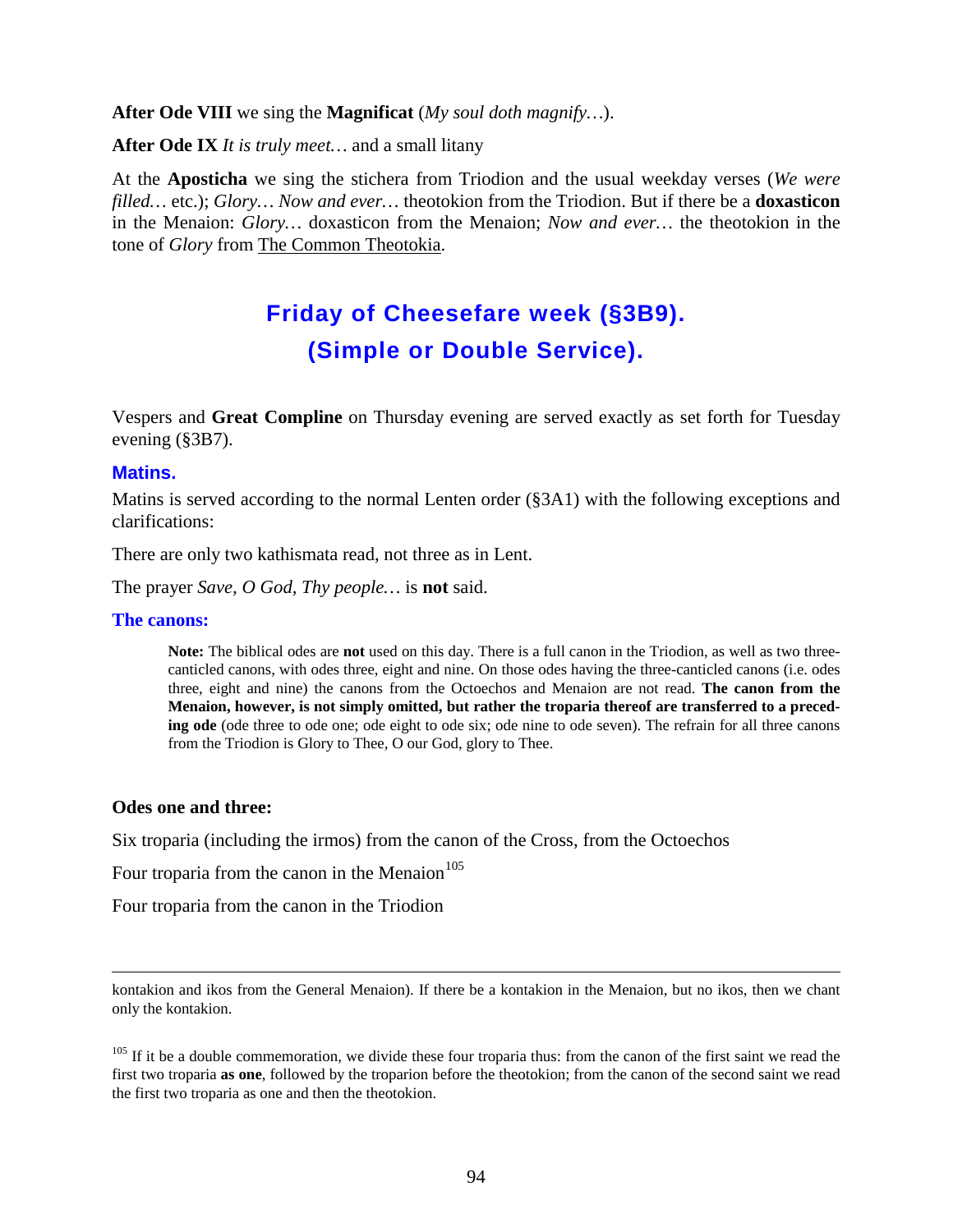After ode one we do not sing the katavasia. After ode three we chant the irmos from the canon in the Triodion as the katavasia.

## **Odes four, six, and seven:**

## **Simple commemoration:**

Four troparia (including the irmos) from the canon of the Cross, from the Octoechos

Three troparia from the actual ode from the canon in the Menaion (the theotokion is omitted).

Three troparia (including the theotokion) from the ode from the canon in the Menaion which is transferred (see above note).

Four troparia from the canon in the Triodion

## **Double commemoration:**

Four troparia (including the irmos) from the canon of the Cross, from the Octoechos

From the actual ode in the Menaion: from the canon of the first saint we read the first two troparia **as one**, then the next troparion; from the canon of the second saint we read two troparia as one.

From the ode in the Menaion being transferred (see note above): from the canon of the first saint we read the first two troparia **as one**, then the next troparion; from the canon of the second saint we read two troparia as one.

Four troparia from the canon in the Triodion

After ode six we chant the irmos from the canon in the Triodion as the katavasia. After odes four and seven we do not sing katavasiæ.

# **Odes five, eight, and nine:**

Six troparia (including the irmos) from the canon in the Triodion

Four troparia from the first three-canticled canon in the Triodion.

Four troparia from the second three-canticled canon in the Triodion.

The **katavasia** from the Triodion (the irmos of the second canon).

**After Ode III** there is a small litany followed by the kontakion of the second saint, if there be such, and the sessional hymns from the Menaion.

**After Ode VI** there is a small litany followed by the kontakion and ikos of the (first) saint, from the Menaion. $106$ 

<span id="page-94-0"></span><sup>&</sup>lt;sup>106</sup> If there be no kontakion in the Menaion, the Typicon prescribes the Sessional hymn for the Martyrs from the Octoechos (found at the Sessional hymns at the beginning of Matins). In such a case that hymn is not read at its appointed place, but is transferred to Ode VI of the Canon. The Octoechos, however, in this case, prescribes the appropriate kontakion and ikos from the General Menaion (on Saturdays, in such a case, we always use the kontakion and ikos from the General Menaion). If there be a kontakion in the Menaion, but no ikos, then we chant only the kontakion.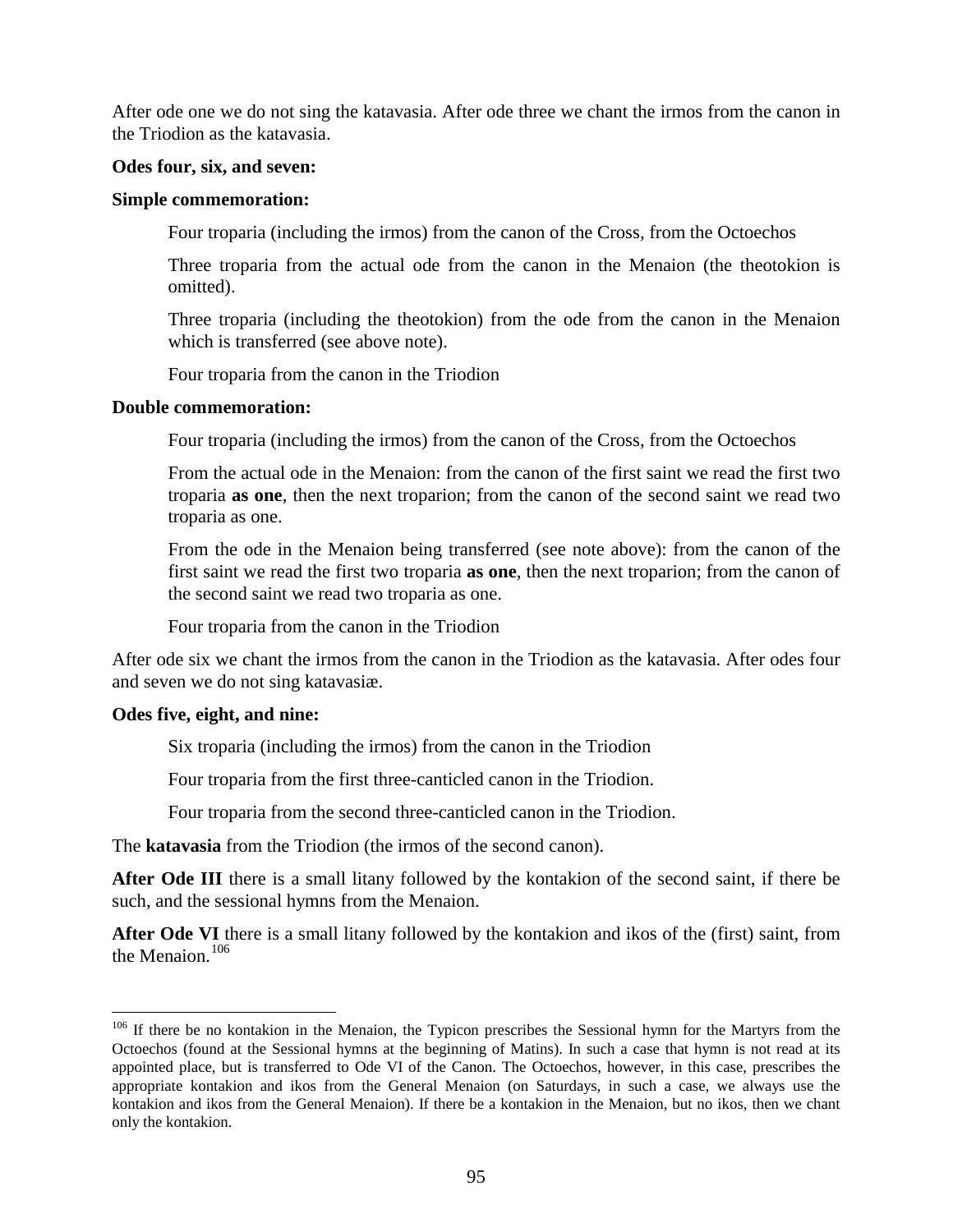*It is good to give praise…* is read **only once**.

# **Hours.**

We read the Lenten verses quickly, without singing and without prostrations. There are no readings from the Psalter appointed. At the **Sixth Hour** there is a reading from the Prophecy of Zechariah. See Triodion Supplement.

**Note:** Liturgy is not served on this day.

# **Saturday of Cheesefare week (§3B10). Commemoration of the Holy Ascetics**

# **Vespers.**

At *Lord I have cried…* we sing six stichera from the Triodion; *Glory…* doxasticon from the Triodion; *Now and ever…* dogmaticon in the tone of the week.

Prokeimenon of the day, *O God, my helper art Thou…*

Reading: Zechariah 8:19-23

Prokeimenon from the Triodion, *Let Israel hope in the Lord…*

At the **Aposticha** we sing the stichera from the Triodion with the usual verses (*Unto Thee have I…* etc.); *Glory…* doxasticon from the Triodion; *Now and ever…* theotokion from the Triodion.

The **troparion** from the Triodion in the fourth tone, *O God of our Fathers… Glory… Now and ever…* resurrectional dismissal theotokion in the same tone, *The mystery hidden…*

Then the litany, *Have mercy on us…*

The Prayer of St. Ephraim once, with three prostrations

The prayer, *O All-Holy Trinity, the Consubstantial…*

*Blessed be the name of the Lord…,* thrice.

*Glory… Now and ever…*

Psalm 33 is read

Priest: *Wisdom!*

Choir: *It is truly meet…*

Priest: *O most holy Theotokos save us.*

Choir: *More honorable…*

Priest: *Glory to Thee, O Christ God…*

Choir: *Glory… Now and ever… Lord, have mercy,* thrice. *Father (Master) bless!*

And the priest gives the dismissal.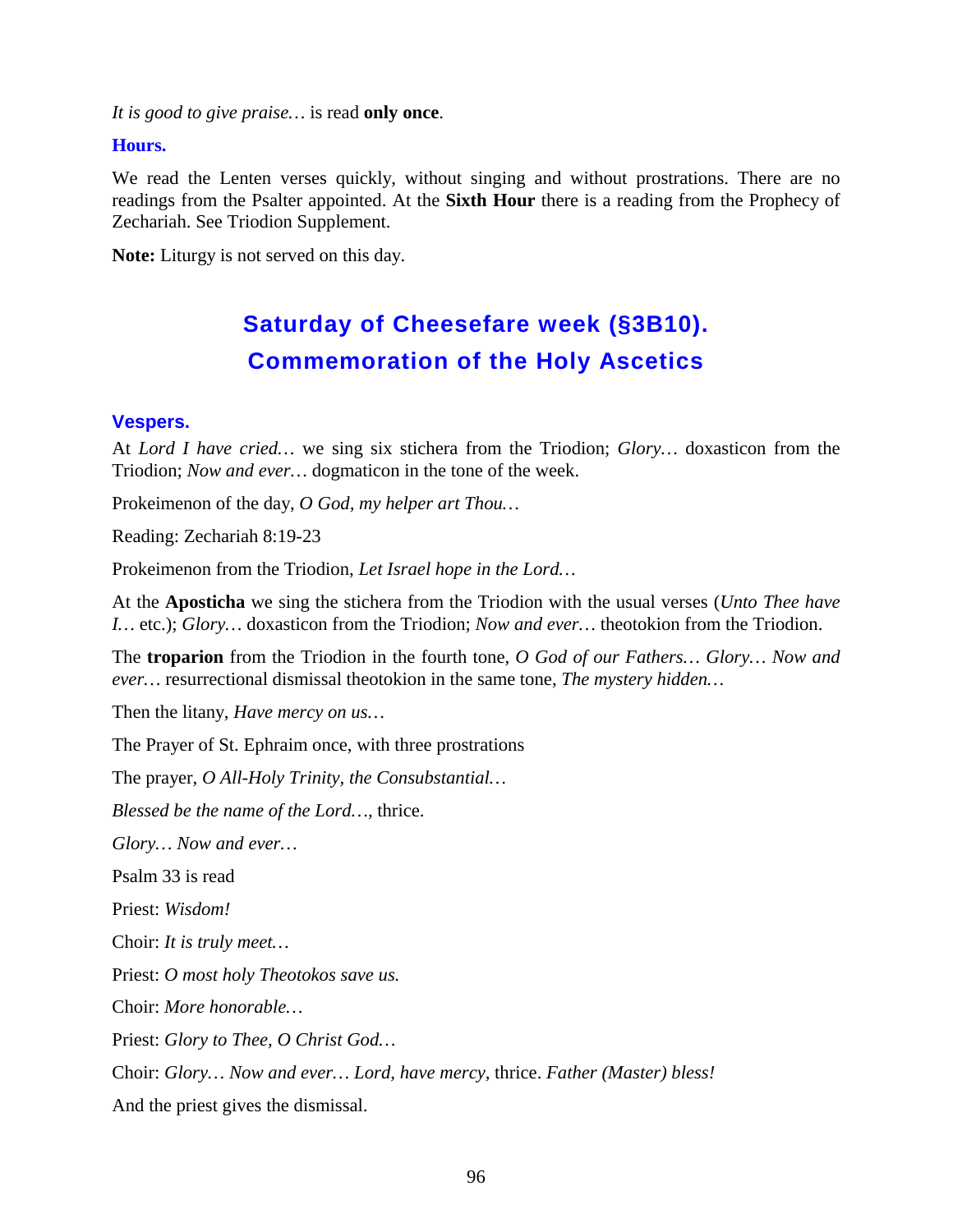# **Matins.**

After *God is the Lord…* we sing the troparion of the ascetics, twice; *Glory… Now and ever…*  theotokion, *The mystery hidden…*

After each kathisma we read the sessional hymns from the Triodion.

#### **The canons:**

#### **In a temple dedicated to the resurrection:**

*From the preceding Sunday, in the tone of the week:*

Irmos, twice, and two troparia of the resurrection

One troparion from the canon of the Cross and resurrection

One troparion from the canon of the Theotokos

*Then:*

Eight troparia from the canon of the ascetics in the Triodion

## **In any other temple:**

Six troparia (including the irmos, twice) of the canon of the temple

Eight troparia from the canon of the ascetics in the Triodion

**At Ode II** we read the canon from the Triodion alone, with its irmos.

After each ode we sing the **katavasia** from the Triodion.

**After Ode III** there is a small litany followed by the sessional hymns from the Triodion.

**After Ode VI** there is a small litany followed by the kontakion and ikos from the Triodion.

**After Ode VIII** we sing the **Magnificat** (*My soul doth magnify…*).

**After Ode IX** there is a small litany (*It is truly meet…* is not sung).

**Exapostilarion** from the Triodion; *Glory… Now and ever…* theotokion from the Triodion.

**The Praises:** The first two verses are sung in the tone of the first sticheron. We chant four stichera from the Triodion; *Glory…* doxasticon from the Triodion; *Now and ever…* theotokion

The **Great Doxology** and then the **troparion** of the ascetics; *Glory… Now and ever…*  theotokion.

#### **Hours.**

Troparion and kontakion of the ascetics.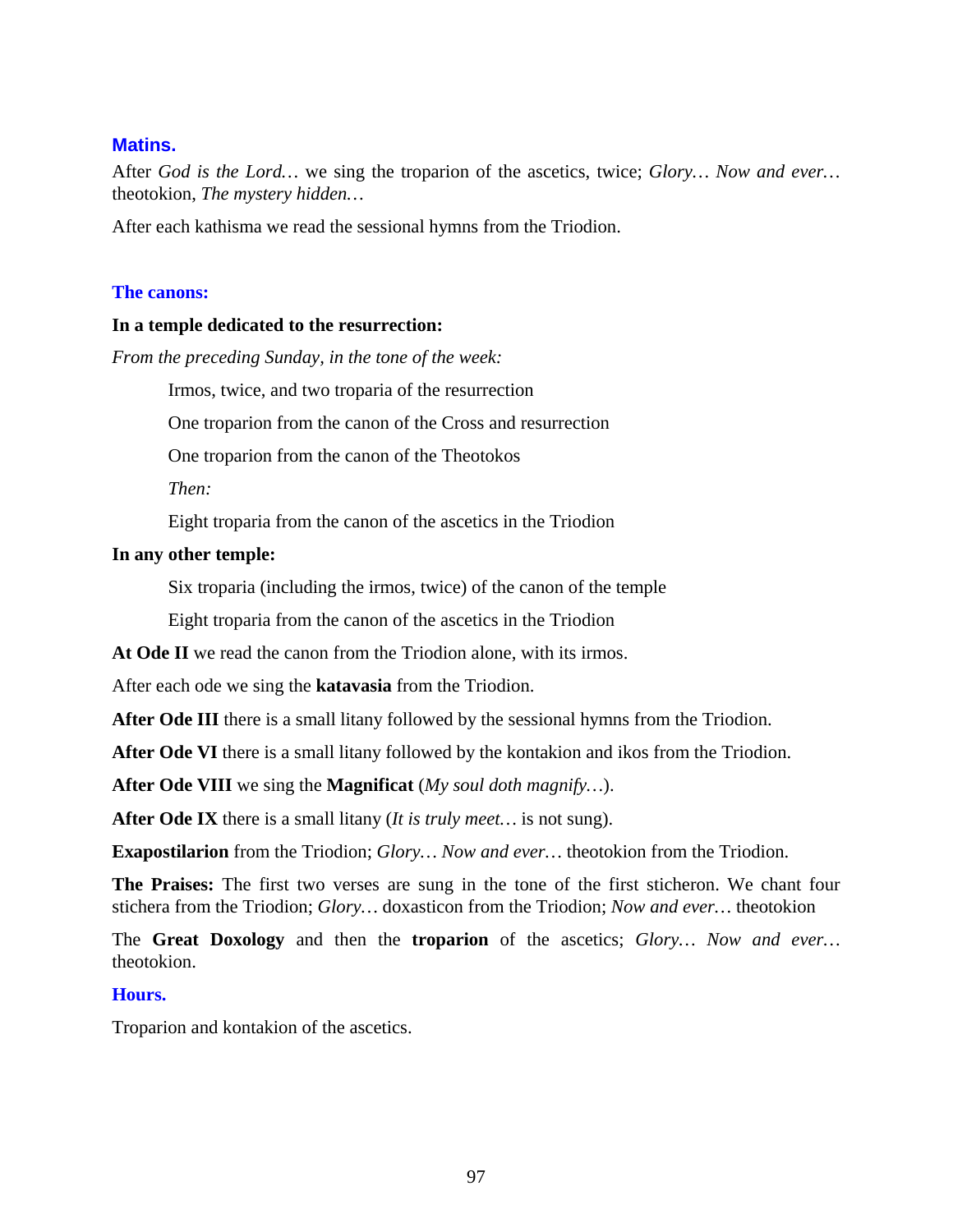#### **Divine Liturgy.**

At the **Beatitudes** we read four troparia from ode III and four from ode VI of the canon of the ascetics in the Triodion.

#### **Troparia and Kontakia:**

#### **In a temple dedicated to the Lord or Theotokos:**

Troparion of the temple

Troparion of the ascetics

*Glory*… kontakion of the ascetics

*Now and ever…* kontakion of the temple

#### **In a temple dedicated to a saint:**

Troparion of the temple

Troparion of the ascetics

Kontakion of the temple

*Glory*… kontakion of the ascetics

*Now and ever… Protection of Christians…*

**Prokeimenon** of the ascetics

**Epistle** of the day and of the ascetics

**Alleluia** of the ascetics

**Gospel** of the day and of the ascetics

**Communion hymn** of the ascetics

# **The Casting Out of Adam (§3B11). Cheesefare Sunday**

## **Vespers.**

At *Lord I have cried…* we insert ten stichera: We chant six stichera from the Octoechos And four from the Triodion, sixth tone: *The Lord my Creator… Glory…* from the Triodion, same tone: *Adam sat before Paradise… Now and ever…* the dogmaticon in the tone of the week If **Litya** be served: Sticheron of the temple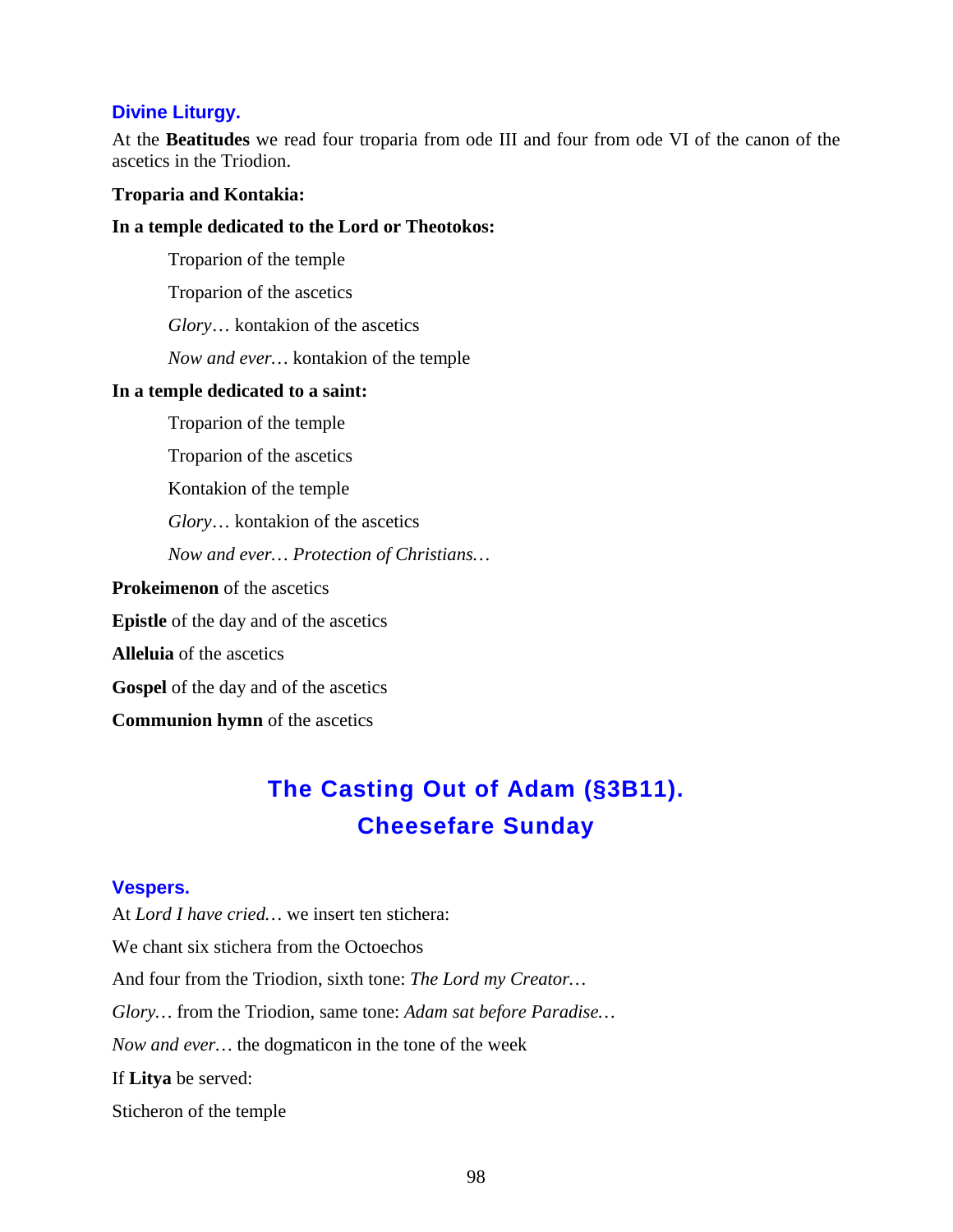*Glory…* from the Triodion, sixth tone: *The sun hid…*

*Now and ever…* theotokion, same tone, *Mystically we sing…*

## At the **Aposticha:**

We sing the stichera of the Octoechos with their verses.

*Glory…* from the Triodion, sixth tone: *Adam was cast out…*

*Now and ever…* the resurrectional theotokion from the Aposticha of the sixth tone.

For the **troparia: If Vigil be served** we sing *O Theotokos Virgin rejoice…*, thrice. **Otherwise** we sing the Sunday troparion; *Glory… Now and ever…* the theotokion in the same tone.

## **Matins.**

After *God is the Lord…* we sing the Sunday troparion twice; *Glory… Now and ever…* the theotokion.

After each kathisma we read the sessional hymns from the Octoechos.

**Polyeleos** with *By the waters of Babylon…* (Psalms 134, 135 and 136).

After the evlogitaria and litany we read the hypakoë, and sing the Hymns of Ascents and prokeimenon in the tone of the week.

**After Psalm 50:***Glory… The doors of repentance...* and the rest, as given in the Triodion or Horologion

#### **The canons:**

Irmos, two troparia and theotokion of the canon of the resurrection in the Octoechos

Two troparia of the canon of the Cross and resurrection in the Octoechos

Two troparia of the canon to the Theotokos in the Octoechos

Six troparia of the canon from the Triodion

**Katavasia:** *Crossing the deep on foot…*

**After Ode III** there is a small litany followed by the sessional hymns from the Triodion.

**After Ode VI** there is a small litany followed by the kontakion and ikos from the Triodion.

**After Ode VIII** we sing the **Magnificat**, *My soul doth magnify…*

**After Ode IX** there is a small litany.

#### **Exapostilaria:**

*Holy is the Lord…*

The appointed exapostilarion of the resurrection

*Glory…* from the Triodion: *In my wretchedness…*

*Now and ever…* theotokion from the Triodion: *We were banished…*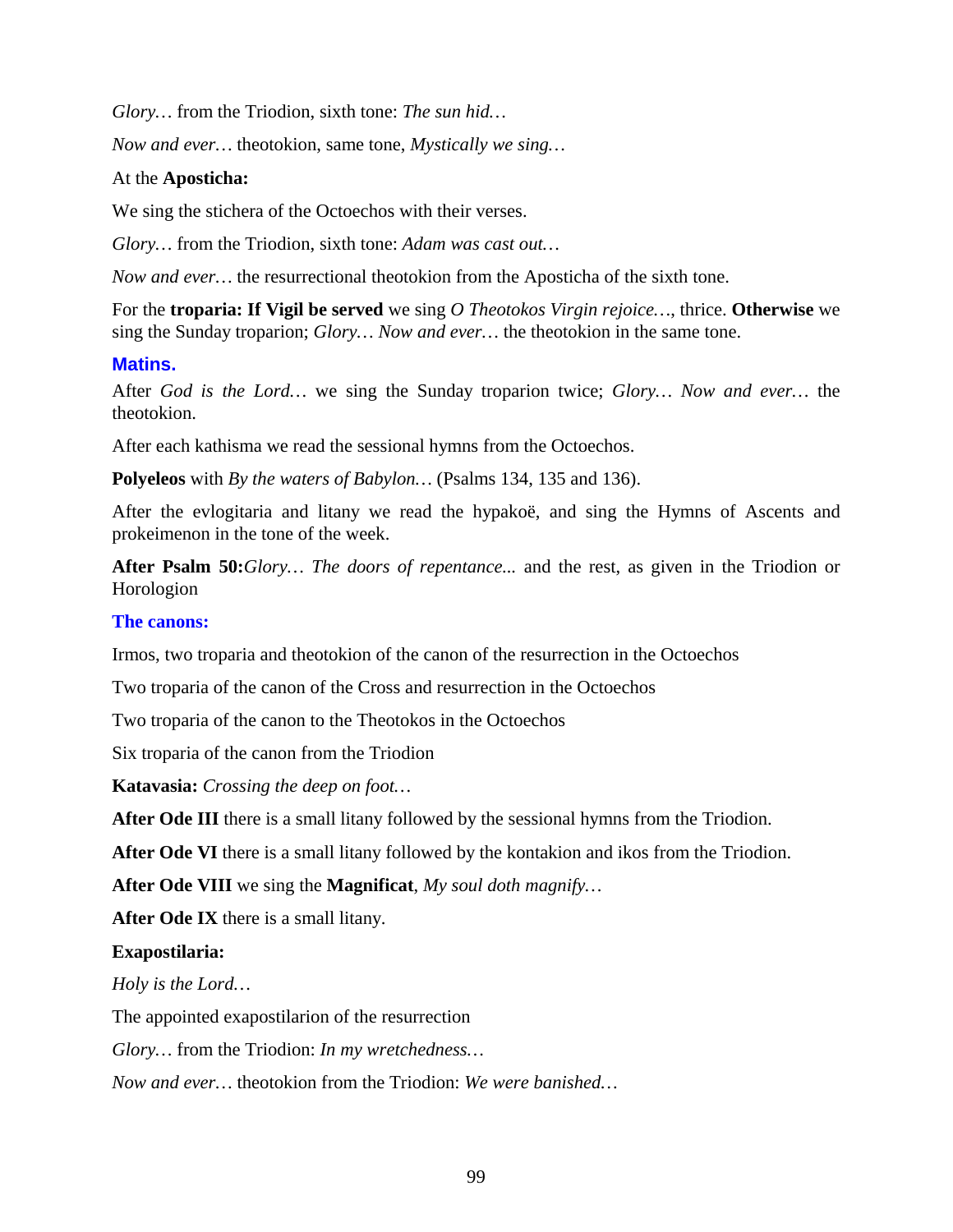At the **Praises** we insert nine stichera:<sup>[107](#page-99-0)</sup>

We chant five stichera from the Octoechos

And two stichera from the Triodion, fifth tone: *`Woe is me…*

Then two more stichera from the Triodion, eighth tone: *Adam was driven…*

*Glory…* from the Triodion, same tone: *The time is now at hand…*

*Now and ever… Most blessed art thou…*

After the dismissal: *Glory… Now and ever…* and the appointed **gospel sticheron**.

## **Hours.**

At all the Hours we read the **troparion** of the resurrection and the **kontakion** from the Triodion.

# **Liturgy.**

**Note:** At the Proskomedia the priest prepares extra Lambs: one for this Liturgy, and one for each Liturgy of the Presanctified Gifts which is to be served in the coming week. The same is done on each Sunday of Lent.

At the **Beatitudes** we read six troparia of the resurrection and four troparia of Ode VI of the canon from the Triodion.

#### **Troparia and Kontakia:**

## **In a temple dedicated to the Lord:**

Sunday troparion

*Glory… Now and ever…* kontakion from the Triodion

# **In a temple dedicated to the Theotokos:**

Sunday troparion

Troparion of the temple

*Glory…* kontakion from the Triodion

*Now and ever…* kontakion of the temple

#### **In a temple dedicated to a saint:**

Sunday troparion

Troparion of the temple

*Glory…* kontakion of the temple

*Now and ever…* kontakion from the Triodion

**Prokeimenon**, eighth tone: *Make your vows…*

**Epistle:** Romans §112 (13:11-14:4).

<span id="page-99-0"></span> $107$  The order of the additional verses interpolated before the final three stichera in the Triodion differs from the usual order, and an extra verse is added to make a total of nine verses.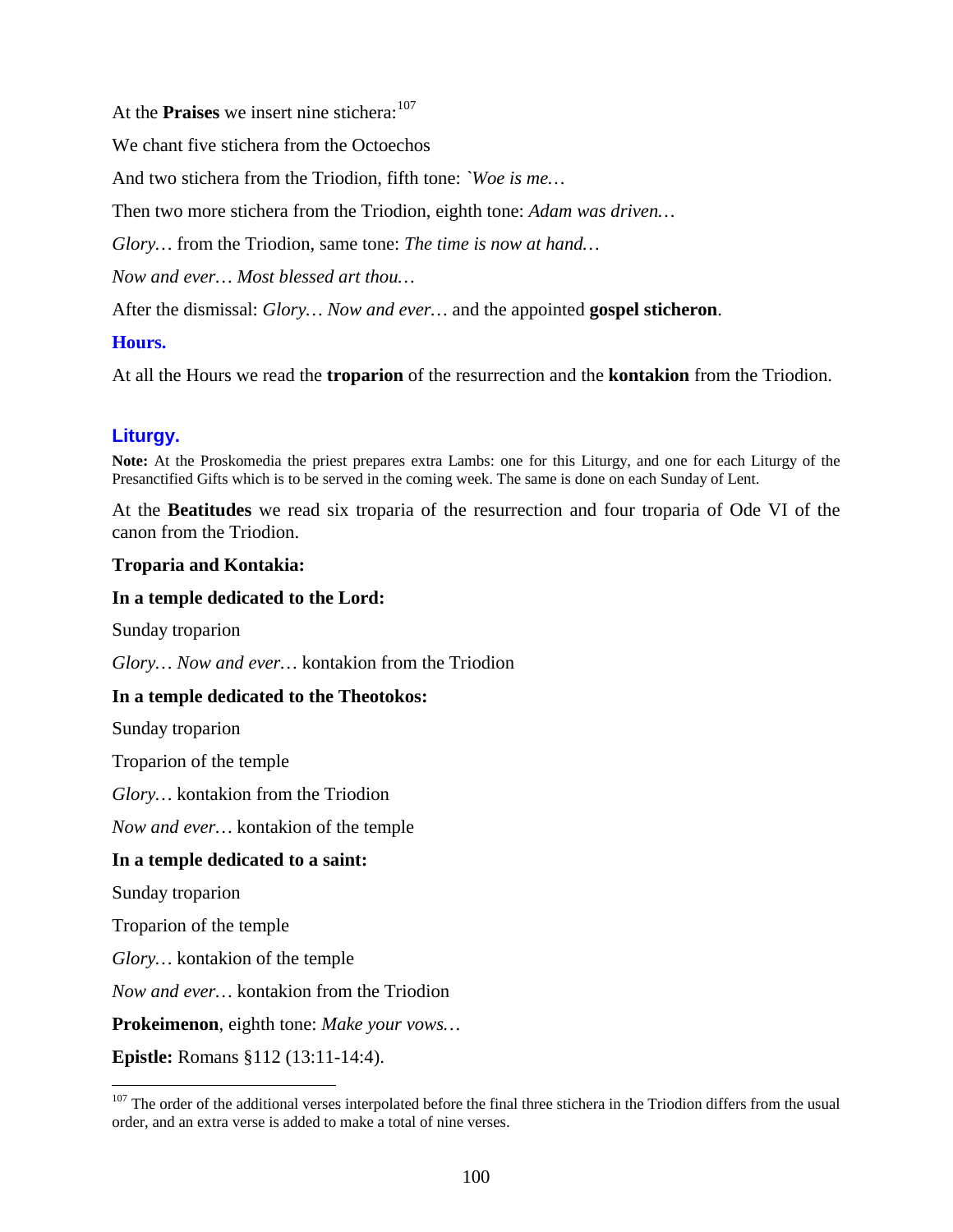Alleluia, seventh<sup>[108](#page-100-0)</sup> tone: *It is good to give praise*... **Gospel:** Matthew §17 (6:14-21). **Communion Hymn:** *Praise the Lord…*

# **Vespers.**

On Sunday Evening

At *Lord I have cried…* we insert ten stichera:

We chant four penitential stichera from the Octoechos, in the tone of the week (these may be found in the Triodion, pages  $184-188$ ).<sup>[109](#page-100-1)</sup>

And three stichera from the Triodion, second tone: *Let us all make haste…*

And three stichera of the (first) saint from the Menaion

*Glory*... (doxasticon from the Menaion, if there be one).

*Now and ever…* theotokion from the Menaion; **but if there be a doxasticon** the theotokion is in the tone of the doxasticon and is found in the appendix to the Menaion, "Theotokia Following the Doxasticon"

Entrance with the censer

**Great Prokeimenon**: *Turn not away Thy face…*

During the final repetition of the prokeimenon, the priest closes the **Royal Doors**, takes off his phelonion, puts on a black epitrachilion, and goes out on the Ambon.

*Vouchsafe, O Lord…*

The litany: *Let us complete our evening prayer...* with the response chanted to the penitential Lenten melody

# At the **Aposticha:**

The sticheron from the Triodion, fourth tone: *Thy grace has shone…*, twice

The martyricon from the Triodion, same tone: *Thou art glorified…*

# **If there be a doxasticon in the Menaion:**

*Glory…* doxasticon from the Menaion

Now and ever... theotokion in the same tone from **The Common Theotokia**.

**Otherwise:**

<span id="page-100-0"></span><sup>&</sup>lt;sup>108</sup> Although both the Typicon and the Triodion indicate sixth tone for the Alleluia, the verses are normally for seventh tone. It may be assumed, therefore, that seventh tone is in fact correct.

<span id="page-100-1"></span><sup>&</sup>lt;sup>109</sup> In the Octoechos, the first two of these four penitential stichera are found at Sunday Vespers Aposticha in the tone of the week; the final two are found at the Aposticha of Matins on Monday.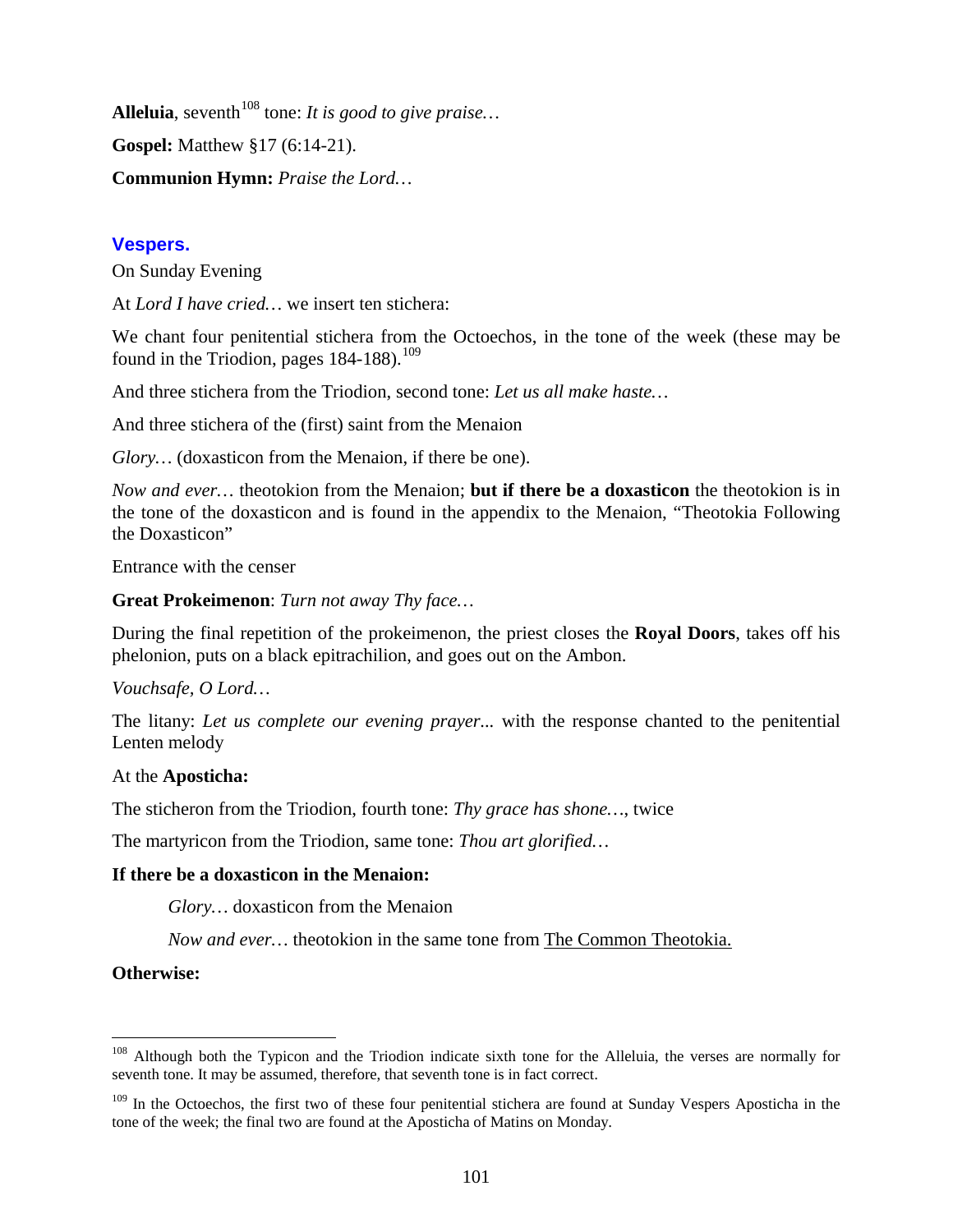*Glory… Now and ever…* theotokion from the Triodion, fourth tone: *The ranks of angels…*

After the Trisagion Prayers, instead of the troparion from the Menaion, we sing the following (from the Horologion):

*O Theotokos Virgin, rejoice...,* and a prostration

*Glory… O Baptizer of Christ…*, and a prostration

*Now and ever… Pray for us…,* again a prostration

Then: *Beneath thy tender compassion…* (no prostration, but rather a bow from the waist).

And the reader continues with: *Lord have mercy*, forty times; *Glory… Now and ever… More honorable than the cherubim… In the name of the Lord…*

And the priest: *He that is is Blessed…*

Reader: *O heavenly King, uphold our rulers…*

The priest then says the Prayer of St. Ephraim once with three prostrations. Then the dismissal.

**Note:** In the parishes, instead of the dismissal, the priest reads the prayer: *O Master, great in mercy…* (the one at the end of Great Compline), while we prostrate ourselves, and he asks forgiveness from the faithful, usually preceding this with a suitable sermon. And we venerate the icons and the cross from the priest, and the faithful enter into the Holy Forty Days having asked forgiveness of one another. But in monasteries the forgiveness is held after Compline.

# **The First Saturday of Lent (§3B12). Commemoration of Saint Theodore Tyro**

## **Vespers and Liturgy of the Presanctified Gifts.**

# **(Friday Evening).**

Vespers and Liturgy are served in accordance with §3A1. After the prayer behind the Ambon, having set the Koliva<sup>[110](#page-101-0)</sup> upon a table, we read Psalm 142,<sup>[111](#page-101-1)</sup> O Lord, hear my prayer... and the rest of the order of reading the canon of Intercession as set forth in the Triodion.

#### **Great Compline.**

According to the Horologion, noting Friday evening peculiarities. At this service we sing the canon of the Departed in the tone of week (from Saturday Matins in the Octoechos) and also the canon of the Saint of the day (from the Menaion).

<span id="page-101-0"></span><sup>&</sup>lt;sup>110</sup> A dish of boiled wheat or rice, sweetened with honey and raisins or other fruits.

<span id="page-101-1"></span><sup>111</sup> Thus instructs the Slavonic Typicon. The English Triodion (Ware) begins the reading of the canon with *Blessed is our God…* and the rest of the usual beginning.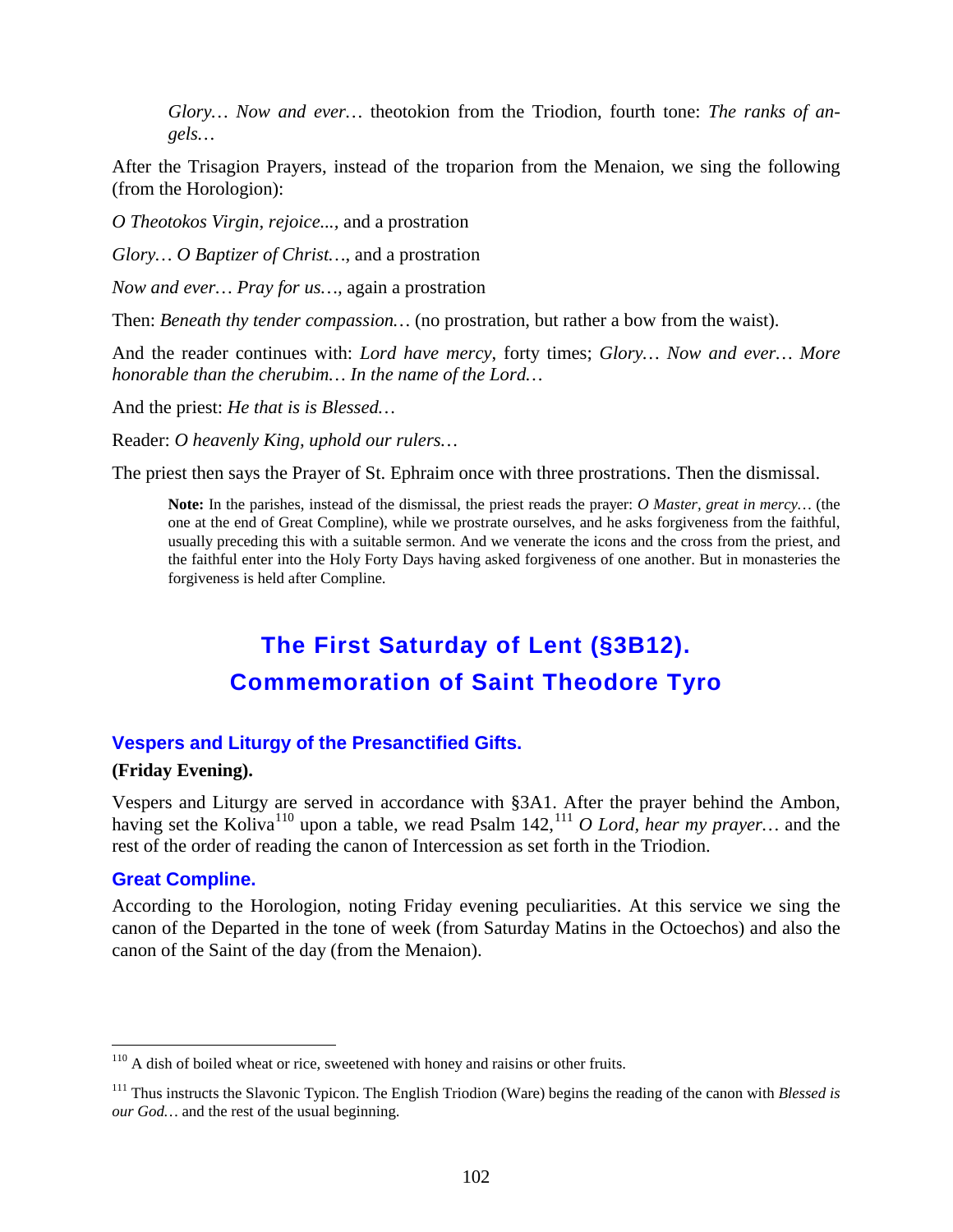After the first Trisagion we read the troparion of St. Theodore in the second tone, *Great are the achievements of faith…* (Triodion page 276); *Glory… Now and ever…* theotokion in the same tone,<sup>[112](#page-102-0)</sup> Most glorious and beyond our understanding...

After the second Trisagion we sing *Have mercy on us, O Lord…* as usual.

After the third Trisagion we read the kontakion of Saint Theodore, *Thou hast carried as a shield…* (Triodion page 278).

# **Matins.**

After *God is the Lord…* we sing the troparion of Saint Theodore, twice; *Glory… Now and ever…*  the theotokion, *Most glorious and beyond our understanding…* (all in Triodion, page 276).

After the first reading from the Psalter we read the sessional hymns of the martyrs in the tone of the week (Triodion Supplement, pages 274-305).

After the second reading from the Psalter we read the sessional hymns from the Triodion.

# **The canons:**

# **In a temple dedicated to the resurrection:**

*From the preceding Sunday, in the tone of the week:*

Irmos, twice, and two troparia of the resurrection

One troparion from the canon of the Cross and resurrection

One troparion from the canon of the Theotokos

*Then:*

Four troparia from the first canon in the Triodion

Four troparia from the second canon in the Triodion

# **In any other temple:**

Six troparia (including the irmos) from the canon of the temple

Four troparia from the first canon in the Triodion

Four troparia from the second canon in the Triodion

Between the troparia we insert the appropriate verses of the Biblical Odes.

Katavasia: *I shall open my mouth…*

After Ode III there is a small litany followed by the sessional hymns of the saint, from the Triodion.

**After Ode VI** there is a small litany followed by the kontakion and ikos of the saint, from the Triodion.

**After Ode VIII** we sing the **Magnificat**, *My soul doth magnify…*

<span id="page-102-0"></span><sup>&</sup>lt;sup>112</sup> This is the Sunday dismissal theotokion for second tone.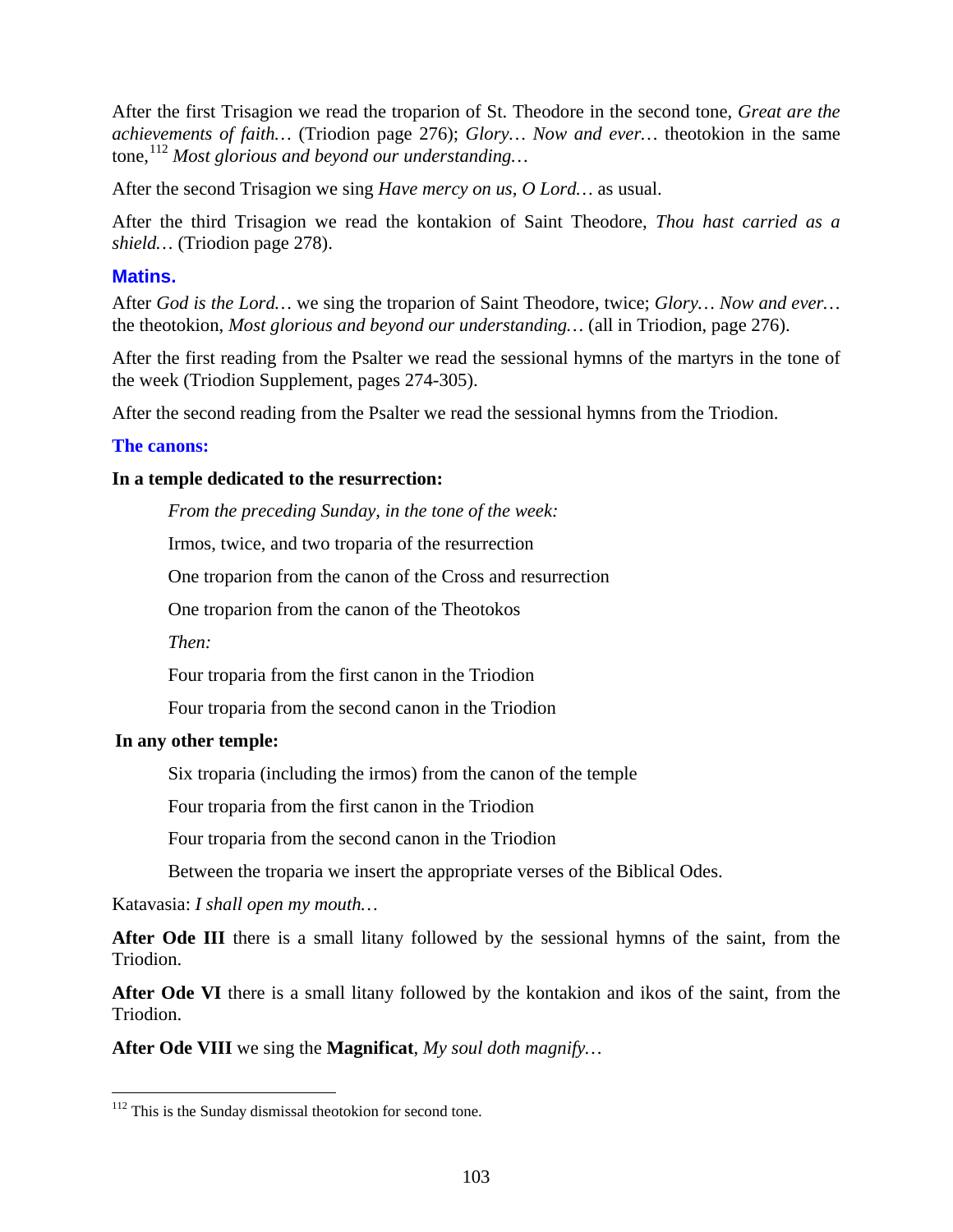**After Ode IX** there is a small litany. (*It is truly meet…* is not sung.).

**Exapostilarion** of Saint Theodore, *Saint of God… Glory…* the same; *Now and ever…* theotokion, *Wishing to restore…* (all from the Triodion).

Then the **Praises** with four stichera:

(All the verses down to *Praise Him for His mighty acts…* are read.).

We chant four stichera from the Triodion, first tone: *O ye faithful…*

*Glory…* sixth tone: *Thou art a gift…*

*Now and ever…* theotokion in the same tone: *O Theotokos, thou art the true Vine…*

Priest: *Glory to Thee Who hast…* and the Doxology is read.

At the **Aposticha** we sing the stichera from the Triodion with their verses; *Glory…* doxasticon from the Triodion; *Now and ever…* theotokion.

Troparion of St. Theodore; *Glory… Now and ever…* the theotokion,

*Most glorious and beyond our understanding…*

And the rest of Matins, followed immediately by the First Hour.

## **Hours.**

Troparion and kontakion of the saint.

# **Divine Liturgy of Saint John Chrysostom.**

At the **Beatitudes** we read four troparia from ode three of the first canon to St. Theodore and four troparia from ode six of the second canon.

# **Troparia and Kontakia:**

Troparion of the Saint, *Glory…* Kontakion of the Saint, *Now and ever… To Thee, O Lord, the Planter of creation…* (standard Saturday kontakion, may be found in the Horologion at Small Compline)

**Prokeimenon** of the saint, seventh tone: *The righteous man shall be glad…*

**Epistles:** Hebrews §303 (1:1-12), for the day

II Timothy  $\S 292$  (2:1-10), for the saint

**Alleluia:** of the saint, fourth tone: *The righteous shall flourish…*

**Gospels:** Mark §10 (2:23-3:50), for the day

John §52 (15:17-16:2), for the saint

**Communion Hymn** of the saint, *In everlasting remembrance…*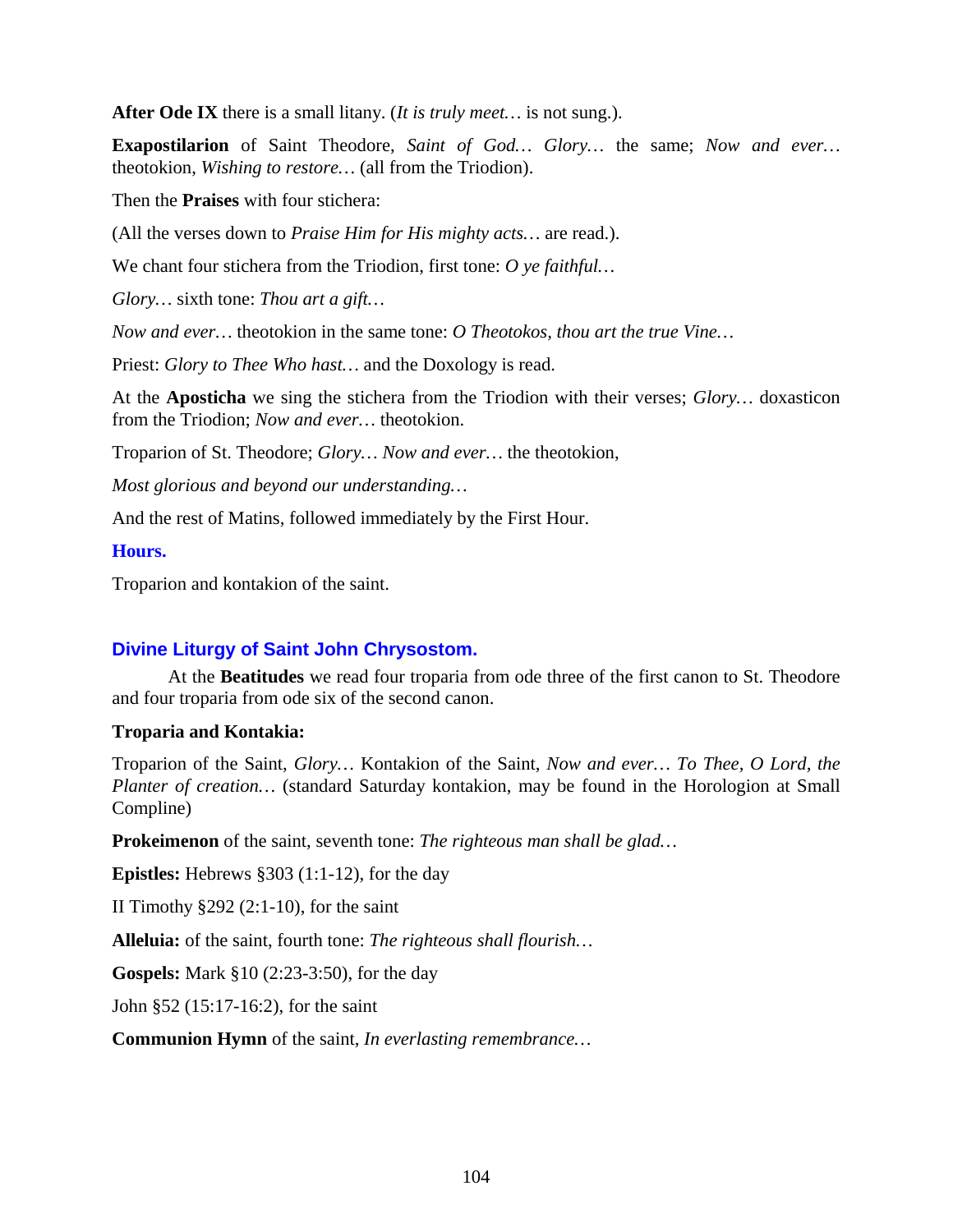# **The First Sunday of Lent (§3B13). The Triumph of Orthodoxy**

# **Vespers.**

At *Lord I have cried…* we insert ten stichera: We chant six stichera from the Octoechos And four from the Triodion, sixth tone: *The prophets, inspired… Glory…* from the Triodion, second tone: *The grace of truth… Now and ever…* the dogmaticon in the tone of the week If **Litya** be served:

Sticheron of the temple

*Glory…* from the Triodion, second tone: *Rejoice, O honored prophets…*

*Now and ever…* theotokion, same tone: *All my hope…*

## At the **Aposticha:**

We sing the stichera of the Octoechos with their verses.

*Glory…* from the Triodion, second tone: *Advancing from ungodliness…*

*Now and ever…* resurrectional theotokion from the Aposticha in the second tone.

# **Troparia:**

**If Vigil be served** we sing *O Theotokos Virgin rejoice…*, twice and the troparion of the Triodion, second, *We venerate Thy holy…*, once.

**Otherwise** we sing the Sunday troparion; *Glory…* from the Triodion, second tone, *We venerate Thy holy…; Now and ever…* resurrectional theotokion, same tone.

# **Matins.**

After *God is the Lord…* we sing the troparia:

Sunday troparion, twice

*Glory…* from the Triodion, second tone: *We venerate Thy holy…*

*Now and ever…* resurrectional theotokion, same tone.

After each kathisma we read the sessional hymns from the Octoechos. (**See chapter six concerning the usage of theotokia at the sessional hymns.**).

*Blessed are the blameless…* (Psalm 118).

After the evlogitaria and litany we read the hypakoë, and sing the Hymns of Ascents and prokeimenon in the tone of the week.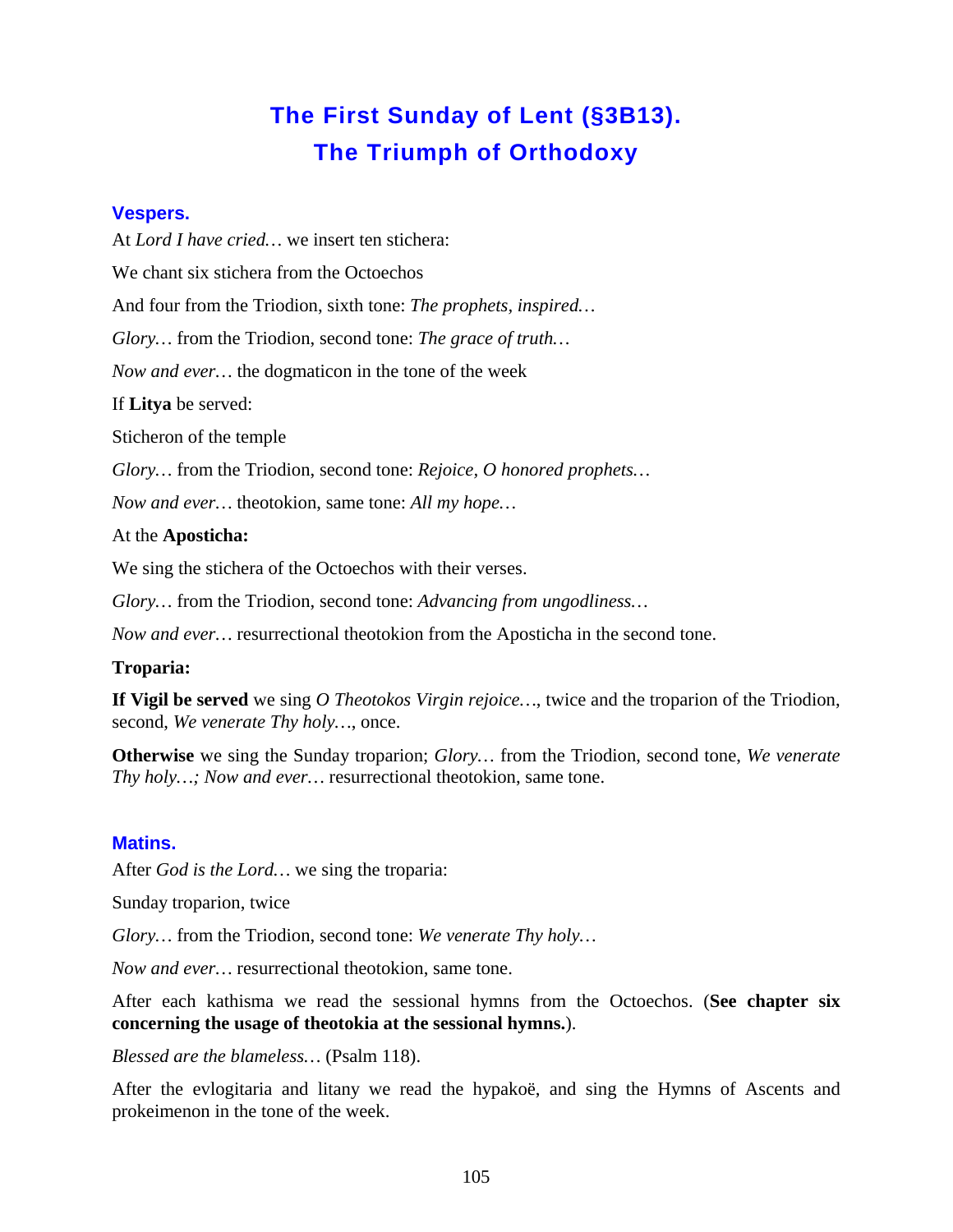**After Psalm 50:** *Glory… The doors of repentance...* and the rest, as given in the Triodion or Horologion.

# **The canons:**

Irmos, two troparia and theotokion of the canon of the resurrection in the Octoechos

Two troparia of the canon of the Cross and resurrection in the Octoechos

Two troparia of the canon to the Theotokos in the Octoechos

Six troparia of the canon from the Triodion with the refrain, *Glory to Thee our God, glory to Thee.*

**Katavasia:** *Israel in ancient times…*

**After Ode III** there is a small litany followed by the sessional hymns from the Triodion.

**After Ode VI** there is a small litany followed by the kontakion and ikos from the Triodion.

**After Ode VIII** we sing the **Magnificat**, *My soul doth magnify…*

**After Ode IX** there is a small litany.

# **Exapostilaria:**

*Holy is the Lord…*

The appointed exapostilarion of the resurrection

*Glory…*, from the Triodion: *Leap for joy…*

*Now and ever…*, theotokion from the Triodion: *The swords of the hostile heresy…*

At the **Praises** we insert nine stichera:<sup>[113](#page-105-0)</sup>

We chant five stichera from the Octoechos

And three stichera from the Triodion, fourth tone: *O Lord Who lovest…*

And another sticheron from the Triodion, sixth tone, *Moses, in the season…*

*Glory…*, the same sticheron from the Triodion, same tone: *Moses, in the season…*

*Now and ever… Most blessed art thou…*

After the dismissal: *Glory… Now and ever…* and the appointed **gospel sticheron**.

# **Hours.**

**Troparia:** We read the Sunday troparion; *Glory…* the troparion from the Triodion; *Now and ever…* the theotokion from the Horologion. **Kontakion** from the Triodion.

<span id="page-105-0"></span><sup>&</sup>lt;sup>113</sup> The order of the additional verses interpolated before the final three stichera in the Triodion differs from the usual order, and an extra verse is added to make a total of nine verses.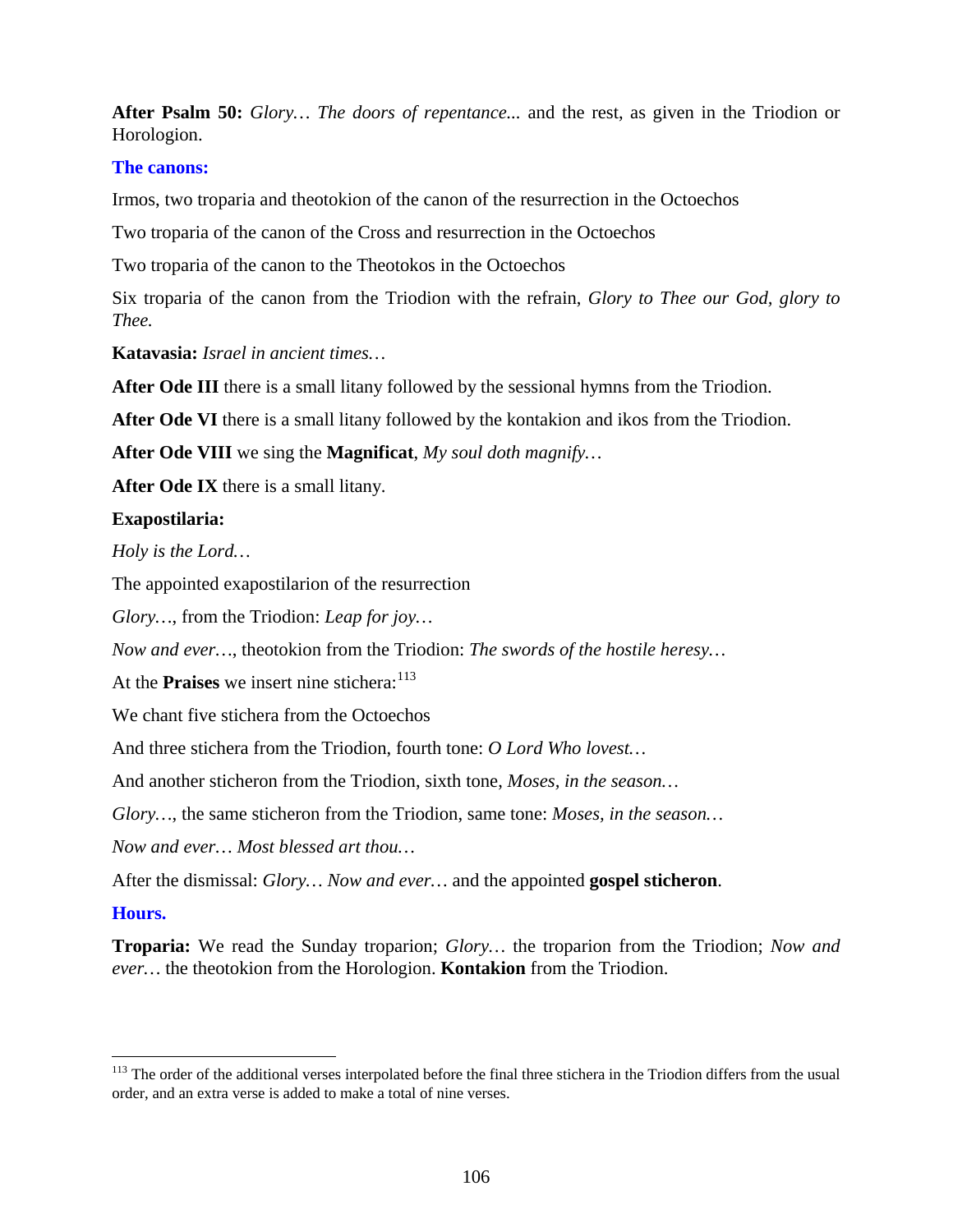# **Divine Liturgy**

(Of Saint Basil the Great).

At the **Beatitudes** we read six troparia of the resurrection and four troparia from Ode VI of the canon in the Triodion.

# **Troparia and kontakia:**

Sunday troparion Troparion from the Triodion *Glory… Now and ever…* kontakion from the Triodion **Prokeimenon**, fourth tone: *Blessed art Thou, O Lord…* **Epistle:** Hebrews §329 from the half (11:24-26, 32-12:2). Alleluia, fourth<sup>[114](#page-106-0)</sup> tone: *Moses and Aaron*... **Gospel:** John §5 (1:43-51). Instead of *It is truly meet…* we sing *In thee rejoiceth…* **Communion Hymn:** *Praise the Lord…* and *Rejoice in the Lord…*

# **The Second through Fourth Saturdays of Lent (§3B14). Commemoration of the Departed.**

# **Great Compline.**

Friday Evening

According to the Horologion, noting Friday evening peculiarities. At this service we sing the canon of the Departed in the tone of the week (from Matins in the Octoechos) and the canon of the Saint of the day (from the Menaion).

After the first Trisagion we sing the troparia (Triodion Supplement, page 100):

*Apostles, martyrs…*

*Glory… Remember Thy servants, O Lord…*

*Now and ever… O Holy Mother…*

After the second Trisagion we sing *Have mercy on us, O Lord…* as usual.

After the third Trisagion we sing the kontakion of the departed, *With the saints…* (Triodion, page 135).

<span id="page-106-0"></span><sup>&</sup>lt;sup>114</sup> The English Triodion (Ware) indicates eighth tone; the Slavonic Typicon and Triodion both indicate fourth tone.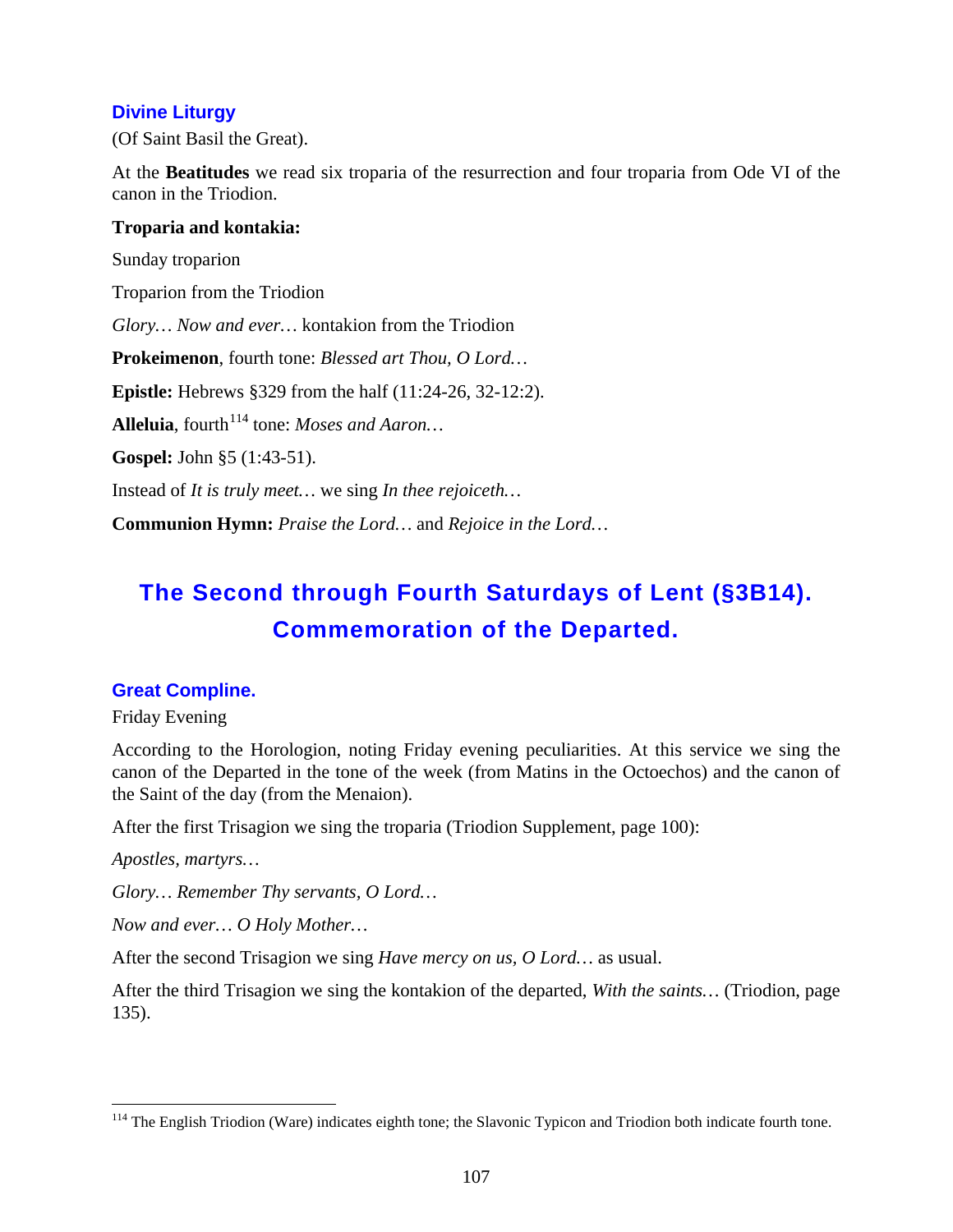# **Matins.**

Instead of God is the Lord, we sing *Alleluia* in Tone 2, with the verses *Blessed are they…* etc., as at a Pannykhida. Then the troparia from the Triodion (Triodion Supplement, page 100):

*Apostles, martyrs…*

*Glory… Remember Thy servants, O Lord…*

*Now and ever… O Holy Mother…*

After the first reading from the Psalter (the sixteenth kathisma), we read the sessional hymns to the Martyrs in the tone of the week. (From the Octoechos; also printed in the Triodion Supplement, pages 274-305.).

At the completion of the sessional hymns we begin the reading of Psalm 118:

The reader immediately (without *Lord, have mercy, Glory… Now and ever…*) begins the seventeenth kathisma, *Blessed are the blameless in the way…*

While the reader continues with the first half of the kathisma, the choir sings softly, in the fifth tone: *Blessed art Thou, O Lord.*

When the reader has read verse 91, *By Thine ordinance…*, the choir sings verses 92 and 93 thrice each, *If Thy law had not been…* and *I will never forget Thy statutes…*

Then the Small Litany of the Departed, as at a Pannykhida.

And the reader continues with the second half of the seventeenth kathisma, *I am Thine, save me…*, during which the choir sings softly *Save me, O Savior.*

The reader continues down to verse 174, *I have longed…*, after which the choir sings two concluding verses thrice each, *My soul shall live…* and *I have gone astray…*

And the choir immediately begins the **evlogitaria of the departed**, as at a Pannykhida:

*Blessed art Thou, O Lord, teach me Thy statutes. The choir of the saints…*

Then again the Small Litany of the Departed, as at a Pannykhida.

Sessional hymns from the Triodion.

#### **Psalm 50**

Then immediately the **canons:**

#### **Odes one through five:**

#### **In a temple of the resurrection:**

*From the preceding Sunday, in the tone of the week:*

Irmos, twice, and two troparia of the resurrection

One troparion from the canon of the Cross and resurrection

One troparion from the canon of the Theotokos

*Then:* Four troparia from the canon in the Menaion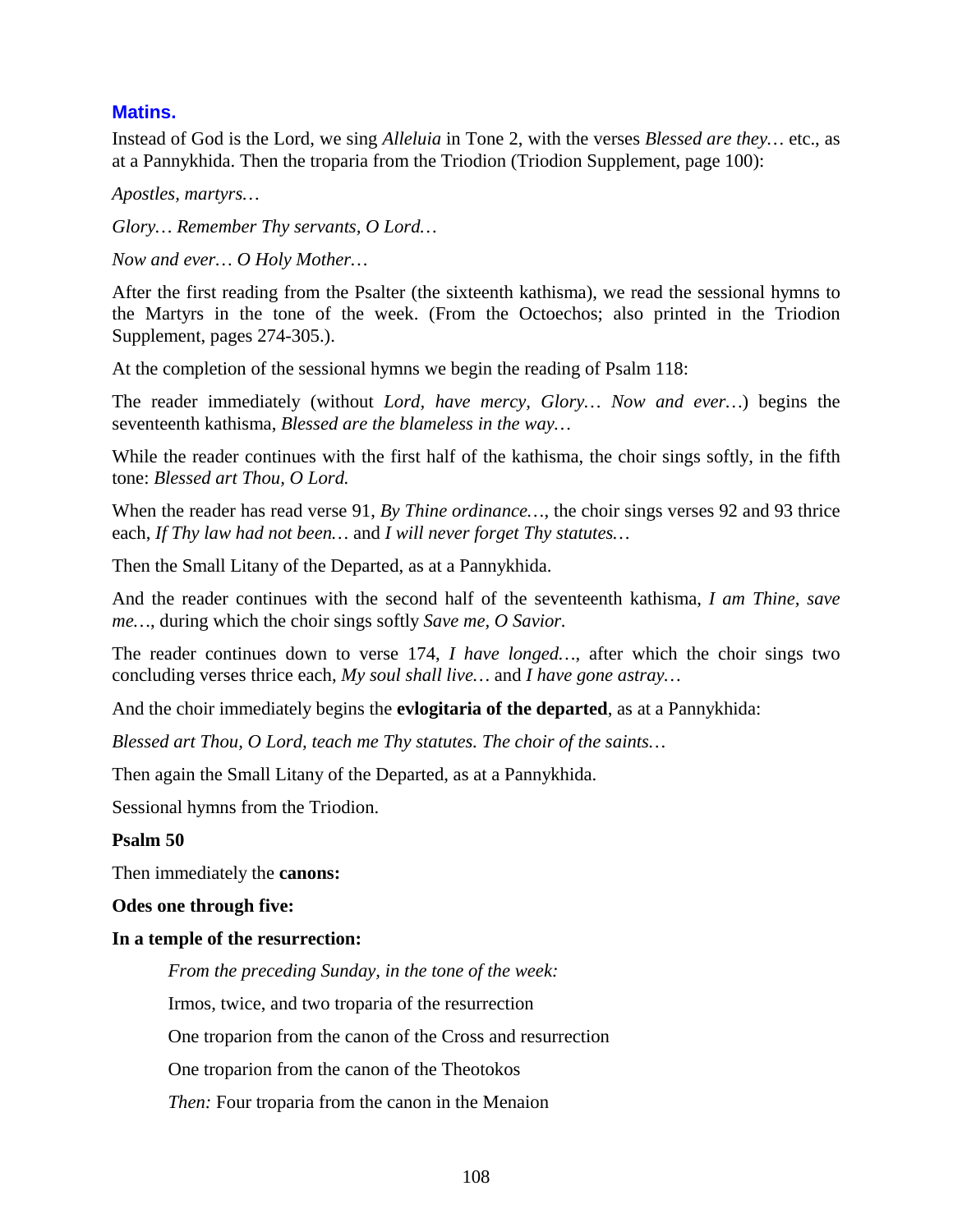#### **In a temple of the Lord or Theotokos:**

Six troparia (including the irmos) from the canon of the temple

Four troparia from the canon in the Menaion

## **In a temple of a saint:**

Six troparia (including the irmos) from the canon in the Menaion

Four troparia from the canon of the temple

After the irmos we read one troparion, without any verse, and then before the remaining troparia we use the last six verses of the relevant Biblical Ode, followed by *Glory…* and *Now and ever…*

At odes one, four, and five we do not sing **katavasiæ…**. At ode three we chant the irmos of the last canon as katavasia.

**After Ode III** there is a small litany followed by the kontakion and ikos from the Menaion, and the sessional hymns from the Triodion.

## **Odes six through nine:**

Six troparia (including the irmos) from the canon in the Menaion

Four troparia from the first four-canticled<sup>[115](#page-108-0)</sup> canon in the Triodion

Four troparia from the second four-canticled canon in the Triodion, with two additional troparia at the end to the martyrs and for the departed.

After each ode we sing the irmos of the second four-canticled canon as the katavasia.

We do not read the Biblical Odes in full, but with the troparia of the four-canticled canons we use the last six verses of the appropriate Biblical Ode. Before the troparia of the canon in the Menaion we use the appropriate refrain (see chapter eight).

**After Ode VI** there is a small litany of the departed followed by the kontakion and ikos from the Triodion.

**After Ode VIII** we sing the **Magnificat** (*My soul doth magnify…*).

**After Ode IX** *It is truly meet…* and a small litany

**Exapostilarion** from the Triodion; *Glory…* another; *Now and ever…* theotokion.

Then the **Praises** (all the verses down to *Praise Him for His mighty acts…* are read) with four stichera of the martyrs, in the tone of the week; *Glory…* of the departed, same tone; *Now and ever…* theotokion, same tone. All these stichera may be found in the Octoechos or in the Triodion Supplement (pages 274-306).

Priest: *Glory to Thee Who hast…* and the Doxology is read.

At the **Aposticha** we sing the stichera of the departed in the tone of the week, with their verses; *Glory…* doxasticon of the departed; *Now and ever…* theotokion. All these stichera may be found in the Octoechos or in the Triodion Supplement (pages 274-306).

<span id="page-108-0"></span><sup>&</sup>lt;sup>115</sup> That is, having four odes.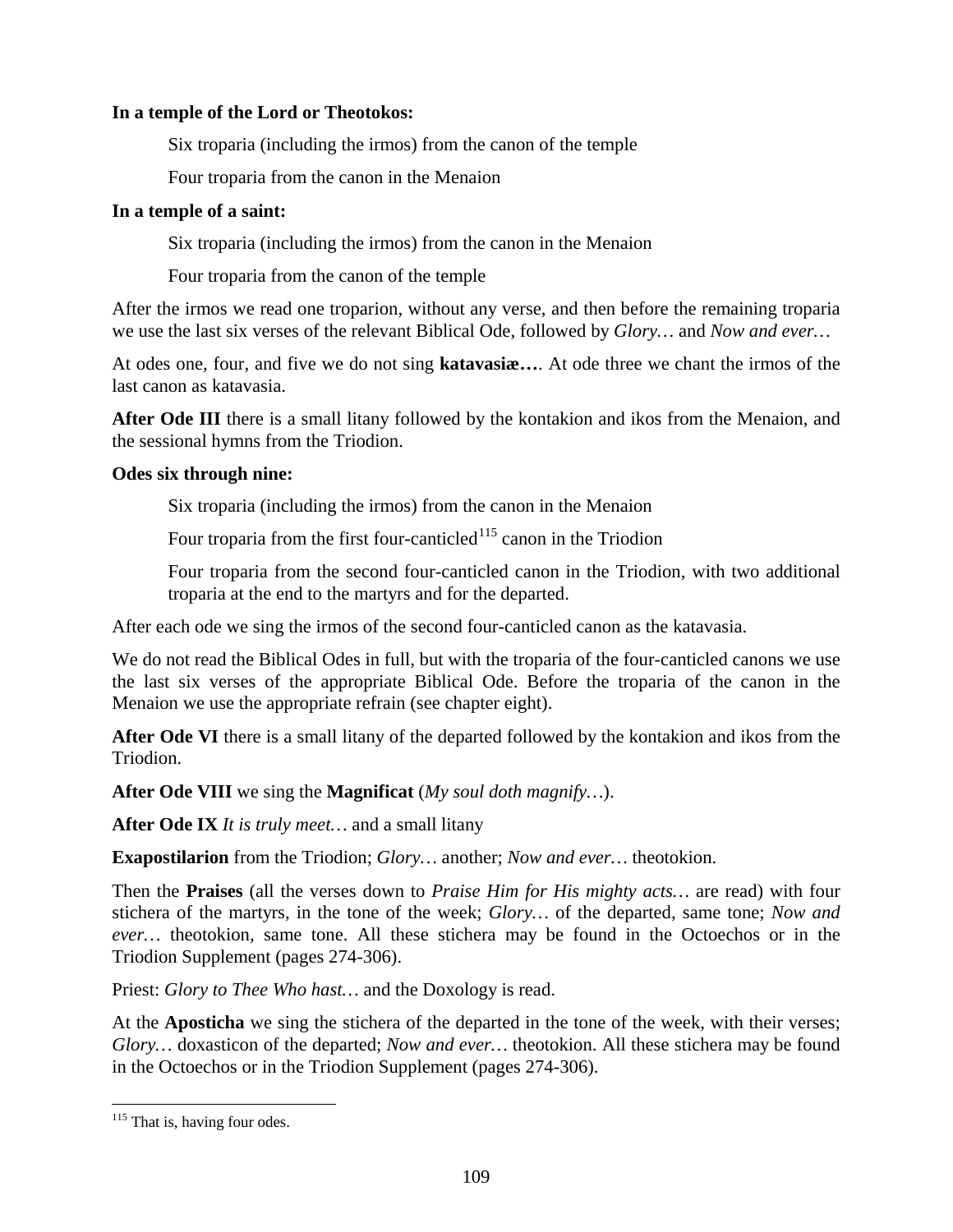*It is good to give praise…* (once) and the Trisagion Prayers

The **troparia** (Triodion, page 100):

*Apostles, martyrs and prophets…*

*Glory… Remember Thy servants…*

*Now and ever… O Holy Mother…*

And the rest of Matins, according to the usual non-Lenten order, followed immediately by the First Hour.

## **Hours.**

The **troparia**, *Apostles, martyrs…* and *Remember Thy servants…* The **kontakion,** *With the saints*…

# **Divine Liturgy of Saint John Chrysostom.**

At the **Beatitudes** we read six troparia from the Octoechos.

#### **Troparia and kontakia:**

*Apostles, martyrs…*

*Remember, O Lord…*

*Glory… With the saints give rest…*

*Now and ever… In thee we have a wall…*

**Prokeimenon** of the day, *Rejoice in the Lord…* and of the departed, *Their souls shall dwell…*

**Epistle** of the day and of the departed

**Alleluia** of the day and of the departed

**Gospel** of the day and of the departed

**Communion hymn** of the day, *Rejoice in the Lord…* and of the departed, *Blessed are they whom Thou hast chosen…*

# **The Second Sunday of Lent (§3B15). Commemoration of Saint Gregory Palamas**

# **Vespers.**

At *Lord I have cried…* we insert ten stichera: We chant six stichera from the Octoechos And three from the Triodion, repeating the first, second tone: *What hymns of praise… Glory…* from the Triodion, sixth tone: *Thrice-blessed saint…*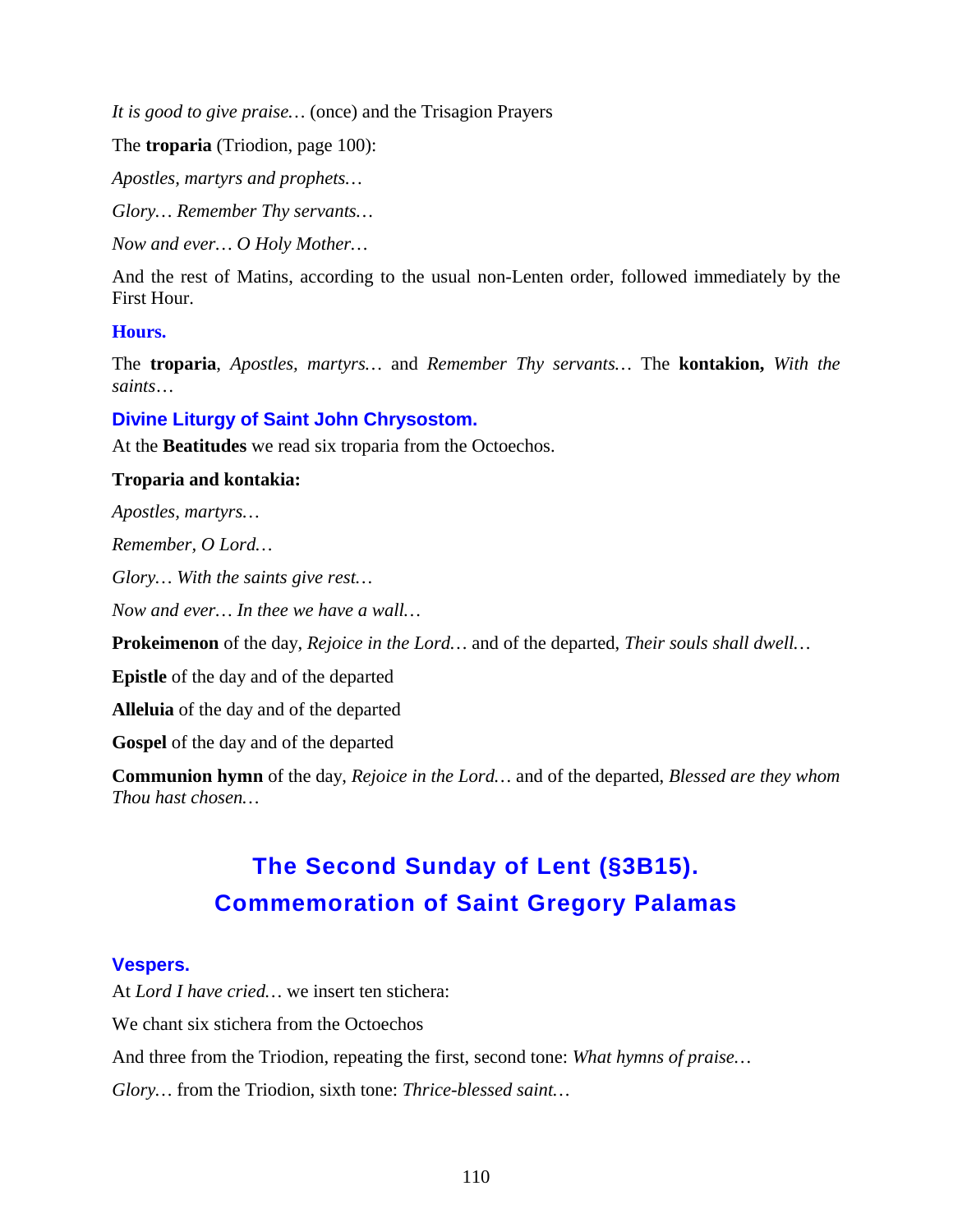*Now and ever…* the dogmaticon in the tone of the week

If **Litya** be served:

Sticheron of the temple

*Glory…* from the Triodion, sixth tone: *Full of grace…[116](#page-110-0)*

*Now and ever…* resurrectional theotokion from the Aposticha in the sixth tone

#### At the **Aposticha:**

We sing the stichera of the Octoechos with their verses.

*Glory…* from the Triodion, eighth tone: *Thy tongue, watchful…*

*Now and ever…* resurrectional theotokion from the Aposticha in the eighth tone

#### **Troparia:**

**If Vigil be served** we sing *O Theotokos Virgin rejoice…*, thrice.

**Otherwise** we sing the Sunday troparion; *Glory…* from the Triodion, eighth tone: *O Gregory the Wonderworker…; Now and ever…* resurrectional theotokion, same tone.

#### **Matins.**

After *God is the Lord…* we sing the troparia:

Sunday troparion, twice

*Glory…* from the Triodion, eighth tone: *O Gregory the Wonderworker…*

*Now and ever…* resurrectional theotokion, same tone.

After each kathisma we read the sessional hymns from the Octoechos. (**See chapter six concerning the usage of theotokia at the sessional hymns.**).

*Blessed are the blameless…* (Psalm 118).

After the evlogitaria and litany we read the hypakoë and sing the Hymns of Ascents and prokeimenon in the tone of the week.

**After Psalm 50:***Glory… The doors of repentance...* and the rest, as given in the Triodion or Horologion

#### **The canons:**

Irmos, two troparia and theotokion of the canon of the resurrection in the Octoechos

Four troparia of the first canon from the Triodion with the refrain, *Have mercy on me, O God, have mercy on me.*

Six troparia of the second canon from the Triodion, with the refrain, *Holy hierarch father Gregory, entreat God for us.*

<span id="page-110-0"></span><sup>&</sup>lt;sup>116</sup> The Slavonic Triodion does not provide a sticheron of the saint at the Litya, nor is such mentioned by the Slavonic Typicon.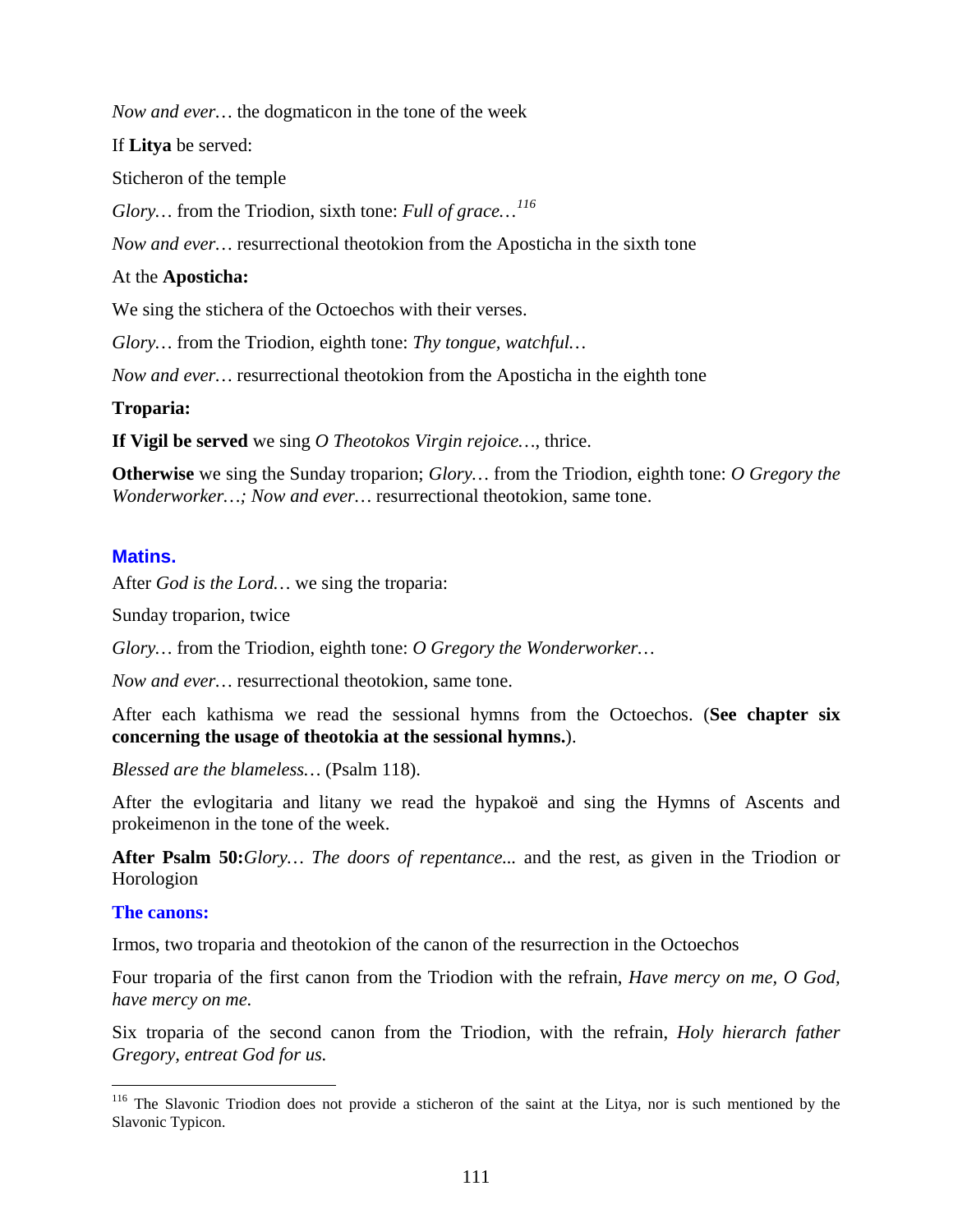**Katavasia:** *I shall open my mouth…*

After Ode III there is a small litany followed by the kontakion and sessional hymns from the Triodion.

**After Ode VI** there is a small litany followed by the kontakion and ikos of the saint, from the Triodion.

**After Ode VIII** we sing the **Magnificat**, *My soul doth magnify…*

**After Ode IX** there is a small litany.

## **Exapostilaria:**

*Holy is the Lord…*

The appointed exapostilarion of the resurrection

*Glory…*, from the Triodion: *Hail, glory of the fathers…*

*Now and ever…*, theotokion from the Triodion: *O Lady, Queen of all…*

At the **Praises** we insert nine stichera:

We chant five stichera from the Octoechos

And three stichera of the saint from the Triodion, with their own verses, first tone: *In the world…*

And one more sticheron of the Triodion, sixth tone: *In this season…*, preceded by the verse, *Arise, O Lord my God…*

*Glory…*, the same sticheron from the Triodion, same tone: *In this season…*

*Now and ever… Most blessed art thou…*

After the dismissal: *Glory… Now and ever…* and the appointed **gospel sticheron**.

#### **Hours.**

**Troparia:** We read the Sunday troparion; *Glory…* the troparion from the Triodion; *Now and ever…* the theotokion from the Horologion.

#### **Kontakion:**

At the First and Sixth Hours: kontakion from the Triodion (Triodion page 319).

At the Third and Ninth Hours: kontakion of the saint (Triodion page 324)

#### **Liturgy.**

#### (Of Saint Basil the Great).

At the **Beatitudes** we read six troparia of the resurrection and four troparia of Ode III of the second canon from the Triodion (of the saint).

#### **Troparia and Kontakia:**

**In a temple dedicated to the Lord:**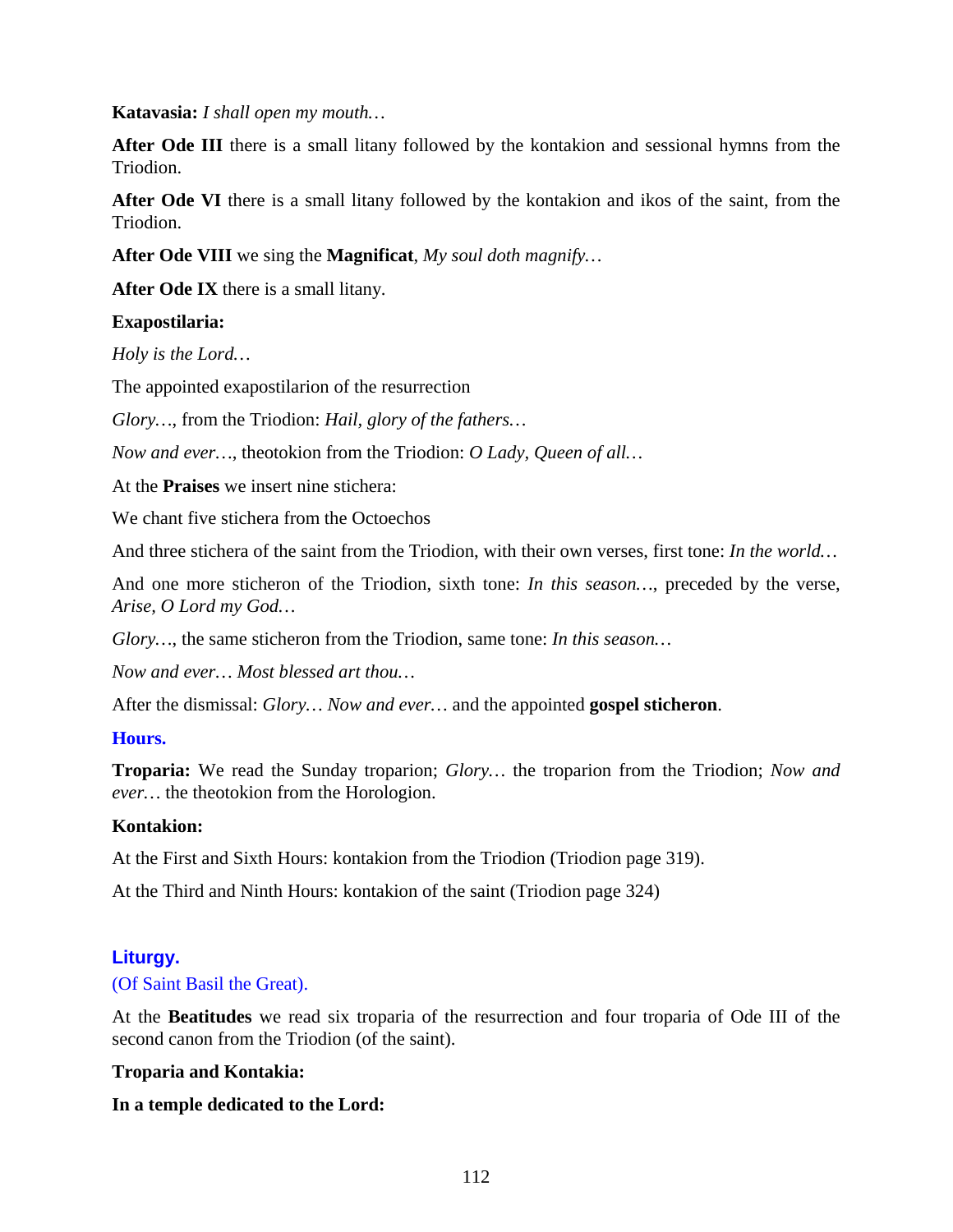Sunday troparion

Troparion of Saint Gregory (from the Triodion).

*Glory…* kontakion of Saint Gregory

*Now and ever…* kontakion from the Triodion

#### **In a temple dedicated to the Theotokos:**

Sunday troparion Troparion of the temple Troparion of Saint Gregory (from the Triodion). Kontakion from the Triodion *Glory…* kontakion of Saint Gregory *Now and ever…* kontakion of the temple

### **In a temple dedicated to a saint:**

Sunday troparion

Troparion of the temple

Troparion of Saint Gregory (from the Triodion).

Kontakion of the temple

*Glory…* kontakion of Saint Gregory

*Now and ever…* kontakion from the Triodion

**Prokeimena**, fifth tone: *Thou, O Lord, shalt keep us…* and of the saint, first tone: *My mouth shall speak wisdom…*

**Epistles:** Hebrews §304 (1:10-2:3) (of the day).

Hebrews §318 (7:26-8:2) (of the saint).

**Alleluia:** in the tone of the week<sup>[117](#page-112-0)</sup> and of the saint,  $118$  second tone, *The mouth of the righteous...* 

**Gospels:** Mark §7 (2:1-12) (of the day).

John §36 (10:9-16) (of the saint).

Instead of *It is truly meet…* we sing *In thee rejoiceth…*

**Communion Hymn:** *Praise the Lord…* and *In everlasting remembrance…*

<span id="page-112-1"></span><span id="page-112-0"></span><sup>&</sup>lt;sup>117</sup> In the Greek practice Alleluia is in the fifth tone, *I will sing of Thy mercies*...<br><sup>118</sup> Although not specifically mentioned in the Typicon, and not provided in the service books, some authorities (specifically Rozanov) maintain that the general Alleluia verse for a hierarch should be used, as the general Prokeimenon is also used.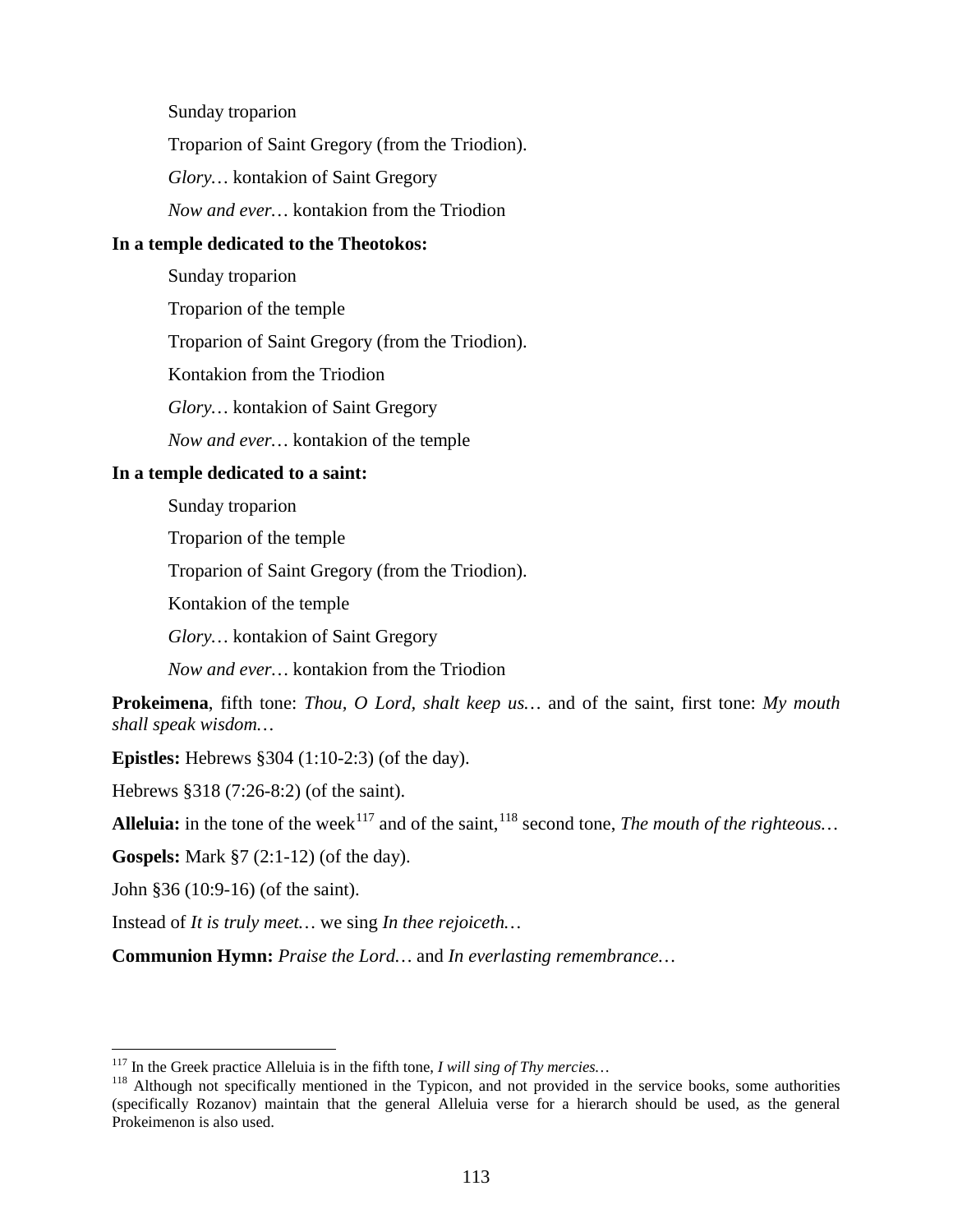# **The Third Sunday of Lent (§3B16). Veneration of the Precious Cross.**

Before the beginning of the Vigil, the priest and deacon, in their vestments, go to the Table of Oblation, where the precious Cross, decorated with various flowers and lying on a tray that is covered with an Aer, has been prepared*.* The Royal Doors and the curtain are closed. The deacon gives the censer to the priest, who censes the precious Cross and then returns the censer to the deacon. Then the deacon says: *Bless, Master.* Priest: *Blessed is our God...* Reader: Trisagion Prayers. Priest: *For Thine is the Kingdom…* Then are sung the troparion, *O Lord, save Thy people… Glory… Now and ever…* and the kontakion from the Triodion, *The fiery sword no longer...* During the singing, the priest makes a prostration, then he places the tray with the Cross on his head and carries it to the Holy Table, preceded by candle-bearers and the deacon who censes the Cross. The priest puts the Cross on the Holy Table on the place of the Gospel Book, which has previously been set upright at the back of the Holy Table. The deacon gives the censer to the priest, and then the priest and deacon cense three times around the Holy Table. The priest returns the censer to the deacon, who then censes the priest three times. A lighted candle is set before the Cross. Then the curtain and the Royal Doors are opened and the Vigil begins.

#### **Vespers.**

At *Lord I have cried…* we insert ten stichera:

We chant six stichera from the Octoechos

And four from the Triodion, fifth tone: *Shine, cross of the Lord…*

*Glory…* from the Triodion, third tone: *O Christ our God…*

*Now and ever…* the dogmaticon in the tone of the week

If **Litya** be served:

Sticheron of the temple

*Glory… Now and ever…* from the Triodion, fifth tone: *Beholding Thee…*

#### At the **Aposticha:**

We sing the stichera of the Octoechos with their verses.

*Glory… Now and ever…*, from the Triodion, fourth tone: *O Lord Who hast helped…*

#### **Troparia:**

*O Theotokos Virgin rejoice…*, twice

And the troparion of the Cross, *O Lord, save Thy people…*, once

#### **Matins.**

After *God is the Lord…* we sing the troparia: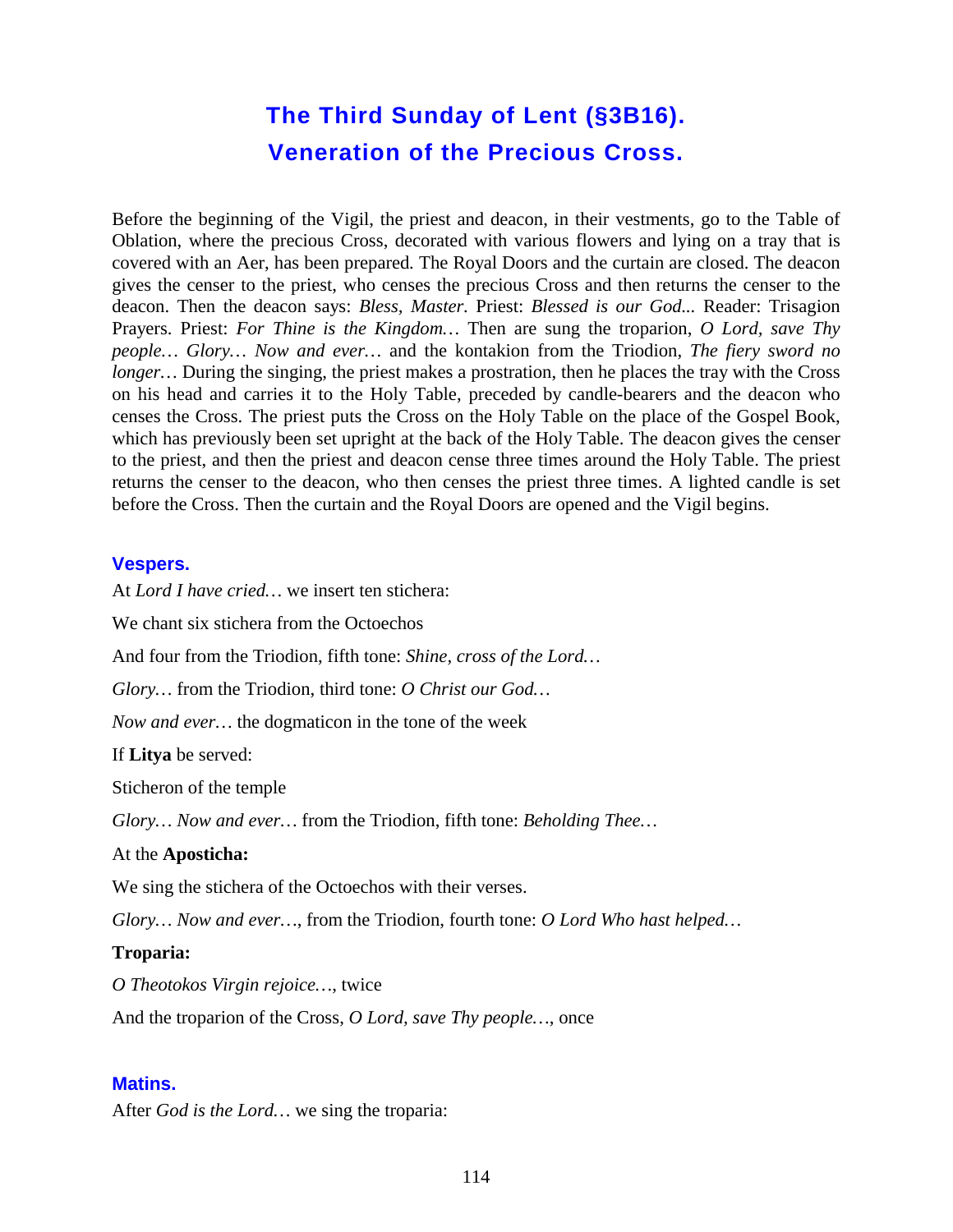Sunday troparion, twice

*Glory…* from the Triodion, first tone: *O Lord, save Thy people…*

*Now and ever…* resurrectional theotokion, same tone.

After each kathisma we read the sessional hymns from the Octoechos. (**See chapter six concerning the usage of theotokia at the sessional hymns.**).

#### **If it be a temple dedicated to the Cross:**

We sing the Polyeleos and Magnification. And after the hypakoë of the tone we read the sessional hymn of the Cross, *In Paradise of old…* and then the Hymns of Ascents and prokeimenon in the tone of the week.

#### **If it be not a temple of the Cross:**

*Blessed are the blameless…* (Psalm 118).

And after the evlogitaria and litany we read the hypakoë and sing the Hymns of Ascents and prokeimenon in the tone of the week.

During the singing of *Having beheld the resurrection…*, the Gospel Book is held up by the priest who faces the people, but it is not subsequently set before them for veneration, on account of the adoration of the Cross at the end of the service. Instead, the Gospel Book is returned to the back of the Holy Table after the singing of *Having beheld the resurrection…* is completed.

**After Psalm 50:** *Glory… The doors of repentance...* and the rest, as given in the Triodion or Horologion

#### **The canons:**

Irmos, two troparia, and theotokion of the canon of the resurrection in the Octoechos

Two troparia of the canon to the Theotokos in the Octoechos

Eight troparia of the canon from the Triodion with the refrain, *Glory to Thy precious Cross, O Lord.*

**Katavasia**, first tone**:** *Moses the servant of God…*

**After Ode III** there is a small litany followed by the sessional hymns from the Triodion.

**After Ode VI** there is a small litany followed by the kontakion and ikos from the Triodion.

**After Ode VIII** we sing the **Magnificat**, *My soul doth magnify…*

**After Ode IX** there is a small litany.

#### **Exapostilaria:**

*Holy is the Lord…*

The appointed exapostilarion of the resurrection

*Glory…*, from the Triodion: *Seeing the Precious Cross…*

*Now and ever…*, theotokion from the Triodion: *All-hallowed Lady…*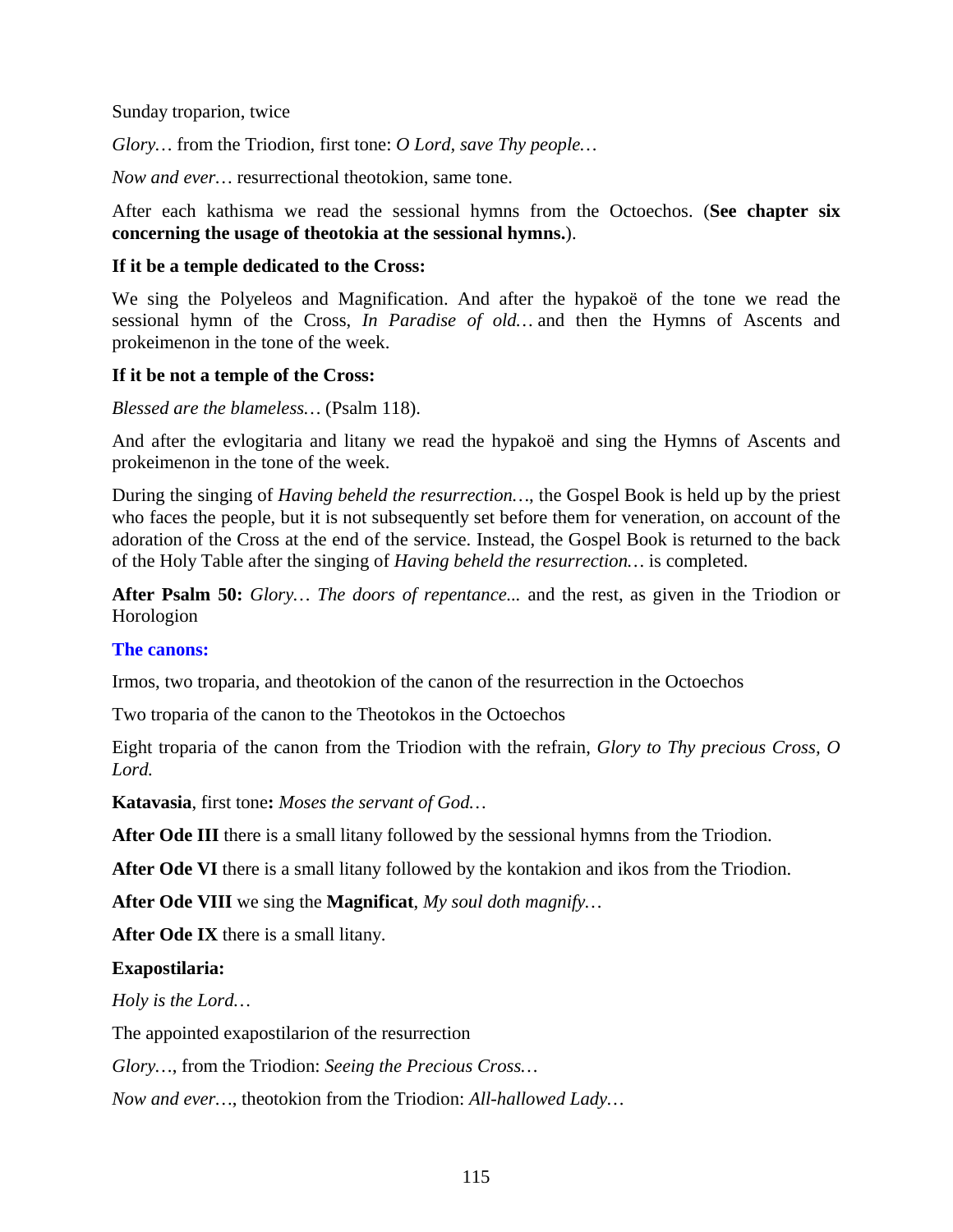At the **Praises** we insert nine stichera:

We chant four stichera from the Octoechos

And three stichera from the Triodion, repeating the first, fourth tone: *With our voices…* (the last two stichera have their own verses in the Triodion).

Then another sticheron from the Triodion, eighth tone: *The Lord of all…*, with the verse, *Arise, O Lord my God…*

*Glory…*, the same sticheron from the Triodion, same tone: *The Lord of all…*

*Now and ever… Most blessed art thou…*

During the stichera of the Praises, the officiating priest puts on all his vestments, as at the Liturgy. While the choir sings the Great Doxology, the deacon gives the censer to the priest, and they cense three times around the Holy Table, whereon the precious Cross has been placed; they cense the Cross from the four sides. The priest gives the censer to the deacon. While the choir sings the concluding *Holy God…* to a slow and solemn melody, the priest makes a prostration, takes the Cross with the tray and, placing it upon his head, proceeds around the Holy Table and out of the Altar through the north door, preceded by candle-bearers and the deacon who censes the Holy Cross. The priest stops in front of the Royal Doors, facing to the east, and when the final *Holy God…* has ended, he raises up the Holy Cross and, making the sing of the Cross with it, says *Wisdom! Aright!*

Then we sing the troparion of the Cross, *O Lord, save Thy people…,* thrice.

The priest proceeds to the center of the church and places the Cross on a table or analogion specially prepared for it. The deacon gives the censer to the priest, and they cense the Cross from the four sides of the table, going around it three times. The priest gives the censer to the deacon, who then censes the priest three times. Then the clergy sing three times, *Before Thy Cross…* This is also repeated three times by the choir and people.

Meanwhile, the priest makes two prostrations in front of the Cross and kisses it, after which he makes another prostration. The Cross is then venerated by the other clergy in order of rank and by all the faithful, each making two prostrations before venerating the Cross and one after.

During the veneration of the Cross, the choir sings the appointed hymns (Triodion page 348).

When the singing of the stichera has been completed, the deacon or priest intones the usual litanies.

After the dismissal: *Glory… Now and ever…* and the appointed **gospel sticheron**.

#### **Hours.**

**Troparia:** We read the Sunday troparion; *Glory…* the troparion of the Cross; *Now and ever…* the theotokion from the Horologion. **Kontakion** of the Cross.

# **Liturgy.**

(Of Saint Basil the Great)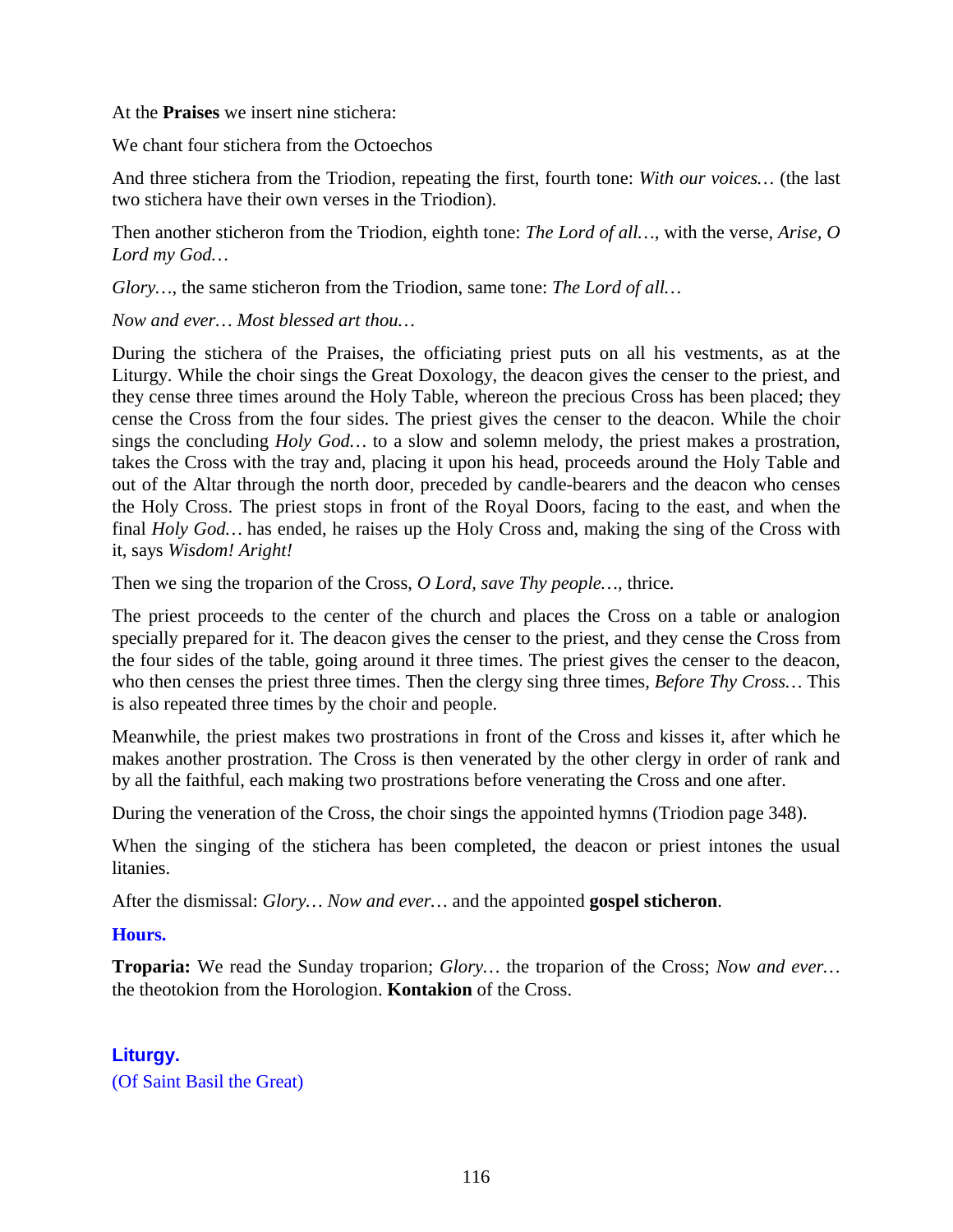At the **Beatitudes** we read six troparia of the resurrection and four troparia of Ode VI of the canon from the Triodion.

#### **Troparia and Kontakia:**

Sunday troparion Troparion of the Cross *Glory… Now and ever…* Kontakion of the Cross Instead of the **Trisagion** we sing, *Before Thy Cross…* **Prokeimenon**, sixth tone: *O Lord, save Thy people…* **Epistle:** Hebrews §311 (4:14-5:6). Alleluia, first<sup>[119](#page-116-0)</sup> tone: *Remember Thy congregation*... **Gospel:** Mark §37 (8:34-9:1). Instead of *It is truly meet…* we sing *In thee rejoiceth…* **Communion Hymn:** *The light of Thy countenance…*

# **The Fourth Sunday of Lent (§3B17). Saint John of the Ladder.**

#### **Vespers.**

At *Lord I have cried…* we insert ten stichera:

We chant seven stichera from the Octoechos

And three from the Triodion, eighth tone: *O holy father John…*

*Glory…* from the Triodion, fifth tone: *O holy father, hearing…*

*Now and ever…* the dogmaticon in the tone of the week

If **Litya** be served:

Sticheron of the temple

*Glory…* from the Triodion, eighth tone: *We and all who follow…[120](#page-116-1)*

*Now and ever…* resurrectional theotokion from the Aposticha in the eighth tone.

#### At the **Aposticha:**

We sing the stichera of the Octoechos with their verses.

<span id="page-116-0"></span> $119$  In the Slavonic Epistle and Typicon, the Alleluia is given as eighth tone, instead of first tone; this, however, seems to be an error. In most other instances first tone is prescribed for this Alleluia verse.

<span id="page-116-1"></span><sup>&</sup>lt;sup>120</sup> The Slavonic Triodion does not provide a sticheron of the saint at the Litya, nor is such mentioned by the Slavonic Typicon.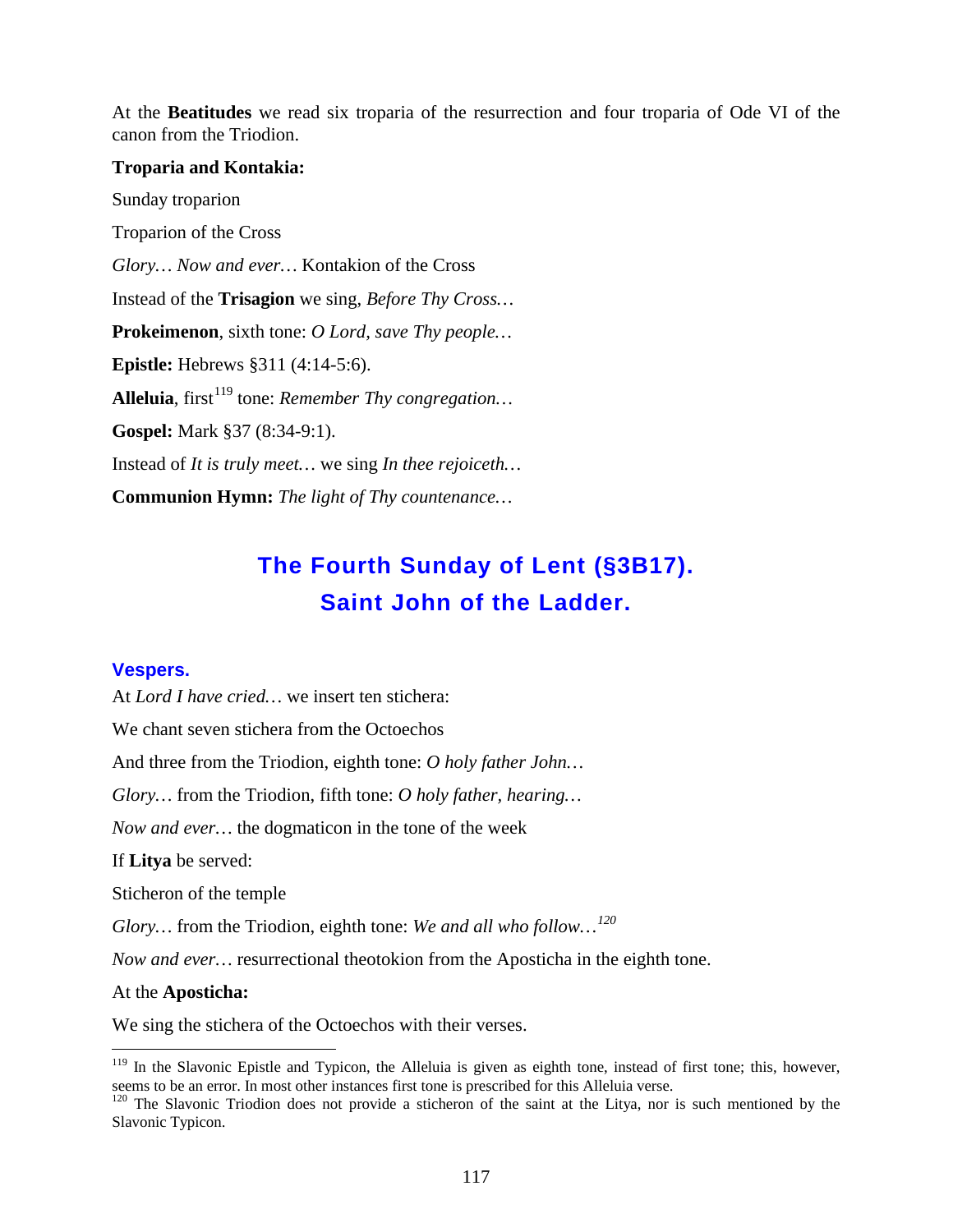*Glory…* from the Triodion, second tone: *Let us honor…*

*Now and ever…* resurrectional theotokion from the Aposticha in the second tone.

#### **Troparia:**

**If Vigil be served** we sing *O Theotokos Virgin rejoice…*, thrice.

**Otherwise** we sing the Sunday troparion; *Glory…* from the Triodion, first tone: *O John our father… Now and ever…* theotokion, same tone: *When Gabriel announced…*

#### **Matins.**

After *God is the Lord…* we sing the troparia:

Sunday troparion, twice

*Glory…* from the Triodion, first tone: *O John our father…*

*Now and ever…* theotokion, same tone: *When Gabriel announced…*

After each kathisma we read the sessional hymns from the Octoechos. (**See chapter six concerning the usage of theotokia at the sessional hymns.**).

*Blessed are the blameless…* (Psalm 118).

After the evlogitaria and litany we read the hypakoë and sing the Hymns of Ascents and prokeimenon in the tone of the week.

**After Psalm 50:** *Glory… The doors of repentance...* and the rest, as given in the Triodion or Horologion.

#### **The canons:**

Irmos, two troparia and theotokion from the canon of the resurrection in the Octoechos

Two troparia from the canon of the Theotokos in the Octoechos

Four troparia from the first canon in the Triodion, with the refrain, *Have mercy on me, O God, have mercy on me.*

Four troparia of the second canon from the Triodion, with the refrain, *Venerable father John, entreat God for us.*

**Katavasia:** *I shall open my mouth…*

After ode iii there is a small litany followed by the kontakion, <sup>[121](#page-117-0)</sup> *Truly the Lord has set...*, ikos, and sessional hymns from the Triodion.

**After ode VI** there is a small litany followed by the kontakion and ikos of the resurrection.

**After ode VIII** we sing the **Magnificat**, *My soul doth magnify…*

**After ode IX** there is a small litany.

<span id="page-117-0"></span> $121$  The Triodion (Ware) has the kontakion located after Ode VI, as is the Greek practice.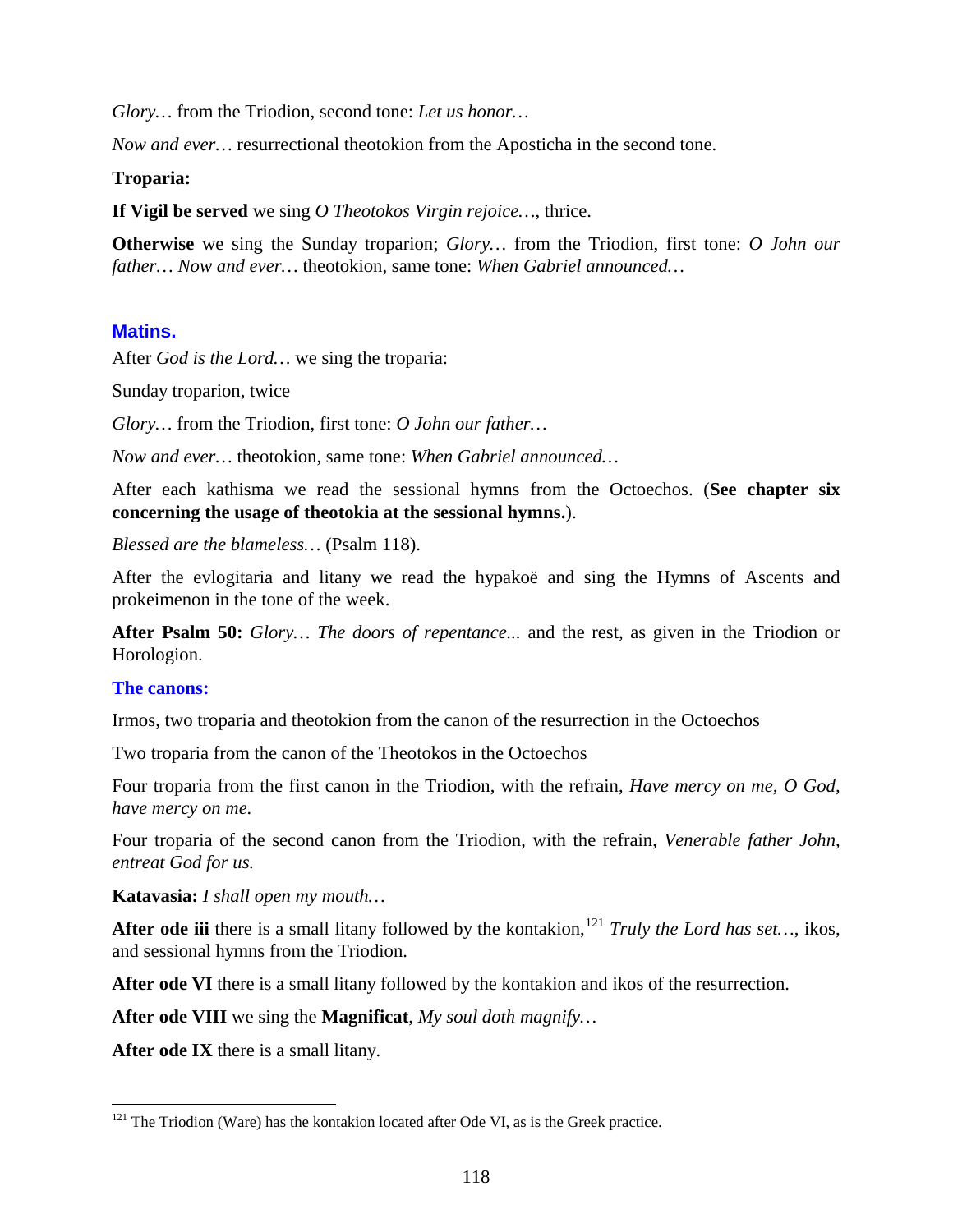#### **Exapostilaria:**

*Holy is the Lord…*

The appointed exapostilarion of the resurrection

*Glory…*, from the Triodion: *Thou hast rejected…*

*Now and ever…*, theotokion from the Triodion: *Saved through thee…*

At the **Praises** we insert nine stichera:

We chant eight stichera from the Octoechos; before the last two of these stichera, we use the following verses:

(1) *I will confess Thee, O Lord, with my whole heart, I will tell of all Thy wonders.*

(2) *I will be glad and rejoice in Thee, I will chant unto Thy name, O Most High.*

And one sticheron from the Triodion, first tone: *Come, let us work…* which is preceded by the verse, *Arise, O Lord my God, let Thy hand be lifted high; forget not Thy paupers to the end.*

*Glory…*, the same sticheron from the Triodion, same tone: *The Kingdom of God…*

*Now and ever… Most blessed art thou…*

After the dismissal: *Glory… Now and ever…* and the appointed **gospel sticheron**.

#### **Hours.**

**Troparion** of the resurrection and of the saint; **kontakion** of the resurrection.

#### **Liturgy.**

#### (Of Saint Basil the Great).

Note: An additional Lamb should be prepared if the Liturgy of the Presanctified is to be served on Thursday.

At the **Beatitudes** we read eight troparia of the resurrection.

The **troparia** and **kontakia** are chanted according to the usual order for a simple service. See §1A.

**Prokeimena:** in the tone of the week<sup>[122](#page-118-0)</sup> and for the saint, seventh tone: *The saints shall boast*...

**Epistles:** Hebrews §314 (6:13-20) (for the day).

Ephesians §229 (5:9-19) (for the saint).

**Alleluia:** in the tone of the week<sup>[123](#page-118-1)</sup> and for the saint, fourth tone: *They that are planted*...

**Gospels:** Mark §40 (9:17-31) (for the day).

Matthew §10 (4:25-5:12) (for the saint).

<span id="page-118-1"></span><span id="page-118-0"></span><sup>&</sup>lt;sup>122</sup> In the Greek practice the prokeimenon is in the seventh tone, *The Lord will give strength*...<br><sup>123</sup> In the Greek practice the Alleluia is in the seventh tone, *It is a good thing*...; the additional verse for the s not found in the English Triodion (Ware).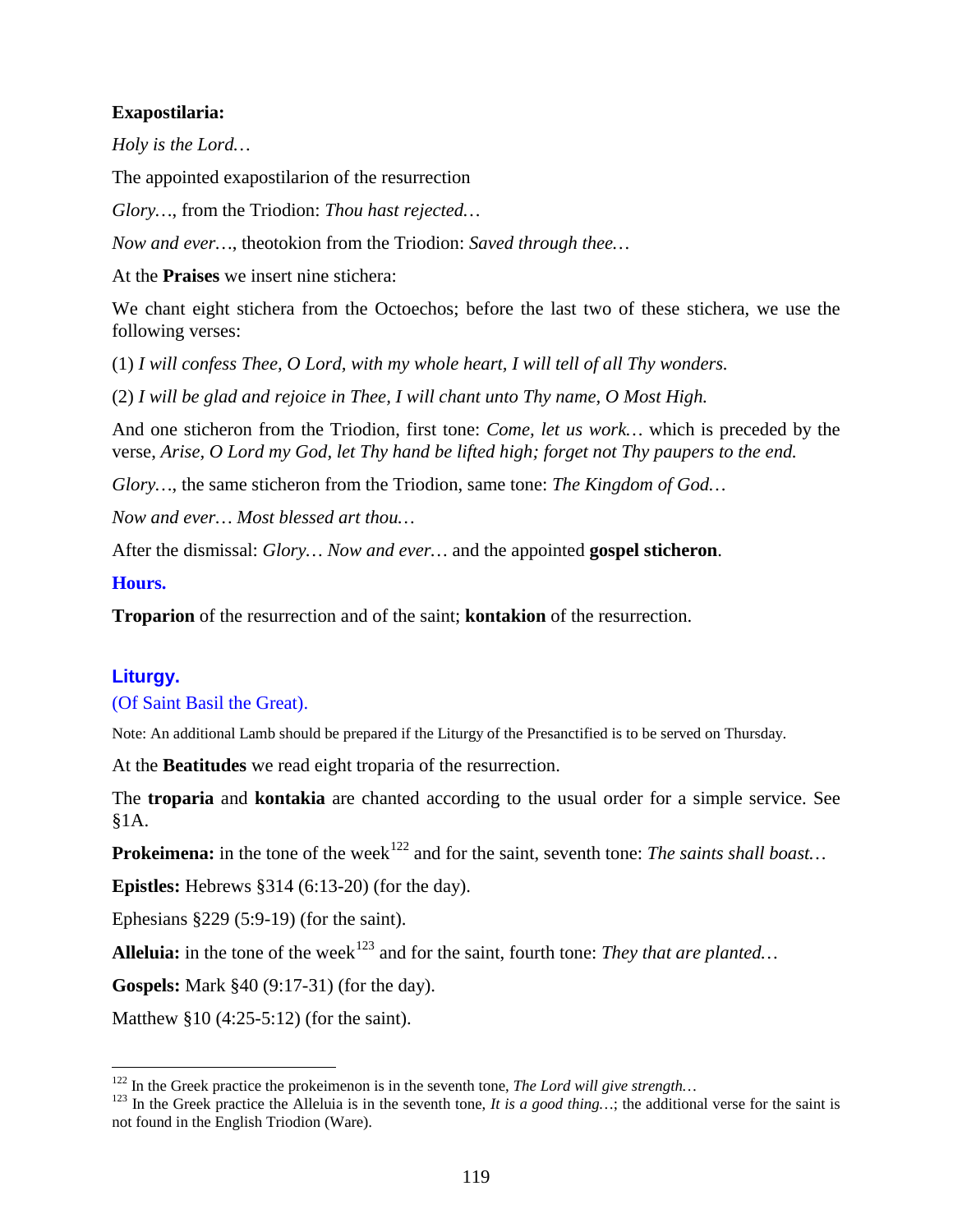Instead of *It is truly meet…* we sing *In thee rejoiceth…*

**Communion Hymn:** *Praise the Lord…* and *In everlasting remembrance…*

# **The Fifth Thursday of Lent (§3B18). The Reading of the Great Canon.**

#### **Vespers and Liturgy of the Presanctified**

The Liturgy of the Presanctified follows the usual order (reading the seventh kathisma instead of the eighteenth).

At *Lord, I have cried…* we begin inserting the stichera from the Triodion at the verse, *The sinners shall fall into their own nets…* and after the usual verses continue with additional stichera and verses from the Triodion. (There are 29 stichera in all.).

#### **Matins.**

*According to the Typicon, Matins begins in the fourth hour of the night (about 10 o'clock in the evening) on Wednesday. In modern practice it is usually begun somewhat earlier.*

Priest: *Blessed is our God…* and the usual beginning

Psalms 19 and 20

*Glory… Now and ever…*

Trisagion Prayers

*Save, O Lord, Thy people…* and two more troparia found in the Horologion

Litany: *Have mercy on us, O God…*

Priest: *Glory to the holy, and consubstantial…*

Reader: *Glory to God in the highest…* and he reads the **Six Psalms**, to which we listen with silence and compunction.

Litany: *In peace, let us pray to the Lord…*

Instead of *God is the Lord…* we sing **Alleluia** in the tone of the week, accompanied by the verses supplied in the Priest's Service Book (also in the Horologion).

Then we sing the **Hymns to the Trinity** in the tone of the week, from the Horologion (also printed in the appendix of the Triodion).

Then the choir sings: *Lord, have mercy,* thrice; *Glory…*

Reader: *Now and ever…* and the first appointed **kathisma** from the Psalter (kathisma eight).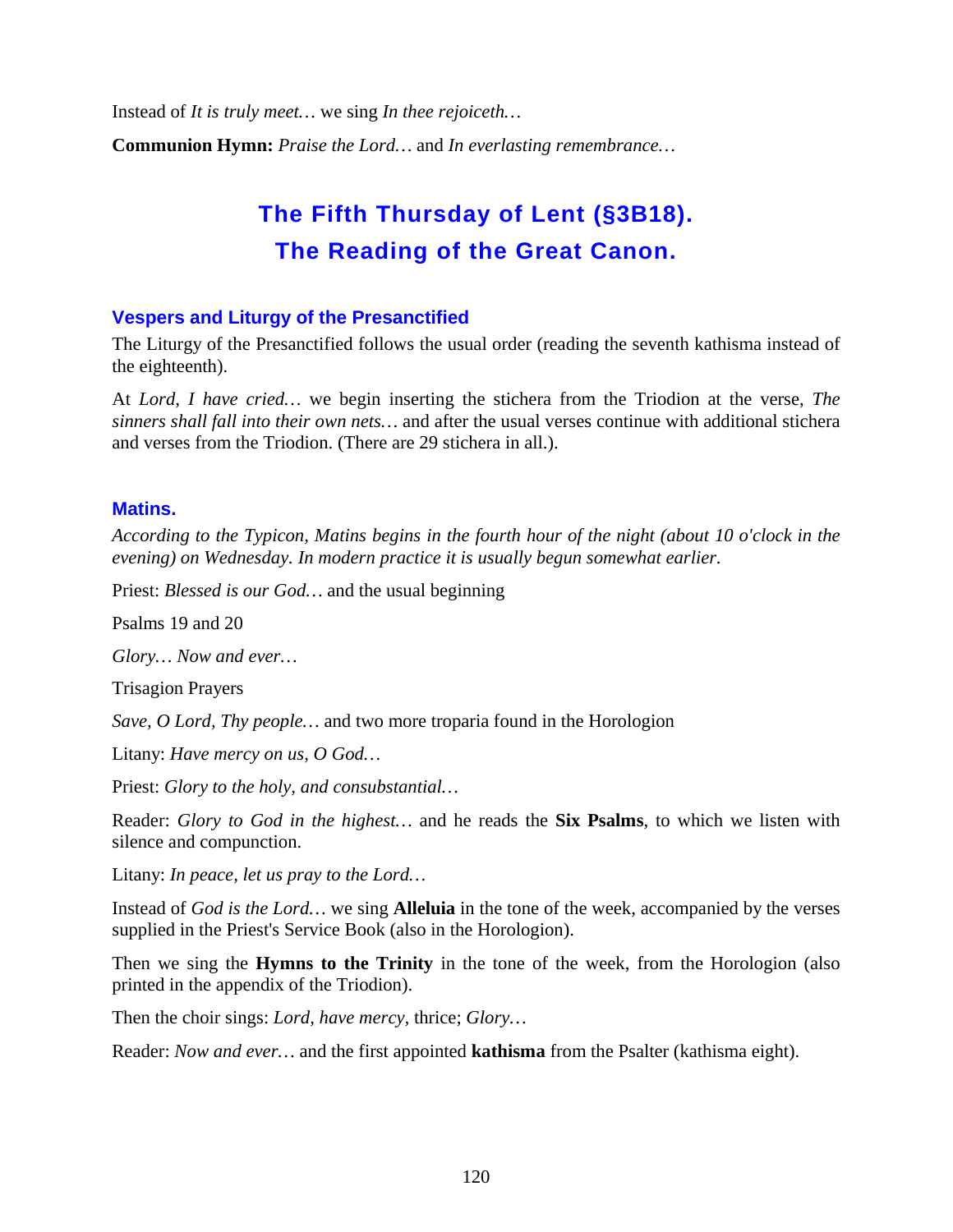After the kathisma there is no litany, but rather *Lord, have mercy,* thrice, followed by the **sessional hymns** of the Apostles in the tone of the week (these are included in the Triodion, pages 668-699). Then the first half of the **Life of Saint Mary of Egypt** is read.

Choir: *Lord, have mercy,* thrice, *Glory…* Reader: *Now and ever…* and **Psalm 50.**

The prayer *Save, O God, Thy people…* is not said.

The **Great canon** is sung slowly and with compunction. Before each troparion of the canon, we make the Sign of the Cross and bow once (thrice, according to the Typicon), and we sing, *Have mercy upon me, O God, have mercy upon me.* Before the troparia of St. Mary of Egypt we sing the refrain, *Venerable mother Mary, pray to God for us.* Before the troparia of St. Andrew we sing the refrain *Venerable father Andrew, pray to God for us.*

We do not read the verses of the biblical odes. The irmoi of the Great canon are sung twice (except at the second and third odes, when two different canons and irmoi are sung). After the first, second, fourth, fifth, and seventh odes we do not sing the katavasia.

**After Ode III** we repeat the irmos, *O Lord, upon the rock…* as the katavasia. Then a small litany followed by the sessional hymns from the Triodion. Thereafter we read the concluding half of the **Life of Saint Mary of Egypt.**

After the completion of the life we continue with the **fourth ode**. We read the two three-canticled canons of the Apostles, without bows or prostrations (the irmos of the first canon is read, not sung).<sup>[124](#page-120-0)</sup> We then continue with the fourth ode of the Great canon.

**After Ode VI** we repeat the irmos, *With my whole heart I cried…* as the katavasia. Then a small litany followed by the kontakion and ikos from the Triodion. We then sing the Beatitudes in the sixth tone, with the troparia from the Triodion, after which we continue with the Great canon.

At the **eighth ode** we read the two three-canticled canons of the Apostles, without bows or prostrations (the irmos of the first canon is read, not sung). We then continue with the eighth ode of the Great canon.

**After Ode VIII** we sing *We praise, we bless and worship…* and then repeat the irmos, *The hosts of heaven give Him glory…* as the katavasia. We then sing the **Magnificat** (*My soul doth magnify…*).

**After Ode IX** we repeat the irmos, *Conception without seed…* as the katavasia; thereafter there is a small litany. (*It is truly meet…* is not sung.).

We sing the **Hymn of Light** (Photogogicon) in the tone of the week, from the Horologion

The **Praises** are read, without stichera.

Priest: *To Thee glory is due…*

Reader: *Amen.*

<span id="page-120-0"></span> <sup>124</sup> According to Slavonic Typicon we do not say *Glory…* and *Now and ever…* at the second three-canticled canon (as indicated in the Triodion). Instead we use the refrains *O Most Holy Trinity, our God, glory to Thee* and *O most holy Theotokos save us.* This is true also at the eighth and ninth odes.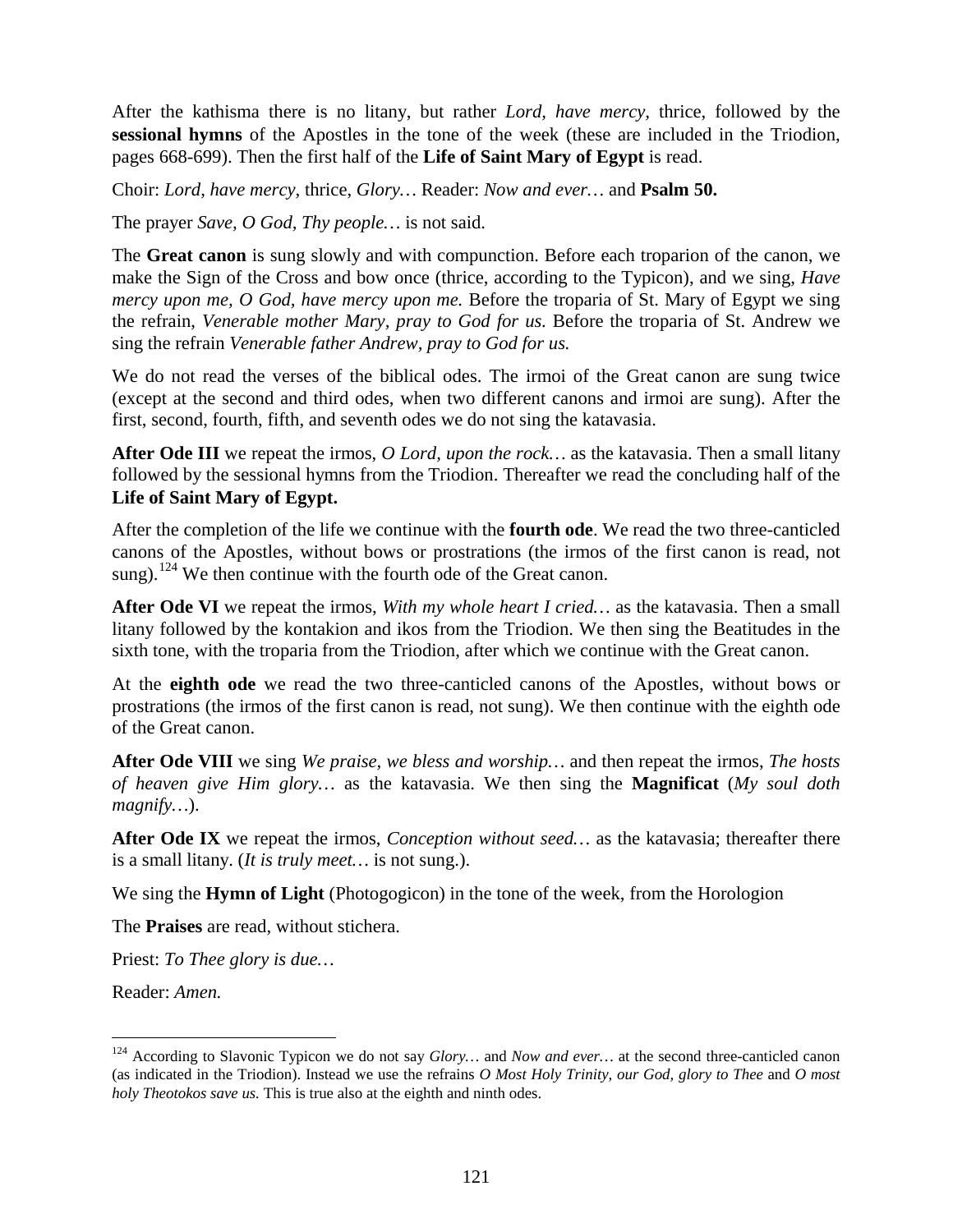Priest: *Glory to Thee Who hast showed us the light.*

And the reader continues with the **Small Doxology** (read, not sung).

Litany: *Let us complete our morning prayer unto the Lord…*

The Aposticha, with stichera from Triodion and the usual weekday verses (*We were filled…* etc.).

*It is good to give praise…* **once**.

Trisagion Prayers

*Standing in the temple of thy glory…*

Litany: *Have mercy on us…* with the exclamation, *For a merciful God art Thou…* Choir: *Amen.*

Reader: *O come, let us worship…* and he immediately begins the First Hour.

## **Hours.**

There is no kathisma reading at First Hour. At the other Hours, there are readings appointed from the Psalter (and Old Testament, at the Sixth Hour). At none of the Hours are the Lenten verses sung, but are read, accompanied not by prostrations, but by bows. After the Trisagion, at all the Hours, we read the kontakion from the Great canon, *My soul, O my soul…* The Prayer of Saint Ephraim is not said. At the Typika, the Beatitudes are not sung but read, without prostrations. We end Typika thus:

Trisagion Prayers Kontakion, *My soul, O my soul… Lord, have mercy,* forty times. *O All-holy Trinity… Wisdom! It is truly meet…* (first half). *Most holy Theotokos save us!* (and we continue with) *More honorable… Glory to Thee, O Christ God… Glory… Now and ever… Lord, have mercy,* thrice, *Father (Master) bless!* And the priest gives the dismissal.

# **Vespers and the Liturgy of the Presanctified.**

Thursday evening

The Liturgy of the Presanctified is served according to the usual order. Note that, instead of the eighteenth kathisma, we read the twelfth.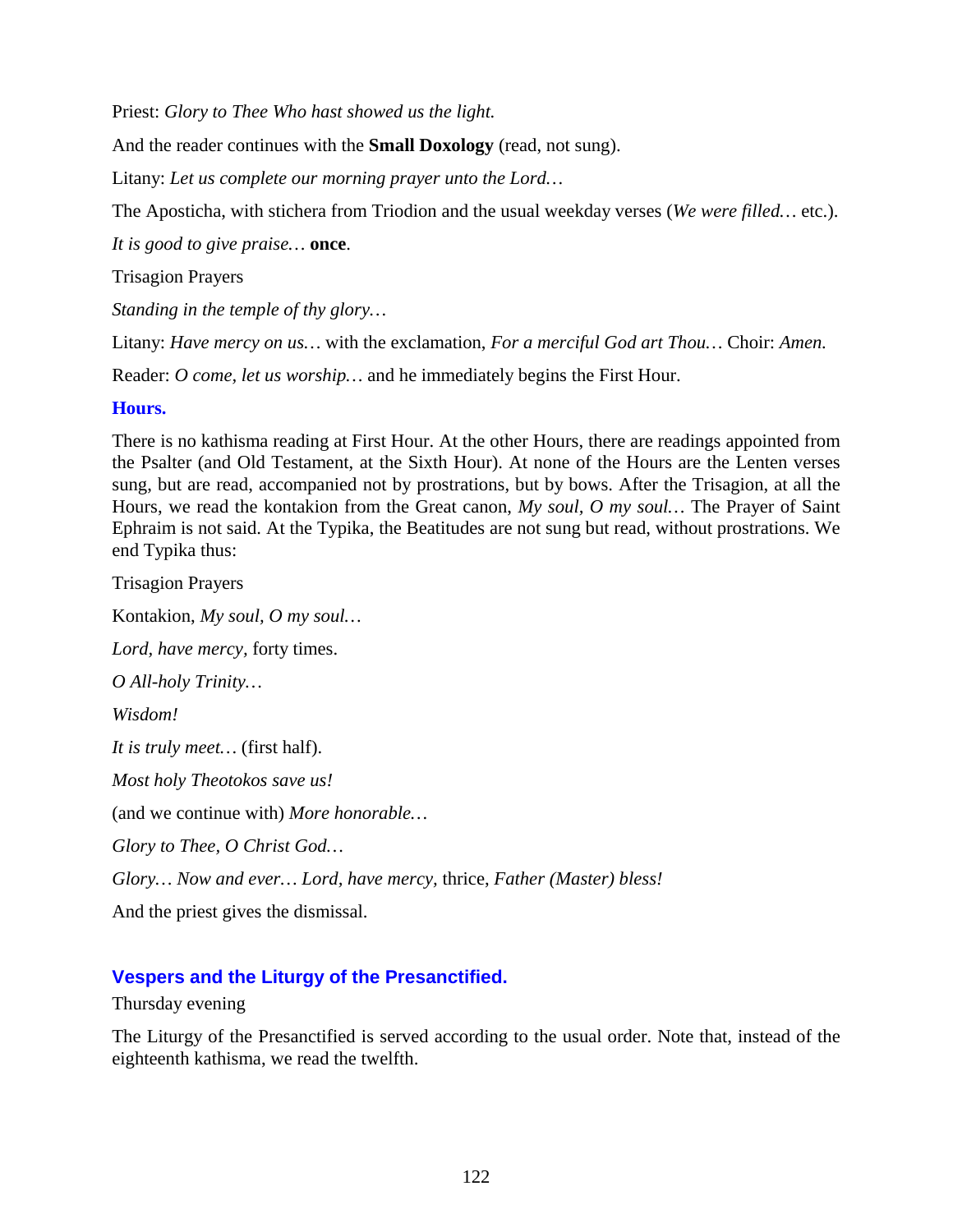# **The Fifth Saturday of Lent (§3B19).**

On which we chant the Akathist Hymn to the Most Holy Theotokos

#### **Matins**

(Friday Evening).

Priest: *Blessed is our God…* and the usual beginning

Psalms 19 and 20

*Glory… Now and ever…*

Trisagion Prayers

*Save, O Lord, Thy people…* and two more troparia found in the Horologion

Litany: *Have mercy on us, O God…*

Priest: *Glory to the holy, and consubstantial…*

Reader: *Glory to God in the highest…* and he reads the **Six Psalms**, to which we listen with silence and compunction.

Litany: *In peace, let us pray to the Lord…*

*God is the Lord…* and the troparion, *Taking knowledge…* thrice.

Then we read the sixteenth kathisma followed by a small litany and the kontakion, *To thee, our leader…* (*To thee, the champion leader…*), during which the priest censes the iconostasis and the entire church. Then the priest, standing in the center of the church, reads the first section of the **Akathist Hymn**. We all remain standing while it is read. After the fourth kontakion, we again sing the first kontakion, *To thee, our leader…*

Then the seventeenth kathisma is read followed by a small litany and the kontakion, *To thee, our leader…* (*To thee, the Champion leader…*), during which there is a small censing. And we continue with the fourth ikos of the Akathist. After the seventh kontakion we again sing the first kontakion, *To thee, our leader…* And then **Psalm 50** is read, after which we immediately begin the **canons**:

#### **Odes one through five:**

#### **In a temple dedicated to the resurrection:**

*From the preceding Sunday, in the tone of the week:*

Irmos, twice, and two troparia of the resurrection

One troparion from the canon of the Cross and resurrection

One troparion from the canon of the Theotokos

*Then:*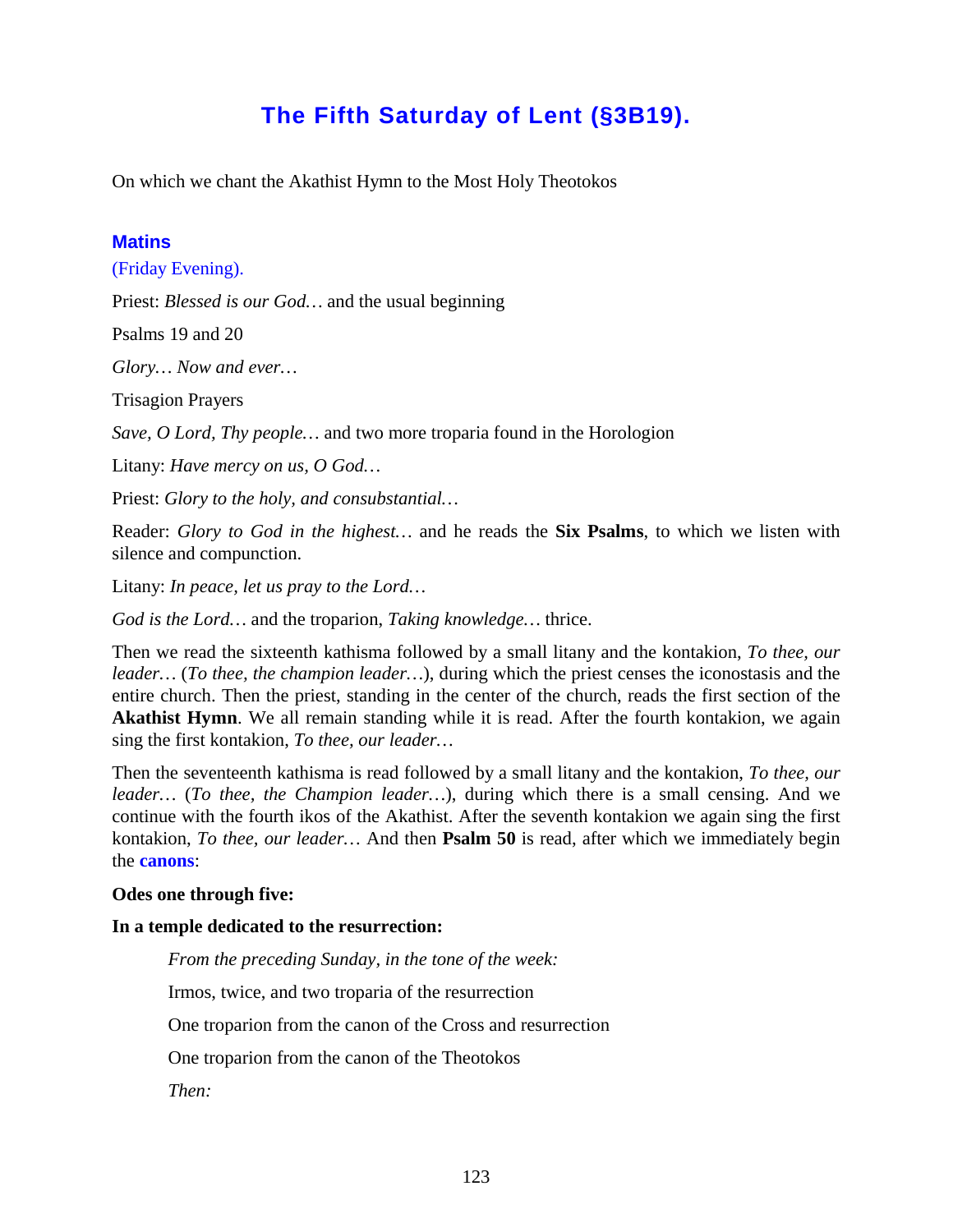Six troparia from the canon to the Theotokos in the Triodion

# **In a temple of the Lord:**

Six troparia (including the irmos twice) from the canon of the temple

Six troparia from the canon to the Theotokos in the Triodion

# **In a temple of the Theotokos:**

Twelve troparia (including the irmos, twice) from the canon to the Theotokos in the Triodion

# **In a temple of a Saint:**

Six troparia (including the irmos) from the canon to the Theotokos in the Triodion

Six troparia from the canon of the temple

As **katavasia** we sing the irmos of the canon to the Theotokos, *I shall open my mouth…*

**After Ode III** there is a small litany followed by the kontakion, *To thee, our leader…* (*To thee, the Champion leader…*), during which there is a small censing. And we continue with the seventh ikos of the Akathist. After the tenth kontakion we again sing the first kontakion, *To thee, our leader…* Then the sessional hymns from the Triodion.

# **Odes six through nine:**

Six troparia (including the irmos, twice) from the canon to the Theotokos in the Triodion

Four troparia from the first four-canticled  $125$  canon in the Triodion

Four troparia from the second four-canticled canon in the Triodion, with two additional troparia at the end to the martyrs and for the departed

As the **katavasia** we sing the irmos of the second four-canticled canon.

**After Ode VI** there is a small litany followed by the kontakion, *To thee, our leader…* (*To thee, the Champion leader…*), during which there is a small censing. And we continue with the tenth ikos of the Akathist Hymn. After the thirteenth ikos (which is chanted thrice), the first ikos is again chanted. We then sing the first kontakion, *To thee, our leader…* And we continue with seventh ode of the canons.

**After Ode VIII** we sing the **Magnificat** (*My soul doth magnify…*).

**After Ode IX** there is a small litany. (*It is truly meet…* is not sung.).

**Exapostilarion** from the Triodion, *The mystery hidden from all ages…*

**The Praises:** The first two verses are sung in the fourth tone (the tone of the first sticheron). We chant four stichera from the Triodion in the fourth tone, *A mystery hidden…*; *Glory… Now and ever…* in the same tone, *The Theotokos heard…*

The **Great Doxology** and then the **troparion** from the Triodion, *Taking knowledge…* (Triodion page 422). Then the litanies and dismissal of Matins according to the usual festal order.

<span id="page-123-0"></span> $125$  That is, having four odes.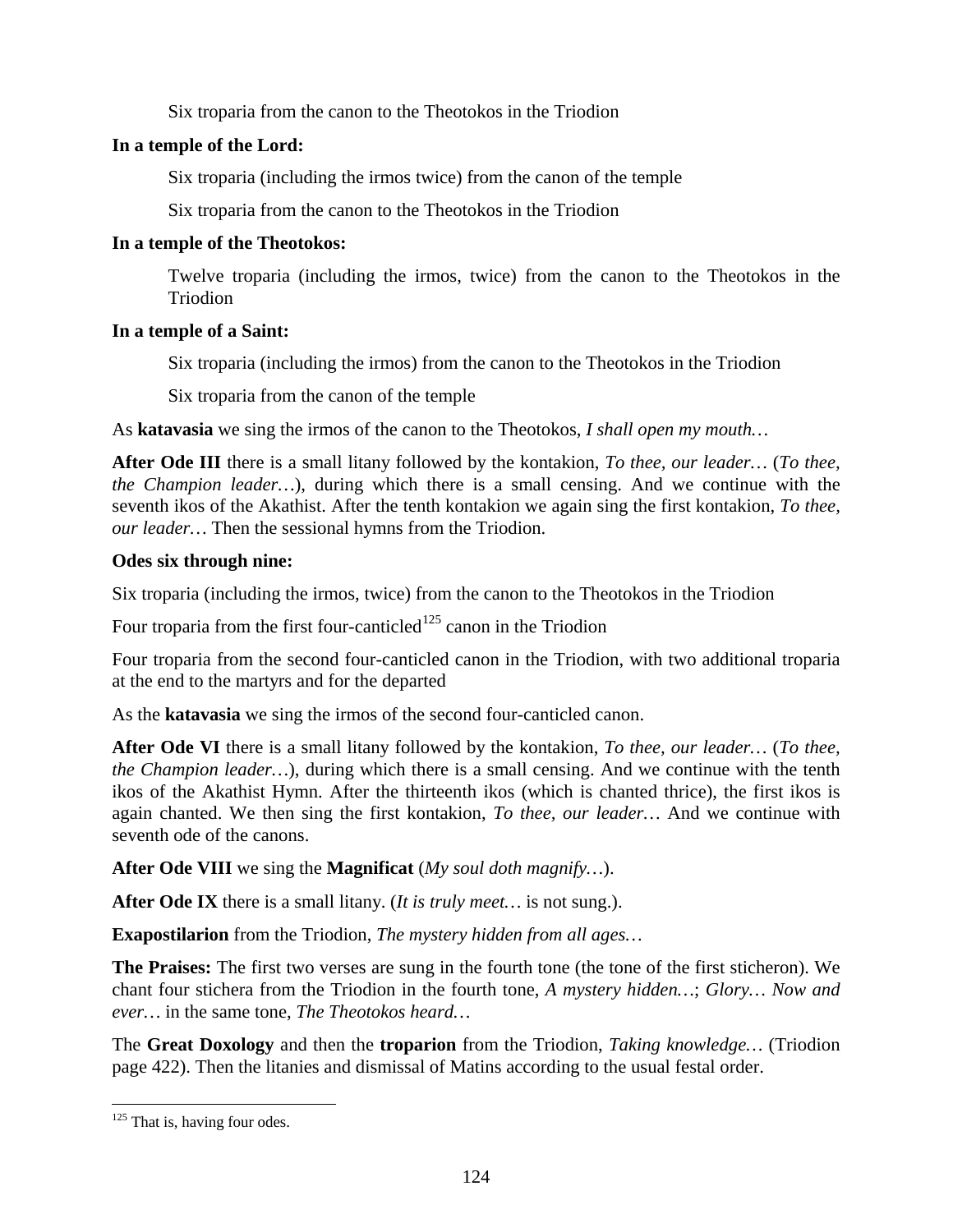#### **Hours.**

Troparion: *Taking knowledge…* Kontakion: *To thee, our leader…* (*To thee the champion…*) (Both from Triodion, page 422).

# **Divine Liturgy (of Saint John Chrysostom).**

At the **Beatitudes** we read four troparia from ode three of the canon to the Theotokos (from the Triodion) and four troparia from ode six of the same canon.

We sing the **troparion**, *Taking knowledge… Glory… Now and ever…* and the **kontakion**, *To thee, our leader…*

**Prokeimenon**, the Song of the Theotokos, third tone: *My soul doth magnify the Lord…*

**Epistles:** Hebrews §322 (9:24-28), of the day

Hebrews §320 (9:1-7), of the Theotokos

**Alleluia** of the Theotokos, eighth tone: *Arise, O Lord, into Thy rest…*

**Gospels:** Mark §35 (8:27-31), of the day

Luke §54 (10:38-42; 11:27-28), of the Theotokos

**Communion hymn** of the Theotokos: *I will receive the cup…*

# **The Fifth Sunday of Lent (§3B20). Commemoration of Saint Mary of Egypt.**

#### **Vespers.**

At *Lord I have cried…* we insert ten stichera:

We chant six stichera from the Octoechos

And three from the Triodion, repeating the first, sixth tone: *The pollution of past…*

*Glory…* from the Triodion, fourth tone: *The powers of Thy Cross…*

*Now and ever…* the dogmaticon in the tone of the week

If **Litya** be served:

Sticheron of the temple

*Glory…* from the Triodion, first tone: *O ye choirs…[126](#page-124-0)*

*Now and ever…* resurrectional theotokion from the Aposticha of the first tone.

At the **Aposticha:**

<span id="page-124-0"></span><sup>&</sup>lt;sup>126</sup> The Slavonic Triodion does not provide a sticheron of the saint at the Litya, nor is such mentioned by the Slavonic Typicon.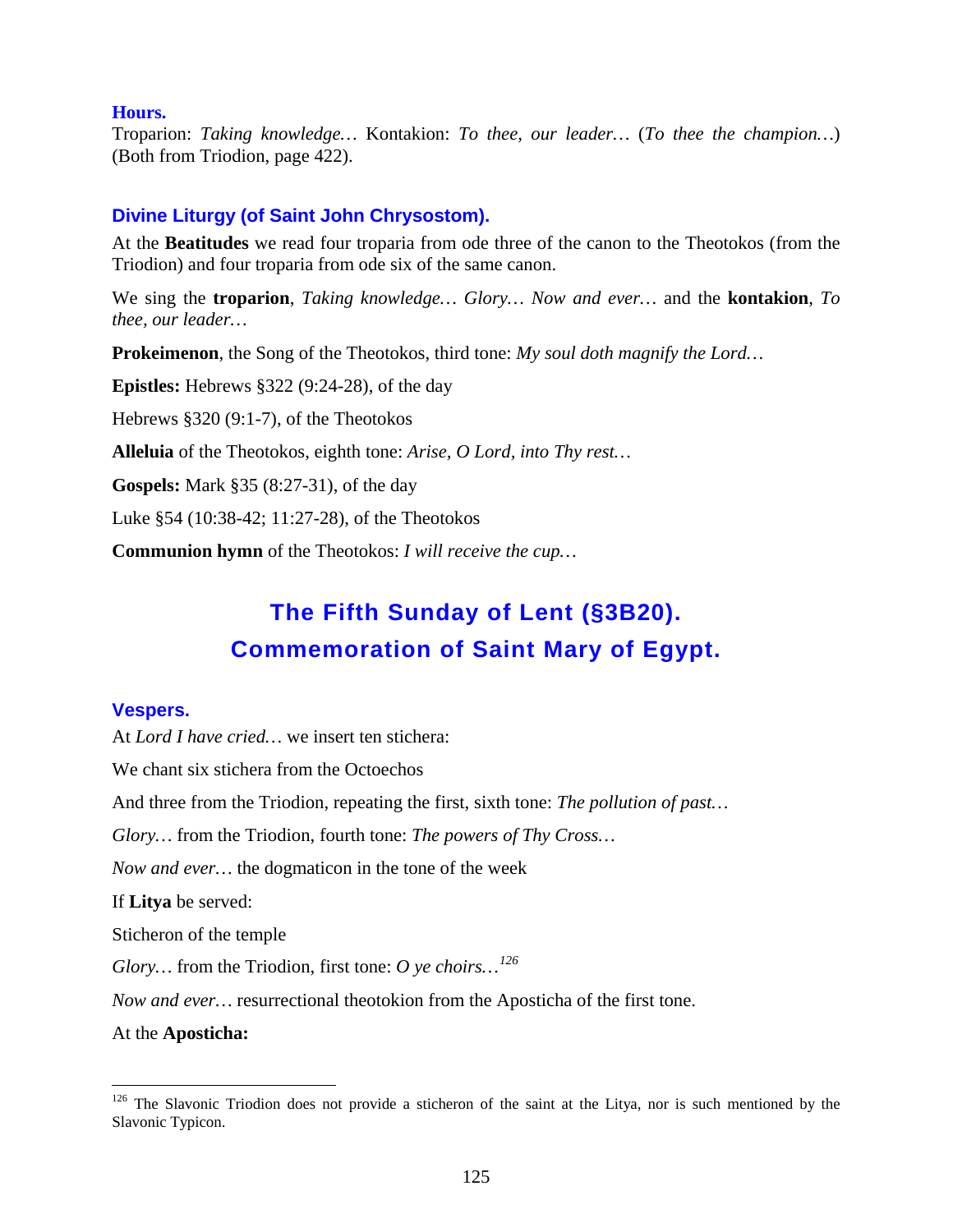We sing the stichera of the Octoechos with their verses.

*Glory…* from the Triodion, second tone: *The desires of thy soul…*

*Now and ever…* resurrectional theotokion from the Aposticha of the second tone.

#### **Troparia:**

**If Vigil be served** we sing *O Theotokos Virgin rejoice…*, thrice.

**Otherwise** we sing the Sunday troparion; *Glory…* from the Triodion, eighth tone: *In thee, O Mother… Now and ever…* theotokion, same tone: *O Loving Lord…*

#### **Matins.**

After *God is the Lord…* we sing the troparia:

Sunday troparion, twice

*Glory…* from the Triodion, eighth tone: *In thee, O Mother…*

*Now and ever…* theotokion, same tone: *O Loving Lord…*

After each kathisma we read the sessional hymns from the Octoechos. (**See chapter six concerning the usage of theotokia at the sessional hymns.**).

*Blessed are the blameless…* (Psalm 118).

After the evlogitaria and litany we read the hypakoë, and sing the Hymns of Ascents and prokeimenon in the tone of the week.

**After Psalm 50:***Glory… The doors of repentance...* and the rest, as given in the Triodion or Horologion.

#### **The canons:**

Irmos, two troparia, and theotokion from the canon of the resurrection in the Octoechos

Two troparia from the canon of the Theotokos in the Octoechos

Four troparia from the first canon in the Triodion, with the refrain, *Have mercy on me, O God, have mercy on me.*

Four troparia from the second canon in the Triodion, with the refrain, *Venerable mother Mary, entreat God for us.*

**Katavasia:** *I shall open my mouth…*

After Ode III there is a small litany followed by the kontakion,<sup>[127](#page-125-0)</sup> Once thou wast defiled..., ikos, and sessional hymns from the Triodion.

After Ode VI there is a small litany followed by the kontakion and ikos of the resurrection.

**After Ode VIII** we sing the **Magnificat**, *My soul doth magnify…*

<span id="page-125-0"></span> $127$  The Triodion (Ware) has the kontakion located after Ode VI, as is the Greek practice.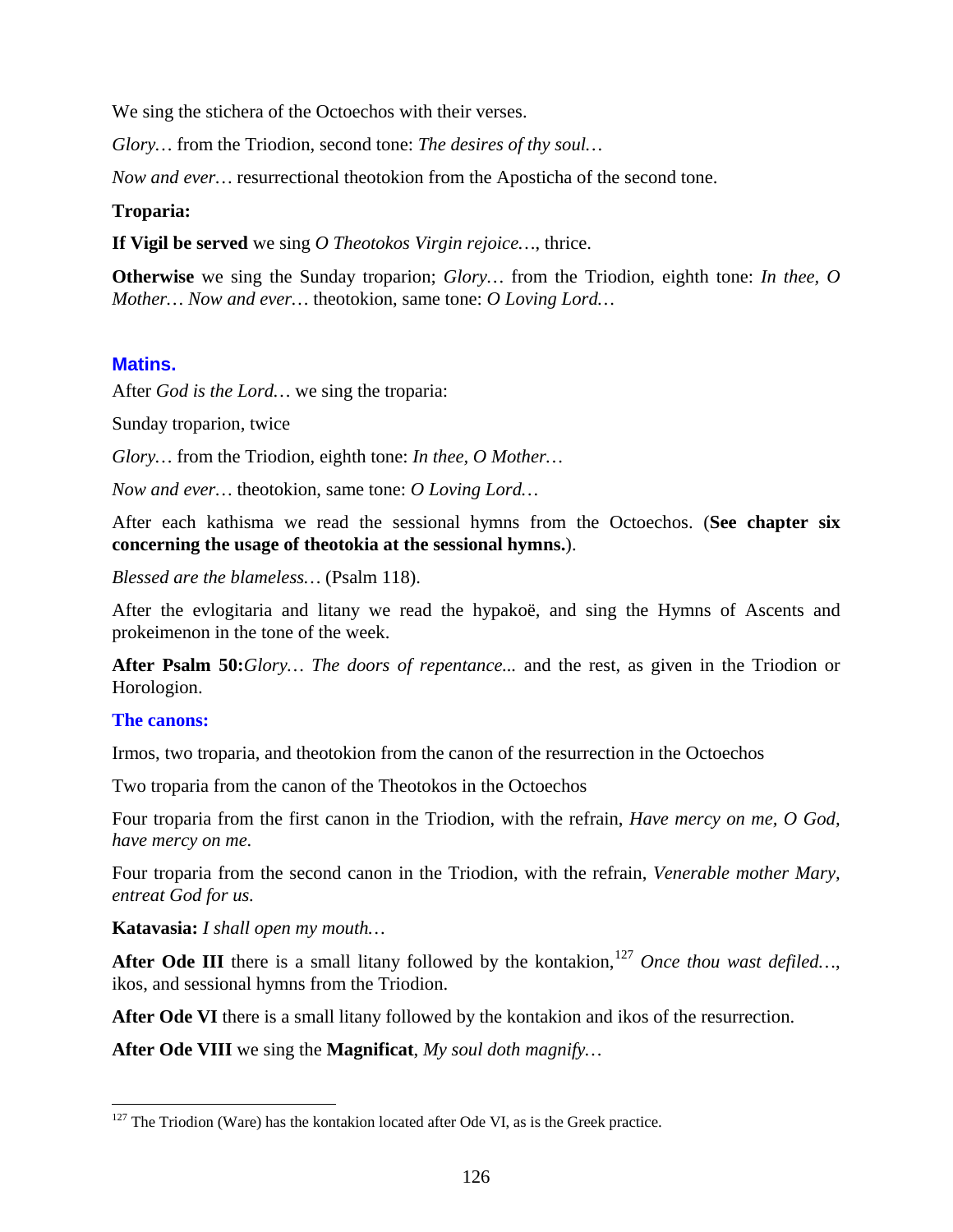**After Ode IX** there is a small litany.

## **Exapostilaria:**

*Holy is the Lord…*

The appointed exapostilarion of the resurrection

*Glory…* from the Triodion: *Thee we have as a pattern…*

*Now and ever…* theotokion from the Triodion: *O sweetness of the angels…*

At the **Praises** we insert nine stichera:

We chant eight stichera from the Octoechos; before the last two of these stichera, we use the following verses:

(1) *I will confess Thee, O Lord, with my whole heart, I will tell of all Thy wonders.*

(2) *I will be glad and rejoice in Thee, I will chant unto Thy name, O Most High.*

And one sticheron from the Triodion, first tone: *The Kingdom of God…* which is preceded by the verse, *Arise, O Lord my God, let Thy hand be lifted high; forget not Thy paupers to the end.*

*Glory…* the same sticheron from the Triodion, same tone: *The Kingdom of God…*

*Now and ever… Most blessed art thou…*

After the dismissal: *Glory… Now and ever…* and the appointed **gospel sticheron**.

#### **Hours.**

**Troparion** of the resurrection and of the saint; **kontakion** of the resurrection.

#### **Liturgy.**

(Of Saint Basil the Great).

At the **Beatitudes** we read eight troparia of the resurrection.

The **troparia** and **kontakia** are chanted according to the usual order for a simple service. See §1A.

**Prokeimena:** in the tone of the week<sup>[128](#page-126-0)</sup> and of the saint, fourth tone: *Wondrous is God...* 

**Epistles:** Hebrews §321 from the half (9:11-14) (for the day).

Galatians §208 (3:23-29) (for the saint).

**Alleluia:** in the tone of the week<sup>[129](#page-126-1)</sup> and of the saint,<sup>[130](#page-126-2)</sup> first tone, *With patience I waited patiently…*

<span id="page-126-0"></span><sup>&</sup>lt;sup>128</sup> In the Greek practice, eighth tone: *Make your vows*...<br><sup>129</sup> In the Greek practice Alleluia is in the fifth tone, *I will sing of Thy mercies*...

<span id="page-126-2"></span><span id="page-126-1"></span><sup>&</sup>lt;sup>130</sup> Although not specifically mentioned in the Typicon, and not provided in the service books, some authorities (specifically Rozanov) maintain that the general Alleluia verse for a venerable woman should be used, as the general Prokeimenon is also used.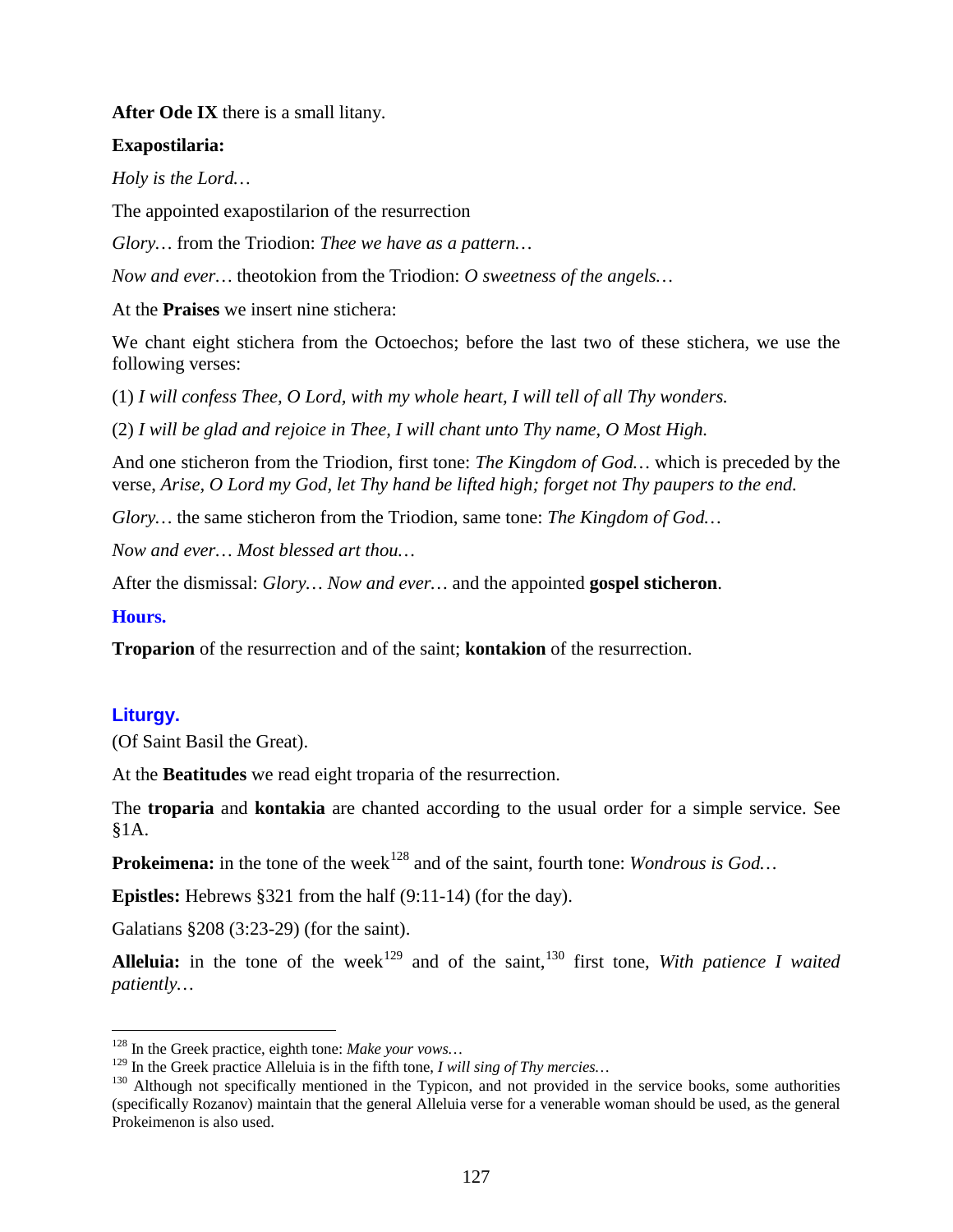**Gospels:** Mark 47 (10:32-45) (for the day).

Luke §33 (7:36-50) (for the saint).

Instead of *It is truly meet…* we sing *In thee rejoiceth…*

**Communion Hymn:** *Praise the Lord…* and *In everlasting remembrance…*

# **The Sixth Saturday of Lent (§3B21) Commemoration of the Holy And Righteous Lazarus.**

## **Vespers and Liturgy of the Presanctified.**

On Friday Evening

At *Lord, I have cried*… we insert ten stichera:

The idiomelon, eighth tone: *Having completed…*, twice

The martyricon, same tone: *O martyrs of the Lord…*

Then five stichera of Lazarus, repeating the first two, sixth tone: *O Lord, wishing to see…*

*Glory…*, eighth tone: *Standing before the tomb…*

*Now and ever…*, same tone: *Having completed…*

Entrance with Censer

Then the prokeimena and readings from the Triodion and the rest of the Liturgy of the Presanctified as usual.

# **At Great Compline.**

After the first trisagion we read the troparion of the feast, *Giving us before Thy passion…*  (Triodion page 476).

After the second trisagion we sing the troparia as usual, *Have mercy on us…*

After the Doxology we chant the canon from the Triodion, first tone. After the ninth ode of the canon, instead of *It is truly meet…*, both choirs together sing the irmos again, *He hath showed strength…*

After the trisagion we read the kontakion of the feast, *Christ, the joy of all…* (Triodion page 483).

There is a lesser dismissal, as indicated in the Horologion for Friday evening.

#### **Midnight Office.**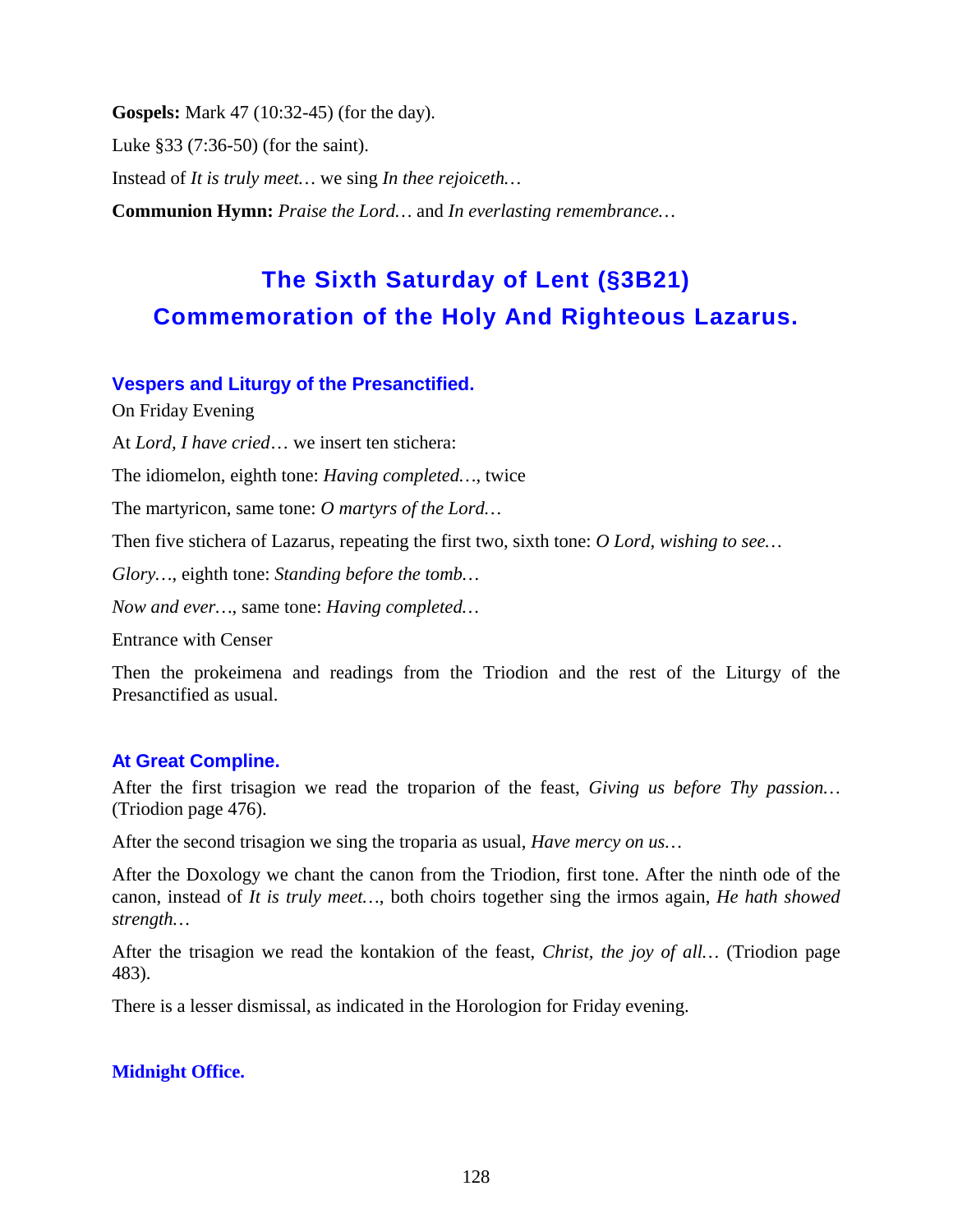After the first trisagion we read the troparion of the feast, *Giving us before Thy passion…*  (Triodion page 476), instead of the troparia, *O Thou Who art by nature…*

After the second trisagion we read the kontakion of the feast, *Christ, the joy of all…* (Triodion page 483), instead of the troparia, *Remember, O Lord, for Thou art good…* Then *Lord, have mercy,* twelve times and the dismissal. The prayer, *Remember, O Lord, our fathers…* is not said.

### **Matins.**

After *God is the Lord…* we sing the troparion, first tone: *Giving us before…* twice; *Glory… Now and ever… Giving us before…* once more.

After the first reading from the Psalter (Kathisma XVI), we read the sessional hymn from the Triodion, *Taking pity, O Christ…*, twice.

After the second reading from the Psalter (Kathisma XVII) we sing the **Evlogitaria of the resurrection**: *Blessed art Thou, O Lord, teach me Thy statutes. The assembly of angels was amazed…* and the rest as on Sundays. Then a small litany and the sessional hymn: *O Fountain of wisdom…*, twice.

Then we sing *Having beheld the resurrection of Christ…* as on Sundays, followed by Psalm 50.

The prayer, *Save, O God, Thy people…* is not said.

Then the **canons**:

Up to the end of the fifth ode we use two canons from the Triodion, the first with eight troparia (including the irmos, twice) and the second with six. The refrain for both is *Glory to Thee, our God, glory to Thee.*

At the sixth ode we begin the four-canticled canons. The irmos of the first canon is sung twice, and the troparia of the two canons are then repeated so as to make up the number twelve.

After each ode we sing the irmos of the second canon as the katavasia.

**After Ode III** there is a small litany followed by the sessional hymns from the Triodion.

**After Ode VI** there is a small litany followed by the kontakion and ikos from the Triodion.

**After Ode VIII** we **do not** sing the **Magnificat**, *My soul doth magnify…*

**After Ode IX** there is a small litany. (*It is truly meet…* is not sung.).

#### **Exapostilaria:**

*Holy is the Lord our God*, thrice, in the first tone.

Then the exapostilarion from the Triodion: *At Thy word, O Word of God…* twice.

*Glory… Now and ever… Through Lazarus, O death…*

At the **Praises:**

We sing eight stichera from the Triodion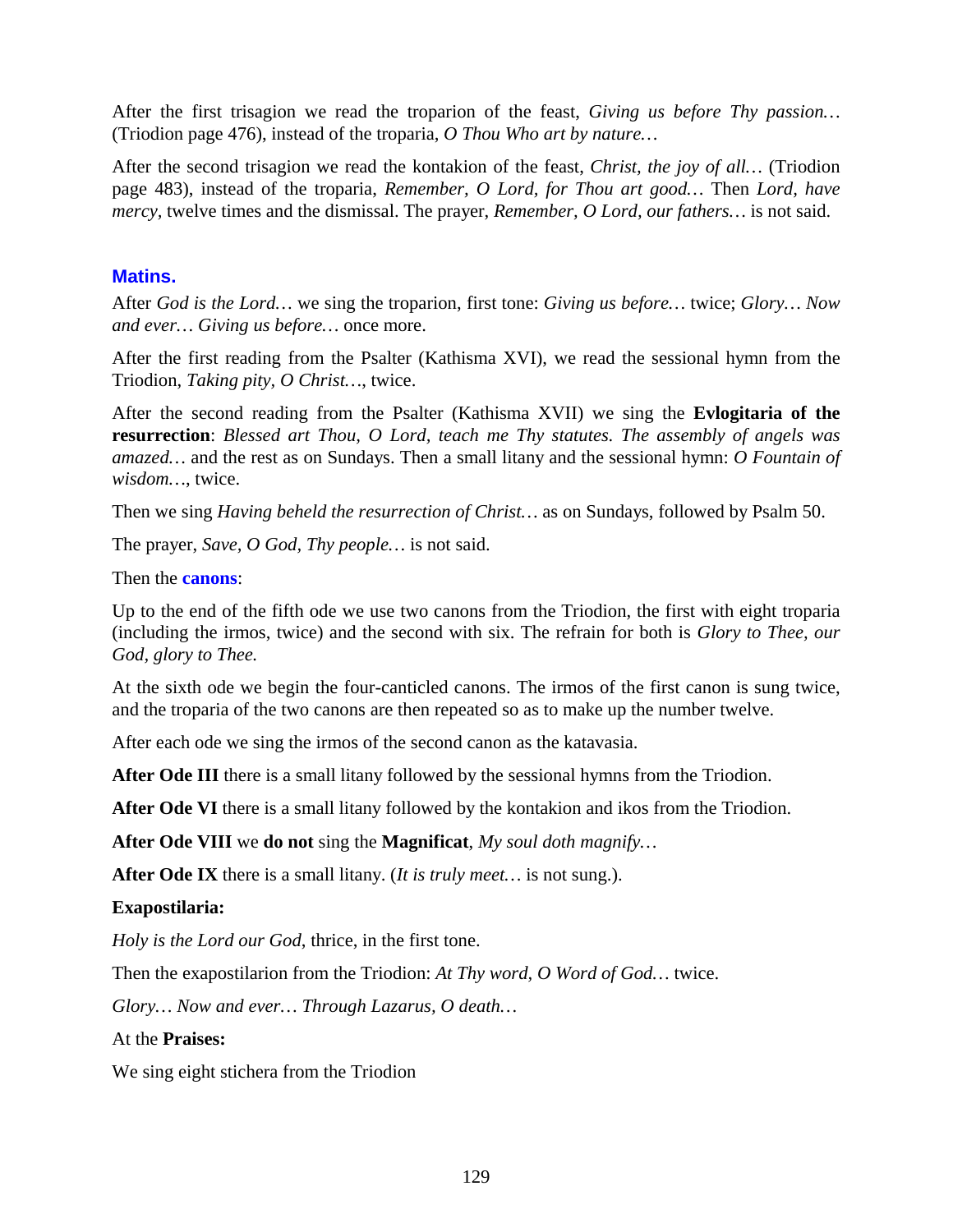(The verses for the last two stichera are the same as those used on most Sundays: *Arise, O Lord…* and *I will confess Thee…*).

*Glory…*, second tone: *A great and marvelous wonder…*

*Now and ever…*, same tone: *Most blessed art thou…*

We sing the **Doxology** and then the troparion, *Giving us before…*

Then the litanies and dismissal according to the usual festal order.

#### **Hours.**

The **troparion** and **kontakion** from the Triodion.

#### **Liturgy.**

#### (Of Saint John Chrysostom).

At the **Beatitudes** we read four troparia from the third ode of the first canon in the Triodion and four from the sixth ode of the second canon.

We sing the troparion and kontakion of the feast.

Instead of *Holy God…* we sing *As many as have been baptized…*

**Prokeimenon** in the third tone, *The Lord is my light…*

**Epistle:** Hebrews §333 from the half (12:28-13:8).

**Alleluia** in the fifth tone, *The Lord is King…*

**Gospel:** John §39 (11:1-45).

Instead of *It is truly meet…* we sing the irmos of the ninth ode, *With all peoples let us honor…*

**Communion Hymn**: *Out of the mouths of babes…*

# **Palm Sunday (§3B22). The Entry of Our Lord into Jerusalem.**

Note: The Octoechos is not used on this day, nor do the services follow the normal Sunday order.

#### **Vespers.**

We sing *Blessed is the man…*, the entire **kathisma** (as is usual on Sunday).

At *Lord, I have cried…* we insert ten stichera:

We sing five stichera from the Triodion, each being repeated, sixth tone: *Today the grace…*

*Glory…* same tone: again the first sticheron: *Today the grace…*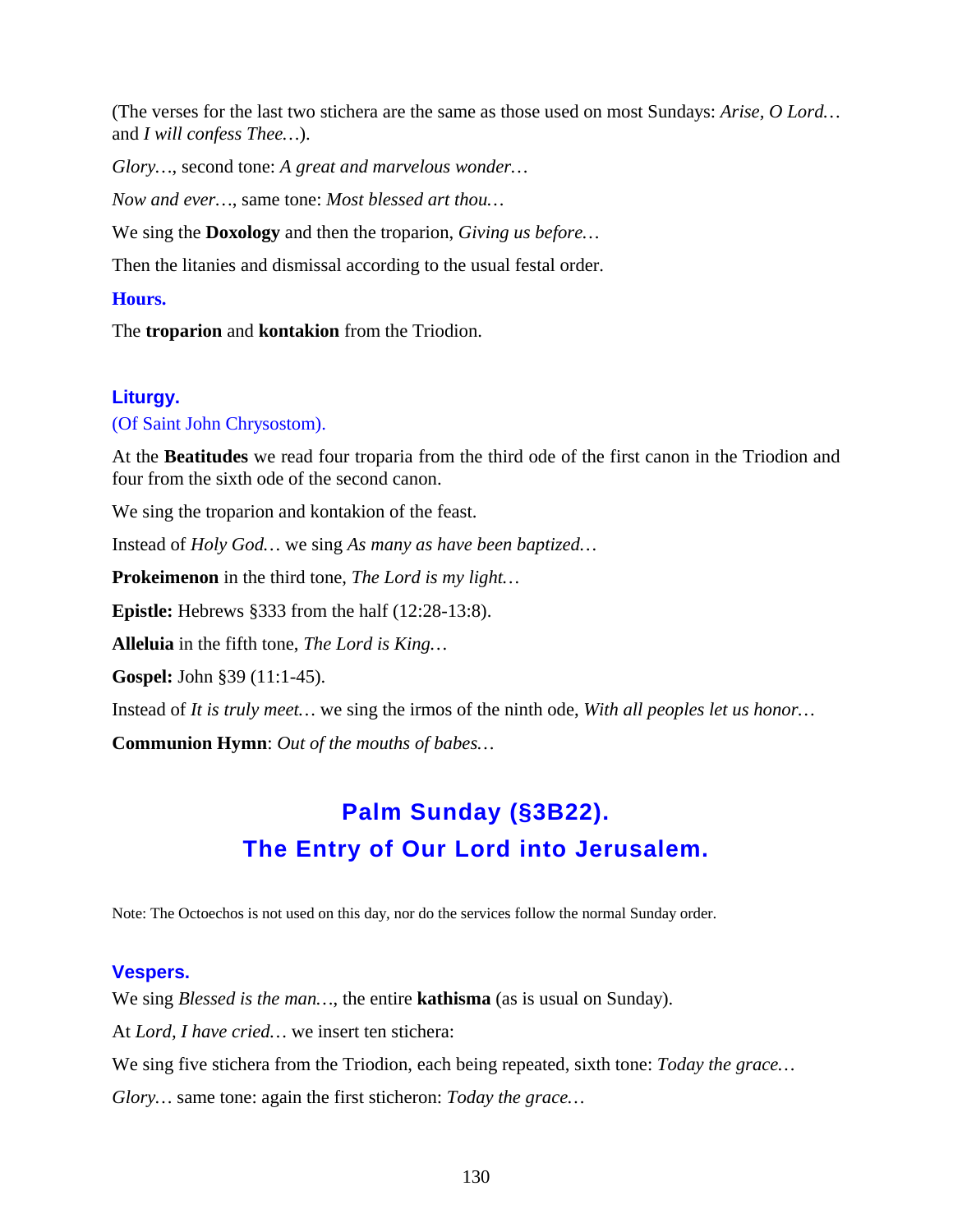*Now and ever… Today the grace…* (again).

We sing the usual **prokeimenon** for Saturday evening: *The Lord is king…*

#### Three **readings**:

Genesis 49:1-2, 8-12:*Jacob called his sons…*

Zephaniah (Sophanias) 3:14-19:*Thus saith the Lord: Rejoice, O daughter…*

Zechariah 9:9-15:*Thus saith the Lord: Rejoice greatly, O daughter…*

At the **Litya** we sing the stichera of the Triodion:

First tone: *The All-Holy Spirit…* and the rest

*Glory… Now and ever…* third tone: *Six days before the Passover…*

#### At the **Aposticha**:

Stichera, eighth tone: *Rejoice and be glad…* with their verses.

*Glory…* sixth tone: *Today the grace…*

*Now and ever… Today the grace…* (again).

#### At the **Blessing of the Loaves:**

The troparion of the feast: *Giving us before Thy Passion…*, twice.

And another: *Buried with Thee through Baptism…*, once.

#### **Matins.**

At *God is the Lord…*:

*Giving us before Thy Passion…*, twice

*Glory… Now and ever… Buried with Thee through Baptism…,* once

The usual Sunday kathismata (II and III) are read followed by the sessional hymns from the Triodion.

**Polyeleos** and then the **Magnification**: *We magnify Thee, O Christ the Giver of Life…* with the selected psalm verses.

We do not sing the evlogitaria of the resurrection, *Blessed art Thou, O Lord…*

After the small litany, we chant the sessional hymn from the Triodion: *He Who sitteth upon the throne…*

*From my youth up…*

**Prokeimenon:** *Out of the mouths of babes and sucklings…*

**Gospel:** Matthew §83 (21:1-11, 15-17).

We do not sing *Having beheld the resurrection of Christ…* but immediately read Psalm 50.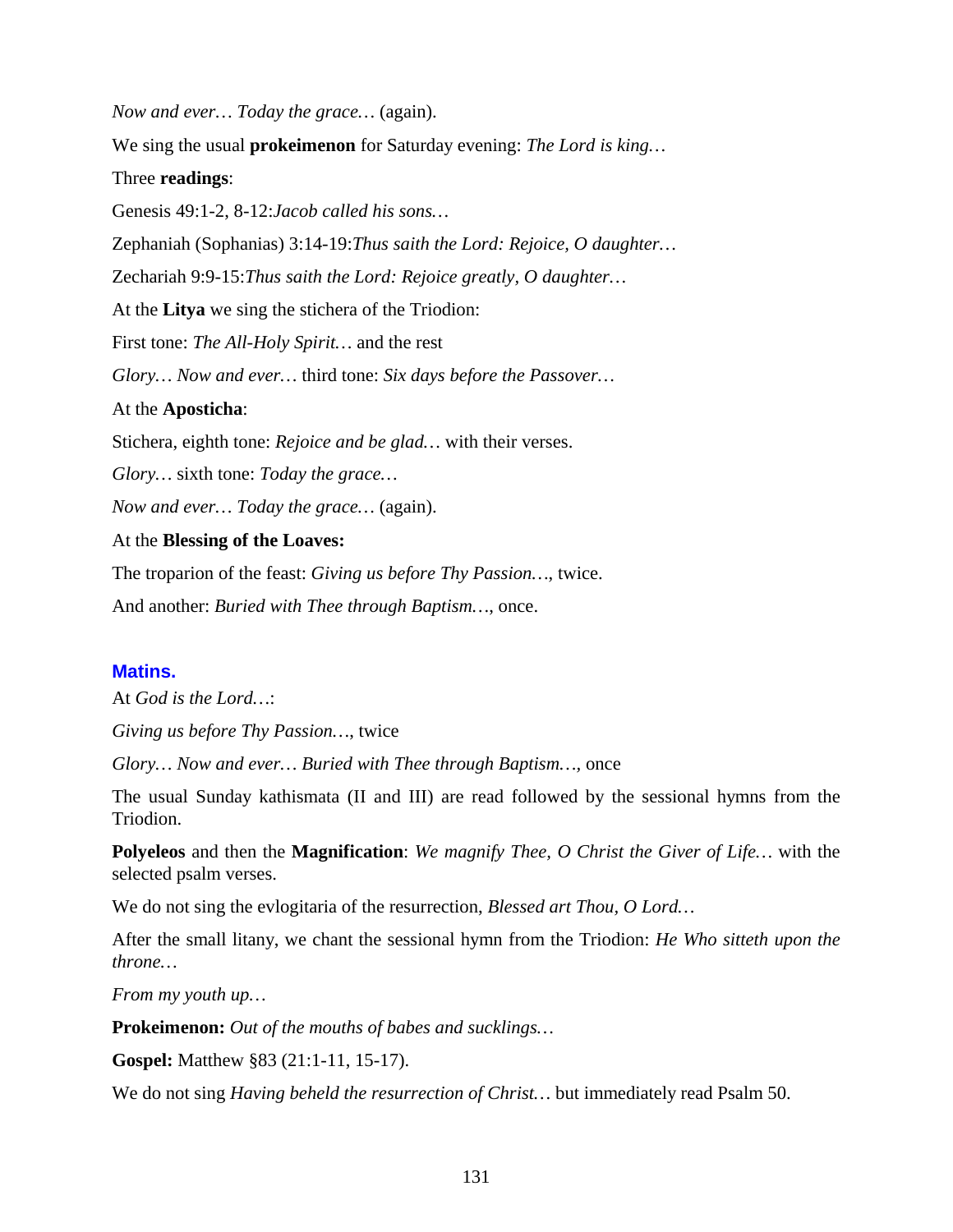After Psalm 50:**The Blessing of the Palms** with the appointed hymns (Triodion page 495). We then venerate the Gospel, and the priest distributes the palms, together with lighted candles, which we hold until the end of the service.

**The canon:** At each ode the irmos is chanted twice and then the troparia are repeated so as to make up the number twelve. The irmos is repeated as the katavasia. We use the refrain *Glory to Thee, our God, glory to Thee*.

**After Ode III** there is a small litany followed by the hypakoë from the Triodion: *First they sang in praise…*

**After Ode VI** there is a small litany followed by the kontakion and ikos from the Triodion.

**After Ode VIII** we do not sing the **Magnificat**, *My soul doth magnify…*

**After Ode IX** there is a small litany.

As the **exapostilarion** we sing *Holy is the Lord our God*, in the fourth tone; there is no additional exapostilarion.

At the **Praises** we insert six stichera:

We chant four stichera from the Triodion, repeating the first two, fourth tone: *A very great multitude…*

*Glory… Now and ever…*, sixth tone: *Six days before...*

The **Great Doxology** is sung followed by the troparion: *Giving us before Thy Passion…* [131](#page-131-0)

#### **Hours.**

At all the hours we read both **troparia** from the Triodion and the **kontakion** from the Triodion.

# **Liturgy.**

(Of Saint John Chrysostom).

*Note: Additional Lambs need to be prepared for the Liturgies of the Presanctified on Monday, Tuesday, and Wednesday.*

#### Festal **Antiphons**

At the Small Entrance, the following verse is said by the deacon or priest:

*Blessed is He that cometh in the name of the Lord. We have blessed you out of the house of the Lord. God is the Lord, and hath appeared unto us.*

# **Troparia and Kontakia:**

*Giving us before Thy Passion…*

*Glory… Buried with Thee…*

*Now and ever… Seated in heaven upon Thy throne…*

<span id="page-131-0"></span><sup>&</sup>lt;sup>131</sup> In the Greek practice the second troparion, *Buried with Thee...*, is sung.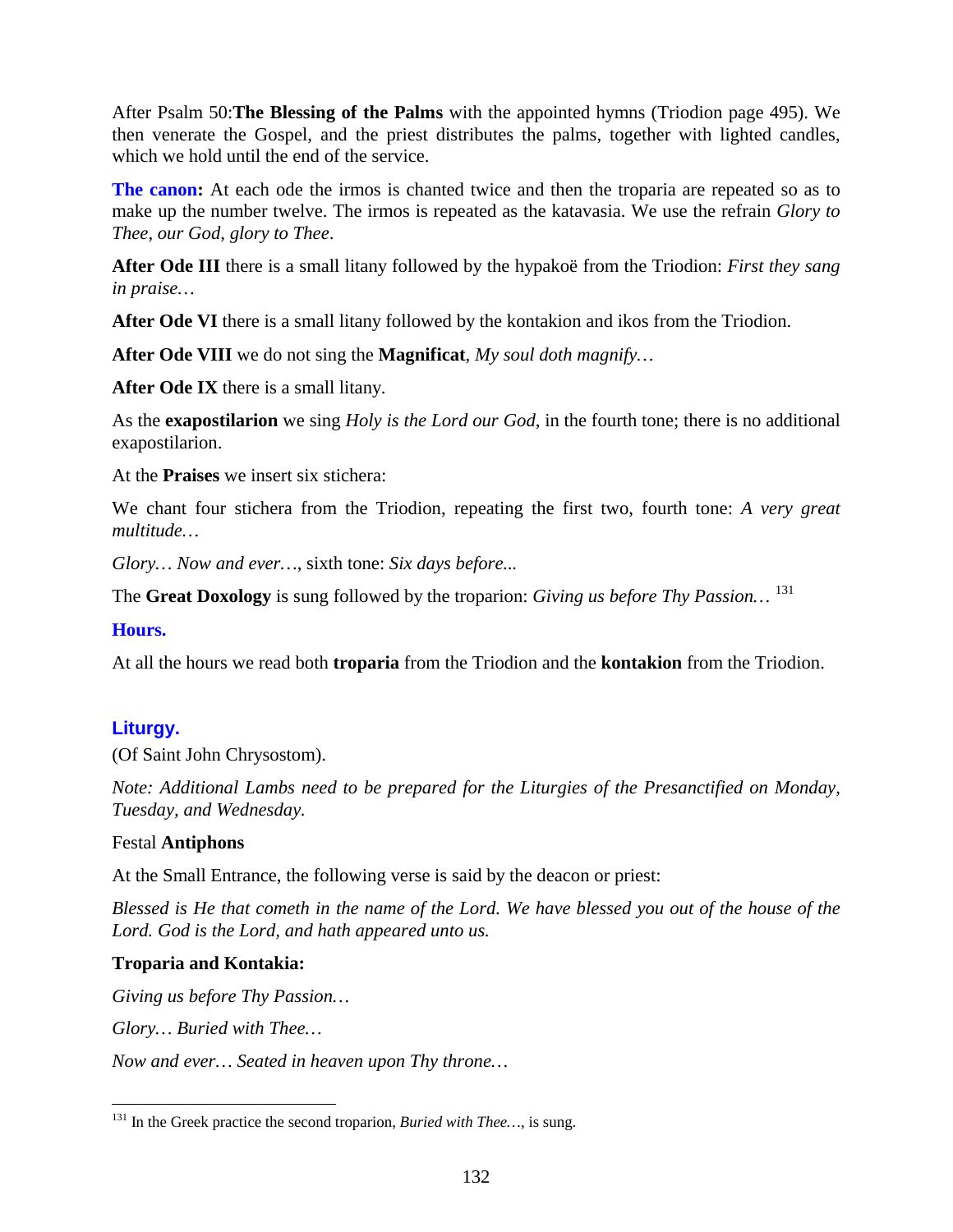**Prokeimenon:** *Blessed is He that cometh…*

**Epistle**: Philippians §247 (4:4-9).

**Alleluia:** *O sing unto the Lord…*

**Gospel**: John §41 (12:1-18).

Instead of *It is truly meet…* we sing the irmos of the ninth ode, *The Lord is God…*

**Communion Hymn**: *Blessed is He that cometh in the Name of the Lord…*

# **Vespers.**

Priest: *Blessed is our God…* and the usual beginning.

Psalm 103, *Bless the Lord, O my soul…*

The Litany of Peace

At *Lord, I have cried…* we insert six stichera:

We sing three stichera from the Triodion, each being repeated, eighth tone: *Rejoice and be glad…*

*Glory…* same tone: again the first sticheron: *Rejoice and be glad…*

*Now and ever… O Thou who ridest on the cherubim…*

**Entrance** with the censer and *O Gentle Light…*

Then the usual Sunday evening **prokeimenon**, *Behold now, bless ye the Lord…*

*Vouchsafe, O Lord…* (During which the priest removes his phelonion, and puts on a dark-colored epitrachilion.).

Litany: *Let us complete our evening prayer…*

**Aposticha** with three stichera from the Triodion:

Second tone: *Passing from one divine feast…*

Refrain: *O sing unto the Lord…*

Third tone: *It is a fearful thing…*

Refrain: *All the ends of the earth…*

Seventh tone: *O evil and adulterous synagogue…*

*Glory…* second tone: *Passing from one divine feast…* (again).

*Now and ever…* third tone: *It is a fearful thing…* (again)

*Now lettest Thou…*

Trisagion Prayers

*O Theotokos and Virgin, rejoice…* and a prostration.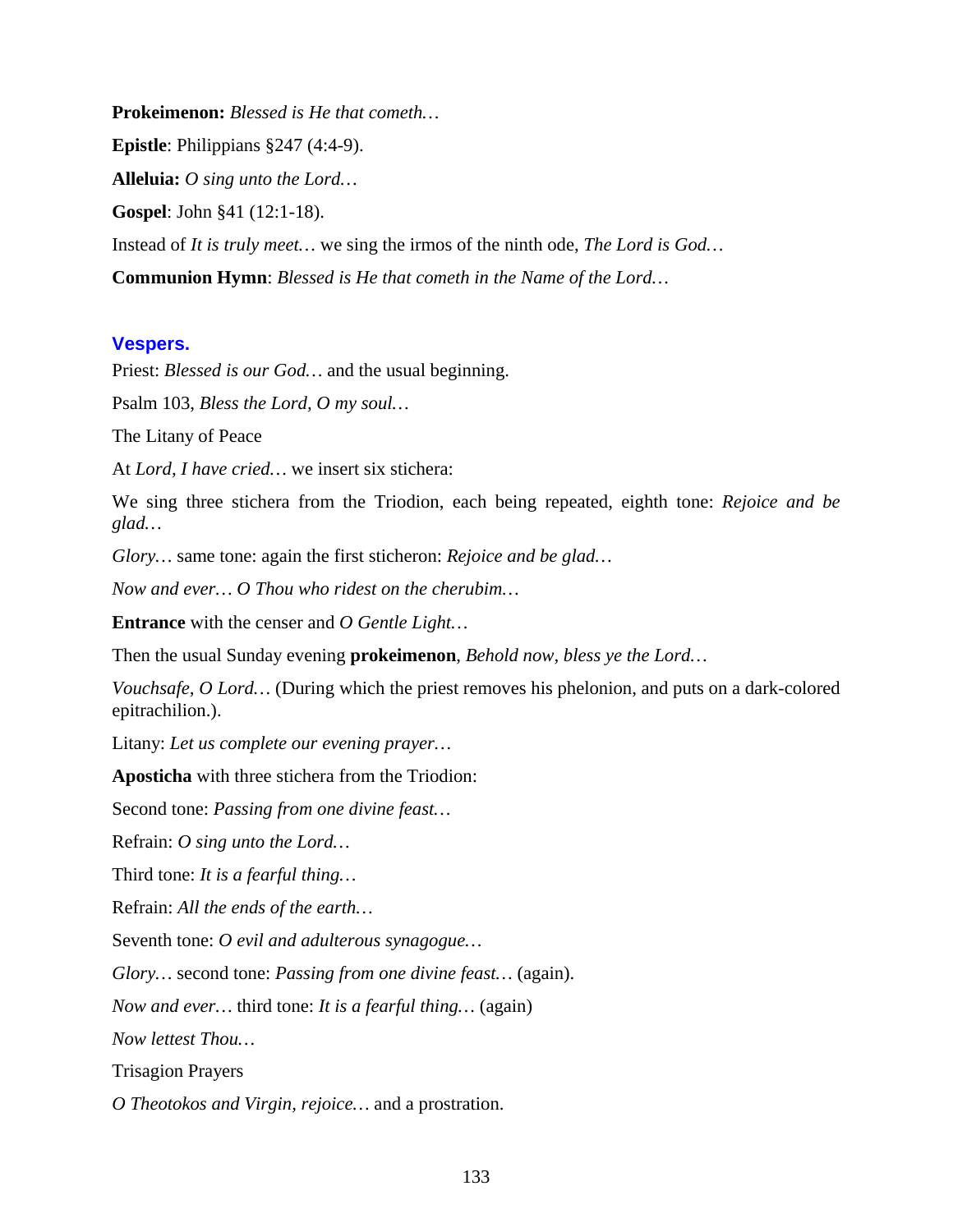*Glory… O Baptizer of Christ…* prostration.

*Now and ever… Plead in our behalf…* prostration.

*Beneath thy compassion…* bow from the waist.

*Lord, have mercy.* Forty times.

*Glory… Now and ever…*

*More honorable…*

*In the name of the Lord…*

Priest: *He that is is blessed…*

Reader: *Amen. O Heavenly King, strengthen Orthodox…*

Prayer of Saint Ephraim once, with three prostrations.

Priest: *Glory to Thee, O Christ God…*

Choir: *Glory… Now and ever… Lord, have mercy.* Thrice. *Father (Master) bless!*

And the priest gives the **dismissal**: *May the Lord Who cometh to His voluntary Passion, Christ our True God…*

**Note:** According to the service books of the Kiev Caves Monastery, the saints of the day and of the temple are not named at the dismissal during Holy Week.

#### **Small Compline.**

Small Compline is read as usual.

After the Creed we chant the three-canticled canon of Great Monday, eighth tone (Triodion, pages 506-510): The irmoi are chanted twice each and the troparia are read according to their number, without being repeated. At the end of each ode the irmos is repeated as the katavasia. At the end of the ninth ode the irmos, *Virginity is alien…,* is sung again, by both choirs, in place of *It is truly meet…*

After the Trisagion Prayers the kontakion of the Triodion is read, *Jacob lamented the loss of Joseph…* (Triodion, page 513).

After *More honorable… In the name of the Lord…* and *Through the prayers…* the prayer of Saint Ephraim is said twice, with twelve bows and the prayer *O God, cleanse me a sinner.* Then the Trisagion Prayers. And after *Our Father…* we say *Lord, have mercy,* twelve times, and the prayer, *O undefiled, untainted…*

At the end we use the dismissal: *May the Lord Who cometh to His voluntary Passion, Christ our True God…*

#### **The Reading of the Gospels at the Hours During Passion Week.**

The four Gospels are read at the Hours on Monday, Tuesday, and Wednesday of Passion Week. The Gospel is read after the Theotokion at the Third and Ninth Hours. At the Sixth Hour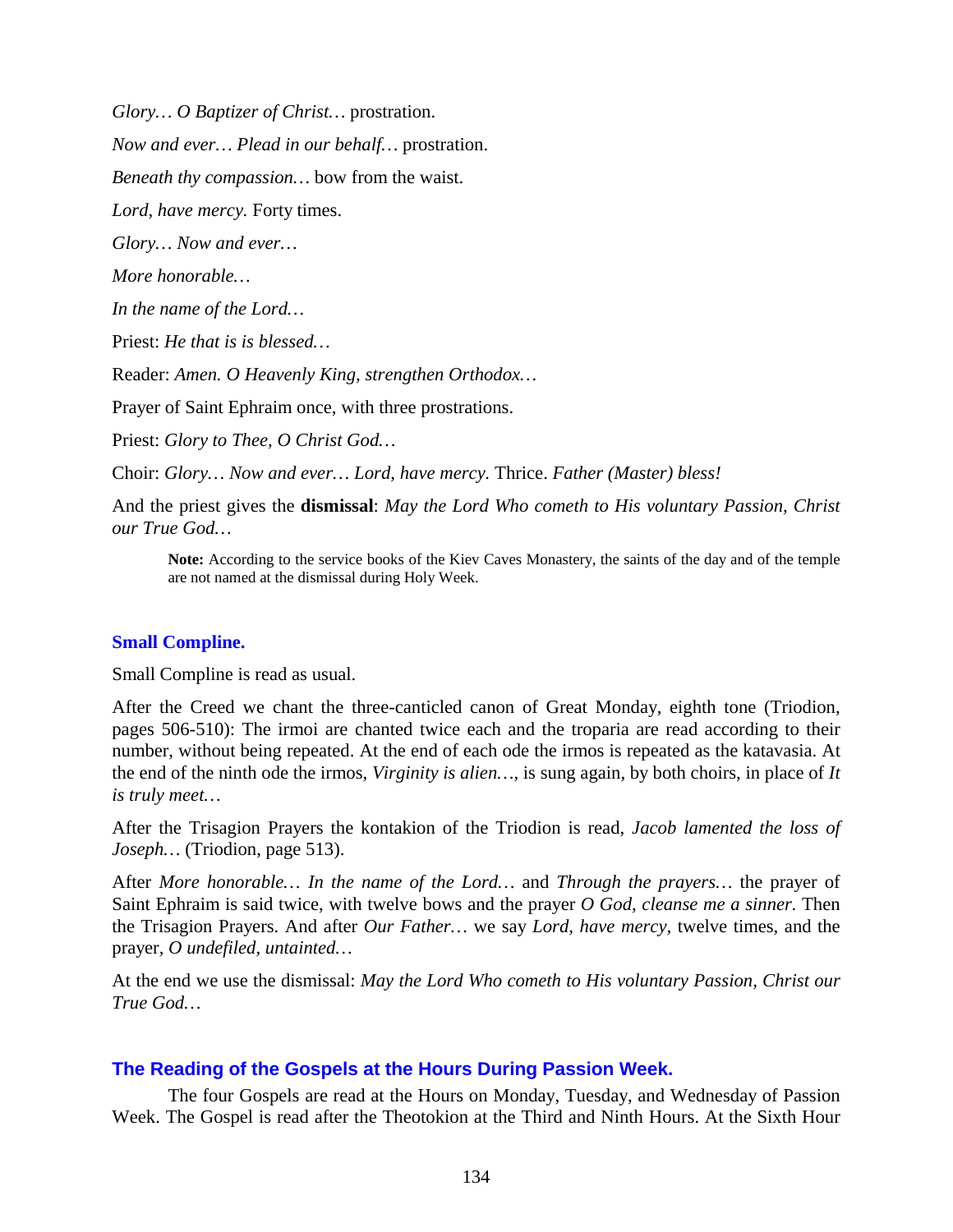the reading immediately follows the reading from the Old Testament. There is a full censing at the Third Hour; at the Sixth Hour only the Altar, Gospel and Iconostasis are censed; at the Ninth Hour there is again a full censing. According to the Typicon the censing takes place during the reading of the Theotokion, but in practice is done during the opening psalms of the Hour.

At the Third Hour the Gospel reading is prefaced by, *And that He will vouchsafe unto us…* and the rest as usual. The readings at the Sixth and Ninth Hours are prefaced only by *Wisdom! Aright! Let us hear…*, and the rest. The Gospel is read with the priest vested in phelonion, with the Royal Doors open.

According to the Typicon, the Gospel according to Matthew is divided into two parts which are read at the Third and Sixth Hours on Monday. The Gospel according to Mark is also divided into two parts which are read on Monday at Ninth Hour and on Tuesday at the Third Hour. The Gospel according to Luke is divided into three parts which are read on Tuesday at the Sixth and Ninth Hours and on Wednesday at the Third Hour. The Gospel according to John is divided into two parts, but it is read only up to the  $13<sup>th</sup>$  verse of the  $32<sup>nd</sup>$  chapter. The Gospel according to John is read at the Sixth and Ninth Hours on Wednesday.

**Note:** In some places it is the custom to read two or three of the Gospels during the sixth week of Great Lent. In this case the remaining reading is distributed over the first three days of Passion Week.

# **Great and Holy Monday (§3B23).**

#### **Matins.**

*Blessed is our God…*

The **usual beginning** (see appendix I).<sup>[132](#page-134-0)</sup>

Psalms 19 and 20

*Glory… Now and ever…*

*Holy God…* and the rest of the Trisagion Prayers through *Our Father…* and the exclamation by the priest, *For Thine is the kingdom…*

The troparia, *Save, O Lord…* and the rest as given in the Horologion.

The litany: *Have mercy on us…*

Priest: *Glory to the holy and consubstantial…*

And the reader begins the Six Psalms as usual.

We sing **Alleluia** with the usual verses, followed by the troparion, eighth tone, *Behold the Bridegroom…*, twice; *Glory… Now and ever…* the same.

<span id="page-134-0"></span> <sup>132</sup> If Matins be preceded by another service, the reader omits *Glory to Thee…* and *Heavenly King…* beginning with *Holy God…* The reader **does not** omit the Trisagion Prayers, as is done outside Lent.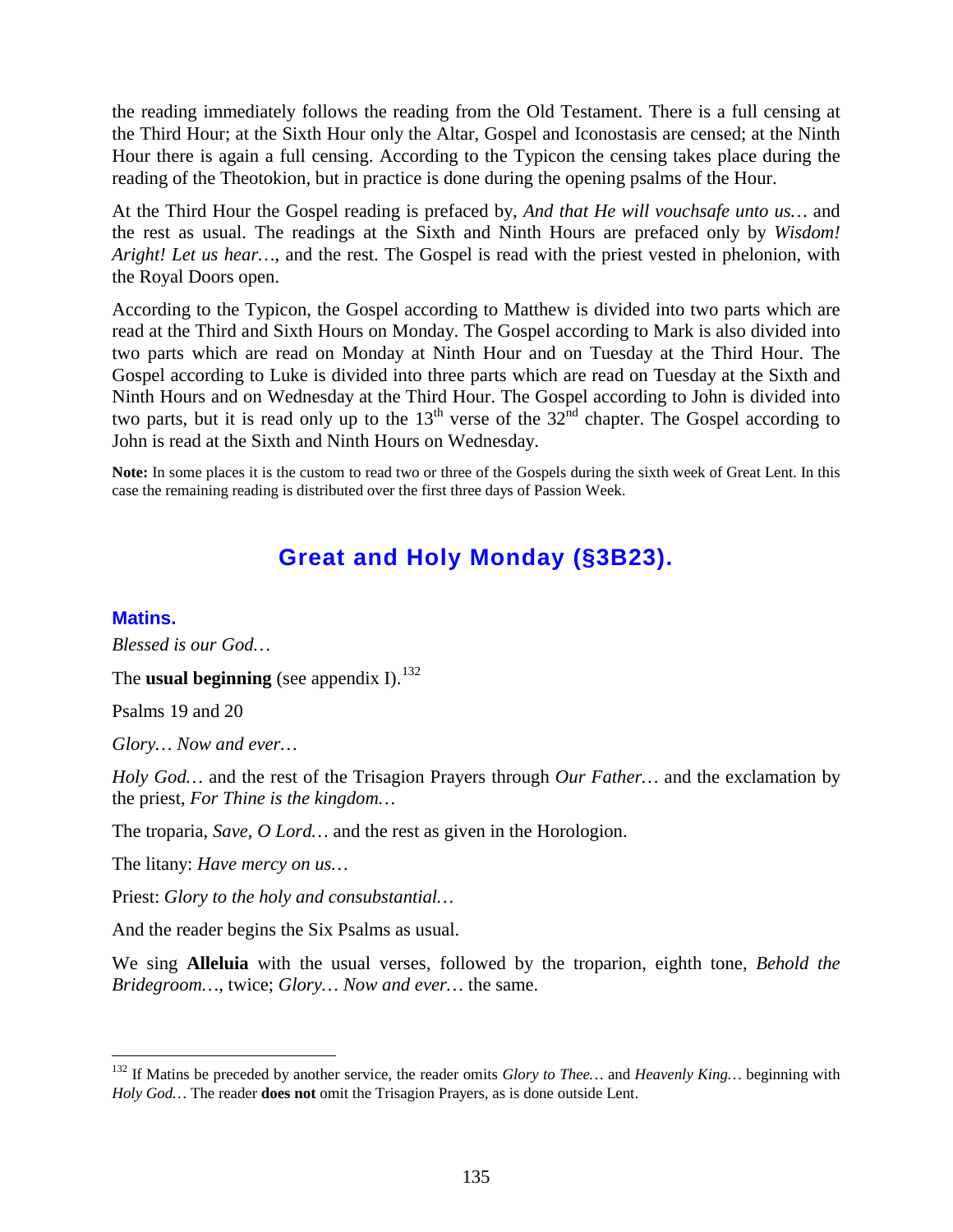Then kathisma IV is read, after which there is no litany, but rather *Lord, have mercy,* thrice, and the sessional hymn, *Today the Holy Passion…,* twice.

Then kathisma V is read followed by the sessional hymn, *O Judge invisible…*, twice.

Then kathisma VI is read followed by the sessional hymn, *The first-fruits…*, twice.

And then immediately: *And that He will vouchsafe unto us…* and *Lord, have mercy,* thrice.

*Wisdom, Aright! Let us hear… Peace be unto all.*

*And to thy spirit.*

*The reading… …Matthew.*

*Glory to Thee, O Lord…*

And the **Gospel**: Matthew §84 — §88 (21:18-22:43).

Psalm 50 and the prayer: *Save, O God, Thy people…*

Then the canon:

We use the three-canticled canon (with the first, eighth, and ninth odes). In each ode the irmos is sung twice, and the troparia are repeated so as to make twelve. The irmos is repeated as the katavasia.

**After the first ode** there is a small litany with the exclamation, *For Thou art the King of Peace…* followed by the kontakion and ikos from the Triodion.

**At the ninth ode** we do not sing the Magnificat.

**After the ninth ode** there is a small litany. (*It is truly meet*… is not sung.).

We sing the **exapostilarion**, *I see Thy bridal chamber…,* twice; *Glory… Now and ever…* the same, once.

Then the **Praises** with four stichera:

(All the verses down to *Praise Him for His mighty acts…* are read.).

We chant two stichera from the Triodion, each being repeated.

*Glory… Now and ever…,* fifth tone: *O Lord, as Thou camest…*

Priest: *Glory to Thee Who hast…* and the Doxology is read.

Litany: *Let us complete our morning prayer…*

**Aposticha** with three stichera from the Triodion; *Glory… Now and ever…,* eighth tone: *The serpent found a second Eve…*

*It is good to give praise…,* twice, and the rest of Matins according to the usual Lenten order. The **First Hour** is then read, without a kathisma, according to the usual Lenten order. After the Trisagion Prayers we read the kontakion of the Triodion, *Jacob lamented the loss of Joseph…,*  instead of the usual kontakion, *The most glorious Mother of God…* At the end we use the dismissal: *May the Lord Who cometh to His voluntary Passion, Christ our True God…*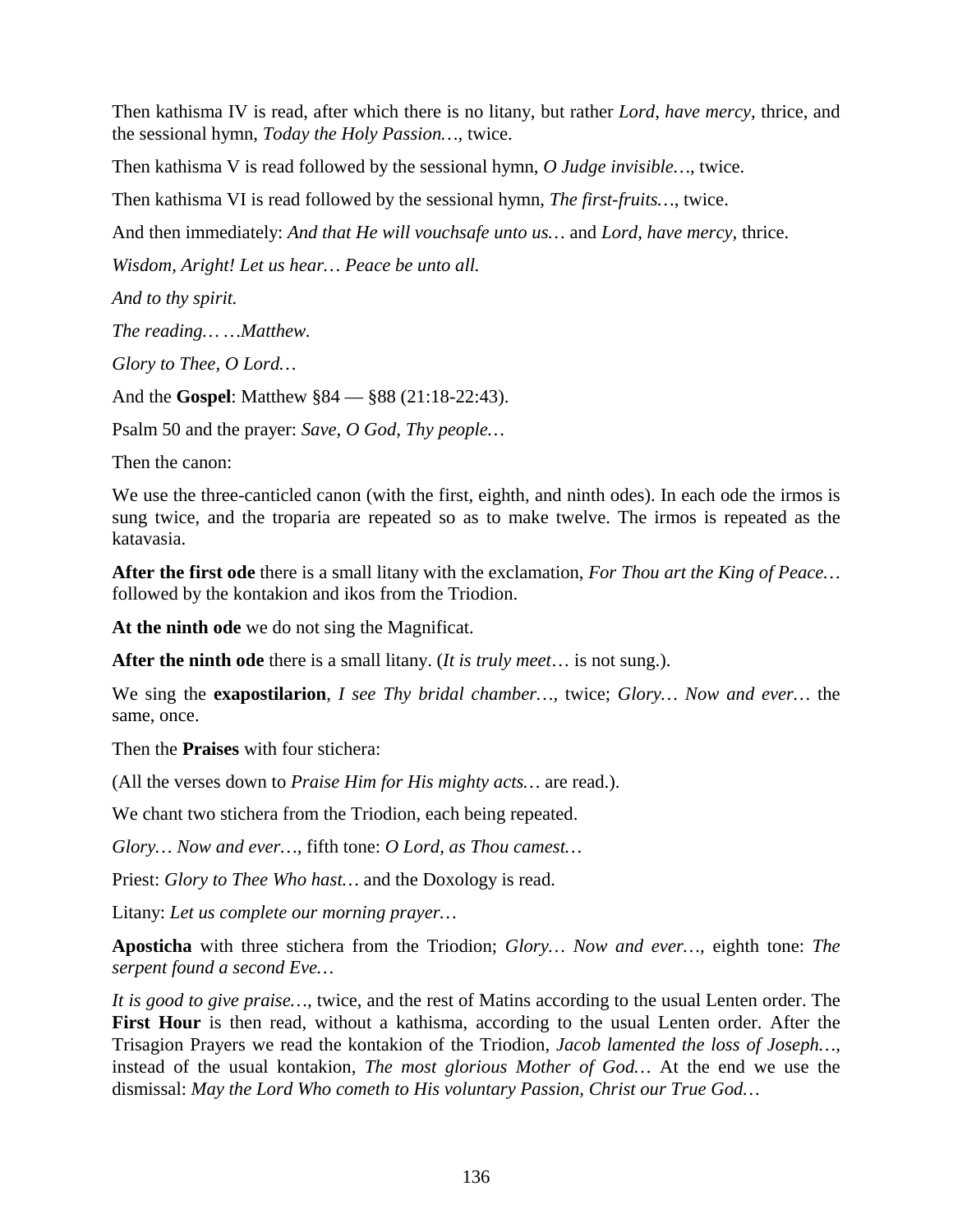#### **Hours.**

The Third, Sixth, and Ninth Hours are read together, with the appointed kathismata and portions of the Gospel. See note above, on page 138. At the Sixth Hour we chant the Troparion of the Prophecy and a reading from Ezekiel (1:1-20), with its prokeimena. At all the Hours, as well as at Typika, the kontakion of the Triodion is read, *Jacob lamented the loss of Joseph…* without any further kontakia. At the end of Typika we use the dismissal: *May the Lord Who cometh to His voluntary Passion, Christ our True God…*

## **Vespers.**

(Together with the Liturgy of the Presanctified Gifts).

We follow the usual order of the Liturgy of the Presanctified (as outlined in §3A1, Vespers variant III).

We chant *Lord, I have cried…*, with ten stichera from the Praises and Aposticha of Matins, as follows:

First tone: *As the Lord went to His voluntary Passion…* (twice).

Fifth tone: *We have come, O faithful…* (twice).

*O Lord, as Thou camest to Thy Passion…* (twice).

*O Lord, the mother of the sons of Zebedee…* (twice).

*O Lord, teaching Thy disciples…*

Eighth Tone: *O brethren, let us fear the punishment…*

*Glory… Now and ever…,* same tone: *The serpent found a second Eve…*

#### The **Entrance** is with the **Gospel**.

Prokeimenon, sixth tone: *The Lord bless thee…*

Reading: Exodus 1:1-20

Prokeimenon, sixth tone: *We have blessed you…*

Reading: Job 1:1-12

*Let my prayer…* and the Prayer of Saint Ephraim, once, with three prostrations.

Then, without neither an Epistle nor Alleluia, the **Gospel** is read:

(If a deacon be serving, *Bless, master, the bringer…* etc.).

*Wisdom! Aright! Let us hear… Peace be unto all.* And the rest as usual.

The Gospel is from Matthew §98-§101 (24:3-35).

And the remainder of the Liturgy of the Presanctified Gifts, according to the usual order.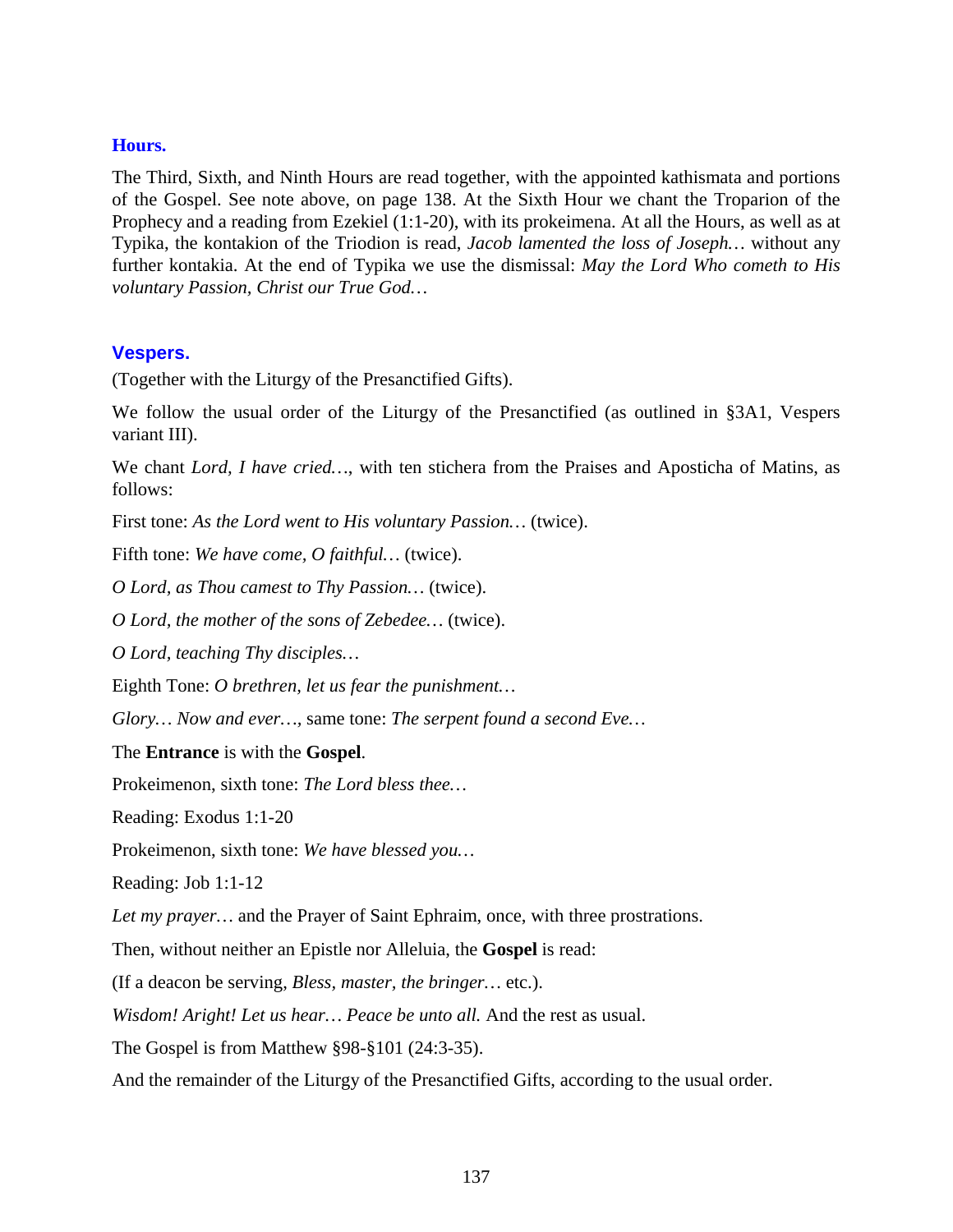#### **Great Compline.**

After the Doxology we chant the three-canticled canon from the Triodion (pages 519-523), eighth tone: The irmoi are chanted twice each and the troparia are read according to their number, without being repeated. At the end of each ode the irmos is repeated as the katavasia. At the end of the ninth ode the irmos, *The burning bush…* is sung again, by both choirs, in place of *It is truly meet…*

After the Trisagion Prayers, the kontakion of the Triodion is read, *Think, wretched soul…*  (Triodion, page 525) followed immediately by *O Lord of hosts…* and the rest of Great Compline as usual.

# **Great and Holy Tuesday (§3B24).**

#### **Matins.**

*Blessed is our God…*

The **usual beginning** (see appendix I).<sup>[133](#page-137-0)</sup>

Psalms 19 and 20

*Glory… Now and ever…*

*Holy God…* and the rest of the Trisagion Prayers through *Our Father…* and the exclamation by the priest, *For Thine is the kingdom…*

The troparia, *Save, O Lord…* and the rest as given in the Horologion.

The litany: *Have mercy on us…*

Priest: *Glory to the holy and consubstantial…*

And the reader begins the Six Psalms as usual.

We sing **Alleluia** with the usual verses, followed by the troparion, eighth tone, *Behold the Bridegroom…*, twice; *Glory… Now and ever…* the same.

Then kathisma IX is read, after which there is no litany, but rather *Lord, have mercy,* thrice, and the sessional hymn, *Brethren, let us love…,* twice.

Then kathisma X is read followed by the sessional hymn, *The priests and scribes…*, twice.

Then kathisma XI is read followed by the sessional hymn, *Impious Judas…*, twice.

And then immediately: *And that He will vouchsafe unto us…*

*Lord, have mercy,* thrice.

*Wisdom, Aright! Let us hear… Peace be unto all.*

*And to thy spirit.*

<span id="page-137-0"></span> <sup>133</sup> If Matins be preceded by another service, the reader omits *Glory to Thee…* and *Heavenly King…* beginning with *Holy God…* The reader **does not** omit the Trisagion Prayers, as is done outside Lent.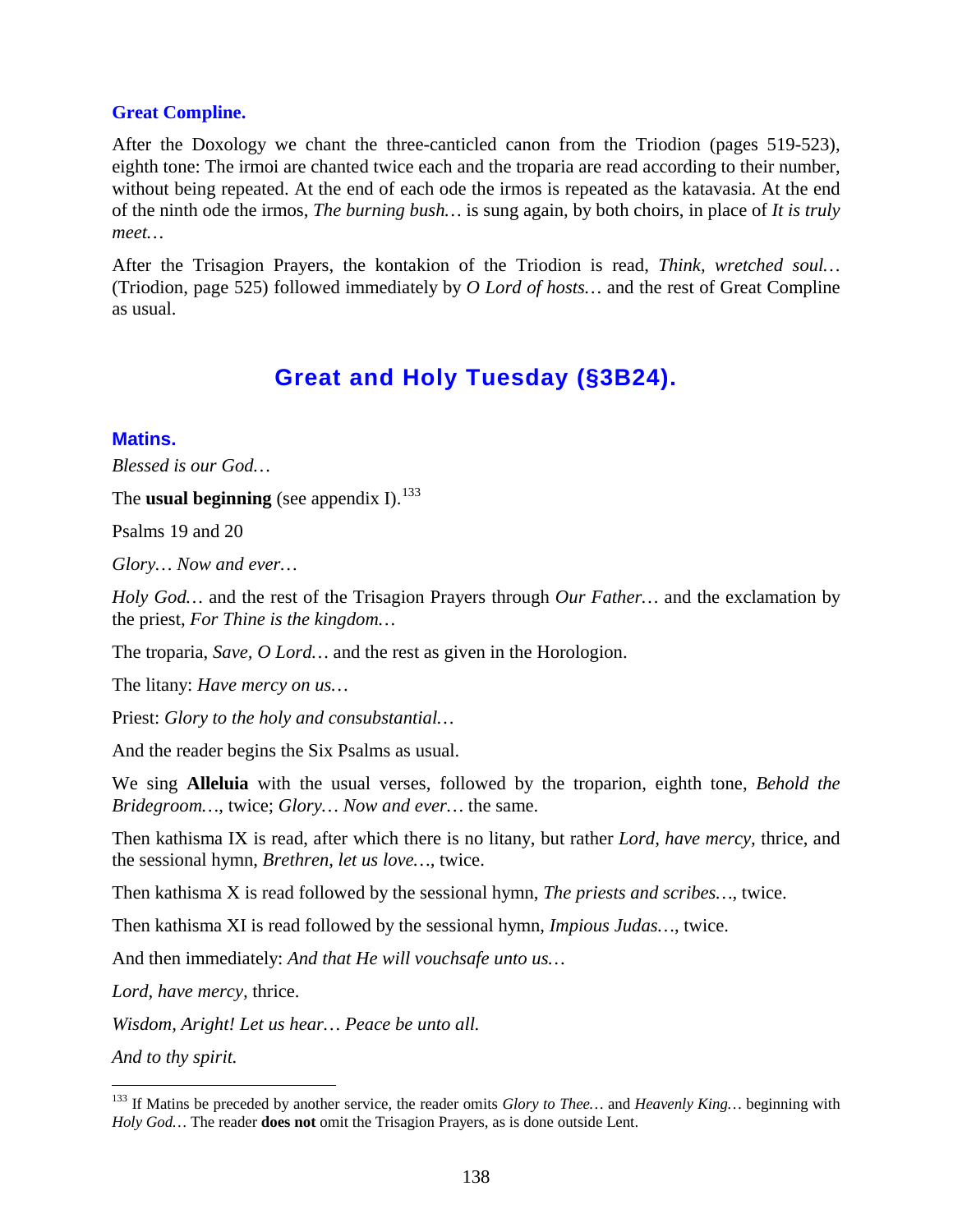*The reading… …Matthew. Glory to Thee, O Lord…* And the **Gospel**: Matthew §90 — §96 (22:15-23:39). Litany: *Save, O God, Thy people…*

Then immediately there is a small litany with the exclamation, *For Thou art the King of Peace…* followed by the kontakion and ikos from the Triodion.

And then the **canon**:

We use the two-canticled canon (eighth and ninth odes). In each ode the irmos is sung twice, and the troparia are repeated so as to make twelve. The irmos is repeated as the katavasia.

**At the ninth ode** we do not sing the Magnificat.

**After the ninth ode** there is a small litany. (*It is truly meet*… is not sung.).

We sing the **exapostilarion**, *I see Thy bridal chamber…,* twice; *Glory… Now and ever…* the same, once.

Then the **Praises** with four stichera:

(All the verses down to *Praise Him for His mighty acts…* are read.).

We chant two stichera from the Triodion, each being repeated.

*Glory… Now and ever…*, fourth tone: *O my soul, thou hast heard…*

Priest: *Glory to Thee Who hast…* and the Doxology is read.

Litany: *Let us complete our morning prayer…*

**Aposticha** with three stichera from the Triodion; *Glory… Now and ever…,* sixth tone: *Come, ye faithful…*

*It is good to give praise…,* twice, and the rest of Matins according to the usual Lenten order. The **First Hour** is then read, without a kathisma, according to the usual Lenten order. After the Trisagion Prayers we read the kontakion of the Triodion, *Think, wretched soul…,* instead of the usual kontakion, *The most glorious Mother of God…* At the end we use the dismissal: *May the Lord Who cometh to His voluntary Passion, Christ our True God…*

# **Hours.**

The Third, Sixth, and Ninth Hours are read together, with the appointed kathismata and portions of the Gospel. See note above, on page 138. At the Sixth Hour we chant the Troparion of the Prophecy and a reading from Ezekiel (1:21-2:1), with its prokeimena. At all the Hours, as well as at Typika, the kontakion of the Triodion is read, *Think, wretched soul…* without any further kontakia. At the end of Typika we use the dismissal: *May the Lord Who cometh to His voluntary Passion, Christ our True God…*

# **Vespers.**

(Together with the Liturgy of the Presanctified Gifts).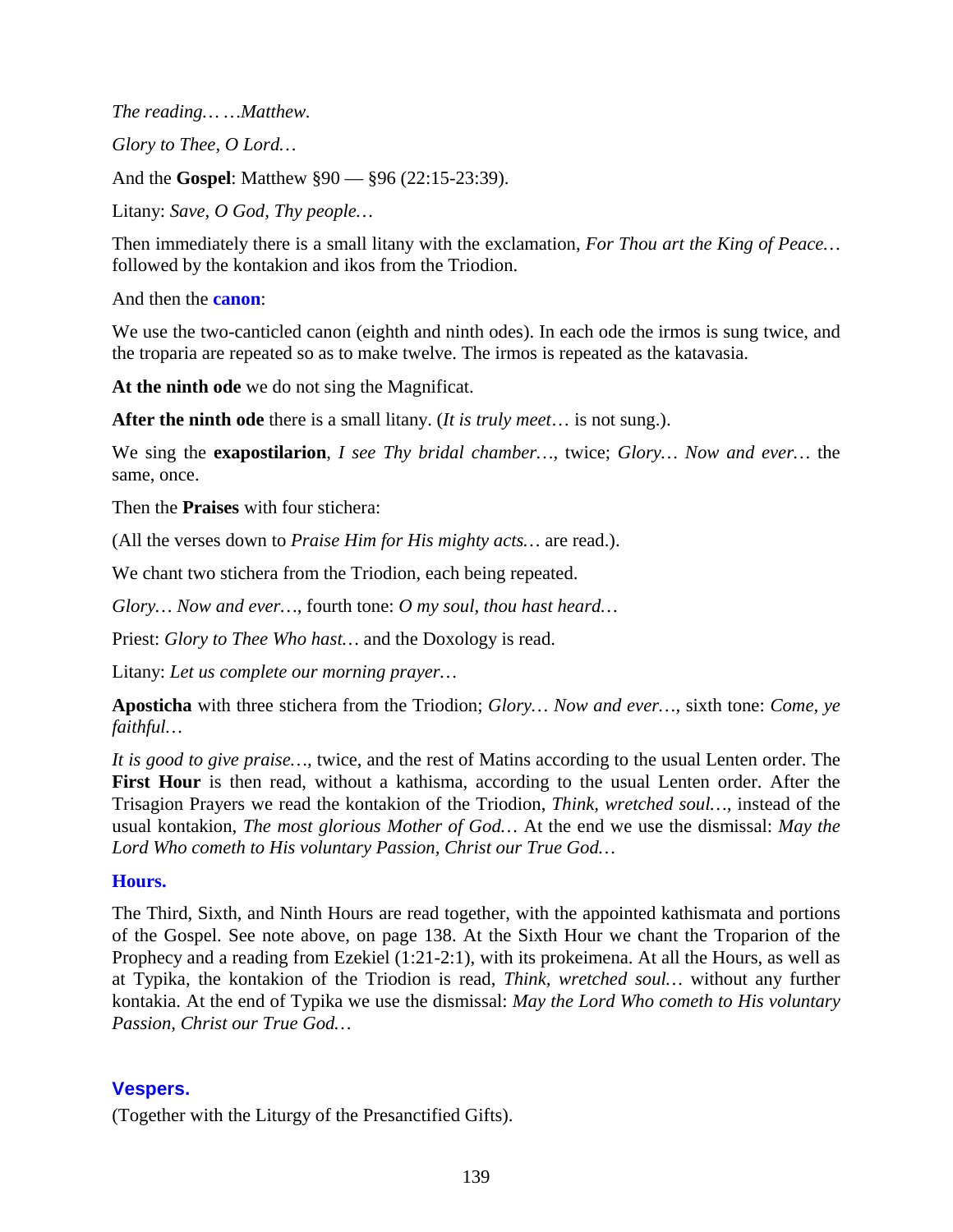We follow the usual order of the Liturgy of the Presanctified (as outlined in §3A1, Vespers variant III).

We chant *Lord, I have cried…*, with ten stichera from the Praises and Aposticha of Matins, as follows:

First tone: *Into the splendor of Thy saints…* (twice). Second tone: *I slumber in slothfulness…* (twice). Fourth tone: *O my soul, thou hast heard…* (twice). Sixth tone: *Come, ye faithful…* (twice). *When Thou shalt come…*

*O Bridegroom, surpassing all…*

*Glory… Now and ever…*, seventh tone: *Behold, my soul, the Master…*

#### The **Entrance** is with the **Gospel**.

Prokeimenon, sixth tone: *Arise, O Lord, into Thy rest…*

Reading: Exodus 2:5-10

Prokeimenon, fourth tone: *Behold now, what is so good…*

Reading: Job 1:13-22

*Let my prayer…* and the Prayer of Saint Ephraim, once.

Then, without an Epistle or Alleluia verses, the **Gospel** is read:

(If a deacon be serving, *Bless, master, the bringer…* etc.).

*Wisdom! Aright! Let us hear... Peace be unto all. And the rest as usual.* 

The Gospel is from Matthew §102-107 (24:36-26:2).

And the remainder of the Liturgy of the Presanctified Gifts, according to the usual order.

#### **Great Compline.**

After the Doxology we chant the three-canticled canon from the Triodion (pages 530-534), eighth tone: The irmoi are chanted twice each, and the troparia are read according to their number, without being repeated. At the end of each ode the irmos is repeated as the katavasia. At the end of the ninth ode the irmos, *With faith let us magnify…* is sung again, by both choirs, in place of *It is truly meet…*

After the Trisagion Prayers the kontakion of the Triodion is read, *I have transgressed more than the harlot…* (Triodion, page 537) followed immediately by *O Lord of hosts…* and the rest of Great Compline as usual.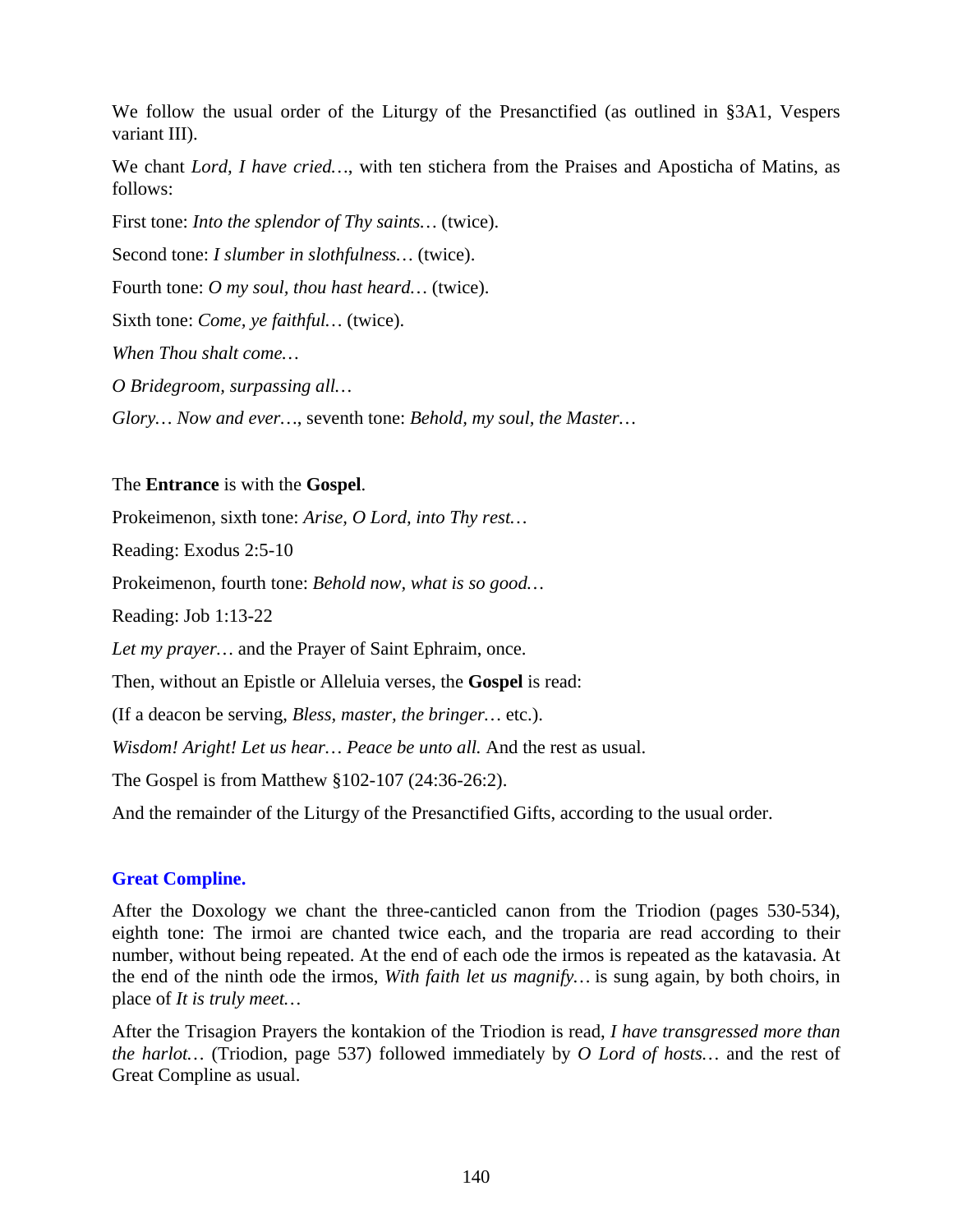# **Great and Holy Wednesday (§3B25).**

#### **Matins.**

*Blessed is our God…*

The **usual beginning** (see appendix I).<sup>[134](#page-140-0)</sup>

Psalms 19 and 20

*Glory… Now and ever…*

*Holy God…* and the rest of the Trisagion Prayers through *Our Father…* and the exclamation by the priest, *For Thine is the kingdom…*

The troparia, *Save, O Lord…* and the rest as given in the Horologion.

The litany: *Have mercy on us…*

Priest: *Glory to the holy and consubstantial…*

And the reader begins the Six Psalms as usual.

We sing **Alleluia** with the usual verses, followed by the troparion, eighth tone, *Behold the Bridegroom…*, twice; *Glory… Now and ever…* the same.

Then kathisma XIV is read, after which there is no litany, but rather *Lord, have mercy,* thrice, and the sessional hymn, *The harlot drew near…,* twice.

Then kathisma XV is read followed by the sessional hymn, *Deceitful Judas…*, twice.

Then Kathisma XVI is read followed by the sessional hymn, *To Thee the harlot cried…*, twice.

And then immediately: *And that He will vouchsafe unto us…*

*Lord, have mercy,* thrice.

*Wisdom, Aright! Let us hear… Peace be unto all.*

*And to thy spirit.*

*The reading… …John.*

*Glory to Thee, O Lord…*

And the **Gospel**: John §41 (from the half) — §44 (12:17-50).

Psalm 50 and the prayer: *Save, O God, Thy people…*

Then the **canon**:

We use the three-canticled canon (with the third, eighth, and ninth odes). In each ode the irmos is sung twice, and the troparia are repeated so as to make twelve. The irmos is repeated as the katavasia.

<span id="page-140-0"></span> <sup>134</sup> If Matins be preceded by another service, the reader omits *Glory to Thee…* and *Heavenly King…* beginning with *Holy God…* The reader **does not** omit the Trisagion Prayers, as is done outside Lent.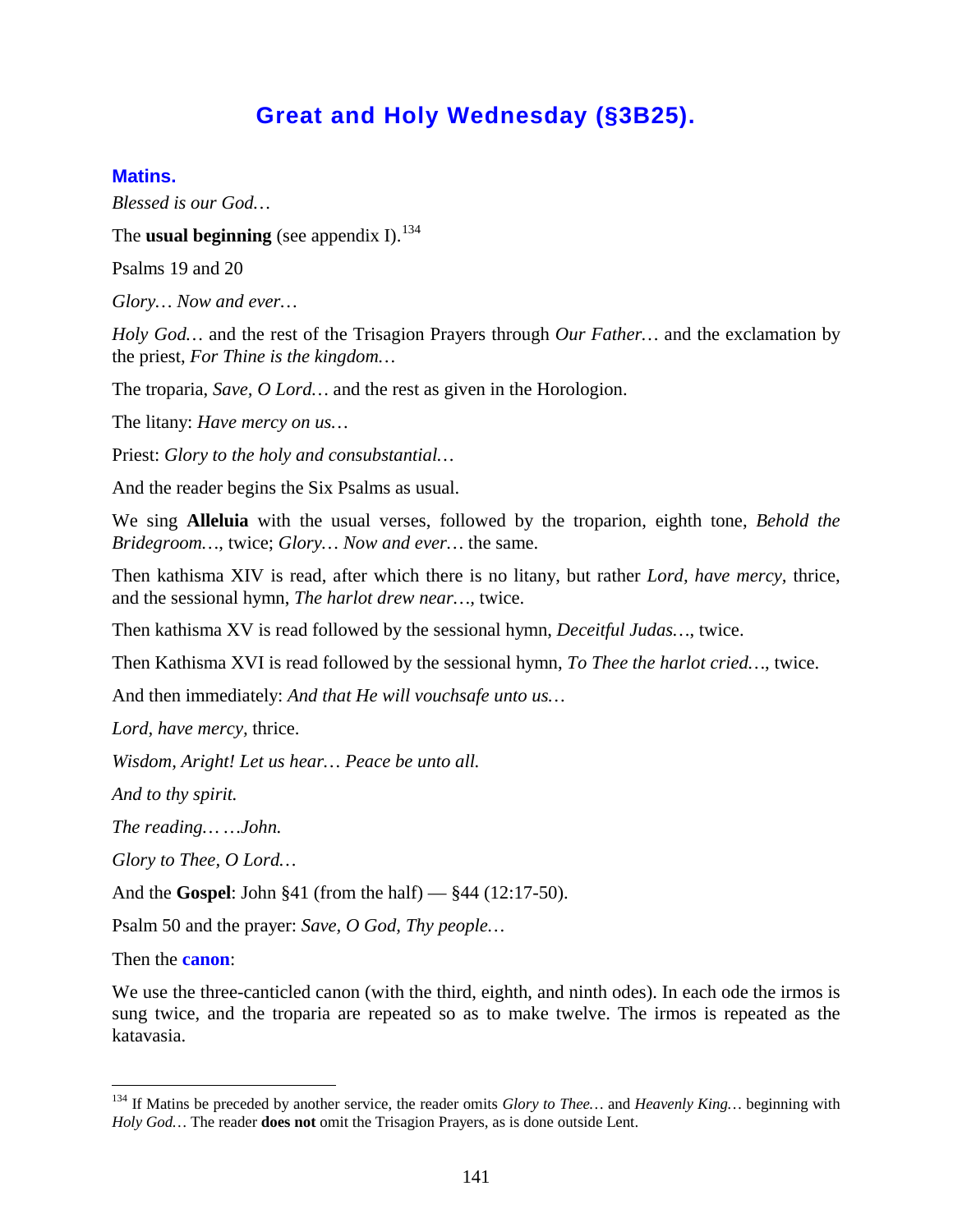**After the third ode** there is a small litany with the exclamation, *For Thou art the King of Peace…* followed by the kontakion and ikos from the Triodion.

**At the ninth ode** we do not sing the Magnificat.

**After the ninth ode** there is a small litany. (*It is truly meet*… is not sung.).

We sing the **exapostilarion**, *I see Thy bridal chamber…,* twice; *Glory… Now and ever…* the same, once.

Then the **Praises** with four stichera:

(All the verses down to *Praise Him for His mighty acts…* are read.).

We chant four stichera from the Triodion, first tone: *O Son of the Virgin…*

*Glory…,* second tone: *The sinful woman…*

*Now and ever…*, sixth tone: *Drowning in sin…*

Priest: *Glory to Thee Who hast…* and the Doxology is read.

Litany: *Let us complete our morning prayer…*

**Aposticha** with four stichera from the Triodion and their verses; *Glory… Now and ever…* the troparion of Kassiani (from the Triodion), eighth tone: *The woman who had fallen…*

*It is good to give praise…,* twice, and the rest of Matins according to the usual Lenten order. The **First Hour** is then read, without kathisma, according to the usual Lenten order. After the Trisagion Prayers we read the kontakion of the Triodion, *I have transgressed more than the harlot…,* instead of the usual kontakion, *The most glorious Mother of God…* At the end we use the dismissal: *May the Lord Who cometh to His voluntary Passion, Christ our True God…*

#### **Hours.**

The Third, Sixth, and Ninth Hours are read together, with the appointed kathismata and portions of the Gospel. See note above, on page 138. At the Sixth Hour we chant the Troparion of the Prophecy and a reading from Ezekiel (2:3-3:3), with its prokeimena. At all the Hours, as well as at Typika, the kontakion of the Triodion is read, *I have transgressed more than the harlot…*  without any further kontakia. At the end of Typika we use the dismissal: *May the Lord Who cometh to His voluntary Passion, Christ our True God…*

# **Vespers.**

(Together with the Liturgy of the Presanctified Gifts).

We follow the usual order of the Liturgy of the Presanctified (as outlined in §3A1, Vespers variant III).

We chant *Lord, I have cried…*, with ten stichera from the Praises and Aposticha of Matins, as follows:

First tone: *O Son of the Virgin…*

*The harlot mingled precious oil…*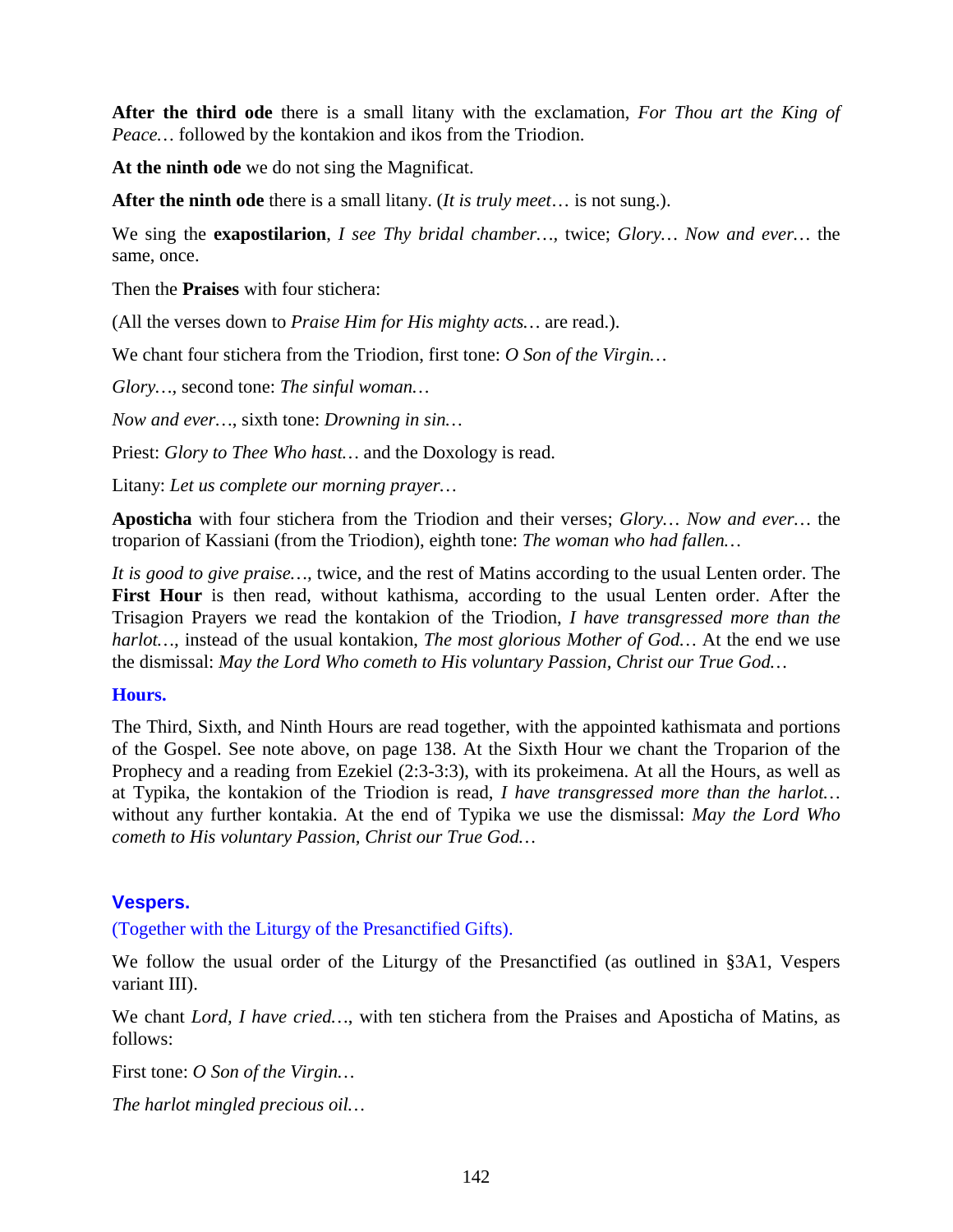*While the sinful woman brought oil… O misery of Judas…* Second tone: *The sinful woman hastened…* Sixth tone: *Drowning in sin, she found in Thee… Today Christ cometh… The harlot spread out her hair… Evil-smelling and defiled, the woman… Full of despair on account of her life… Glory… Now and ever…*, eighth tone: *The woman who had fallen…* The **Entrance** is with the **Gospel**. Prokeimenon, fourth tone: *O give thanks unto the God…* Reading: Exodus 2:11-22 Prokeimenon, fourth tone: *O Lord, Thy mercy endureth forever…* Reading: Job 2:1-10 *Let my prayer…* and the Prayer of Saint Ephraim, once. Then, without an Epistle or Alleluia verses, the **Gospel** is read: (If a deacon be serving, *Bless, master, the bringer…* etc.).

*Wisdom! Aright! Let us hear... Peace be unto all. And the rest as usual.* 

The Gospel is from Matthew §108 (26:6-16).

After *Blessed be the name…*, **The Prayer of Saint Ephraim** is said once, with three prostrations (even by those who may have received the Holy Mysteries); after this there are no more prostrations in church until Pentecost.

# **Small Compline.**

Small Compline is read as it is outside of Lent.

After the Creed we chant the three-canticled canon of Great Thursday, sixth tone (Triodion, pages 543-547): The irmoi are chanted twice each and the troparia are read according to their number, without being repeated. At the end of each ode the irmos is repeated as the katavasia. At the end of the ninth ode the irmos, *Conception without seed…,* is sung again, by both choirs, in place of *It is truly meet…*

After the Trisagion Prayers the kontakion of the Triodion is read, *The traitor taketh the bread…*  (Triodion).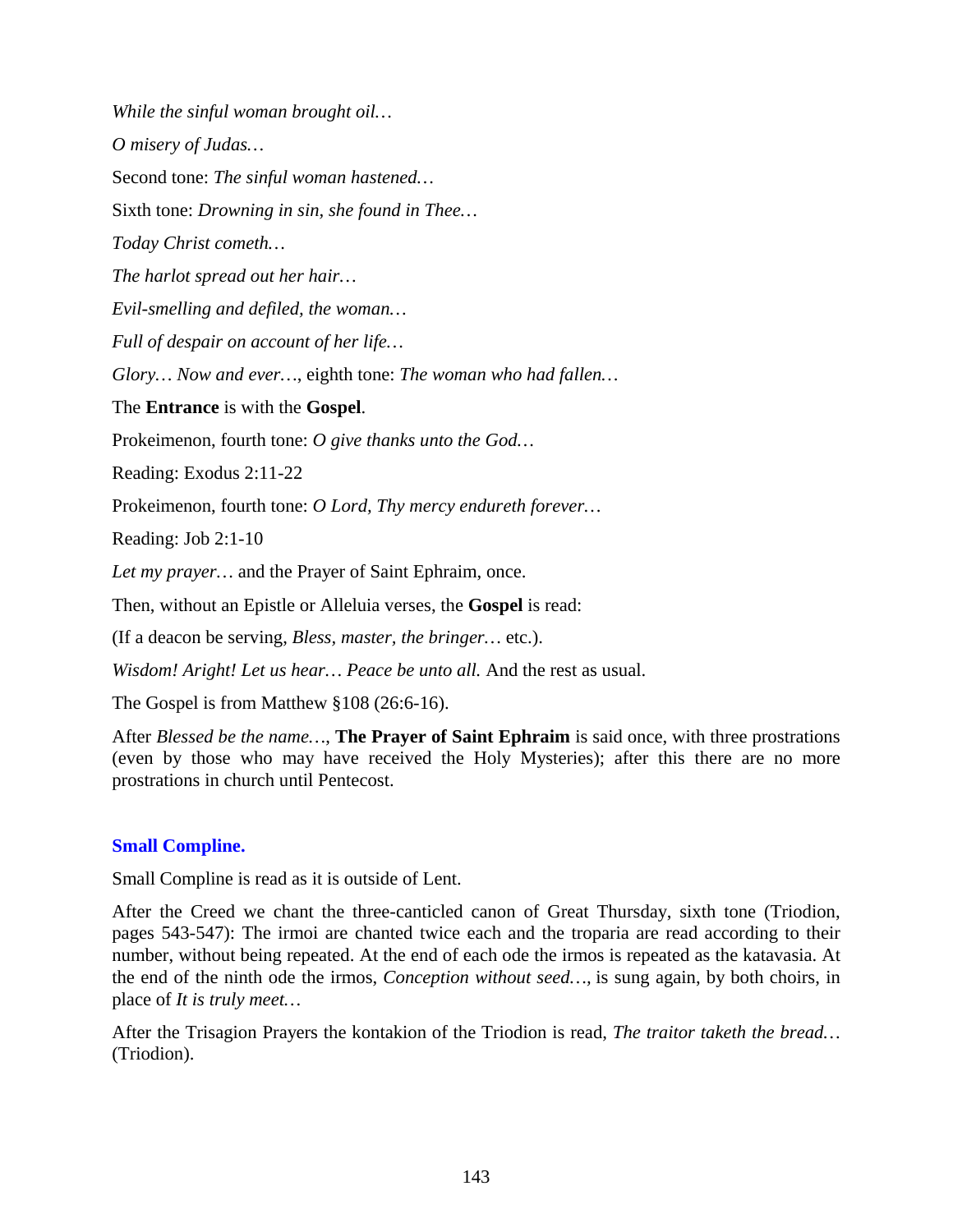# **Great and Holy Thursday (§3B26).**

#### **Matins.**

According to the Typicon Matins begins at the seventh hour of the night (approximately 1 AM). According to current practice it is usually served somewhat earlier.

*Blessed is our God…*

The **usual beginning** (see appendix I).

Psalms 19 and 20

*Glory… Now and ever…*

*Holy God…* and the rest of the Trisagion Prayers through *Our Father…* and the exclamation by the priest, *For Thine is the kingdom…*

The troparia, *Save, O Lord…* and the rest as given in the Horologion.

The litany: *Have mercy on us…*

Priest: *Glory to the holy and consubstantial…*

And the reader begins the Six Psalms as usual.

We sing **Alleluia** with the usual Lenten verses, followed by the troparion, eighth tone, *The glorious disciples were illumined…*, twice; *Glory… Now and ever…* the same.

And then immediately: *And that He will vouchsafe unto us…*

*Lord, have mercy,* thrice.

*Wisdom, Aright! Let us hear… Peace be unto all.*

*And to thy spirit.*

*The reading… …Luke.*

*Glory to Thee, O Lord…*

And the **Gospel**: Luke §108 (from the half) — §109 (22:1-39).

Psalm 50

The litany *Save, O God, Thy people…* is not said

The **canon**:

We use only the canon from the Triodion. In each ode the irmos is sung twice, and the troparia are repeated so as to make six. The irmos is repeated as the katavasia.

**After the third ode** there is a small litany followed by the sessional hymns from the Triodion.

**After the sixth ode** there is a small litany followed by the kontakion and ikos from the Triodion.

**At the ninth ode** we do not sing the Magnificat.

**After the ninth ode** there is a small litany. (*It is truly meet*… is not sung.).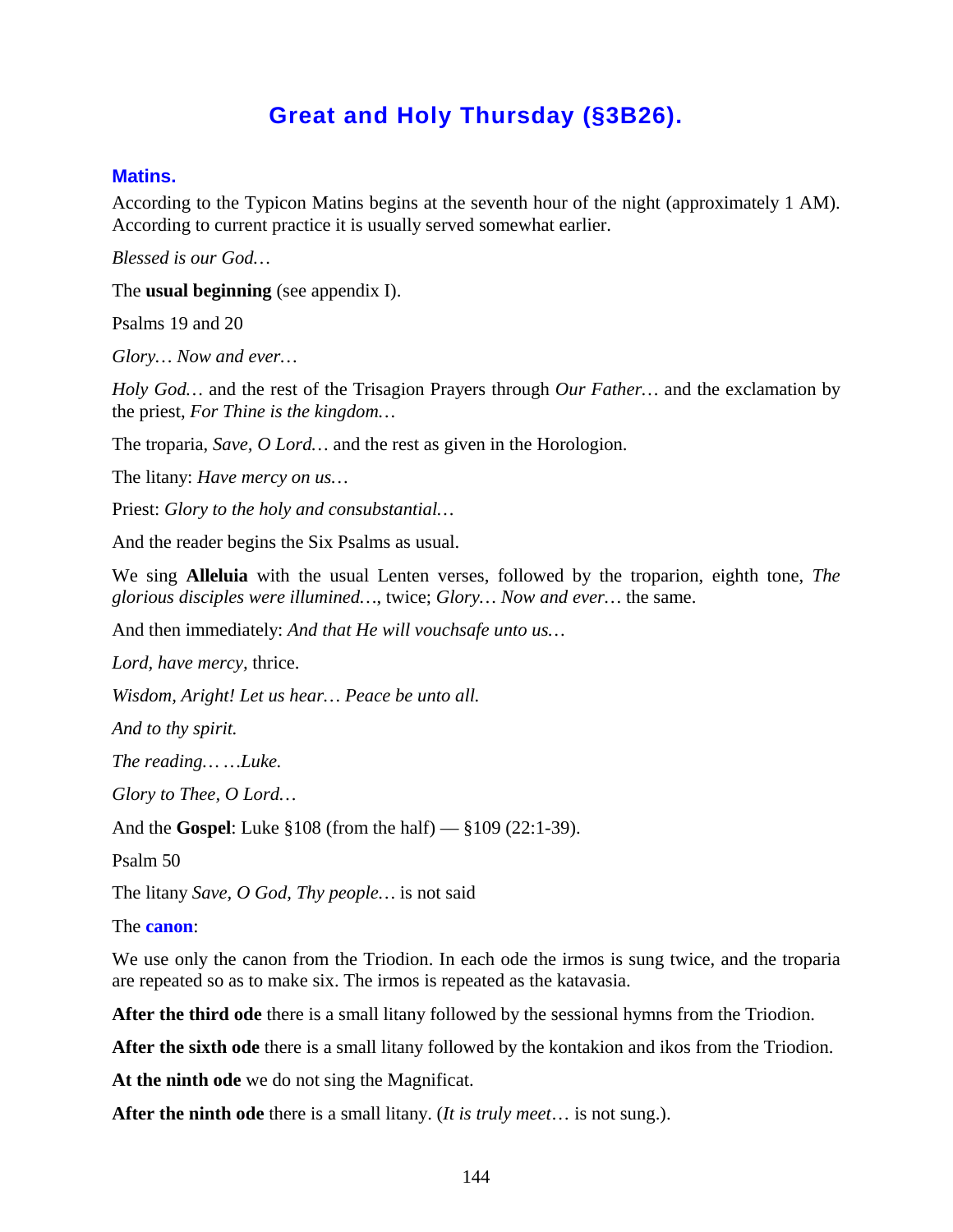We sing the **exapostilarion**, *I see Thy bridal chamber…,* twice; *Glory… Now and ever…* the same, once.

Then the **Praises** with four stichera:

(All the verses down to *Praise Him for His mighty acts…* are read.).

We chant four stichera from the Triodion, second tone: *In haste the council…*

*Glory… Now and ever…*, same tone: *The Lamb whom Isaiah proclaimed…*

Priest: *Glory to Thee Who hast…* and the Doxology is read.

Litany: *Let us complete our morning prayer…*

### At the **Aposticha:**

We sing four stichera from the Triodion, eighth tone, with their verses.

*Glory…* same tone: *Deceitful are thy ways…*

*Now and ever…* fifth tone: *Instructing Thy disciples…*

*It is good to give praise…* once.

Trisagion Prayers

The **troparion:** *The glorious disciples…* once.

Litany: *Have mercy on us… Wisdom! Father Bless. He that is is blessed…*

*Amen. Establish, O God…*

And immediately we begin the First Hour.

#### **Hours.**

## **The First Hour:**

We do not sing the Lenten verses with the prostrations, but we use the **troparion,** *The glorious disciples…*

After the theotokion, *What shall we call thee…*:

Troparion of the prophecy, third tone: *Thou was struck…*, twice

Prokeimenon, first tone: *Let the nations understand…*

Reading: Jeremiah 11:18-12:5; 12:9-11, 14-15

Prokeimenon, eighth tone: *Make your vows and pay them…*

We use the **kontakion** from the Triodion, *The traitor takes the Bread…*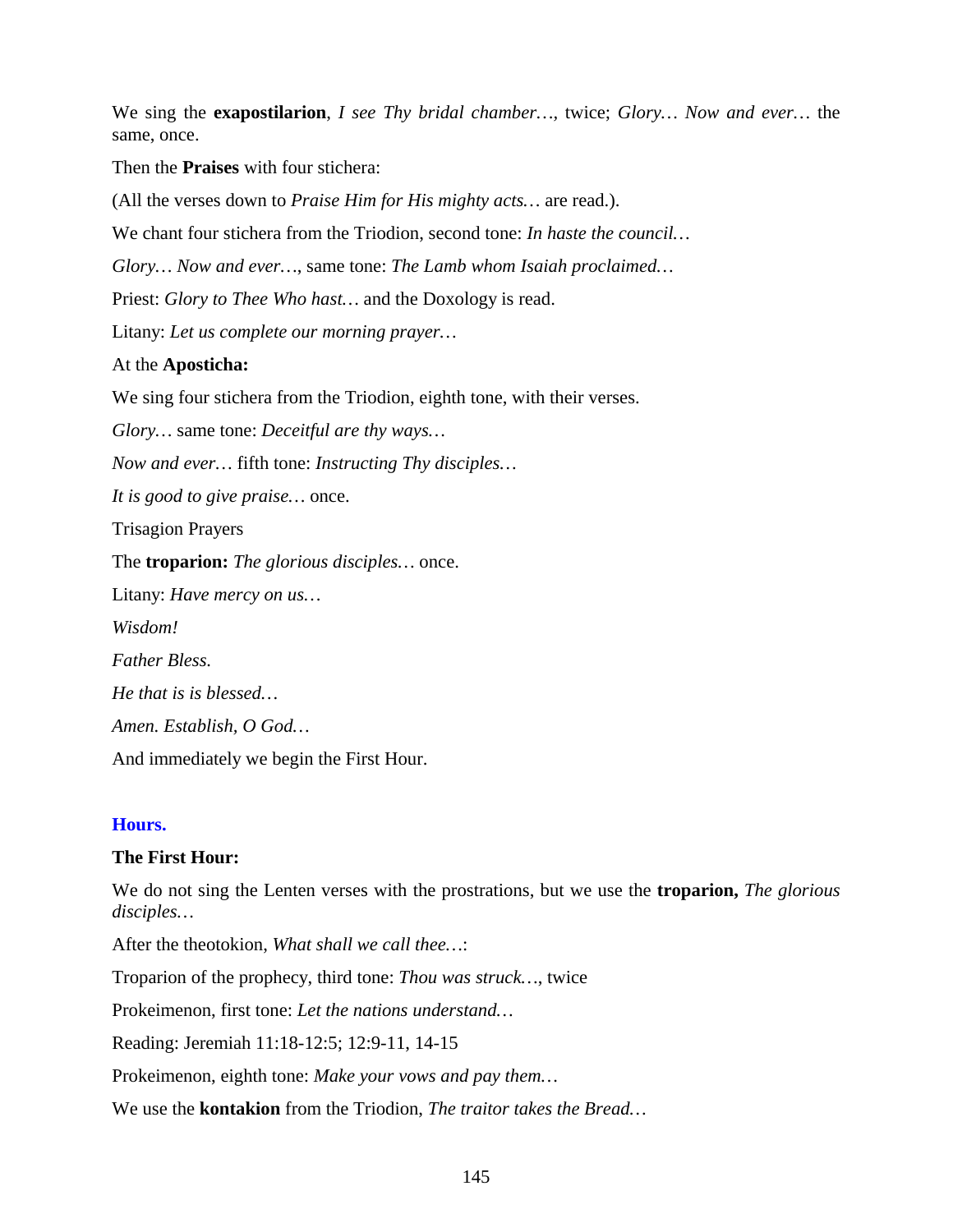We use the dismissal, *May He Who through His surpassing love showed us the most excellent way of humility by washing the disciples' feet, and who accepted even the Cross and burial, Christ our true God…*

The other Hours are read each with three fixed psalms, but without further readings from the Psalter and without the Lenten verses and prostrations. We use the troparion and the kontakion of the day, as at the First Hour.

After the Ninth Hour, the **Beatitudes** are read (not sung) without prostrations; and we continue with the rest of the Typika, ending with the dismissal as at the First Hour.

## **Vespers and Divine Liturgy of Saint Basil the Great.**

According to the Typicon Vespers begins at the eighth hour of the day (approximately two o'clock in the afternoon). According to current practice it is usually served somewhat earlier.

*Blessed is the Kingdom…*

*O come let us worship…*

Psalm 103

Litany of Peace

At *Lord, I have cried…* we insert ten stichera:

We chant five stichera from the Praises at Matins, repeating each, second tone: *In haste the council of the Jews…*

*Glory… Now and ever…*, sixth tone: *Truly is Judas to be numbered…*

The Proskomedia is done during Lord I have Cried.

Entrance with the **Gospel**

*O Gentle Light…*

Prokeimenon, first tone: *Deliver me, O Lord…* after which the **Royal Doors** are closed.

Reading: Exodus 19:10-19, after which the **Royal Doors** are opened.

Prokeimenon, seventh tone: *Deliver me from mine enemies,…* after which the **Royal Doors** are closed.

Readings: Job 38:1-21; 42:1-5.

Isaiah 50:4-11

Then the **Royal Doors** are opened.

The small litany with the exclamation *For holy art Thou…*

Trisagion: *Holy God…*

**Prokeimenon**, seventh tone: *The rulers took counsel…*

**Epistle**: I Corinthians §149 (11:23-32).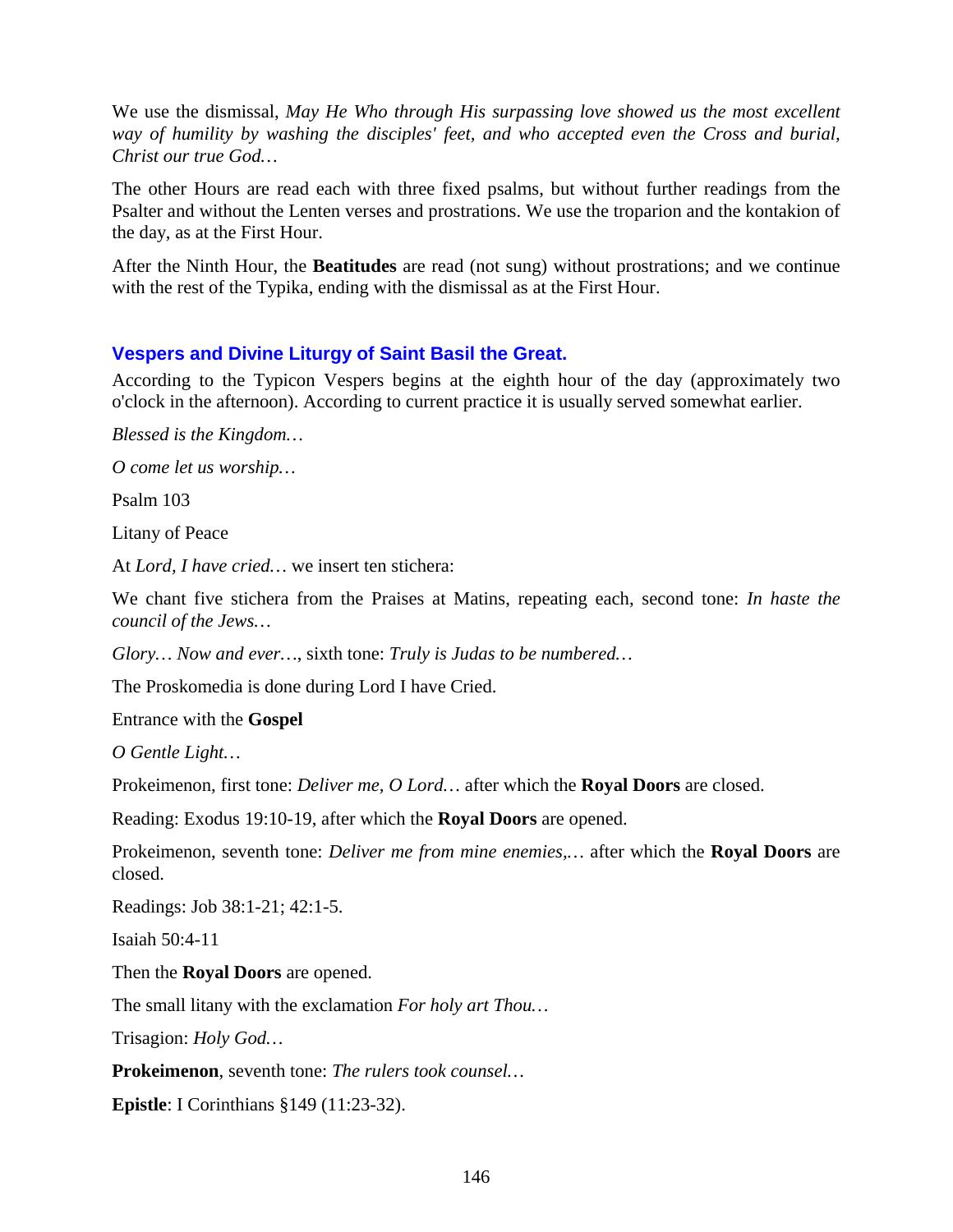**Alleluia**, sixth tone, with three verses from the Triodion.

**Gospel**: Matthew §107 (Matthew 26:1-20; John 13:3-17; Matthew 26:21-39; Luke 22:43-45; Matthew 26:40-27:2).

And we continue with the Liturgy of St. Basil the Great.

Instead of the **Cherubic Hymn** we sing the troparion, *At Thy mystical Supper, Son of God,…*

Instead of *It is truly meet....* we sing the irmos, *Come, ye faithful…* (Triodion page 553).

The troparion, *At Thy mystical Supper, Son of God,…* is sung as the **Communion Hymn**, during the Communion of the faithful, and instead of *Let our mouths be filled…[135](#page-146-0)*

We use the dismissal, *May He Who through His surpassing love showed us the most excellent way of humility by washing the disciples' feet, and who accepted even the Cross and burial, Christ our true God…*

#### **Small Compline.**

Small Compline is read as it is outside of Lent.

After the Creed we chant the three-canticled canon from the Triodion, eighth tone (Triodion, pages 560-564): The irmoi are chanted twice each and the troparia are read according to their number, without being repeated. At the end of Ode Nine, the irmos, *Blessed be the Lord God of Israel…,* is sung again, by both choirs, in place of *It is truly meet…*

After the Trisagion Prayers the kontakion of the Triodion is read, *Come, and let us all sing…*  (Triodion, page 593).

We use the dismissal, *May He Who through His surpassing love showed us the most excellent way of humility by washing the disciples' feet, and who accepted even the Cross and burial, Christ our true God…*

## **Great and Holy Friday (§3B27).**

#### **Matins.**

The Service of the Twelve Passion Gospels

According to the Typicon Matins begins at the second hour of the night (approximately eight o'clock in the evening).

*Blessed is our God…*

The **usual beginning** (see appendix I).

Psalms 19 and 20

*Glory… Now and ever…*

<span id="page-146-0"></span> <sup>135</sup> The Triodion indicates that *At Thy mystical Supper…* is also sung in place of *We have seen the True Light…* The Slavonic Typicon, however, is silent concerning this.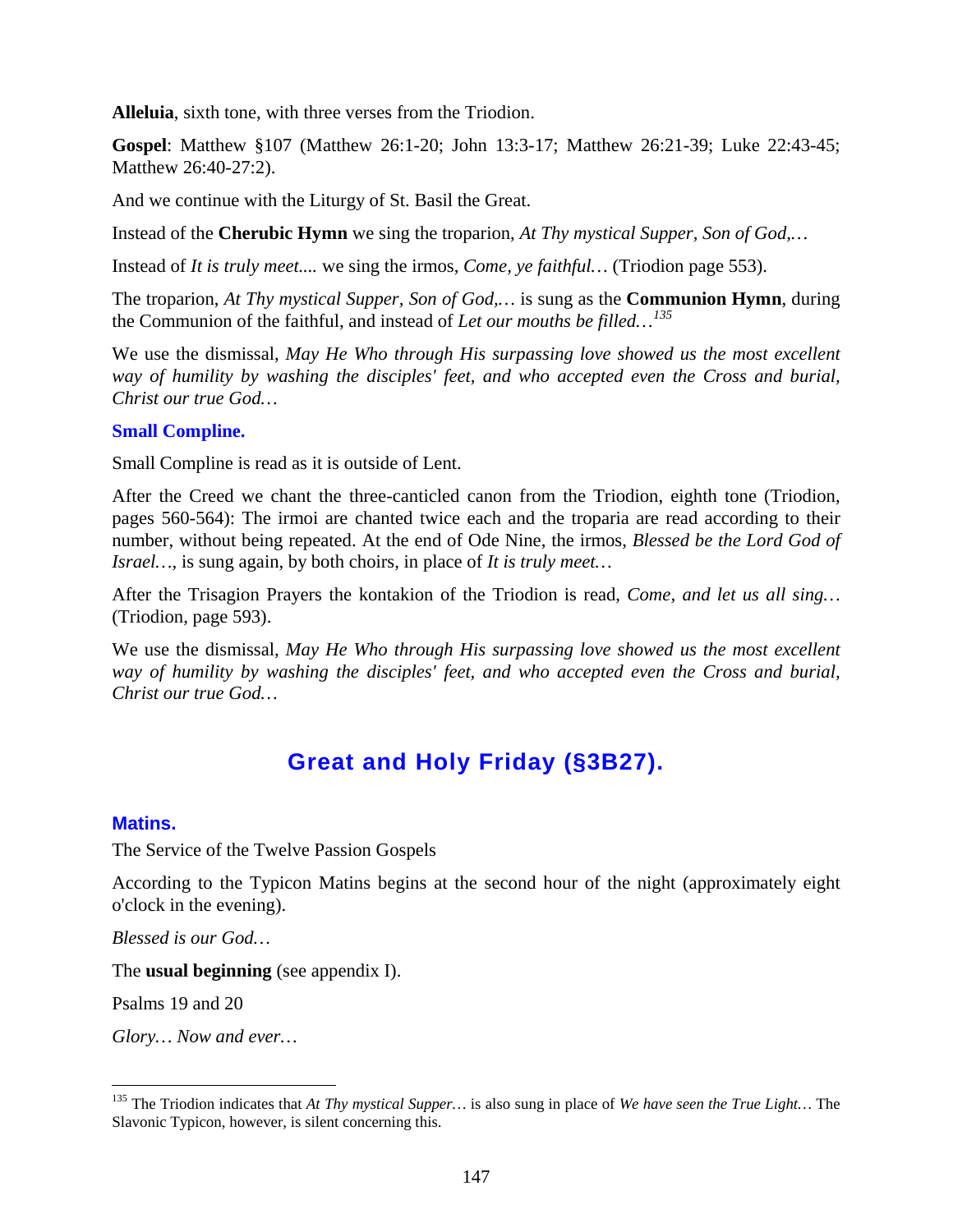*Holy God…* and the rest of the Trisagion Prayers through *Our Father…* and the exclamation by the priest *For Thine is the kingdom…*

The troparia, *Save, O Lord…* and the rest as given in the Horologion.

The litany: *Have mercy on us…*

Priest: *Glory to the holy and consubstantial…*

And the Reader begins the Six Psalms as usual.

After the Six Psalms and the litany:

We sing **Alleluia** with the usual verses, followed by the troparion, eighth tone, *The glorious disciples were illumined…*, twice; *Glory… Now and ever…* the same.

During the singing of the troparion the Priest, vested in Phelonion, brings out the Gospel Book to the center of the church and then censes the altar and the entire church. Meanwhile candles are distributed to the faithful.

Small litany with the exclamation, *For Thine is the Power…*

Then the **First Gospel** is read:

#### **(This form is used for each of the subsequent Gospels.).**

*And that He will vouchsafe unto us… Lord, have mercy,* thrice. *Wisdom, Aright! Let us hear… Peace be unto all. And to thy spirit. The reading is from the Holy Gospel according to… Glory to Thy Passion, O Lord, glory to Thee. Let us attend!* The First Gospel: John §46-58 (13:31-18:1). *Glory to Thy longsuffering, O Lord, glory to Thee.*

At this point a bell is rung once.

Then we sing Antiphons One, Two, and Three (from the Triodion).

Small litany with the exclamation, *For unto Thee is due all glory…*

Sessional hymn, during which there is a small **censing** (the Gospel from the four sides, the iconostasis, the singers, and the congregation, without going around the church). **Note:** During the chanting of this sessional hymn, and the corresponding sessional hymns after each Gospel, the faithful do not sit, but rather remain standing.

The **Second Gospel**: John §58 (18:1-28).

A bell is rung twice.

Then we sing Antiphons Four, Five and Six.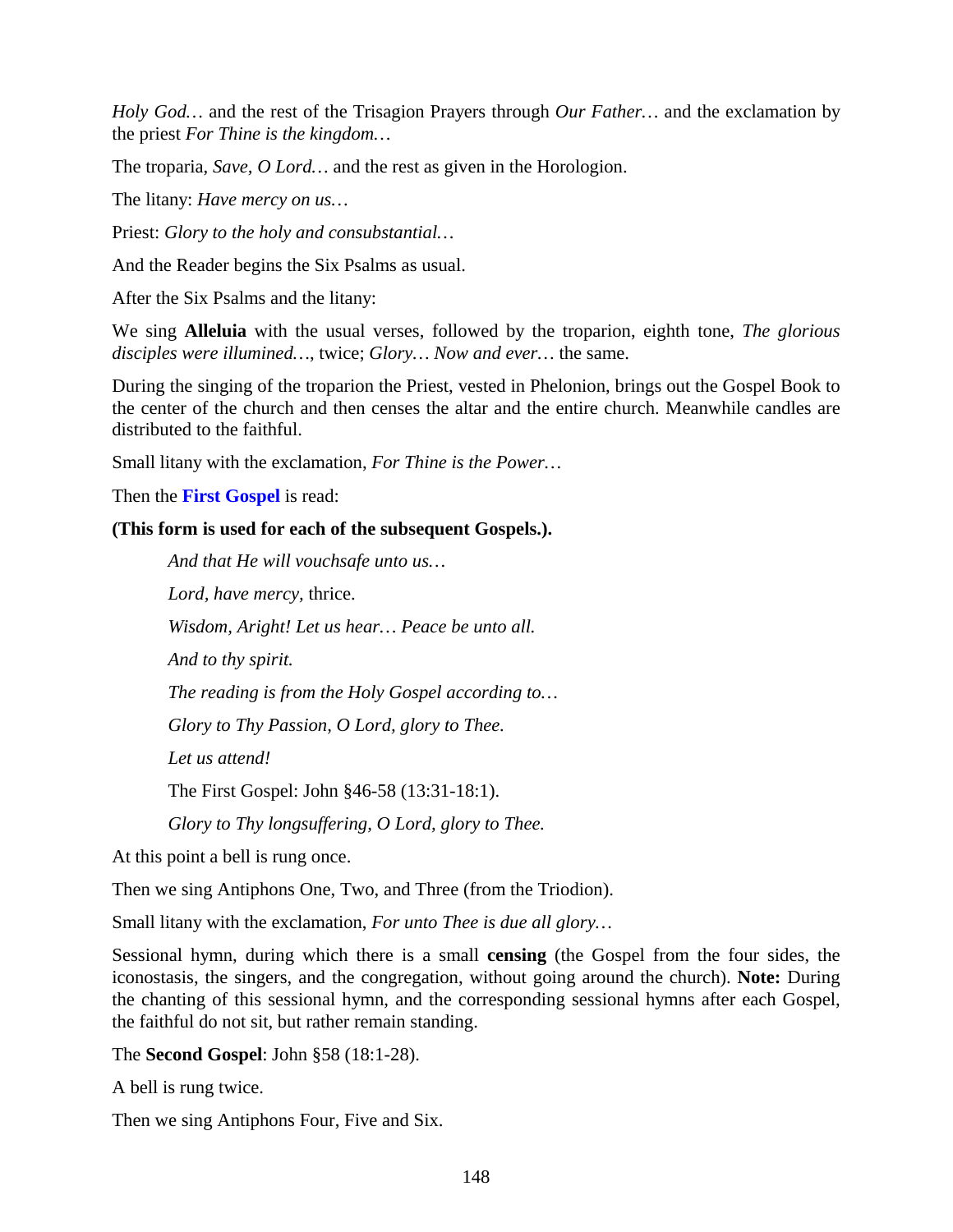Small litany with the exclamation, *For blessed and glorified…*

Sessional Hymn, during which there is a small **censing**.

The **Third Gospel**: Matthew §109 (26:57-75).

A bell is rung thrice.

Then we sing Antiphons Seven, Eight and Nine.

Small litany with the exclamation, *For Thou art our God…*

Sessional Hymn, during which there is a small **censing**.

The **Fourth Gospel**: John §59 (18:28-19:16).

A bell is rung four times.

Then we sing Antiphons Ten, Eleven and Twelve.

Small litany with the exclamation, *Blessed and glorified is the power…*

Sessional Hymn, during which there is a small **censing**.

The **Fifth Gospel**: Matthew §111 (27:3-32).

A bell is rung five times.

Then we sing Antiphons Thirteen, Fourteen and Fifteen

During the melodious singing of Antiphon Fifteen there takes place the entry with the Crucifix: the priest carries the Cross from the sanctuary and sets it up in the center of the church.<sup>[136](#page-148-0)</sup>

Small litany with the exclamation, *For blessed is Thy Name…*

Sessional Hymn, during which there is a small **censing**.

The **Sixth Gospel**: Mark §67 (15:16-32).

A bell is rung six times.

Then we sing the **Beatitudes** in the fourth tone, with nine troparia.

Small litany with the exclamation, *For all the powers of heaven…*

**Prokeimenon**, fourth tone: *They parted My garments amongst themselves…*

The **Seventh Gospel**: Matthew §113 (27:33-54).

A bell is rung seven times.

Psalm 50

The **Eighth Gospel**: Luke §111 (23:32-49).

A bell is rung eight times.

<span id="page-148-0"></span><sup>&</sup>lt;sup>136</sup> According to the practice of Holy Trinity Monastery in Jordanville, the Crucifix is set up before the beginning of Matins.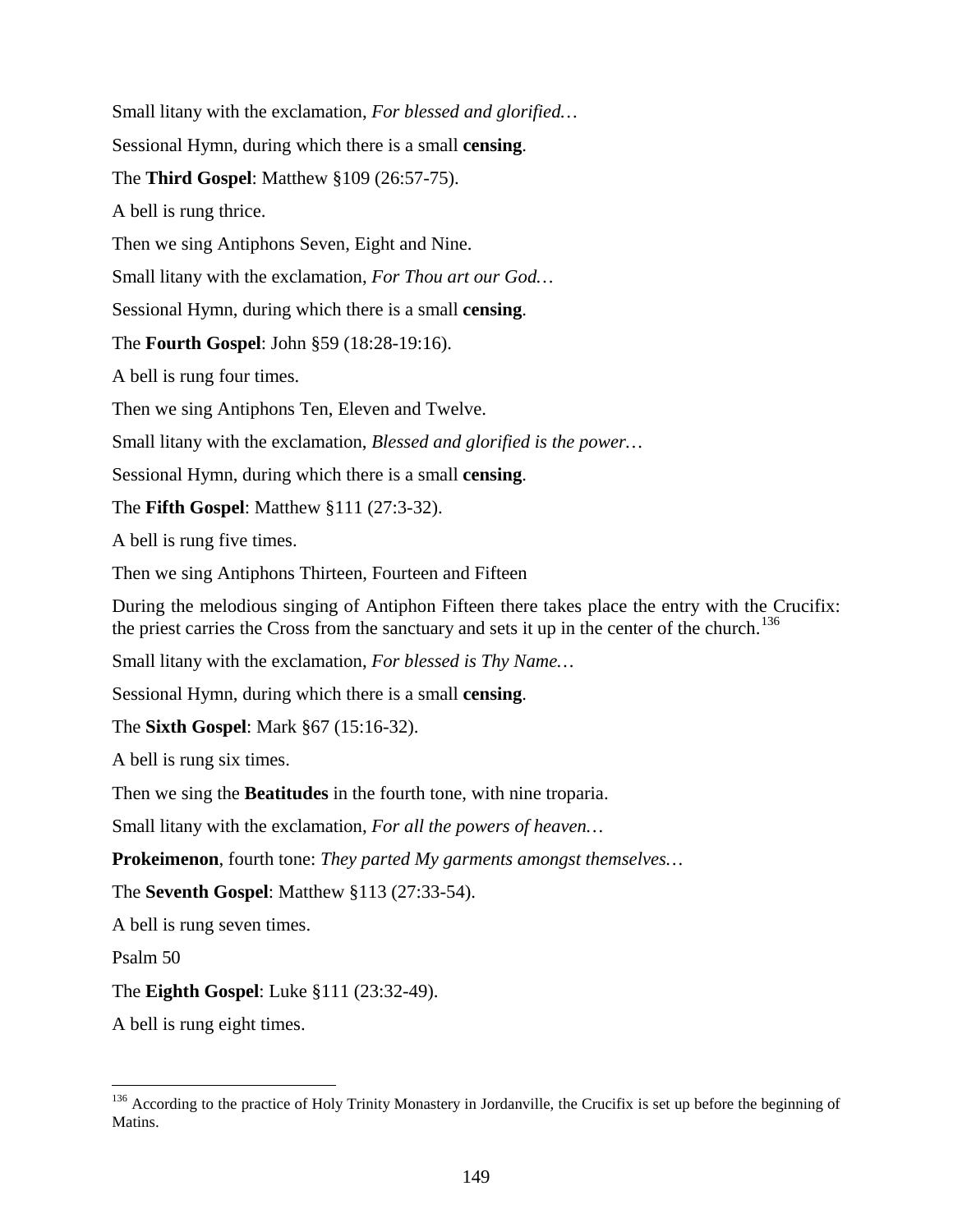We use the three-canticled **canon** (Odes Five, Eight, and Nine) from the Triodion. In each ode the irmos is sung twice, and the troparia are repeated so as to make twelve. The irmos is repeated as the **katavasia**.

After Ode Five: small litany with the exclamation, *For Thou art the King of peace…* and then the **kontakion** and ikos from the Triodion.

At Ode Nine the Magnificat is **not** sung.

After Ode Nine: small litany and the **exapostilarion,** *O Lord, this very day…,* thrice.

The **Ninth Gospel**: John §61 (19:25-37).

A bell is rung nine times.

Then the **Praises** with four stichera:

The first two verses are sung, as at a Vigil.

We chant three stichera from the Triodion, repeating the first, third tone: *Israel, My first-born Son…*

*Glory…* sixth tone: *They stripped Me of My garments…*

*Now and ever…* same tone: *I gave My back to scourging…*

The **Tenth Gospel:** Mark §69 (15:43-47).

A bell is rung ten times.

Priest: *Glory to Thee Who hast…* and the Doxology is read.

Litany: *Let us complete our morning prayer…*

The **Eleventh Gospel**: John §62 (19:38-42).

A bell is rung eleven times.

**Aposticha** with four stichera and their verses:

We sing one sticheron, first tone: *The whole creation…*

And three stichera, second tone: *Why does the impious…*

*Glory…* eighth tone: *Lord, when Thou hast ascended…*

*Now and ever…* sixth tone: *Already the unjust judges…*

During the singing of the Aposticha, there is a full **censing** of the church, beginning with the Gospel Book.

The **Twelfth Gospel**: Matthew §114 (27:62-66).

A bell is rung twelve times.

*It is good to give praise…* once.

Trisagion Prayers

The **troparion,** *Thou hast redeemed us from the curse…*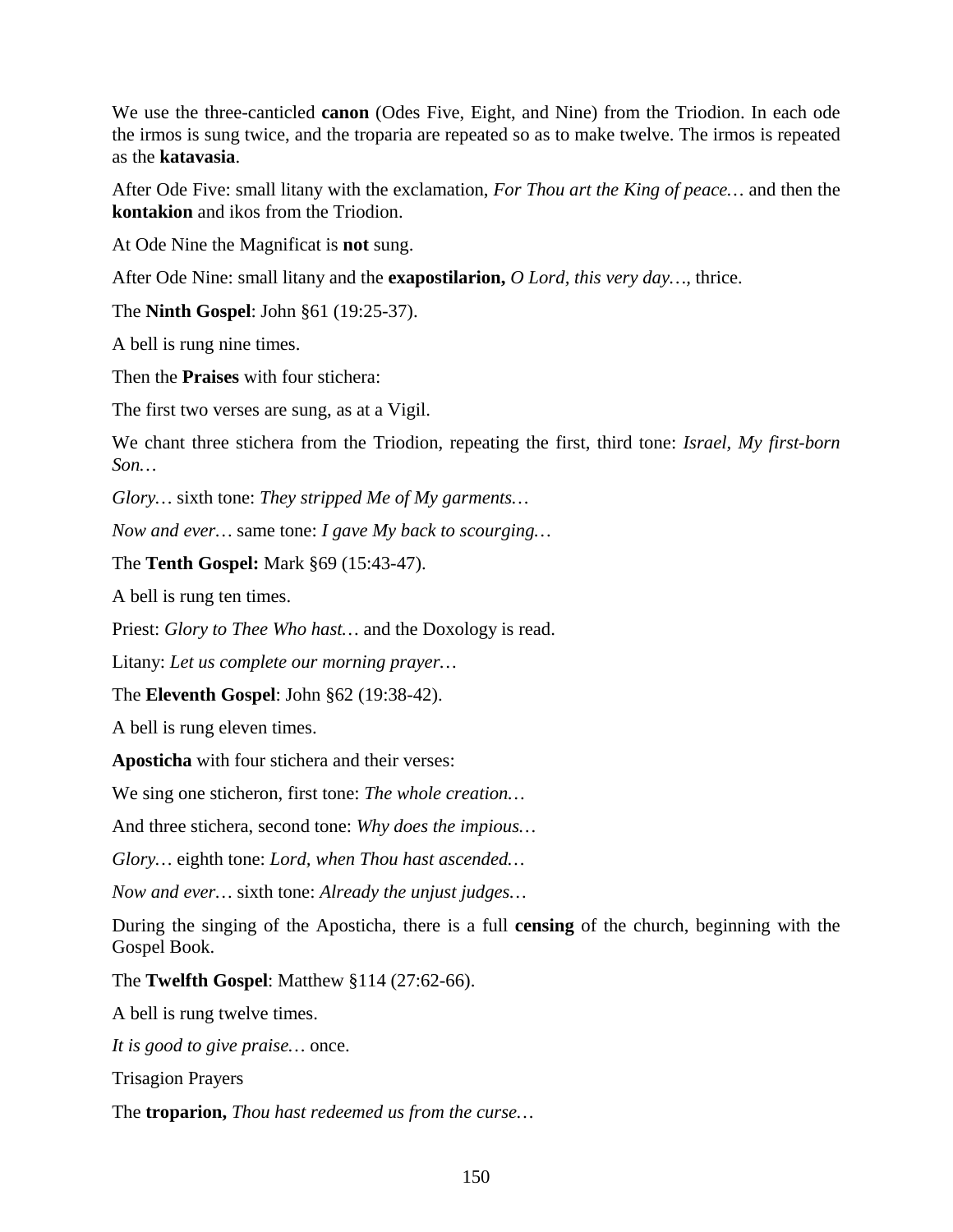The Gospel Book is brought in and put on the Holy Table, and the Royal Doors are closed. The priest takes off the phelonion. Then the usual litany, *Let us complete…* and the dismissal, *May Christ our true God, Who endured spitting…*

The First Hour is not said at this time.

## **The Royal Hours.**

According to the Typicon this service begins about the second hour of the day (approximately eight o'clock in the morning on Friday).

The priest brings out the Gospel and places it on a stand before the Crucifix in the center of the church.

## **First Hour**

*Blessed is our God…*

The **usual beginning** (see appendix I).

Psalms 5, 2 and 21, during which there is a **full censing** of the church, by the Priest and Deacon.

*Glory… Now and ever…*

*Alleluia, alleluia, alleluia, glory to Thee, O God*, thrice.

*Lord, have mercy,* thrice.

*Glory…* and the troparion is read, *When Thou wast crucified…*

*Now and ever…* and the theotokion, *What shall we call thee…*

Then we sing the stichera and verses from the Triodion.

Prokeimenon, fourth tone: *His heart gathered iniquity to itself…*

Reading: Zechariah 11:10-13.

Epistle: Galatians §215 from the half (6:14-18).

Gospel: Matthew §110-113 (27:10-56).

## **(The Gospel at each hour is said using the form given above, at Matins.).**

*Direct my steps…*

*Deliver me from the false accusation of men…*

*Make Thy face to shine upon Thy servant…*

*Let my mouth be filled with Thy praise, O Lord…*

Trisagion Prayers

**Kontakion,** *Come, and let us all sing…*

*Lord, have mercy,* forty times, and then, *Thou who at all times…*

*Lord, have mercy,* thrice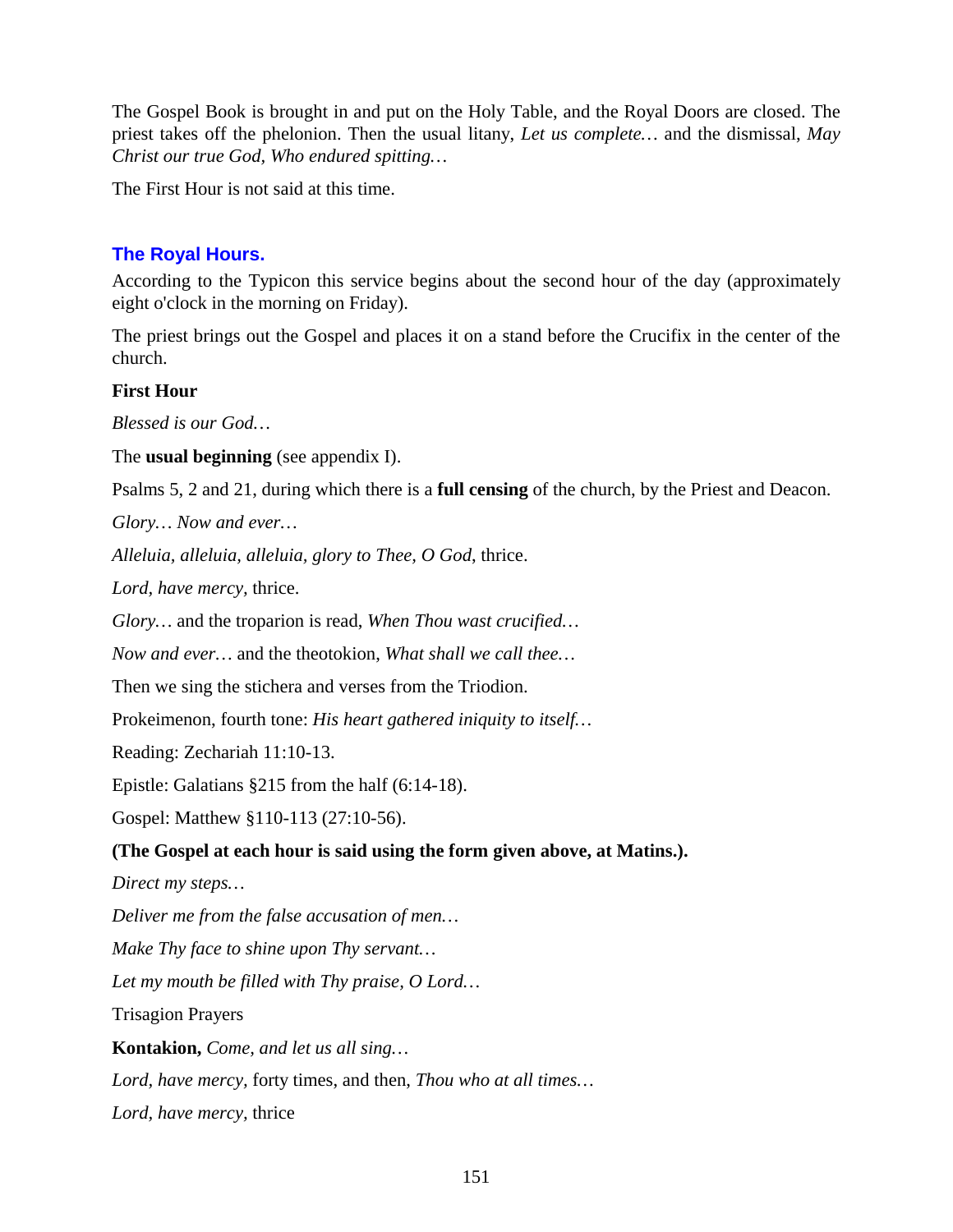*Glory… Now and ever…*

*More honorable…*

*In the Name of the Lord, Father bless.*

*God be gracious unto us…*

*O Christ, the true Light…*

And we begin the Third Hour.

### **Third Hour**

*O come, let us worship…*

Psalms 34, 108 and 50, during which there is a lesser **censing** of the church, by the Deacon. *Glory… Now and ever… Alleluia, alleluia, alleluia, glory to Thee, O God*, thrice. *Lord, have mercy,* thrice. *Glory…* and the troparion is read, *O Lord, the Jews condemned Thee… Now and ever…* and the theotokion, *O Theotokos, thou art the true vine…* Then we sing the stichera and verses from the Triodion. Prokeimenon, fourth tone: *I am ready for scourging…* Reading: Isaiah 50:4-11. Epistle: Romans §88 from the half (5:6-10). Gospel: Mark §67-68 (15:16-41). *Blessed is the Lord God…* Trisagion Prayers **Kontakion,** *Come, and let us all sing… Lord, have mercy,* forty times, and then, *Thou who at all times… Lord, have mercy,* thrice *Glory… Now and ever… More honorable… In the Name of the Lord, Father bless. Through the prayers… O Sovereign God…* And we begin the Sixth Hour.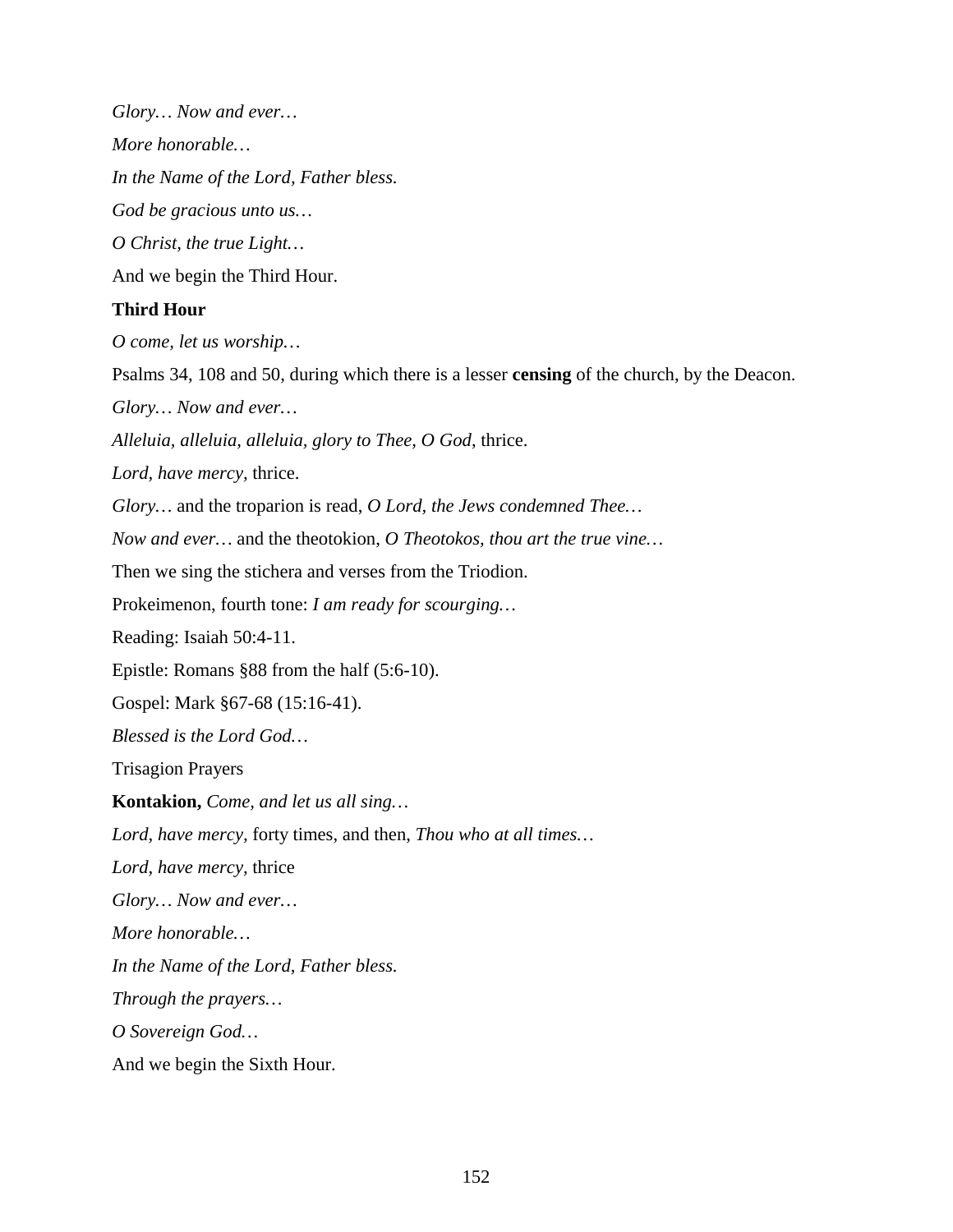### **Sixth Hour**

*O come, let us worship…* Psalms 53, 139 and 90, during which there is a lesser **censing** of the church, by the Deacon. *Glory… Now and ever… Alleluia, alleluia, alleluia, glory to Thee, O God*, thrice. *Lord, have mercy,* thrice. *Glory…* and the troparion is read, *O Christ our God… Now and ever…* and the theotokion, *Seeing that we have no boldness…* Then we sing the stichera and verses from the Triodion. Prokeimenon, fourth tone: *O Lord our Lord…* Reading: Isaiah 52:13-54:1. Epistle: Hebrews §306 (2:11-18). Gospel: Luke §111 (23:32-49). *Let Thy compassions quickly go before us…* Trisagion Prayers **Kontakion,** *Come, and let us all sing… Lord, have mercy,* forty times, and then, *Thou who at all times… Lord, have mercy,* thrice *Glory… Now and ever… More honorable… In the Name of the Lord, Father bless. Through the prayers… O God and Lord of hosts…* And we begin the Ninth Hour. **Ninth Hour** *O come, let us worship…* Psalms 68, 69 and 85, during which there is a **full censing** of the church, by the Deacon. *Glory… Now and ever… Alleluia, alleluia, alleluia, glory to Thee, O God*, thrice.

*Lord, have mercy,* thrice.

*Glory…* and the troparion is read, *When the thief…*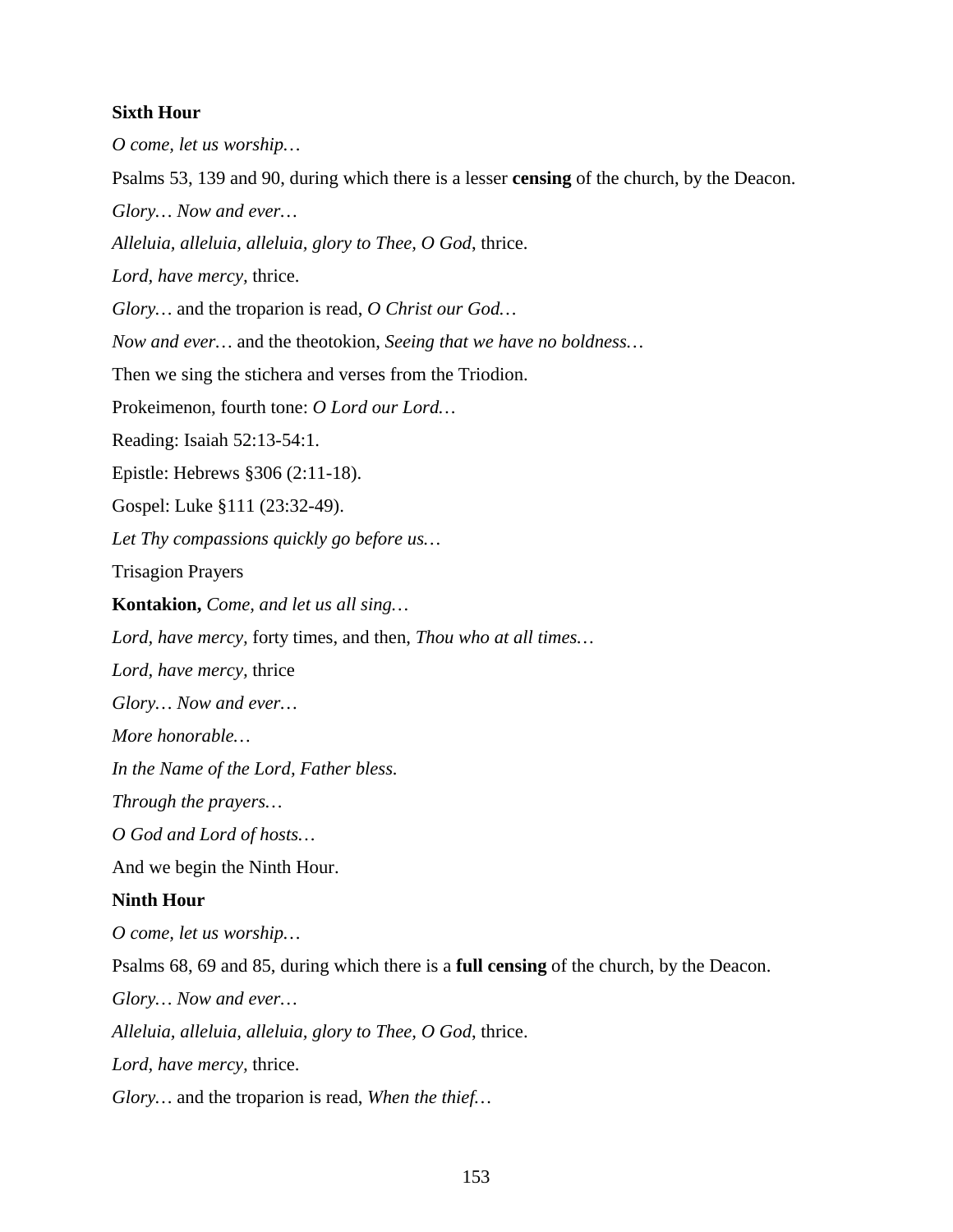*Now and ever…* and the theotokion *O loving Lord, for our sakes Thou wast born…*

Then the stichera and verses as given in the Triodion.

Prokeimenon, sixth tone: *The fool has said in his heart…*

Reading: Jeremiah 11:18-23; 12:1-5, 9-11, 14-15.

Epistle: Hebrews §324 (10:19-31).

Gospel: John §59-61 (18:28-19:37).

The Priest brings the Gospel Book into the altar, closes the Royal Doors, and removes the phelonion.

*Deliver us not up utterly…*

Trisagion Prayers

**Kontakion,** *Come, and let us all sing…*

*Lord, have mercy,* forty times, and then, *Thou who at all times…*

*Lord, have mercy,* thrice

*Glory… Now and ever…*

*More honorable…*

*In the Name of the Lord, Father bless.*

*God be gracious…*

*O Master and Lord, Jesus Christ our God…*

And we begin the Typika.

## **The Typika.**

*In Thy Kingdom remember us, O Lord…* and the rest of the Beatitudes, read quickly and not sung.

*The heavenly choir praiseth Thee…*

*I believe in one God, the Father almighty…*

*Remit, pardon, forgive, O God…*

*Our Father…*

**Kontakion,** *Come, and let us all sing…*

*Lord, have mercy,* forty times, and then, *All-Holy Trinity…*

*Blessed be the Name of the Lord…*

*Glory… Now and ever…*

Psalm 33

*Wisdom!*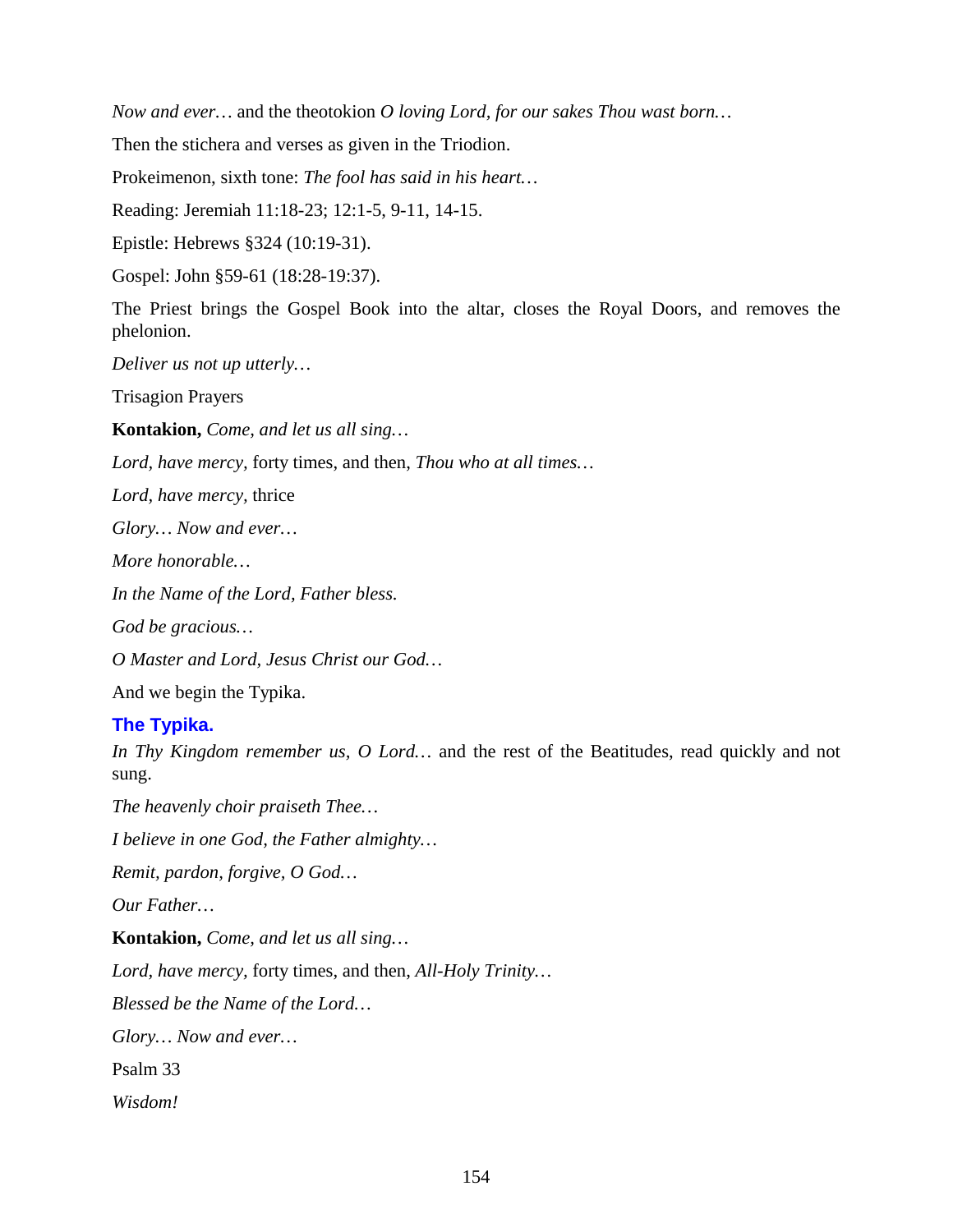*It is truly meet to bless thee, O Theotokos, ever-blessed and most blameless, and Mother of our God.*

*O most holy Theotokos save us! More honorable than the Cherubim… Glory to Thee, O Christ God… Glory… Now and ever… Lord, have mercy*, thrice, *Father Bless!* And the **dismissal**, *May Christ our true God, Who endured spitting…*

## **Vespers.**

Before the beginning, the **Crucifix** is removed from the center of the church, and in its place we arrange the **sepulchre** (a table for the Epitaphios). The Epitaphios is on the Holy Table, and on top of it the Book of the Gospels.

*Blessed is our God…*

*Glory to Thee…* and *O Heavenly King…*

Then the trisagion and the rest of the "Usual Beginning," see appendix I.

Psalm 103

Litany of Peace

At *Lord, I have cried…* we insert six stichera:

We chant five stichera from the Triodion, repeating the first: *The whole creation was changed…*

*Glory…* sixth tone: *See how the lawless synagogue…*

*Now and ever…* same tone: *A dread and marvelous mystery…*

Entrance with the **Gospel**

Prokeimenon, fourth tone: *They parted My garments…*

The **Royal Doors** are closed.

Reading: Exodus 33:11-23

The **Royal Doors** are opened.

Prokeimenon, fourth tone: *Judge them, O Lord, that do Me injustice…*

The **Royal Doors** are closed.

Readings: Job 42:12-17

Isaiah 52:13-54:1

The **Royal Doors** are opened.

Prokeimenon, sixth tone: *They laid Me in the lowest pit…*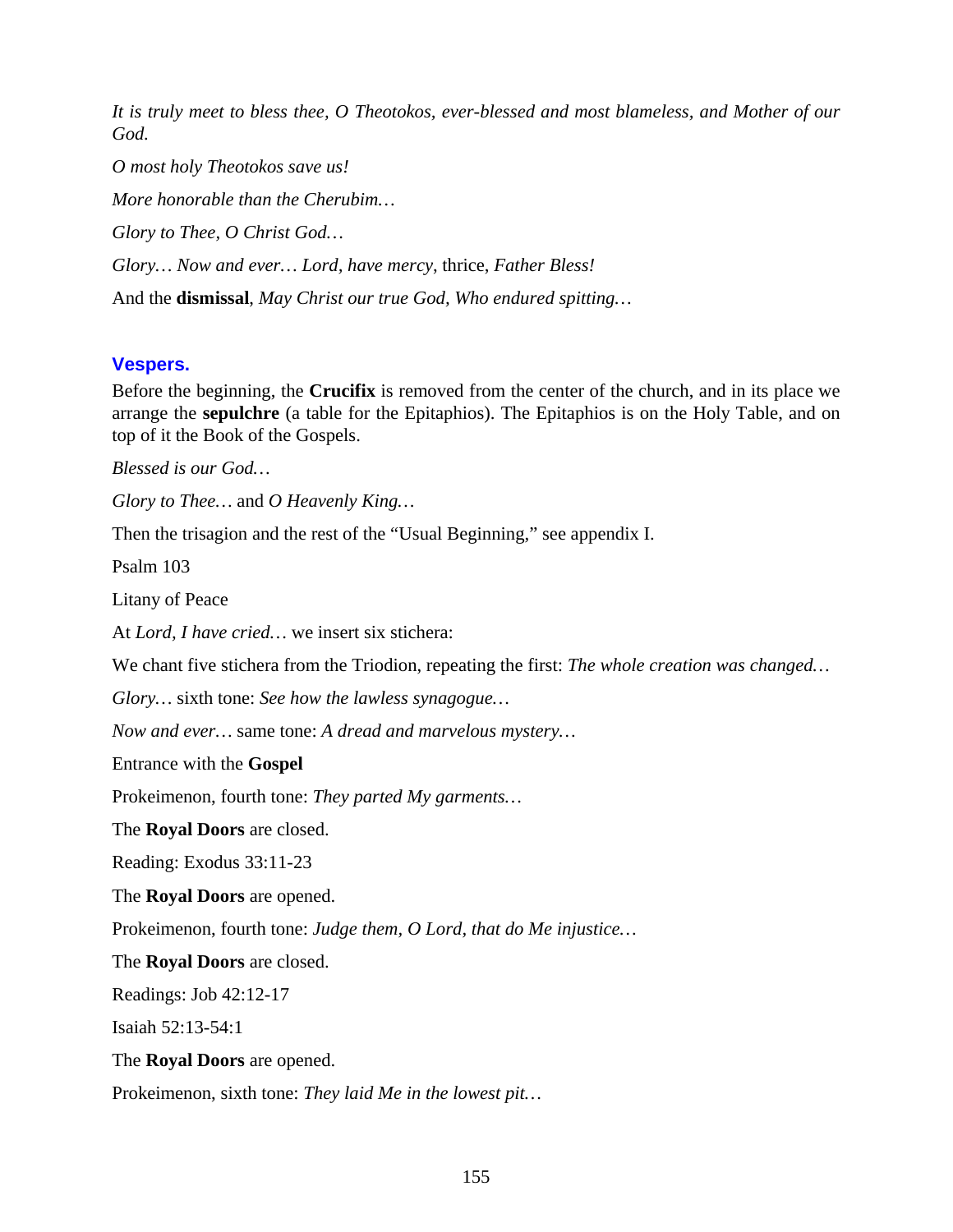**Epistle**: I Corinthians §125 (1:18-2:2).

Alleluia, first tone: *Save Me, O God…*

*Wisdom, Aright! Let us hear… Peace be unto all.*

*And to thy spirit.*

*The reading is from the Holy Gospel according to…*

*Glory to Thy Passion, O Lord, glory to Thee.*

*Let us attend!*

And the Gospel reading: Matthew §110 (Matt 27:1-38; Lk 23:39-43; Matt 27:39-54; Jn 19:31-37; Matt 27:55-61.

*Glory to Thy longsuffering, O Lord, glory to Thee.*

The **Royal Doors** are closed.

The litany: *Let us all say…*

*Vouchsafe, O Lord…*

The litany: *Let us complete our evening prayer…*

**Aposticha** with four stichera and their verses:

We sing four stichera automela, second tone: *Down from the Tree…*

*Glory… Now and ever…*, fifth tone: *Joseph with Nicodemus…*

During *Glory… Now and ever…* the **Royal Doors** are opened and the faithful light candles. During the sticheron, *Joseph with Nicodemus…* the senior priest (in full vestments) and the deacon **cense** all four sides of the Holy Table (other priests are vested in the epitrachilion and phelonion).

*Now lettest Thou Thy servant…*

Trisagion Prayers

**Troparion,** *Noble Joseph…* (slowly).

During the chanting of the troparion the Epitaphios is brought out through the north door to the center of the church. The senior priest is under the Epitaphios and carries the Gospel Book. The Epitaphios is placed on the sepulchre, and on top of it the Gospel.

The singers continue (slowly): *Glory… Now and ever… The Angel stood…*, during which the Epitaphios is again **censed** thrice from each of the four sides.

The priest then gives a **sermon.**

Then: *Wisdom!* and the rest, with the **dismissal**, *May Christ our true God, who for us men and for our salvation endured in the flesh the dread Passion, the life giving Cross and voluntary burial, through the prayers…*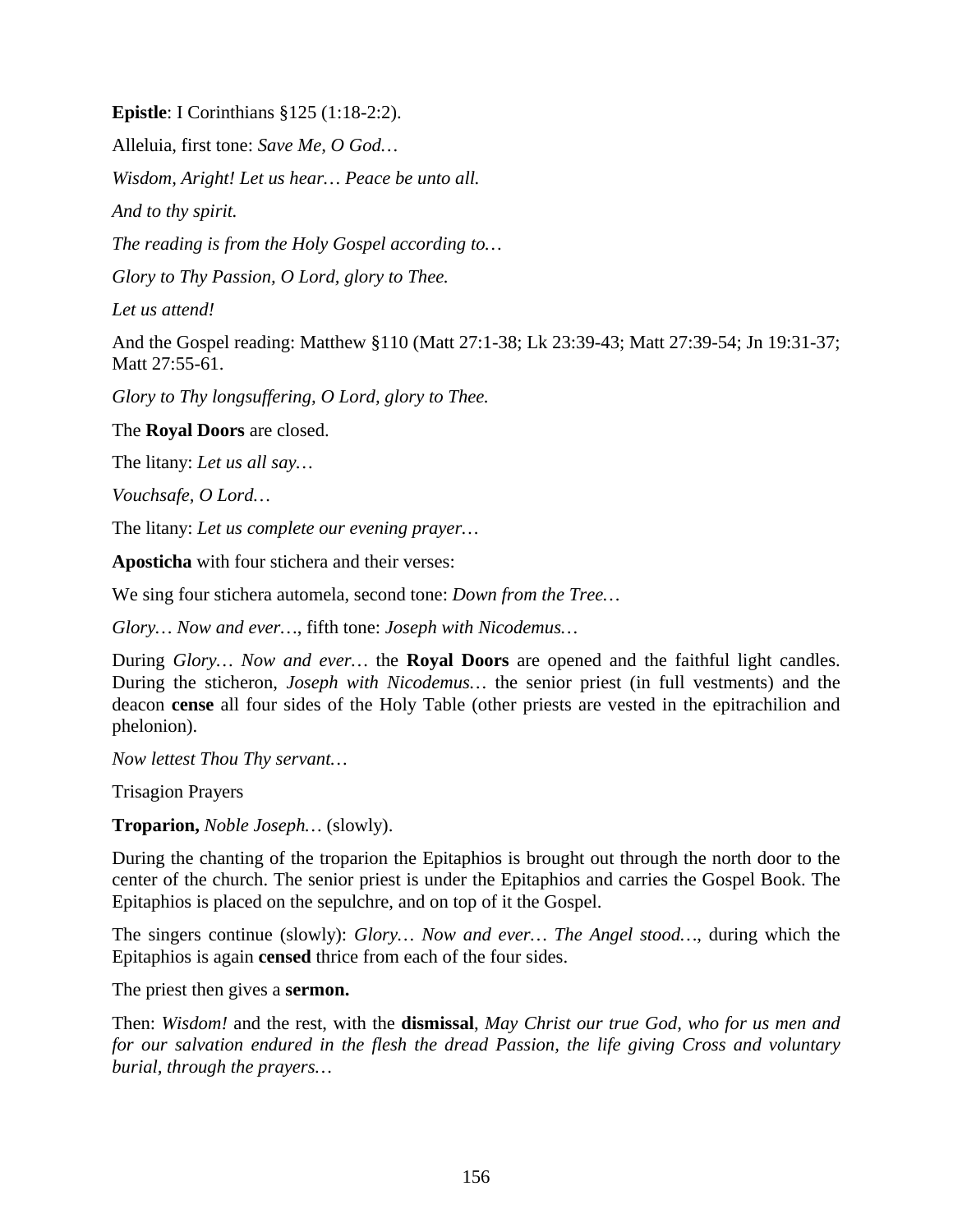The Epitaphios is then venerated by the clergy and by all the faithful, each making three great prostrations to the ground, two before kissing the Epitaphios and one after. During the veneration the sticheron, *Come and let us bless Joseph of everlasting memory…* is sung (Triodion page 654- 655). The **Royal Doors** and curtain are closed, and we immediately begin Small Compline.

## **Small Compline.**

Priest (in epitrachilion): *Blessed is our God…*

Reader: *O come let us worship…*

Psalms 50, 69 and 142

*Glory to God in the highest…*

*I believe in one God…*

And the canon of the crucifixion of our Lord is read by the priest in front of the Epitaphios, slightly to the side, since the faithful continue to make prostrations and venerate it at this time.

After the canon instead of *It is truly meet…* we repeat the irmos, *No man is able to see God…*

Trisagion Prayers

**Kontakion,** *Come, and let us all sing the praises…* (Triodion page 619).

*Lord, have mercy,* forty times. And the rest of Small Compline according to the usual order (as outside lent).

## **Great and Holy Saturday (§3B28).**

#### **Matins.**

According to the Typicon, Matins begins at the seventh hour of the night (approximately one o'clock in the morning). According to current practice it is usually served somewhat earlier.

The priest, standing in front of the Epitaphios and vested in a dark epitrachilion, gives the blessing: *Blessed is our God…*

And the **usual beginning** (see appendix I).

Psalms 19 and 20

*Glory… Now and ever…*

*Holy God…* and the rest of the Trisagion Prayers through *Our Father…* and the Exclamation by the priest *For Thine is the kingdom…*

The troparia, *Save, O Lord…* and the rest as given in the Horologion.

The litany: *Have mercy on us…*

Priest: *Glory to the holy and consubstantial…*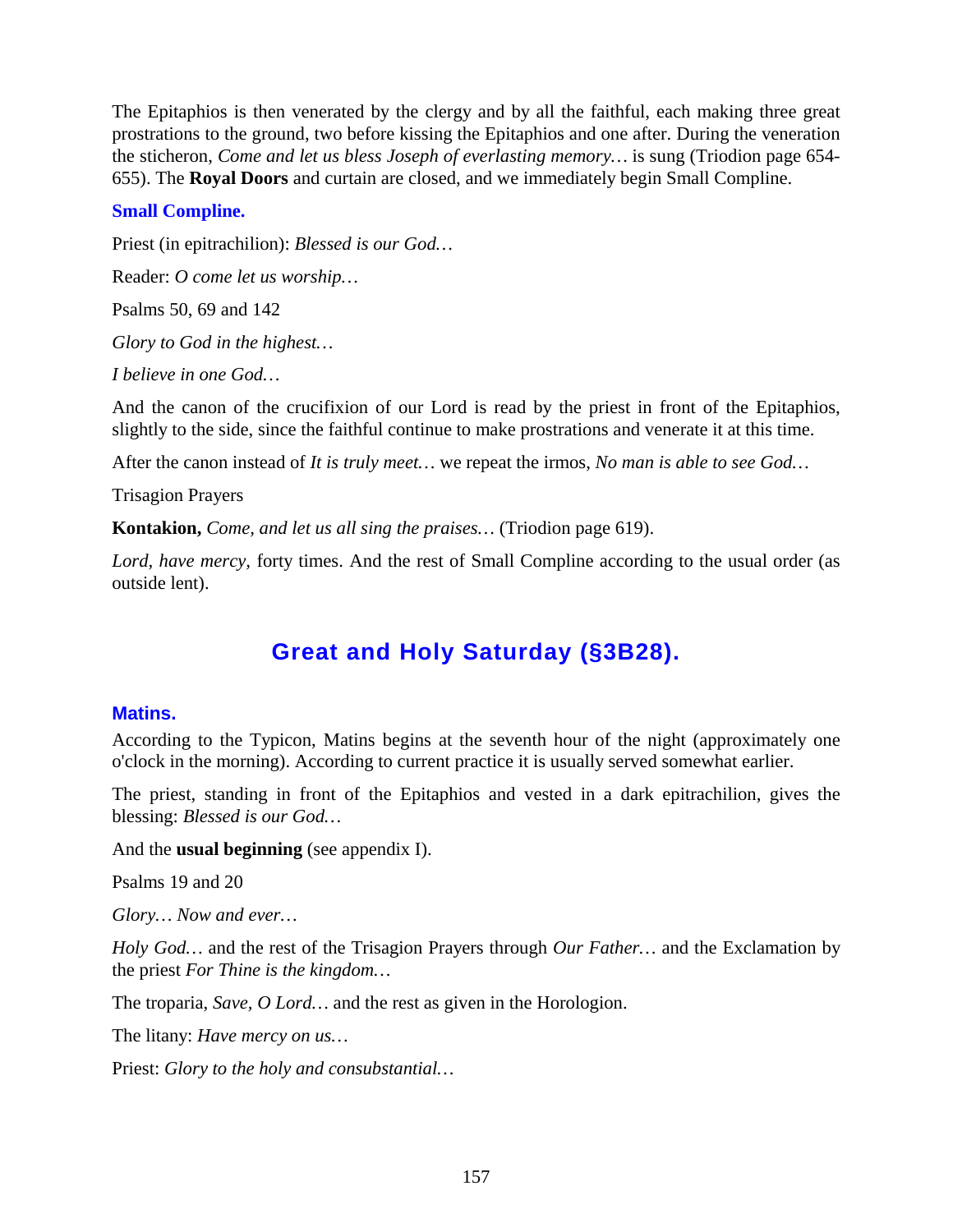And the Reader begins the **Six Psalms** in front of the Epitaphios. In front of the reader, before the Epitaphios, stands the priest reading the prayers of Matins; in the same place are read the litanies and the rest.

After the Six Psalms and the litany, *God is the Lord…* is sung to a special melody, with the usual verses.

Then the **troparia**, second tone: *Noble Joseph… Glory… Going down to death… Now and ever… The Angel stood by the tomb…*

During the singing of the troparia, the **Royal Doors** are opened and the priests in black phelonia come out to the Epitaphios, and the senior priest with the deacon begins **censing** the four sides of the tomb, then the altar and the entire church.<sup>[137](#page-157-0)</sup> Candles are distributed to the faithful.

At the conclusion of the troparia, we begin the **Lamentations**, troparia which are sung between the verses of Psalm 118 (the Seventeenth Kathisma).

**Note:** There is a custom that the beginning of the kathisma having been sung with the troparia, the rest is read (the troparion by one priest; the verse of the psalm by another priest or the cantor). But it is better and more prayerful another way: after the beginning is sung, sing in recitative the remaining verses of the kathisma, while the priest alternates with the reading of the troparia.

At the conclusion of the first stasis, there is a small litany with the exclamation, *For blessed is Thy name…* We then begin the second stasis as the priest **censes** the Epitaphios, the principal icons, and both choirs.

After the second stasis, there is again a small litany with the exclamation, *For holy art Thou, O our God…* We then begin the third stasis as the priest **censes** the Epitaphios, the principal icons, and both choirs as before.

After the third stasis, we immediately begin the evlogitaria of the resurrection, *Blessed art Thou, O Lord… The assembly of angels…* (as on Sundays).

Thereafter the small litany with the exclamation, *For Thou art the King of peace…*

The priests enter the Altar and remove their phelonia. The **Royal Doors** are closed and the faithful **extinguish** their candles.

Sessional hymns

Psalm 50

#### **The canon:**

According to custom, the canon is read by the senior priest in front of the Epitaphios.

In each ode the irmos is sung twice, and the troparia are repeated so as to make twelve. The irmos is repeated as the **After the third ode** there is a small litany followed by the sessional hymns from the Triodion.

**After the sixth ode** there is a small litany followed by the kontakion and ikos from the Triodion.

**At the ninth ode** we do not sing the Magnificat.

<span id="page-157-0"></span> $137$  According to the Slavonic Typicon the censing takes place at the beginning of the Lamentations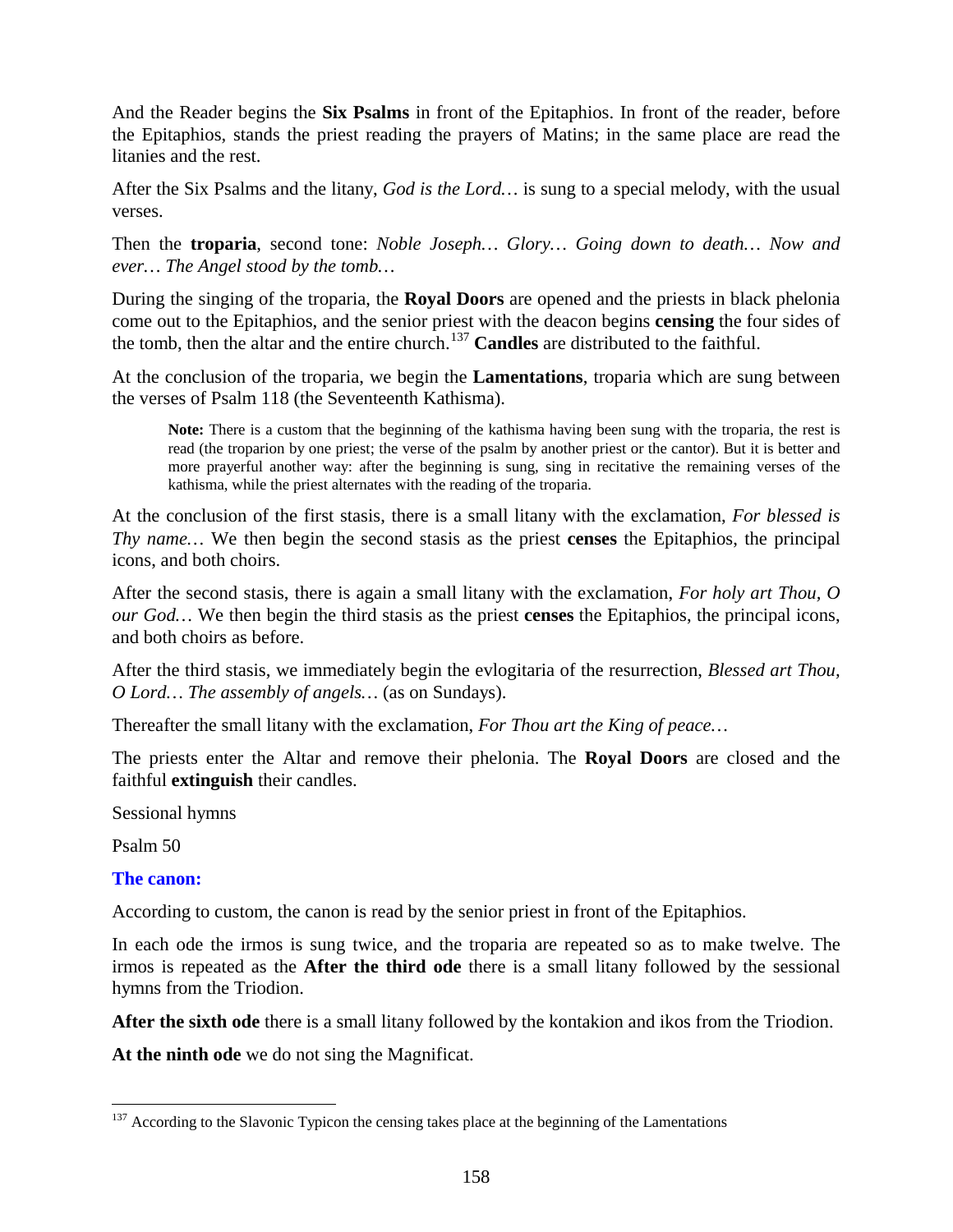**After the ninth ode** there is a small litany. (*It is truly meet*… is not sung.).

*Holy is the Lord our God* is sung as the **exapostilarion**, thrice in the second tone.

Then the **Praises** with four stichera:

(The first two verses are sung, then the verses down to *Praise Him for His mighty acts…* are read.).

We chant four stichera from the Triodion, second tone: *Today a tomb holds…*

*Glory…*, sixth tone: *Moses the great…*

*Now and ever…*, second tone: *Most blessed art thou…*

During the singing of the Praises, the senior priest vests in full vestments (as for Liturgy), the other priests vest only in epitrachilion and phelonion. During the singing of *Most blessed art thou…* the **Royal Doors** are opened and the priests come out to the Epitaphios.

Then the **Great Doxology**, during which the priest goes three times around the Epitaphios, **censing** it from the four sides. Then, while the choir sings the concluding *Holy God…* to a slow and solemn melody, as at the Burial Service, the priest takes the Book of Gospels and the other clergy take the Epitaphios which they hold above his head. They go in procession around the outside of the church, the choir meanwhile continuing to sing *Holy God…* to the funeral melody as often as is necessary. The Cross and the processional candles are carried at the head of the procession; then comes the choir; then the deacons with the incense, the clergy with the Epitaphios, and after them all the members of the congregation, holding lighted candles. The procession returns to the interior of the church. Then, stopping before the Holy Doors with the Epitaphios, the senior priest exclaims *Wisdom! Aright!.* The choir then sings the troparion, *Noble Joseph*... and the clergy replace the Epitaphios on the sepulchre in the center of the church, putting the Book of Gospels on it, as before. The senior priest goes once around the Epitaphios, censing it from the four sides.

At the conclusion of *Noble Joseph…*, the service continues with the Troparion of the Prophecy, second tone: *O Christ, Who holdest fast…*

Prokeimenon, fourth tone: *Arise, O Lord, help us…*

Reading: Ezekiel 37:1-14.

Prokeimenon, seventh tone: *Arise, O Lord my God…*

**Epistle**: I Corinthians §133 (I Corinthians 5:6-8; Galatians 3:13-14).

Alleluia, fifth tone: *Let God arise…*

**Gospel**: Matthew §114 (27:62-66) (read by the senior priest).

Litany: *Have mercy on us…*

Litany: *Let us complete our morning prayer…*

*Let us bow our heads…* etc.

We use the **dismissal**, *May Christ our true God, who for us men and for our salvation endured in the flesh the dread Passion, the life giving Cross and voluntary burial, through the prayers…*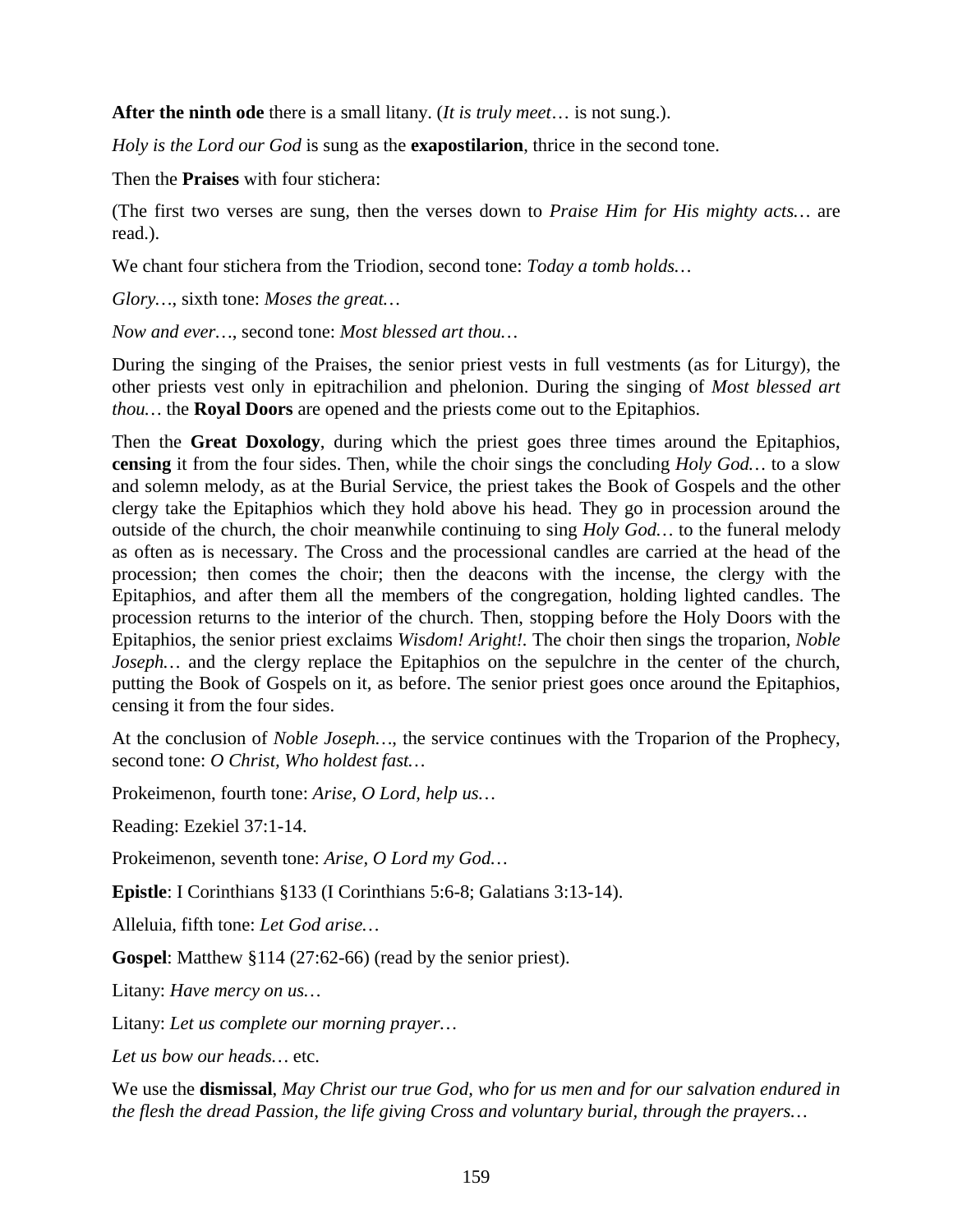Again, the Epitaphios is **venerated** as at Vespers. During the veneration the sticheron, *Come and let us bless Joseph of everlasting memory…* is sung (Triodion page 654-655). The **Royal Doors** and curtain are closed.

## **Hours.**

The First Hour is said in the narthex, following Matins. The other Hours and also the Typika are likewise said in the narthex before the beginning of Liturgy. They are said simply and without singing.

## **Troparia**:

First and Sixth Hours: *Noble Joseph… Glory… Going down to death…*

Third and Ninth Hours: *Noble Joseph… Glory… The Angel stood by the Tomb…*

**Kontakion**: *He Who closed the abyss…*

At Typika we omit *I believe…*, *Blessed be the Name of the Lord…* and Psalm 33. There is a small dismissal.

## **Vespers and Divine Liturgy of Saint Basil the Great.**

According to the Typicon this service begins at the tenth hour of the day (approximately four o'clock in the afternoon). In modern practice, the service usually begins somewhat earlier, at ten or eleven o'clock in the morning.

Before the beginning of the service, the Holy Table, the tables in the altar, the stands, and others, are put into white vestments, but these are covered in black. This is to facilitate the change of vestment during the service. Similarly, the priest can begin by wearing white for the less visible parts of his vestments. (But in the Greek practice white vestments are worn from the beginning of the service.).

In most parishes, two Gospel Books are used: one is used during the service, while the other remains resting on the Epitaphios throughout.

Before the Epitaphios the Priest begins: *Blessed is the Kingdom…*

If preceded by the Hours, skip to *O come, let us worship…* below.

*Glory to Thee…* and *O Heavenly King…*

Then the trisagion and the rest of the "Usual Beginning," see appendix I.

*O come let us worship…*

Psalm 103

Great Litany

**Note:** The Proskomedia is performed during *Lord I have Cried…* and the Readings.

We sing *Lord, I have cried…* in the first tone and insert eight stichera: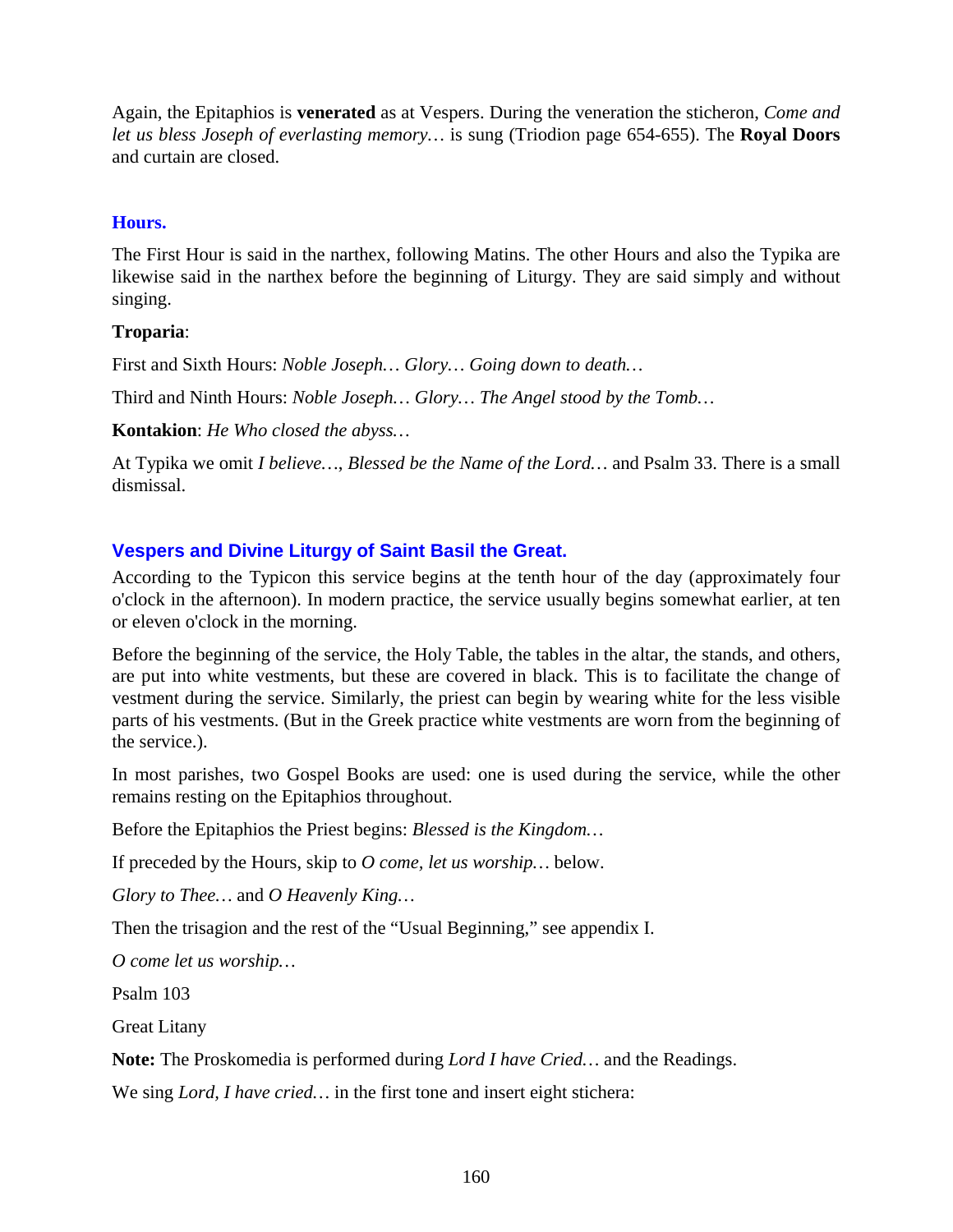We sing four stichera of the resurrection,<sup>[138](#page-160-0)</sup> first tone: *Accept Thou our evening prayers*...

Then three stichera from the Triodion, repeating the first, eighth tone: *Today hell groans…*

*Glory…*, sixth tone: *Moses the great…*

*Now and ever…*, dogmatic theotokion, first tone: *Let us hymn the Virgin…*

Entrance with the Gospel around the Epitaphios.

*O Gentle Light…*

The **Royal Doors** are closed and we immediately begin the readings without a prokeimenon.

In all there are fifteen readings:

1) Genesis 1:1-13:*In the beginning God made…*

2) Isaiah 60:1-16:*Shine, shine, O Jerusalem…*

3) Exodus 12:1-11:*The Lord spake to Moses…*

4) Jonah 1:1-4:11:*The word of the Lord…*

5) Joshua 5:10-15:*The children of Israel encamped…*

6) Exodus 13:20-15:19:*The children of Israel departed…*

At the conclusion of the sixth reading the **Royal Doors** are opened and the reader loudly proclaims the beginning of the Song of Moses:

Reader: *Let us sing unto the Lord:*

And the choir responds with the refrain: *For He hath been greatly glorified.*

The reader then continues with the Song of Moses and after each verse the choir sings the refrain. At the end, the reader himself sings the refrain. The **Royal Doors** are then closed and the readings continue:

7) Zephaniah 3:8-15:*Thus saith the Lord: Wait upon me…*

8) 3 Kings<sup>[139](#page-160-1)</sup> 17:8-24:*The word of the Lord came to Elias, saying...* 

9) Isaiah 61:10-62:5:*Let my soul rejoice in the Lord…*

10) Genesis 22:1-18:*It came to pass after these things…*

11) Isaiah 61:1-9:*The Spirit of the Lord is upon me…*

12) 4 Kings<sup>[140](#page-160-2)</sup> 4:8-37:*It came to pass on a day*...

13) Isaiah 63:11-64:5:*Thus saith the Lord: Where is He…*

14) Jeremiah 31:31-34:*Thus saith the Lord: Behold the days…*

<span id="page-160-0"></span><sup>&</sup>lt;sup>138</sup> Although these stichera are from the Octoechos, they are also printed in the Triodion (Ware).<br><sup>139</sup> In the Hebrew (KJV) text, this is 1 Kings.

<span id="page-160-2"></span><span id="page-160-1"></span> $140$  In the Hebrew (KJV) text, this is 2 Kings.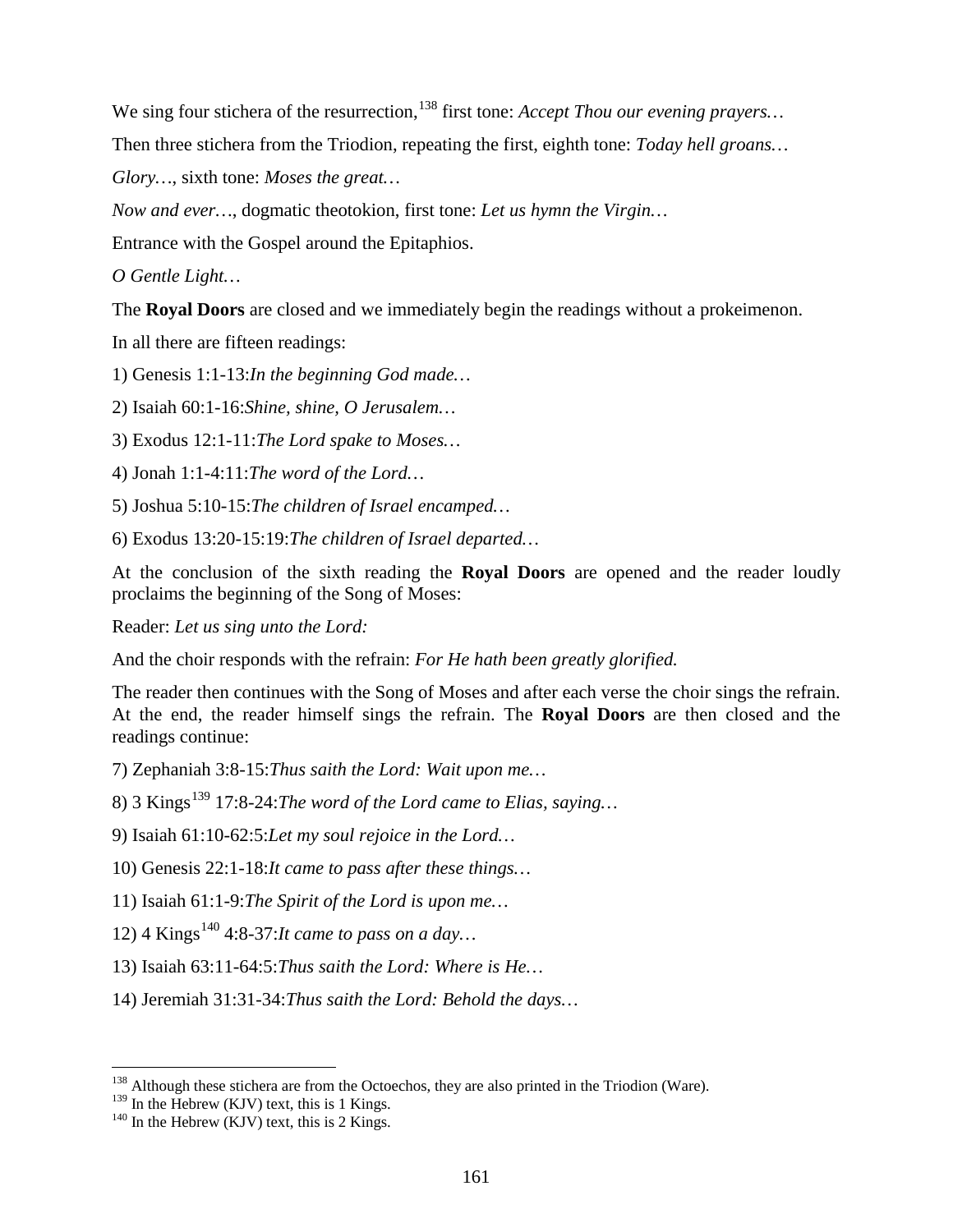15) Daniel 3:1-23:*In his eighteenth year…* followed immediately by verses 1-33 from the Song of the Three Children.

And after the reader has read verse 33 of the Song of the Three Children, *Blessed art Thou in the firmament of the heaven, Thou Who art supremely praised and supremely exalted unto the ages,* the **Royal Doors** are opened and the reader continues with the Song of the Three Children, alternating with the choir as above, with the refrain:

*Praise the Lord and exalt Him above all for ever.*

And when the Song of the Three Children has been completed there is a small litany (during which the priest reads the prayer of the trisagion), and then the exclamation, *For holy art Thou…*

Then, instead of the trisagion, we sing *As many as have been baptized…*

Prokeimenon, fifth tone: *Let all the earth…*

**Epistle**: Romans §91 (6:3-11).

At the beginning of the Epistle there is **censing**.

After the Epistle, the priest: *Peace be unto thee!*

Reader: *And to thy spirit.*

Instead of **Alleluia**, the reader: *Arise, O God, judge Thou the earth…* And the choir sings the same. Reader proclaims (or sings) six verses, and after each one is sung the same slow, loud and triumphant refrain: *Arise, O God…* During these verses the **Royal Doors** are closed and the curtain drawn and all vestments are changed to white.

**Gospel**: Matthew §115 (28:1-20), read in front of the Epitaphios.

And we continue with the Liturgy of Saint Basil the Great.

Instead of the **Cherubic Hymn** we sing *Let all mortal flesh…*

The Great Entrance proceeds around the Epitaphios, with the usual petitions.

At the Litanies, instead of *…a day all-perfect…* the deacon or priest says *…an evening allperfect…*

Instead of *It is truly meet....,* we sing the irmos, *Weep not for Me, O Mother…* (Triodion page 651).

## **Communion Hymn**: *The Lord hath waked…*

After the **Prayer Behind the Ambon**,<sup>[141](#page-161-0)</sup> the **censing** of the table placed in the center of the church on which there are five loaves, wheat, and wine (but no oil).

*Let us pray to the Lord*..., and the usual prayer used at a Vigil service:

*O Lord Jesus Christ our God…* (but no reference to oil).

*Blessed be the Name of the Lord…* and Psalm 33

We use the dismissal, *May Christ our true God, Who rose from the dead, through the prayers…*

<span id="page-161-0"></span><sup>&</sup>lt;sup>141</sup> According to the Slavonic Typicon, the blessing of the loaves takes place after the dismissal of the Liturgy.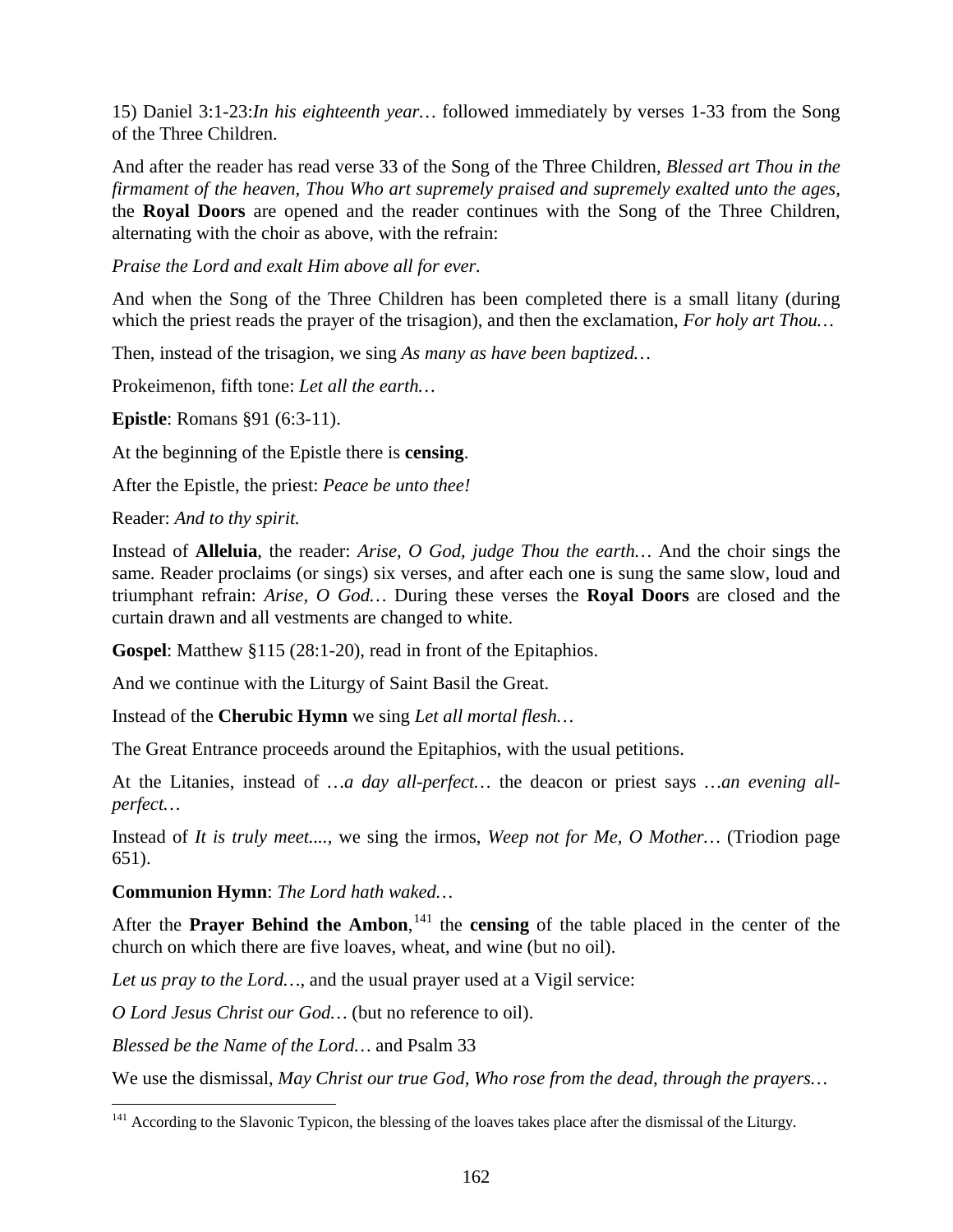After receiving the antidoron, the faithful also partake from the bread and wine that have been blessed.

### **From the Typicon:**

It should be known that if on account of a great cause there be no Liturgy, we sing 8 stichera on Lord, I have cried: of the resurrection 4, and from the Triodion 3, repeating the first. Glory…, sixth tone: Moses the great… Now and ever…, the principal [dogmatic] theotokion, Let us hymn the Virgin… Entrance with the censer. O Gentle Light… Prokeimenon, The Lord is King… And the readings of the day from the Triodion according to their order. After the completion of the readings, the litany, Let us all say… Then, Vouchsafe, O Lord… Thereafter, Let us complete our evening prayer… At the Aposticha the stichera of the resurrection, first tone: By Thy passion… and 3 "according to the alphabet," with their verses, The Lord is King... Glory… Now and ever…, theotokion: Behold, the prophecy of Isaiah… Then, Now lettest… After the Trisagion, the troparion, Noble Joseph… Glory… Going down to death… Now and ever… The Angel stood by the tomb… And the dismissal.

### **The Reading of the Acts of the Apostles.**

The reading of the Acts should be begun at such a time (between 8 and 9 o'clock) so as to finish near 11:30 PM.

Reader: *The reading is from the Acts of the Holy Apostles. Father, bless!*

Priest: *Through the prayers of the Holy Apostles, Lord Jesus Christ our God, have mercy on us.*

Reader: *Amen.* And he begins reading.

According to the Typicon, the entire book should be read. Anyone in the congregation is allowed to read.

## **Midnight Office.**

The service begins shortly before Midnight (11:30 PM).

The priest, vested in full white vestments and standing in front of the Epitaphios, gives the blessing, *Blessed is our God…*

And the **usual beginning** (see appendix I).

Psalm 50

Then the canon from Matins on Great Saturday: in each ode the irmos is sung twice, and four troparia are used. During **Ode Nine** of the canon, the senior priest, already in full vestments, opens the **Royal Doors**, comes out with two other priests to the Epitaphios, and goes around it thrice, **censing** it from the four sides. Then the senior priest takes the book of the Gospels and the two others hold the epitaphios over his head, and so they go through the Royal Doors into the sanctuary. They go around the Holy Table and then lay the Epitaphios upon it; and once more the senior priest goes around the Epitaphios thrice, **censing** it from the four sides. The **Royal Doors** and curtain are closed. During this time, the katavasia of Ode Nine is sung, *Weep not for Me, O Mother...* The Epitaphios remains on the Holy Table until the eve of the Ascension.

The Trisagion Prayers

Troparion, *Going down to death…*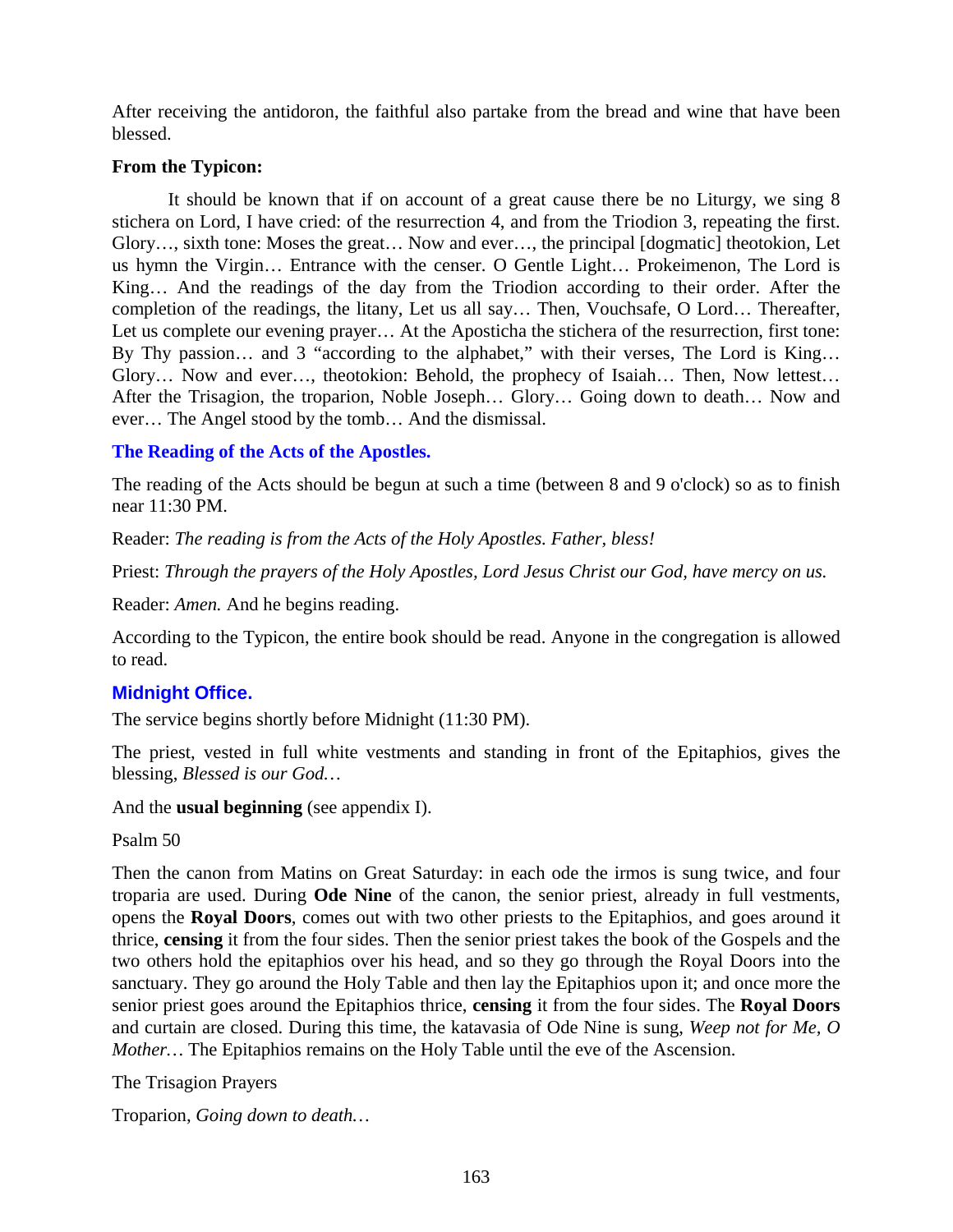Litany, *Have mercy on us, O God…* with three petitions as at the beginning of Matins.

Dismissal as on Sundays, *May He Who rose from the dead, Christ our true God…*

After the dismissal, we begin ringing the "Blagovest," meaning "Good Tidings," (a single bell rung at moderate intervals).

All lights are extinguished at this point, except one lamp in the sanctuary.

# **4. Services of the Pentecostarion.**

## **Concerning the order of services from the Sunday of Saint Thomas until the Apodosis of Pascha.**

During the period of the Pentecostarion, materials for services are taken from the Pentecostarion and the Menaion. On Sundays, unless a saint of Polyeleos or Vigil rank coincide, the service from the Menaion is chanted at Compline or transferred to another day. Although some of the materials are from the Octoechos, these are all reprinted in the Pentecostarion. The general order of services follows those detailed in chapters one and two, with the following exceptions.

The usual Sunday dismissal, *May He who rose from the dead, Christ our true God...*, is used at all services.

At the beginning of **Vespers**, after the blessing by the priest, we sing *Christ is risen…* thrice and immediately read Psalm 103.

At the beginning of **Vigil** the priest sings *Christ is risen…* 2 1/2 times, and the choir sings the last half and continues with the selected verses of Psalm 103.

**Matins** begins with *Glory to the holy and Consubstantial…[142](#page-163-0) Christ is risen…* thrice (Psalms 19 and 20 are omitted), and then the **Six Psalms**. Immediately before Psalm 50 we sing *Having beheld the resurrection…* once on weekdays, but thrice on Sundays. On weekdays at **ode nine** the Magnificat is sung as usual; on Sundays, however, the Magnificat **is not sung.** After ode nine *It is truly meet…* is not sung.

At those **Hours** which have a full beginning (i.e. the Third and Ninth Hours), we begin thus: *Blessed is our God…* and then *Christ is risen…* thrice, then *Holy God…* and the rest as usual, including *O come let us worship…* At those Hours that normally start with *O come let us worship…* (i.e. First and Sixth Hours), we read *Christ is risen…* thrice, instead of *O come let us worship…*

At the beginning of **Liturgy** the priest sings *Christ is risen…* 2 1/2 times, and the choir sings the last half. On all days of the week we use the Sunday Introit (*O come let us worship… …O Son of God Who didst rise from the dead…*).

<span id="page-163-0"></span><sup>&</sup>lt;sup>142</sup> If it be a Vigil, *Glory to the holy and Consubstantial*... is not said at this point, having been said at the beginning of Vespers, but Matins rather begins immediately with *Christ is risen…*, thrice, and the Six Psalms.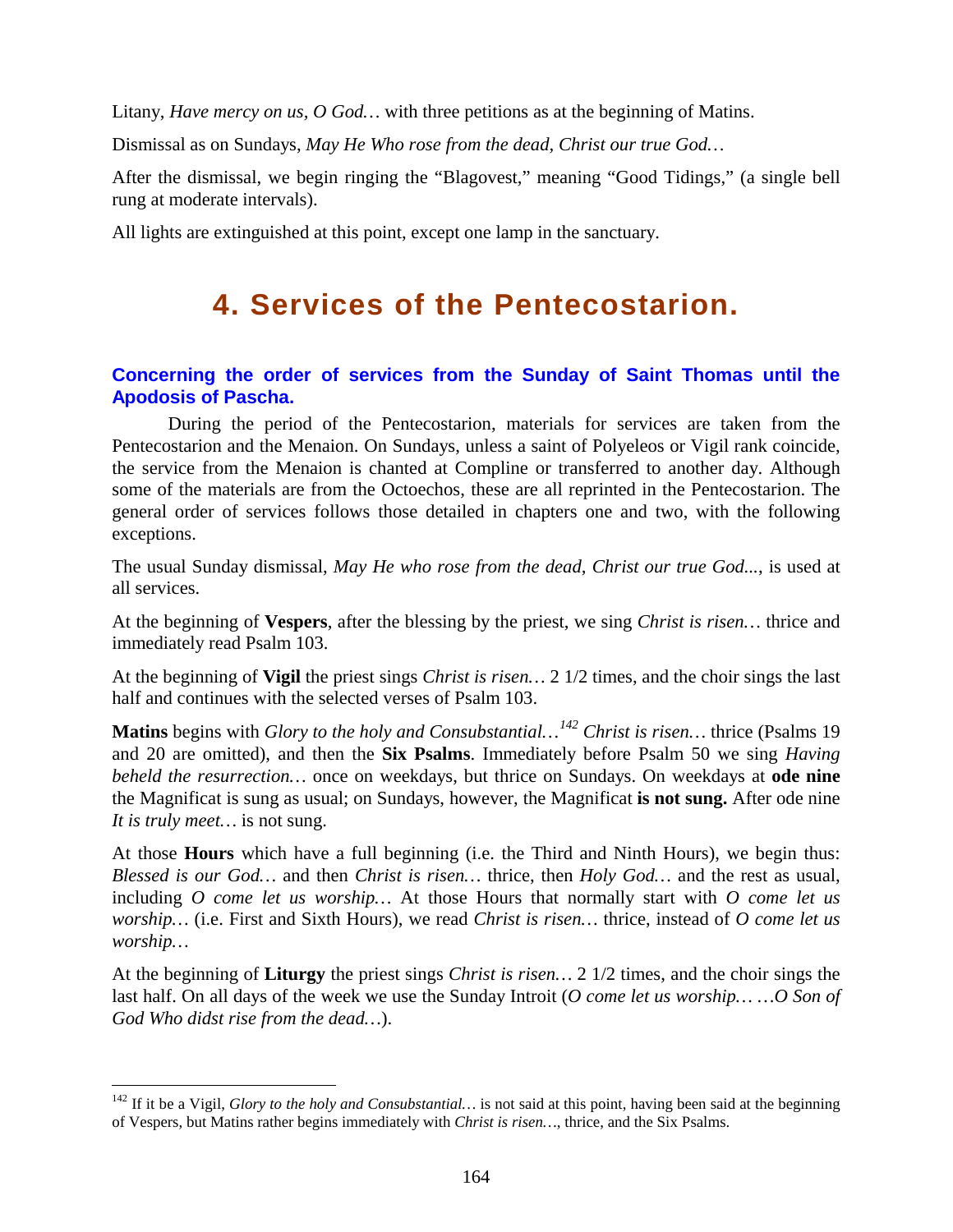Instead of *It is truly meet…* we sing *The Angel cried…* and *Shine, shine…[143](#page-164-0)*

Before Communion, when the priest says *With fear of God…*, we chant *Blessed is He that cometh…* as usual. But when the priest says *Save O God Thy people…* we chant *Christ is risen…* once, instead of *We have seen…* (as on Pascha). But when the priest says *Always, now and ever...*  we sing *Amen. Let our mouths...* At the dismissal the priest says *Glory to Thee, O Christ God…* and we sing *Christ is risen…* thrice, instead of *Glory… Now and ever… Father Bless!*. Then the priest gives the Sunday dismissal.

# **The Order of Weekday Services of The Pentecostarion (§4A).**

## **The Order of Chanting the Troparia at Vespers and at the end of Matins Simple, Double, Six-Stichera and Doxology Services.**

#### **(1) The week following the Sunday of Saint Thomas:**

Troparion from the Menaion; *Glory…* the second troparion from the Menaion, if there be such; *Now and ever…* troparion of Thomas Sunday, *Whilst the tomb was sealed…*

If there be no troparion from the Menaion, we sing the troparion of Thomas Sunday once.

#### **(2) The week following the Sunday of the Myrrh-bearing Women:**

#### **If there be no troparion from the Menaion:**

*The Noble Joseph… Glory… When Thou didst descend… Now and ever… Unto the Myrrh-bearing women…*

## **But if there be a troparion from the Menaion:[144](#page-164-1)**

If it be **Monday, Wednesday, or Friday** (or the eve thereof) we sing *The Noble Joseph… Glory…* troparion from the Menaion; *Now and ever… Unto the Myrrh-bearing women…*

If it be **Tuesday, Thursday or Saturday** (or the eve thereof) we sing *When Thou didst descend… Glory…* troparion from the Menaion; *Now and ever… Unto the Myrrh-bearing women…*

## **(3) The fourth, fifth and sixth weeks after Pascha:**<sup>144</sup>

If it be the afterfeast of Mid-Pentecost or Ascension, see No. 4 (below).

Troparion of the preceding Sunday; *Glory…* troparion from the Menaion, if there be such; *Now and ever…* Sunday theotokion in the tone of troparion from the Menaion (or, if there be no troparion from the Menaion, in the tone of the week).

<span id="page-164-1"></span><span id="page-164-0"></span> $143$  Except on the feast of Mid-Pentecost and on its apodosis, when the irmos of the ninth ode of that feast is chanted.<br><sup>144</sup> If there be two troparia in the Menaion, we sing only the first, since not more than three tr at Vespers or at the end of Matins.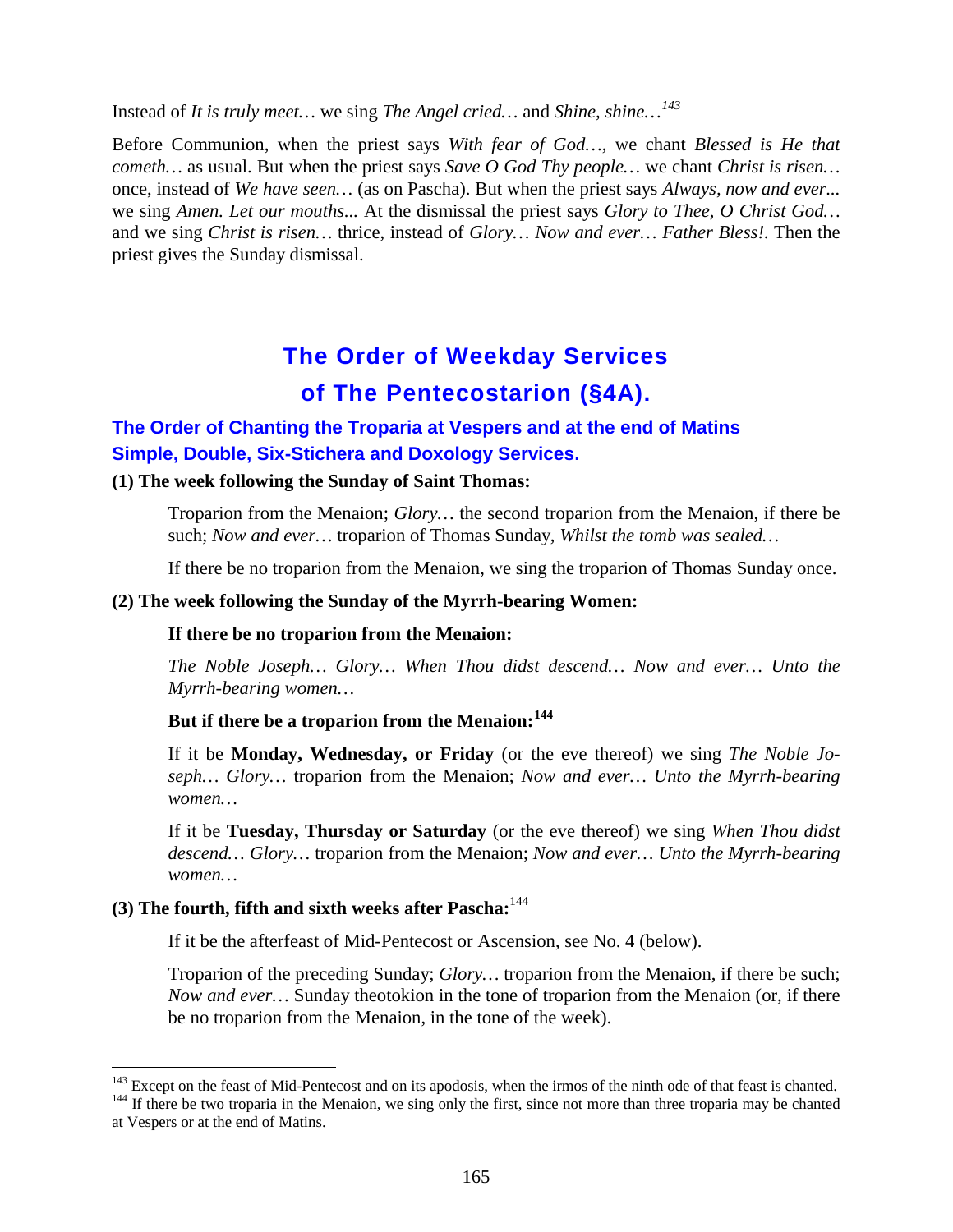**On Friday of the fifth week:** Troparion of the preceding Sunday; *Glory…* troparion from the Menaion, if there be such; *Now and ever…* Sunday theotokion in the tone of the week.

#### **(4) During the afterfeasts of Mid-Pentecost, Ascension and Pentecost:**

Troparion from the Menaion; *Glory…* the second troparion from the Menaion, if there be such; *Now and ever…* troparion of the Feast.

If there be no troparion from the Menaion, we sing the troparion of the Feast, once.

#### **The Order of Chanting the Troparia at "God is the Lord."**

#### **(1) The week following the Sunday of Saint Thomas:**

*Whilst the tomb was sealed*… twice; *Glory…* troparion from the Menaion, if there be such; *Now and ever… Whilst the tomb was sealed…* once.

**But if there be two troparia from the Menaion** we sing *Whilst the tomb was sealed*… **once**; the troparion of the first saint; *Glory…* troparion of the second saint; *Now and ever… Whilst the tomb was sealed…* once.

#### **(2) The week following the Sunday of the Myrrh-bearing Women:**

**If there be one troparion from the Menaion** we sing *The Noble Joseph…* once; *When Thou didst descend… Glory…* troparion from the Menaion; *Now and ever… Unto the Myrrh-bearing women…*

**If there be two troparia from the Menaion** we sing *The Noble Joseph…* once; troparion of the first saint; *Glory…* troparion of the second saint; *Now and ever… Unto the Myrrh-bearing women…*

**If there be no troparion from the Menaion** we sing *The Noble Joseph…* twice; *Glory… When Thou didst descend… Now and ever… Unto the Myrrh-bearing women…*

#### **(3) The fourth, fifth, and sixth weeks after Pascha:**

*If it be the afterfeast of Mid-Pentecost or Ascension, see below.*

Troparion of the preceding Sunday, twice; *Glory…* troparion from the Menaion, if there be such; *Now and ever…* Sunday theotokion in the tone of the troparion from the Menaion (or, if there be no troparion from the Menaion, in the tone of the week).

**But if there be two troparia from the Menaion** we sing the troparion of the preceding Sunday, **once**; the troparion of the first saint; *Glory…* troparion of the second saint; *Now and ever…* Sunday theotokion in the tone of the troparion of the second saint.

#### **(4) During the afterfeasts of Mid-Pentecost, Ascension and Pentecost:**

Troparion of the Feast, twice; *Glory…* troparion from the Menaion, if there be such; *Now and ever…* troparion of the Feast.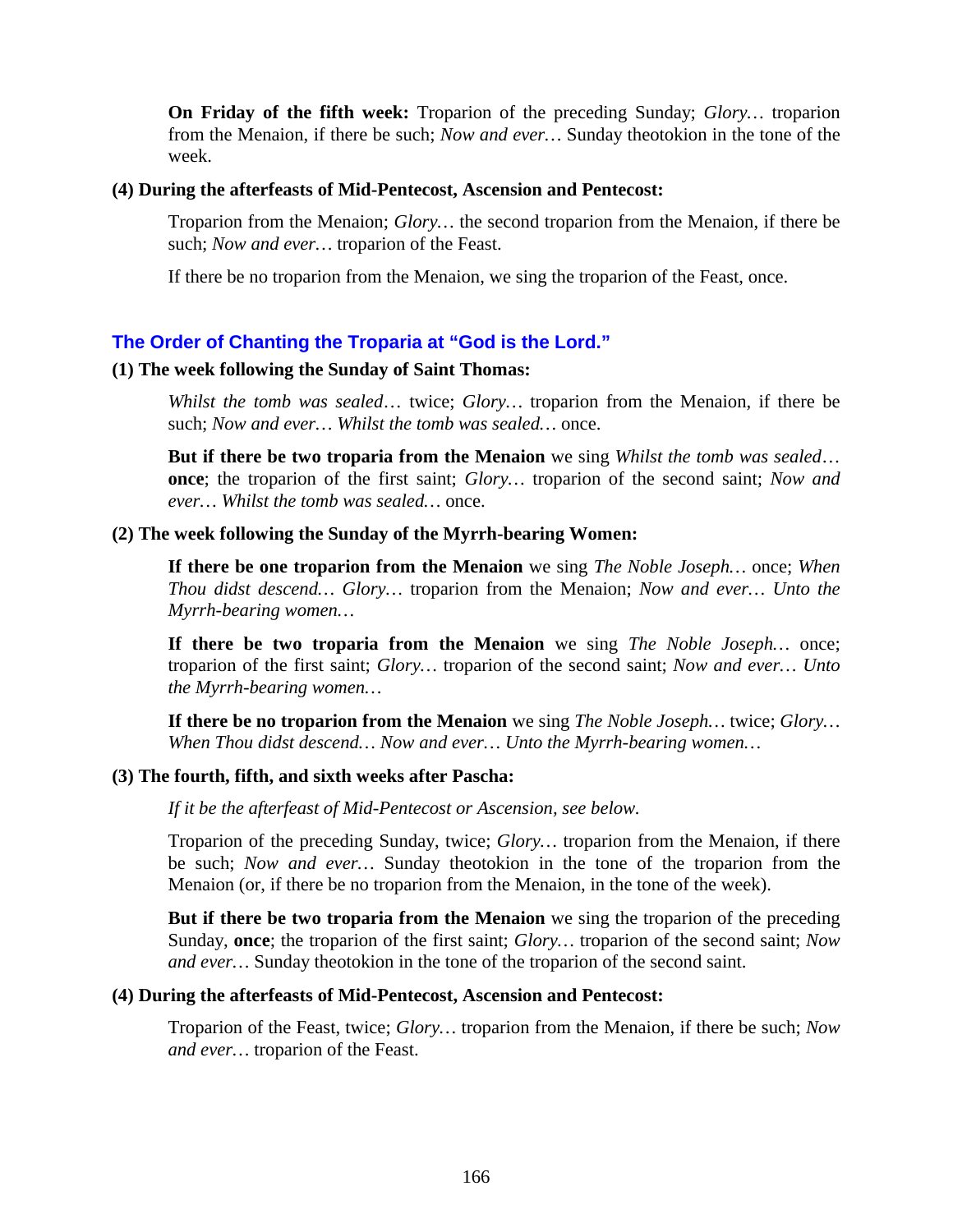**But if there be two troparia from the Menaion** we sing the troparion of Feast, **once**; the troparion of the first saint; *Glory…* troparion of the second saint; *Now and ever…*  troparion of the Feast.

#### **The Order of the Troparia and Kontakia at the Hours.**

#### **(1) The week following the Sunday of Saint Thomas:**

The troparion of Thomas Sunday, *Whilst the tomb…* and the troparion of the Saint, if there be such.\* Kontakion of Thomas Sunday, *With his searching right hand…*†

#### **(2) The week following the Sunday of the Myrrh-bearing Women:**

Troparia: **Hour 1:** *Noble Joseph…*

**Hour 3:***When Thou didst descend…*

**Hour 6:***Unto the Myrrh-bearing Women…*

**Hour 9:***Noble Joseph…*

And the troparion from the Menaion, if there be such.<sup>\*</sup>

Kontakion of the myrrh-bearing women, *When Thou didst cry, Rejoice…*†

#### **(3) The fourth, fifth and sixth weeks after Pascha:**

*If it be the afterfeast of Mid-Pentecost or Ascension, see below.*

Troparion of the preceding Sunday and the troparion from the Menaion, if there be such.<sup>\*</sup> Kontakion of the preceding Sunday.†

## **(4) During the afterfeasts of Mid-Pentecost, Ascension, and Pentecost:[145](#page-166-0)**

Troparion of the Feast and the troparion from the Menaion, if there be such.<sup>\*</sup> Kontakion of the Feast.<sup>†</sup>

#### **The Order of Chanting the Troparia and Kontakia at Liturgy.**

#### **(1) The week following the Sunday of Saint Thomas:**

Troparion of Thomas Sunday

Troparion of the temple, if it be of the Theotokos or a Saint

First troparion from the Menaion, if there be such

Second troparion from the Menaion, if there be two

Kontakion of the temple, if it be of a saint

Kontakion of the first saint, if there be two

<span id="page-166-0"></span><sup>&</sup>lt;sup>145</sup> Since the feasts of Antipascha, Mid-Pentecost, Ascension and Pentecost are "given up" at Liturgy (on Saturday of St. Thomas Week, Wednesday of week 5, Friday before Pentecost, and Pentecost, respectively) the troparia and kontakia of these feasts are not read at the Ninth Hour on those apodosis days. Instead we read the troparion and kontakion of the saint from the Menaion (or from the General Menaion, if need be). The same holds true for the Sunday troparia at the Ninth Hour on Saturday of the third and fifth weeks.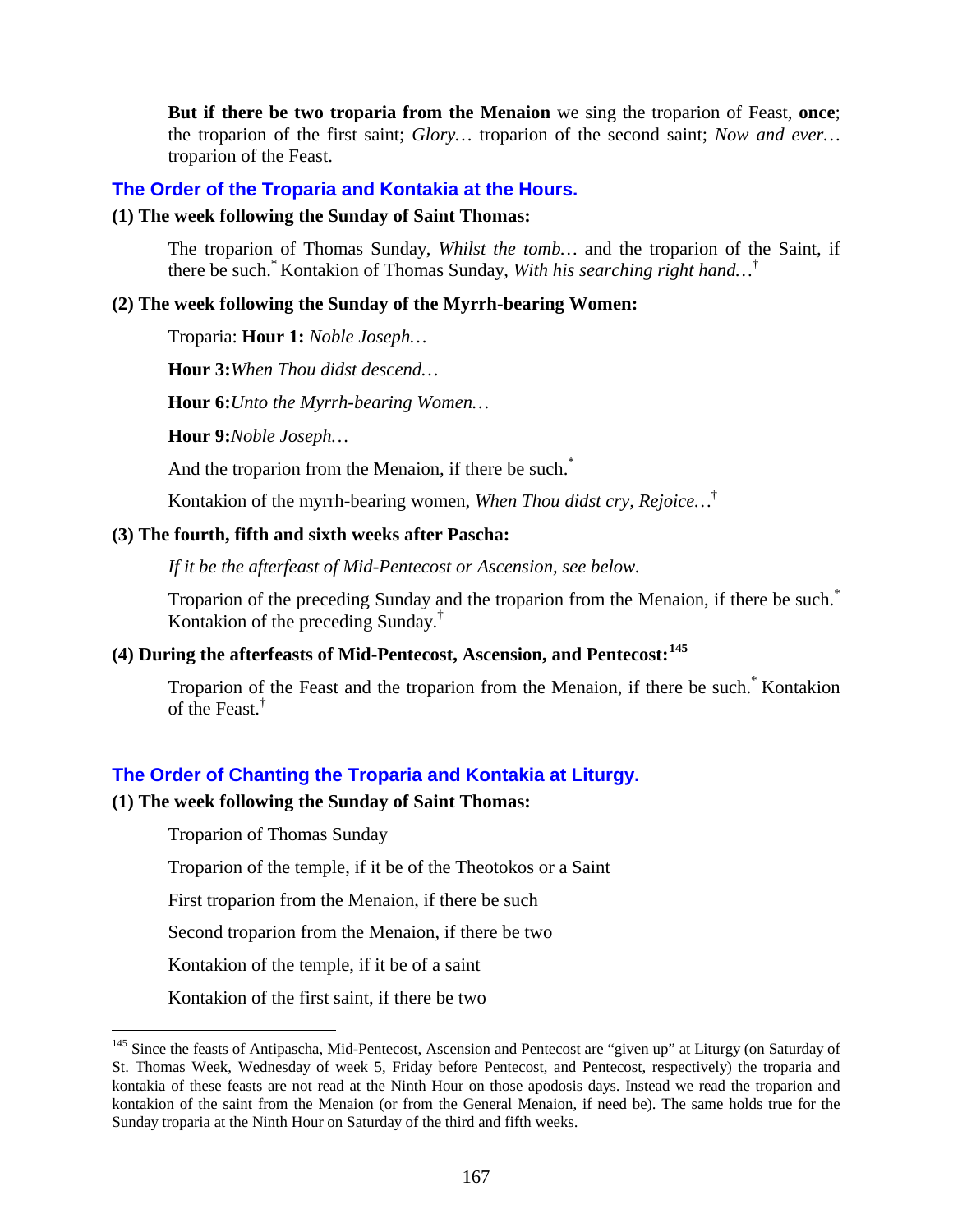*Glory…* kontakion of the second, or only, saint

*Now and ever…* kontakion of Thomas Sunday

\* If there be two troparia in the Menaion, they are alternated.

<sup> $\dagger$ </sup> If it be a service of Doxology, Polyeleos or Vigil rank, at the Third and Ninth Hours we read the kontakion from the Menaion.

If it be a service of Vigil rank, and it be a temple of a saint, the troparion and kontakion of the temple are not chanted.

#### **(2) The week following the Sunday of the Myrrh-bearing Women:**

*Noble Joseph… When Thou didst descend… Unto the Myrrh-bearing Women…* Troparion of the temple, if it be of a saint First troparion from the Menaion, if there be such Second troparion from the Menaion, if there be two Kontakion of the temple, if it be of a saint Kontakion of the first saint, if there be two *Glory…* kontakion of the second, or only, saint *Now and ever…* kontakion of the Myrrh-bearing women

## **(3) The fourth, fifth and sixth weeks after Pascha:**

*If it be the afterfeast of Mid-Pentecost or Ascension, see below.*

Troparion of preceding Sunday Troparion of the temple, if it be of a saint First troparion from the Menaion, if there be such Second troparion from the Menaion, if there be two Kontakion of the temple, if it be of a saint Kontakion of the first saint, if there be two *Glory…* kontakion of the second, or only, saint *Now and ever…* kontakion of Thomas Sunday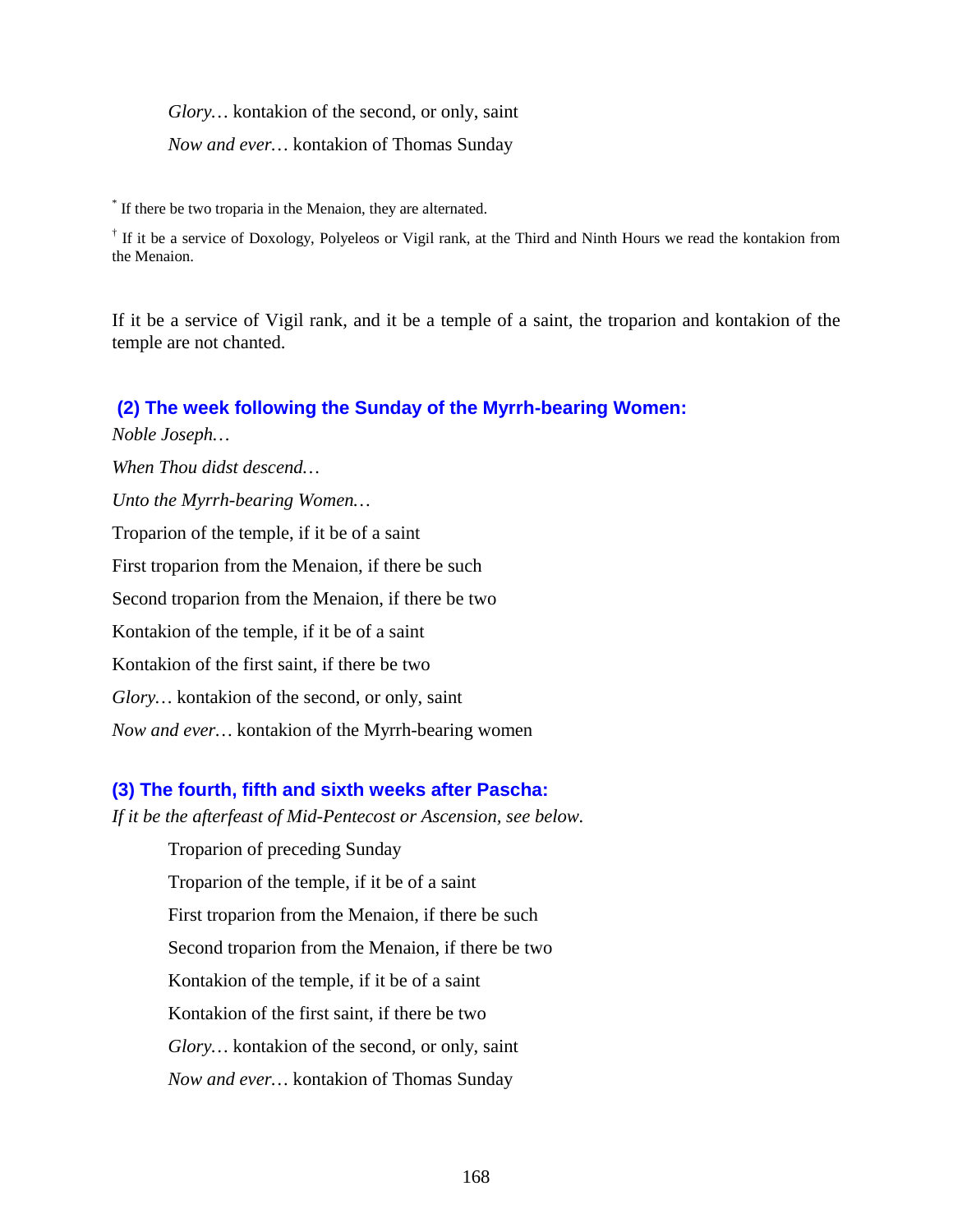## **(4) During the afterfeasts of Mid-Pentecost, Ascension and Pentecost:**

Troparion of the Feast Troparion of the temple, if it be of a saint First troparion from the Menaion, if there be such Second troparion from the Menaion, if there be two Kontakion of the temple, if it be of a saint Kontakion of the first saint, if there be two *Glory…* kontakion of the second, or only, saint *Now and ever…* kontakion of the Feast

If it be a service of Vigil rank, and it be a temple of a saint, the troparion and kontakion of the temple are not chanted.

## **Simple, Six-Stichera, or Doxology Service (§4A1).**

#### **Vespers.**

At *Lord I have cried…* we sing three stichera from the Pentecostarion and three from the Menaion; *Glory…* doxasticon from the Menaion, if there be such; *Now and ever…* from the Pentecostarion. **On Friday evening:** *Glory…* doxasticon from the Menaion (but if there be no doxasticon from the Menaion, we sing the doxasticon from the Pentecostarion); *Now and ever…*  dogmaticon in the tone of the week.

**Aposticha:** We sing the stichera from the Pentecostarion, with their verses; *Glory…* doxasticon from the Menaion, if there be one; *Now and ever…* from the Pentecostarion.

We chant the appointed **troparia** as indicated above (see page 167).

#### **Matins.**

After *God is the Lord…* we chant the appointed **troparia** as indicated above (see page 168).

After each kathisma there is a small litany followed by the sessional hymns from the Pentecostarion.

#### **The canons:**

#### **If it be a simple service:**

#### **Weekdays in all temples and Saturdays in a temple of the Lord or Theotokos:**

Eight troparia (including the irmos, twice) from the canon appointed by the Pentecostarion

Four troparia from the Menaion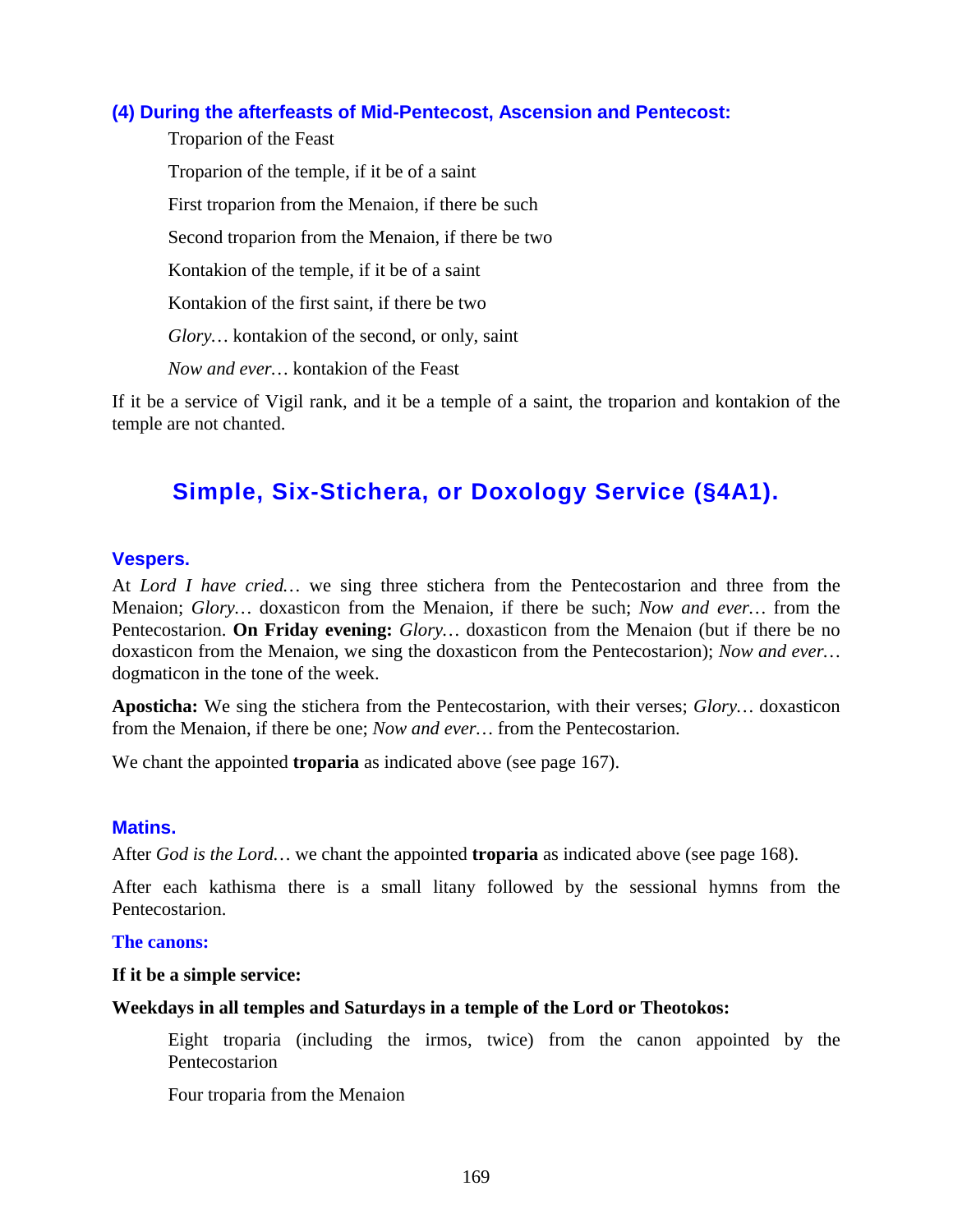#### **Saturday in a temple of a saint:**

Six troparia (including the irmos, twice) from the canon appointed by the Pentecostarion

Four troparia from canon of the temple

Four troparia from the Menaion

The **katavasiæ**, which are the irmoi of the canon in the Menaion, are sung only at Odes III, VI, VIII and IX.

#### **If it be a six-stichera or Doxology service:**

Six troparia (including the irmos, twice) from the canon appointed by the Pentecostarion

Six troparia from the Menaion

If it be a six-stichera service, the **katavasiæ**, which are the irmoi of the canon in the Menaion, are sung only at Odes III, VI, VIII and IX. But if it be a **Doxology** service, we sing the appointed katavasia (see chapter eight) after each ode.

After Ode III there is a small litany followed by the kontakion and ikos from the Menaion;<sup>[146](#page-169-0)</sup> then the sessional hymn from the Menaion; *Glory… Now and ever…* the sessional hymn from the Pentecostarion.

**After Ode VI** there is a small litany followed by the kontakion and ikos from the Pentecostarion.<sup>[147](#page-169-1)</sup>

**After Ode VIII** we sing the **Magnificat** (*My soul doth magnify…*).

**After Ode IX** there is a small litany. (*It is truly meet…* is not sung.).

**Exapostilarion** from the Pentecostarion; *Glory*… from the Menaion, if there be such; *Now and ever…* Pentecostarion.

At the **Praises:**

**If there be stichera provided in the Menaion** we sing three stichera from the Pentecostarion and three from the Menaion; *Glory…* doxasticon from the Menaion; *Now and ever…* from the Pentecostarion.

**But if there be no stichera from the Menaion** we sing four stichera from the Pentecostarion; *Glory… Now and ever…* from the Pentecostarion.

## **If it be a simple or six-stichera service:**

The priest does not say *To Thee is due glory…*, but immediately *Glory to Thee Who hast shown…*  and the Small Doxology is read.

**Aposticha:** We sing the stichera from the Pentecostarion, with their verses; *Glory…* doxasticon from the Menaion, if there be one; *Now and ever…* from the Pentecostarion.

We chant the appointed **troparia** as indicated above.

<span id="page-169-0"></span><sup>&</sup>lt;sup>146</sup> But if it be a six-stichera or doxology service, from the Pentecostarion.  $147$  But if it be a six-stichera or doxology service, from the Menaion.

<span id="page-169-1"></span>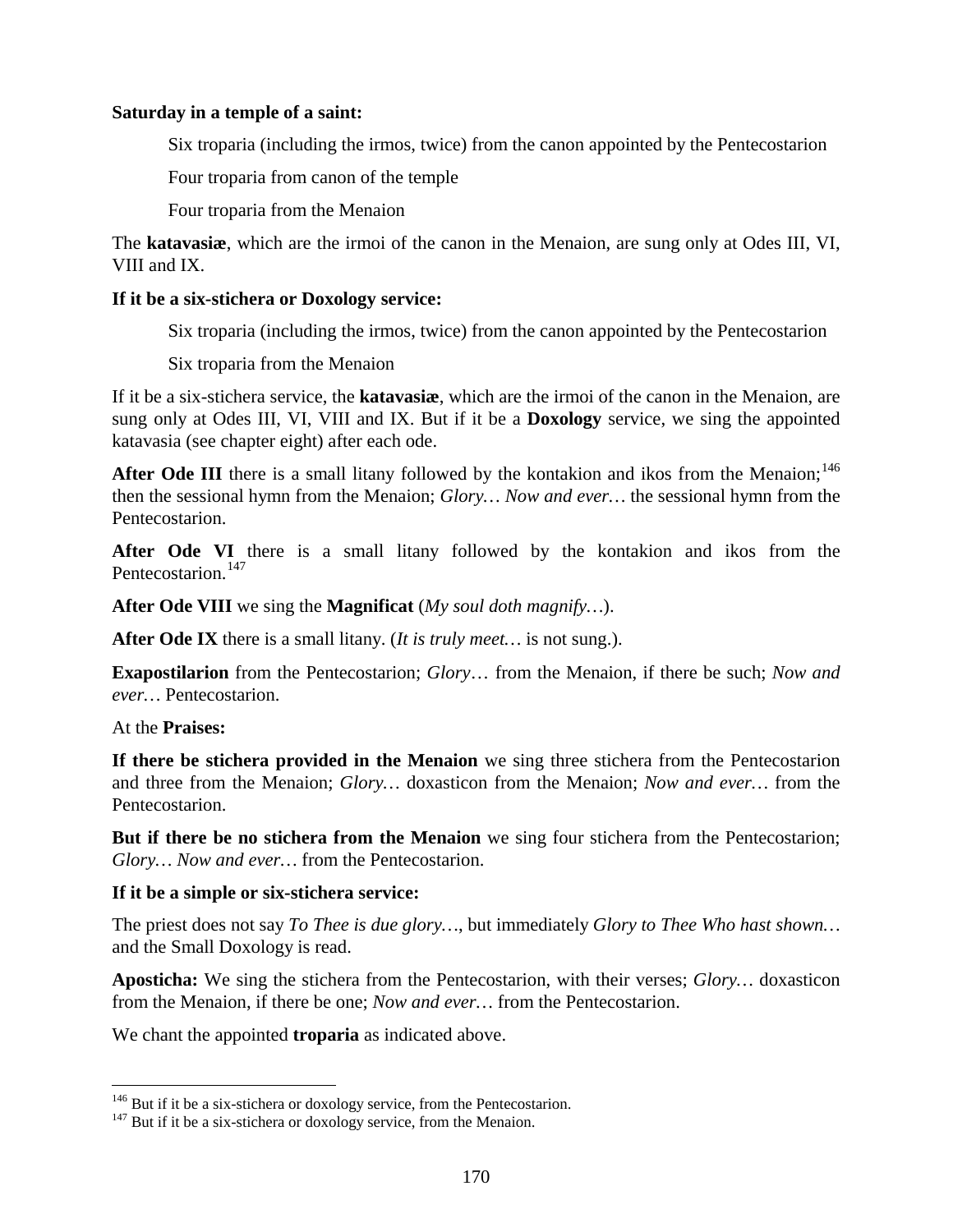#### **If it be a Doxology service:**

The **Great Doxology** is sung, after which we sing the appointed **troparia** as indicated above.

**Hours**. the appointed troparia and kontakia are read.

## **Divine Liturgy.**

At the **Beatitudes** we read six troparia from the canon appointed by the Pentecostarion. But if the Menaion calls for Beatitudes we read four troparia from the Pentecostarion and four from Ode III in the Menaion.

The appointed **troparia** and **kontakia** are chanted.

**Prokeimenon** of the feast (preceding Sunday), and of the saint, if there be such.

**Epistle** of the day (and of the saint).

**Alleluia** of the feast (preceding Sunday), and of the saint, if there be such.

**Gospel** of the day (and of the saint).

**Communion Hymn** of the feast (preceding Sunday), and of the saint, if there be such.

## **Double Service (§4A2).**

## **Vespers.**

At *Lord I have cried…* we sing six stichera: three for the first saint and three for the second saint; *Glory…* doxasticon from the Menaion, if there be such; *Now and ever…* from the Pentecostarion. But if it be **Friday** evening we sing three stichera from the Pentecostarion (of the resurrection), and three of the first saint; *Glory…* doxasticon from the Menaion (but if there be no doxasticon from the Menaion, we sing the doxasticon from the Pentecostarion); *Now and ever…* dogmaticon in the tone of the week.

**Aposticha:** stichera from the Pentecostarion printed at *Lord I have cried…*, with the refrains printed at the Aposticha;<sup>[148](#page-170-0)</sup> Glory... doxasticon from the Menaion, if there be such; *Now and ever…* from the Pentecostarion (the one printed at the Aposticha). **But if it be Friday evening** we sing the Aposticha stichera from the Pentecostarion, with their verses; *Glory…* doxasticon from the Menaion, if there be one; *Now and ever…* from the Pentecostarion.

We chant the appointed **troparia** as indicated above.

## **Matins.**

After *God is the Lord…* we chant the appointed **troparia**.

<span id="page-170-0"></span><sup>&</sup>lt;sup>148</sup> The Aposticha stichera from the Pentecostarion are omitted entirely.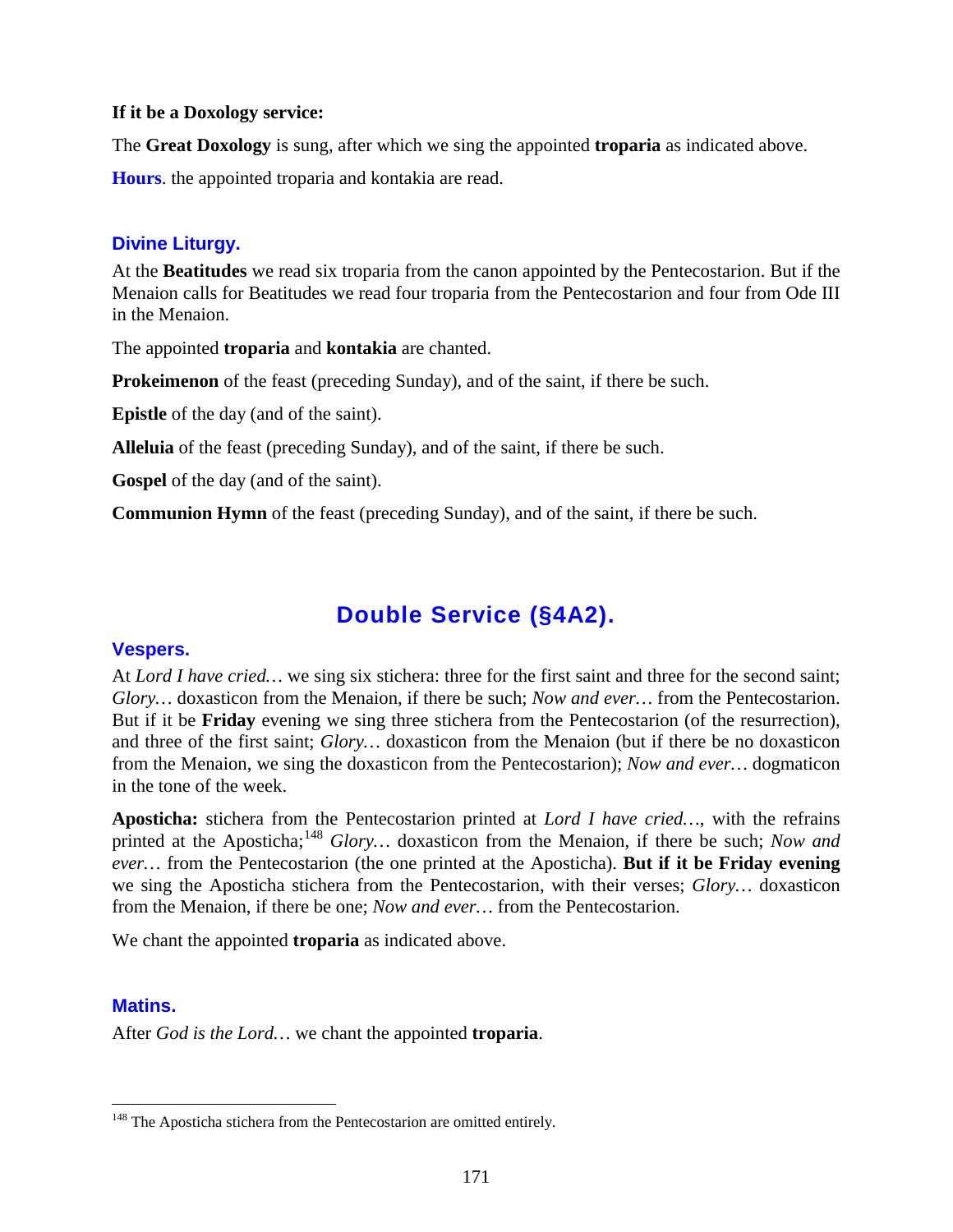After each kathisma there is a small litany followed by the sessional hymns from the Pentecostarion.

### **The canons:**

Six troparia (including the irmos, twice) from the canon appointed by the Pentecostarion

Four troparia from canon of the first saint

Four troparia from canon of the second saint

The **katavasiæ**, which are the irmoi of the canon of the second saint, are sung only at Odes III, VI, VIII and IX.

**After Ode III** there is a small litany followed by the kontakion and ikos of each saint. Then the sessional hymn of the first Saint; *Glory…* of the second saint; *Now and ever…* from the Pentecostarion.

**After Ode VI** there is a small litany followed by the kontakion and ikos from the Pentecostarion.

**After Ode VIII** we sing the **Magnificat** (*My soul doth magnify…*).

**After Ode IX** there is a small litany. (*It is truly meet…* is not sung.).

**Exapostilarion** from the Pentecostarion; first exapostilarion from the Menaion, if there be two; *Glory*… (second) exapostilarion from the Menaion, if there be such; *Now and ever…* Pentecostarion.

At the **Praises:**

**If there be stichera provided in the Menaion** we sing three stichera from the Pentecostarion and three from the Menaion; *Glory…* doxasticon from the Menaion; *Now and ever…* from the Pentecostarion.

**But if there be no stichera from the Menaion** we sing four stichera from the Pentecostarion; *Glory… Now and ever…* from the Pentecostarion.

**But if it be Saturday** we sing three stichera from the Pentecostarion and three of the second saint (from *Lord I have cried…*); *Glory… Now and ever…* from the Pentecostarion.

The priest does not say *To Thee is due glory…* but immediately *Glory to Thee Who hast shown…*  and the Doxology is read.

**Aposticha:** We sing the stichera from the Pentecostarion, with their verses; *Glory…* doxasticon from the Menaion, if there be such; *Now and ever…* from the Pentecostarion.

We chant the appointed **troparia** as indicated above (see page 167).

**Hours**. the appointed troparia and kontakia are read (see page 169).

## **Divine Liturgy.**

At the **Beatitudes** we read six troparia from the canon appointed by the Pentecostarion. But if the Menaion calls for Beatitudes we read four troparia from the Pentecostarion and four from Ode III in the Menaion.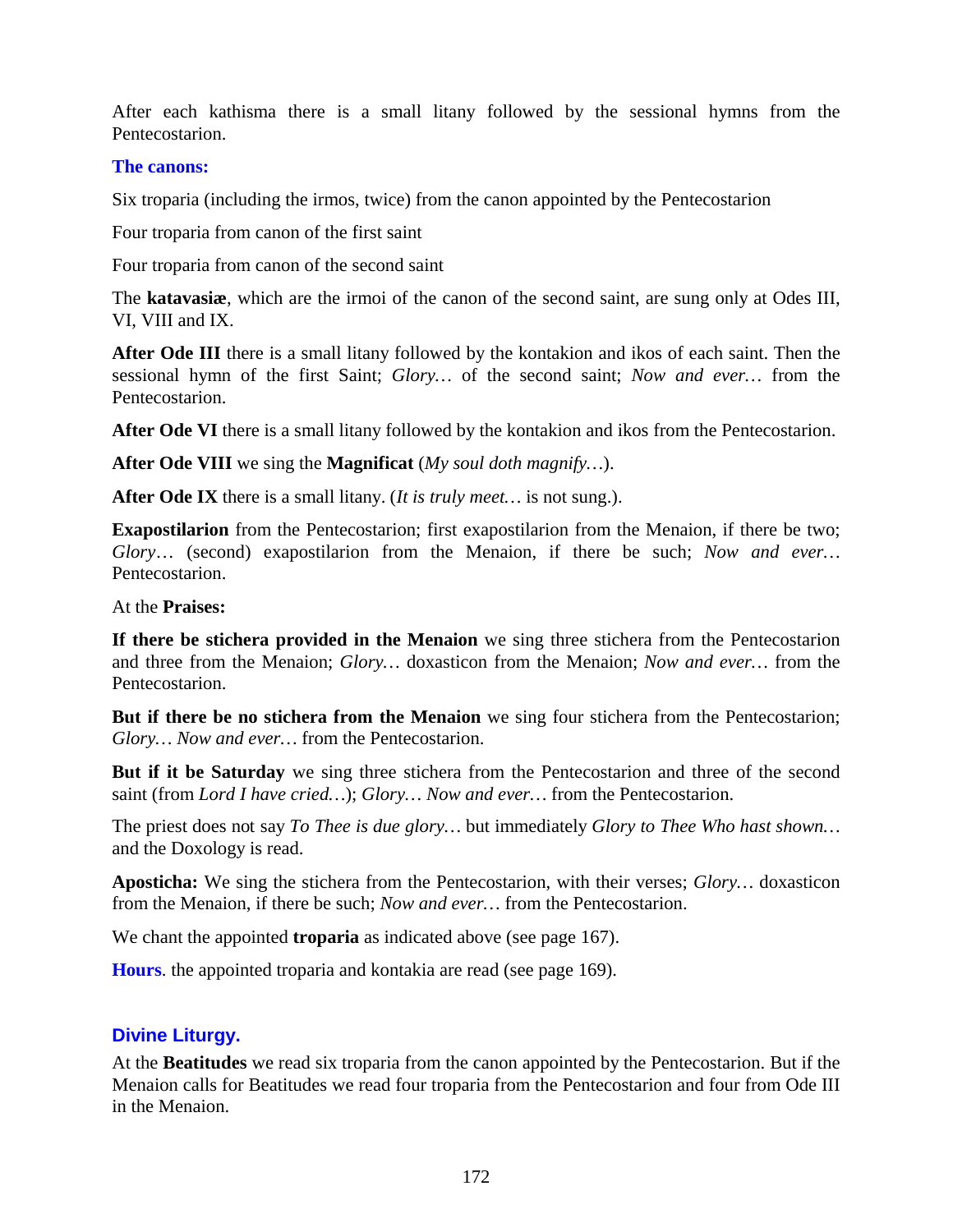The appointed **troparia** and **kontakia** are chanted (see page 169).

**Prokeimenon** of the feast (preceding Sunday), and of the saint, if there be such.

**Epistle** of the day (and of the saint).

**Alleluia** of the feast (preceding Sunday), and of the saint, if there be such.

**Gospel** of the day (and of the saint).

**Communion Hymn** of the feast (preceding Sunday), and of the saint, if there be such.

## **Polyeleos or Vigil Service (§4A3).**

#### **Vespers.**

Instead of the kathisma we sing *Blessed is the man…*, the first stasis of Kathisma I (or selected verses therefrom).

At *Lord I have cried…* we sing three stichera from the Pentecostarion and five from the Menaion; *Glory…* doxasticon from the Menaion; *Now and ever…* from the Pentecostarion. **On Friday evening** we sing four stichera from the Pentecostarion and four from the Menaion; *Glory…* doxasticon from the Menaion; *Now and ever…* dogmaticon in the tone of the week.

After the Entrance and prokeimenon there are three **readings** appointed in the Menaion.

**Litya:** The first sticheron of the temple and then the stichera from the Menaion; *Glory…*  doxasticon from the Menaion; *Now and ever…* of the feast (from the Matins Aposticha in the Pentecostarion).

At the **Aposticha** we sing the stichera from the Menaion, with the verses provided therein; *Glory…* doxasticon from the Menaion; *Now and ever…* from the Pentecostarion **But on Friday evening** we sing the stichera of the resurrection from the Pentecostarion; *Glory…* doxasticon from the Menaion; *Now and ever…* from the Pentecostarion.

#### **The troparia:**

#### **If it be a Polyeleos Service:**

#### **(1) The week following the Sunday of Saint Thomas:**

Troparion from the Menaion; *Glory… Now and ever…* troparion of Thomas Sunday, *Whilst the tomb was sealed…*

#### **(2) The week following the Sunday of the Myrrh-bearing Women:**

If it be **Sunday, Tuesday, or Thursday** evening we sing the troparion from the Menaion; *Glory… Now and ever… The Noble Joseph…*

But if it be **Monday, Wednesday, or Friday** evening we sing the troparion from the Menaion; *Glory… Now and ever… When Thou didst descend…*

#### **(3) The fourth, fifth, and sixth weeks after Pascha:**

*If it be the afterfeast of Mid-Pentecost or Ascension, see below.*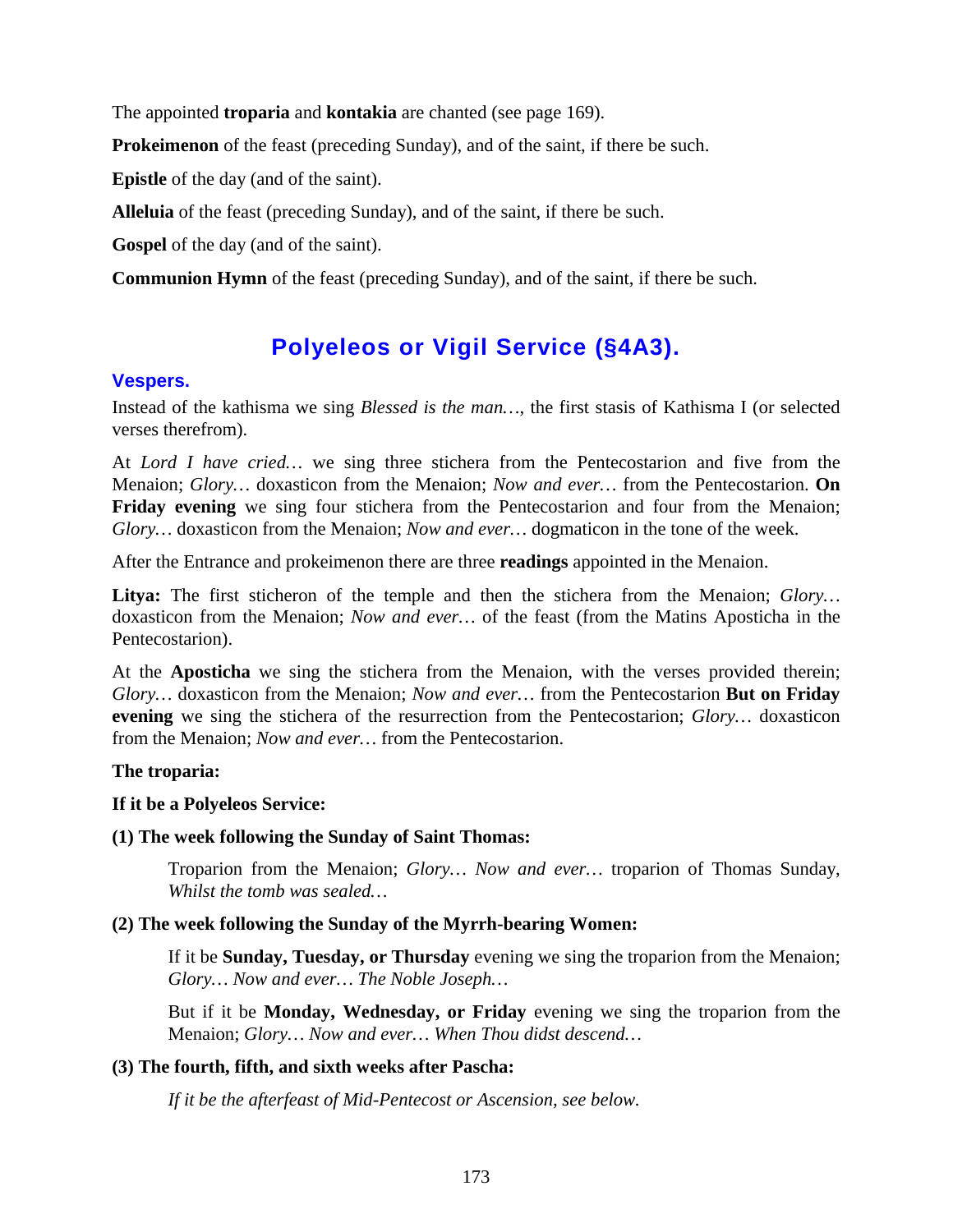Troparion from the Menaion; *Glory… Now and ever…* Sunday theotokion in the same tone, **but on Friday of the fifth week** we use the Sunday theotokion in the **tone of the week.**

#### **(4) During the afterfeasts of Mid-Pentecost, Ascension and Pentecost:**

Troparion from the Menaion; *Glory… Now and ever…* troparion of the Feast.

**If it be a Vigil Service** we sing the troparion from the Menaion, twice, and *O Theotokos Virgin…* once.

#### **Matins.**

After *God is the Lord…* we chant the appointed **troparia** (see page 168).

#### **If it be a weekday:**

After each kathisma there is a small litany followed by the sessional hymns as appointed in the Menaion.

After the reading of the second appointed kathisma and the sessional hymns as appointed by the Menaion, we sing the **Polyeleos** which is immediately followed by the **Magnification** and selected psalm verses from the Menaion.

After the litany we read the sessional hymns from the Menaion.

#### **If it be Saturday:**

After each kathisma there is a small litany followed by the sessional hymns from the Pentecostarion.

After the reading of the second appointed kathisma and the sessional hymns from the Pentecostarion, we sing the **Polyeleos** which is immediately followed by the **Magnification** and selected psalm verses from the Menaion.

After the litany we read the sessional hymns from the Menaion in this order: first the sessional hymn from the Menaion which would ordinarily be read after the first kathisma, then the one ordinarily read after the second kathisma (we do not read the theotokia of these sessional hymns). We then read *Glory…* and the sessional hymn given in the Menaion after the Polyeleos; *Now and ever…* and its theotokion.

#### *From my youth…*

#### **Prokeimenon** and **Gospel** of the saint

*Having beheld the resurrection of Christ…*

Psalm 50

*Glory… Through the prayers of \_\_\_…*

*Now and ever… Through the prayers of the Theotokos… Have mercy on me…* and then the sticheron from the Menaion.

Litany: *Save, O God, Thy people...*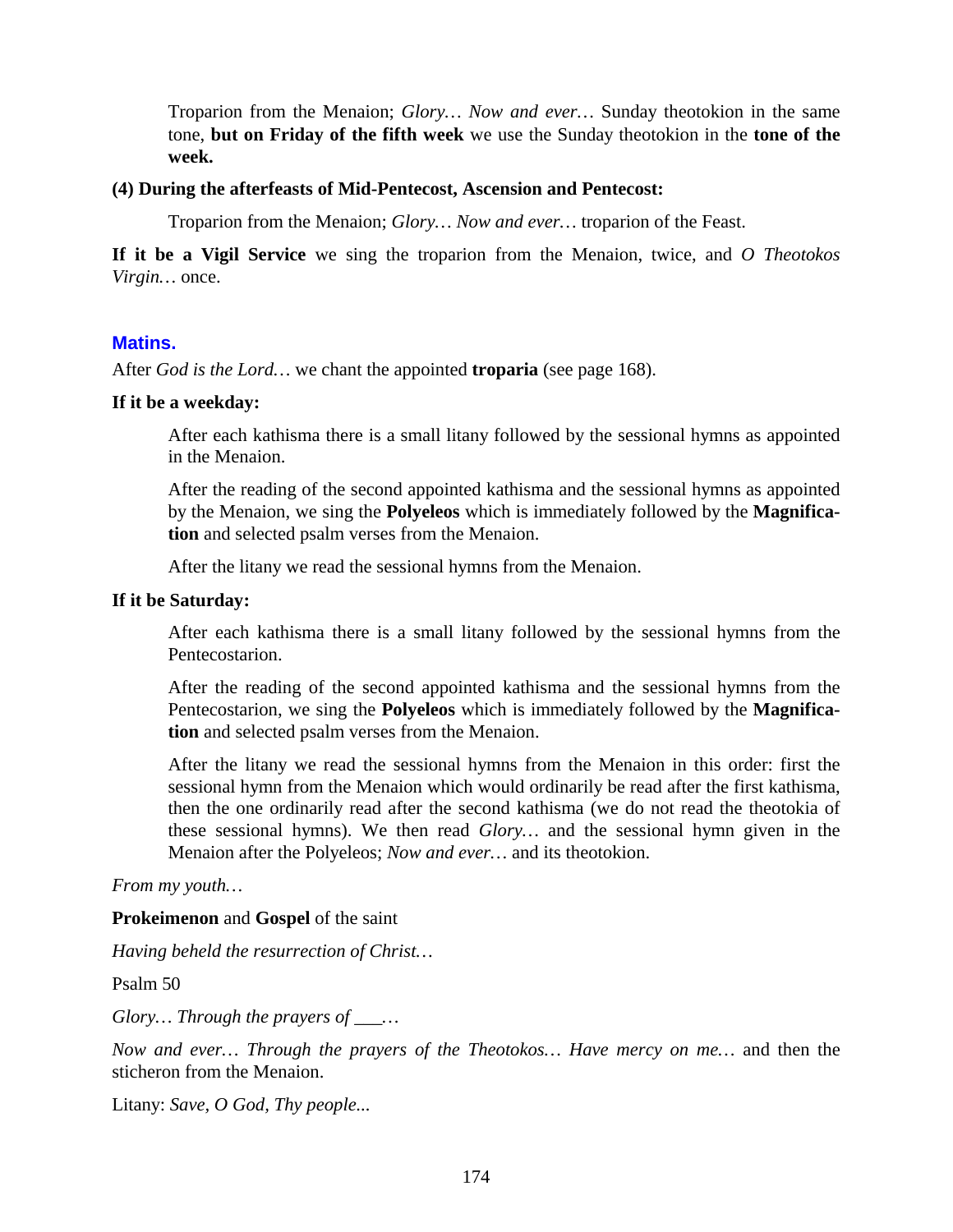Then the **canons:**

Six troparia (including the irmos, twice) from the canon appointed by the Pentecostarion

Eight troparia from the Menaion

After each ode we sing the appointed katavasia (see chapter eight).

**After Ode III** there is a small litany followed by the kontakion and ikos from the Pentecostarion, then the sessional hymn from the Menaion; *Glory… Now and ever…* sessional hymn from the Pentecostarion.

**After Ode VI** there is a small litany followed by the kontakion and ikos from the Menaion.

**After Ode VIII** we sing the **Magnificat** (*My soul doth magnify…*).

**After Ode IX** there is a small litany (*It is truly meet…* is **not** sung.).

**Exapostilarion** from the Menaion; *Glory*… the same; *Now and ever…* from the Pentecostarion.

At the **Praises** we sing three stichera as appointed in the Menaion.

The **Great Doxology** is sung, after which we sing the **troparia** as appointed at Vespers for a Polyeleos, even if it be a Vigil Service.

**Hours**. the appointed troparia and kontakia are read.

### **Divine Liturgy.**

At the **Beatitudes** we read four troparia form the Pentecostarion and four from Ode III in the Menaion.

The appointed **troparia** and **kontakia** are chanted.

**Prokeimenon, Epistle, Alleluia, Gospel** and **Communion Hymn:** For the day and for the saint. **But if it be a Vigil service** the Epistle and Gospel are for the saint only (with the Prokeimenon, Alleluia, and Communion Hymn for both the day and the saint).

# **Specific Services of the Pentecostarion (§4B). The Sunday of Pascha (§4B1), The Resurrection of our Lord.**

#### **Matins.**

At Midnight, when the "Blagovest" ceases, the tomb is taken away. Those who bear icons and banners, as well as the singers, prepare themselves. The priest in full bright vestment, having taken in the left hand the Cross and the three-candle-holder and in the right hand the censer, starts singing with those in the sanctuary in the sixth tone, very quietly: *Thy resurrection, O Christ Savior…* and he censes around the altar. The curtain is opened and those in the sanctuary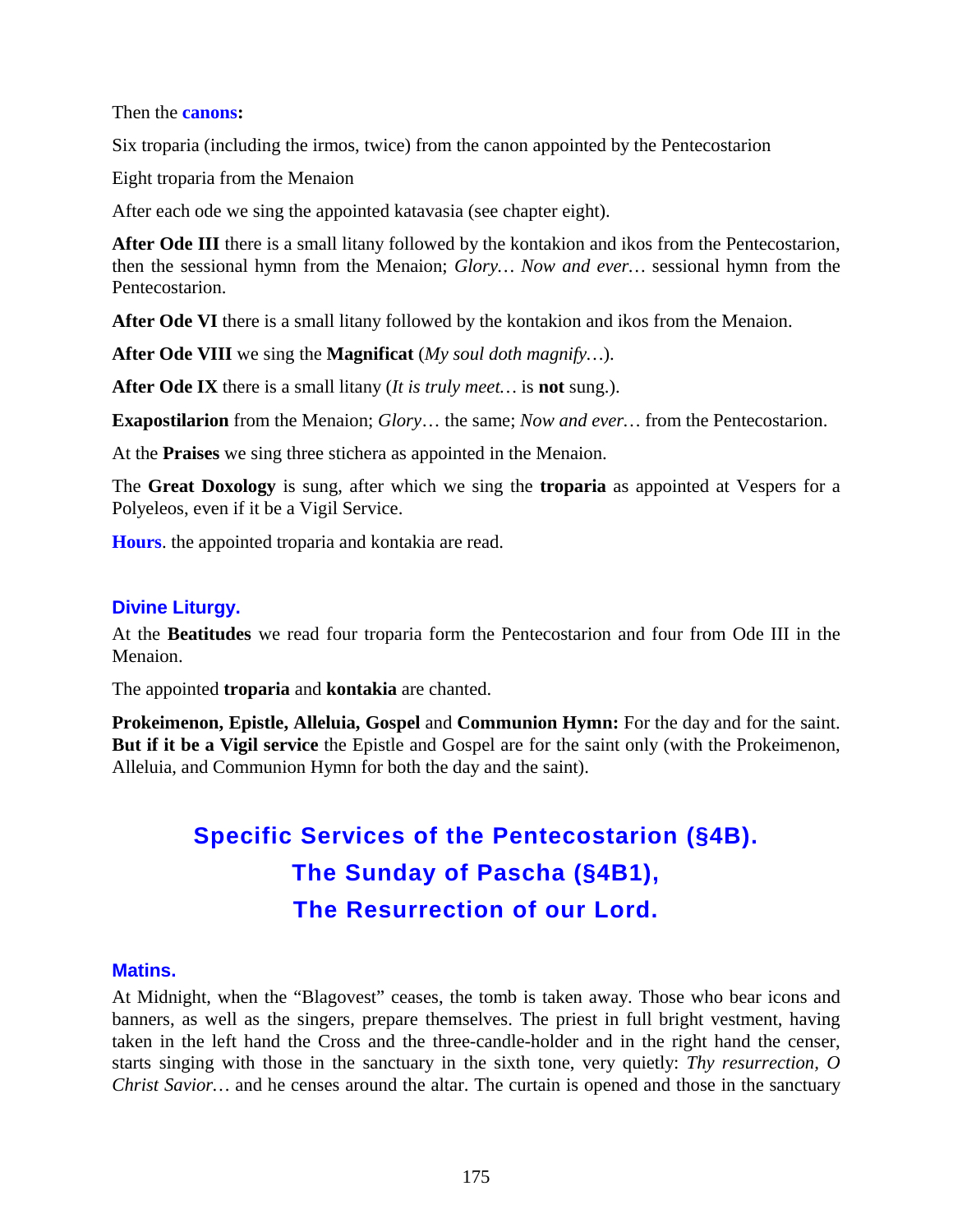sing once more, somewhat louder. And then the **Royal Doors** are opened, and they sing a third time, loudly and solemnly. The priest censes and gives up the censer.

Immediately, the singers in the choir: *Thy resurrection, O Christ Savior…* Then we begin ringing the "trezvon" (all bells, loudly and joyously) and the procession begins:

In front is the lantern; then the Cross; then are the banners and icons; then the singers and altar boys with candles; then the elders or whoever the priest assigns to carry the Gospel Book and icon of the resurrection (if other priests are available, they carry the latter); then the deacon with the censer (if there is no deacon, the censer is handed to one of the candle-bearers); then the priest with the Cross and three-candle holder. Then the remaining faithful, all carrying lighted candles.

As soon as the procession leaves the Church, **the doors of the temple are closed.** The helpers who remain in the church light all candles and lights.

The procession, repeating the same hymn many times: *Thy resurrection, O Christ Savior…*, goes around the church one or three times (depending on local custom). Finally, it stops in front of the main entrance. The clergy and helpers in the procession stand facing the faithful. The singing and bell ringing stop.

Having taken the censer, the priest censes the icons, singers, and others. All stand attentively, holding candles and praying, and thanking Christ our God, Who for us and for our salvation suffered and rose again on the third day.

After censing, the priest, makes the sign of the Cross over the doors of the church with the censer and exclaims: *Glory to the holy, and consubstantial…*

Choir: *Amen.* Then the priest and clergy sing the troparion: *Christ is risen from the dead…* thrice.

The choir, and all the congregation, sing the same, thrice also.

Thereafter the priest begins the verses: *Let God arise*… and after each one the choir sings *Christ is risen…* once.

At the end, the priest, makes the sign of the Cross over the doors of the church and sings *Christ is risen from the dead, trampling down death by death* and the choir finishes *…and on those in the tombs bestowing life.* And the doors are opened during the response of the choir.

And all enter into the church, preceded by the two candle-bearers. The priest comes in with the people while singing *Christ is risen…*. The bells ring the "trezvon."

The Litany of Peace, *In peace, let us pray…* and after the exclamation we begin the canon of Pascha:

According to the Typicon the priest sings the irmos, and then the choir sings the irmos four more times; then the troparia are repeated so as to make twelve, with the refrain *Christ is risen from the dead!* (*Glory…* and *Now and ever…* are not said); then the irmos is sung thrice more.

According to current practice the canon is chanted with the irmos and each troparion is sung, being repeated only once. After each ode we repeat the irmos as the katavasia, then *Christ is risen…* thrice and a small litany.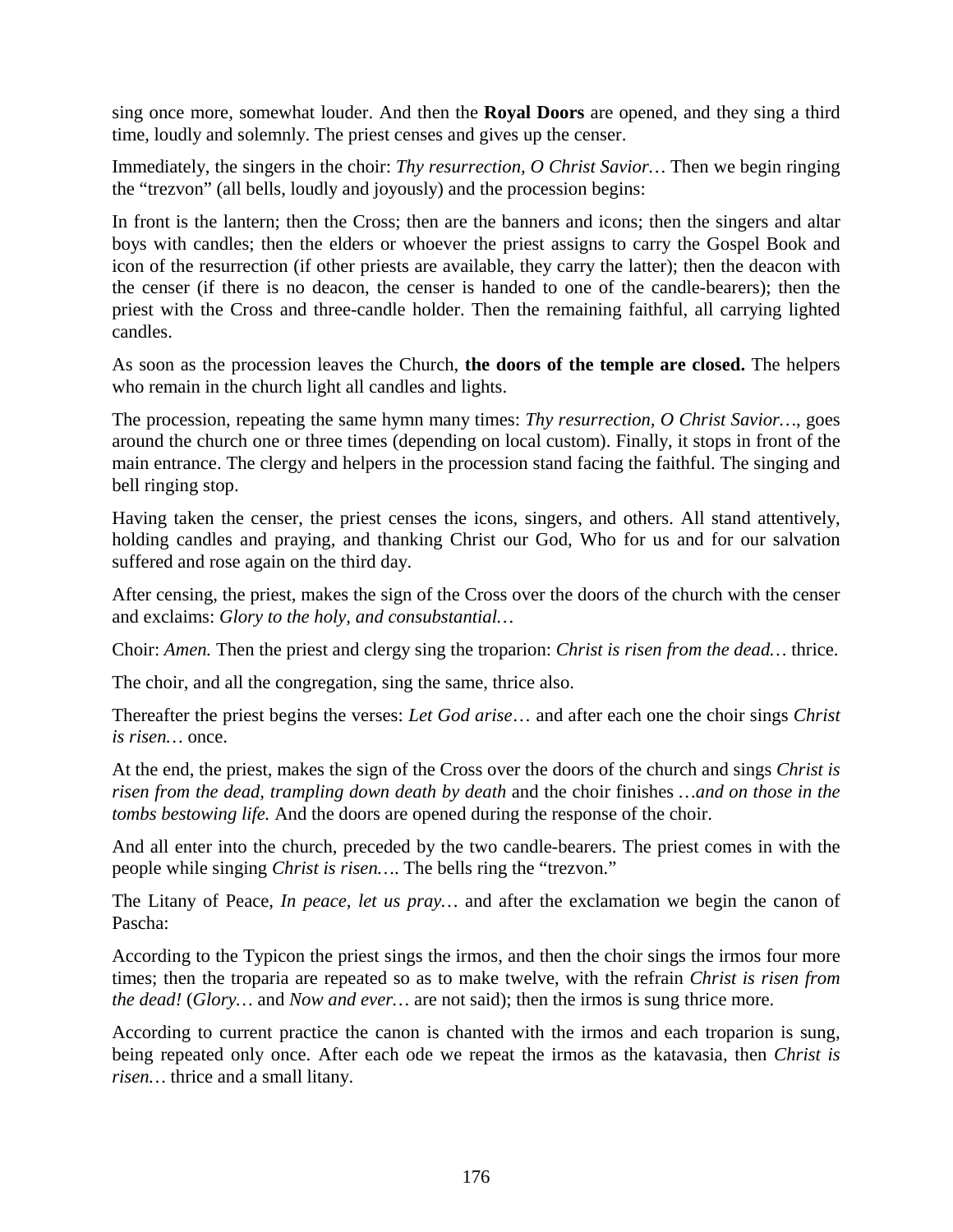During each ode, there is a full censing by the priest. As he censes, the priest exclaims: *Christ is risen!* and the people reply: *Truly He is risen!* At the ninth ode, the censing is performed by the deacon, as usual.

**After Ode III** we sing the hypakoë, *When they who were with Mary…*

**After Ode VI** we sing the kontakion, *Though Thou didst descend…* and the ikos *The myrrhbearing maidens…* Then we sing *Having beheld the resurrection*… thrice; and *Jesus, having risen…* thrice.

**At Ode IX** we sing the refrains of the Feast.

**It should be known** that the exclamations after the small litanies at each ode of the Paschal canon are as follows:

first ode: *For Thine is the dominion…* third ode: *For Thou art our God…* fourth ode: *For Thou art a good God…* fifth ode: *For sanctified and glorified…* sixth ode: *For Thou art the King of Peace…* seventh ode: *Blessed and most glorified be the dominion…* eighth ode: *For blessed is Thy Name…* ninth ode: *For all the hosts of heaven…*

We sing the **exapostilarion,** *When Thou hadst fallen asleep…* thrice.

At the **Praises** we sing four stichera of the resurrection in the first tone, and then the stichera of Pascha *Let God arise…* with their verses. At the end of the final sticheron, having embraced one another thrice in the sanctuary, the priest, carrying the Cross, and the other clergy with the Gospel, icon of the resurrection, and other icons, come out through the Royal Doors. Then all the faithful venerate the Cross and icons, and make the triple embrace with the priest, clergy and one another, one exclaiming: *Christ is risen!* and the other replying: *Truly He is risen!*

Then the Homily of Saint John Chrysostom is read, during which the faithful do not sit, but rather stand listening attentively. After the conclusion of the homily, the troparion of Saint John is chanted in the eighth tone, *Grace like a flame…*

Then the litanies *Have mercy on us, O God…* and *Let us complete…*

*Peace be unto all… Let us bow our heads… Wisdom! Father bless. He that is, is blessed… Amen. Establish, O God…*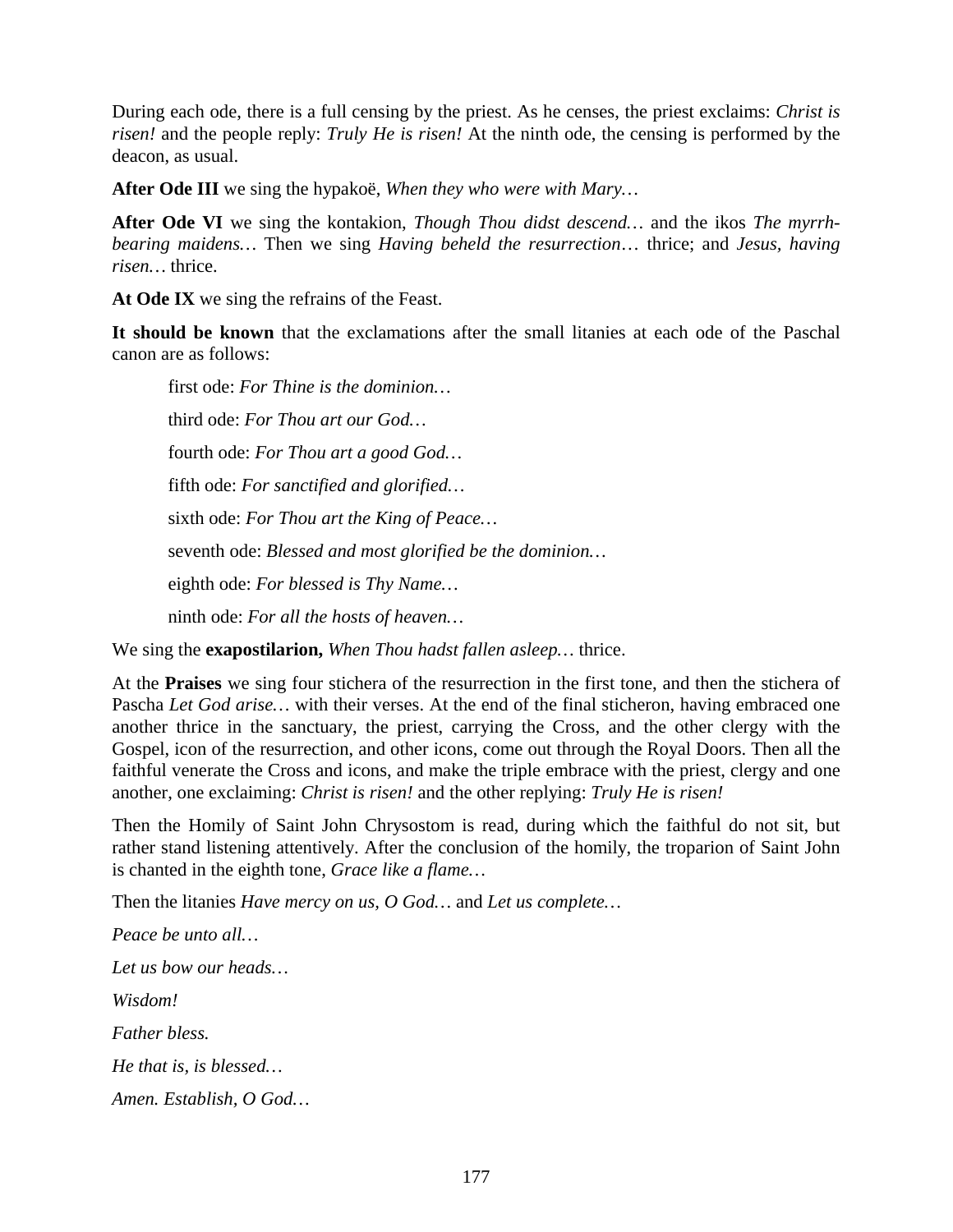Priest and clergy: *Christ is risen from the dead, trampling down death by death:* Choir: *And upon those in the tombs bestowing life.*

And the priest gives the Paschal Dismissal: *May Christ our true God, Who rose from the dead trampling…*

Priest: *Christ is risen!* thrice, and each time we reply, *Truly He is risen!*

Then we chant *Christ is risen…* thrice, and after it, *And unto us hath He granted…*

### **The Paschal Hours.**

**Note:** There should be no reading in church during Bright Week (except for the Prayers of Thanksgiving). *Vouchsafe, O Lord…,* the canons, etc. are all sung, not read.

After the conclusion of Matins we immediately begin the First Hour in the following manner:

Priest: *Blessed is our God…*

Choir: *Christ is risen from the dead…* thrice.

*Having beheld the resurrection of Christ…* thrice*.*

The **hypakoë** *When they who were with Mary…* once*.*

The **kontakion** *Though Thou didst descend…*

Then the troparia *In the grave bodily… Glory… How life-giving… Now and ever… Rejoice, O sanctified…*

*Lord have mercy,* 40 times.

*Glory… Now and ever…*

*More honorable…*

*In the Name of the Lord...*

Priest: *Through the prayers...*

Choir: *Amen. Christ is risen from the dead...,* thrice.

*Glory… Now and ever… Lord have mercy,* thrice. *Father bless!* and the Paschal Dismissal.

And we repeat this two more times, for the Third, and Sixth hours.

**Note:** We sing thus for the Ninth Hour, for Compline, and for the Midnight Office, as well, at the appointed times, throughout Bright Week.

#### **Divine Liturgy.**

**Note:** Immediately before the beginning of the Liturgy on Pascha and all Liturgies until Ascension, instead of *O heavenly King...* the priest reads *Christ is risen from the dead...*, thrice; on Ascension and until Pentecost he reads the troparion of Ascension, and also: *Glory to God in the highest...*, and: *O Lord, Thou shalt open my lips...*

Priest: *Blessed is the kingdom…*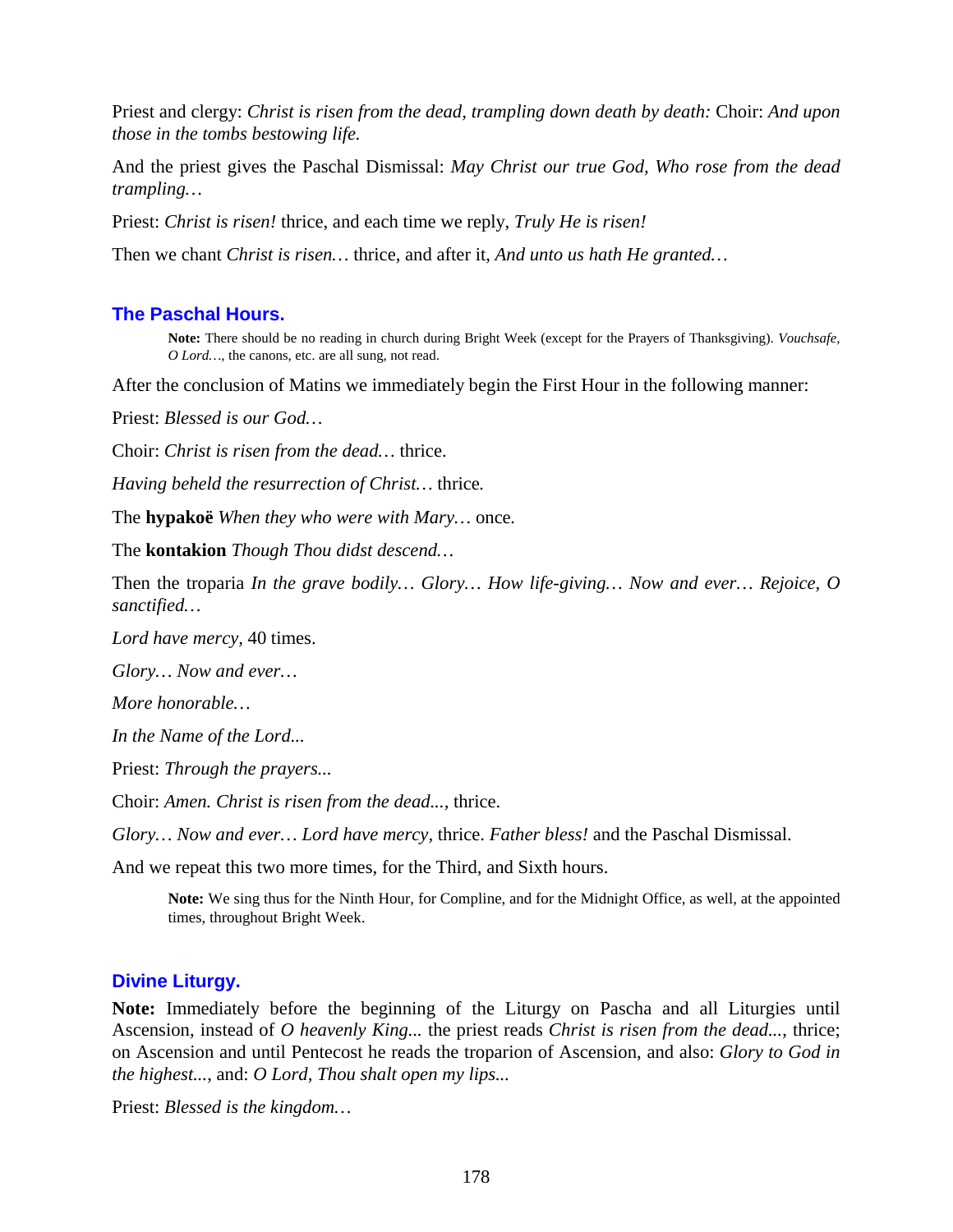Clergy: *Christ is risen from the dead…* thrice*.*

Choir and congregation: *Christ is risen from the dead…* thrice*.*

Priest, the verses: *Let God arise*…, and after each one, the choir sings *Christ is risen…,* once.

At the end, the priest sings *Christ is risen from the dead, trampling down death by death* and the choir finishes *…and on those in the tombs bestowing life.*

Then the Litany of Peace *In peace, let us pray…*

The First Festal Antiphon

Small Litany

The Second Festal Antiphon

Small Litany

The Third Festal Antiphon

Small Entrance, with the Introit by the deacon or priest: *In congregations bless ye God, the Lord from the well-springs of Israel!*

Then the **troparion,** *Christ is risen…* once.

The **hypakoë,** *When they who were with Mary…*

*Glory… Now and ever…* the **kontakion,** *Though Thou didst descend…*

Priest: *For holy art thou…* Then, instead of the Trisagion, we sing: *As many as have been baptized…*

**Prokeimenon** in the eighth tone**:** *This is the day which the Lord hath made…*

**Epistle:** Acts §1 (1:1-12).

**Alleluia** in the fourth tone: *Thou, O Lord, shalt rise up…*

**Gospel**: John §1 (1:1-19). The Gospel is traditionally read in several different languages and is divided into three sections: (1) verses 1-5; (2) verses 6-13; (3) verses 14-19. Some divide into more sections. After each section of the Gospel is completed, all the bells are rung together, once.

In place of *It is truly meet...* we sing the refrain and irmos of the ninth ode *The angel cried unto her…* and *Shine, shine…*

**Communion Hymn:** *Receive ye the Body...*

When the priest says *In the fear of God…* we sing *Christ is risen…* once.

Instead of *We have seen the true light…* we sing *Christ is risen…* once.

Instead of *Let our mouths be filled…* we sing *Christ is risen…* once.

Instead of *Blessed be the Name…* we sing *Christ is risen…* thrice.

Priest: *The blessing of the Lord…*

Choir: *Amen.*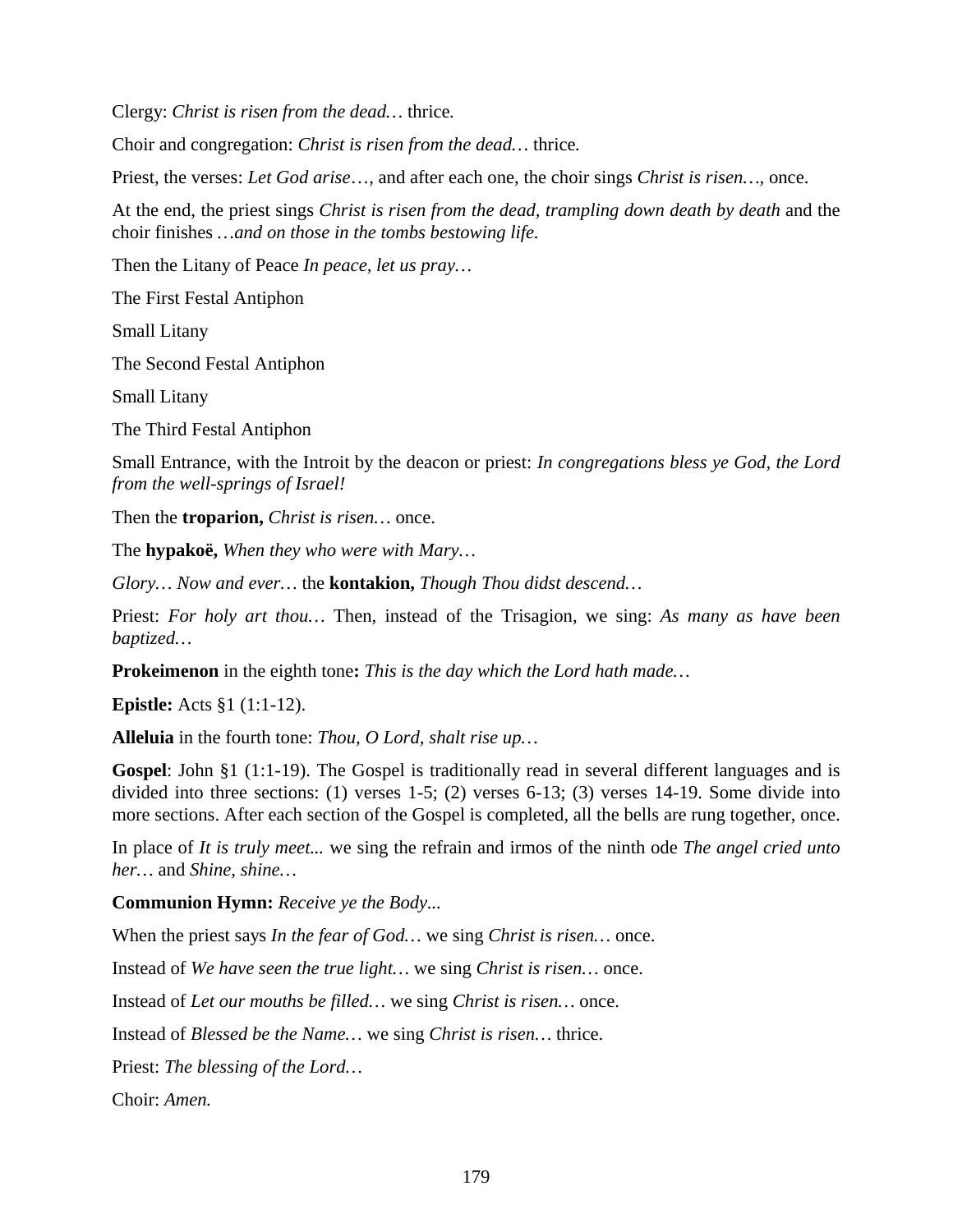Priest and clergy: *Christ is risen from the dead, trampling down death by death:* Choir: *And upon those in the tombs bestowing life.*

And the priest gives the Paschal Dismissal: *May Christ our true God, Who rose from the dead trampling…*

Priest: *Christ is risen!* thrice, and each time we reply, *Truly He is risen!*

Then we chant *Christ is risen…* thrice, and after it, *And unto us hath He granted…* once.

All the doors of the iconostasis remain open until the following Saturday.

After the Liturgy there is the blessing of Paschal foods, and also of the artos (altar loaf) which is distributed on the following Saturday (see Hapgood, *Service Book*, pages 239f).

**Note:** At the Prayers of Thanksgiving, it is customary to use throughout Bright Week the kontakion of Pascha in place of *Protection of Christians…*

## **Monday through Thursday of Bright Week (§4B2).**

The services for Bright Week are entirely from the Pentecostarion; the services from the Menaion are set aside.

## **Vespers.**

At the conclusion of the Ninth Hour (sung in the special way, see above), the priest, on Sunday evening having put on full vestments, but on the other days vested in Phelonion, standing before the Holy Table gives the blessing:

Priest: *Blessed is the kingdom…*

Clergy: *Christ is risen from the dead…* thrice*.*

Choir and congregation: *Christ is risen from the dead…* thrice*.*

Priest, the verses: *Let God arise*…, and after each one, the choir sings *Christ is risen…,* once.

At the end, the priest sings *Christ is risen from the dead, trampling down death by death* and the choir finishes *…and on those in the tombs bestowing life.*

Then the Litany of Peace *In peace, let us pray…*

At *Lord, I have cried…* we sing six stichera of the resurrection from the Pentecostarion; *Glory…*  from the Pentecostarion; *Now and ever…* dogmaticon from the Pentecostarion

#### **On Sunday evening:**

Entrance with the Gospel and *O Gentle Light…*

**Great Prokeimenon**: *What God is as great…*

Gospel: John §65 (20:19-26) is read by the priest from the Royal Doors.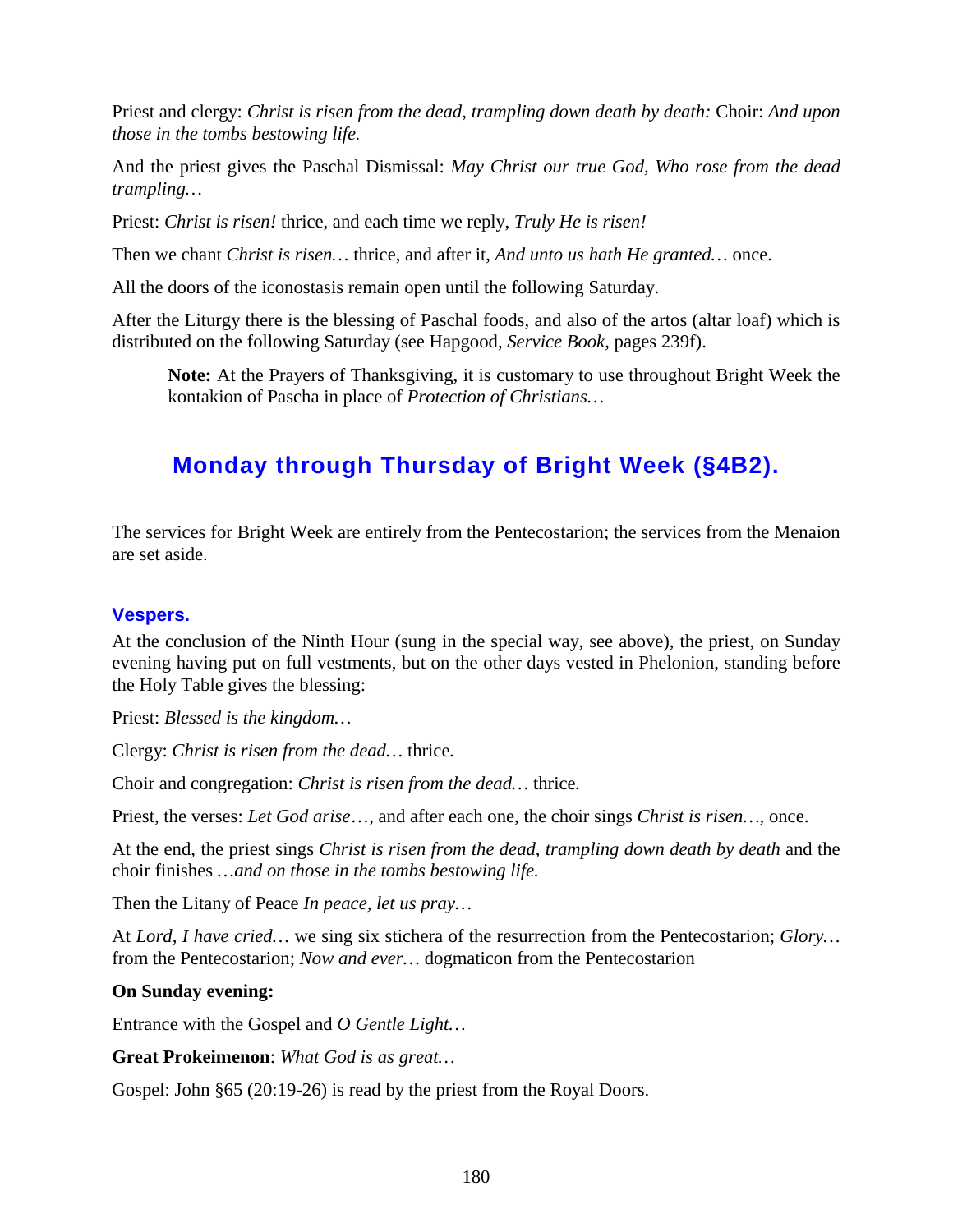### **On other days:**

Entrance with the censer and *O Gentle Light…*

The appointed **Great Prokeimenon** from the Pentecostarion

The **litany** *Let us all say*…

*Vouchsafe, O Lord…* (sung).

The **litany** *Let us complete our evening prayer…*

*Peace be unto all…*

*Let us bow our heads…*

At the **Aposticha** we sing one sticheron of the resurrection from the Pentecostarion and then the stichera of Pascha *Let God arise…* with their verses.

*Wisdom!…*

*Father, bless.*

*He that is is blessed…*

*Amen. Establish, O God…*

Priest and clergy: *Christ is risen from the dead, trampling down death by death:* Choir: *And upon those in the tombs bestowing life.*

And the priest gives the Paschal Dismissal: *May Christ our true God, Who rose from the dead trampling…*

Priest: *Christ is risen!* thrice, and each time we reply, *Truly He is risen!*

Then we chant *Christ is risen…* thrice, and after it, *And unto us hath He granted…*

# **Matins.**

The priest fully vested and standing before the Holy Table exclaims: *Glory to the holy, and consubstantial...*

Clergy: *Christ is risen from the dead…* thrice*.*

Choir and congregation: *Christ is risen from the dead…* thrice*.*

Priest, the verses: *Let God arise*…, and after each one, the choir sings *Christ is risen…,* once.

At the end, the priest sings *Christ is risen from the dead, trampling down death by death* and the choir finishes *…and upon those in the tombs bestowing life.*

Then the Litany of Peace, *In peace, let us pray…*

Then the **canons:**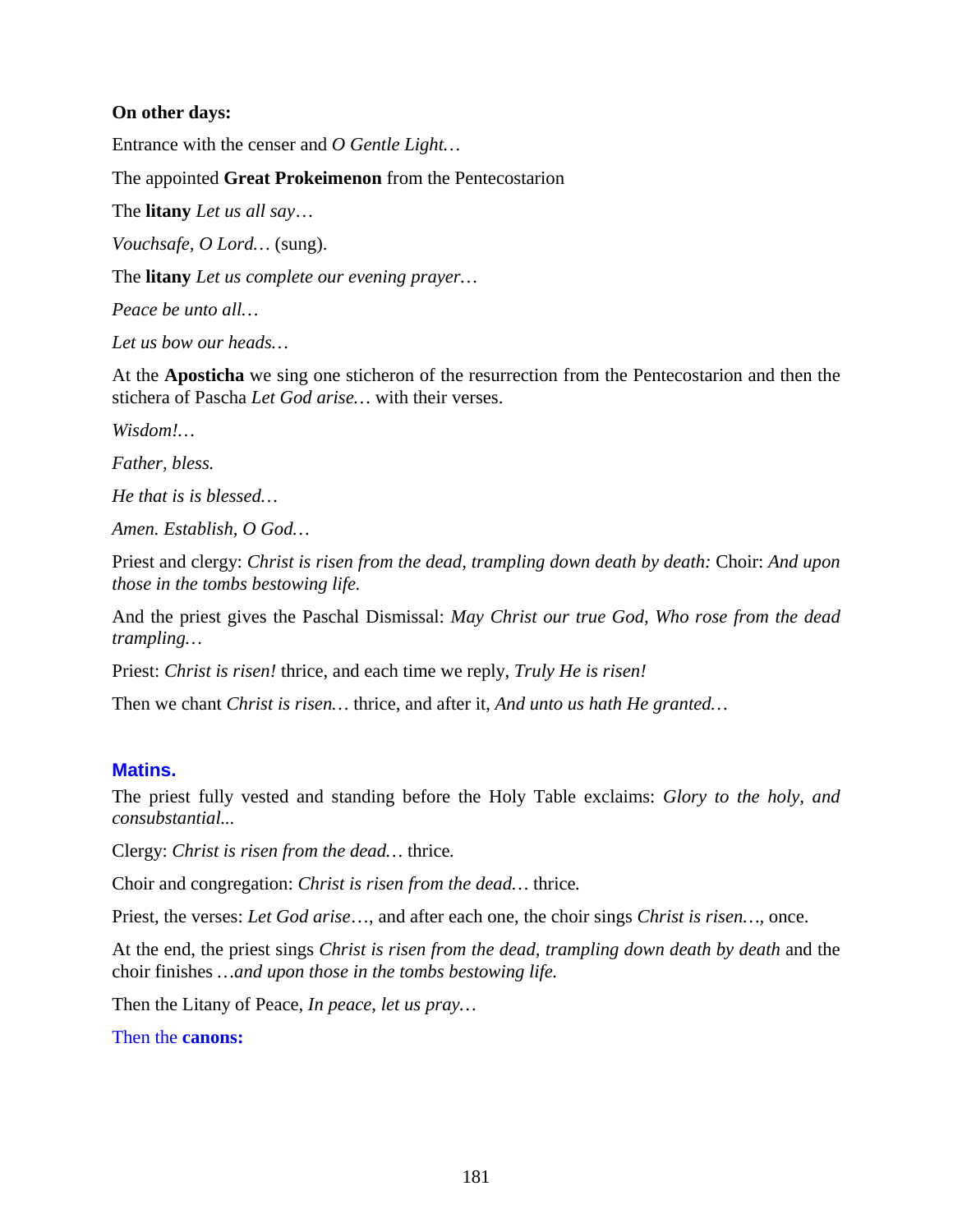Ten troparia (including the irmos, twice) from the canon of  $Pascal<sup>149</sup>$  $Pascal<sup>149</sup>$  $Pascal<sup>149</sup>$ 

Two troparia from the canon of the Theotokos <sup>[150](#page-181-1)</sup>

After each ode we repeat the irmos as the **katavasia**, then *Christ is risen…* thrice. The censing of the entire church and the small litanies are only at odes three, six, and nine.

**After Ode III** we sing the hypakoë, *When they who were with Mary…*

**After Ode VI** we sing the kontakion, *Though Thou didst descend…* and the ikos *The myrrhbearing maidens…* Then we sing *Having beheld the resurrection*… thrice; and *Jesus, having risen…* thrice.

**At Ode IX** we sing the refrains and troparia of the Feast.

We sing the **exapostilarion,** *When Thou hadst fallen asleep…* thrice.

At the **Praises** we sing four stichera of the resurrection from the Pentecostarion, and then the stichera of Pascha, *Let God arise…* with their verses.

Then the litanies, *Have mercy on us, O God…* and *Let us complete…*

*Peace be unto all…*

*Let us bow our heads…*

*Wisdom!…*

*Father, bless.*

*He that is is blessed…*

*Amen. Establish, O God…*

Priest and clergy: *Christ is risen from the dead, trampling down death by death:* Choir: *And upon those in the tombs bestowing life.*

And the priest gives the Paschal Dismissal: *May Christ our true God, Who rose from the dead trampling…*

Priest: *Christ is risen!* thrice, and each time we reply, *Truly He is risen!*

Then we chant *Christ is risen…* thrice, and after it, *And unto us hath He granted…*

The **Hours** are chanted just as on Pascha itself.

# **Divine Liturgy.**

The order of the Liturgy, except for the readings, is exactly the same as on the day of Pascha itself.

<span id="page-181-1"></span><span id="page-181-0"></span><sup>&</sup>lt;sup>149</sup> According to current practice the irmos and troparion are chanted only once each.<br><sup>150</sup> The *Pentecostarion* published by Holy Transfiguration Monastery does not have these theotokia printed in this place. If another source is not readily available, these theotokia may be found in the *Pentecostarion* at the Sunday of the Myrrh-Bearers, beginning on page 115, identified as "The Canon of the Theotokos."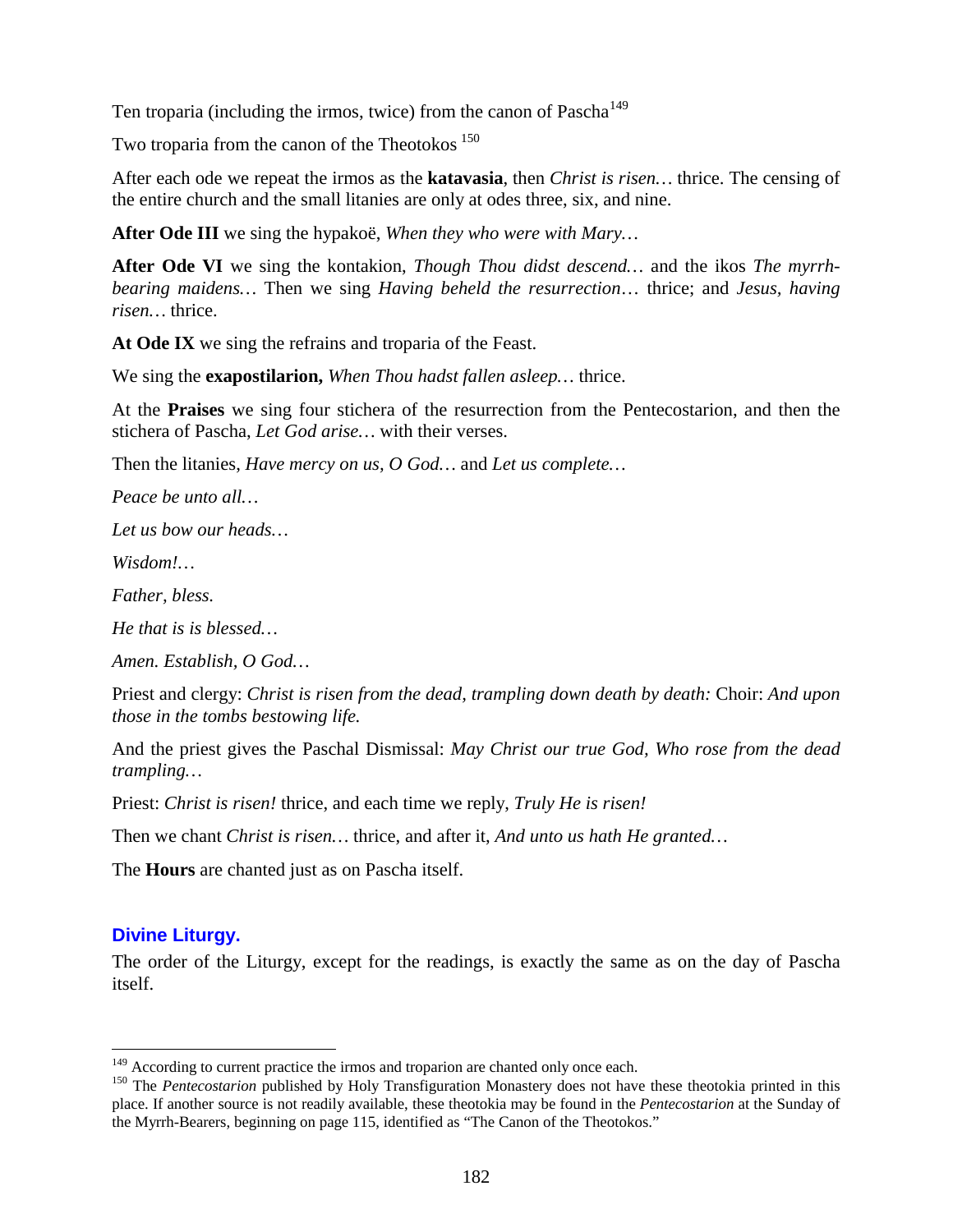The **Prokeimenon, Epistle, Alleluia, Gospel** and **Communion Hymn** are all from the Pentecostarion.

**On Monday,**<sup>[151](#page-182-0)</sup> at the end of the Liturgy, the priest exclaims: Let us depart in peace! And there is a procession bearing the Cross thrice around the church, with singing of the canon of Pascha. The lantern, Cross, banners, icons, artos, icon of the resurrection, and Gospel Book are all carried. After the third time around the Church, the Gospels are read:<sup>[152](#page-182-1)</sup> (1) Mt §115; (2) Mk §70; (3) Lk §112; (4) Jn §63. In some places, after each reading, the deacon says *Let us pray to the Lord...* And the choir responds with *Lord have mercy,* thrice. And the deacon censes the Cross held by the priest, and the priest sprinkles holy water on the faithful, in all four directions. After entering the church, the deacon or priest says the litany *Have mercy on us…* with the exclamation *Hearken unto us, O our God…* and the dismissal of Pascha.

# **Friday of Bright Week (§4B3). Commemoration of the Spring of the Theotokos.**

According to the Typicon the order of services is the same as on the other days of Bright Week. But if the priest so wishes, the service in honor of the Life-Giving Spring may be chanted according to the rubrics found in the Pentecostarion.

# **Saturday of Bright Week (§4B4).**

The order of services is the same as on the other days of Bright Week. At **Liturgy**, after the prayer at the Ambon, the prayer for the cutting of the artos is read (see Hapgood, pages 239-41). And the bread is given out after the dismissal. Wherever the priest wishes, because of the larger number of the faithful, this may be postponed until Sunday (Antipascha). Before the Ninth Hour the Royal Doors and the north and south doors of the Altar, which have remained opened throughout Bright Week, are closed.

<span id="page-182-1"></span><span id="page-182-0"></span><sup>&</sup>lt;sup>151</sup> According to the Slavonic Typicon such a procession takes place on every day of Bright Week. <sup>152</sup> According to the Typicon only one Gospel (Lk §114) is read.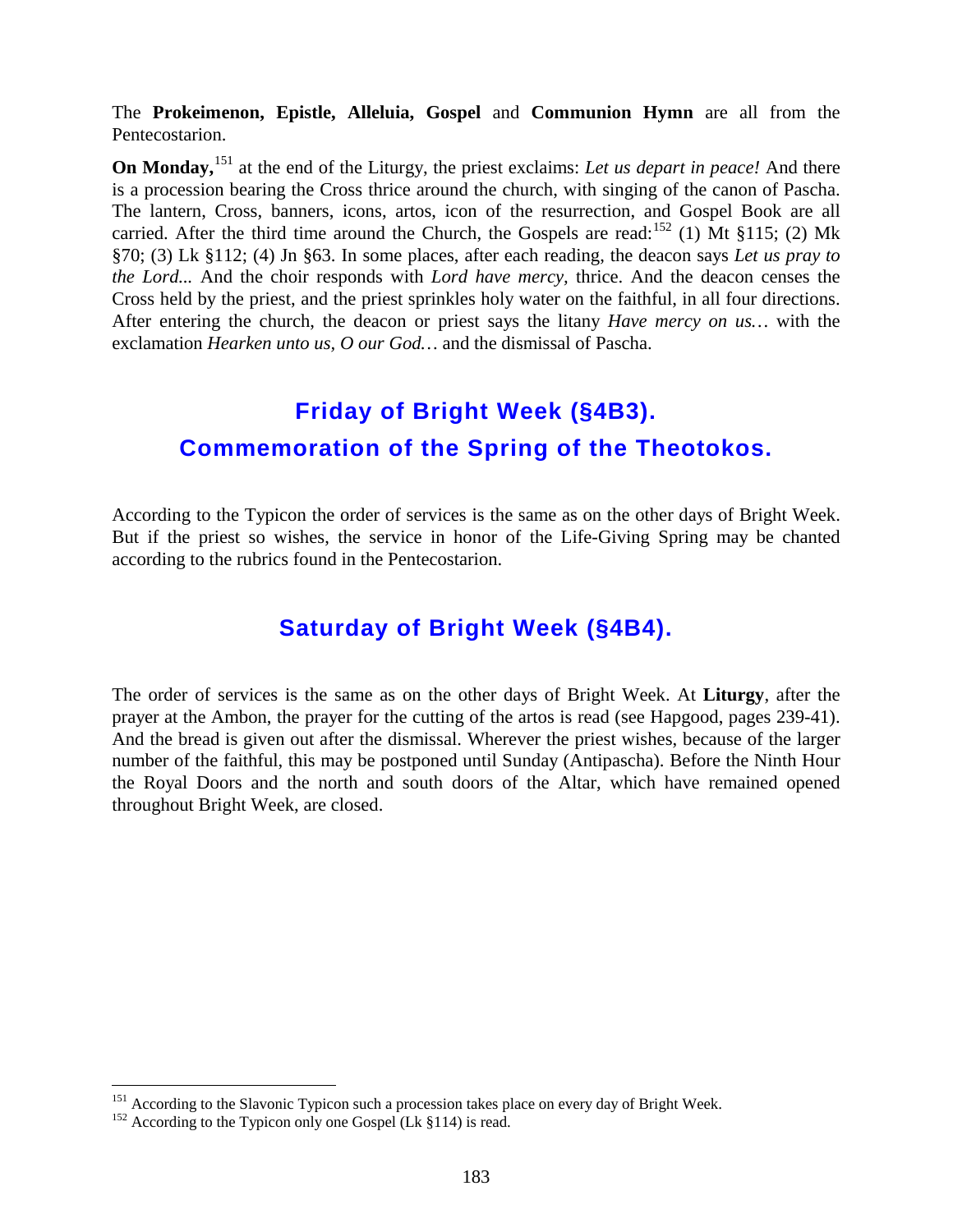# **The First Sunday after Pascha (§4B5). The Sunday of The Holy Apostle Thomas (Antipascha).**

# **Ninth Hour.**

*Blessed is our God... Christ is risen...,* thrice. Trisagion Prayers. *O come let us worship..*. and the three usual psalms. We use the **troparion,** *Compassionate, Thou hast descended*… and the **kontakion,** *Though Thou, O deathless One...*

### **Vespers.**

Priest: *Glory to the Holy...*; Choir: *Amen*. Then the priest sings *Christ is risen…* 2 1/2 times, and the choir sings the last half and continues with the selected verses of Psalm 103.

At *Lord, I have cried*… we sing ten stichera from the Pentecostarion; *Glory… Now and ever… Thou didst come…* (from the Pentecostarion).

The usual prokeimenon, *The Lord is King…*

At the **Litya** we sing the stichera from the Pentecostarion.

At the **Aposticha** we sing the stichera from the Pentecostarion, with their verses; *Glory… Now and ever…* from the Pentecostarion.

At the Blessing of the Loaves we sing the **troparion** *Whilst the tomb was sealed…* thrice.

#### **Matins.**

After *God is the Lord…* we sing the troparion from the Pentecostarion, *Whilst the tomb was sealed…* twice; *Glory… Now and ever…* the same, once.

After each **kathisma** there is a small litany followed by the sessional hymns from the Pentecostarion.

After the reading of the second appointed kathisma and the sessional hymns we sing the **Polyeleos** which is immediately followed by the Magnification and selected psalm verses from the Pentecostarion.

The **evlogitaria** of the resurrection, *Blessed art Thou…*, are not sung.

Small litany and sessional hymns from the Menaion

The **Hymns of Ascents**, fourth tone: *From my youth up…*

Prokeimenon*,* in the fourth tone: *Praise thy Lord, O Jerusalem...*

*For Holy art Thou…*

*Let every breath…*

Matins Gospel 1

*Having beheld the resurrection...,* thrice.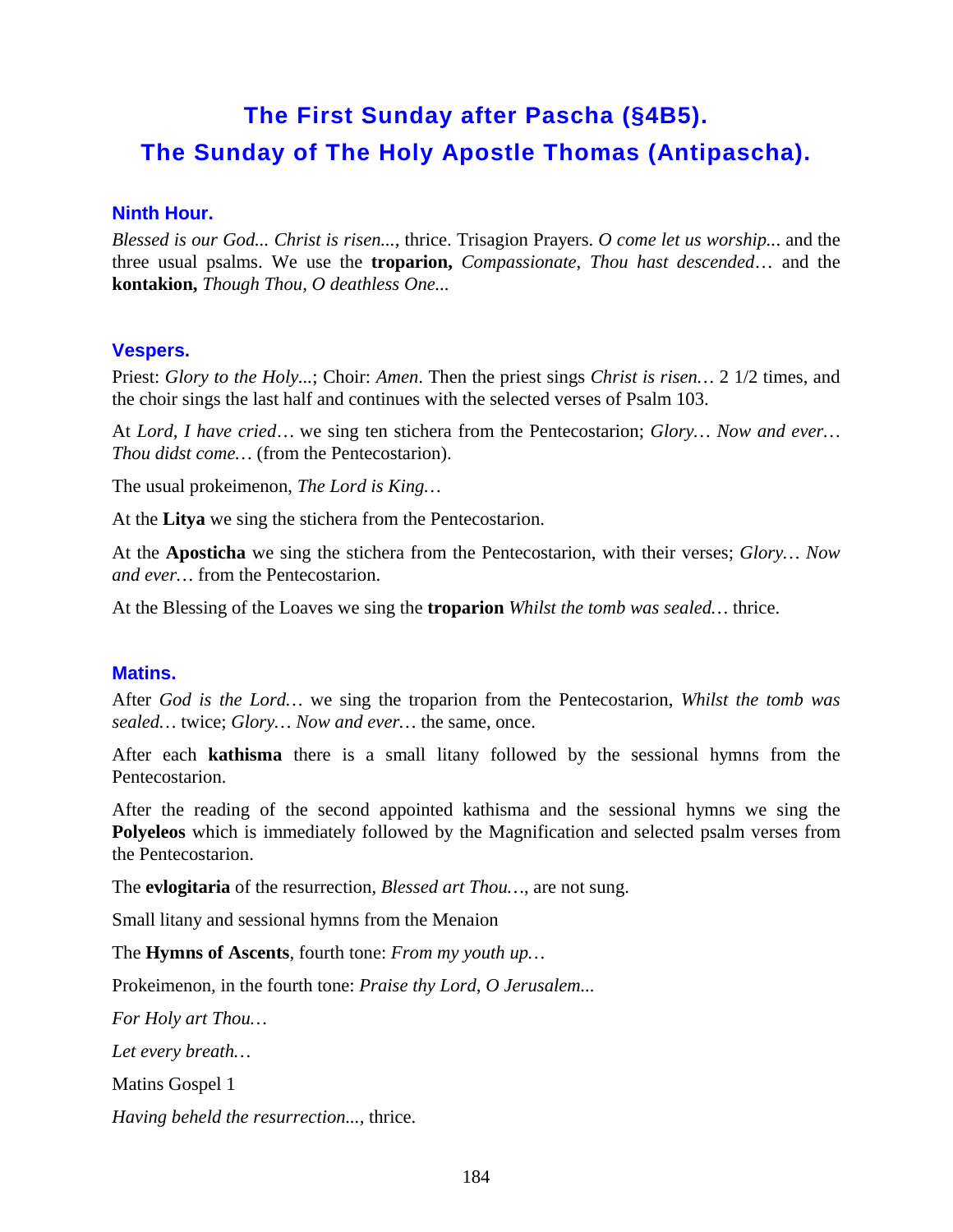Psalm 50

*Glory… Through the prayers of the apostles…*

*Now and ever… Through the prayers of the Theotokos… Have mercy on me… Jesus having risen…*

Litany: *Save, O God, Thy people...*

We read fourteen troparia (including the irmos, twice) from the **canon** in the Pentecostarion. We sing the katavasia of Pascha, *It is the day…*

After Ode III there is a small litany followed by the hypakoë from the Pentecostarion.

After Ode VI there is a small litany followed by the kontakion and ikos from Pentecostarion.

**After Ode VIII** we **do not** sing the **Magnificat** (*My soul doth magnify…*), but straightway the irmos of Ode IX.

We sing *Holy is the Lord our God...* in the first tone and then the **exapostilarion** from the Pentecostarion.

At the **Praises** we sing four stichera from the Pentecostarion; *Glory… Eight days after... Now and ever… Most blessed art Thou...*

The **Great Doxology** and then the **troparion** from the Pentecostarion.

After the dismissal we sing *Glory… Now and ever…* and the first Gospel sticheron, after which we begin the First Hour.

**Note:** Some make the mistake of singing *Christ is risen...* before the dismissal at Vigil. At this point, however, we sing the regular: *Glory… Now and ever...*, etc. The triple *Christ is risen..* is sung only before the dismissal at Liturgy.

#### **Hours.**

Troparion and kontakion from the Pentecostarion.

# **Divine Liturgy.**

**Note:** According to the Typicon of the Great Church, the Paschal antiphons are used in place of Typika and Beatitudes at Liturgy on Sundays until the Apodosis of Pascha; there are also variations in the usage of the Paschal Stichera at the Praises, and different assignments of the Matins Gospels. See notes in the English Pentecostarion for details.

At the **Beatitudes** we read four troparia from Ode III of the canon in the Pentecostarion and four troparia from Ode VI of the same canon.

We sing the **troparion** *Whilst the tomb was sealed...*

*Glory… Now and ever…* and the **kontakion** *With his searching right hand...*

**Prokeimenon** in the third tone: *Great is our Lord...*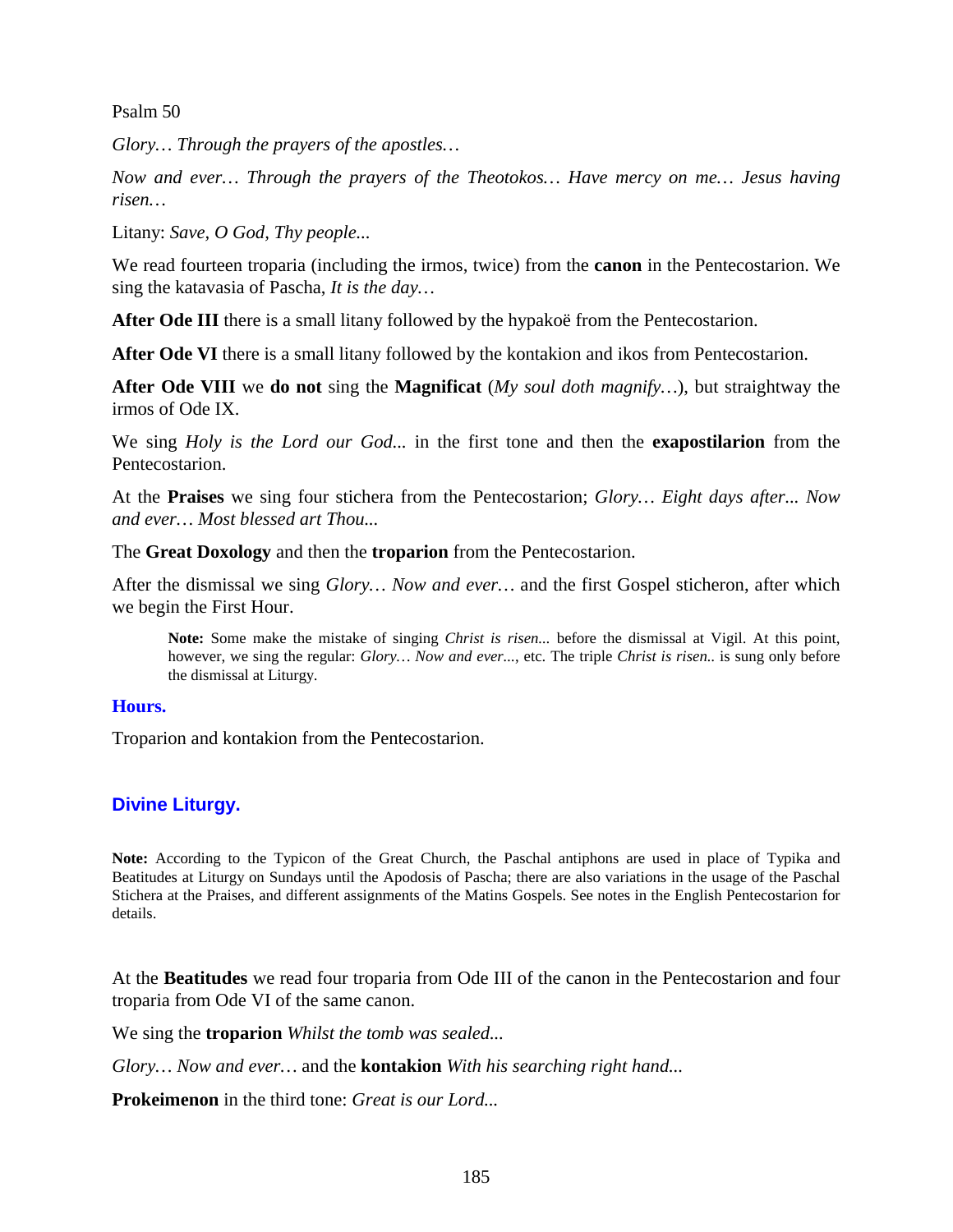**Epistle:** Acts §14 (5:12-20). **Alleluia** in the eighth tone: *Come, let us rejoice…* **Gospel:** John §65 (20:19-31).

**Communion hymn:** *Praise the Lord, O Jerusalem...*

# **The Second through Fifth Sundays after Pascha (§4B6).**

# **Vespers.**

At *Lord I have cried...* we sing ten stichera: seven of the resurrection<sup>[153](#page-185-0)</sup> and three of the Sunday, from the Pentecostarion; *Glory…* doxasticon from the Pentecostarion; *Now and ever…* the dogmaticon in the tone of the week.

At the **Litya** we sing the stichera as appointed in the Pentecostarion.

At the **Aposticha** we sing one sticheron of the resurrection in the tone of the week and then the stichera of Pascha *Let God arise…* with their verses; *Glory…* doxasticon from the Pentecostarion; *Now and ever… It is the day of resurrection…* and *Christ is risen…* once.

# **Troparia:**

**If Vigil be served** we sing *O Theotokos Virgin rejoice…*, thrice.

**Otherwise, if it be the Sunday of the Myrrhbearers** we sing *When Thou didst descend… Glory… The noble Joseph… Now and ever… Unto the myrrh-bearing…* **But if it be the Sunday of the Paralytic or of the Blind Man** we sing the Sunday troparion; *Glory… Now and ever…*  the dismissal theotokion in the tone of the week.

# **Matins.**

#### **If it be the Sunday of the Myrrhbearers:**

After *God is the Lord…* we sing *When Thou didst descend…* twice; *Glory… The noble Joseph… Now and ever… Unto the myrrh-bearing…*

# **If it be any other Sunday:**

After *God is the Lord…* we sing the Sunday troparion twice; *Glory… Now and ever…* the dismissal theotokion in the tone of the week.

After each kathisma we read the sessional hymns from the Pentecostarion.

After the evlogitaria and litany we read the hypakoë, and sing the Hymns of Ascents and prokeimenon in the tone of the week.

# **The canons:**

Six troparia (including the irmos and two theotokia) from the canon of Pascha

<span id="page-185-0"></span><sup>&</sup>lt;sup>153</sup> From the Octoechos or Pentecostarion.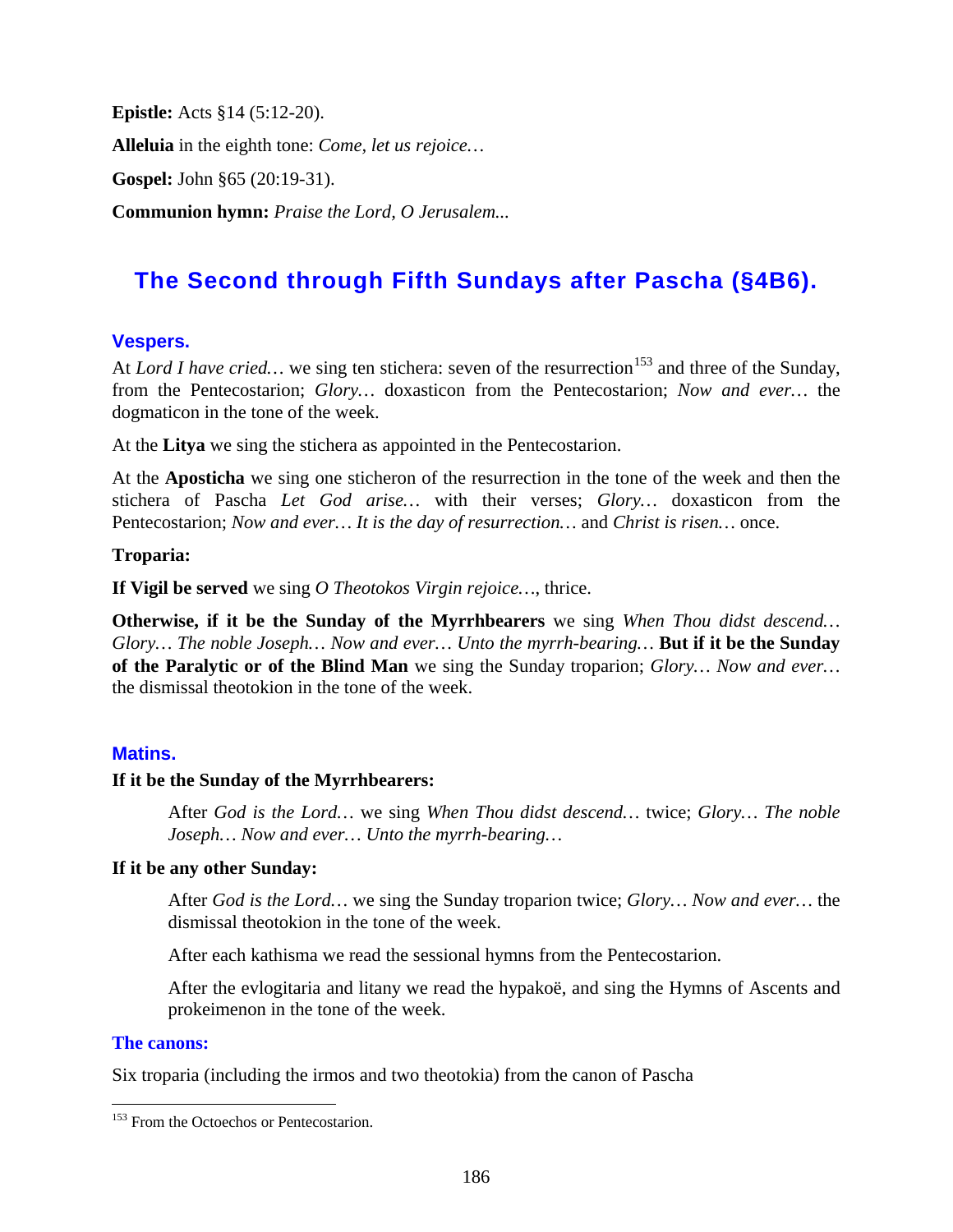Eight troparia from the canon in the Pentecostarion

The appointed katavasia is sung.

**After Ode III** there is a small litany followed by the kontakion and ikos of Pascha and the sessional hymns from the Pentecostarion.

**After Ode VI** there is a small litany followed by the kontakion and ikos from the Pentecostarion.

**After Ode VIII** we **do not** sing the **Magnificat** (*My soul doth magnify…*), but straightway the irmos of the ninth ode.

**At Ode IX** for the canon of Pascha we use the refrain as at the previous odes, *Christ is risen from the dead.* (Not the refrains which were chanted on the feast itself.).

**After Ode IX** there is a small litany.

After *Holy is the Lord…* we read or sing the **exapostilarion** of Pascha, *When Thou didst fall asleep…*; *Glory…* from the Pentecostarion; *Now and ever…* from the Pentecostarion.

At the **Praises** we sing eight stichera from the Pentecostarion;<sup>[154](#page-186-0)</sup> Glory... from the Pentecostarion, if there be such, otherwise the appointed gospel sticheron; *Now and ever… Most blessed art thou…*

If the appointed gospel sticheron is not chanted at the Praises (i.e. on the Sundays of the Paralytic and of the Blind Man) it is chanted after the dismissal of Matins.

#### **Hours.**

On the Sunday of the Myrrhbearers we use the troparia *When Thou didst fall asleep…* and *The Noble Joseph…* On the other Sundays we use the troparion of the Sunday. Kontakion from the Pentecostarion.

# **Divine Liturgy.**

At the **Beatitudes** we read four troparia of the resurrection<sup>[155](#page-186-1)</sup> and four troparia from Ode VI of the canon in the Pentecostarion.

#### **Troparia and Kontakia:**

#### **If it be the Sunday of the Myrrhbearers:**

*When Thou didst fall asleep…*

*The Noble Joseph…*

*Glory…* kontakion from the Pentecostarion

*Now and ever…* kontakion of Pascha, *Though Thou, O deathless…*

#### **If it be any other Sunday:**

<span id="page-186-0"></span><sup>&</sup>lt;sup>154</sup> The stichera of the resurrection, which are provided in the Pentecostarion, may also be chanted from the Octoechos.

<span id="page-186-1"></span><sup>&</sup>lt;sup>155</sup> From the Octoechos or Pentecostarion.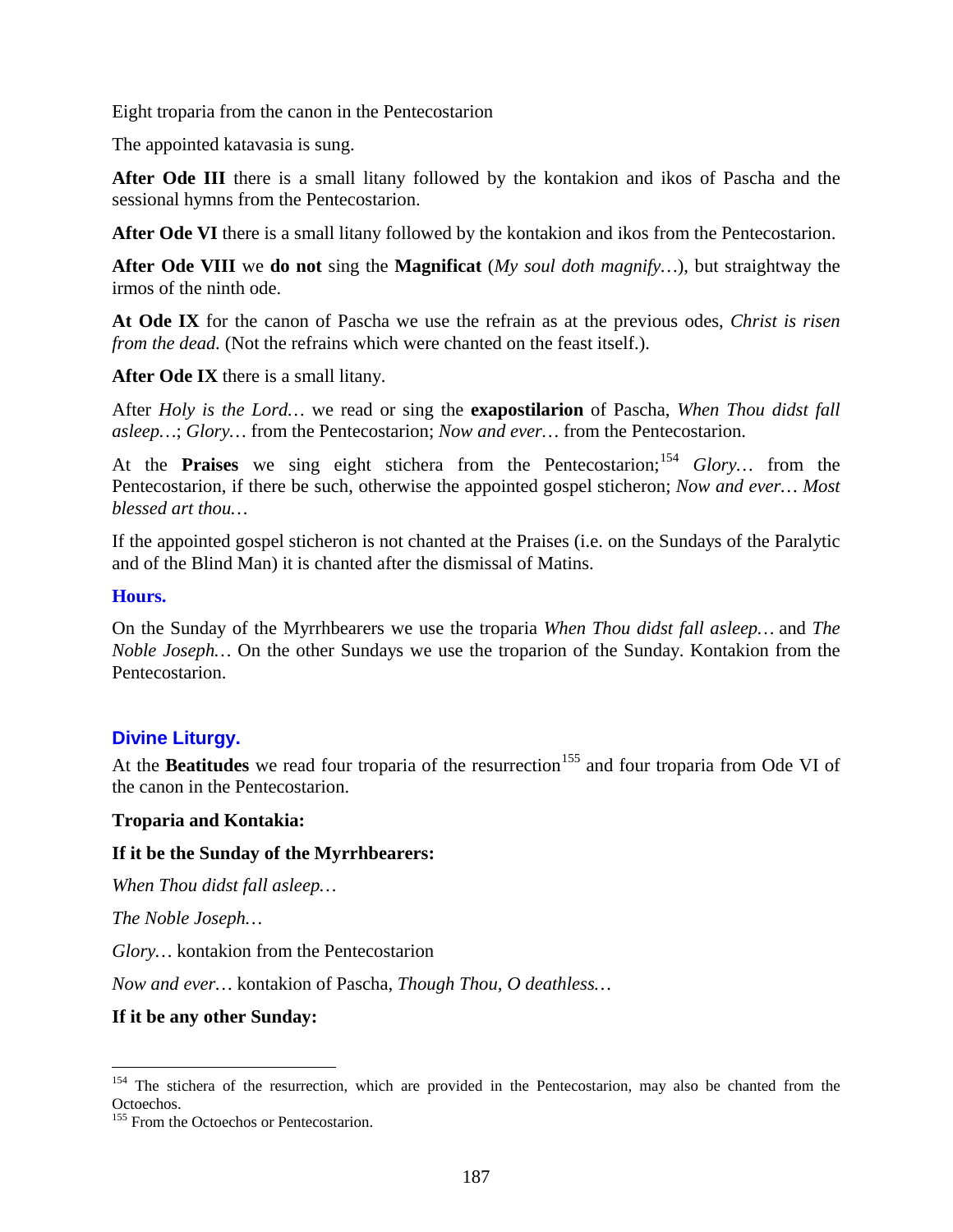Sunday troparion *Glory…* kontakion from the Pentecostarion *Now and ever…* kontakion of Pascha, *Though Thou, O deathless…* **Prokeimenon, Epistle, Alleluia, and Gospel** of the Sunday **Communion hymn:** *Receive ye the Body…* and *Praise the Lord…*

# **The Second through Fifth Sundays after Pascha Combined with a saint of Polyeleos or Vigil Rank (§4B7).**

**Note:** If it be the Sunday of the Samaritan Woman, the hymns for the afterfeast of Mid-Pentecost are set aside and we chant the hymns of the resurrection, of the Samaritan Woman, and of the saint from the Menaion.

#### **Vespers.**

At *Lord I have cried...* we sing ten stichera: three of the resurrection, <sup>[156](#page-187-0)</sup> three of the Sunday, from the Pentecostarion, and four from the Menaion; *Glory…* doxasticon from the Pentecostarion; *Now and ever…* the dogmaticon in the tone of the week.

At the **Litya** we sing the sticheron of the temple and then the stichera from the Menaion; *Glory…* from the Menaion; *Now and ever…* from the Pentecostarion.

At the **Aposticha** we sing one sticheron of the resurrection in the tone of the week and then the stichera of Pascha *Let God arise…* with their verses; *Glory…* doxasticon from the Menaion; *Now and ever…* from the Pentecostarion (the sticheron written after *Glory…*) and *Christ is risen…*  once.

**Troparia:** *O Theotokos Virgin rejoice…* twice, and the troparion of the saint, once. **But if Vigil be not served** we sing the Sunday troparion;<sup>[157](#page-187-1)</sup> *Glory*... from the Menaion; *Now and ever*... the dismissal theotokion in the tone of the last troparion.

#### **Matins.**

#### **If it be the Sunday of the Myrrhbearers:**

After *God is the Lord…* we sing *When Thou didst descend…* once; *The noble Joseph… Glory…* from the Menaion; *Now and ever… Unto the myrrh-bearing…*

#### **If it be any other Sunday:**

After *God is the Lord…* we sing the Sunday troparion twice; *Glory…* from the Menaion; *Now and ever…* the dismissal theotokion in the tone of the last troparion.

After each kathisma we read the sessional hymns from the Pentecostarion.

<span id="page-187-1"></span><span id="page-187-0"></span><sup>&</sup>lt;sup>156</sup> From the Octoechos or Pentecostarion.<br><sup>157</sup> On the Sunday of the Myrrhbearers we use the troparion, *When Thou didst descend*...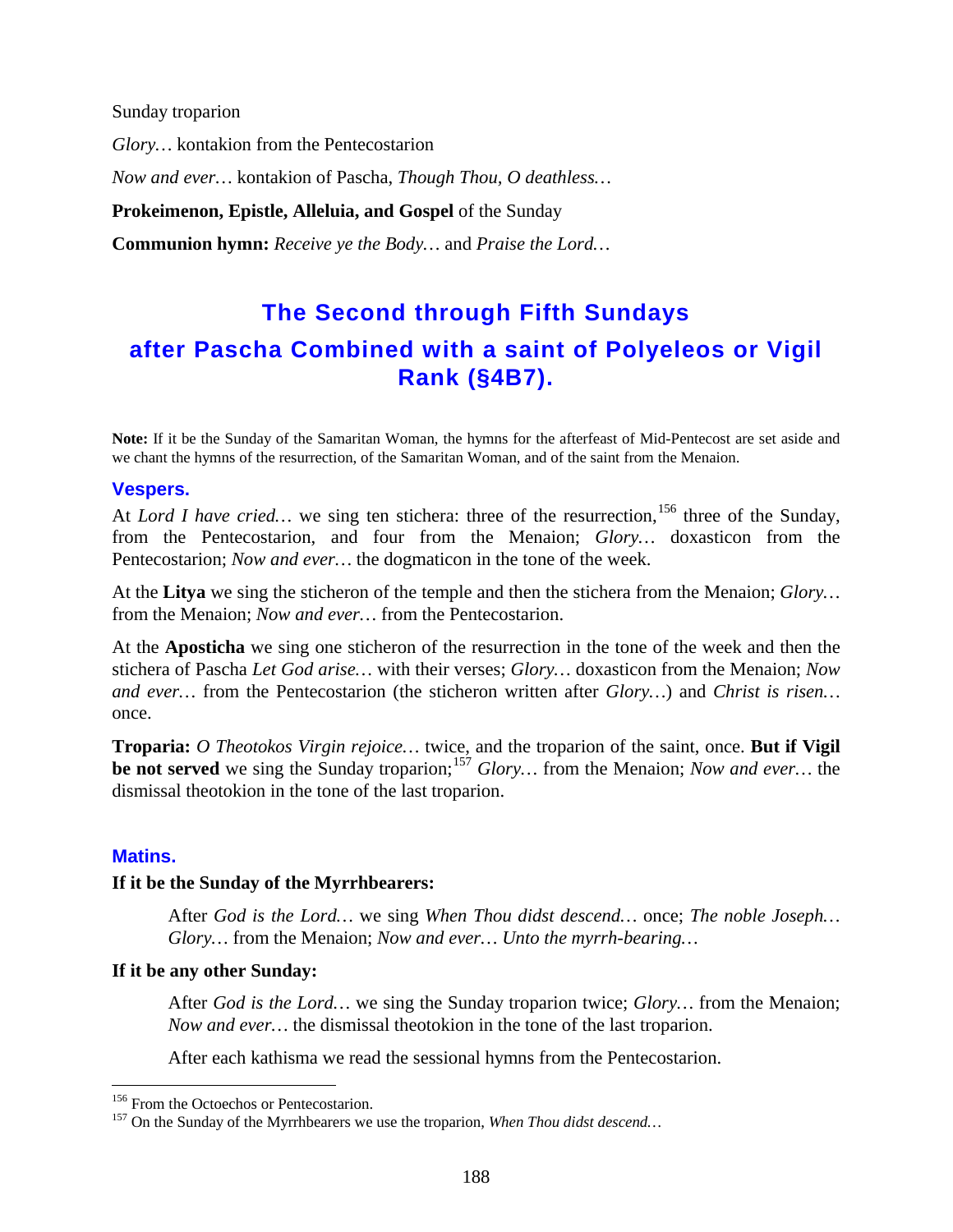After the second reading from the Psalter (Kathisma III) and the sessional hymns we sing the **Polyeleos** which is immediately followed by the **magnification** and selected psalm verses from the Menaion. After the final psalm verse and chanting of the magnification, the **evlogitaria**, *Blessed art Thou, O Lord…,* are immediately begun (without having sung *Glory… Now and ever… Alleluia…*).

Note: It is common practice on Sunday to chant only the magnification, and that once by the clergy, omitting the selected psalm verses.

After the evlogitaria and litany we read the **hypakoë** in the tone of week, and then the sessional hymns from the Menaion are read in this order: first the sessional hymn from the Menaion which would ordinarily be read after the first kathisma, then the one ordinarily read after the second kathisma (we do not read the theotokia of these sessional hymns). We then read *Glory…* and the sessional hymn printed in the Menaion after the Polyeleos; *Now and ever…* and its theotokion. After the completion of the sessional hymns we sing the **Hymns of Ascents** and **prokeimenon** in the tone of the week.

# **The canons:**

Six troparia (including the irmos and two theotokia) from the canon of Pascha

Four troparia form the canon in Menaion

Four troparia from the canon in the Pentecostarion

After each ode we sing the appointed katavasia.

**After Ode III** there is a small litany followed by the kontakion and ikos from the Menaion. Then the sessional hymn from the Menaion; *Glory… Now and ever…* and the sessional hymn from the Pentecostarion.

**After Ode VI** there is a small litany followed by the kontakion and ikos from the Pentecostarion.

**After Ode VIII** we **do not** sing the **Magnificat** (*My soul doth magnify…*), but straightway the irmos of Ode IX.

**After Ode IX** there is a small litany.

After *Holy is the Lord…* we read or sing the **exapostilarion** of Pascha, *When Thou didst fall asleep…*; *Glory…* from the Menaion; *Now and ever…* from the Pentecostarion.

At the **Praises** we sing eight stichera: four of the resurrection<sup>[158](#page-188-0)</sup> and four from the Menaion (the fourth sticheron should be the doxasticon, regardless of the number of stichera given in the Menaion; before the last two stichera from the Menaion we use the verses from the Vespers Aposticha in the Menaion, instead of the usual Sunday verses); *Glory…* from the Pentecostarion, if there be such, otherwise the appointed gospel sticheron; *Now and ever… Most blessed art thou…*

If the appointed gospel sticheron is not chanted at the Praises (i.e. on the Sundays of the Paralytic, of the Samaritan Woman, and of the Blind Man), it is chanted after the dismissal of Matins.

<span id="page-188-0"></span><sup>&</sup>lt;sup>158</sup> From the Octoechos or Pentecostarion.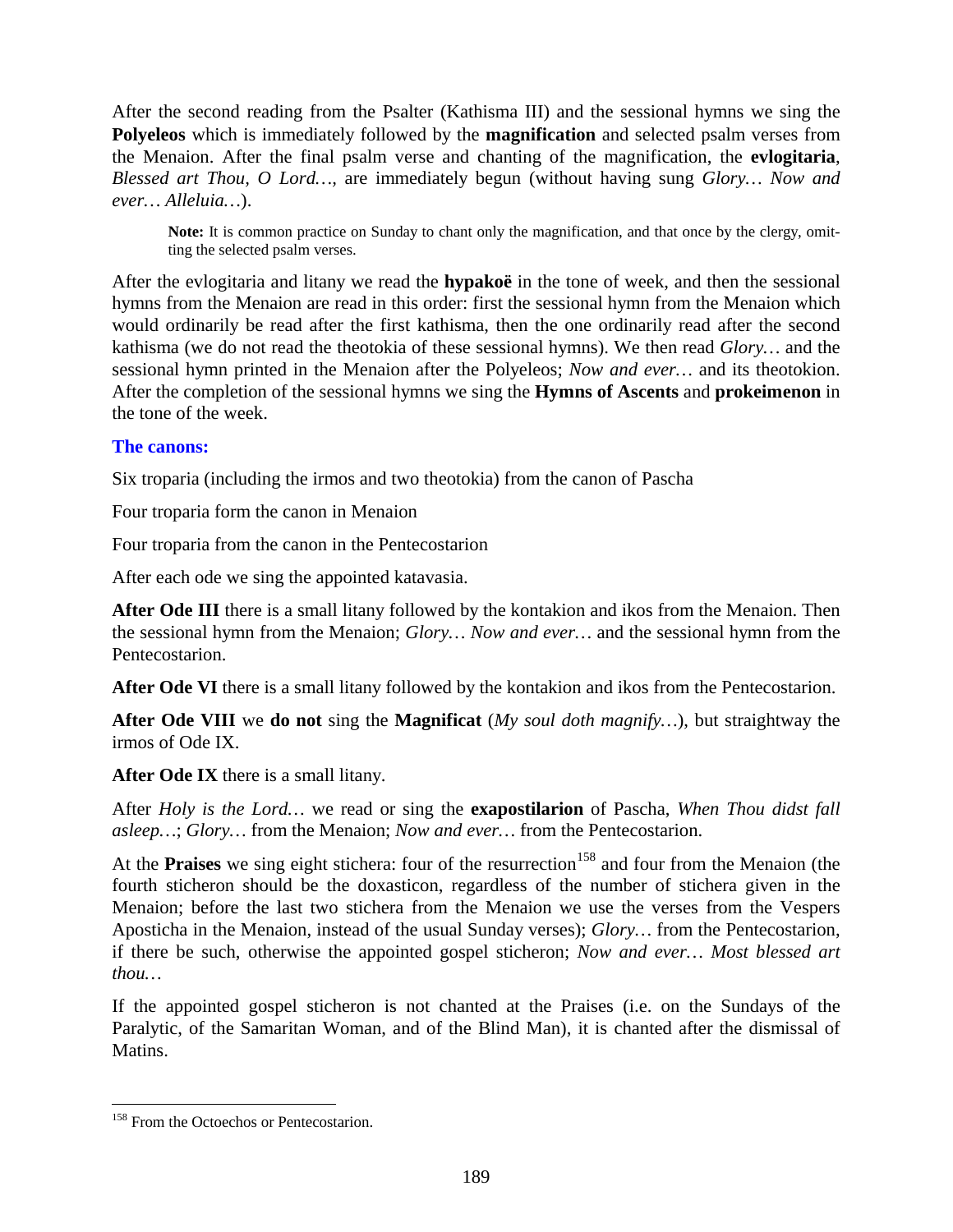#### **Hours.**

Troparion of the Sunday [159](#page-189-0) and from the Menaion. Kontakion from the Pentecostarion and from the Menaion, alternating.

#### **Divine Liturgy.**

At the **Beatitudes** we read four troparia of the resurrection, <sup>[160](#page-189-1)</sup> four troparia from Ode III of the canon in the Pentecostarion, and four troparia from Ode VI of the canon in the Menaion.

#### **Troparia and Kontakia:**

#### **If it be the Sunday of the Myrrhbearers:**

*When Thou didst fall asleep… The Noble Joseph…* Troparion from the Menaion *Glory…* kontakion from the Menaion *Now and ever…* kontakion from the Pentecostarion **If it be any other Sunday:** Sunday troparion Troparion from the Menaion *Glory…* kontakion from the Menaion *Now and ever…* kontakion from the Pentecostarion

**Prokeimenon, Epistle, Alleluia, Gospel** and **Communion hymn:** of the Sunday and of the Saint

# **Wednesday in the Fourth Week of Pascha (§4B8). Mid-Pentecost.**

All hymns are taken from the Pentecostarion. The service in the Menaion is chanted at Compline.

#### **Vespers.**

The service begins as usual, with the appointed **kathisma** (i.e., **not** *Blessed is the man…*). At *Lord I have cried…* we sing six stichera of the feast; *Glory… Now and ever…* of the feast.

<span id="page-189-0"></span><sup>&</sup>lt;sup>159</sup> On the Sunday of the Myrrhbearers the troparion, *When Thou didst descend...* is used at the First and Sixth Hours, while the troparion *The Noble Joseph*... is used at the Third and Ninth Hours. <sup>160</sup> From the Octoechos or Pentecostarion.

<span id="page-189-1"></span>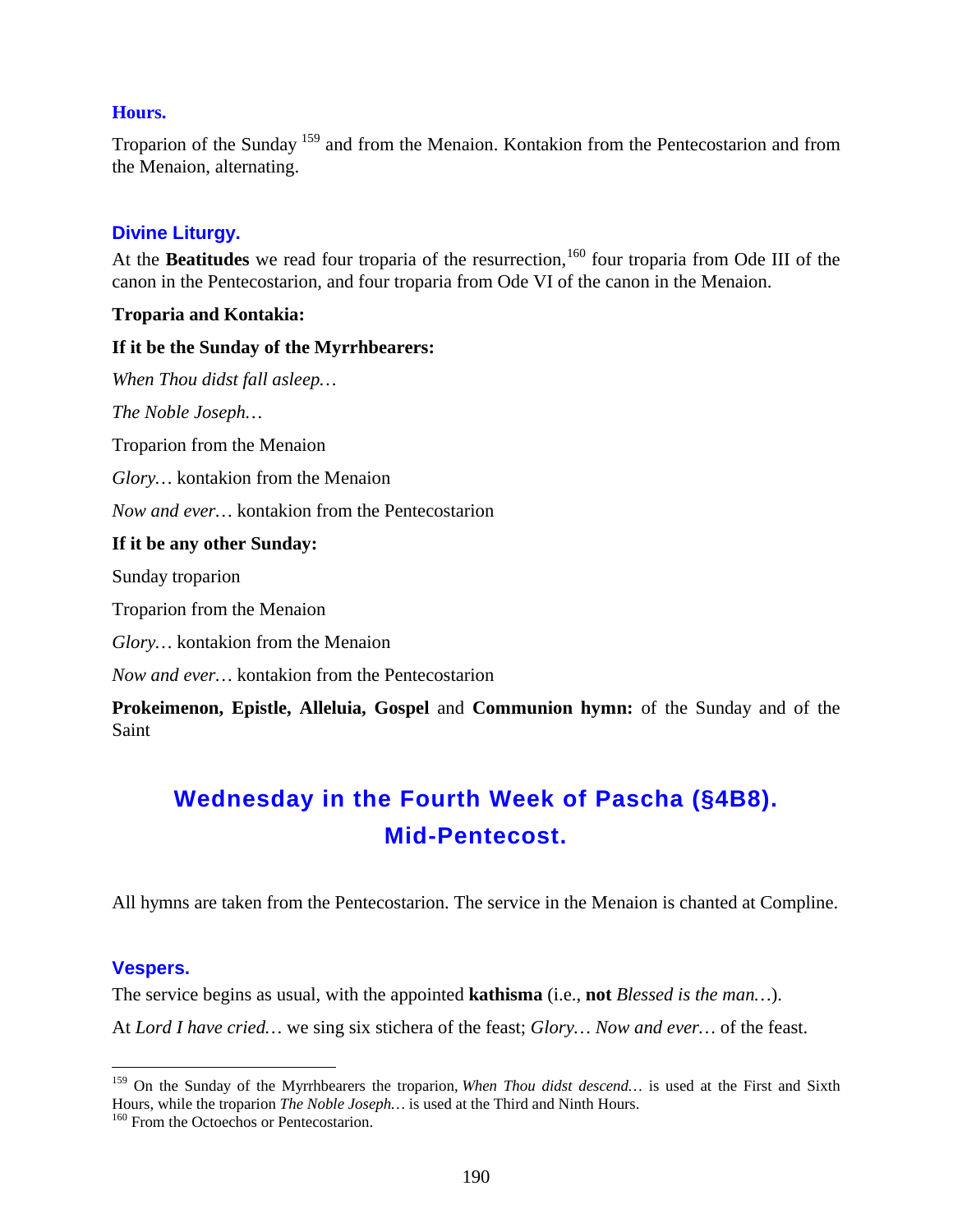Entrance and prokeimenon of the day.

Three **readings** as appointed by the Pentecostarion. Then the litany *Let us all say…* Then *Vouchsafe…* and thereafter *Let us complete…*

At the **Aposticha** we sing the stichera of the feast, with their verses; *Glory… Now and ever…* of the feast.

We sing the **troparion** of the feast once.

#### **Matins.**

After *God is the Lord…* we sing the troparion of the feast thrice.

After each appointed **kathisma** there is a small litany and the sessional hymns from the Pentecostarion.

*Having beheld the resurrection of Christ…*, once, and **Psalm 50**

#### **The canons:**

Eight troparia (including the irmos, twice) from the first canon of the feast

Six troparia from the second canon of the feast

As the **katavasia** we sing the irmos of the second canon.

**After Ode III** there is a small litany followed by the sessional hymns of the feast.

**After Ode VI** there is a small litany followed by the kontakion and ikos of the feast.

**After Ode VIII** we **do not** sing the **Magnificat** (*My soul doth magnify…*), but straightway the irmos of Ode IX.

**Exapostilarion** of the feast, thrice.

At the **Praises** we sing four stichera of the feast; *Glory… Now and ever…* of the feast

The **Great Doxology** and then the **troparion** of the feast.

#### **Hours.**

Troparion and kontakion from the Pentecostarion.

#### **Divine Liturgy.**

At the **Beatitudes** we read four troparia from Ode III of the first canon of the feast and four troparia from Ode VI of the second canon.

We sing the **troparion** *At Mid-feast… Glory… Now and ever…* and the **kontakion** *O Sovereign Master...*

**Prokeimenon** in the third tone: *Great is our Lord...*

**Epistle:** Acts §34 (14:6-18).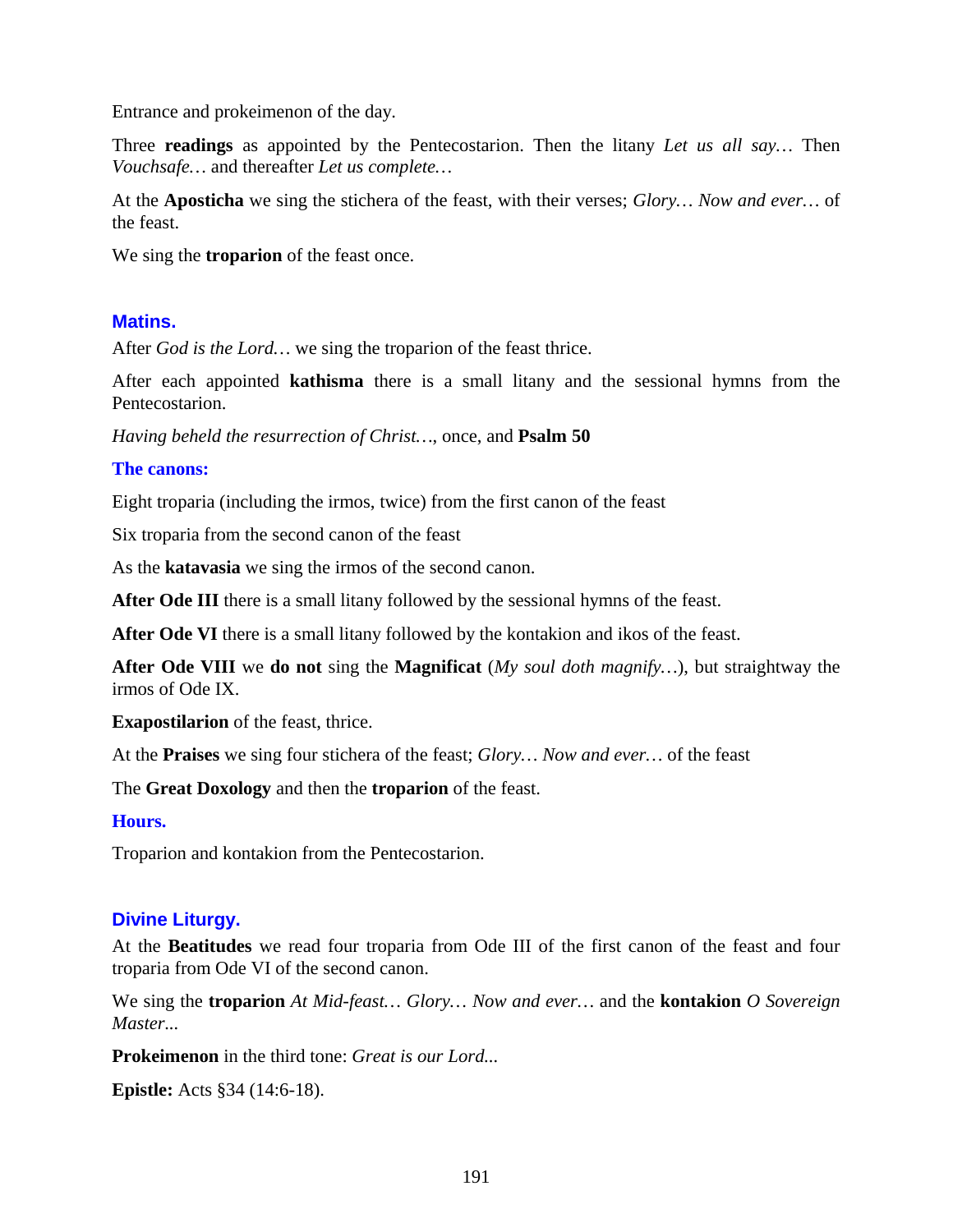**Alleluia** in the first tone: *Remember Thy congregation…*

**Gospel:** John §26 (7:14-30).

In place of *It is truly meet...* we sing the irmos of the ninth ode of the second canon of the feast, *Virginity is alien…*

**Communion hymn:** *He that eateth My Flesh…*

# **The Fourth Sunday after Pascha (§4B9). Commemoration of the Samaritan Woman. Afterfeast of Mid-Pentecost.**

**Note:** If a service of Polyeleos or Vigil rank coincide with this day, the service of the afterfeast is set aside and the hymns of the resurrection, of the Samaritan Woman, and from the Menaion are chanted, as previously set forth for the Sunday of the Myrrhbearers (§4B7).

### **Vespers.**

At *Lord I have cried...* we sing ten stichera: four of the resurrection, <sup>[161](#page-191-0)</sup> three of the feast, and three of the Samaritan, from the Pentecostarion; *Glory…* of the Samaritan; *Now and ever…* the dogmaticon in the tone of the week.

At the **Litya** we sing the sticheron of the temple; *Glory… Now and ever…* of the Samaritan Woman, from the Pentecostarion.

At the **Aposticha** we sing one sticheron of the resurrection in the tone of the week and then the stichera of Pascha *Let God arise…* with their verses; *Glory…* doxasticon from the Pentecostarion, *When by Thine unfathomable…*; *Now and ever… It is the day of resurrection…[162](#page-191-1)* and *Christ is risen…* once.

#### **Troparia:**

**If Vigil be served** we sing *O Theotokos Virgin rejoice…*, twice, and the troparion of the feast, *At mid-feast…*, once.

**Otherwise** we sing the Sunday troparion; *Glory… Now and ever…* of the feast.

#### **Matins.**

After *God is the Lord…* we sing the Sunday troparion twice; *Glory… Now and ever…* of the feast.

After each kathisma we read the sessional hymns from the Pentecostarion.

<span id="page-191-1"></span><span id="page-191-0"></span><sup>&</sup>lt;sup>161</sup> From the Octoechos or Pentecostarion.<br><sup>162</sup> Thus instructs the Slavonic Typicon. According to the English Pentecostarion we sing *Now and ever*… and the sticheron of the feast, *When Thou wast teaching…*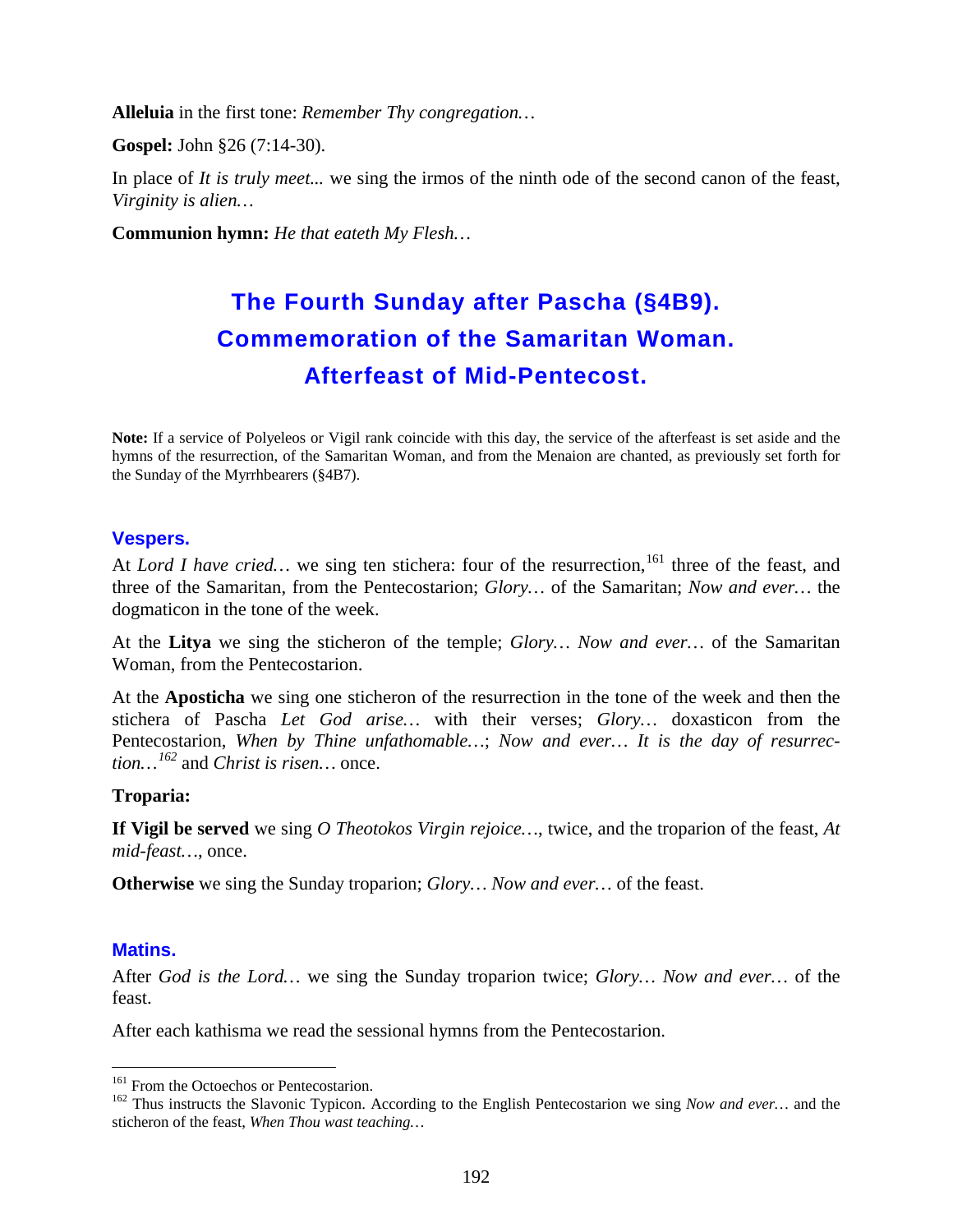After the evlogitaria and litany we read the hypakoë, and sing the Hymns of Ascents and prokeimenon in the tone of the week.

#### **The canons:**

Six troparia (including the irmos and two theotokia) from the canon of Pascha

Four troparia from the canon of Mid-Pentecost

Four troparia from the canon of the Samaritan Woman

After each ode we sing the **katavasia** of Pascha.

After Ode III there is a small litany followed by the kontakion and ikos<sup>[163](#page-192-0)</sup> of Mid-Pentecost and the sessional hymns from the Pentecostarion.

**After Ode VI** there is a small litany followed by the kontakion and ikos from the Pentecostarion.

**After Ode VIII** we **do not** sing the **Magnificat** (*My soul doth magnify…*), but straightway the irmos of Ode IX.

**After Ode IX** there is a small litany.

After *Holy is the Lord…* we read or sing the **exapostilarion** of Pascha, *When Thou didst fall asleep…*; *Glory…* of the Samaritan; *Now and ever…* of the feast.

**The Praises:[164](#page-192-1)** We sing six stichera of the resurrection and two stichera of the Samaritan Woman, with their verses; *Glory…* of the Samaritan; *Now and ever… Most blessed art thou…*

The appointed **gospel sticheron** is chanted after the dismissal of Matins.

#### **Hours.**

**Troparion** of the Sunday and of the feast. **Kontakion** of the Samaritan and of the feast, alternating.

# **Divine Liturgy.**

At the **Beatitudes** we read four troparia of the resurrection, <sup>[165](#page-192-2)</sup> four troparia from Ode III of the canon of the Samaritan Woman, and four troparia from Ode VI of the canon of the feast.

#### **Troparia and kontakia:**

Sunday troparion

Troparion of the feast

*Glory…* kontakion of the Samaritan

*Now and ever…* kontakion of the feast

<span id="page-192-2"></span><sup>165</sup> From the Octoechos or Pentecostarion.

<span id="page-192-1"></span><span id="page-192-0"></span><sup>&</sup>lt;sup>163</sup> The English Pentecostarion does not print the ikos at this point. It may be found in the Pentecostarion.<br><sup>164</sup> The Slavonic Typicon reads: At the Praises: four stichera of the Resurrection, one of Anatolius [of the Resurrection], and three idiomela of the Samaritan, second tone: *Let heaven and earth… Glory…*, sixth tone: *The Well-spring of the principle of life… Now and ever… Most blessed art thou…* This, however, would seem to be a mistake, as neither the Greek nor the Slavonic Pentecostarion provides three stichera.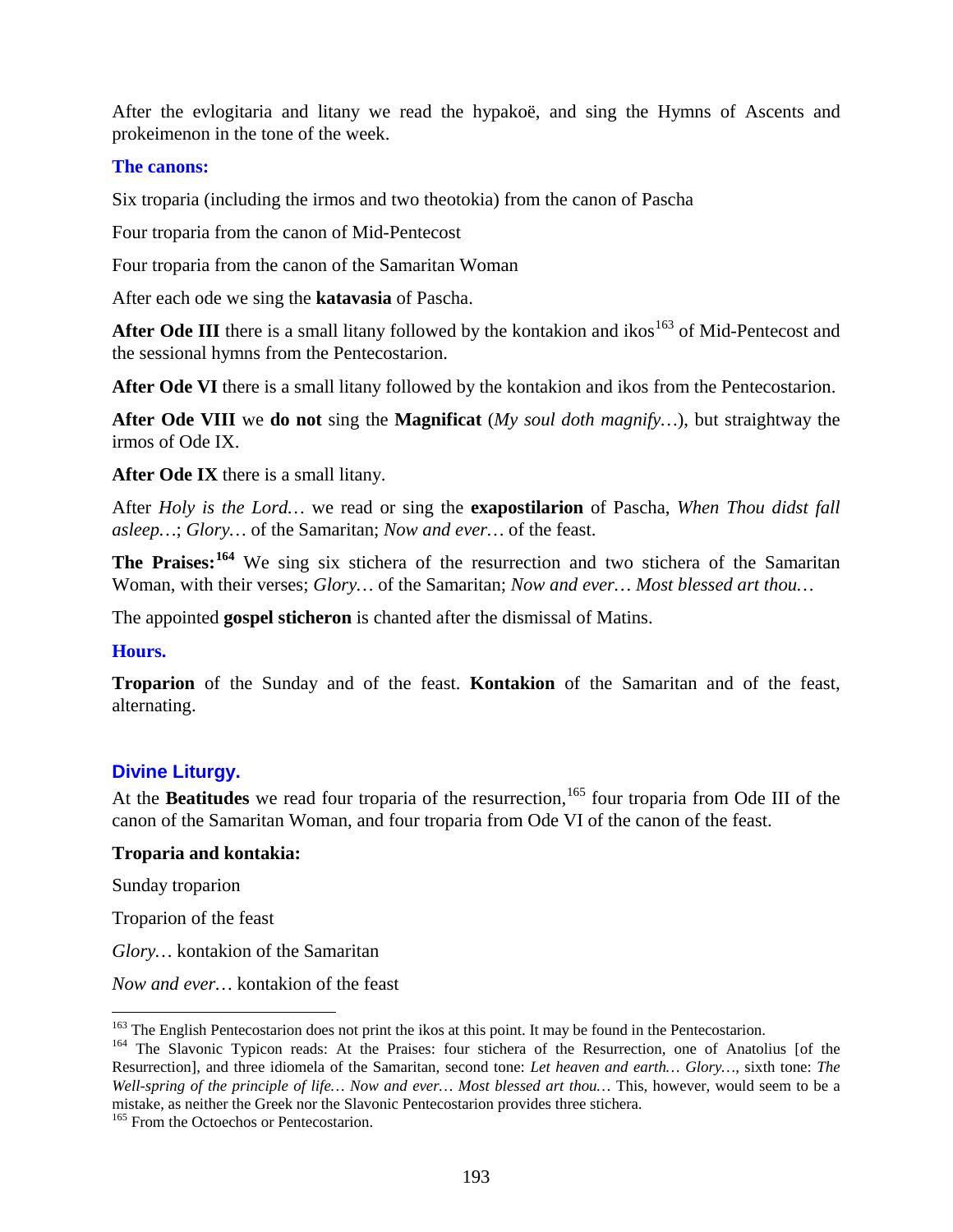Prokeimenon in the third tone:<sup>[166](#page-193-0)</sup> O chant unto our God... **Epistle:** Acts §28 (11:19-26, 29-30). **Alleluia** in the fourth tone: *Bend Thy bow…* **Gospel:** John §12 (4:5-42). Instead of *It is truly meet…* we sing *The Angel cried…* and *Shine, shine…* **Communion hymn:** *Receive ye the Body…* and *Praise the Lord, O Jerusalem...*

# **Wednesday in the Fifth Week of Pascha (§4B10). The Apodosis of Mid-Pentecost.**

The service is exactly as on the Feast itself, except that there is no entrance and the readings from the Old Testament are omitted. The service from the Menaion is chanted at Compline.

#### **Liturgy.**

At the Beatitudes we read eight troparia, from the ninth ode of both canons of the feast.

We use the prokeimenon, alleluia, and communion hymn of the feast. The Epistle and Gospel are of the day. Instead of *It is truly meet…* we sing the irmos of the ninth ode of the feast, *Virginity is alien…*

# **Wednesday in the Sixth Week of Pascha (§4B11). The Apodosis of Pascha.**

**Note:** According to the Typicon of the Great Church the apodosis of the Feast of the Blind Man is celebrated on Tuesday and the apodosis of Pascha is celebrated on Wednesday in exactly the same manner as the Feast itself. See Pentecostarion, page 294. Here we provide the rubrics as they are found in the Slavonic Typicon, with the apodoses of Pascha and the Blind Man being combined.

#### **Vespers.**

At the conclusion of the Ninth Hour the priest, vested in Phelonion, standing before the Holy Table gives the blessing:

Priest: *Blessed is our God…*

<span id="page-193-0"></span> <sup>166</sup> Thus instructs the Slavonic Typicon. The English Pentecostarion gives the prokeimenon in the fourth tone: *How magnified…*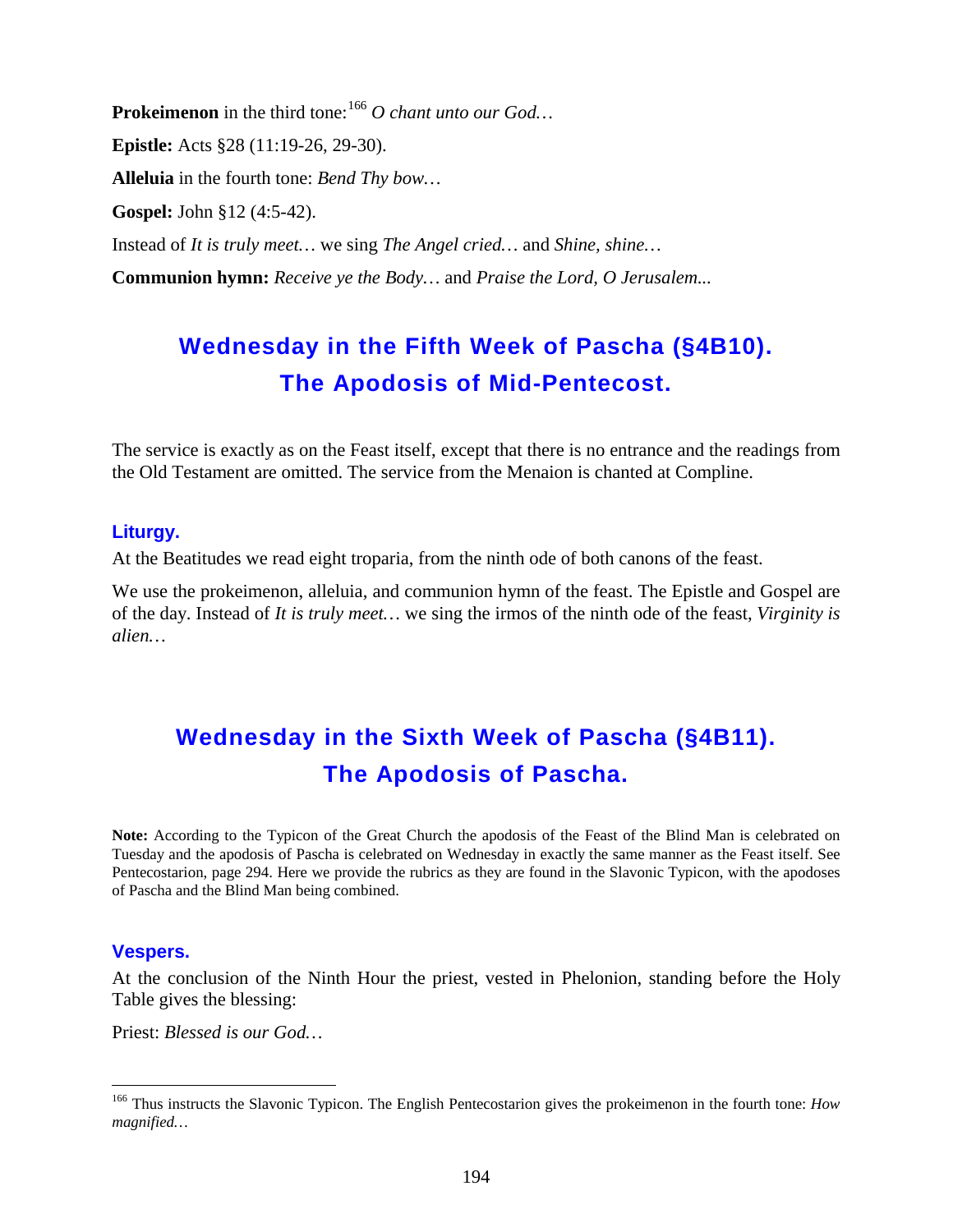Clergy: *Christ is risen from the dead…* thrice*.*

Choir and congregation: *Christ is risen from the dead…* thrice*.*

Priest, the verses: *Let God arise*…, and after each one, the choir sings *Christ is risen…,* once.

At the end, the priest sings *Christ is risen from the dead, trampling down death by death* and the choir finishes *…and on those in the tombs bestowing life.*

Then Psalm 103, the Litany of Peace and the usual kathisma.

At *Lord, I have cried…* we sing six stichera of the Blind Man; *Glory… Now and ever…* from the Pentecostarion.

There is no Entrance.

At the **Aposticha** we sing one sticheron of the resurrection from the Pentecostarion and then the stichera of Pascha *Let God arise…* with their verses; *Glory… Now and ever… It is the day of resurrection…* and *Christ is risen…* once.

Then *Now lettest…* and the Trisagion Prayers.

We sing the **troparion** of the preceding Sunday in the fifth tone, *Let us worship… Glory… Now and ever…* theotokion in the same tone, *O impassable gate of the Lord…*

The **litany** *Have mercy on us…* and the usual order of the dismissal, with the Sunday dismissal, *May He Who rose from the dead, Christ our True God…*

#### **Matins.**

*Glory to the Holy, Consubstantial...*

Clergy: *Christ is risen from the dead…* thrice*.*

Choir and congregation: *Christ is risen from the dead…* thrice*.*

Priest, the verses: *Let God arise*…, and after each one, the choir sings *Christ is risen…,* once.

At the end, the priest sings *Christ is risen from the dead, trampling down death by death* and the choir finishes *…and on those in the tombs bestowing life.*

Then the **Six Psalms** which are followed by the Litany of Peace *In peace, let us pray…*

After *God is the Lord…* we sing the troparion of the preceding Sunday in the fifth tone, *Let us worship…*, twice; *Glory… Now and ever…* theotokion in the same tone, *O impassable gate of the Lord…*

After each **kathisma** there is a small litany followed by the sessional hymns from the Pentecostarion.

*Having beheld the resurrection…* once, and **Psalm 50**

#### **The canons:**

Six troparia (including the irmos, twice) from the canon of Pascha

Four troparia from the canon of the Blind Man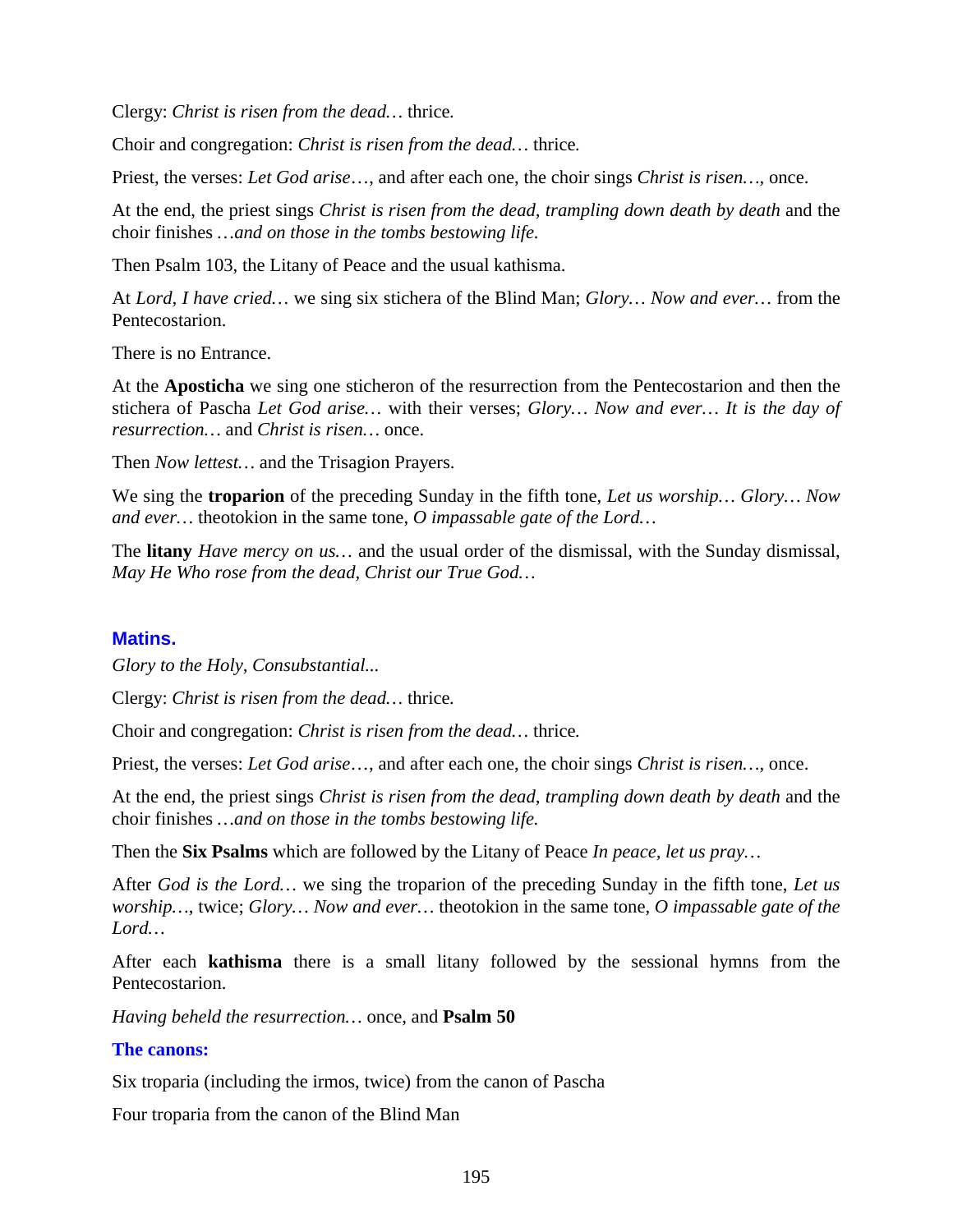Four troparia from the canon of the forefeast of Ascension

After each ode we sing the irmos of the first canon of Ascension as the **katavasia**, *Let us sing unto the only Savior…[167](#page-195-0)*

**After Ode III** there is a small litany followed by the kontakion and ikos of the Blind Man and the sessional hymns from the Pentecostarion.

**After Ode VI** there is a small litany followed by the kontakion and ikos of Pascha.

**At Ode IX** the troparia of the Paschal canon are preceded by the Paschal refrains. For the other two canons we use the refrain, *Glory to Thee our God…* as at the preceding odes.

**Exapostilarion** of Pascha, *When Thou didst fall asleep…*; *Glory… Now and ever…* of the Blind Man.

At the **Praises** we sing four stichera of the resurrection from the Pentecostarion, and then the stichera of Pascha *Let God arise…* with their verses; *Glory… Now and ever… It is the day of resurrection…* and *Christ is risen…* once.

The **Great Doxology** and then the **troparion** of the preceding Sunday in the fifth tone, *Let us worship… Glory… Now and ever…* theotokion in the same tone, *O impassable gate of the Lord…*

#### **Hours.**

Sunday **troparion**, *Let us worship…* **kontakion** of the Blind Man.

#### **Divine Liturgy.**

Priest: *Blessed is the kingdom…*

Clergy: *Christ is risen from the dead…* thrice*.*

Choir and congregation: *Christ is risen from the dead…* thrice*.*

Priest, the verses: *Let God arise*…, and after each one, the choir sings *Christ is risen…,* once.

At the end, the priest sings *Christ is risen from the dead, trampling down death by death* and the choir finishes *…and on those in the tombs bestowing life.*

Then the Litany of Peace *In peace, let us pray…*

We sing the Typical Psalms. At the **Beatitudes** we read four troparia from Ode III of the canon of the Blind Man and four from Ode VI of the canon of the forefeast of Ascension.

#### **Troparia and Kontakia:**

Sunday troparion, *Let us worship…*

*Glory…* kontakion of the Blind Man

*Now and ever…* kontakion of Pascha

<span id="page-195-0"></span> <sup>167</sup> Thus instructs the Slavonic Typicon. The English Pentecostarion prescribes the katavasia of Pascha, *It is the day of Resurrection…*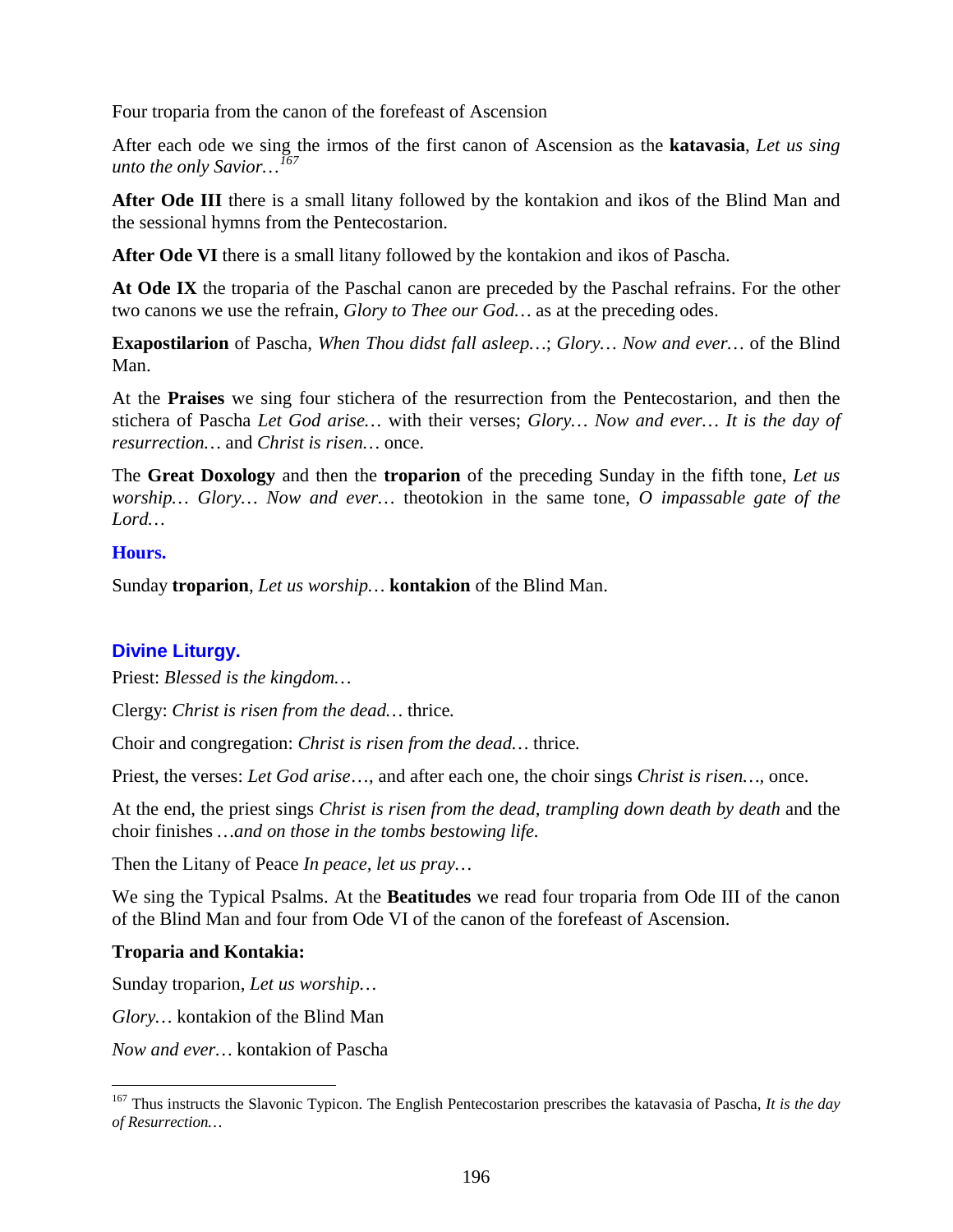**Prokeimenon** of Pascha in the eighth tone**:** *This is the day which the Lord hath made…*

**Epistle** of the day: Acts  $§41(18:22-28)$ .

**Alleluia** of Pascha in the fourth tone: *Thou, O Lord, shalt rise up…*

**Gospel** of the day: John §43 (12:36-47).

In place of *It is truly meet...* we sing the refrain and irmos of the ninth ode *The angel cried unto her…* and *Shine, shine…*

**Communion Hymn:** *Receive ye the Body...*

After *Blessed be the name…* and Psalm 33, *I will bless the Lord…* the dismissal as on the Feast of Pascha itself:

Priest and clergy: *Christ is risen from the dead, trampling down death by death:* Choir: *And on those in the tombs bestowing life.*

And the priest gives the Paschal Dismissal: *May Christ our true God, Who rose from the dead trampling…*

Priest: *Christ is risen!* thrice, and each time we reply, *Truly He is risen!*

Then we chant *Christ is risen…* thrice, and after it, *And unto us hath He granted…* once.

The **Ninth Hour** begins with the reading of the Trisagion (and thus until Pentecost, when we read *O Heavenly King…* for the first time).

# **Thursday in the Fifth Week of Pascha (§4B12). The Ascension of our Lord.**

# **Vespers.**

Priest: *Glory to the holy, and consubstantial…*

Clergy: *O come, let us worship…*

Selected verses from Psalm 103 (sung, with refrains).

The Litany of Peace

We **do not** sing *Blessed is the man…*, but we immediately sing *Lord I have cried…* with ten stichera of the feast in the sixth tone, *The Lord was taken up…*; *Glory… Now and ever…* of the feast in the same tone, *Not being separated…*

# **Entrance**

*O Gentle Light…* and the Prokeimenon of the day

Three **readings**, according to the Pentecostarion

Litany: *Let us all say…*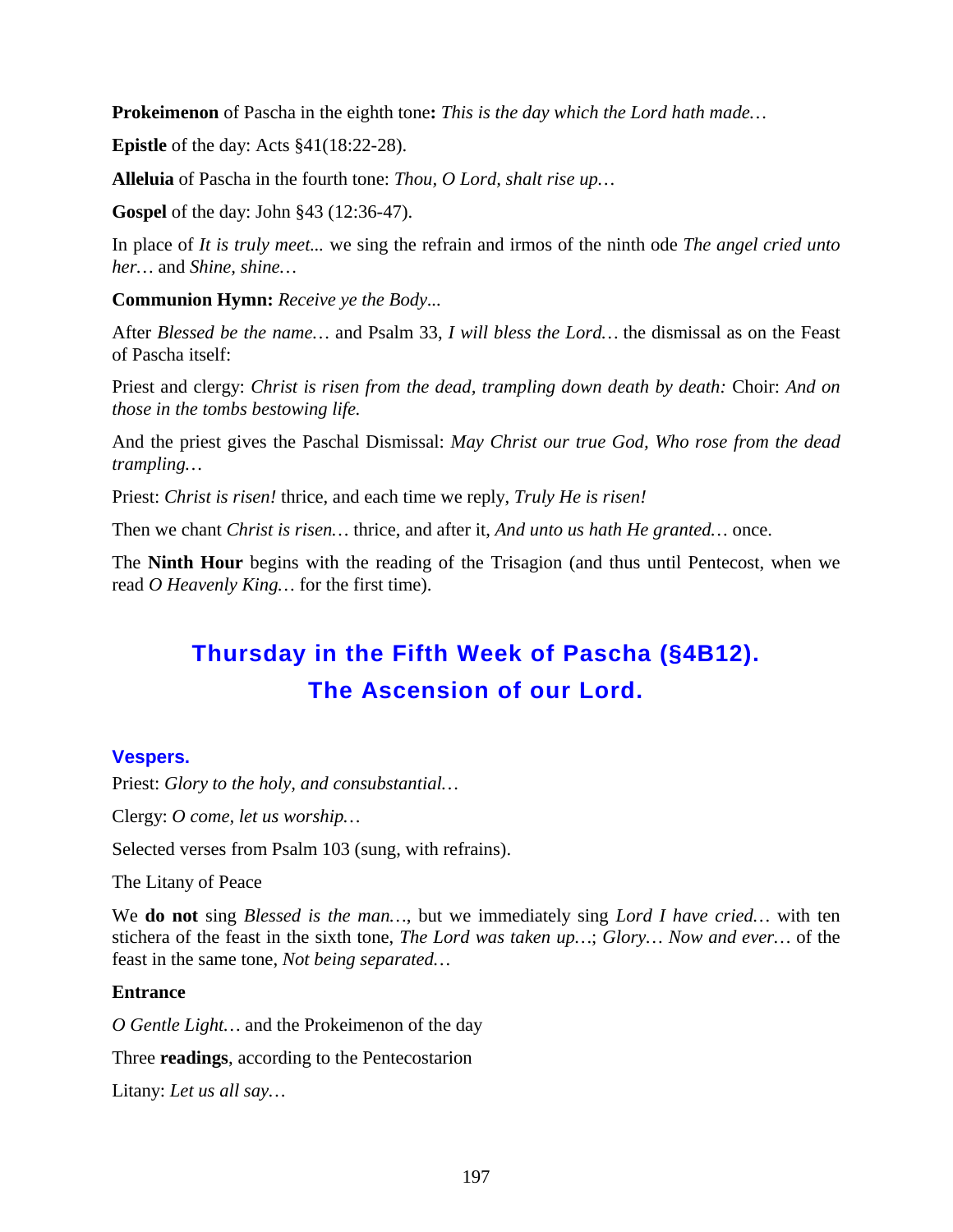*Vouchsafe, O Lord…*

Litany: *Let us complete our evening prayer…*

*Peace be unto all… Let us bow our heads…*

At the **Litya** we sing the stichera of the feast.

At the **Aposticha** we sing the stichera of the feast, with their verses; *Glory… Now and ever…* of the feast.

*Now lettest Thou Thy servant…*

Trisagion Prayers

We sing the **troparion** of the feast thrice.

The Blessing of the Loaves

*Blessed be the name of the Lord…* (thrice).

*I will bless the Lord…* (the first eleven verses of Psalm 33).

Priest: *The blessing of the Lord be upon you…*

And the reader begins the Six Psalms of **Matins**, *Glory to God in the highest…* etc.

#### **Matins.**

After *God is the Lord…* we sing the troparion of the feast, twice; *Glory… Now and ever…*  troparion of the feast, once.

After each **kathisma** there is a small litany followed by the sessional hymns of the feast.

After the reading of the second appointed kathisma and the sessional hymns we sing the **Polyeleos** which is immediately followed by the Magnification and selected psalm verses of the  $f$ east.<sup>[168](#page-197-0)</sup>

Small litany and the **sessional hymns** of the feast.

The first antiphon of the **Hymns of Ascents** of the fourth tone, *From my youth up…*

**Prokeimenon** in the fourth tone, *God is gone up…*

*Let us pray to the Lord… For holy art Thou…*

*Let every breath…*

**Gospel:** Mark §71 (16:9-20).

*Having beheld the resurrection…* once, and **Psalm 50**

*Glory… Through the prayers of the Apostles…*

*Now and ever… Through the prayers of the Theotokos…*

<span id="page-197-0"></span><sup>&</sup>lt;sup>168</sup> The English Pentecostarion provides neither the magnification nor the selected psalm verses, as it is translated from the Greek (in the Greek practice these are not chanted). Both may be found in the Horologion.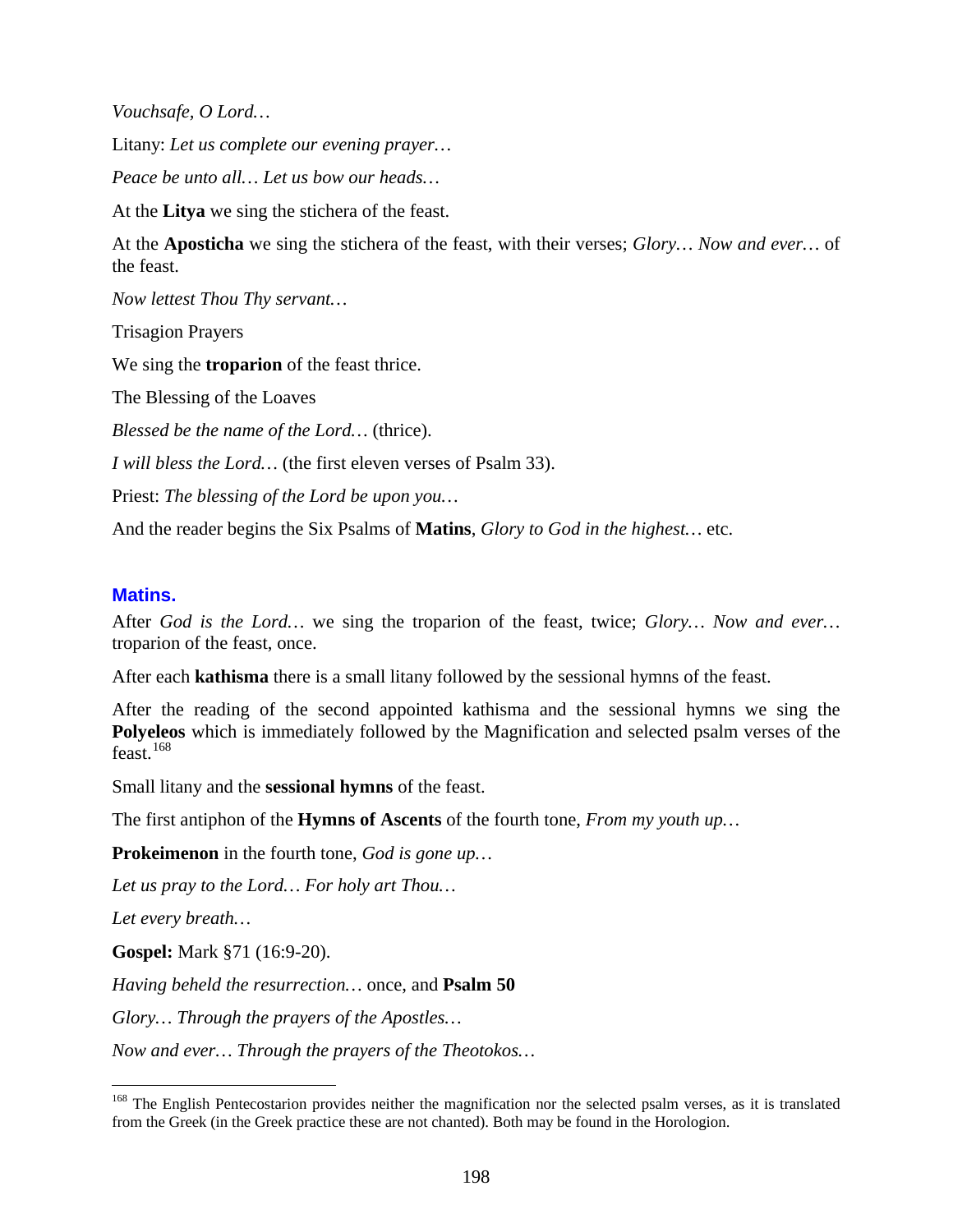*Have mercy on me…* and then the sticheron from the Pentecostarion, *Today the hosts…*.

Litany: *Save, O God, Thy people...*

#### **The canons:**

Eight troparia (including the irmos, twice) from the first canon of the feast

Six troparia from the second canon of the feast

As the **katavasia** we sing the irmos of the second canon of **Pentecost**, *Covered by the divine cloud…* (fourth tone).

After Ode III there is a small litany followed by the sessional hymn of the feast, which is read twice.

**After Ode VI** there is a small litany followed by the kontakion and ikos of the feast.

**After Ode VIII** we **do not** sing the **Magnificat** (*My soul doth magnify…*), but immediately the refrains, <sup>[169](#page-198-0)</sup> irmoi, and troparia of Ode IX.

**Exapostilarion** of the feast, thrice.

At the **Praises** we sing four stichera of the feast; *Glory… Now and ever…* of the feast

The **Great Doxology** and then the **troparion** of the feast.

At the end we use the dismissal of the feast, *May He Who in glory did ascend from us into heaven, and sitteth at the right hand of the Father, Christ our true God...*

#### **Hours.**

Troparion and kontakion from the Pentecostarion.

# **Divine Liturgy.**

Instead of the Typical Psalms and the Beatitudes we sing the Antiphons of the feast.

**The Introit**: [170](#page-198-1) *God is gone up in jubilation…*

We sing the **troparion,** *Thou hast ascended.. Glory… Now and ever…* and the **kontakion,** *When Thou hadst fulfilled...*

**Prokeimenon** in the seventh tone: *Be Thou exalted...*

**Epistle:** Acts §1 (1:1-12).

**Alleluia** in the second tone: *God is gone up…[171](#page-198-2)*

<span id="page-198-0"></span> <sup>169</sup> The refrain of the first canon (not in the English Pentecostarion): *Magnify, O my soul, Christ the giver of life, Who ascended from earth to heaven.* The refrain of the second canon: *The angels, seeing the ascent…* (indicated as the megalynarion in the Pentecostarion).

<span id="page-198-1"></span><sup>&</sup>lt;sup>170</sup> The introit is said by the deacon or priest in place of *O come, let us worship...* In the Slavic practice the second part, O Son of God... is chanted by the choir at hierarchical services, but otherwise is omitted.<br><sup>171</sup> The Slavonic Typicon has the Alleluia verses in the reverse order of the English Pentecostarion, which gives Clap

<span id="page-198-2"></span>*your hands…* as the first verse.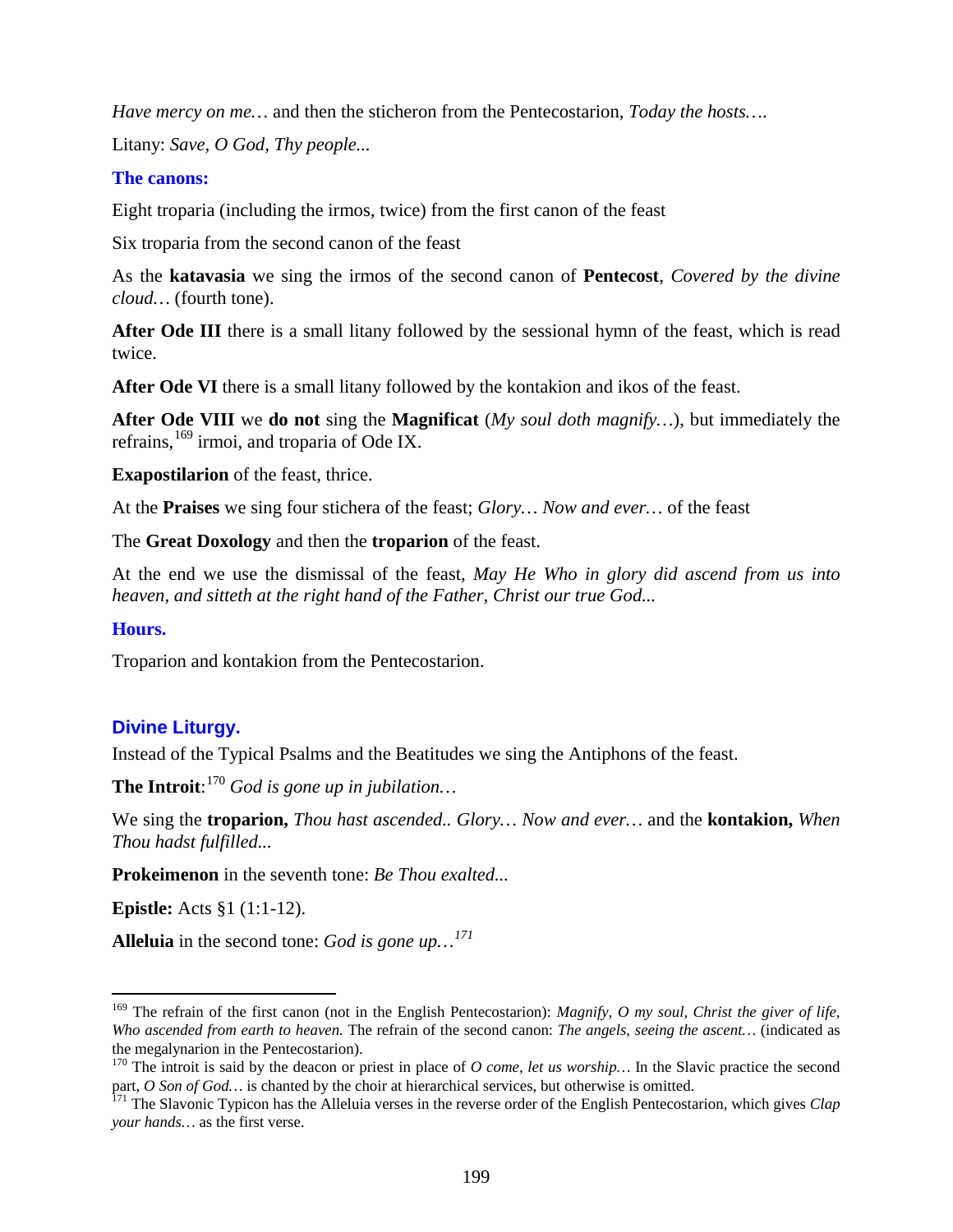**Gospel:** Luke §114 (24:36-53).

In place of *It is truly meet...* we sing the irmos of the ninth ode of the first canon of the feast, *O Thou who art God's Mother…* And the same is chanted until the apodosis.

**Communion hymn:** *God is gone up in jubilation…*

Instead of *We have seen the true Light…* we sing the troparion of the Feast (and at every Liturgy until the Apodosis).

# **Vespers.**

There is no kathisma read, on account of the Vigil which was served on the preceding night.

At *Lord I have cried…* we sing three stichera of the feast and three from the Menaion; *Glory…*  doxasticon from the Menaion, if there be such; *Now and ever…* of the feast.

Entrance and **Great Prokeimenon** in the seventh tone, *Our God is in Heaven and on earth…*

Then the litany *Let us all say…* Then *Vouchsafe…* and thereafter *Let us complete…*

At the **Aposticha** we sing the stichera of the feast, with their verses; *Glory… Now and ever…* of the feast.

We sing the **troparion** of the feast once.

The service from the Menaion which was displaced by the service of the Ascension is chanted at Compline.

# **The Sixth Sunday after Pascha (§4B13), Commemoration of the Fathers at Niα. Afterfeast of the Ascension.**

# **Vespers.**

At *Lord I have cried...* we sing ten stichera: three of the resurrection, <sup>[172](#page-199-0)</sup> three of the feast, and four of the Fathers; *Glory…* doxasticon of the Fathers; *Now and ever…* and the dogmaticon in the tone of the week.

After the **entrance,** the prokeimenon of the day, *The Lord is King…* and three readings of the Fathers.

At the **Litya** we sing the sticheron of the feast in the first tone, *As Thou ascendest…*  (Pentecostarion, page 325); *Glory…* of the Fathers in the third tone, *Ye have become… Now and ever…* of the feast in the sixth tone, *O Lord, when Thou didst fulfill…*

At the **Aposticha** we sing the stichera of the resurrection; *Glory…* doxasticon of the Fathers; *Now and ever…* of the feast.

<span id="page-199-0"></span><sup>&</sup>lt;sup>172</sup> From the Octoechos or Pentecostarion.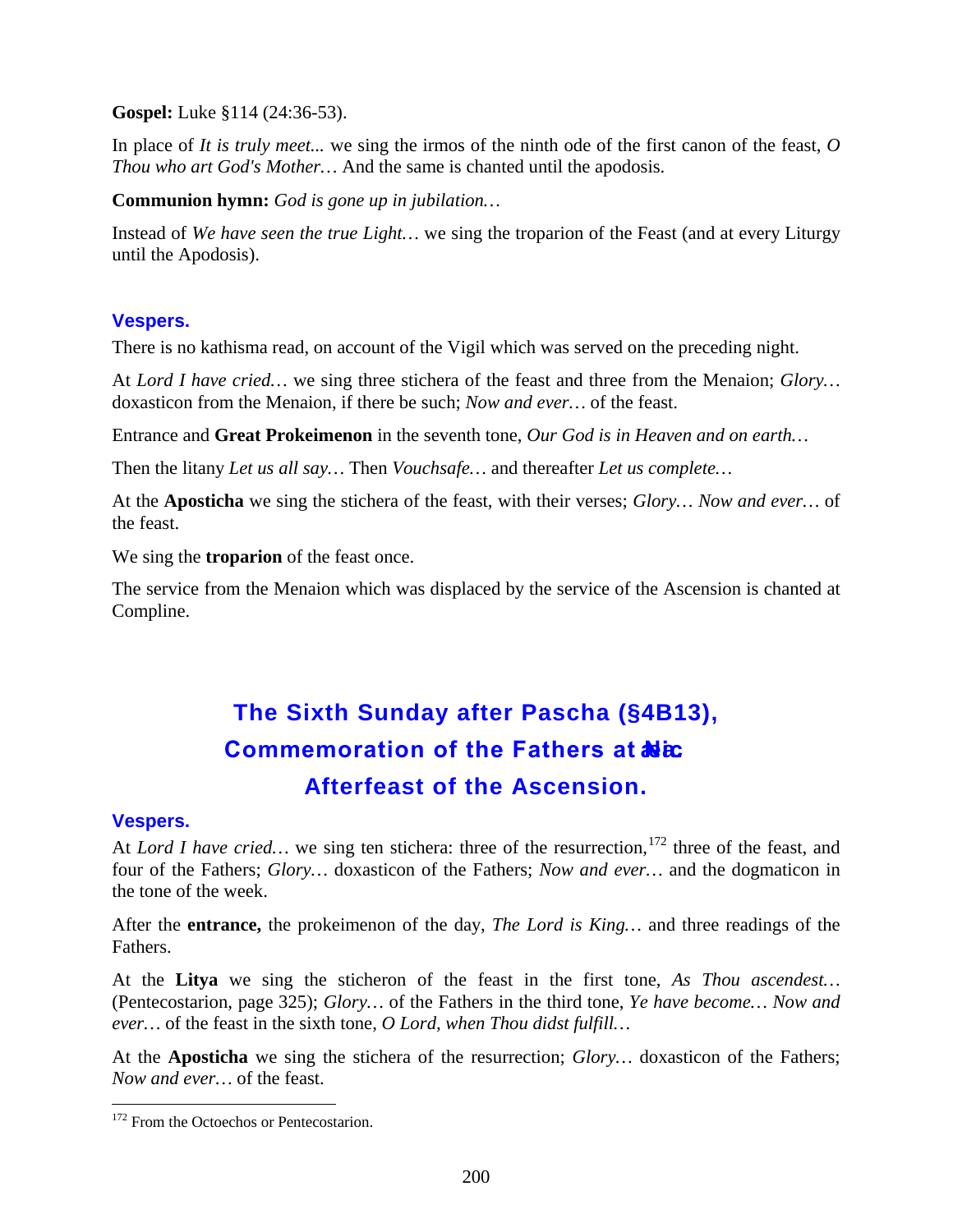### **Troparia:**

**If Vigil be served** we sing the troparion of the Fathers, twice; and the troparion of the feast, once.

**Otherwise** we sing the Sunday troparion; *Glory…* of the Fathers; *Now and ever…* troparion of the feast.

### **Matins.**

After *God is the Lord…* we sing the Sunday troparion twice; *Glory…* troparion of the Fathers; *Now and ever…* troparion of the feast.

After each kathisma we read the sessional hymns of the resurrection.

Psalm 118<sup>[173](#page-200-0)</sup> and the **evlogitaria** of the resurrection: *The assembly of angels*...

After the evlogitaria and litany we read the hypakoë, and sing the Hymns of Ascents and prokeimenon in the tone of the week.

#### **The canons:**

Irmos, two troparia and theotokion from the canon of the resurrection (in the Octoechos or Pentecostarion).

Four troparia from the canon of Ascension

Six troparia from the canon of the Fathers

As the **katavasia** we sing the irmos of the second canon of **Pentecost**, *Covered by the divine cloud…* (fourth tone).

**After Ode III** there is a small litany followed by the kontakion and ikos of the feast and then the sessional hymn of the Fathers; *Glory…* another of the Fathers; *Now and ever…* of the Ascension.

**After Ode VI** there is a small litany followed by the kontakion and ikos of the Fathers.

**After Ode VIII** we sing the **Magnificat** (*My soul doth magnify…*).

**After Ode IX** there is a small litany.

We read the **exapostilarion** on the theme of the Matins Gospel (found at the back of the Octoechos); *Glory…* exapostilarion of the Fathers; *Now and ever…* and the exapostilarion of the feast.

At the **Praises** we sing eight stichera: four of the resurrection and four of the Fathers, with their verses; *Glory…* of the Fathers; *Now and ever… Most blessed art thou…*

After the dismissal we sing *Glory… Now and ever…* and the gospel sticheron in the sixth tone, *After Thy descent…*

#### **Hours.**

**First and Sixth Hours:** Troparion of the Sunday and of the feast.

<span id="page-200-0"></span><sup>&</sup>lt;sup>173</sup> According to current practice, Psalm 118 is usually omitted.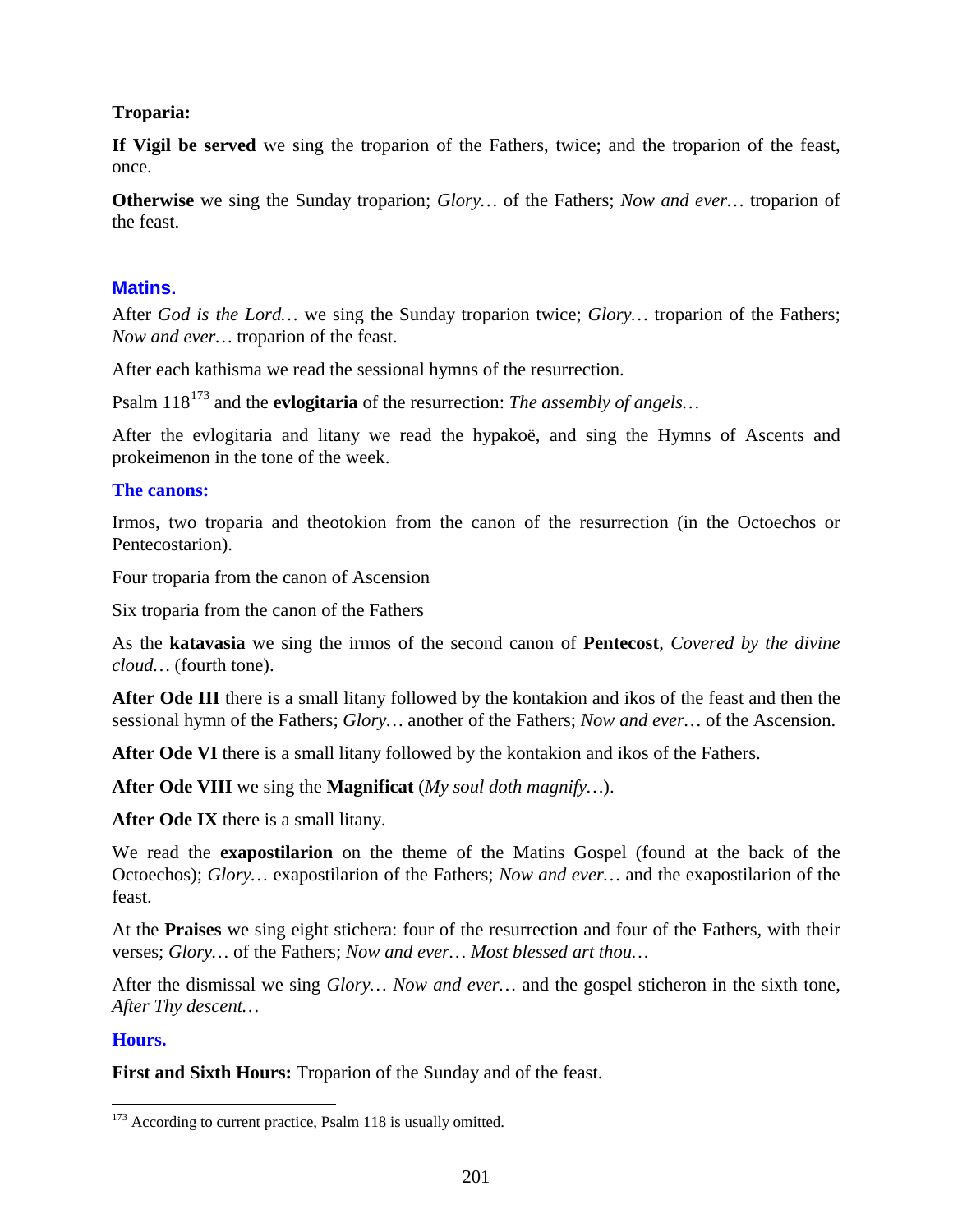Kontakion of the feast.

**Third and Ninth Hour:** Troparion of the Sunday and of the Fathers.

Kontakion of the Fathers.

# **Divine Liturgy.**

At the **Beatitudes** we read twelve troparia: four troparia of the resurrection, four troparia from Ode IV of the canon of the feast, and four troparia from Ode VI of the canon of the Fathers.

#### **Troparia and Kontakia:**

Sunday troparion

Troparion of the feast

Troparion of the Fathers

*Glory…* kontakion of the Fathers

*Now and ever…* kontakion of the feast

**Prokeimenon** in the fourth tone, the Song of the Fathers: *Blessed art Thou..*

**Epistle:** Acts §44 (20:16-18, 28-36).

**Alleluia** in the first tone: *The God of gods…*

**Gospel:** John §56 (17:1-13).

In place of *It is truly meet...* we sing the irmos of the ninth ode of the first canon of the feast, *O Thou who art God's Mother…*

**Communion Hymn:** *Praise the Lord…* and *Rejoice in the Lord…[174](#page-201-0)*

At Vespers we sing the troparion of the Fathers; *Glory*... from the Menaion, if there be such:<sup>[175](#page-201-1)</sup> *Now and ever…* of Ascension.

# **Saturday in the Sixth Week of Pascha (§4B14). Commemoration of the Departed.**

The order of services is as set forth for the Saturday of Meatfare (§3B3). At Liturgy the Epistle of the day is Acts §51 (28:1-31) and the Gospel is John §67 (21:15-25). The prokeimenon, Epistle, alleluia, Gospel and communion hymn for the departed are the same as for Meatfare Saturday. Instead of *We have seen the true Light…* it is customary to sing the troparion of the departed, *O Thou Who by the depth…*

<span id="page-201-1"></span><span id="page-201-0"></span><sup>&</sup>lt;sup>174</sup> The English Pentecostarion gives the Communion Hymn as *In everlasting remembrance*...<sup>175</sup> If there be two troparia we chant only the first.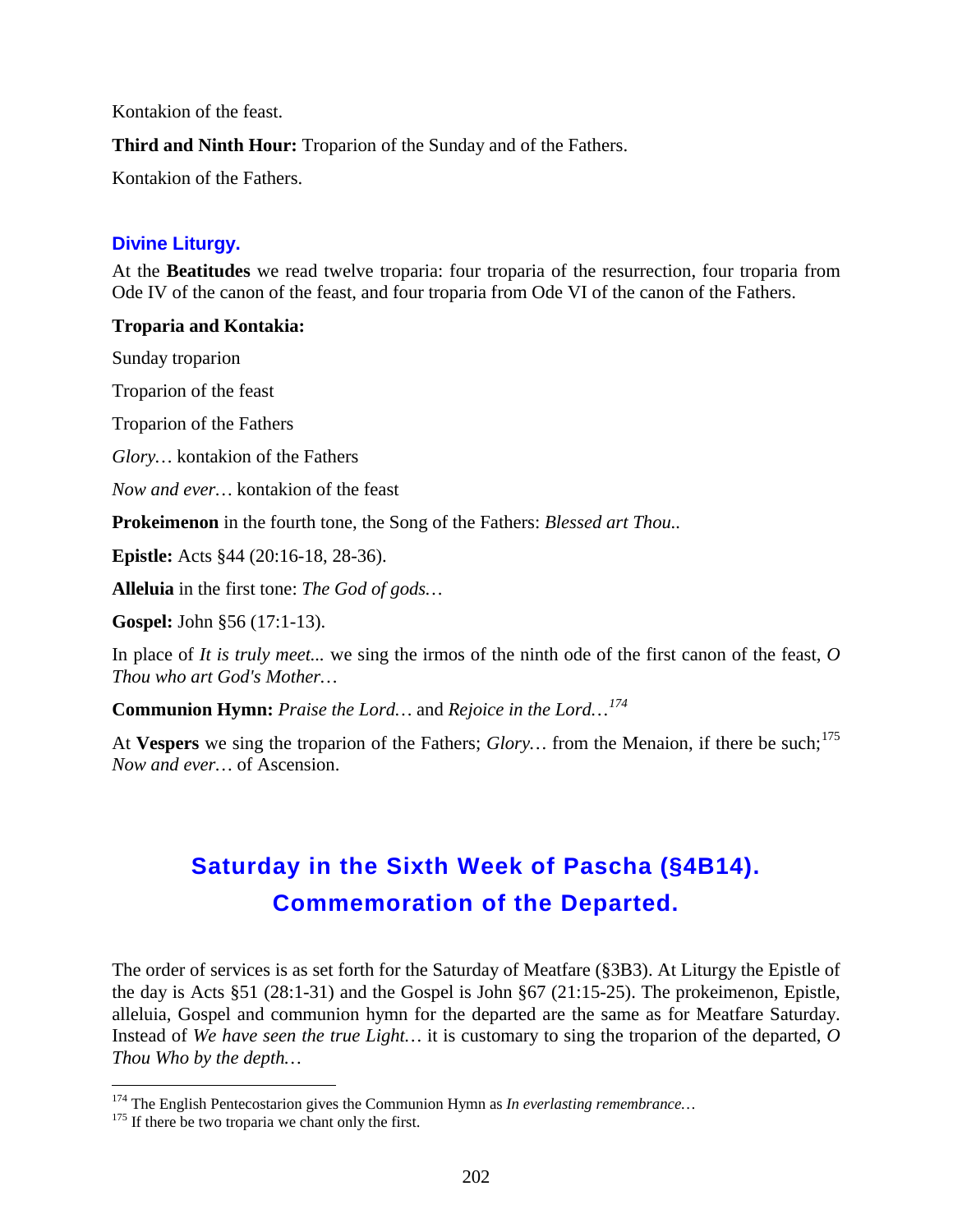# **The Sunday of Holy Pentecost (§4B15). Trinity Sunday.**

### **Vespers.**

Priest: *Glory to the holy, and consubstantial…*

Clergy: *O come, let us worship…*

Selected verses from Psalm 103 (sung, with refrains).

The Litany of Peace

We sing *Blessed is the man…*, the entire kathisma, as usual on Saturday evening.

At *Lord I have cried…* we sing ten stichera of the feast in the first tone, *We celebrate Pentecost…*; *Glory… Now and ever…* of the feast in the eighth tone, *Come, O ye peoples…*

#### **Entrance**

*O Gentle Light…* and the Prokeimenon of the day

Three **readings**, according to the Pentecostarion

Litany: *Let us all say…*

*Vouchsafe, O Lord…*

Litany: *Let us complete our evening prayer…*

*Peace be unto all… Let us bow our heads…*

At the **Litya** we sing the stichera of the feast.

At the **Aposticha** we sing the stichera of the feast, with their verses; *Glory… Now and ever…* of the feast.

*Now lettest Thou Thy servant…*

Trisagion Prayers

We sing the **troparion** of the feast thrice.

The Blessing of the Loaves

*Blessed be the name of the Lord…* (thrice).

*I will bless the Lord…* (the first eleven verses of Psalm 33).

Priest: *The blessing of the Lord be upon you…*

And the reader begins the Six Psalms of **Matins**, *Glory to God in the highest…* etc.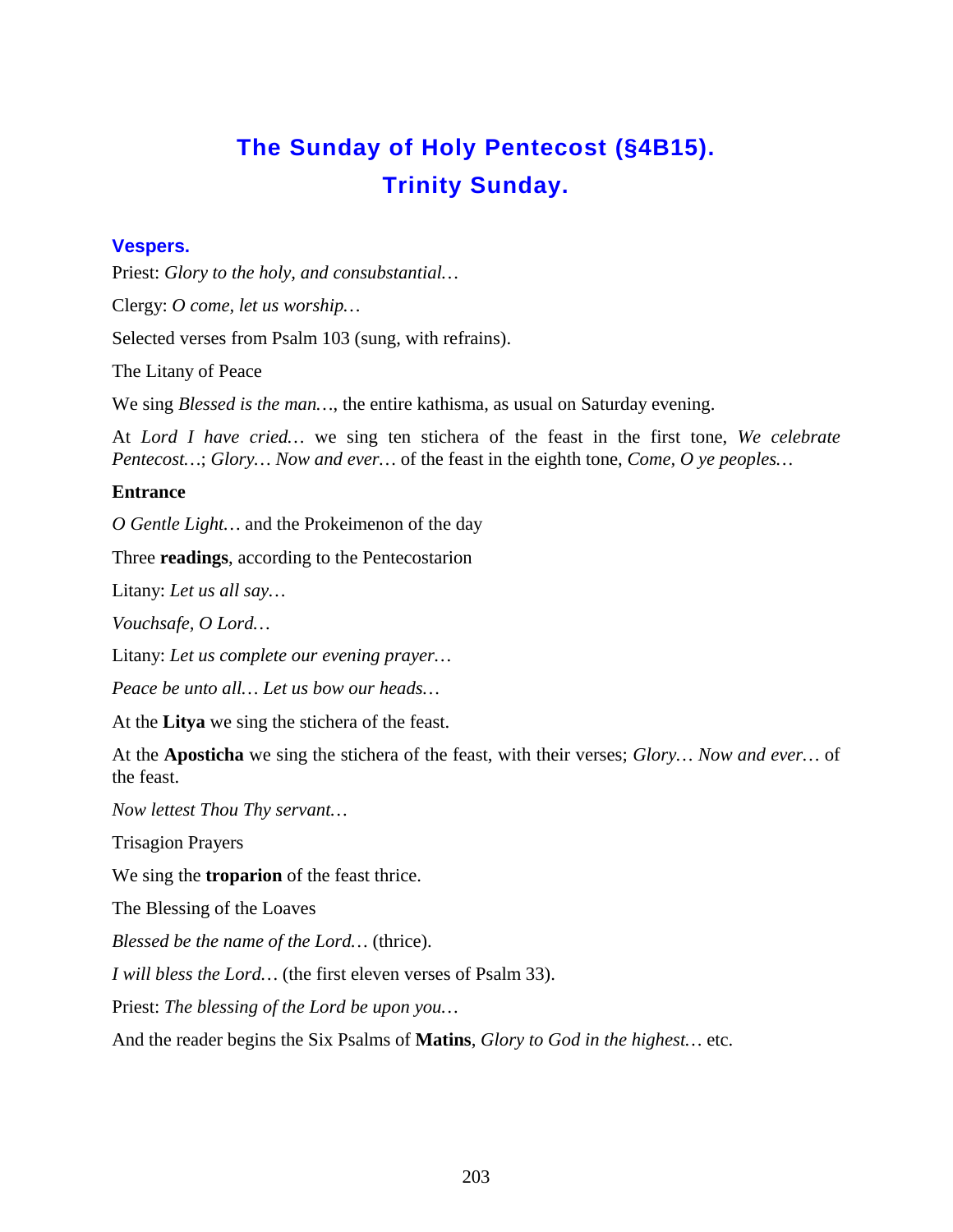### **Matins.**

After *God is the Lord…* we sing the troparion of the feast, twice; *Glory… Now and ever…*  troparion of the feast, once.

After each **kathisma** there is a small litany followed by the sessional hymns of the feast.

After the reading of the second appointed kathisma and the sessional hymns we sing the **Polyeleos** which is immediately followed by the **Magnification** and selected psalm verses of the feast.[176](#page-203-0)

Small litany and the **sessional hymns** of the feast.

The first antiphon of the **Hymns of Ascents** of the fourth tone, *From my youth up…*

**Prokeimenon** in the fourth tone, *Thy good Spirit…*

*Let us pray to the Lord… For holy art Thou…*

*Let every breath…*

**Gospel:** John §65 (20:19-23).

We **do not** sing *Having beheld the resurrection…*, but immediately **Psalm 50** is read.

*Glory… Through the prayers of the Apostles…*

*Now and ever… Through the prayers of the Theotokos…*

*Have mercy on me…* and then the sticheron from the Pentecostarion, *Heavenly King…*.

Litany: *Save, O God, Thy people...*

#### **The canons:**

Eight troparia (including the irmos, twice) from the first canon of the feast

Eight troparia (including the irmos, twice) from the second canon of the feast

As the **katavasia** we sing the irmoi of both canons.

**After Ode III** there is a small litany followed by the sessional hymn of the feast, which is read twice.

**After Ode VI** there is a small litany followed by the kontakion and ikos of the feast.

**After Ode VIII** we **do not** sing the **Magnificat** (*My soul doth magnify…*), but immediately the irmos and troparia of Ode IX. $^{177}$  $^{177}$  $^{177}$ 

**Exapostilarion** of the feast, *O Thou All-holy…*, twice; *Glory… Now and ever…* another of the feast, *The Father is Light…*

<span id="page-203-0"></span> $176$  The English Pentecostarion provides neither the magnification nor the selected psalm verses, as it is translated from the Greek (in the Greek practice these are not chanted). Both may be found in the Horologion.

<span id="page-203-1"></span><sup>177</sup> In some places before the irmos of the ninth ode, the deacon chants: *The Apostles were amazed seeing the Paraklete, the Holy Spirit, come down and appear in the form of fiery tongues.* Neither the Slavonic Typicon nor the English Pentecostarion mentions this practice.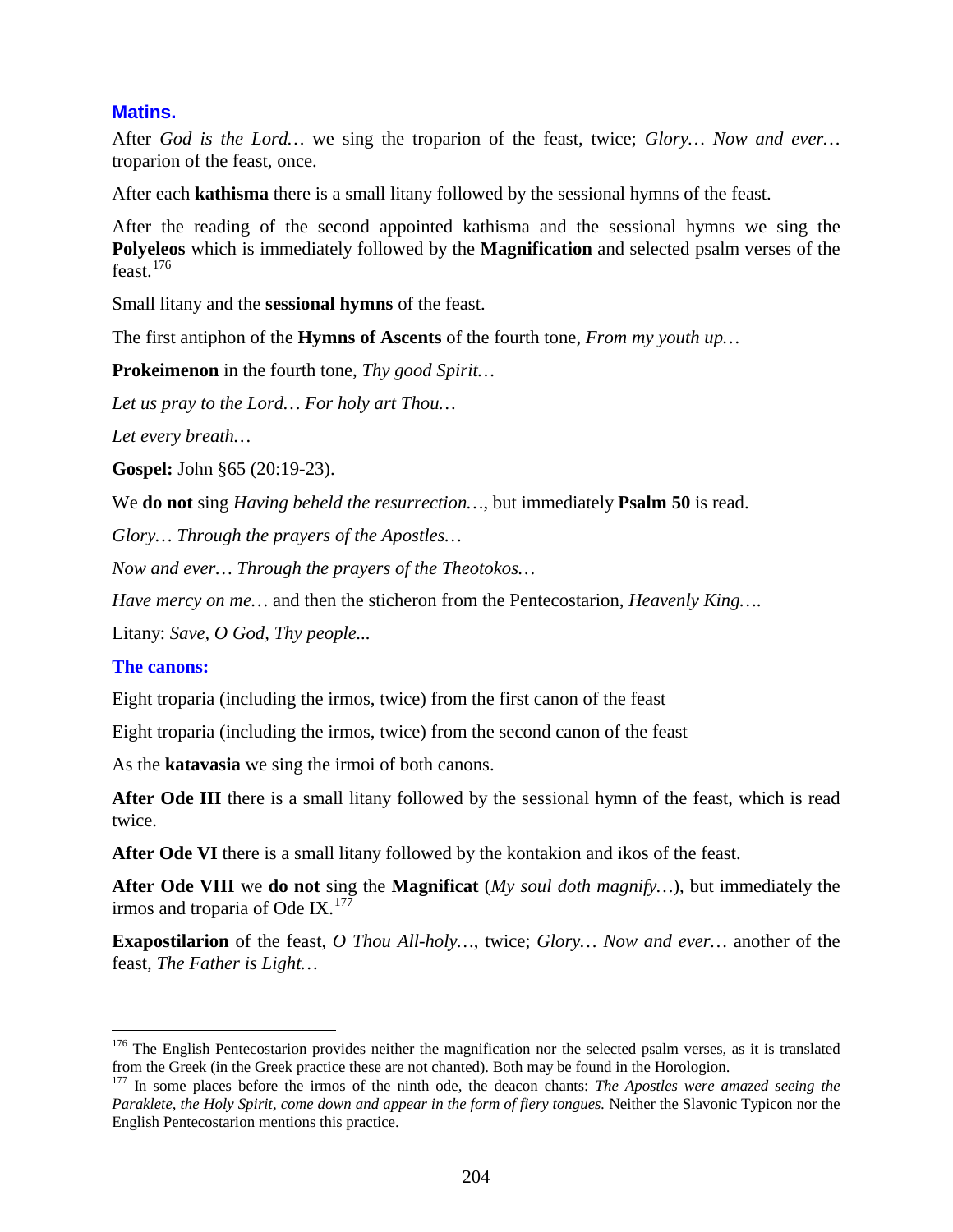At the **Praises** we sing six stichera of the feast; *Glory… Now and ever…* of the feast in the sixth tone, *Heavenly King…*

The **Great Doxology** and then the **troparion** of the feast.

### **Hours.**

Troparion and kontakion of the feast.

# **Divine Liturgy.**

Instead of the Typical Psalms and the Beatitudes we sing the Antiphons of the feast.

**The Introit**: [178](#page-204-0) *Be Thou exalted…*

We sing the **troparion** *Blessed art Thou, O Christ our God… Glory… Now and ever…* and the **kontakion** *Once, when He descended…*

Instead of the Trisagion, we sing *As many as have been baptized…*

**Prokeimenon** in the eighth tone: *Their sound hath gone forth..*

**Epistle:** Acts §3 (2:1-11).

**Alleluia** in the first tone: *By the Word of the Lord…*

**Gospel:** John §27 (7:37-52; 8:12).

In place of *It is truly meet...* we sing the irmos of the ninth ode of the second canon of the feast, *Rejoice, O Queen…* And the same is chanted until the apodosis.

**Communion hymn:** *Thy good Spirit…*

# **Vespers.**

*Note: Although Vespers should be served in the evening, in many parishes it is the custom to serve Vespers immediately after the dismissal of Liturgy.*

At the **Litany of Peace** special petitions are added for the descent of the Holy Spirit upon the faithful.

At *Lord I have cried…* we sing six stichera from the Pentecostarion; *Glory… Now and ever…* of the feast in the sixth tone, *Heavenly King…*

Entrance and **Great Prokeimenon** in the seventh tone, *Who is as great as our God…*

And the **first prayer** is read (this order is used for each subsequent prayer):

Deacon or priest: *Again and again on bended knee, let us pray to the Lord.*

Choir: *Lord have mercy,* thrice.

<span id="page-204-0"></span><sup>&</sup>lt;sup>178</sup> The introit is said by the deacon or priest in place of *O come, let us worship...* In the Slavic practice the second part, *Save, O Good Comforter…* is chanted by the choir at hierarchical services, but otherwise is omitted.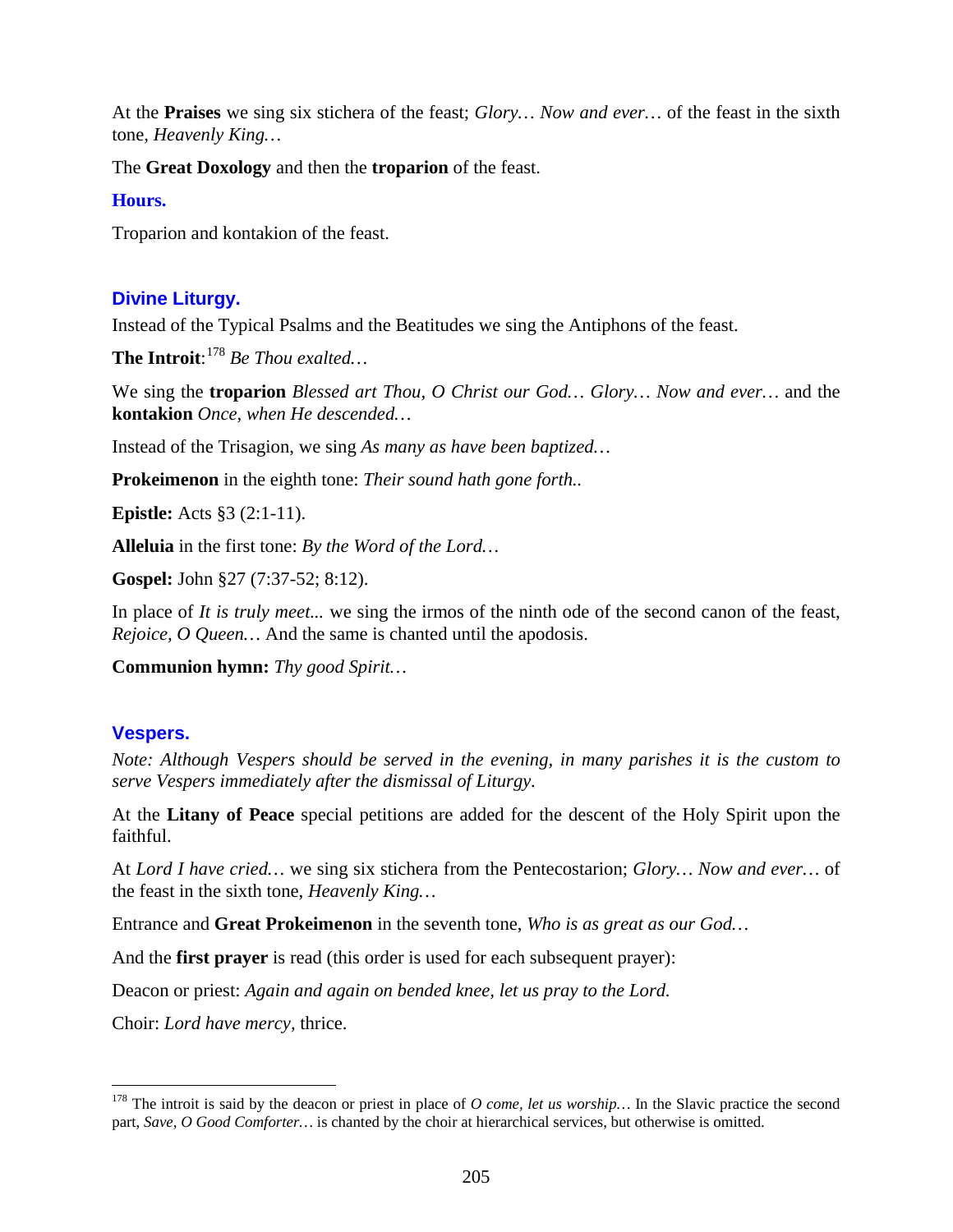And the faithful prostrate themselves while the priest reads the prayer from the Royal Doors, facing the people, *O Lord most pure, spotless…*

At the conclusion, the deacon or priest says *Help us, save us, have mercy on us*… and the priest gives the exclamation, *For Thine it is to show mercy upon us and to save us, O Lord our God, and unto Thee*…

Then the litany *Let us all say…* and the **second prayer**, *O Lord Jesus Christ our God…* with the exclamation, *Through the loving-kindness and goodness of Thine Only-begotten Son, with Whom Thou art blessed…*

Then *Vouchsafe, O Lord…* and the **third prayer**, *O Fountain ever-flowing, living, enlightening…* with the exclamation, *For Thou art the repose of our souls…*

Then the **litany** *Let us complete…*

At the **Aposticha** we sing the stichera of the feast, with their verses; *Glory… Now and ever…* of the feast.

We sing the **troparion** of the feast once.

# **The Monday after Pentecost (Day of the Holy Spirit) (§4B16).**

#### **Matins.**

After *God is the Lord…* we sing the troparion of the feast, twice; *Glory… Now and ever…*  troparion of the feast, once.

After each **kathisma** there is a small litany followed by the sessional hymns of the feast.

#### **The canons:**

Eight troparia (including the irmos, twice) from the first canon of the feast

Six troparia (including the irmos, twice) from the second canon of the feast

As the **katavasia** we sing the irmos of the second canon.

**After Ode III** there is a small litany followed by the sessional hymn of the feast, which is read twice.

**After Ode VI** there is a small litany followed by the kontakion and ikos of the feast.

**After Ode VIII** we **do not** sing the **Magnificat** (*My soul doth magnify…*), but immediately the irmos and troparia of Ode IX.

**Exapostilarion** of the feast, *O Thou All-holy… Glory…* the same; *Now and ever…* another of the feast, *The Father is Light…*

At the **Praises** we sing four<sup>[179](#page-205-0)</sup> stichera of the feast; *Glory... Now and ever...* of the feast in the eighth tone, *Of old the tongues…*

<span id="page-205-0"></span><sup>&</sup>lt;sup>179</sup> Thus prescribes the Slavonic Typicon, but the English Pentecostarion prescribes six stichera.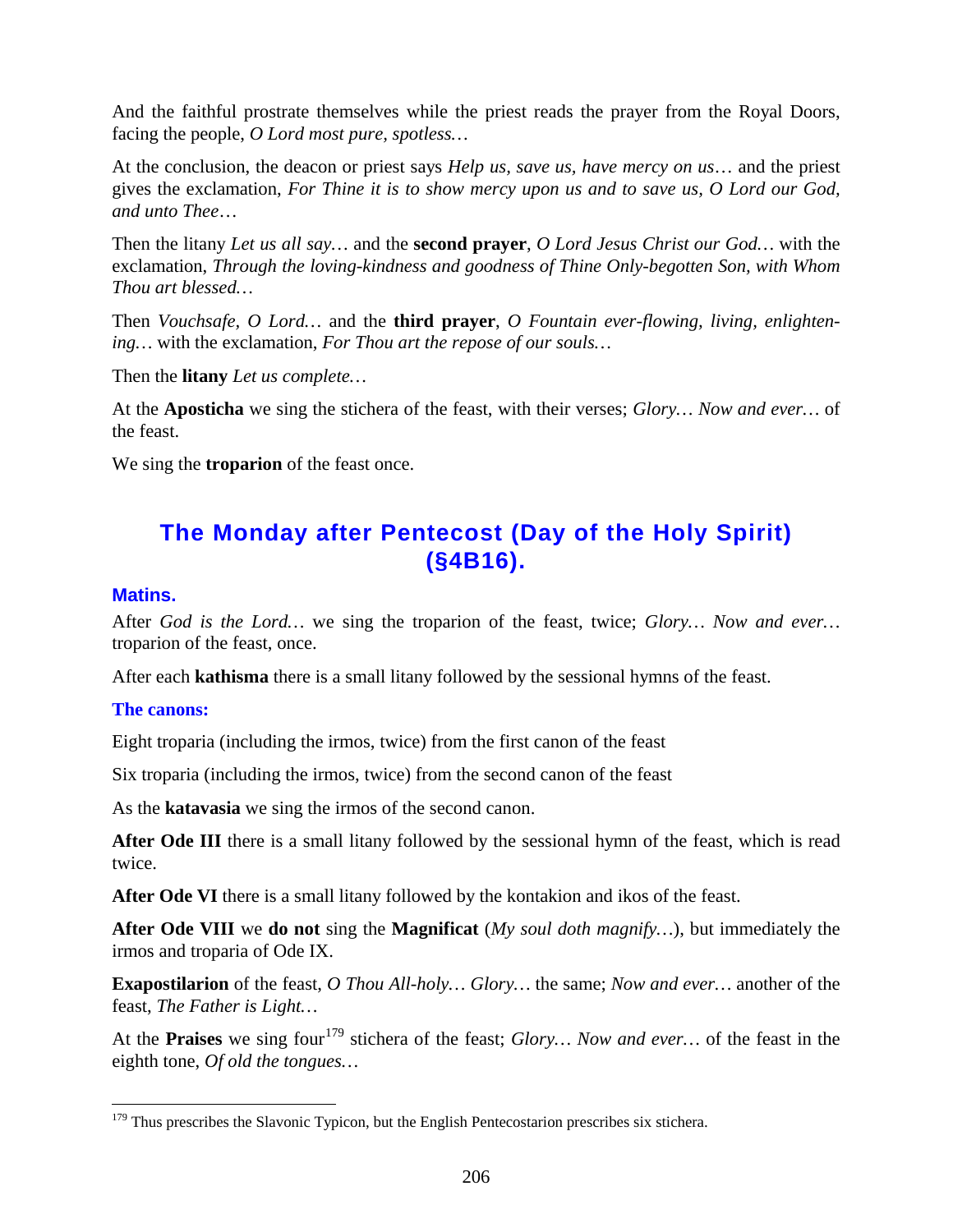The **Great Doxology** and then the **troparion** of the feast.

#### **Hours.**

Troparion and kontakion of the feast.

### **Divine Liturgy.**

At the **Beatitudes** we read four troparia from Ode III and four troparia from Ode VI.

**The Introit**: [180](#page-206-0) *Be Thou exalted…*

We sing the **troparion** *Blessed art Thou, O Christ our God… Glory… Now and ever…* and the **kontakion** *Once, when He descended…*

We sing *Holy God*... as usual.<sup>[181](#page-206-1)</sup>

**Prokeimenon** in the sixth tone: *Save, O Lord, Thy people…*

**Epistle:** Ephesians §229 (5:9-19).

**Alleluia** in the second tone: <sup>[182](#page-206-2)</sup>

Verse 1:*Have mercy on me, O God, according to Thy great mercy.*

Verse 2:*Cast me not away from Thy presence, and take not Thy Holy Spirit from me.*

**Gospel:** Matthew §75 (18:10-20).

In place of *It is truly meet...* we sing the irmos of the ninth ode of the second canon of the feast, *Rejoice, O Queen…* And the same is chanted until the apodosis.

**Communion hymn:** *Thy good Spirit…*

# **The Sunday After Pentecost (§4B17). The Sunday of All Saints**

#### **Vespers.**

At *Lord I have cried...* we sing ten stichera: six of the resurrection,<sup>[183](#page-206-3)</sup> and four of All Saints; *Glory…* doxasticon of All Saints; *Now and ever…* and the dogmaticon in the tone of the week.

**Note:** If for some reason Vigil cannot be served, we sing the stichera at *Lord, I have cried…*  thus: four stichera of the resurrection and six of All Saints; *Glory…* doxasticon of All Saints; *Now and ever…* dogmaticon in the tone of the week.

After the **entrance** the prokeimenon of the day, *The Lord is King…* and three readings of All Saints.

<span id="page-206-0"></span><sup>&</sup>lt;sup>180</sup> The introit is said by the deacon or priest in place of *O come, let us worship*... In the Slavic practice the second part, *Save, O Good Comforter*... is chanted by the choir at hierarchical services, but otherwise

<span id="page-206-1"></span><sup>&</sup>lt;sup>181</sup> Thus prescribes the Slavonic Typicon. The English Pentecostarion prescribes *As many*... as on Pentecost itself.<br><sup>182</sup> The English Pentecostarion provides somewhat different verses.<br><sup>183</sup> From the Octoechos or Pente

<span id="page-206-2"></span>

<span id="page-206-3"></span>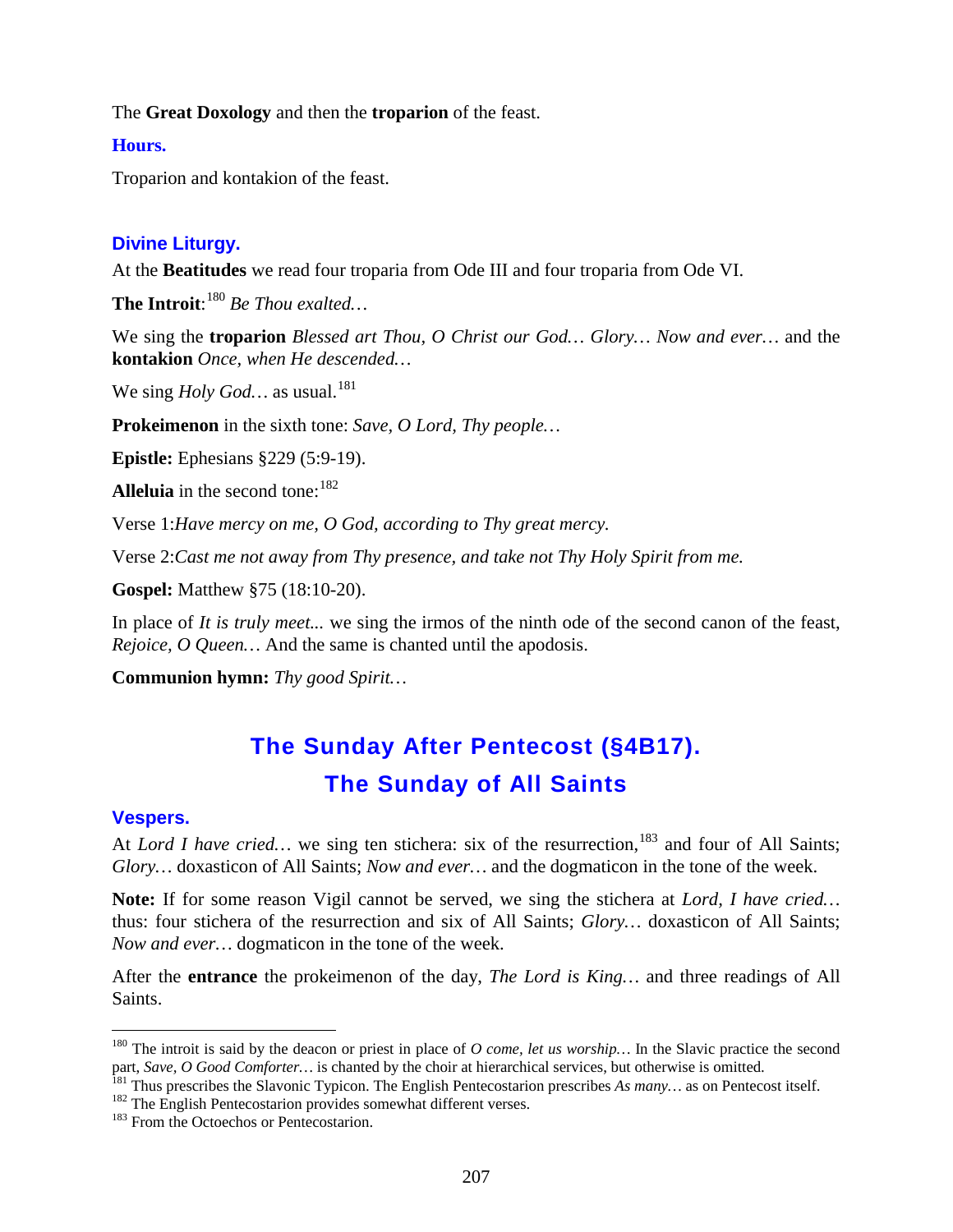At the **Litya** we sing the sticheron of the temple and then the stichera from the Pentecostarion.

At the **Aposticha** we sing the stichera of the resurrection; *Glory…* doxasticon of All Saints; *Now and ever…* theotokion.

### **Troparia:**

**If Vigil be served** we sing *O Theotokos Virgin rejoice…* twice, and the troparion of All Saints once.

**Otherwise** we sing the Sunday troparion; *Glory…* of All Saints; *Now and ever…* the dismissal theotokion in the tone of the last troparion (fourth tone).

# **Matins.**

After *God is the Lord…* we sing the Sunday troparion twice; *Glory…* troparion of All Saints; *Now and ever…* theotokion, *The mystery hidden…*

After each kathisma we read the sessional hymns of the resurrection.

Psalm 118<sup>[184](#page-207-0)</sup> and the **evlogitaria** of the resurrection: *The assembly of angels*...

After the evlogitaria and litany we read the hypakoë, and sing the Hymns of Ascents and prokeimenon in the tone of the week.

#### **The canons:**

Irmos, two troparia, and theotokion of the canon of the resurrection (from the Octoechos or Pentecostarion).

Two troparia of the canon of the Cross and resurrection in the Octoechos

Two troparia of the canon of the Theotokos in the Octoechos

Six troparia from the canon of All Saints

After each ode we sing the usual **katavasia**, *I will open my mouth…* (fourth tone).

**After Ode III** there is a small litany followed by the sessional hymns of All Saints.

**After Ode VI** there is a small litany followed by the kontakion and ikos of All Saints.

**After Ode VIII** we sing the **Magnificat** (*My soul doth magnify…*).

**After Ode IX** there is a small litany.

We read the **exapostilarion** on the theme of the Matins Gospel; *Glory…* the exapostilarion of All Saints; *Now and ever…* the theotokion from the Pentecostarion.

At the **Praises** we sing eight stichera: five of the resurrection and three of All Saints, with their verses; *Glory…* Gospel Sticheron 1, *As the disciples… Now and ever… Most blessed art thou…*

#### **Hours.**

Troparion of the Sunday and of All Saints. Kontakion of All Saints.

<span id="page-207-0"></span><sup>&</sup>lt;sup>184</sup> According to current practice, Psalm 118 is usually omitted.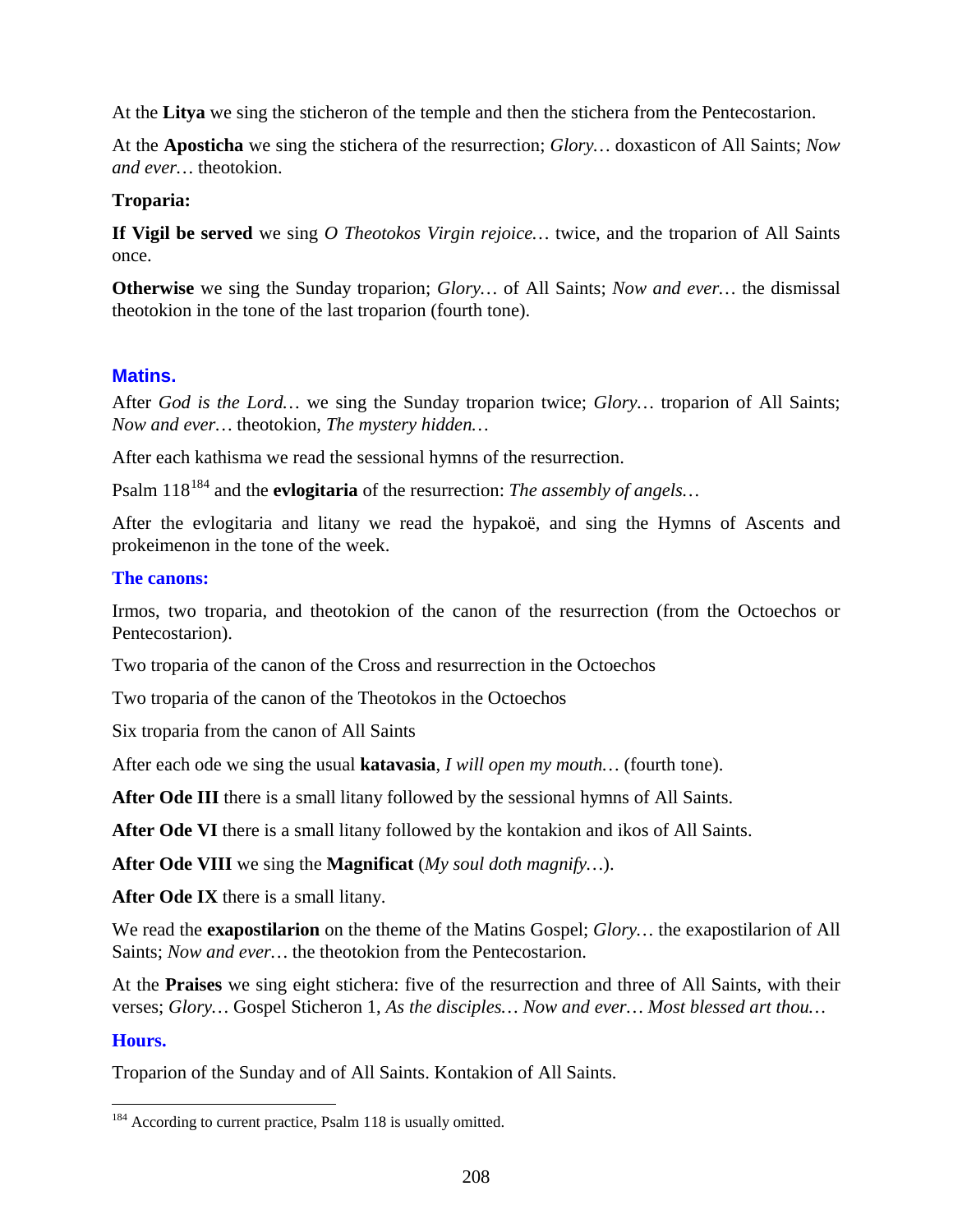# **Divine Liturgy.**

At the **Beatitudes** we read four troparia of the resurrection and four troparia from Ode VI of the canon of All Saints.

### **Troparia and Kontakia:**

Sunday troparion

Troparion of All Saints

*Glory… Now and ever…* kontakion of All Saints

**Prokeimenon** of the tone and of All Saints

**Epistle:** Hebrews §330 (11:33-12:2).

**Alleluia** of All Saints

**Gospel:** Matthew §38 (10:32, 33, 37, 38; 19:27-30).

**Communion Hymn:** *Praise the Lord…* and *Rejoice in the Lord…*

**At Vespers**, if the priest so wishes, we read and sing according to the penitential manner of the fasts to mark the beginning of the fast of the Apostles Peter and Paul.

The next morning we begin the fast. If there be no other special feast, according to the Typicon we sing: *Alleluia…* in the tone of the week as well as the Hymns of the Trinity. We make prostrations with the Prayer of St. Ephraim according to the rite of Great Lent. There is no Liturgy on this day, but the Interhours and the Typika with the reading of the daily Epistle and Gospel.

# **5. Services of the Menaion.**

# **The first Day of the Month of September. The Beginning of the Indiction which is the New Year.**

*Commemoration of our venerable father Symeon the Stylite and of his mother, Martha and of the holy forty martyred women and of their teacher, the deacon Ammon.*

**If it be a weekday**, we follow the order set forth in the Menaion.

**But if it be Sunday t**he service of the holy martyred women is set aside and chanted whenever the rector so decides, and we us the following order:

# **Vespers.**

At *Lord I have cried…* we sing ten stichera: four from the Octoechos, three of the Indiction, and three of the saint; *Glory…* of the Indiction; *Now and ever…* the dogmaticon in the tone of the week.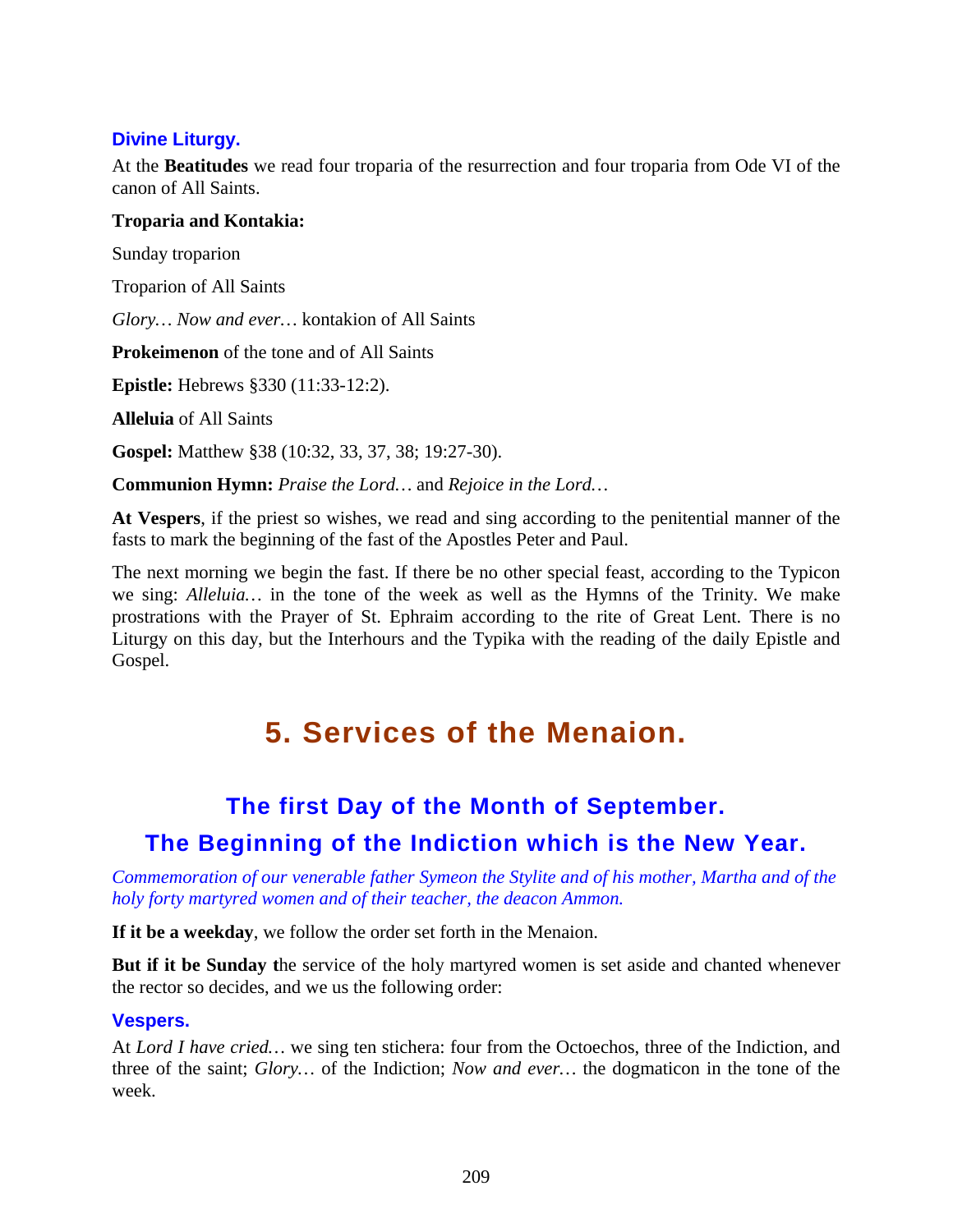After the **entrance** there are two Old Testament readings of the Indiction and one of the saint.

The Litya (if served<sup>[185](#page-209-0)</sup>): We sing one sticheron of the temple and then the stichera of the Indiction (from the Vespers Aposticha); *Glory…* sticheron of the saint; *Now and ever…* of the Indiction (from the Praises).

At the **Aposticha** we sing the stichera of the Octoechos; *Glory…* doxasticon of the saint; *Now and ever…* of the Indiction.

### **Troparia:**

**If Vigil be served** we sing *O Theotokos Virgin rejoice…* twice, and of the Indiction once.

**Otherwise** we sing the Sunday troparion; *Glory…* of the saint; *Now and ever…* of the Indiction.

### **Matins.**

After *God is the Lord…* we sing the Sunday troparion twice; *Glory…* of the saint; *Now and ever…* of the Indiction.

After each kathisma we read the sessional hymns from the Octoechos. (**See chapter six concerning the usage of theotokia at the sessional hymns.**).

After the evlogitaria and litany we read the hypakoë, and sing the Hymns of Ascents and prokeimenon in the tone of the week.

### **The canons:**

Irmos, two troparia and theotokion of the canon of the resurrection in the Octoechos

Two troparia of the canon to the Theotokos in the Octoechos

Four troparia from the canon of the Indiction

Four troparia from the canon of the saint

At the end of each ode we sing **katavasia** of the Exaltation.

**After Ode III** there is a small litany followed by the kontakion of the Indiction and the kontakion and ikos of the saint.[186](#page-209-1) Then we read the sessional hymn of the saint; *Glory… Now and ever…* of the Indiction.

After Ode VI there is a small litany followed by the kontakion and ikos of the resurrection.

**After Ode VIII** we sing the **Magnificat** (*My soul doth magnify…*).

**After Ode IX** there is a small litany.

The **exapostilarion** on the theme of the Matins Gospel; *Glory…* the exapostilarion of the saint; *Now and ever…* the exapostilarion of the Indiction.

<span id="page-209-0"></span><sup>&</sup>lt;sup>185</sup> The Typicon calls for a Litya on all Sundays when a Vigil is served. In some places it is the custom to serve a Litya only at services of Vigil rank.

<span id="page-209-1"></span><sup>&</sup>lt;sup>186</sup> The kontakion of the saint is printed after the sixth ode in the Menaion.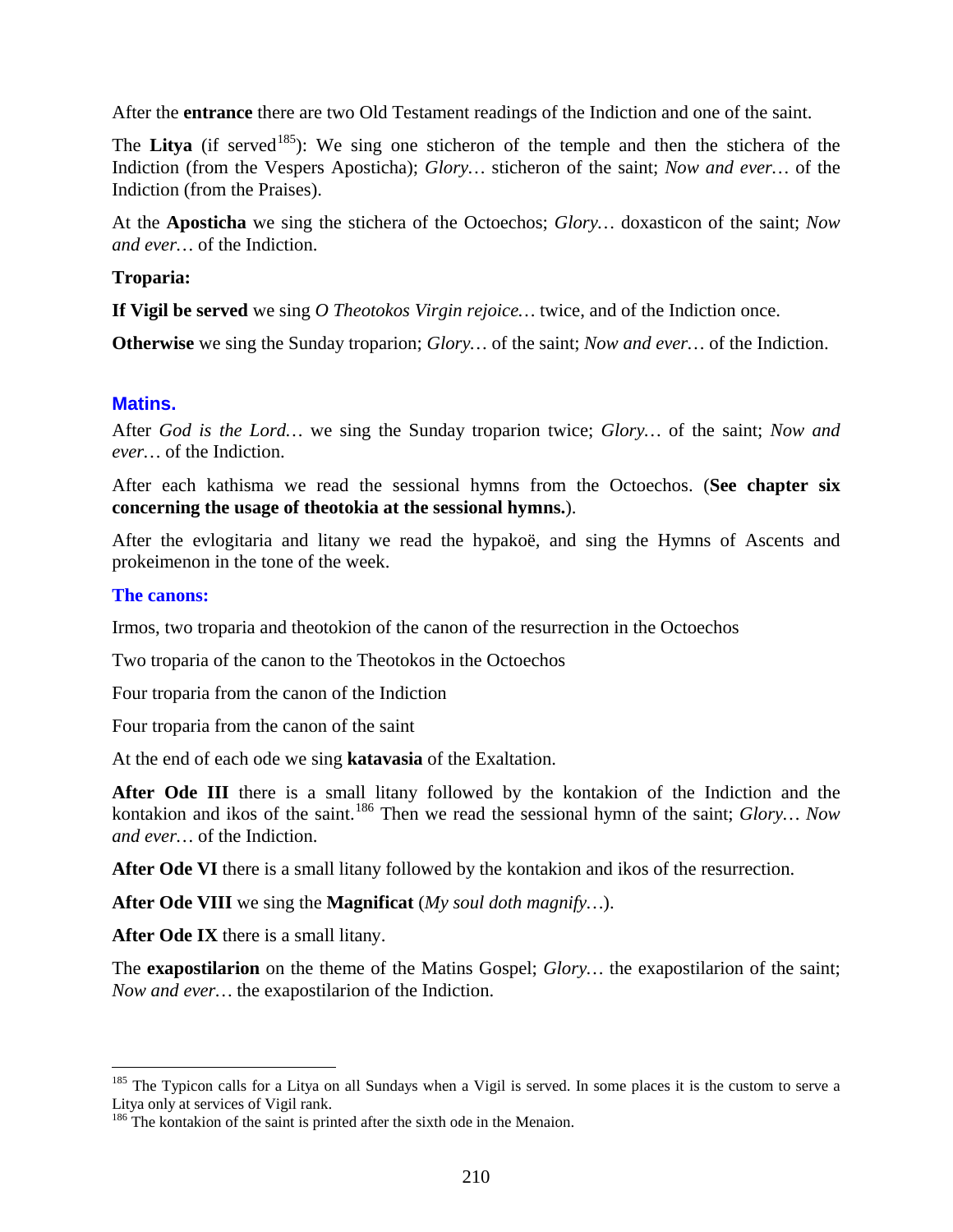At the **Praises** we sing four stichera from the Octoechos, three of the Indiction with the verse, *To Thee is due praise…[187](#page-210-0)* , then the verse, *Precious in the sight of the Lord is the death of His saints*, and the sticheron of the saint in the second tone, *The sacred Symeon… Glory…* the appointed Gospel Sticheron; *Now and ever… Most blessed art thou…*

#### **Hours.**

**First Hour:** Troparion of Sunday and Indiction. Kontakion of the Indiction.

**Third Hour:** Troparion of Sunday and saint. Sunday kontakion.

**Sixth Hour:** Troparion of Sunday and Indiction. Kontakion of the saint.

**Ninth Hour:** Troparion of Sunday and saint. Kontakion of the Indiction.

# **Divine Liturgy.**

At the **Beatitudes** we read twelve troparia: four troparia of the resurrection, four troparia from Ode III of the canon of the Indiction, and four troparia of the saint (from Ode VI of his canon).

### **Troparia and Kontakia:**

Sunday troparion Troparion of the Indiction Troparion of the saint Sunday kontakion *Glory…* kontakion of the saint *Now and ever…* kontakion of the Indiction **Prokeimenon**, **Alleluia** and **Communion Hymn** of the Indiction and of the saint.

**Epistle** and **Gospel** of the Indiction, Sunday, and Saint.

# **The 14th Day of the Month of September The Exaltation of the Precious and Life-giving Cross.**

Before the beginning of the Vigil the Cross is prepared and brought to the Holy Table as described in chapter three (§3B16). Instead of the kontakion from the Triodion, we chant the usual kontakion of the Cross, *O Thou Who wast lifted up…*

# **Vespers.**

Priest: *Glory to the holy, and consubstantial…*

<span id="page-210-0"></span><sup>&</sup>lt;sup>187</sup> This verse is printed at the Vespers Aposticha.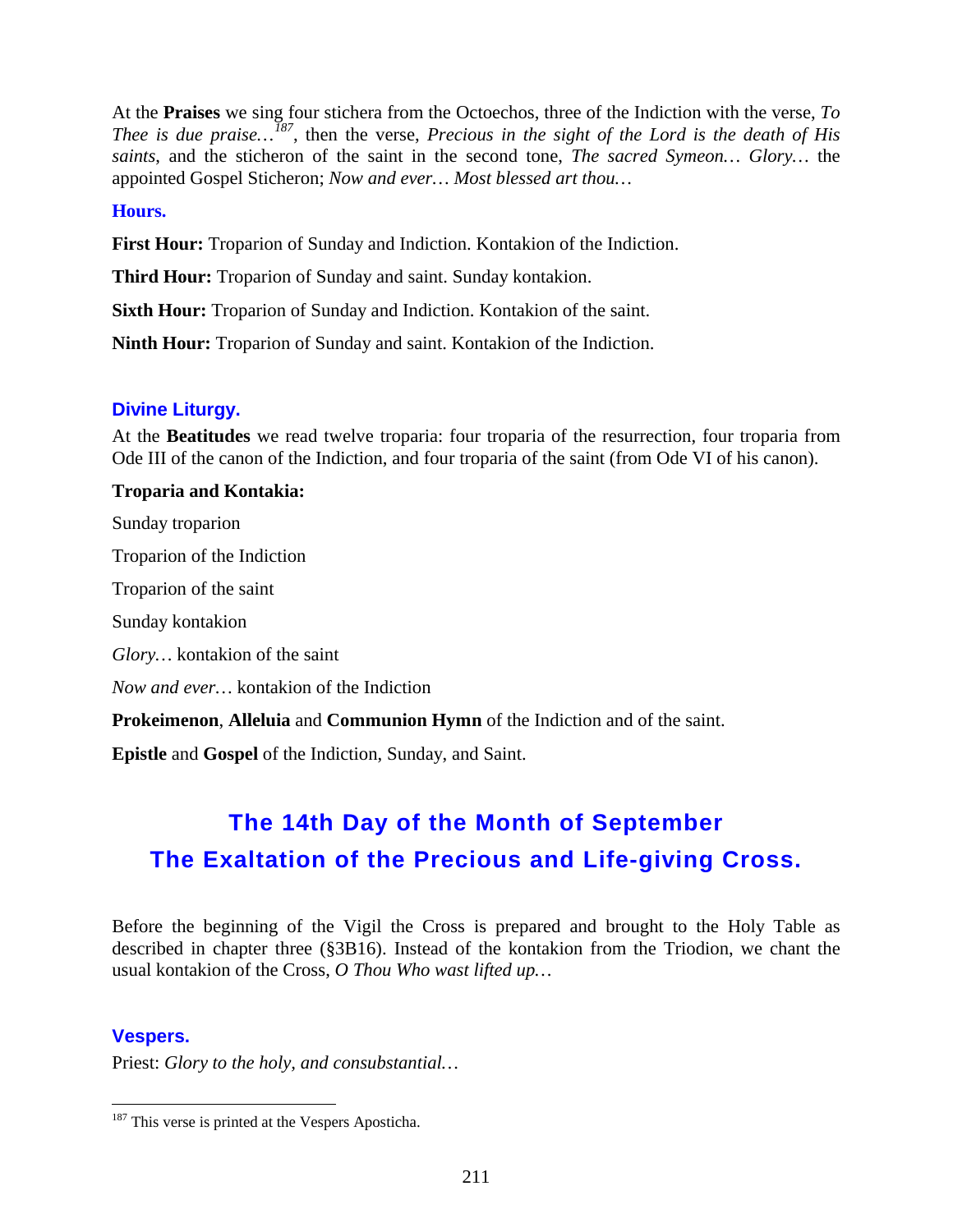Clergy: *O come, let us worship…*

Selected verses from Psalm 103 (sung, with refrains).

The Litany of Peace

#### **Saturday evening:**

We sing *Blessed is the man…*, the entire kathisma, as usual on Saturday evening.

#### **Sunday evening:**

We sing *Blessed is the man…*, the first antiphon.

#### **Monday through Friday evening:**

We **do not** sing Blessed is the man…

At *Lord I have cried…* we sing eight stichera of the feast; *Glory… Now and ever…* of the feast.

Entrance and prokeimenon of the day. **But if it be Friday evening** we sing the **Great Prokeimenon** in the seventh tone, *Our God is in heaven…*

Three **readings** of the feast.

At the **Litya** we sing the stichera of the feast.

At the **Aposticha** we sing the stichera of the feast with their verses; *Glory… Now and ever…* of the feast.

Before the **Blessing of the Loaves** we sing the **troparion** of the feast thrice.

#### **Matins.**

After *God is the Lord…* we sing the troparion of the feast, twice; *Glory… Now and ever…*  troparion of the feast, once.

After each **kathisma** there is a small litany followed by the sessional hymns of the feast.

After the reading of the second appointed kathisma and the sessional hymns we sing the **Polyeleos** which is immediately followed by the Magnification<sup>[188](#page-211-0)</sup> and selected psalm verses<sup>[189](#page-211-1)</sup> from the Menaion.

Small litany and the **sessional hymns** from the Menaion

The first antiphon of the **Hymns of Ascents** of the fourth tone, *From my youth up…*

The **Gospel** is read from within the Sanctuary

#### **The canon:**

We read twelve troparia (including the irmos twice) from the canon of the feast. After each ode we repeat the irmos as the **katavasia**.

<span id="page-211-0"></span><sup>&</sup>lt;sup>188</sup> The clergy stand within the Sanctuary during the singing of the magnification.

<span id="page-211-1"></span><sup>&</sup>lt;sup>189</sup> It is generally the practice to use only as many of the selected verses as are needed to allow the priest time to cense the church.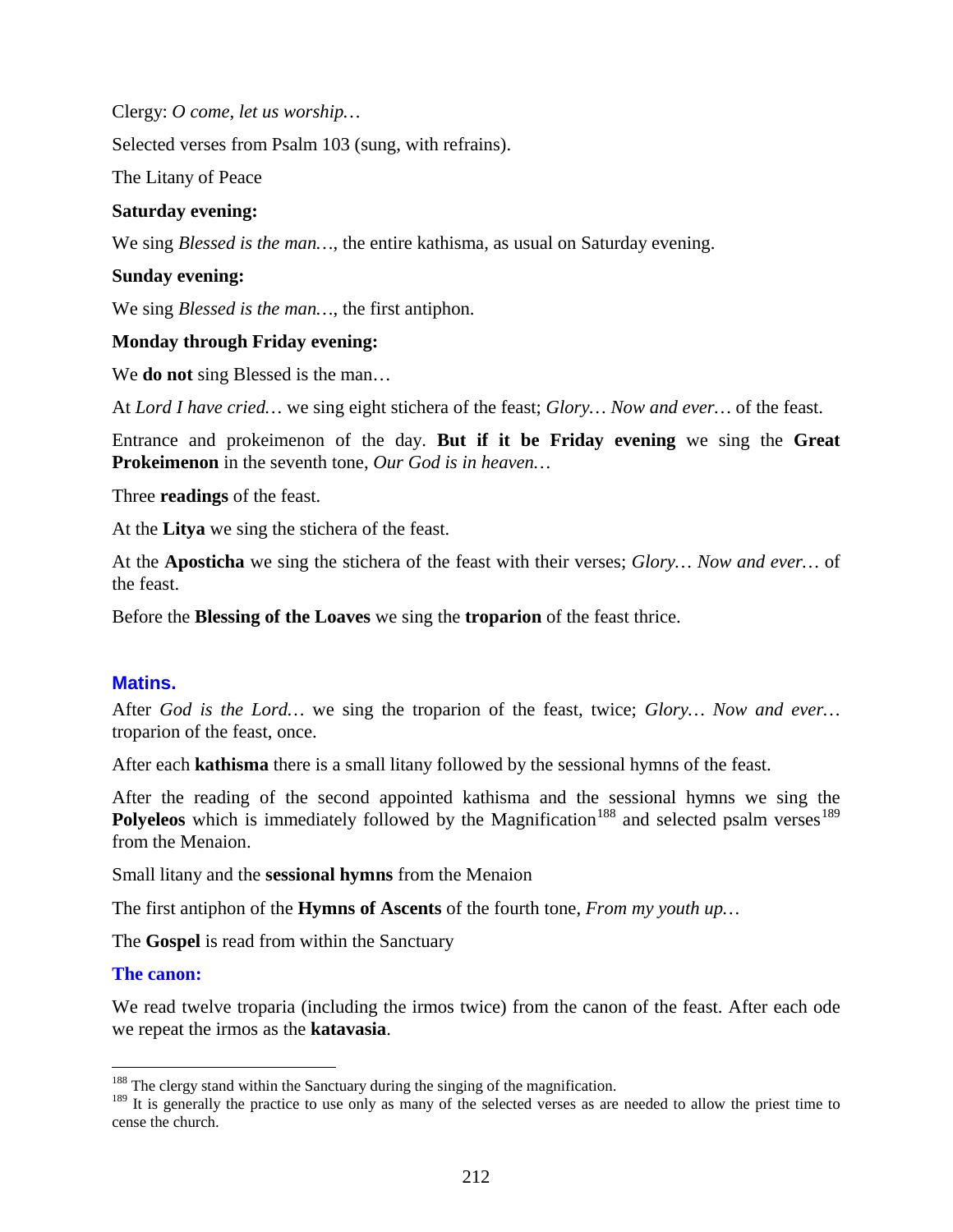After Ode III there is a small litany followed by the sessional hymn of the feast, which is read twice.

**After Ode VI** there is a small litany followed by the kontakion and ikos of the feast.

**After Ode VIII** we **do not** sing the **Magnificat** (*My soul doth magnify…*), but rather the refrains, irmoi, and troparia from both odes of the feast. After the ninth ode we sing the irmoi of both odes as the katavasia, preceded by their respective refrains.

**Exapostilarion** of the feast, *The Cross is the guardian… Glory…* the same; *Now and ever…* another of the feast, *Today is the Cross raised…*

At the **Praises** we sing four stichera of the feast; *Glory… Now and ever…* of the feast.

During the stichera of the Praises, the officiating priest puts on all his vestments, as at the Liturgy. While the choir sings the Great Doxology, the deacon and the priest prepare for the procession with the Cross, which is performed exactly as set forth for the Veneration of the Precious Cross on the third Sunday of Great Lent (page 120).

During the veneration of the Cross, the choir sings the stichera from the Menaion, *Come, ye faithful…*

When the singing of the stichera has been completed, the deacon or priest intones the usual litanies. And then the dismissal.

#### **Hours.**

Troparion and kontakion of the feast.

# **Divine Liturgy.**

Instead of the Typical Psalms and the Beatitudes we sing the Antiphons of the feast.

**The Introit**: *Exalt ye the Lord our God…*

We sing the **troparion** *O Lord, save Thy people… Glory… Now and ever…* and the **kontakion** *O Thou Who wast lifted up…*

Instead of the Trisagion, we sing *Before Thy Cross…*

**Prokeimenon** in the sixth tone: *Exalt ye the Lord…*

**Epistle:** I Corinthians §125 (1:18-24).

**Alleluia** in the fourth tone: *Remember Thy congregation…*

**Gospel:** John §60 (19:6-11, 13-20, 25-28, 30-35).

In place of *It is truly meet...* we sing the refrain and irmos from the ninth ode of the first canon of the feast.

**Communion hymn:** *The light of Thy countenance…*

At **Vespers**, if it be not Saturday evening, there is an entrance which is followed by the **Great Prokeimenon**. If it be Saturday evening, however, the Great Prokeimenon is chanted on Friday evening, at the Vigil.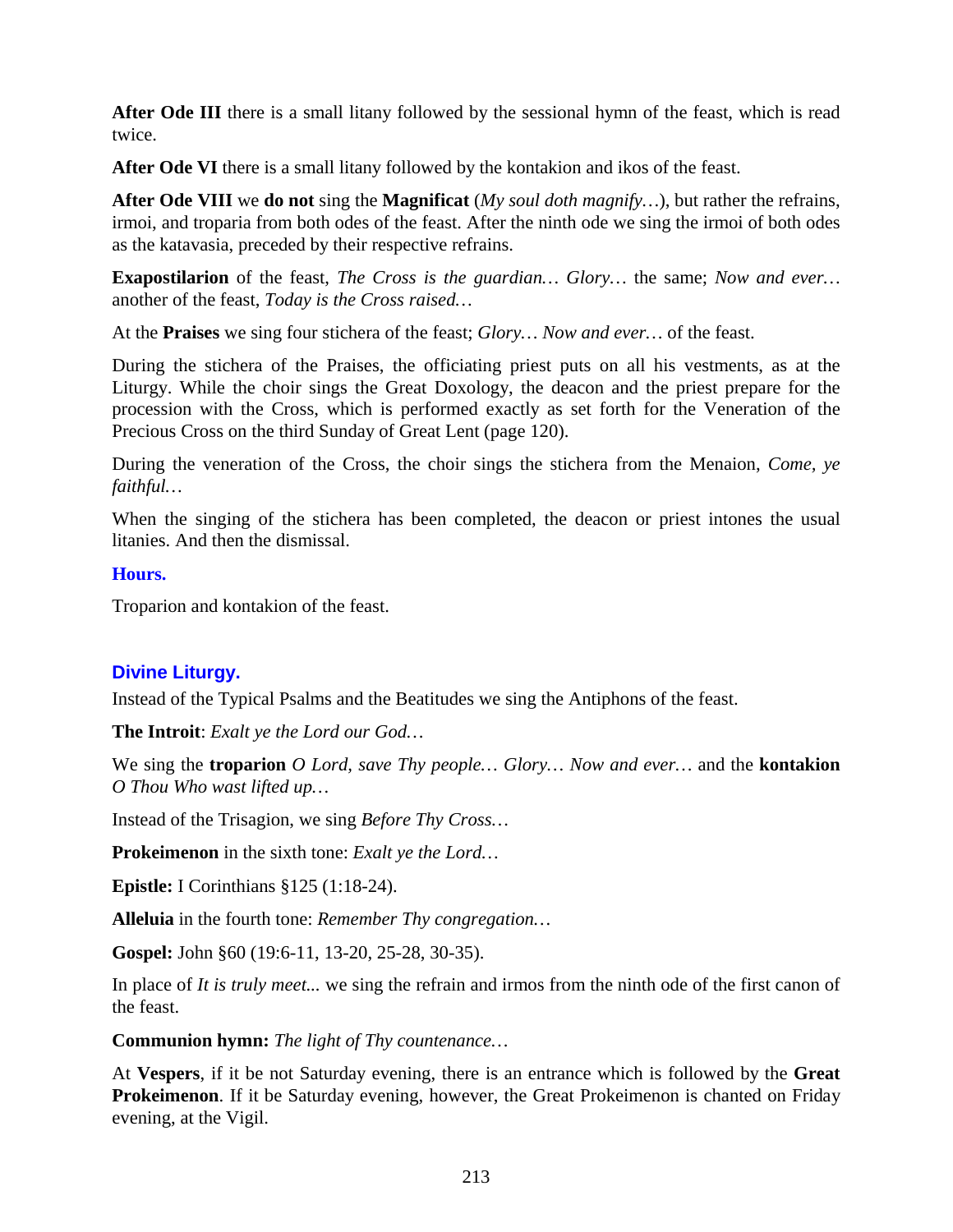# **The 15th Day of the Month of November The Beginning of the Nativity Fast.**

On the first day of the Nativity Fast the services may be served in the Lenten manner with Alleluia at Matins and prostrations as in Great Lent, and with the Interhours and Typika. If the services are served in this manner there is no Liturgy.

# **The Royal Hours for the Nativity and Theophany of Our Lord.**

**It should be known** that if the feast falls on Sunday or Monday, the Royal Hours are served on the preceding Friday, and no Liturgy is served on that day. Otherwise the Royal Hours are served on the eve of the feast.

At about eight o'clock (the second hour of the day by church reckoning) the priest, vested in phelonion, brings the Gospel Book out through the Royal Doors to the middle of the church and sets it on an analogion.

*Blessed is our God…* and the rest of the usual beginning (see appendix I).

For each of the Hours there are special psalms, printed in the Menaion.

During the reading of the psalms there is a **censing**, beginning from the analogion on which the Gospel rests (at the First Hour this censing is full, i.e. it includes the sanctuary and the whole church; at the Third and Sixth Hours it is the lesser censing; at the Ninth Hour, again the full).

After the Psalms we read the troparion of the forefeast. Then, after the usual Theotokion, we sing the special stichera with refrains.

At the Ninth Hour the final sticheron,<sup>[190](#page-213-0)</sup> is sung solemnly by the reader, in the center of the church, and during its final words, the priest, reader, and faithful make three bows. Then the Polychronion<sup>[191](#page-213-1)</sup> is said by the deacon or priest. Thereafter the choir chants *Glory*... Now and *ever…* and the sticheron is repeated.

Deacon or Priest: *Wisdom! Let us attend!*

The Prokeimenon is announced by the reader. The same reader reads the Old Testament and Epistle readings. Thereafter the Gospel is read by the Priest.

**At the Ninth Hour**, after the completion of the Gospel reading, the Gospel Book is borne into the sanctuary. Then the Royal Doors are closed and the priest removes the phelonion.

Then we continue with the reading of the Hour (for example, at the First Hour we read *Direct my steps…*).

At all the Hours we chant the kontakion of the forefeast.

<span id="page-213-0"></span> <sup>190</sup> At Nativity: *Today He Who is in essence…*; at Theophany: *When thy hand touched…*

<span id="page-213-1"></span><sup>&</sup>lt;sup>191</sup> That is, the "many years."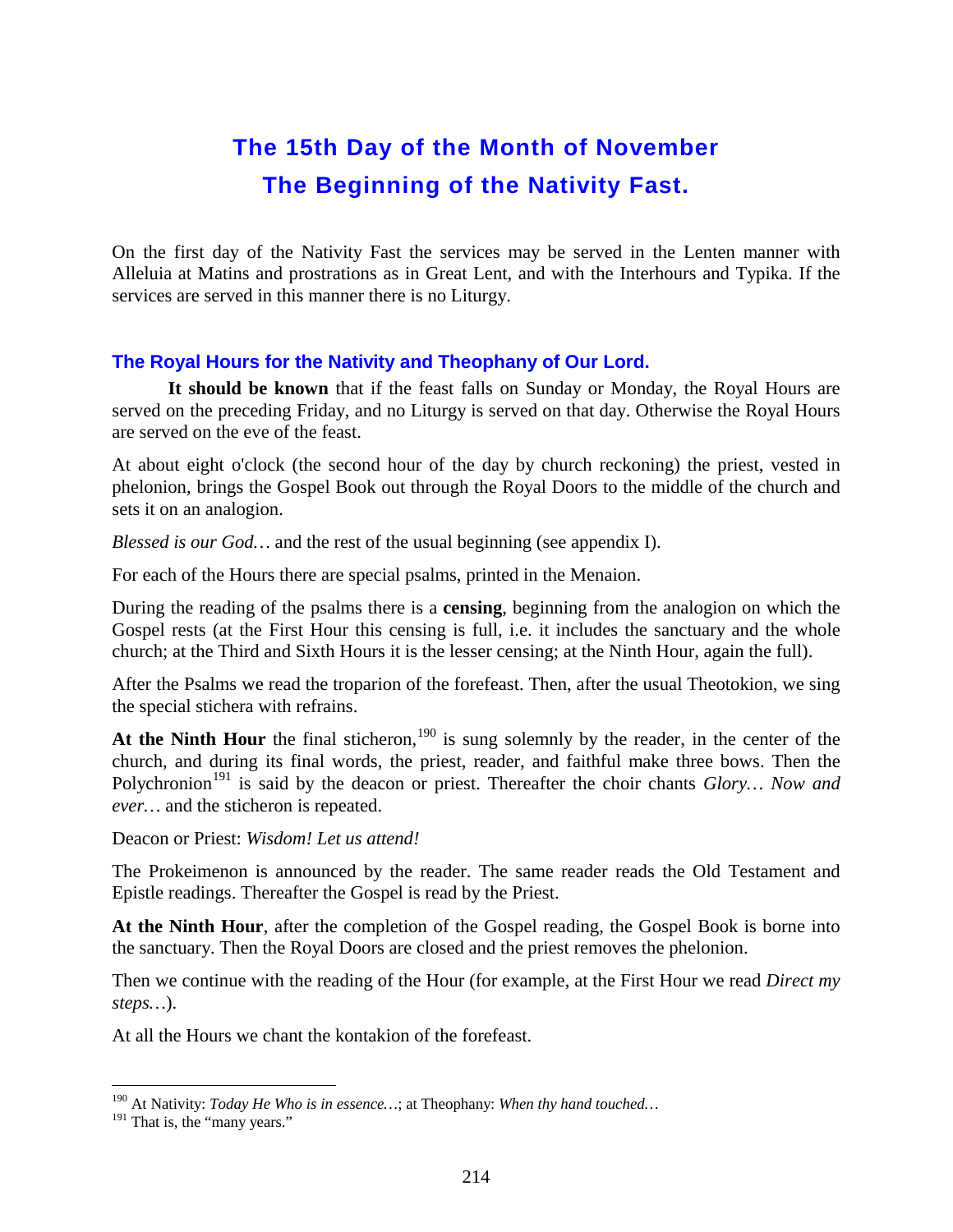Immediately following the prayer of the Ninth Hour, *O Master, Lord Jesus Christ our God…,* we begin Typika with Psalm 102, *Bless the Lord, O my soul…* and *Praise the Lord…* and the rest, according to the Horologion. *I believe…* is not said if Liturgy is to be served. After *Our Father…,* we read the kontakion of the forefeast. *Blessed be the name…* and Psalm 33 are not said, unless there be no Liturgy. In conclusion, we chant *It is truly meet…* halfway through, making a bow from the waist. Priest: *Most holy Theotokos, save us.* And we continue, *More honorable…* etc. We use the dismissal of the day.

# **The 24th Day of the Month of December The Eve of the Nativity of our Lord.**

#### **If it be Monday through Friday:**

**Vespers** (on the evening of the 23rd) and **Matins** are served according to the usual order for a simple service during a forefeast, as set forth in chapter two (§2G1). The First Hour is not read at the conclusion of Matins. The **Royal Hours** are served on this day, as set forth on the preceding pages, and the Liturgy of Saint Basil the Great is served together with Vespers, as set forth below (page 218).

#### **If it be Saturday:**

**Vespers** (on the evening of Friday the 23rd) and **Matins** are served according to the usual order for a simple service during a forefeast, as set forth in chapter two (§2G1). At Vespers on *Lord, I have cried…* the dogmaticon of the tone is not sung. The **Royal Hours** are read on the preceding day (Friday the 23rd), and no Liturgy is served on that day; on Saturday (the 24th), the Liturgy of Saint John Chrysostom is served in the morning, at the usual time.

#### **Hours.**

The **troparion** and **kontakion** of the forefeast.

#### **Divine Liturgy.**

At the **Beatitudes** we read eight troparia from the third and sixth odes of the canon of the forefeast.

We sing the **troparion** and **kontakion** of the forefeast.

**Prokeimenon** of the day, *Rejoice in the Lord…*

**Epistle** of the Saturday before Nativity and of the day

**Alleluia** of the day, *The heavens shall confess…*

**Gospel** of the Saturday before Nativity and of the day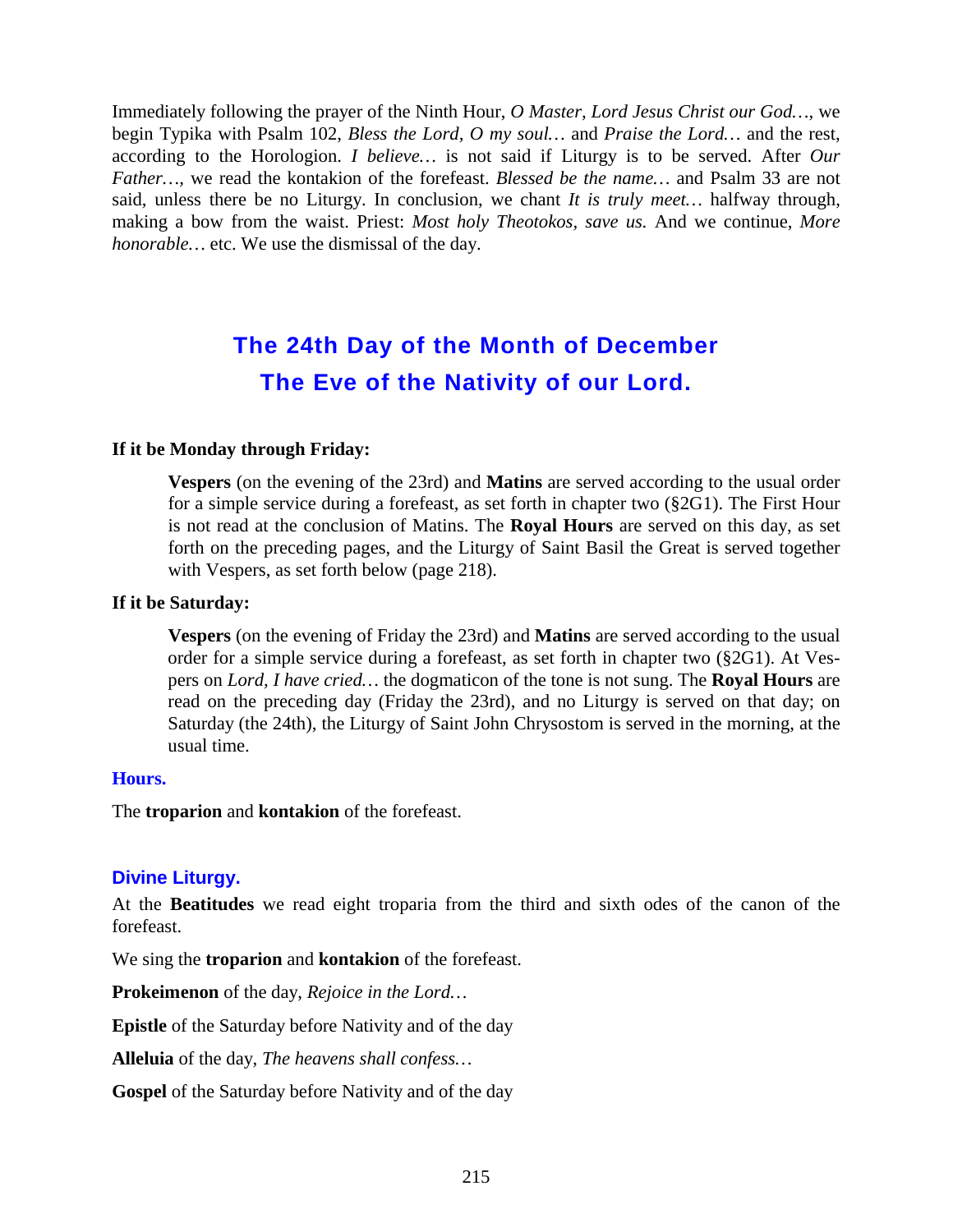**Communion hymn** of the day, *Rejoice in the Lord…*

**Vespers** is served alone in the evening, without Liturgy, as set forth below (page 218).

#### **If it be Sunday:**

On this day we chant the service of the Holy Fathers (printed at December 18th in the Menaion). The Octoechos is not used for the most part.<sup>[192](#page-215-0)</sup> The Royal Hours are served on the preceding Friday (December 22) and Liturgy is not served on that day.

# **Vespers.**

On the evening of December 23rd

At *Lord, I have cried…* we sing three stichera of the Fathers, repeating each to make six, and four of the Forefeast; *Glory…* of the Fathers; *Now and ever…* of the forefeast.

The prokeimenon of the day, *The Lord is King…* and three readings from the Old Testament, for the Fathers.

**Litya:** Stichera of the forefeast, fifth tone: *O Thou Who art most perfect…[193](#page-215-1)* ; *Glory…*  doxasticon of the Fathers, third tone; *Now and ever…* of the forefeast, same tone.

At the **Aposticha** we sing the stichera of the forefeast, *O house of Ephratha… Glory…* of the Fathers; *Now and ever…* of the forefeast.

### **Troparia:**

**If Vigil be served** we sing the troparion of the Fathers twice and the troparion of the forefeast, *Once Mary…*, once.

**Otherwise** we sing the troparion of the resurrection in the tone of the week; *Glory…* troparion of the Fathers; *Now and ever…* troparion of the forefeast.

# **Matins.**

After *God is the Lord…* we sing the troparion of the resurrection in the tone of the week, twice; *Glory…* troparion of the Fathers; *Now and ever…* troparion of the forefeast.

After each kathisma we read the sessional hymns of the Fathers

Psalm 118 *(Blessed are the blameless…)* (Usually sung in an abbreviated form.).

We sing the usual **evlogitaria** of the resurrection followed by the small litany and then the hypakoë of the resurrection, from the Octoechos, and the sessional hymns of the Fathers and of the forefeast. Thereafter the **Hymns of Ascents** in the tone of the week, as well as the **prokeimenon** of the tone and the appointed matins gospel.

#### The **canons**:

<span id="page-215-0"></span><sup>&</sup>lt;sup>192</sup> The following hymns are sung from the Octoechos on this day: the troparion (at *God is the Lord*...), the hypakoë, the hymns of ascents, and the prokeimenon.

<span id="page-215-1"></span><sup>193</sup> From *Lord, I have cried…* of the service for December 24th.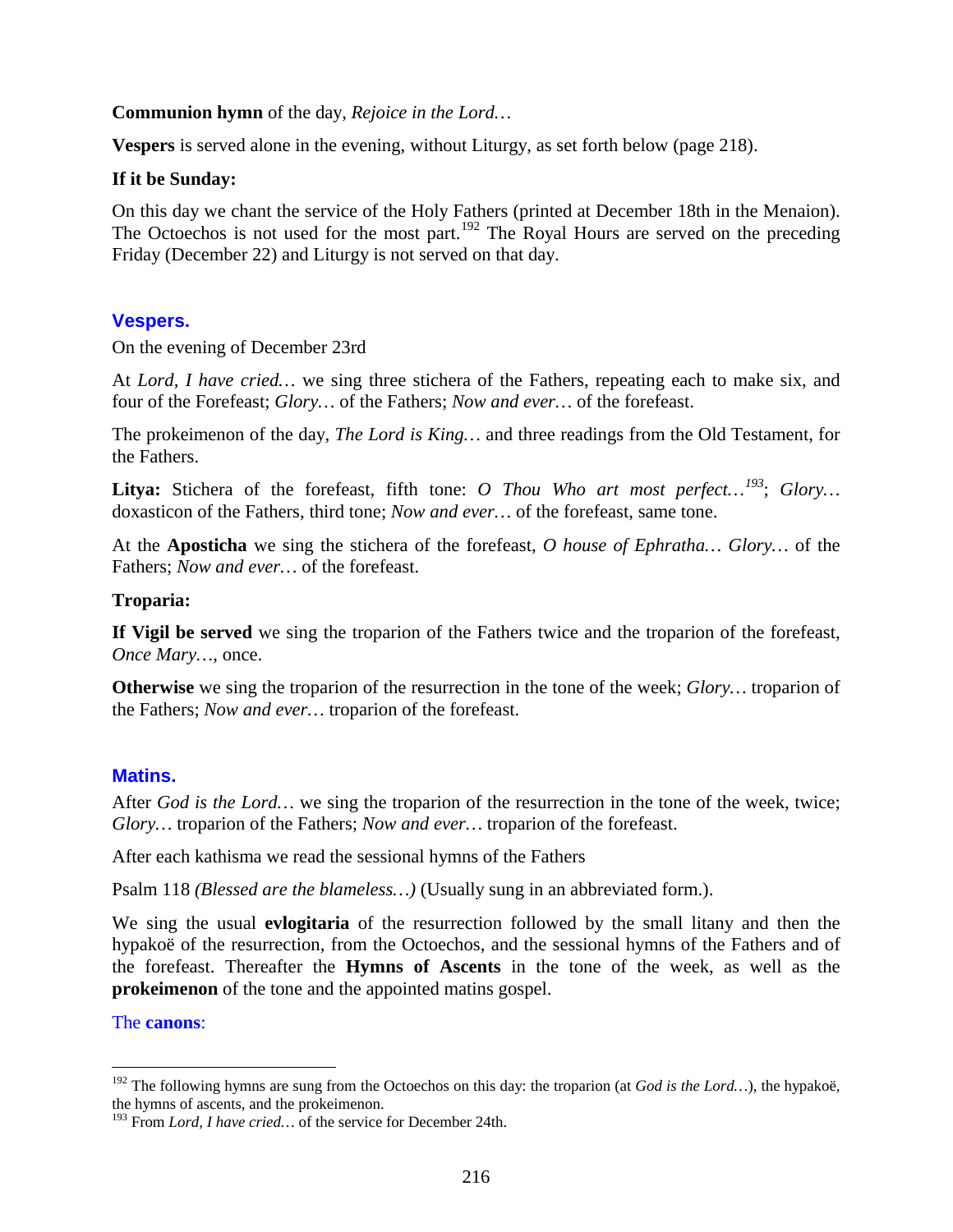Eight troparia of the Fathers (including the irmos, twice)<sup>[194](#page-216-0)</sup>

Six troparia of the forefeast.

**Katavasia:** *Christ is born…*

**After the third ode** there is a small litany followed by the hypakoë of the Fathers.

**After the sixth ode** there is a small litany followed by the kontakion and ikos of the Fathers, *Rejoice, O Bethlehem…*

**At the ninth ode** we sing the **Magnificat** (*My soul doth magnify…*).

**Exapostilarion** of the Fathers; *Glory…* another of the Fathers; *Now and ever…* of the forefeast.

At the **Praises** we sing three stichera of the Fathers, fifth tone, and three of the forefeast, fourth tone; *Glory…* of the Fathers; *Now and ever… Most blessed art thou…*

After the Great Doxology we sing the usual troparion of the resurrection.

After the dismissal we sing: *Glory… Now and ever…* and the gospel sticheron.

#### **Hours.**

**Troparion** of the resurrection and of the Fathers; **kontakion** of the forefeast (from the service for December 24th) and of the Fathers, alternating.

# **Divine Liturgy.**

Of Saint John Chrysostom

At the **Beatitudes** we read four troparia from the third ode of the canon of the Fathers and four troparia from the sixth ode of the canon of the forefeast.

**Troparia:** of the resurrection

of the Fathers

of the forefeast

**Kontakia:** *Glory…* of the Fathers

*Now and ever...* of the forefeast<sup>[195](#page-216-1)</sup>

The **Prokeimenon**, **Epistle**, **Alleluia**, and **Gospel** are of the Fathers.

**Communion Hymn:** *Praise the Lord…* and of the Fathers, *Rejoice in the Lord…*

**Vespers** is served alone in the evening, without Liturgy, as set forth below.

<span id="page-216-0"></span><sup>&</sup>lt;sup>194</sup> This canon includes two troparia of the resurrection.

<span id="page-216-1"></span><sup>&</sup>lt;sup>195</sup> From the service for December 24th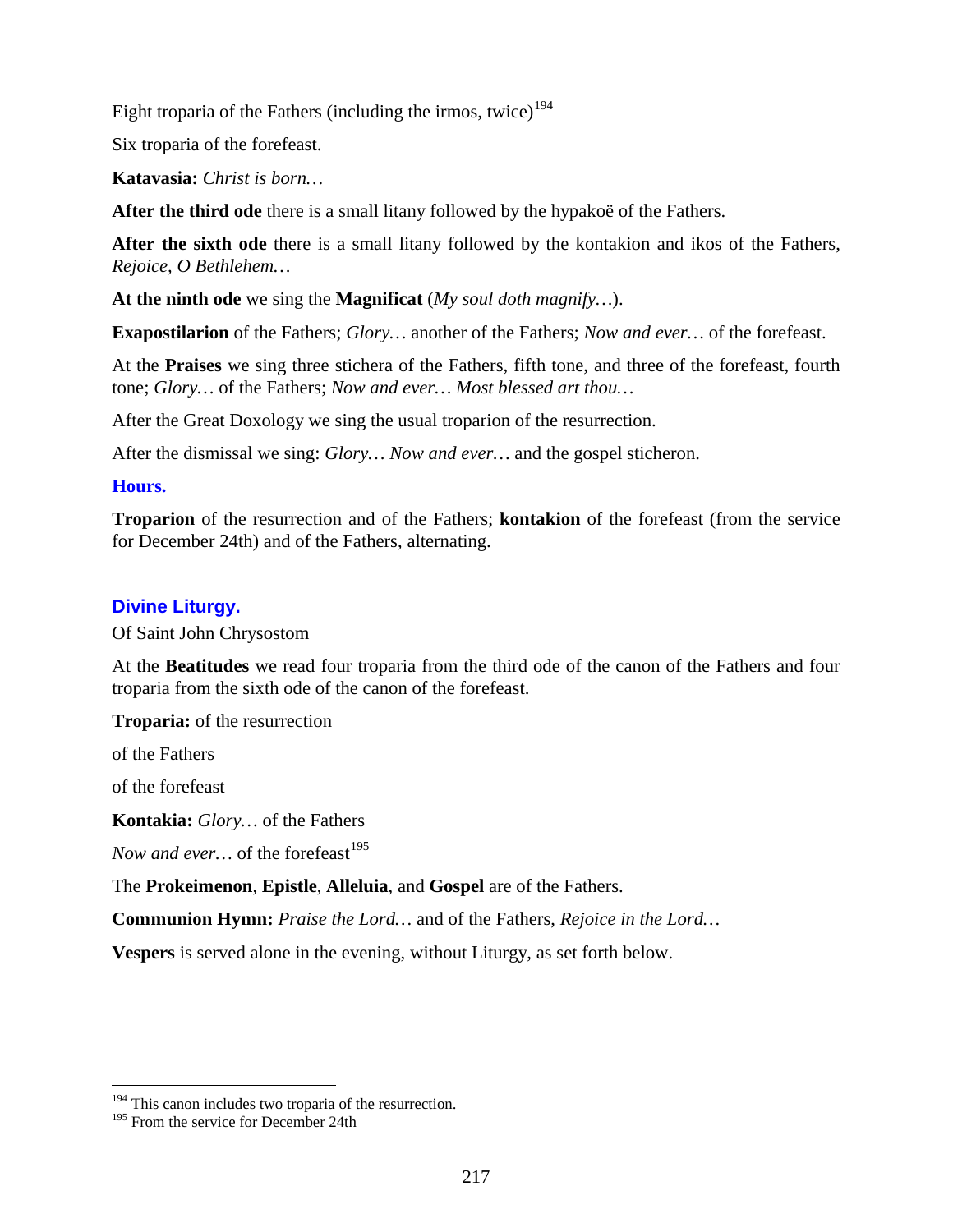# **Vespers on the Eve of Nativity.**

If it be a weekday, Vespers is served together with the Liturgy of Saint Basil the Great. But if it be Saturday or Sunday evening, Vespers is served alone, the Liturgy of Saint John Chrysostom having been served in the morning.

According to the Typicon this service begins at the seventh hour of the day (one o'clock in the afternoon).

**If it be Saturday** evening, we sing *Blessed is the man…*, the entire first kathisma. If it be **Sunday** evening, we sing the first stasis of the first kathisma. If it be any other day, there is no chanting of the kathisma.

At *Lord, I have cried…* we sing eight stichera of the feast; *Glory… Now and ever…* of the feast.

Entrance with the Gospel and Prokeimenon of the day. But if it be Friday evening, we chant the **Great Prokeimenon.**

#### **Eight Readings:**

After the third reading, the Royal Doors are opened and the reader intones the troparion: *Thou wast born*…, with its verses, and the choir sings a refrain after each verse; at the end the reader chants the same refrain. And the Royal Doors are closed. Readings continue. After the sixth reading, the Royal Doors are again opened and the reader intones the troparion: *Thou hast shone…*, with its verses, and the choir sings a refrain after each verse; at the end the reader chants the same refrain. The Royal Doors are closed before the final two readings.

After the readings are completed, the Royal Doors are opened and the deacon intones the small litany, with the exclamation *For holy art Thou…*

If it be Liturgy, we sing *Holy God…*

**Prokeimenon**, first tone: *The Lord said unto Me…*

**Epistle**: Hebrews §303 (1:1-12).

**Alleluia**, with the verses from the Menaion in the fifth tone, *The Lord said unto my Lord…*

**Gospel**: Luke §5 (2:1-20).

## **If Liturgy be served:**

We continue with the Liturgy of St. Basil.

Instead of *It is truly meet…* we sing *In thee rejoiceth…*

**Communion Hymn:** *Praise the Lord from the heavens…*

The dismissal of the feast is used.

## **If Vespers be served alone:**

*Let us all say… Vouchsafe, O Lord… Let us complete…*

*Peace be unto all… Let us bow our heads…*

Then *Wisdom!* and the rest, with dismissal of the feast.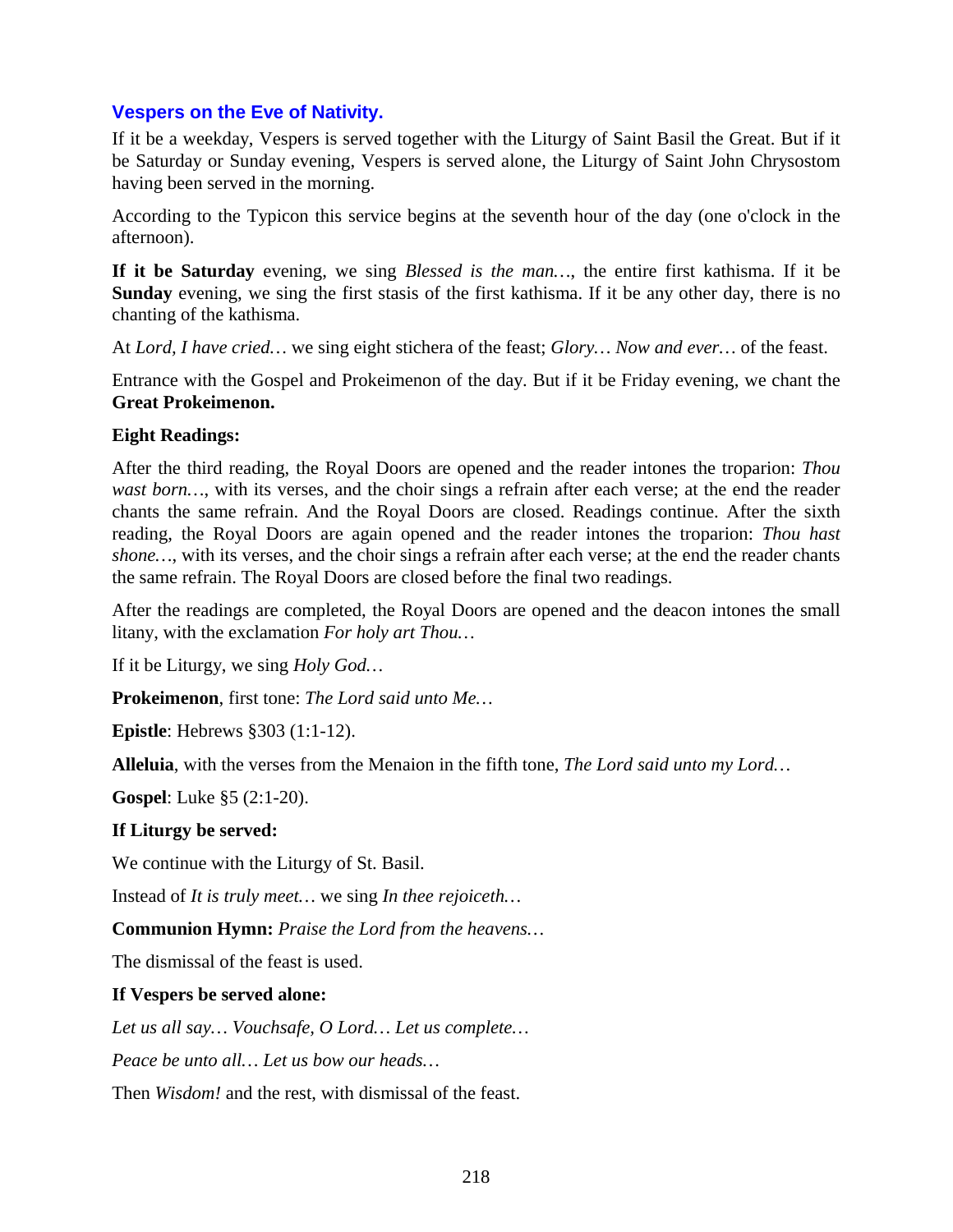After the dismissal, a candle is lit on a candlestand and placed in the center of the church. Then the chanters, coming together in the middle of the church, sing aloud the **troparion** of the feast; *Glory… Now and ever…* and the **kontakion**.

# **The 25th Day of the Month of December the Nativity in the Flesh of our Lord.**

# **Great Compline.**

The priest, vested in phelonion, exclaims: *Blessed is our God...*, and censes the whole church.

Reader: *Amen.* And the order of Great Compline, with the chanting of *God is with us..*. After the first Trisagion the **Royal Doors** are opened while we chant the **troparion** of the feast. After the second Trisagion the **Royal Doors** are opened while we chant the **kontakion** of the feast. After *Glory to God in the highest...* we go forth for the Litya.

**Litya:** Stichera from the Menaion, for the feast.

**Aposticha:** From the Menaion, with special verses and stichera

*Now lettest Thou Thy servant…* and the Trisagion Prayers

**Troparion** of the feast, thrice, and the Blessing of the Loaves

*Blessed be the name of the Lord…* (thrice) and *I will bless the Lord…* the first eleven verses of Psalm 33.

Priest: *The blessing of the Lord be upon you…* And the reader begins the **Six Psalms** of Matins, *Glory to God in the highest…* etc.

## **Matins.**

After *God is the Lord…* we sing the troparion of the feast, twice; *Glory… Now and ever…*  troparion of the feast, once.

After each **kathisma** there is a small litany followed by the sessional hymns of the feast.

After the reading of the second appointed kathisma and the sessional hymns we sing the **Polyeleos** which is immediately followed by the Magnification and selected psalm verses of the feast.

Small litany and the **sessional hymns** of the feast.

The first antiphon of the **Hymns of Ascents** of the fourth tone, *From my youth up…*  **Prokeimenon** and **Gospel** of the feast.

#### After **Psalm 50:**

*Glory…* sticheron of the feast

*Now and ever…* another of the feast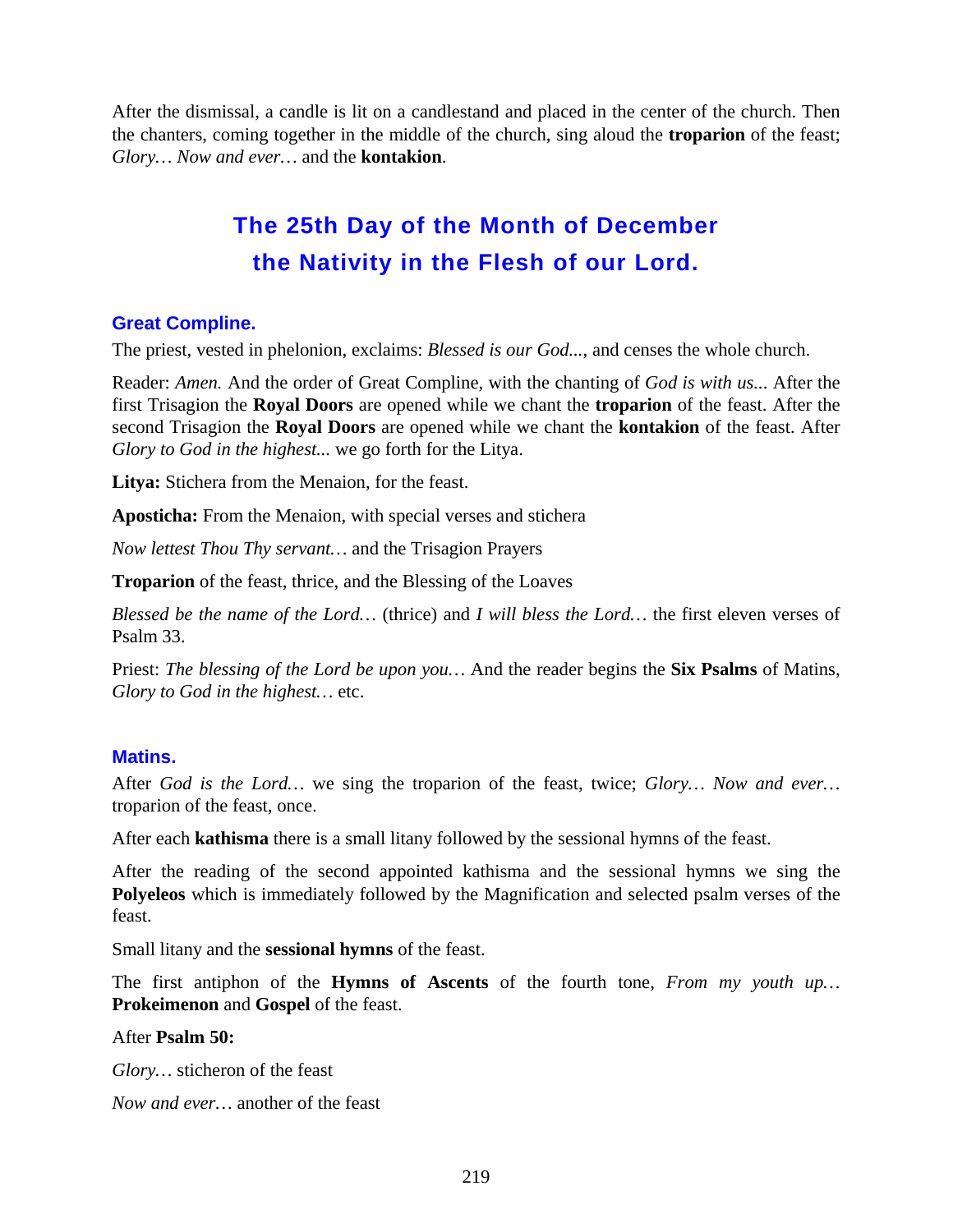*Have mercy on me…*sticheron of the feast, sixth tone

#### **The canons:**

Eight troparia (including the irmos, twice) from the first canon of the feast

Eight troparia (including the irmos, twice) from the second canon of the feast

As the **katavasia** we sing the irmoi of both canons of the feast.

After the **sixth ode** there is a small litany followed by the hypakoë of the feast.

After the **sixth ode** there is a small litany followed by the kontakion and ikos of the feast.

At the **ninth ode** we do not sing the **Magnificat** (*My soul doth magnify…*), but immediately the canons of the feast, with the refrains.

**Exapostilarion** of the feast, thrice.

At the **Praises** we sing four stichera of the feast; *Glory… Now and ever…* of the feast

The **Great Doxology** and then the **troparion** of the feast.

#### **Hours.**

Troparion and kontakion of the feast.

# **Divine Liturgy.**

**Note:** If it be Sunday or Monday, the Liturgy of Saint Basil the Great is served, since the Liturgy on the eve in such a case is of Saint John Chrysostom. If it be any other day, the Liturgy of Saint John is served, that of Saint Basil having been served on the eve.

Instead of the Typical Psalms and the Beatitudes we sing the Antiphons of the feast.

At the Entrance, the deacon or priest says the **Introit** of the feast.

We sing the **troparion** and **kontakion** of the feast.

Instead of the Trisagion, we sing *As many as have been baptized…*

#### The **Prokeimenon, Epistle, Alleluia, Gospel,** and **Communion Hymn** are of the Feast.

Instead of *It is truly meet...* we sing the refrain and irmos of the second canon of the Ninth Ode.

At **Vespers**, if it be not Saturday evening, there is an entrance which is followed by the **Great Prokeimenon**. If it be Saturday evening, however, the Great Prokeimenon is chanted on Friday evening, at the Vigil.

# **The 5th Day of January the Eve of the Theophany of our Lord.**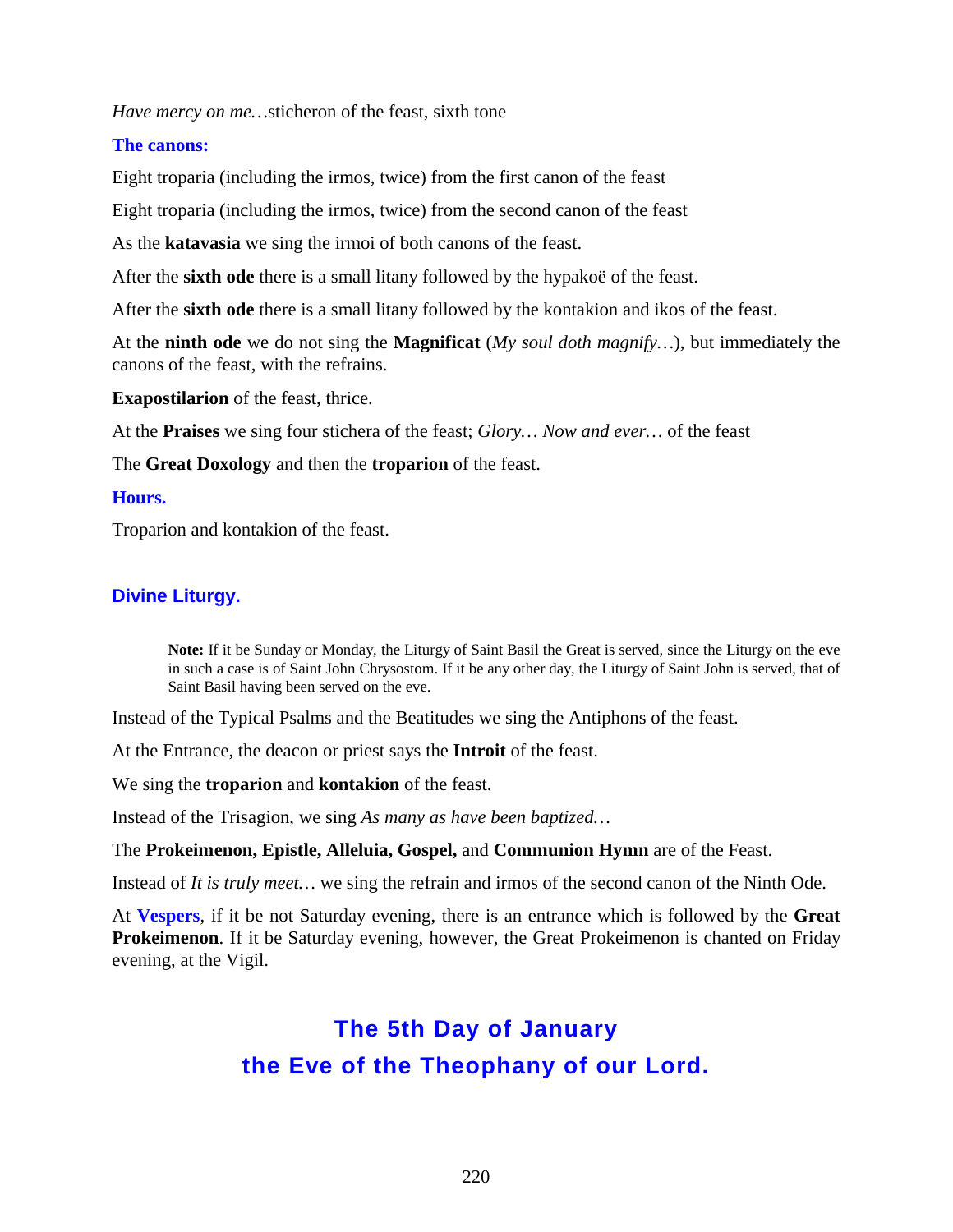#### **If it be Monday through Friday:**

**Vespers** (on the evening of the 4th) and **Matins** are served according to the usual order for a double service during a forefeast, as set forth in chapter two (§2G1). The First Hour is not read at the conclusion of Matins. The **Royal Hours** are served on this day, as set forth on the preceding pages, and the Liturgy of Saint Basil the Great is served together with Vespers, as set forth below.

#### **If it be Saturday:**

**Vespers** (on the evening of Friday the 4th) and **Matins** are served according to the usual order for a simple service during a forefeast, as set forth in chapter two (§2G1). At Vespers on *Lord, I have cried…* the dogmaticon of the tone is not sung. The **Royal Hours** are read on the preceding day (Friday the 4th), and no Liturgy is served on that day; on Saturday (the 5th), the Liturgy of Saint John Chrysostom is served in the morning, at the usual time.

#### **Hours.**

The **troparion** and **kontakion** of the forefeast.

#### **Divine Liturgy.**

At the **Beatitudes** we read eight troparia from the third and sixth odes of the canon of the forefeast.

We sing the **troparion** and **kontakion** of the forefeast.

**Prokeimenon** of the day, *Rejoice in the Lord…*

**Epistle** of the Saturday before Theophany and of the day

**Alleluia** of the day, *The heavens shall confess…*

**Gospel** of the Saturday before Theophany and of the day

**Communion hymn** of the day, *Rejoice in the Lord…*

**Vespers** is served alone in the evening, without Liturgy, as set forth below (page 223).

#### **If it be Sunday:**

**Vigil** (on Saturday evening) is served according to the usual order for a double service during a forefeast, as set forth in chapter one (§1F1). The **Royal Hours** are read on the preceding Friday, and no Liturgy is served on that day; on Sunday (the 5th), the Liturgy of Saint John Chrysostom is served in the morning, at the usual time.

#### **Hours.**

**Troparion** of the resurrection and forefeast; **kontakion** of the forefeast and resurrection, alternating.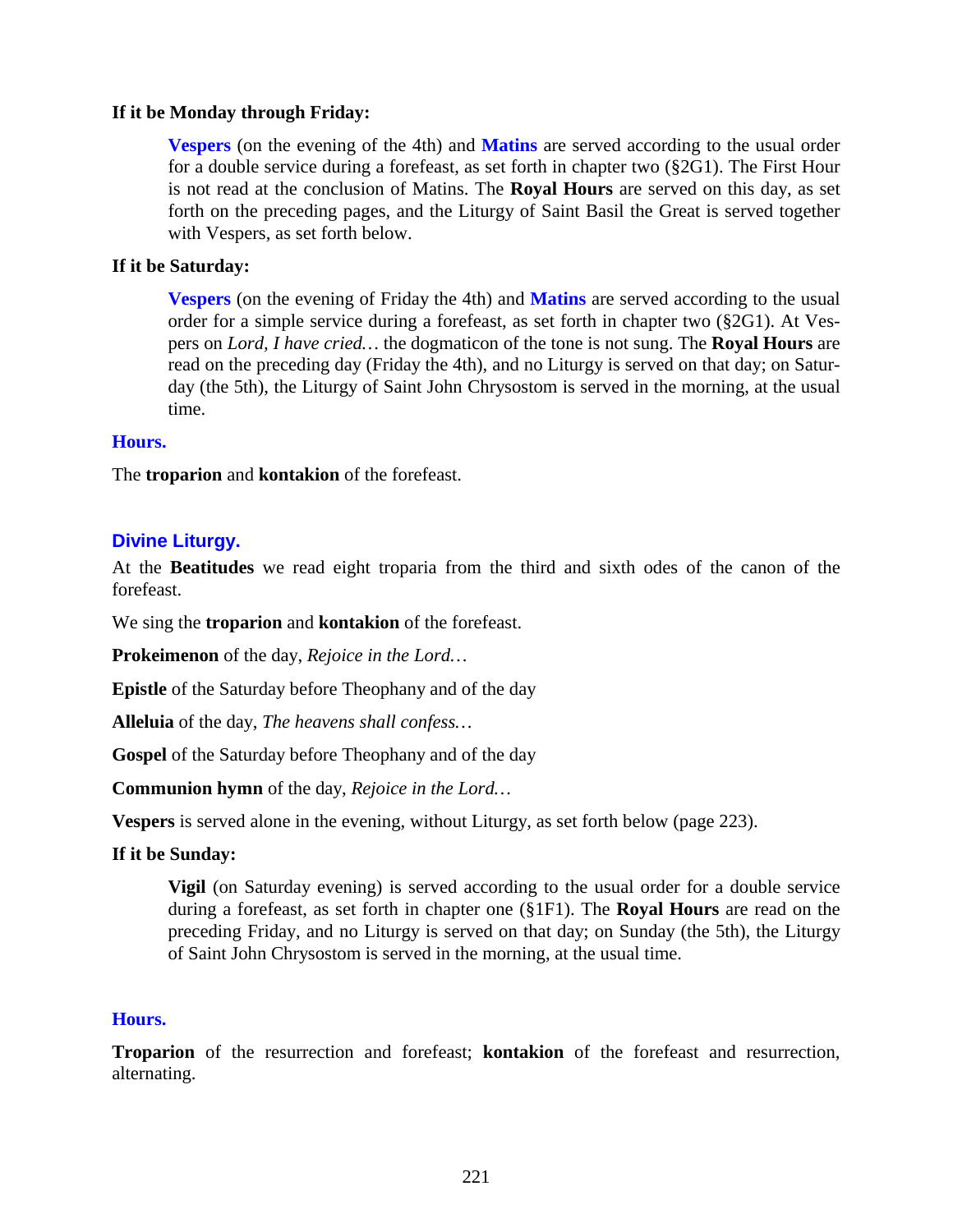## **Divine Liturgy.**

#### Of Saint John Chrysostom

At the **Beatitudes** we read six troparia of the resurrection and four from the third ode of the canon of the forefeast.

#### **In a temple of the Lord:**

**Troparia:** of the resurrection

of the forefeast

**Kontakia:** *Glory…* of the resurrection

*Now and ever…* of the forefeast

#### **In a temple of the Theotokos:**

**Troparia:** of the resurrection

of the forefeast

of the temple

#### **Kontakia:** of the resurrection

*Glory…* of the forefeast

*Now and ever…* of the temple

#### **In a temple of a saint:**

**Troparia:** of the resurrection

of the forefeast

of the temple

**Kontakia:** of the resurrection

*Glory…* of the temple

*Now and ever…* of the forefeast

**Prokeimenon** of the Sunday before Theophany, sixth tone: *Save, O Lord…* and of the day.

**Epistle** for the Sunday before Theophany and of the day.

**Alleluia** of the Sunday before Theophany and of the day.

**Gospel** for the Sunday before Theophany and of the day.

**Communion hymn:** *Praise the Lord…*

**Vespers** is served alone in the evening, without Liturgy, as set forth below.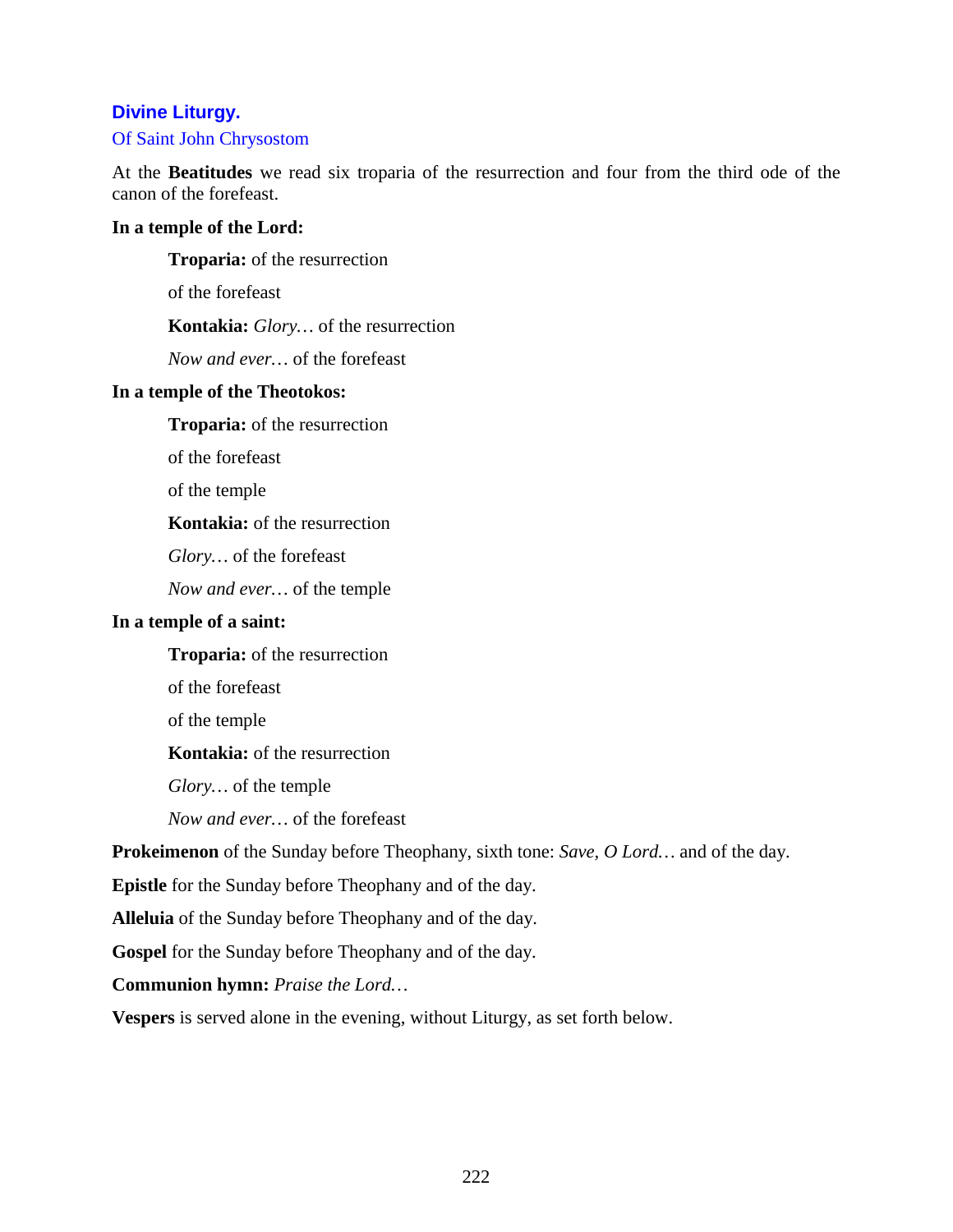#### **Vespers on the Eve of Theophany**

If it be a weekday, Vespers is served together with the Liturgy of Saint Basil the Great. But if it be Saturday or Sunday evening, Vespers is served alone, the Liturgy of Saint John Chrysostom having been served in the morning.

According to the Typicon this service begins at the fifth hour of the day (eleven o'clock in the morning).

**If it be Saturday** evening, we sing *Blessed is the man…*, the entire first kathisma. If it be **Sunday** evening, we sing the first stasis of the first kathisma. If it be any other day, there is no chanting of the kathisma.

At *Lord, I have cried…* we sing eight stichera of the feast; *Glory… Now and ever…* of the feast.

Entrance with the Gospel and Prokeimenon of the day. But if it be Friday evening we chant the **Great Prokeimenon.**

#### **Thirteen Readings:**

After the third reading, the Royal Doors are opened and the reader intones the troparion: *O Thou Who hast created…,* with its verses, and the choir sings a refrain after each verse; at the end the reader chants the same refrain. And the Royal Doors are closed. Readings continue. After the sixth reading, the Royal Doors are again opened and the reader intones the troparion: *To sinners and publicans...*, with its verses, and the choir sings a refrain after each verse; at the end the reader chants the same refrain. The Royal Doors are closed before the final seven readings.

After the readings are completed, the Royal Doors are opened and the deacon intones the small litany, with the exclamation *For holy art Thou…*

If it be Liturgy, we sing *Holy God…*

**Prokeimenon**, third tone: *The Lord is my light…*

**Epistle**: I Corinthians §143 (9:19-27).

**Alleluia**, with the verses from the Menaion in the sixth tone, *My heart hath poured…*

**Gospel**: Luke §9 (3:1-18).

#### **If Liturgy be served:**

We continue with the Liturgy of St. Basil.

Instead of *It is truly meet…* we sing *In thee rejoiceth…*

**Communion Hymn:** *Praise the Lord from the heavens…*

After the Prayer at the Ambon, either in the vestibule or at a spring, the Great sanctification of the waters is performed as set forth in the Menaion. On returning, we chant *Glory… Now and ever…* and the sticheron in the sixth tone, *Ye faithful, let us praise...* Then:

*Blessed be the name of the Lord…*, and Psalm 33.

The dismissal of the feast is used.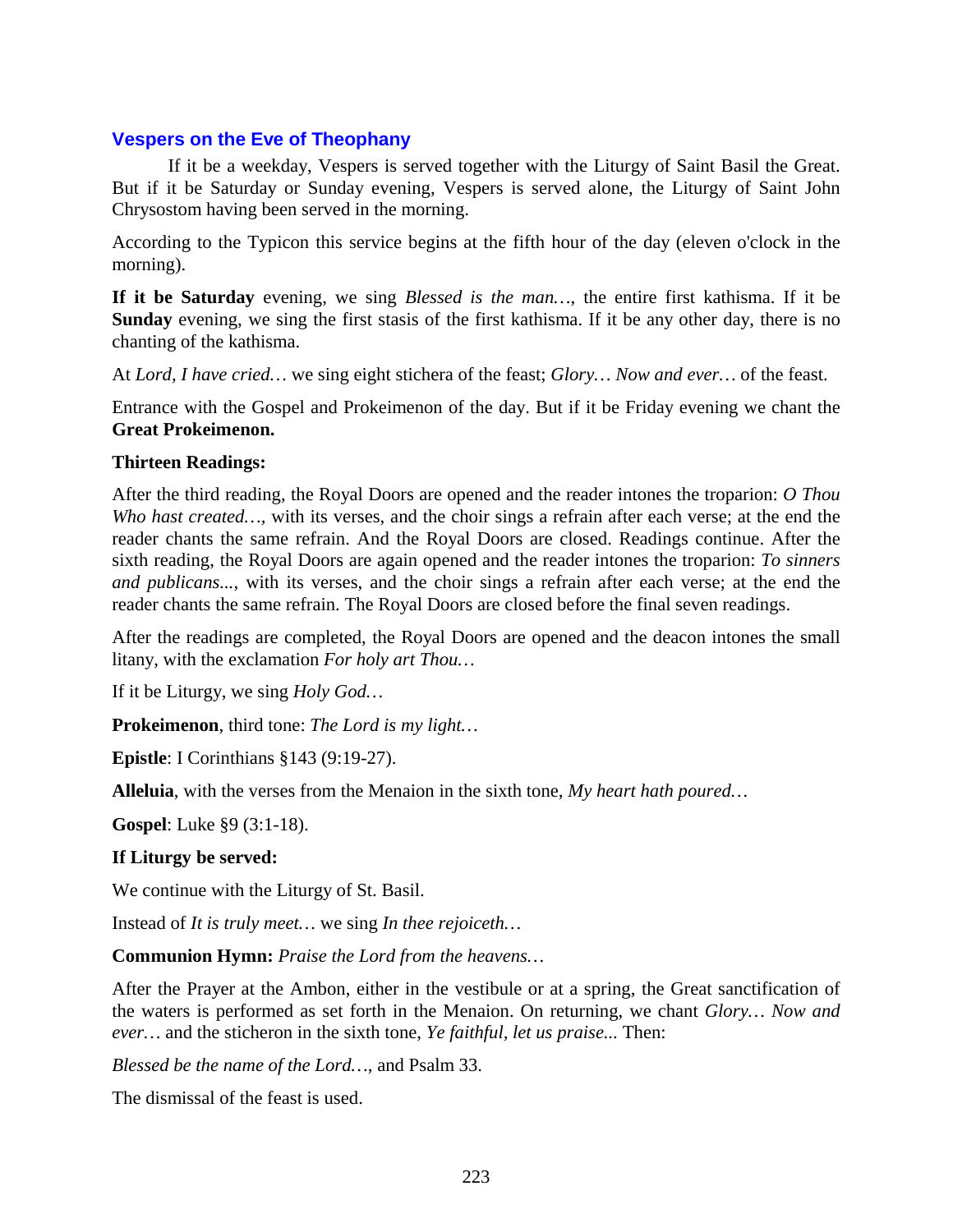#### **If Vespers be served alone:**

*Let us all say… Vouchsafe, O Lord… Let us complete…*

*Peace be unto all… Let us bow our heads…*

Then, either in the vestibule or at a spring, the Great sanctification of the waters is performed as set forth in the Menaion. On returning, we chant *Glory… Now and ever…* and the sticheron in the sixth tone, *Ye faithful, let us praise...* Then *Wisdom!* and the rest, with dismissal of the feast.

After the dismissal a candle is lit on a candlestand and is placed in the center of the church. Then the chanters, coming together in the middle of the church, sing aloud the **troparion** of the feast; *Glory… Now and ever…* and the **kontakion**.

We partake of the holy water and the priest goes forth with the water to sanctify the homes of the faithful.

# **The 6th of January the Theophany of our Lord.**

The order of services is as set forth for December 25th for the Nativity of our Lord. At Liturgy, after the prayer at the Ambon, either in the vestibule or at a spring, the Great sanctification of the waters is performed again (Festal Menaion, pages 348 ff.).

On returning, we chant *Glory… Now and ever…* and the sticheron in the sixth tone, *Ye faithful, let us praise..*. Then:

*Blessed be the name of the Lord…*, and Psalm 33.

# **The 1st of August the Procession of the Holy Cross, Commemoration of the Holy Maccabees.**

Before the beginning of Vespers the Cross is prepared and brought to the Holy Table as described in chapter three (§3B16). Instead of the kontakion from the Triodion, we chant the usual kontakion of the Cross, *O Thou Who wast lifted up…*

If it be a **weekday** we follow the order set forth in the Menaion.

But if it be **Sunday:**

#### **Vespers.**

We sing *Blessed is the man…*, the entire kathisma, as usual on Saturday evening.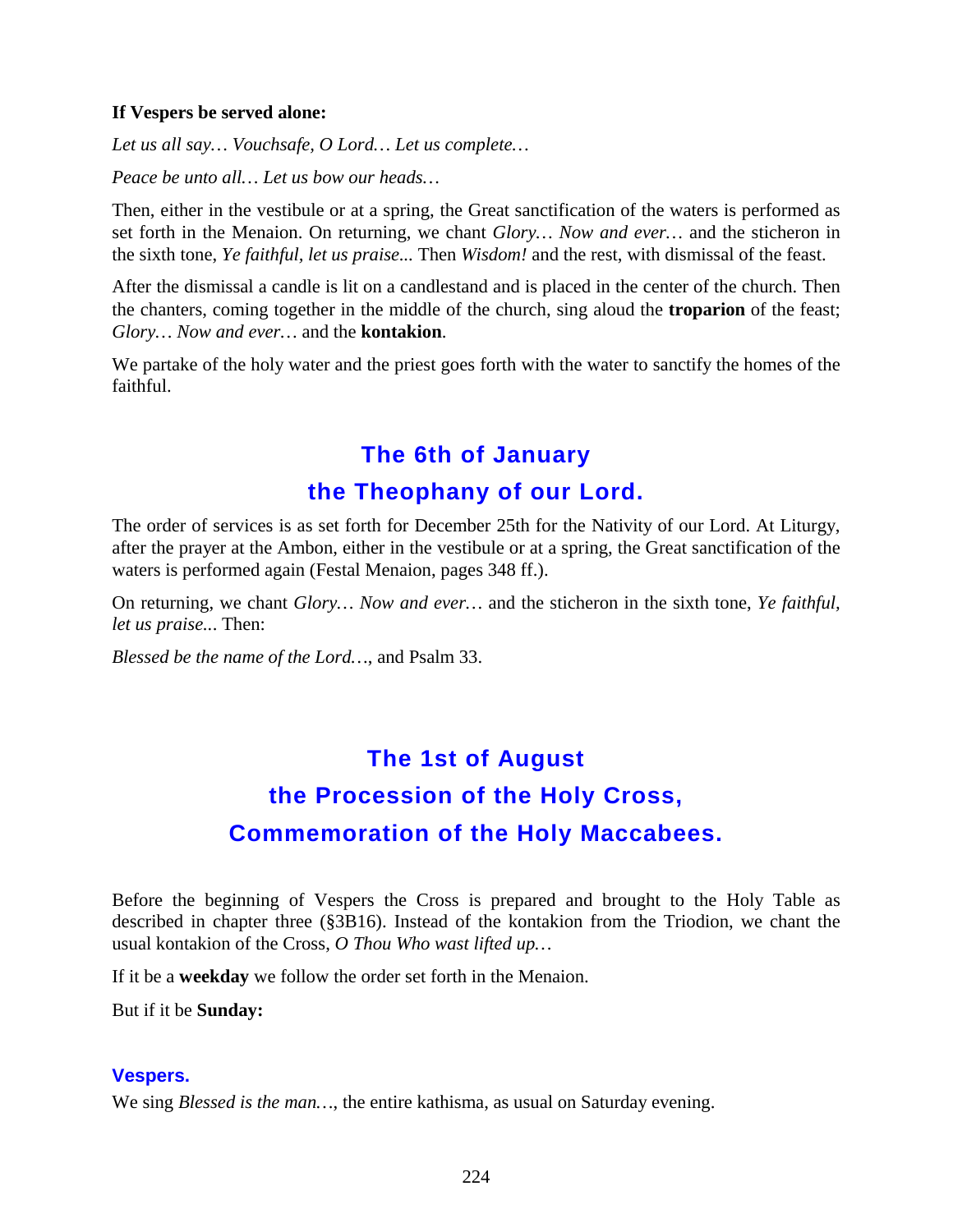At *Lord I have cried…* we sing ten stichera: four from the Octoechos, three of the Cross, and three of the martyrs; *Glory…* of the Cross; *Now and ever…* the dogmaticon in the tone of the week.

The **Litya** (if served<sup>[196](#page-224-0)</sup>): sticheron of the temple and the stichera of the martyrs, from the Praises; *Glory…* doxasticon of the martyrs in the fourth tone, *Come, O ye faithful…*, from the Praises; *Now and ever…* resurrectional theotokion from the Aposticha of the fourth tone, *Mercifully regard the supplications…*

At the **Aposticha** we sing the stichera from the Octoechos *Glory…* doxasticon of the martyrs; *Now and ever…* of the Cross.

#### **Troparia:**

**If Vigil be served** we sing *O Theotokos Virgin rejoice…* twice, and the troparion of the Cross once.

**Otherwise** we sing the Sunday troparion; *Glory…* of martyrs; *Now and ever…* of the Cross.

#### **Matins.**

After *God is the Lord…* we sing the Sunday troparion, twice; *Glory…* of the martyrs; *Now and ever…* of the Cross.

After each kathisma we read the sessional hymns from the Octoechos. (**See chapter six concerning the usage of theotokia at the sessional hymns.**).

After the evlogitaria and litany, we read the hypakoë and sing the Hymns of Ascents and prokeimenon in the tone of the week. **The Gospel is not venerated at this time.**

#### **The canons:**

Irmos, two troparia and theotokion of the canon of the resurrection in the Octoechos

Two troparia of the canon to the Theotokos in the Octoechos

Four troparia from the canon of the Cross

Four troparia from the canon of the martyrs

After each ode we sing the irmos of the canon of the Exaltation as the **katavasia**.

**After Ode III** there is a small litany followed by the kontakion, ikos, and sessional hymn of the martyrs; *Glory… Now and ever…* sessional hymn of the Cross.

After Ode VI there is a small litany followed by the kontakion and ikos of the Cross.

**After Ode VIII** we sing the **Magnificat** (*My soul doth magnify…*).

**After Ode IX** *It is truly meet…* and a small litany

<span id="page-224-0"></span><sup>&</sup>lt;sup>196</sup> The Typicon calls for a Litya on all Sundays when a Vigil is served. In some places it is the custom to serve a Litya only at services of Vigil rank.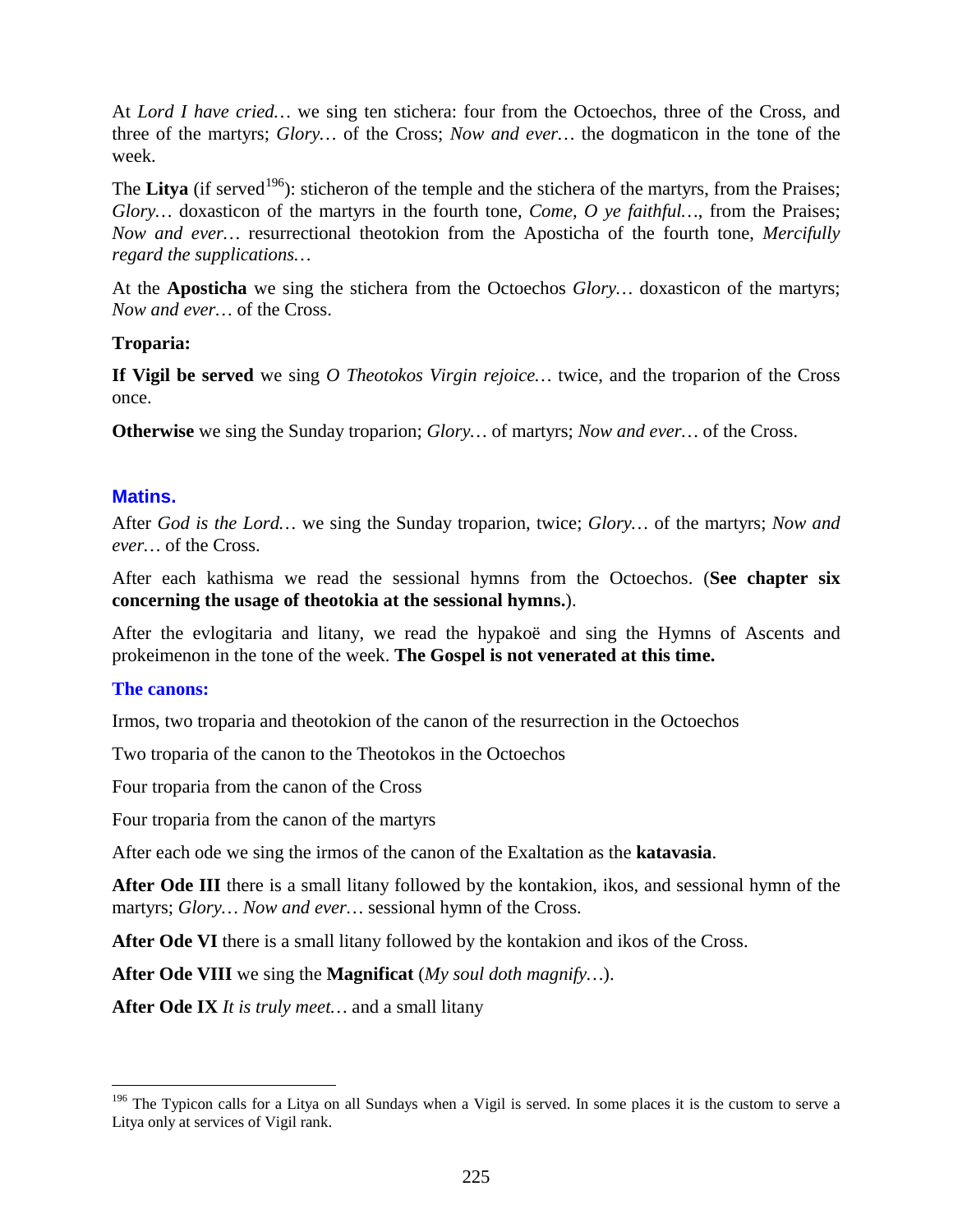**Exapostilarion** on the theme of the Matins Gospel; *Glory…* of the martyrs; *Now and ever…* of the Cross.

The Praises: We sing four from the Octoechos and four<sup>[197](#page-225-0)</sup> of the Cross, with the following verses:

(1) *Exalt ye the Lord our God, and worship at the footstool of His feet, for it is holy.*

(2) *God is our King before the ages, He hath wrought salvation in the midst of the earth.*

*Glory…* the appointed Gospel Sticheron; *Now and ever… Most blessed art thou…*

The **Great Doxology** and the appointed troparion of the resurrection. Then the procession with the Cross as set forth for September 14th, without the singing of the troparion of the Cross.

#### **Hours.**

First Hour: Troparion of Sunday and the Cross. Kontakion of the Sunday.

**Third Hour:** Troparion of Sunday and the martyrs. Kontakion of the martyrs.

**Sixth Hour:** Troparion of Sunday and the Cross. Kontakion of the Cross.

**Ninth Hour:** Troparion of Sunday and the martyrs. Kontakion of the Sunday.

## **Divine Liturgy.**

At the **Beatitudes** we read twelve troparia: four troparia of the resurrection, four troparia from Ode III of the canon of the Cross, and four troparia from Ode VI of the canon of the martyrs.

**Troparia:** of the resurrection

of the Cross

of the martyrs

**Kontakia:** of the resurrection

*Glory…* of the martyrs

*Now and ever…* of the Cross

The **Trisagion** is chanted as usual.

**Prokeimenon**, **Alleluia** and **Communion Hymn** of the Cross and of the martyrs.

**Epistle** and **Gospel** of the day, Cross, and martyrs.

**After the Liturgy** the lesser blessing of waters is served as set forth in the Euchologion (Trebnik) or Menaion. Wherever possible, there is a procession to the well, river, or lake.

**In the evening,** after the dismissal of Vespers, the priest, vested in phelonion, censes the Cross. Then, while the choir sings the troparion and kontakion of the Cross, he puts it on his head and brings it into the altar. He is preceded by the other clergy. After laying it on the Holy Table, he censes it on all four sides.

<span id="page-225-0"></span> <sup>197</sup> The fourth sticheron is that which is printed in the Menaion at *Now and ever…*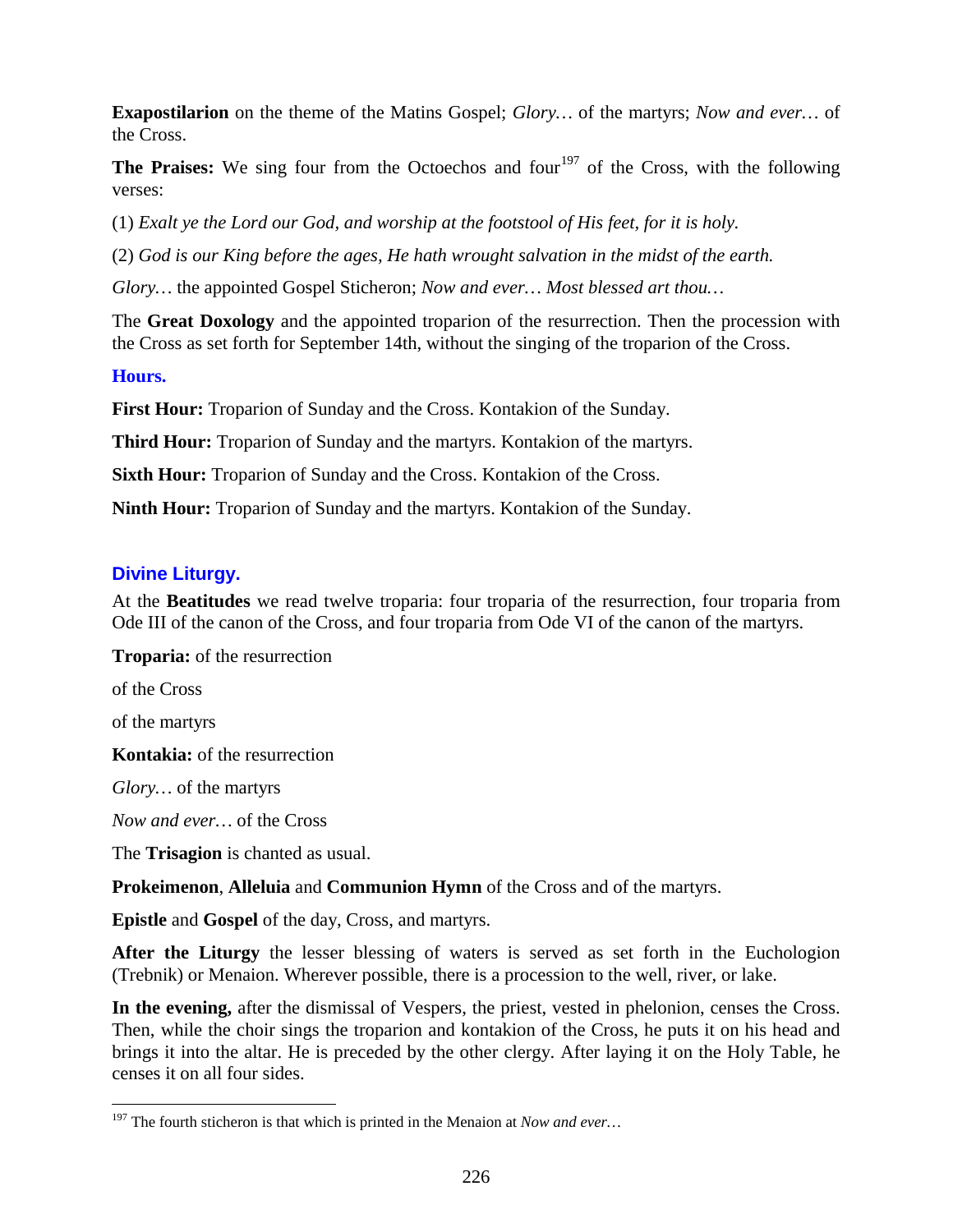# **6. Concerning the Usage of Theotokia.**

**T**he usage of theotokia (hymns to the Theotokos) in the services is perhaps one of the more confusing subjects in the study of liturgics. For this reason we have chosen to treat this issue here separately, rather than try to cover all the possibilities in each of the previous sections.

First, it should be clearly understood that the majority of theotokia fall into one of two distinct categories: resurrectional theotokia and daily theotokia. As will be detailed below, the usage of resurrectional theotokia is by no means confined to Sundays. Daily theotokia encompass a subgroup of theotokia known as stavrotheotokia, which are used only on Wednesdays and Fridays.

Except for forefeasts, feasts of the Lord or Theotokos, and afterfeasts, each group of troparia, stichera, or sessional hymns is concluded with a theotokion. In this chapter we will treat the usage of theotokia in the following parts of the services, outside of festal periods and outside of Great Lent:

#### **Vespers.**

Lord I Have Cried

The Aposticha

The Troparia

#### **Matins.**

God is the Lord

Sessional Hymns (after the first kathisma on Saturday and Sunday).

The Praises

The Aposticha (at lower ranking weekday services).

The Troparia

The usage of theotokia at other points in the services is very straightforward. At the Hours, Compline and Midnight Office the theotokia provided in the Horologion are used. All canons have their own theotokia which are used regardless of the rank of service.

We shall divide weekday services into two categories: Simple, Double and Six-stichera services comprise the first, at which daily theotokia are used; at Doxology, Polyeleos and Vigil services resurrectional theotokia are used.

Throughout this chapter, reference will be made to The Common Theotokia. These theotokia may be found in back of each volume of the Menaion. The St. John of Kronstadt Press has also published these theotokia in a separate publication. The Common Theotokia is divided into three sections: I) The Resurrectional Theotokia, II) Theotokia Following Doxastica, and III) Daily Dismissal Theotokia.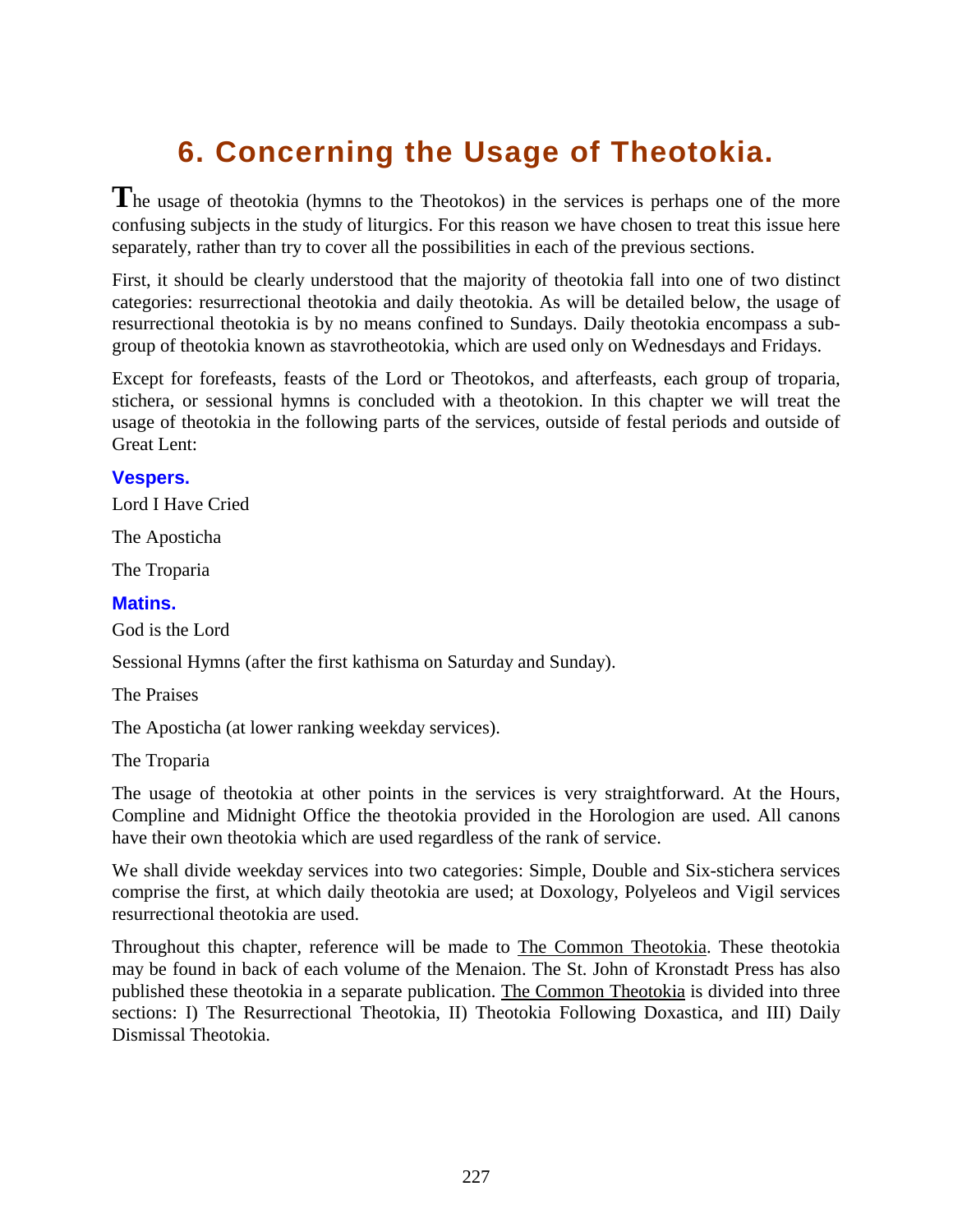# **The Order of Divine Services.**

We shall now divide the treatment of theotokia into three categories:

- I. Sunday services
- II. Weekday services using daily theotokia
- III. Weekday services using resurrectional theotokia.

#### **I. Sunday Services.**

#### **Vespers.**

At *Lord, I have cried…* the dogmaticon (dogmatic theotokion) in the tone of the week is always used, even if it be a forefeast or afterfeast. Dogmatica are printed in the Octoechos as well as in section I of The Common Theotokia.

At the **Aposticha**, if there be no doxasticon (a sticheron chanted after *Glory..).* provided in the Menaion, the theotokion from the Octoechos in the tone of the week is used. However, if there be a doxasticon in the Menaion, we chant the theotokion in the tone of the doxasticon from section I of **The Common Theotokia**.

At the **troparia**, if vigil be served, as is usually the case in the Russian Church, the troparia are chanted as set forth in the appropriate section of chapter one. If Vespers be served alone, however, the dismissal theotokion, in the tone of the last troparion chanted, from section I of The Common Theotokia is used.

#### **Matins.**

At *God is the Lord…* we use the dismissal theotokion, in the tone of the last troparion chanted, from section I of The Common Theotokia, is used.

**After the first kathisma:** If the theotokion chanted at *God is the Lord…* be not in the tone of the week (i.e. if the troparion of the saint of the day be not in the same tone as that of the week), then the dismissal theotokion in the tone of the week is read in place of the theotokion at the end of the sessional hymns after the first kathisma reading. The displaced theotokion is omitted entirely. The sessional hymns after the second kathisma are read as usual.

At the **Praises** the theotokion *Most blessed art thou...,* which can be found in the Octoechos (SJKP edition) or in the Horologion, is used. According to some traditions this theotokion is always chanted in the second tone, while according to others it is chanted in the tone of the week.

#### **II. Weekday services using daily theotokia.**

*(simple, double and six-stichera services).*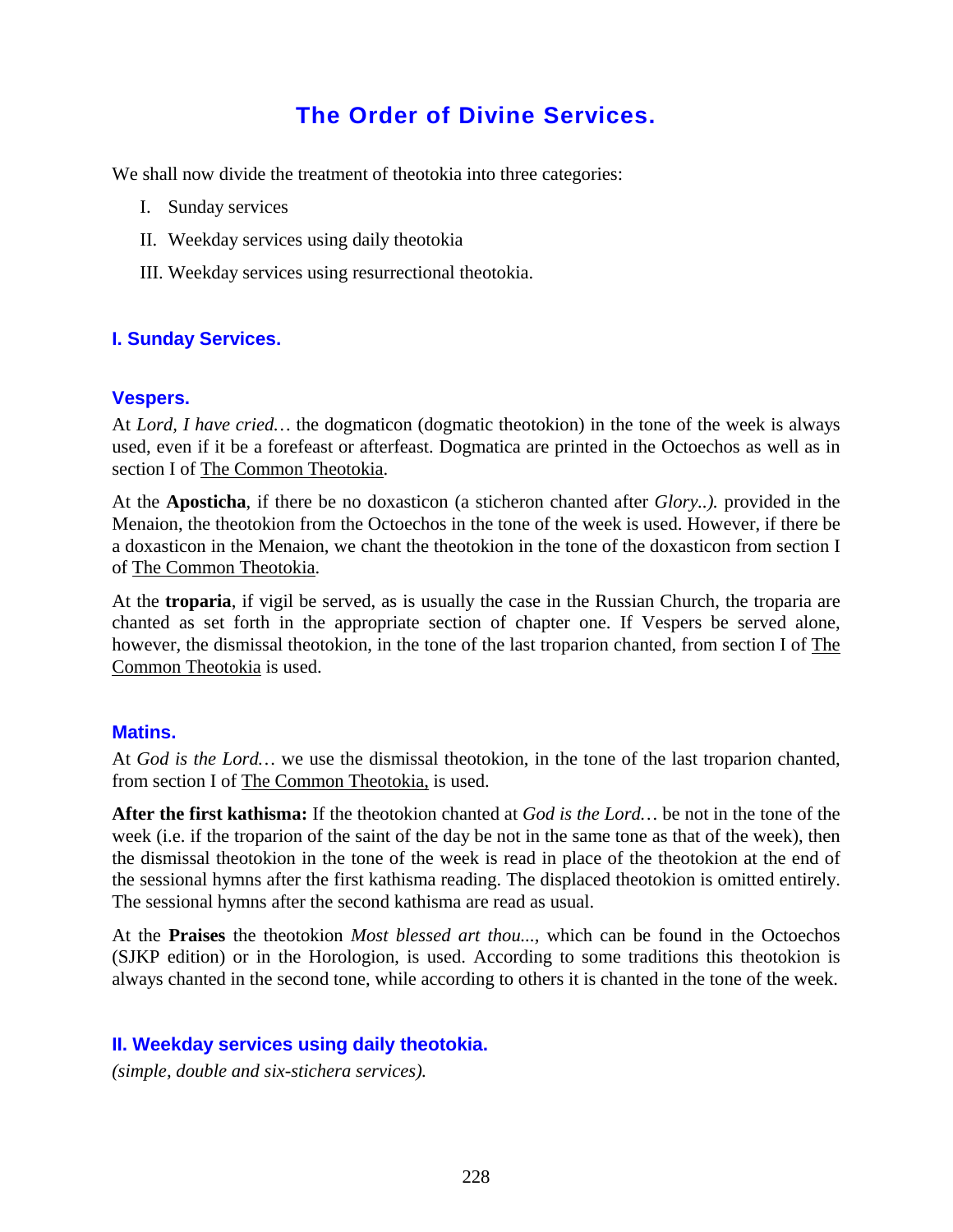# **Vespers.**

*Theotokia are used on Sunday, Monday, Wednesday and Friday evenings. Stavrotheotokia are used on Tuesday and Thursday evenings.*

At *Lord, I have cried…*: If there be a doxasticon in the Menaion, we chant the theotokion in the tone of the doxasticon from section II of The Common Theotokia, or the stavrotheotokion from the Menaion. But if there be no doxasticon, we chant the theotokion or stavrotheotokion from the Menaion. On Friday evening the dogmaticon in the tone of the week from section I of The Common Theotokia is used.

At the **Aposticha**: If there be a doxasticon in the Menaion, we chant the theotokion in the tone of the doxasticon from section II of The Common Theotokia, or the stavrotheotokion from the Menaion. But if there be no doxasticon, we chant the theotokion or stavrotheotokion from the Octoechos. On Friday evening the theotokion from section II of **The Common Theotokia** is used. [This is the same theotokion as that found in the Octoechos for Friday.]

At the **troparia** we chant the theotokion or stavrotheotokion appointed for the day of the week, and in the tone of the (last) troparion from the Menaion, from section III of The Common Theotokia. On Friday evening we chant the dismissal theotokion in the tone of the week from section I of The Common Theotokia.

# **Matins.**

*Theotokia are used on Monday, Tuesday, Thursday, and Saturday. Stavrotheotokia are used on Wednesday and Friday.*

At *God is the Lord…* we use the theotokion or stavrotheotokion appointed for the day of the week, and in the tone of the (last) troparion from the Menaion, from section III of The Common Theotokia. [198](#page-228-0)

**On Saturday, after the first kathisma**: if the theotokion chanted at *God is the Lord…* be not in the tone of the week (i.e. if the troparion of the saint of the day be not in the same tone as that of the week), then the dismissal theotokion in the tone of the week is read in place of the theotokion at the end of the sessional hymns after the first kathisma reading. The displaced theotokion is omitted entirely. The sessional hymns after the second kathisma are read as usual.

At the **Praises** there are generally no stichera provided for services of these ranks. In those cases, however, where the Menaion provides stichera for the Praises, we use the theotokion in the tone of the doxasticon from section II of **The Common Theotokia**, or the stavrotheotokion from the Menaion.

At the **Aposticha**: If there be a doxasticon in the Menaion, we chant the theotokion in the tone of the doxasticon from section II of The Common Theotokia, or the stavrotheotokion from the Menaion. But it there be not a doxasticon, we chant the theotokion or stavrotheotokion from the Octoechos.

<span id="page-228-0"></span> $198$  On Saturday this theotokion is in fact a resurrectional theotokion, the same as would be found in section I of The Common Theotokia.